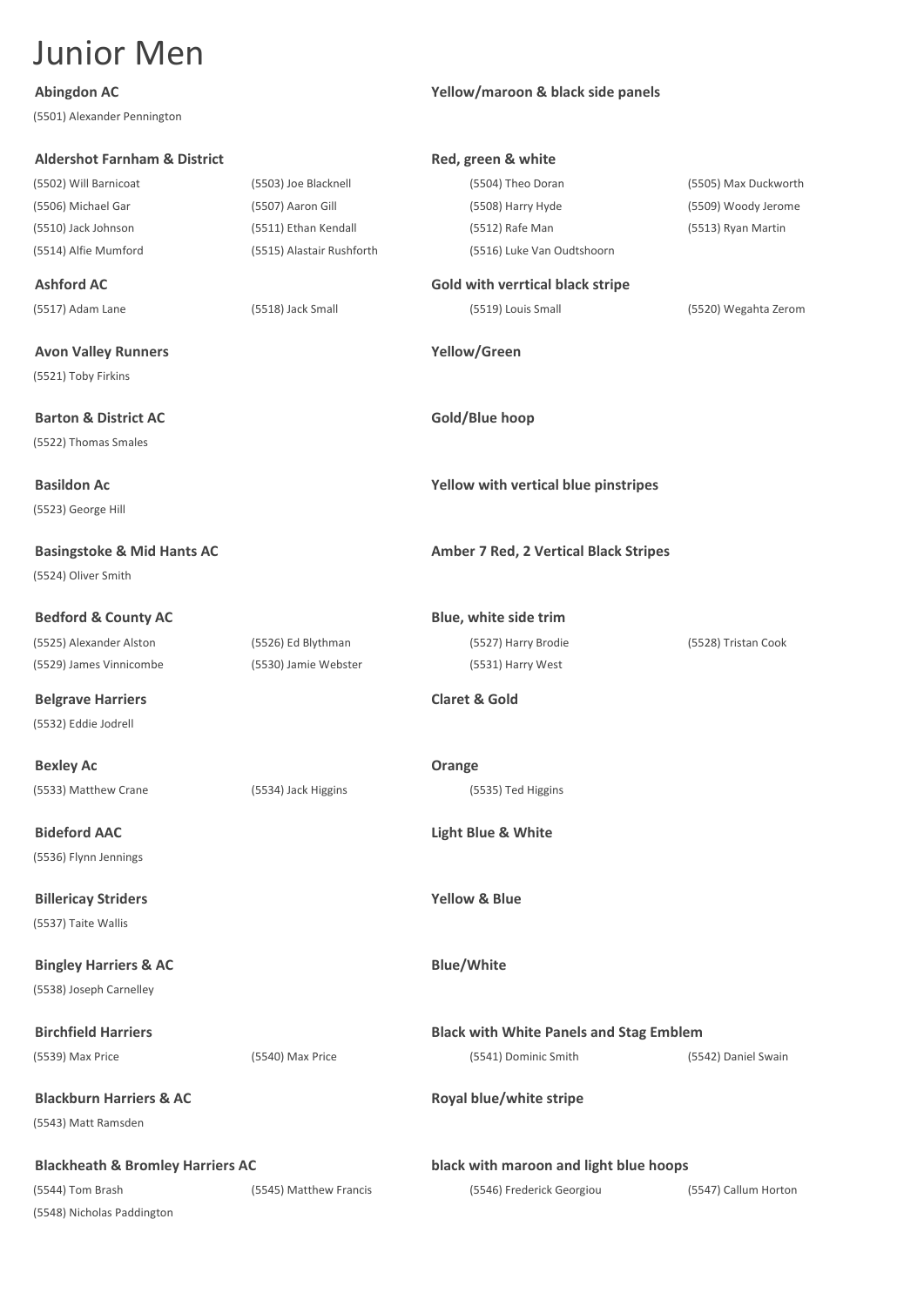| <b>Junior Men</b>                                     |                         |                                            |                        |
|-------------------------------------------------------|-------------------------|--------------------------------------------|------------------------|
| <b>Blackhill Bounders</b>                             |                         | <b>Black, 2 yellow diagonals</b>           |                        |
| (5549) Duncan Hughes                                  | (5550) Jordan Meikle    |                                            |                        |
| <b>Border Harriers &amp; Ac</b><br>(5551) Robin Regan |                         | Orange with black diagonal                 |                        |
| <b>Bournemouth Ac</b>                                 |                         | Yellow, royal blue vertical stripe on left |                        |
| (5552) Theo Weaver                                    |                         |                                            |                        |
| <b>Bracknell AC</b>                                   |                         | <b>Blue/Gold</b>                           |                        |
| (5553) Callum Broadbent                               | (5554) Henry Fieldsend  | (5555) Oliver Hall                         | (5556) Max Stevens     |
| <b>Bromsgrove and Redditch</b>                        |                         | Red, 2 blue diagonals                      |                        |
| (5557) Harrison Mayne                                 |                         |                                            |                        |
| <b>Cambridge &amp; Coleridge AC</b>                   |                         | <b>White/Blue</b>                          |                        |
| (5558) Miles Benyan                                   | (5559) Thomas Bridger   | (5560) Paul Cahen                          | (5561) David Dow       |
| (5562) Nicolas Harhalakis                             | (5563) Alexander Melloy | (5564) William Newcombe                    | (5565) Jack Surgay     |
| <b>Cambridge Harriers</b>                             |                         | <b>Light Blue, black trimming</b>          |                        |
| (5566) Babaker Mohammed                               | (5567) Angus Vosper     |                                            |                        |
| <b>Central Park Athletics</b>                         |                         | Red                                        |                        |
| (5568) Mouctar Barry                                  |                         |                                            |                        |
| <b>Charnwood A C</b>                                  |                         | Green, yellow side panels                  |                        |
| (5569) Alex Coleston-Shields                          | (5570) Finlay Cross     | (5571) Colin Foord                         | (5572) Joseph Leggatt  |
| (5573) William Leggatt                                | (5574) Luke Nuttall     | (5575) Ethan O'Shea                        |                        |
| <b>Chelmsford AC</b>                                  |                         | Green & Gold                               |                        |
| (5576) Zachariah Bridgeland                           | (5577) Ethan Reilly     | (5578) Samuel Waite                        | (5579) Thomas Woodward |
| <b>Chesterfield &amp; District AC</b>                 |                         | Royal blue/white/navy                      |                        |
| (5580) Finlay Grant                                   | (5581) Ewan Spencer     | (5582) Tom Spencer                         | (5583) William Tighe   |
| <b>Chichester Runners &amp; AC</b>                    |                         | <b>White and Green</b>                     |                        |
| (5584) Ned Potter                                     |                         |                                            |                        |
| <b>Chiltern Harriers AC</b>                           |                         | Green/ white/ black                        |                        |
| (5585) James Palmer                                   | (5586) Louis Peterson   |                                            |                        |
| <b>City Of Norwich AC</b>                             |                         | <b>Vertical Red &amp; Gold Stripes</b>     |                        |
| (5587) Reuben Andrews                                 | (5588) Zak Houghton     | (5589) James Price                         | (5590) Samuel Stevens  |
| (5591) Elliott Taylor                                 | (5592) Patrick Thomas   |                                            |                        |
| <b>City Of Portsmouth AC</b>                          |                         | white/blue chest band and red side panels  |                        |
| (5593) Edward Smyth                                   |                         |                                            |                        |
| <b>City Of Salisbury AC &amp; RC</b>                  |                         | <b>Blue</b>                                |                        |
| (5594) Andrew Ingleton                                |                         |                                            |                        |

**City Of Sheffield And Dearne Ac Blue/Green** (5595) Ben Fuller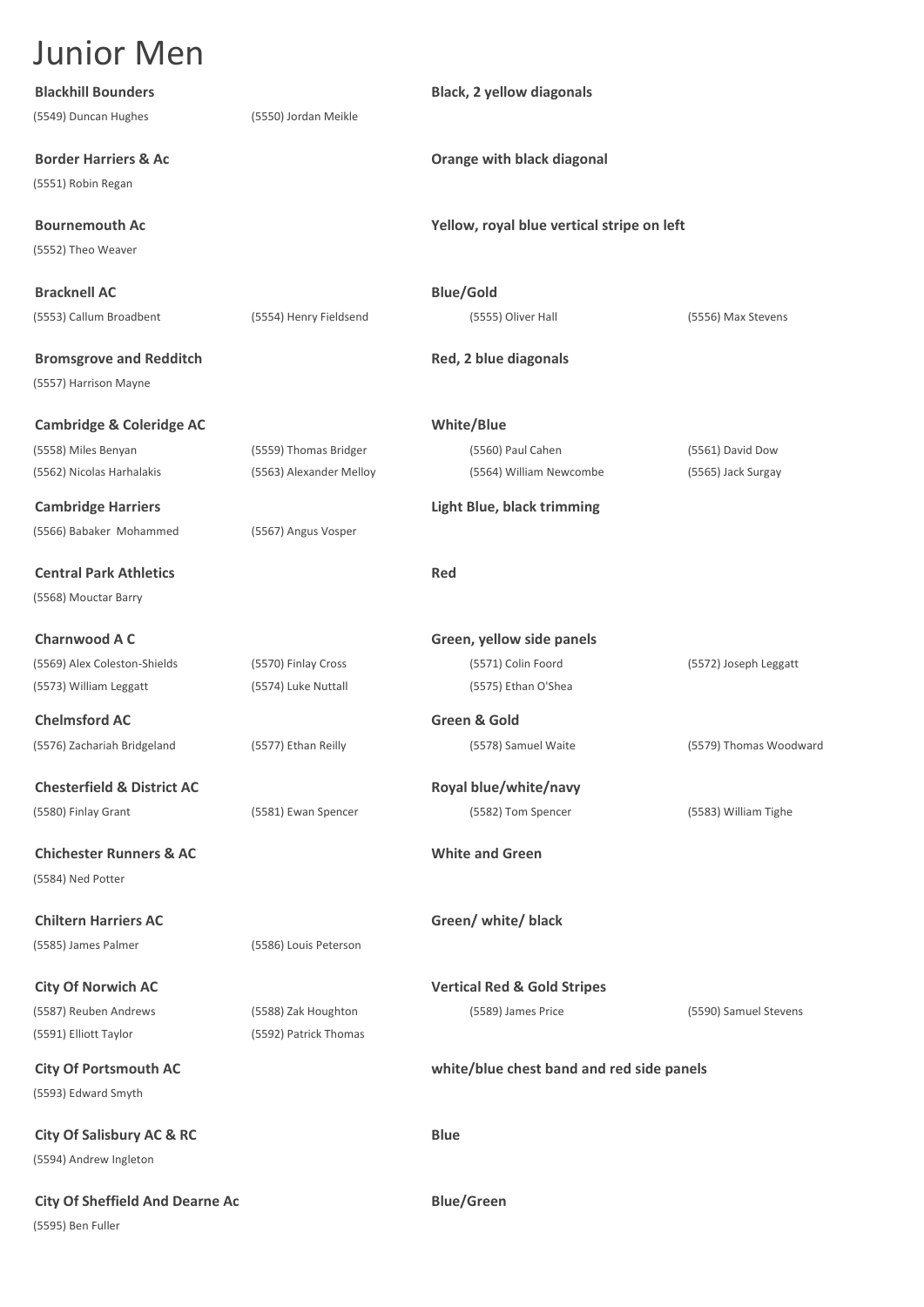| <b>Coventry Godiva Harriers</b>           |                            | <b>Mens Red with Yellow Bands</b> |                                |
|-------------------------------------------|----------------------------|-----------------------------------|--------------------------------|
| (5596) Daniel Gaggini                     |                            |                                   |                                |
| <b>Crawley Ac</b>                         |                            | <b>Black / Gold</b>               |                                |
| (5597) Nathan Buckeridge                  | (5598) Dylan Hanslow       | (5599) Hugo Hewitt                | (5600) Joshua Hobbs            |
| (5601) Thomas James                       | (5602) Thomas Kimber       |                                   |                                |
| <b>Croydon Harriers</b>                   |                            | <b>White with Two Navy Hoops</b>  |                                |
| (5603) Joseph O'Keefe                     | (5604) Abdul-rahmaan Samad |                                   |                                |
| <b>Dacorum Athletic Club</b>              |                            | <b>Green and Lilac</b>            |                                |
| (5605) Samuel Burnell                     | (5606) Joseph Chamberlain  | (5607) Angus Saunders             | (5608) Freddie Truman-Williams |
| <b>Dartford Harriers AC</b>               |                            | Light blue, dark blue hoops       |                                |
| (5609) Chris Archer                       | (5610) Samuel Crowley-May  | (5611) Daniel Moulton             |                                |
| <b>Derby Athletic Club</b>                |                            | White/Green/Red                   |                                |
| (5612) Henry Carvell                      |                            |                                   |                                |
| <b>Ealing Southall &amp; Middlesex AC</b> |                            | <b>Green With Amber Diagonal</b>  |                                |
| (5613) Elias Ahmed                        | (5614) Thomas Edgar        |                                   |                                |
| <b>Eden Runners</b>                       |                            | <b>Green and Blue</b>             |                                |
| (5615) Ben O'Dowd                         | (5616) James Salt          |                                   |                                |
| <b>Epsom &amp; Ewell Harriers</b>         |                            | <b>Yellow &amp; Red</b>           |                                |
| (5617) Henry Smith                        |                            |                                   |                                |
|                                           |                            |                                   |                                |
| <b>Exeter Harriers</b>                    |                            | <b>White &amp; Maroon</b>         |                                |
| (5618) Johnny Livingstone                 |                            |                                   |                                |
| <b>Garden City Runners</b>                |                            | Light blue, dark blue & yellow    |                                |
| (5619) Mattie Labiak                      |                            |                                   |                                |
| <b>Gateshead Harriers &amp; AC</b>        |                            | White, red band                   |                                |
| (5620) Luca Minale                        |                            |                                   |                                |
| <b>Gloucester AC</b>                      |                            | <b>Red and White</b>              |                                |
| (5621) Marc Barnett                       |                            |                                   |                                |
| <b>Greenwich Tritons Triathlon Club</b>   |                            | <b>Royal lue</b>                  |                                |
| (5622) Emilio Mendoza                     |                            |                                   |                                |
| <b>Hallamshire Harriers Sheffield</b>     |                            | <b>Red/White</b>                  |                                |
| (5623) Owen Burge                         | (5624) Alex Mason          | (5625) Sebastian Muscroft         | (5626) Jonah Patton            |
| (5627) Ben Sharrock                       | (5628) Dylan Stevens       | (5629) Sam Tierney                |                                |
| <b>Harborough AC</b>                      |                            | Yellow                            |                                |
| (5630) Joseph Oconnell                    |                            |                                   |                                |
| <b>Hastings AC</b>                        |                            | <b>Royal Blue and Red</b>         |                                |

(5631) James Crombie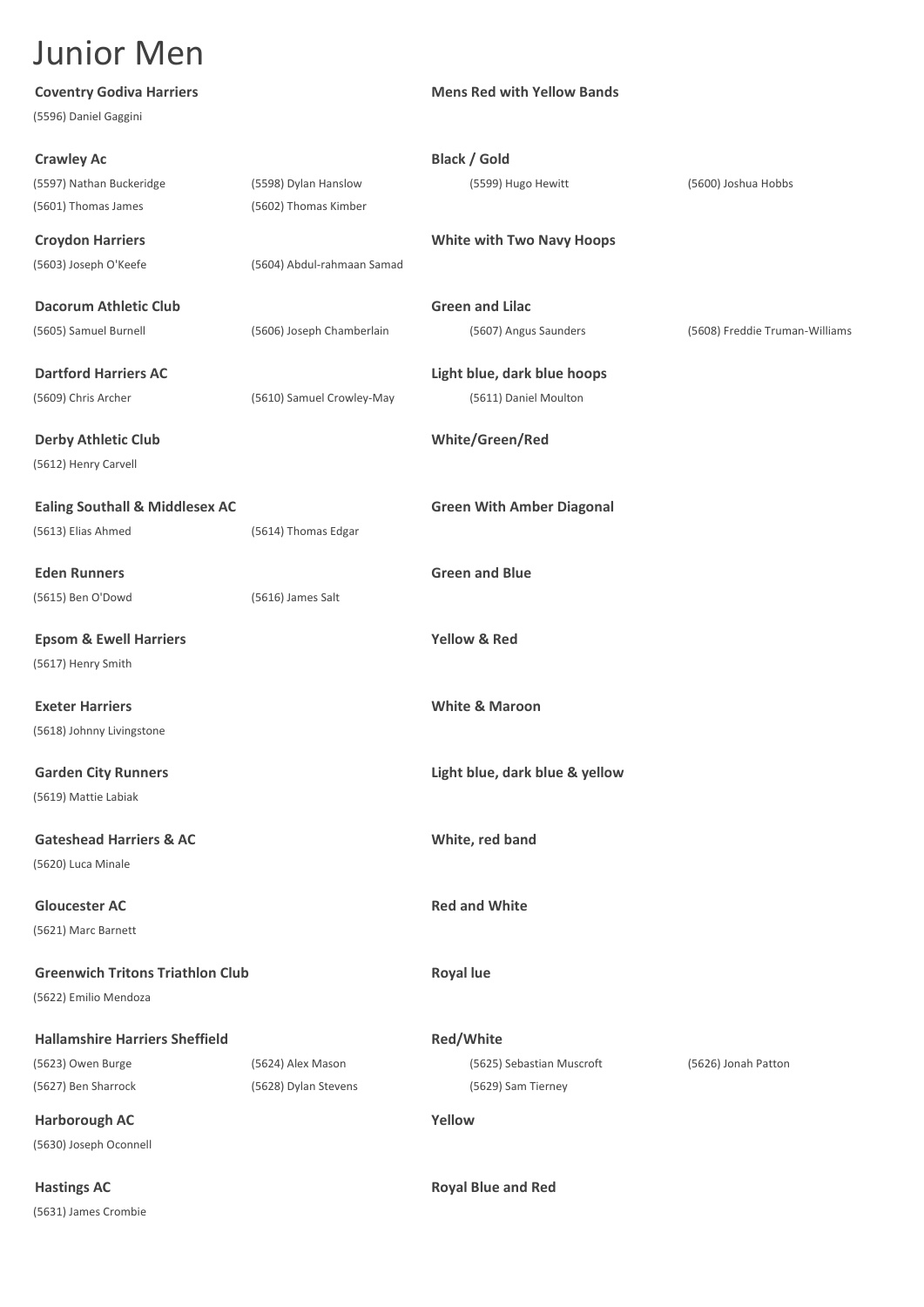| <b>Havering AC</b>                  |                         | <b>Royal Blue &amp; Yellow</b>                      |                         |
|-------------------------------------|-------------------------|-----------------------------------------------------|-------------------------|
| (5632) Alex Ford                    |                         |                                                     |                         |
| <b>Heanor Running Club</b>          |                         | Yellow with Light Blue Horizontal Band              |                         |
| (5633) Sam Marsh                    | (5634) Ethan Rowley     |                                                     |                         |
| <b>Hercules Wimbledon AC</b>        |                         | <b>Gold with Red Diagonal Sash Back &amp; Front</b> |                         |
| (5635) Christopher Ellis            | (5636) Edward Newton    |                                                     |                         |
| <b>Herne Hill Harriers</b>          |                         | <b>Red and black hoops</b>                          |                         |
| (5637) Sam Camenzuli                | (5638) David Moyse      |                                                     |                         |
| <b>Herts Phoenix Ac</b>             |                         | Red                                                 |                         |
| (5639) Brett Rushman                |                         |                                                     |                         |
| <b>Highgate Harriers</b>            |                         | <b>Black and White Hoops</b>                        |                         |
| (5640) Alex Burns                   | (5641) Joe Collinge     | (5642) Kemal Hamed                                  | (5643) Mattia Salvadori |
| (5644) Finlay Sleeman               | (5645) Monte Watson     | (5646) Roger Wilcox                                 |                         |
| <b>Hillingdon AC</b>                |                         | <b>White with Red Sash</b>                          |                         |
| (5647) Nathan Hackley               |                         |                                                     |                         |
| <b>Holmfirth Harriers AC</b>        |                         | Amber C/W Black Badge on Front                      |                         |
| (5648) Archie Hall                  |                         |                                                     |                         |
| <b>Horwich R M I Harriers</b>       |                         | red/black                                           |                         |
| (5649) Toby Middleton               |                         |                                                     |                         |
| <b>Houghton Harriers &amp; Ac</b>   |                         | <b>Black with horizontal amber band</b>             |                         |
| (5650) Will Bellamy                 | (5651) Ciaran Lines     |                                                     |                         |
| <b>Huntingdonshire AC</b>           |                         | <b>Black with Yellow/Green</b>                      |                         |
| (5652) James Orrell                 |                         |                                                     |                         |
| <b>HY Runners</b>                   |                         | <b>Red with White Writing</b>                       |                         |
| (5653) David Ervine                 | (5654) Reece Lincoln    |                                                     |                         |
| <b>Invicta East Kent AC</b>         |                         | <b>Red</b>                                          |                         |
| (5655) Matthew Stonier              | (5656) Oliver Weston    |                                                     |                         |
| <b>Ipswich Harriers</b>             |                         | <b>Dark Blue/Light Blue</b>                         |                         |
| (5657) Freddie Adams                | (5658) Sam Burkitt      | (5659) James Pettersson                             |                         |
| Jarrow & Hebburn AC                 |                         | Yellow/Navy                                         |                         |
| (5660) Peter Smallcombe             | (5661) Peter Smallcombe |                                                     |                         |
| <b>Kendal Amateur Athletic Club</b> |                         | <b>Green with Red Trim</b>                          |                         |
| (5662) Fraser Sproul                |                         |                                                     |                         |
| <b>Kenilworth Runners</b>           |                         | Green/black/white                                   |                         |
| (5663) Oliver Flippance             |                         |                                                     |                         |
|                                     |                         |                                                     |                         |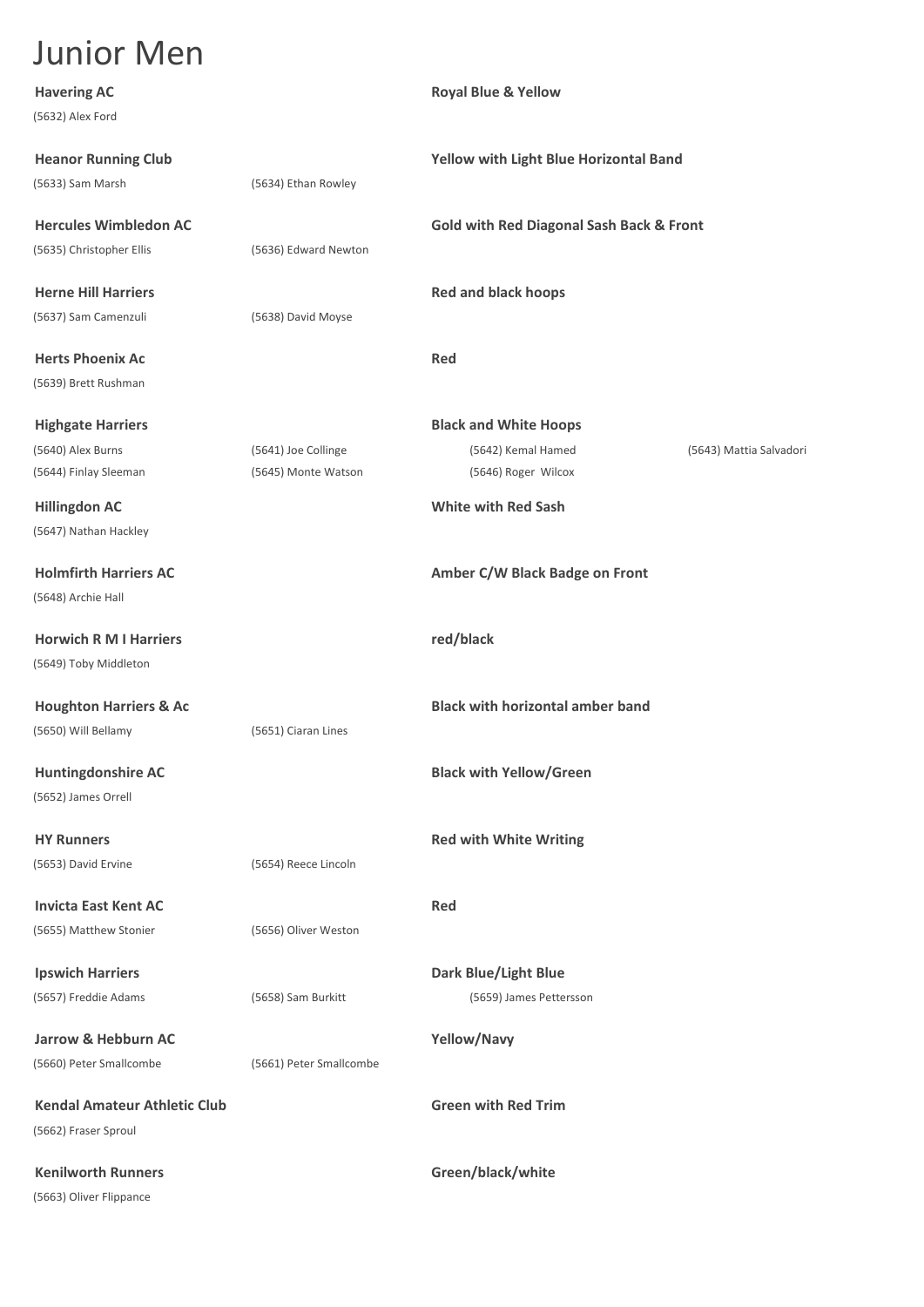| <b>Kent AC</b>                        |                           | Navy Blue with white horse of kent          |                        |
|---------------------------------------|---------------------------|---------------------------------------------|------------------------|
| (5664) Isaac Maxwell                  |                           |                                             |                        |
| <b>Kettering Town Harriers</b>        |                           | Red/White                                   |                        |
| (5665) Rio Carr                       | (5666) Josh Geddes        |                                             |                        |
| Lancaster & Morecambe Ac              |                           | White/maroon, yellow band                   |                        |
| (5667) Rhys Ashton                    |                           |                                             |                        |
| <b>Leeds City Athletic Club</b>       |                           | Royal blue with two yellow diagonal stripes |                        |
| (5668) Joshua Dickinson               | (5669) Finnian Hutchinson |                                             |                        |
| Leigh Harriers & Ac                   |                           | <b>White with Green Band</b>                |                        |
| (5670) Joel Denton                    |                           |                                             |                        |
| <b>Liverpool Harriers &amp; AC</b>    |                           | <b>Gold with Blue Liverbird Badge</b>       |                        |
| (5671) Charlie Teare                  |                           |                                             |                        |
| Liverpool Pembroke & Sefton H AC      |                           | White with Red & Black hoops                |                        |
| (5672) Se Loughlin                    |                           |                                             |                        |
| <b>London Heathside</b>               |                           | <b>Blue, Red and Gold</b>                   |                        |
| (5673) Thomas Archer                  | (5674) Jake Evans         | (5675) Sidney Josland Diamond               | (5676) Oliver O'Connor |
| (5677) George Warren                  |                           |                                             |                        |
| <b>Macclesfield Harriers &amp; AC</b> |                           | <b>Maroon with Silver stripe</b>            |                        |
| (5678) Laurence Manley                |                           |                                             |                        |
| <b>Manchester Harriers &amp; AC</b>   |                           | <b>Royal Blue/Red</b>                       |                        |
| (5679) Joseph Farrelly                |                           |                                             |                        |
| <b>Marshall Milton Keynes AC</b>      |                           | <b>Orange and Black</b>                     |                        |
| (5680) Matthew Dicks                  | (5681) Zak Freeland       |                                             |                        |
| <b>Medway And Maidstone Ac</b>        |                           | Red with Black horizontal stripe (NEW)      |                        |
| (5682) Sean Barwick                   | (5683) Alexander Donnelly | (5684) Ethan Gear                           | (5685) Luke Stringer   |
| (5686) Isaac Thomas                   |                           |                                             |                        |
| <b>Morpeth Harriers &amp; Ac</b>      |                           | Royal Blue with 2 white bands               |                        |
| (5687) Daniel Melling                 |                           |                                             |                        |
| <b>Newark Ac</b>                      |                           | <b>Blue</b>                                 |                        |
| (5688) Thomas Braithwaite             |                           |                                             |                        |
| <b>Newcastle Staffs Ac</b>            |                           | Red/White/Blue                              |                        |
| (5689) Lewis Nagington                | (5690) Elliot Smith       |                                             |                        |
| <b>Newham &amp; Essex Beagles AC</b>  |                           | <b>Yellow and Black</b>                     |                        |
| (5691) Charlie Brisley                |                           |                                             |                        |
| <b>Newquay &amp; Par AC</b>           |                           | <b>Burgundy/White</b>                       |                        |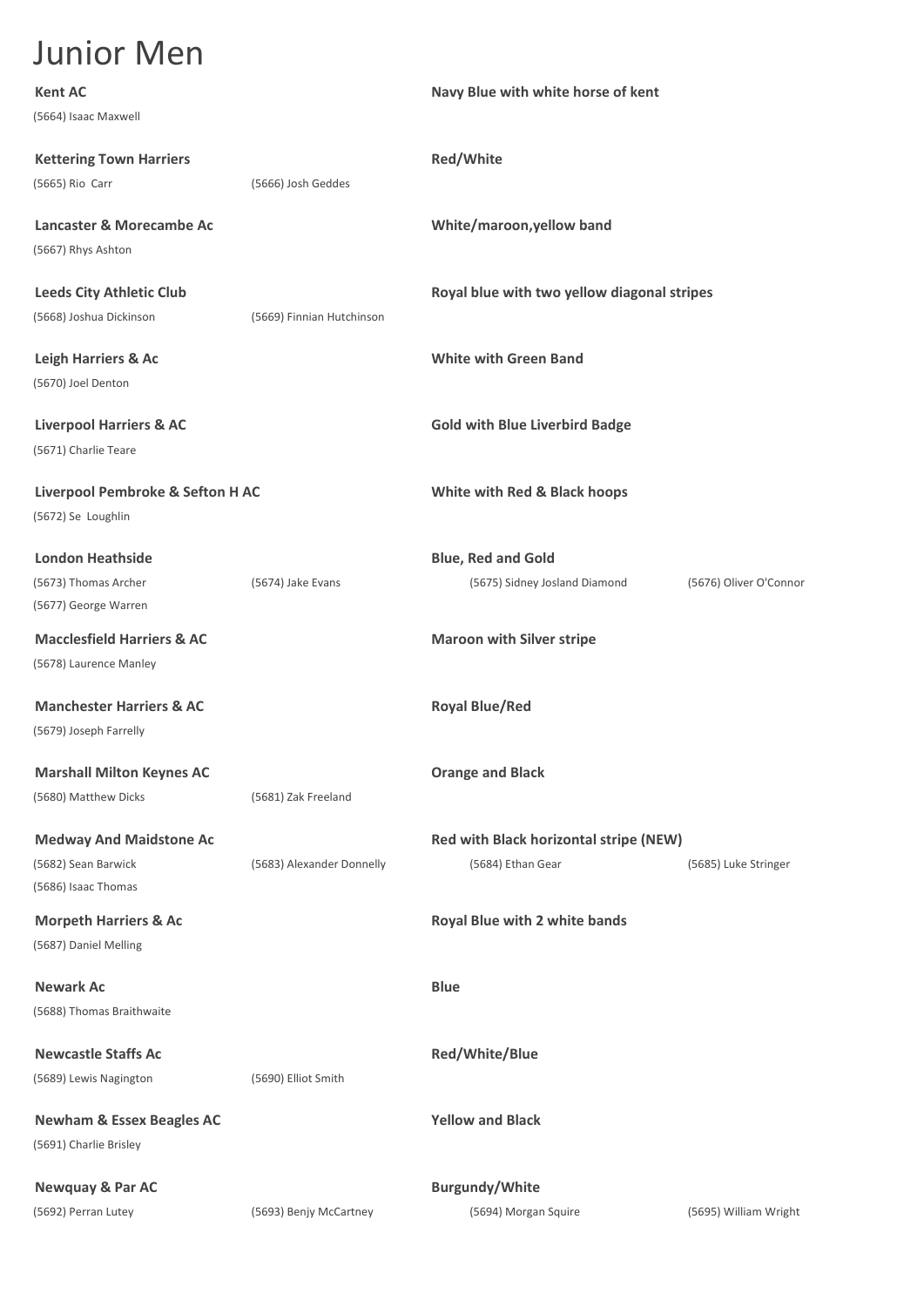| <b>North Herts Road Runners</b>              |                           | <b>Black/Blue, Green, Yellow Band</b>             |                       |
|----------------------------------------------|---------------------------|---------------------------------------------------|-----------------------|
| (5696) Matthew Ronayne                       |                           |                                                   |                       |
| <b>North Somerset AC</b>                     |                           | Navy & White                                      |                       |
| (5697) William Cheek                         | (5698) Callum Day         | (5699) Samuel Gentry                              | (5700) Matthew Howard |
| (5701) Oliver Lock                           | (5702) Jamie Van-De-velde |                                                   |                       |
| <b>Notts AC</b>                              |                           | Green, gold, white                                |                       |
| (5703) Harley Beech-McPhilbin                | (5704) Finlay Hutchinson  | (5705) Joel McGraw                                | (5706) Merhawi Tkue   |
| <b>Orion Harriers</b>                        |                           | White                                             |                       |
| (5707) Nathan Boase                          |                           |                                                   |                       |
| <b>Oxford City AC</b>                        |                           | <b>Royal Blue/White/Red diagonals</b>             |                       |
| (5708) Benjamin Davies                       |                           |                                                   |                       |
| <b>Oxford University AC</b>                  |                           | <b>Navy</b>                                       |                       |
| (5709) Indy Barnes                           | (5710) Felix Kirby        |                                                   |                       |
| <b>Peterborough &amp; Nene Valley AC</b>     |                           | blue and white                                    |                       |
| (5711) Harvey Hancock                        |                           |                                                   |                       |
| <b>Petts Wood Runners</b>                    |                           | <b>White/Black</b>                                |                       |
| (5712) Connor Gates                          |                           |                                                   |                       |
| Poole Ac                                     |                           | White with black band and yellow writing          |                       |
| (5713) Fred Harris                           | (5714) Jordan Praamsma    |                                                   |                       |
| <b>Poole Runners</b>                         |                           | Dark Blue & Light Blue                            |                       |
| (5715) Nathaniel Willmore                    |                           |                                                   |                       |
| <b>Radley Athletic Club</b>                  |                           | Mauve/gold side stripe                            |                       |
| (5716) Rowan Miell-Ingram                    |                           |                                                   |                       |
| <b>Reading AC</b>                            |                           | <b>Red/Blue</b>                                   |                       |
| (5717) Aryan Gupta                           | (5718) James Rennie       |                                                   |                       |
| <b>Reading Roadrunners</b>                   |                           | Green with 2 diagonal blue stripes                |                       |
| (5719) Jacob Atwal                           |                           |                                                   |                       |
| <b>Richmond &amp; Zetland Harriers</b>       |                           | <b>Red &amp; White</b>                            |                       |
| (5720) Charlie Stephenson                    |                           |                                                   |                       |
| <b>Rossendale Harriers &amp; AC</b>          |                           | Pale Blue with dark Blue & White diagonal Stripes |                       |
| (5721) Benjamin Kirkman                      |                           |                                                   |                       |
| <b>Rotherham Harriers And Ac</b>             |                           | <b>Black &amp; White</b>                          |                       |
| (5722) Sam Gilson                            | (5723) Elliott Morton     | (5724) Joshua Wragg                               |                       |
| <b>Royal Sutton Coldfield Athletics Club</b> |                           | Royal Blue with white vertical stripe             |                       |
| (5725) Tom Lloyd                             |                           |                                                   |                       |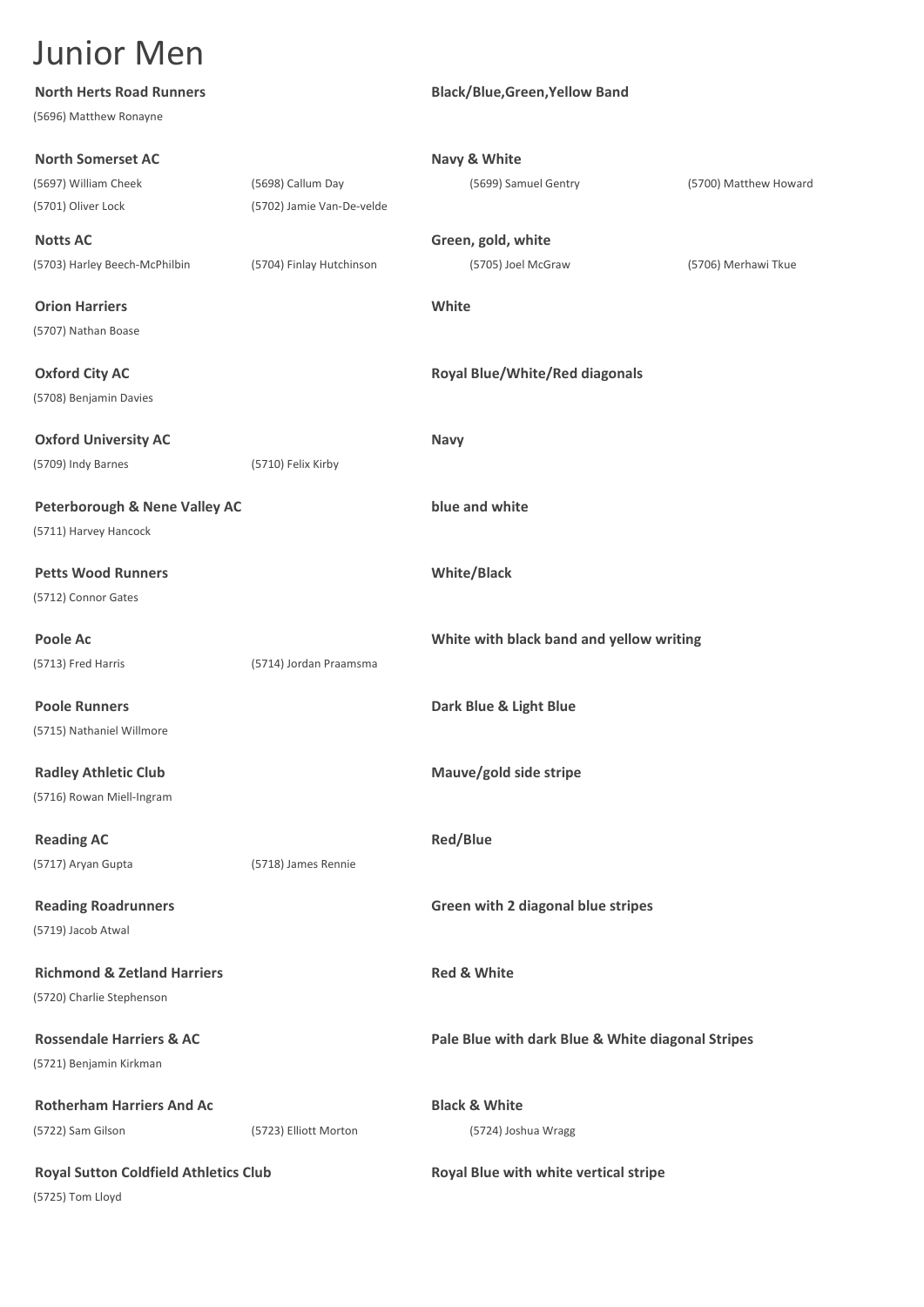| <b>Rugby &amp; Northampton Ac</b>                           |                         | Sky blue & black                              |                          |
|-------------------------------------------------------------|-------------------------|-----------------------------------------------|--------------------------|
| (5726) Matthew Everett                                      | (5727) Finlay Ward      |                                               |                          |
| <b>Rushcliffe Ac</b>                                        |                         | <b>Royal Blue &amp; White</b>                 |                          |
| (5728) Louis Dunne                                          | (5729) James Wardle     |                                               |                          |
| <b>Sale Harriers Manchester</b>                             |                         | Green/ 1red band & 2 white bands              |                          |
| (5730) Zac Gaillemin                                        | (5731) Ismail Hassan    | (5732) Alex James                             | (5733) Robbie Rigby      |
| <b>Salford Harriers &amp; Ac</b>                            |                         | Red/diagonal white stripe                     |                          |
| (5734) Oliver Cook                                          | (5735) Joshua Dutton    | (5736) Sam Hopkins                            | (5737) Lucas Milliken    |
| <b>Settle Harriers</b>                                      |                         | <b>Lime Green</b>                             |                          |
| (5738) Sebastian Segger-Staveley                            |                         |                                               |                          |
| <b>Shaftesbury Barnet Harriers</b>                          |                         | Black and whit vertical stripes with red trim |                          |
| (5739) Jonathan Boardman                                    | (5740) Ash Fowkes-Gajan | (5741) Nathan Goddard                         | (5742) Theo MacHin-Paley |
| (5743) Dylan Michel                                         | (5744) David Stone      | (5745) Luca Stubbs                            |                          |
| <b>Shrewsbury AC</b>                                        |                         | <b>Royal Blue, Gold Vertical Stripe</b>       |                          |
| (5746) Liam Rawlings                                        |                         |                                               |                          |
| <b>Solihull &amp; Small Heath Athletic Club</b>             |                         | Gold/Blue                                     |                          |
| (5747) Jenson Williams                                      |                         |                                               |                          |
| <b>South London Harriers</b>                                |                         | <b>White/Maroon</b>                           |                          |
| (5748) Ben Harrison                                         | (5749) Jacob Harrison   | (5750) Ishaan Makkar                          | (5751) Harley Norman     |
| (5752) George Ogden                                         | (5753) Felix Vaughan    |                                               |                          |
| <b>Southampton University Athletics &amp; Cross Country</b> |                         | <b>Burgundy</b>                               |                          |
| (5754) Jack Fussey                                          | (5755) David Peaty      |                                               |                          |
| Southend On Sea AC                                          |                         | Red/Black/White                               |                          |
| (5756) Luke Randall                                         | (5757) Max Stapleton    |                                               |                          |
| <b>St Albans Striders</b>                                   |                         | Yellow & blue                                 |                          |
| (5758) Alexander Moffat                                     | (5759) Euan Turner      |                                               |                          |
| <b>St Helens Sutton AC</b>                                  |                         | Red/Black/White                               |                          |
| (5760) Michael Brussels                                     |                         |                                               |                          |
| <b>St Mary's Richmond AC</b>                                |                         |                                               |                          |
| (5761) Jonny Brook                                          | (5762) Louis Cummings   |                                               |                          |
| <b>Stockport Harriers &amp; AC</b>                          |                         | Gold with black trim                          |                          |
| (5763) Edward Corden                                        |                         |                                               |                          |
| <b>Stowmarket Striders RC</b>                               |                         | Fluorescent yellow & black                    |                          |
| (5764) Luke Heather                                         |                         |                                               |                          |
| <b>Stratford Upon Avon AC</b>                               |                         | Yello/Black                                   |                          |
| (5765) Ned Campbell                                         | (5766) Alex Pester      |                                               |                          |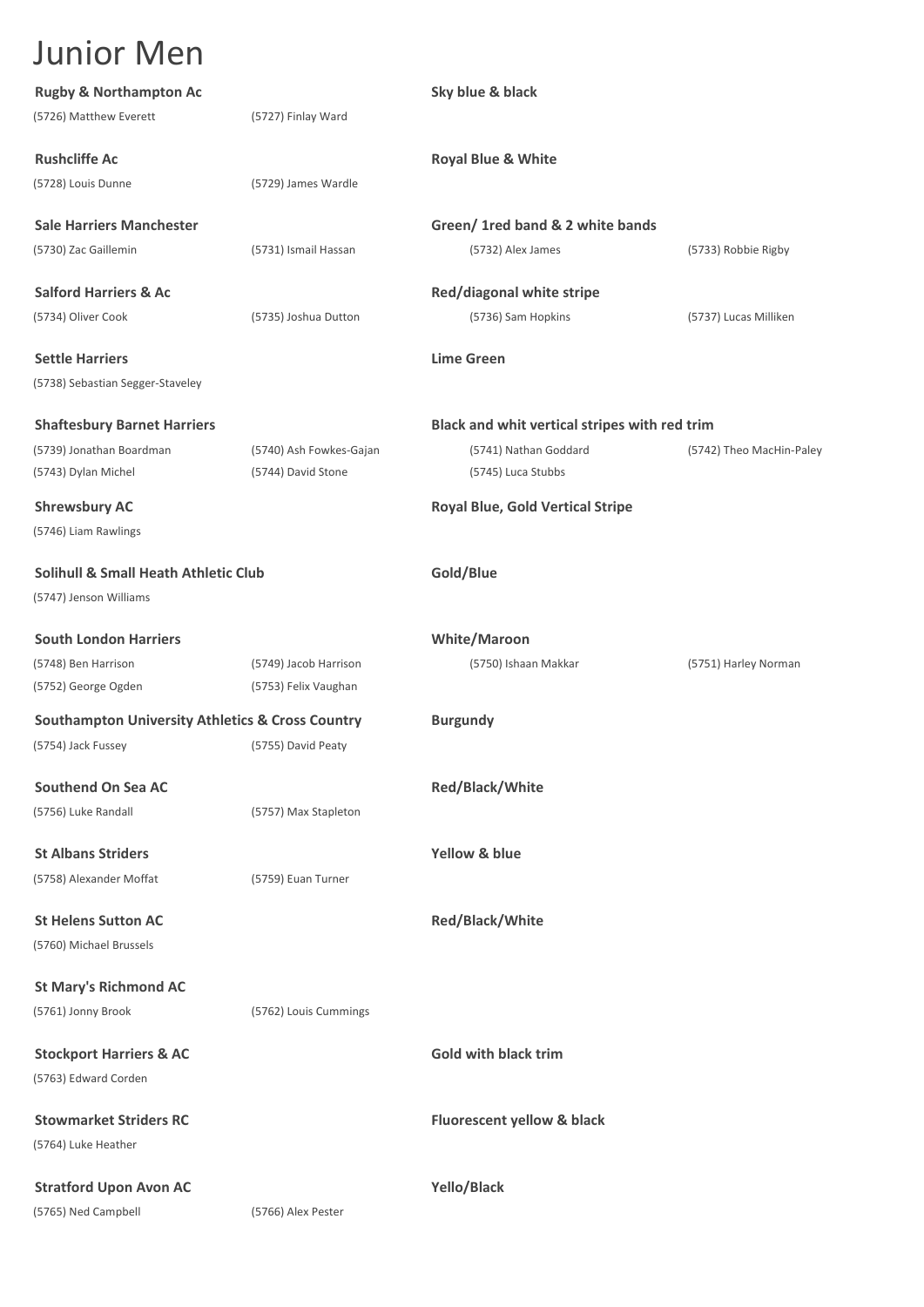**Sutton & District Ac Navy Blue & Gold** (5767) Alex Dunn (5768) Ben Gillham (5769) Adam Hudson **Swindon Harriers Black and White** (5770) Jack Gunning (5771) Isaac Mould **Tamworth AC Green/white** (5772) Max Kent **Taunton AC White with Blue and Green Hoops** (5773) Thomas Heal (5774) Oscar Lee (5775) Joe Ponter (5776) Sam Ponter (5777) Andrew Power **Tavistock Run Project Orange & Black** (5778) Oliver Smart **Team Bath Athletic Club Blue with Yellow Side Panels** (5779) Alexander Parsons **Team Synergy Red w/ Black** (5780) Toby Nisbet **Team Trident Red/Black with club name** (5781) Louis Dcruze **Thames Hare & Hounds White, black saltire** (5782) Bertie Daniels **Thames Valley Harriers Black with Light blue** (5783) Daniel Benton (5784) Louis Hodge (5785) Mark Humphries (5786) Basil Rock (5787) Shami Umashankar **Thanet Roadrunners AC Sky Blue with Royal Blue Band** (5788) Rowan Tyler **The Judd School Navy with maroon and white stripe** (5789) Alex Taylor **Thurrock Harriers Blue and white** (5790) Ben Prior (5791) Leon Wheeler **Tipton Harriers Green & white hoops** (5792) Thomas Bentley **Tonbridge Ac White/Navy** (5793) Alexander Beeston (5794) Henry Bretz (5795) Matthew Dubery (5796) Toby Emm (5797) James Kingston (5798) Rhys Page (5799) Ben Pearce (5800) Adam Singleterry (5801) Matthew Taylor **Trafford Athletic Club white,blue/yellow diagonal** (5802) Alexander Bailey (5803) Bradley Giblin (5804) Seb Patrick (5805) Finley Proffitt (5806) Cynog Williams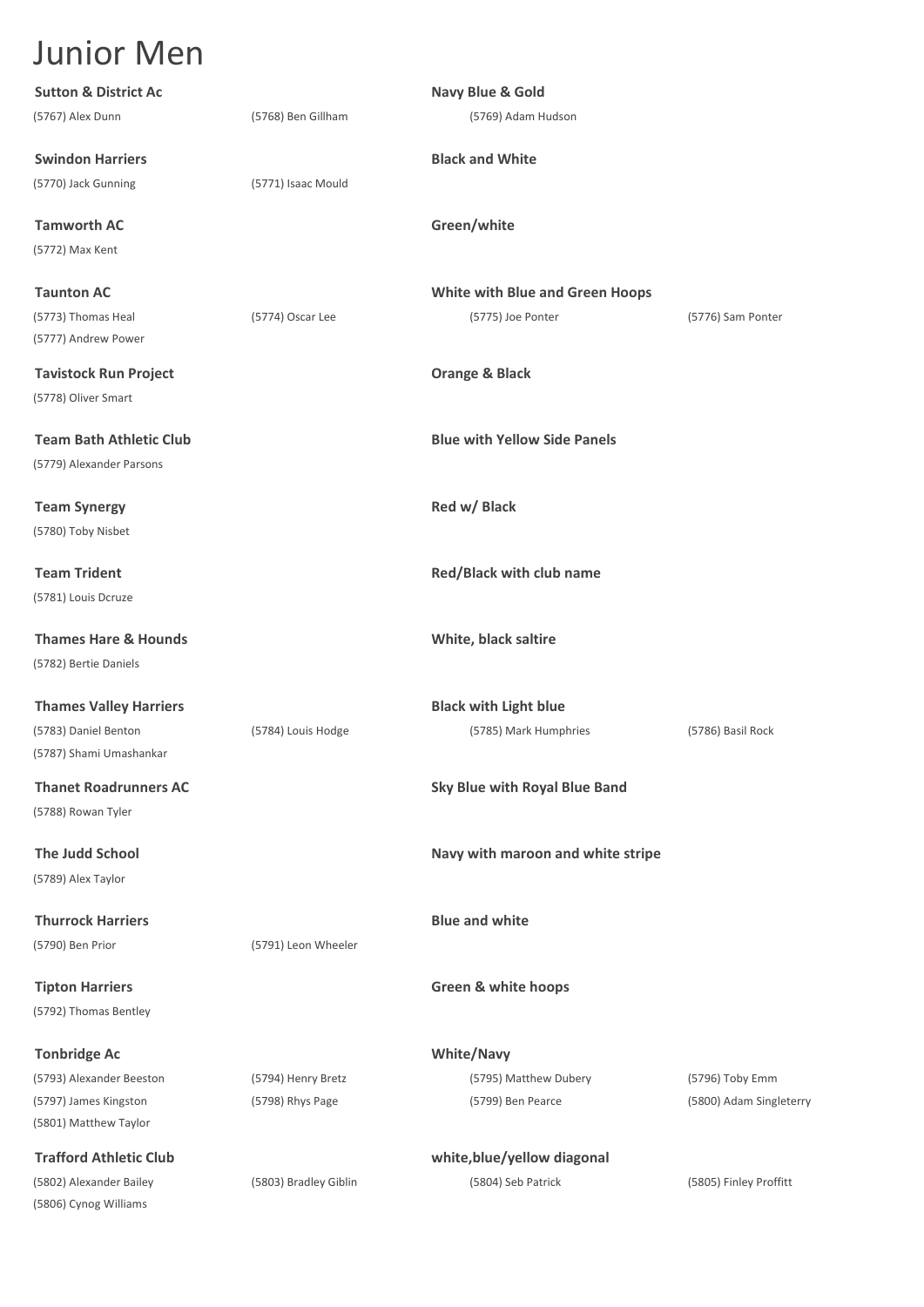| <b>Junior Men</b>                                        |                                |                                    |                              |
|----------------------------------------------------------|--------------------------------|------------------------------------|------------------------------|
| <b>Tyne Bridge Harriers</b><br>(5807) Fraser Bigg        |                                | <b>White/Black</b>                 |                              |
| <b>Tynedale Harriers &amp; AC</b><br>(5808) Joseph Green |                                | <b>Black &amp; White Lettering</b> |                              |
| Vale Royal Ac                                            |                                | <b>Blue</b>                        |                              |
| (5809) William Ashfield                                  | (5810) Aaron Doyle             | (5811) Edward Pettitt              | (5812) Raif Serif            |
| <b>Wallsend Harriers &amp; Ac</b>                        |                                | <b>Green with Gold Hoops</b>       |                              |
| (5813) Samuel Charlton                                   |                                |                                    |                              |
| <b>Walton AC</b>                                         |                                | <b>Gold/Red/Gold Hoops</b>         |                              |
| (5814) Alex Kilby                                        |                                |                                    |                              |
| <b>Warrington A C</b>                                    |                                | Red                                |                              |
| (5815) Joseph Buckley                                    | (5816) Jordan Jones            | (5817) Joe Roberts                 |                              |
| <b>Westbury Harriers</b>                                 |                                | <b>White with Blue Hoop</b>        |                              |
| (5818) Charles Hall                                      | (5819) James Harrod            | (5820) Greg Hayward                | (5821) Joshua Morland        |
| (5822) Thomas Reed                                       |                                |                                    |                              |
| <b>Wimborne AC</b>                                       |                                | <b>Rede/Black</b>                  |                              |
| (5823) Ben Martin                                        | (5824) Max Meadwell            | (5825) Jack Moss-Willcox           | (5826) Oliver Rawles         |
| <b>Windsor Slough Eton &amp; Hounslow AC</b>             |                                | Saxe blue, 2 amber bands           |                              |
| (5827) Christopher Baker                                 | (5828) Jack Campbell           | (5829) Tom Chandler                | (5830) Jordi Evans-Rodriguez |
| (5831) William Goddard                                   | (5832) Samuel Hodgson          | (5833) Luke Hynes                  | (5834) Charles Kershaw       |
| (5835) Finlay Kirk                                       | (5836) Raphael Rivero-Stevenet | (5837) Matty Smith                 | (5838) Liam Stone            |
| (5839) Ross Van Heerde                                   |                                |                                    |                              |
| <b>Witney Road Runners</b>                               |                                | <b>White, Royal and Gold</b>       |                              |
| (5840) Hugo Jinks                                        |                                |                                    |                              |
| <b>Woodford Green Ac With Essex Ladies</b>               |                                | <b>Green &amp; White Hoops</b>     |                              |
| (5841) Thomas Adolphus                                   | (5842) Kieran Allgood          | (5843) Joel Doye                   | (5844) Liam Waldron          |
| <b>Wycombe Phoenix Harriers &amp; Ac</b>                 |                                | <b>Blue &amp; Red</b>              |                              |

(5845) Thomas Crockett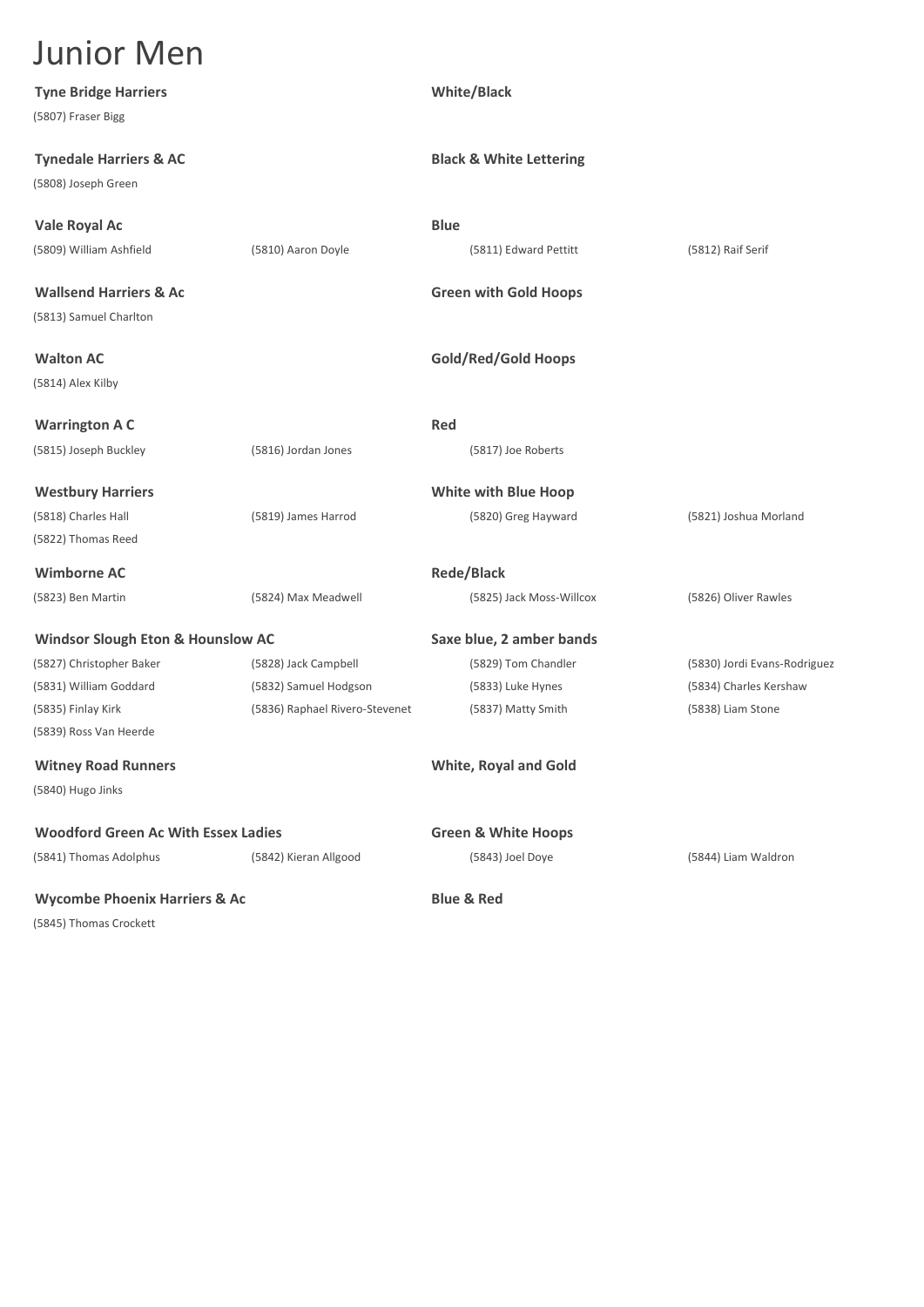| <b>Aldershot Farnham &amp; District</b>          |                           | Red, green & white                           |                          |
|--------------------------------------------------|---------------------------|----------------------------------------------|--------------------------|
| (3201) Milly Bacon                               | (3202) Emma Boswell       | (3203) Alice Garner                          | (3204) Ruby Horton       |
| (3205) Niamh McLoughlin                          | (3206) Charlotte Parsons  | (3207) Pippa Roessler                        | (3208) Emma Wilson       |
| <b>Andover AC</b>                                |                           | <b>Blue/white stripes</b>                    |                          |
| (3209) Abigail Woolaston                         |                           |                                              |                          |
| <b>Ashford AC</b>                                |                           | Gold with verrtical black stripe             |                          |
| (3210) Anna Hinson                               |                           |                                              |                          |
| <b>Basildon Ac</b>                               |                           | Yellow with vertical blue pinstripes         |                          |
| (3211) Demi Eves                                 | (3212) Madison Harris     | (3213) Megan Harris                          |                          |
| <b>Basingstoke &amp; Mid Hants AC</b>            |                           | <b>Amber 7 Red, 2 Vertical Black Stripes</b> |                          |
| (3214) Megan French                              | (3215) Freya Sutton       |                                              |                          |
|                                                  |                           |                                              |                          |
| <b>Bedford &amp; County AC</b>                   |                           | Blue, white side trim                        |                          |
| (3216) Marisa Mistry                             | (3217) Emma Smith         | (3218) Tia Wilson                            |                          |
| <b>Belgrave Harriers</b>                         |                           | <b>Claret &amp; Gold</b>                     |                          |
| (3219) Maddy Whitman                             |                           |                                              |                          |
| <b>Belper Harriers</b>                           |                           | Yellow, 1 vertical black side stripe         |                          |
| (3220) Rachel Duckworth                          |                           |                                              |                          |
| <b>Blackheath &amp; Bromley Harriers AC</b>      |                           | black with maroon and light blue hoops       |                          |
| (3221) Ailbhe Barnes                             | (3222) Zakia Mossi        | (3223) Morgan Squibb                         | (3224) Isabelle Stoneham |
| (3225) Naomi Toft                                | (3226) Zoe White          |                                              |                          |
| <b>Border Harriers &amp; Ac</b>                  |                           | Orange with black diagonal                   |                          |
| (3227) Anna Mason                                | (3228) Olivia Grace Mason |                                              |                          |
|                                                  |                           |                                              |                          |
| <b>Bracknell AC</b>                              |                           | <b>Blue/Gold</b>                             |                          |
| (3229) Lottie Ambridge                           | (3230) Lucy Hall          | (3231) Amelia Wills                          |                          |
| <b>Brighton &amp; Hove AC</b>                    |                           | <b>Red/Black</b>                             |                          |
| (3232) Gracie Bernard                            | (3233) Lara Clayson       | (3234) Lois Dooley                           |                          |
|                                                  |                           |                                              |                          |
| <b>Bromsgrove and Redditch</b>                   |                           | Red, 2 blue diagonals                        |                          |
| (3235) Natalie Hatfield                          | (3236) Bethan Sykes       |                                              |                          |
| <b>Buxton AC</b>                                 |                           | Navy/sky blue                                |                          |
| (3237) Lucy Bednall                              |                           |                                              |                          |
| <b>Cambridge &amp; Coleridge AC</b>              |                           | White/Blue                                   |                          |
| (3238) Sasha Clark                               | (3239) Harriet Clayton    | (3240) Frances Haines                        | (3241) Eleanor Mason     |
| <b>Cambridge University Hare and Hounds Club</b> |                           | Light green/blue/black panels                |                          |
| (3242) Amber Wright                              |                           |                                              |                          |
| <b>Charnwood A C</b>                             |                           | Green, yellow side panels                    |                          |
| (3243) Olivia Bonshor                            | (3244) Lexie McLoughlin   | (3245) Gemma Newport                         | (3246) Katie Parker      |
| (3247) Alice Walton                              |                           |                                              |                          |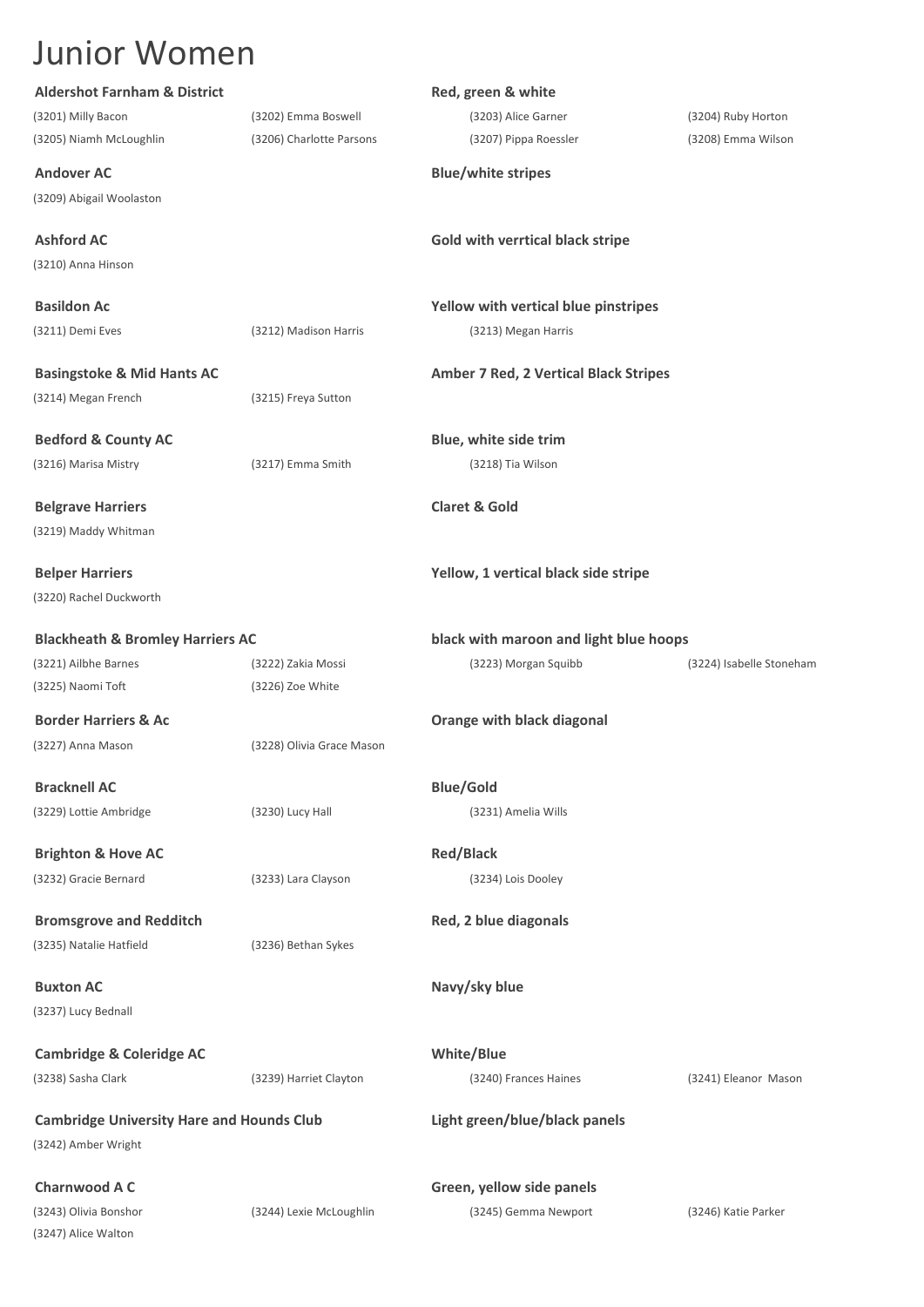| <b>Chelmsford Ac</b>                            |                          | <b>Green &amp; Gold</b>                   |                      |
|-------------------------------------------------|--------------------------|-------------------------------------------|----------------------|
| (3248) Katie Brazier                            | (3249) Erin Brocklehurst | (3250) Martha Smith                       |                      |
| <b>Cheltenham and County Harriers</b>           |                          | White with 2 black hoops                  |                      |
| (3251) Kaitlyn Sheppard                         |                          |                                           |                      |
| <b>Chester Le Street &amp; Dist AC</b>          |                          | Navy/gold & Sky blue diagonal             |                      |
| (3252) Emily Chong                              |                          |                                           |                      |
| <b>City Of Norwich AC</b>                       |                          | <b>Vertical Red &amp; Gold Stripes</b>    |                      |
| (3253) Grace Buchanan                           | (3254) Emily Cahir       | (3255) Megan Gadsby                       | (3256) Grace Jermy   |
| (3257) Sophie Peach                             | (3258) Madeleine Short   |                                           |                      |
| <b>City Of Portsmouth AC</b>                    |                          | white/blue chest band and red side panels |                      |
| (3259) Isabelle Brydon                          | (3260) Charlotte Despard |                                           |                      |
| <b>City of Sheffield and Dearne AC</b>          |                          | <b>Blue/Green</b>                         |                      |
| (3261) Ellen Patton                             |                          |                                           |                      |
| <b>City of York AC</b>                          |                          | <b>Green &amp; Black</b>                  |                      |
| (3262) Martha Calton-Seal                       | (3263) Isabel O'Brien    |                                           |                      |
| <b>Colchester Harriers AC</b>                   |                          | <b>Green with White Club Logo</b>         |                      |
| (3264) Milly Presland                           |                          |                                           |                      |
| <b>Corby AC</b>                                 |                          | sky blue with 2 red bands                 |                      |
| (3265) Imogen Dee                               | (3266) Erin Treacy       |                                           |                      |
| <b>Coventry Godiva Harriers</b>                 |                          | <b>Mens Red with Yellow Bands</b>         |                      |
| (3267) Freya Bennett                            |                          |                                           |                      |
| <b>Croydon Harriers</b>                         |                          | <b>White with Two Navy Hoops</b>          |                      |
| (3268) Faith Chen                               | (3269) Gulcin Erten      | (3270) Tugce Erten                        | (3271) Alice Maingay |
| (3272) Leanne Moore                             | (3273) Antara Singh      |                                           |                      |
| <b>Doncaster Athletic Club</b>                  |                          | White, green & blue panels                |                      |
| (3274) Jennifer Ann Montieth                    |                          |                                           |                      |
| <b>Dorchester AC</b>                            |                          | Green/Yellow trim                         |                      |
| (3275) Madeleine Johnson                        |                          |                                           |                      |
| <b>Ealing Southall &amp; Middlesex AC</b>       |                          | <b>Green With Amber Diagonal</b>          |                      |
| (3276) Midnight Adams                           | (3277) Lauren Beale      | (3278) Charlotte Cooney-Quinn             | (3279) Katie Hay     |
| (3280) Amira Nuseibeh                           |                          |                                           |                      |
| <b>East Cheshire Harriers &amp; Tameside Ac</b> |                          | Green + gold                              |                      |
| (3281) Megan Lewis                              |                          |                                           |                      |
| <b>Eden Runners</b>                             |                          | <b>Green and Blue</b>                     |                      |
| (3282) Amelie Marshall                          |                          |                                           |                      |
| <b>Epsom &amp; Ewell Harriers</b>               |                          | <b>Yellow &amp; Red</b>                   |                      |
| (3283) Charlotte Arkwright                      |                          |                                           |                      |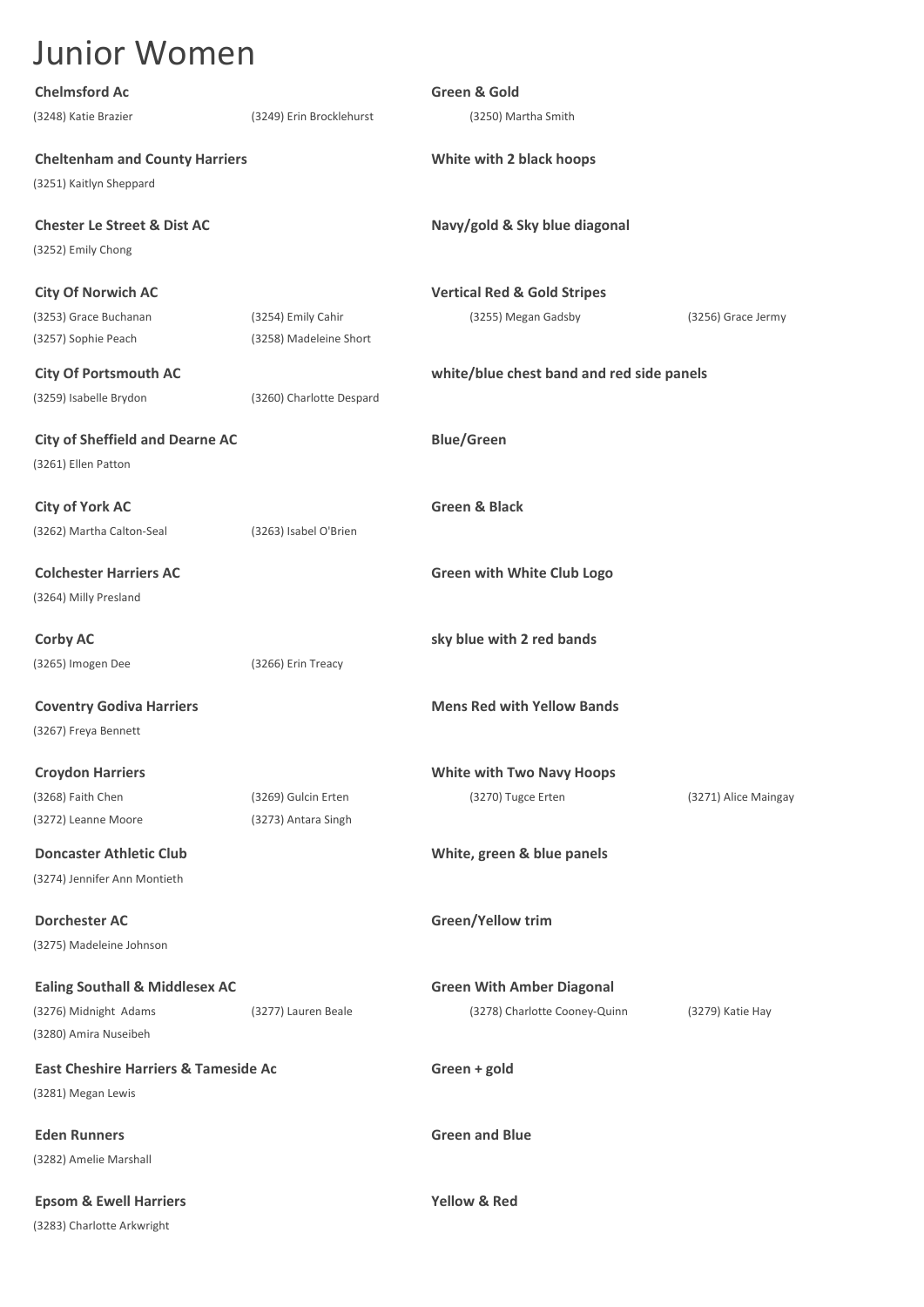| <b>Formula One Circuit Crew</b>        |                          | Red with two vertical black stripes beneath arm pits   |  |
|----------------------------------------|--------------------------|--------------------------------------------------------|--|
| (3284) Yasmin Nutt                     |                          |                                                        |  |
| <b>Guildford &amp; Godalming AC</b>    |                          | Green, black trim (women) Green black side panel (men) |  |
| (3285) Amelie Attenborough             | (3286) Susannah Lecoutre | (3287) Della Sakaria                                   |  |
| <b>Hallamshire Harriers Sheffield</b>  |                          | Red/White                                              |  |
| (3288) Hannah Metherall                | (3289) Laura Trask       |                                                        |  |
| <b>Harborough AC</b>                   |                          | Yellow                                                 |  |
| (3290) Bethany Wallis                  |                          |                                                        |  |
| <b>Havering AC</b>                     |                          | <b>Royal Blue &amp; Yellow</b>                         |  |
| (3291) Molly Sweetman                  |                          |                                                        |  |
| <b>Hercules Wimbledon AC</b>           |                          | <b>Gold with Red Diagonal Sash Back &amp; Front</b>    |  |
| (3292) Georgina Clarke                 | (3293) Albane Fery       | (3294) Niamh Thompson<br>(3295) Kiara Valkenburg       |  |
| (3296) Ellen Weir                      |                          |                                                        |  |
| <b>Herne Hill Harriers</b>             |                          | <b>Red and black hoops</b>                             |  |
| (3297) Poppy Craig-McFeely             | (3298) Lily Newton       |                                                        |  |
| <b>Highgate Harriers</b>               |                          | <b>Black and White Hoops</b>                           |  |
| (3299) Ellen Donald                    | (3300) Mia Manttan       | (3301) Mia Parry                                       |  |
| <b>Holme Pierrepont Rc</b>             |                          | <b>Navy Blue with Red Chestband</b>                    |  |
| (3302) Beatrice Munro                  |                          |                                                        |  |
| <b>Holmfirth Harriers AC</b>           |                          | Amber C/W Black Badge on Front                         |  |
| (3303) Olivia Dyson                    |                          |                                                        |  |
| <b>Horwich R M I Harriers</b>          |                          | red/black                                              |  |
| (3304) Milly Lever                     |                          |                                                        |  |
| <b>Hyndburn AC</b>                     |                          | <b>Orange with Two Black Hoops</b>                     |  |
| (3305) Charlotte Corrigan              |                          |                                                        |  |
| <b>Independent Intelligent Fitness</b> |                          | <b>Navy Blue</b>                                       |  |
| (3306) Imogen Tanner                   |                          |                                                        |  |
| <b>Invicta East Kent AC</b>            |                          | Red                                                    |  |
| (3307) Alexandra Millard               | (3308) Lucy Procter      |                                                        |  |
| <b>Ipswich Jaffa RC</b>                |                          | Orange & Black                                         |  |
| (3309) Jasmine Bilner                  |                          |                                                        |  |
| <b>Kendal Amateur Athletic Club</b>    |                          | <b>Green with Red Trim</b>                             |  |
| (3310) Lilian Lewis                    | (3311) Rosie Woodhams    |                                                        |  |
| <b>Kettering Town Harriers</b>         |                          | Red/White                                              |  |
| (3312) Emily Williams                  |                          |                                                        |  |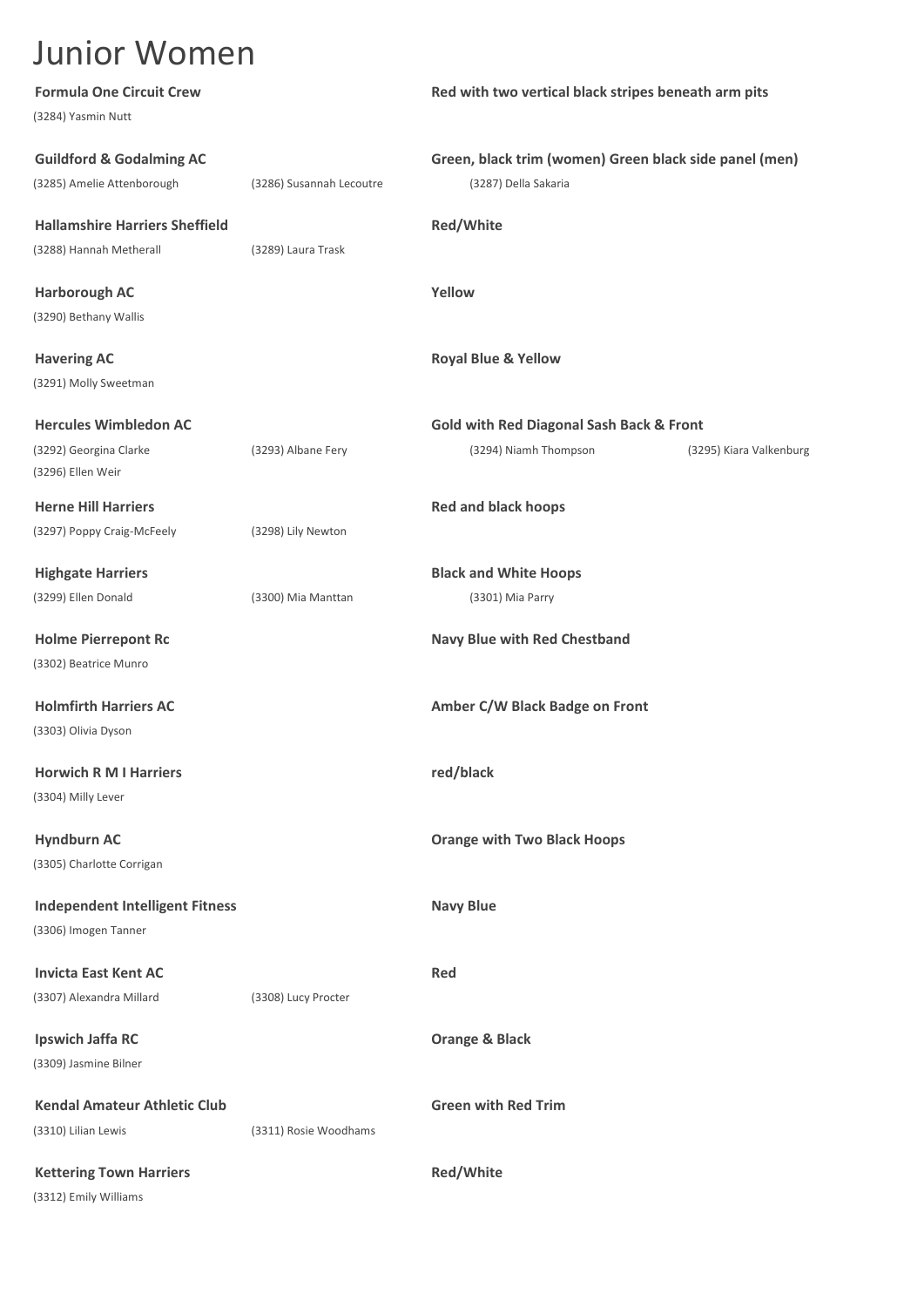| <b>Kidderminster and Stourport</b>       |                                 | <b>Blue/yellow sides</b>                 |                    |
|------------------------------------------|---------------------------------|------------------------------------------|--------------------|
| (3313) Charlotte Broadhurst              |                                 |                                          |                    |
| <b>Leighton Buzzard Athletic Club</b>    |                                 | purple/yellow                            |                    |
| (3314) Zara Brooks                       | (3315) Amy Killick              |                                          |                    |
| <b>Liverpool Harriers &amp; AC</b>       |                                 | <b>Gold with Blue Liverbird Badge</b>    |                    |
| (3316) Fiona Corrick                     | (3317) Niamh Donnelly           | (3318) Katie Miller                      | (3319) Faye O'Hare |
| Liverpool Pembroke & Sefton H AC         |                                 | White with Red & Black hoops             |                    |
| (3320) Chloe Leather                     |                                 |                                          |                    |
| <b>Marshall Milton Keynes AC</b>         |                                 | <b>Orange and Black</b>                  |                    |
| (3321) Imogen King                       |                                 |                                          |                    |
| <b>Medway Tri</b>                        |                                 | <b>Blue</b>                              |                    |
| (3322) Katie Painter                     | (3323) Sophie Painter           |                                          |                    |
| Middlesbrough Athletic Club (mandale)    |                                 | Light and Dark Blue (2018)               |                    |
| (3324) Betty Bergstrand                  |                                 |                                          |                    |
| <b>Newbury AC</b>                        |                                 | Royal Blue/White/Red/White               |                    |
| (3325) Emma Downie                       |                                 |                                          |                    |
| <b>Newcastle Staffs Ac</b>               |                                 | Red/White/Blue                           |                    |
| (3326) Scarlett Cotton                   | (3327) Poppy Ranford            | (3328) Misha Twardochleb                 |                    |
| <b>Newquay Road Runners</b>              |                                 | <b>Black or Black &amp; White</b>        |                    |
| (3329) Erin Burt                         | (3330) Lauren Elizabeth Webster |                                          |                    |
| <b>North Somerset AC</b>                 |                                 | Navy & White                             |                    |
| (3331) Alice Bridger-Morales             |                                 |                                          |                    |
| <b>Nuneaton Harriers</b>                 |                                 | <b>Red/Blue</b>                          |                    |
| (3332) Lucie Budge                       |                                 |                                          |                    |
| <b>Orion Harriers</b>                    |                                 | White                                    |                    |
| (3333) India Emery                       | (3334) Sophie Magson            | (3335) Erin Molloy                       |                    |
| <b>Peterborough &amp; Nene Valley AC</b> |                                 | blue and white                           |                    |
| (3336) Molly Peel                        |                                 |                                          |                    |
| <b>Poole AC</b>                          |                                 | White with black band and yellow writing |                    |
| (3337) Fern Kimber                       | (3338) Emily Parker             |                                          |                    |
| <b>Ramsbottom Running Club</b>           |                                 | <b>Black &amp; Slate Grey</b>            |                    |
| (3339) Luisa Shield                      |                                 |                                          |                    |
| <b>Reading AC</b>                        |                                 | <b>Red/Blue</b>                          |                    |
| (3340) Isabella Shirley                  | (3341) Lara Tolson              | (3342) Mia Waldmann                      | (3343) Evie Warren |
| <b>Rotherham Harriers And Ac</b>         |                                 | <b>Black &amp; White</b>                 |                    |
| (3344) Keiva Rennocks                    |                                 |                                          |                    |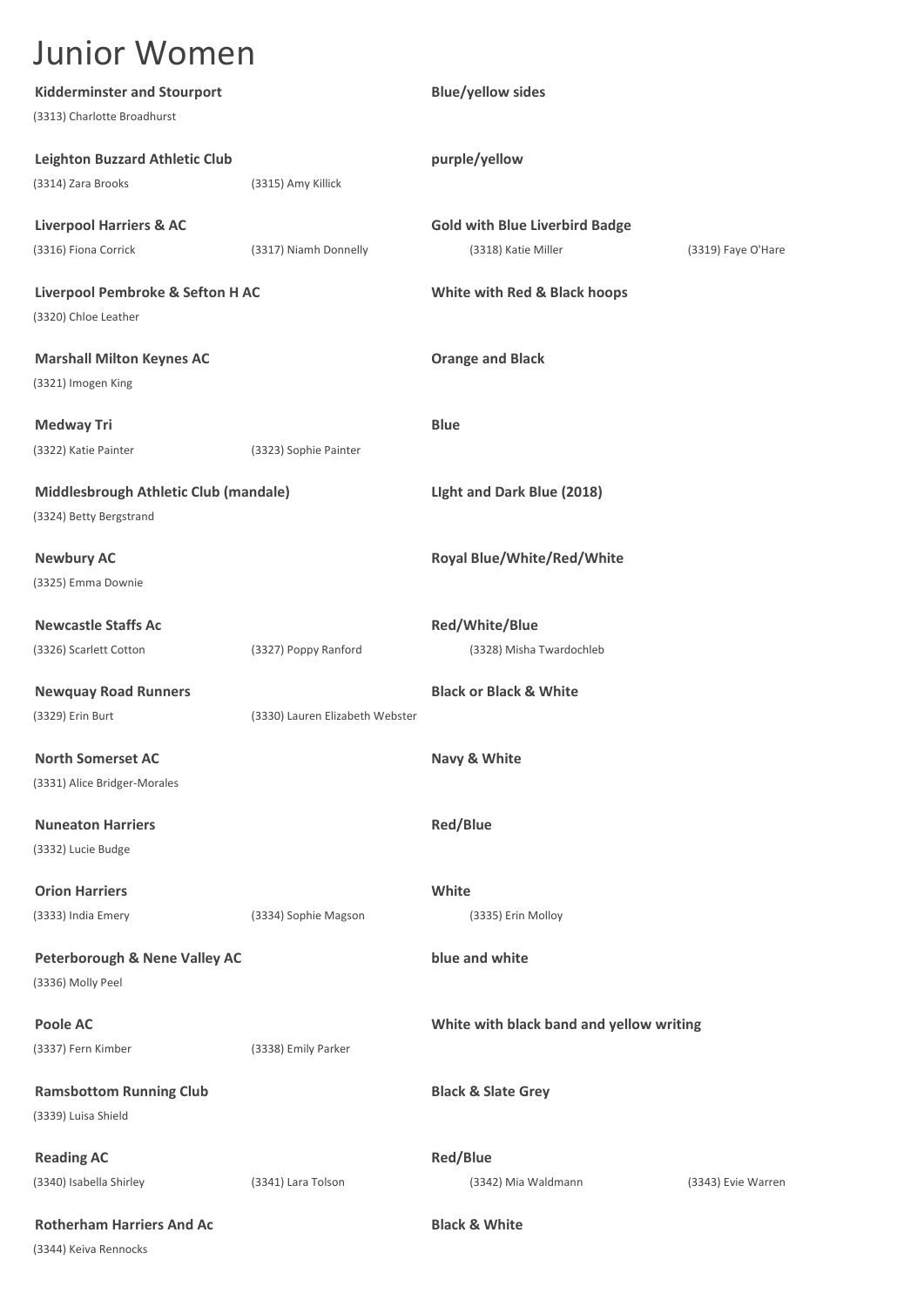| <b>Rothwell Harriers &amp; AC</b>                           |                          | Yellow/black                                  |                       |
|-------------------------------------------------------------|--------------------------|-----------------------------------------------|-----------------------|
| (3345) Jasmine Emma Trott                                   |                          |                                               |                       |
| <b>Royal Sutton Coldfield Athletics Club</b>                |                          | Royal Blue with white vertical stripe         |                       |
| (3346) Caitlin O'Connor                                     |                          |                                               |                       |
| <b>Rugby &amp; Northampton Ac</b>                           |                          | Sky blue & black                              |                       |
| (3347) Sophia Hill                                          |                          |                                               |                       |
| <b>Rushcliffe AC</b>                                        |                          | <b>Royal Blue &amp; White</b>                 |                       |
| (3348) Lizzy Edge                                           |                          |                                               |                       |
| <b>Saffron Athletics Club</b>                               |                          | <b>Orange and Black</b>                       |                       |
| (3349) Emma Richards                                        |                          |                                               |                       |
| <b>Sale Harriers Manchester</b>                             |                          | Green/ 1 red band & 2 white bands             |                       |
| (3350) Lucy Armitage                                        | (3351) Anouska Brooks    | (3352) Ellie Colquhoun-Lynn                   | (3353) Alyssa Davey   |
| (3354) Laure Kidikula                                       |                          |                                               |                       |
| <b>Salford Harriers &amp; Ac</b>                            |                          | Red/diagonal white stripe                     |                       |
| (3355) Amelia Bratt                                         | (3356) Pippa Carcas      | (3357) Evie Collier                           | (3358) Lara Crawford  |
| (3359) Samantha Mason                                       | (3360) Anna Potter       | (3361) Emily Russell                          |                       |
| <b>Shaftesbury Barnet Harriers</b>                          |                          | Black and whit vertical stripes with red trim |                       |
| (3362) Mia Groom                                            | (3363) Emily Hathaway    | (3364) April Hill                             | (3365) Indira Patel   |
| (3366) Freya Stapleton                                      | (3367) Natasha Tanner    |                                               |                       |
| <b>Shrewsbury AC</b>                                        |                          | <b>Royal Blue, Gold Vertical Stripe</b>       |                       |
| (3368) Jessica Gunner                                       |                          |                                               |                       |
| <b>South London Harriers</b>                                |                          | <b>White/Maroon</b>                           |                       |
| (3369) Maisie Gibbins                                       | (3370) Katie Mooney      |                                               |                       |
| <b>Southampton Athletic Club</b>                            |                          | Red & white stripes                           |                       |
| (3371) Isabelle Hinkley                                     | (3372) Natalya Smith     |                                               |                       |
| <b>Southampton University Athletics &amp; Cross Country</b> |                          | <b>Burgundy</b>                               |                       |
| (3373) Megan Bannister                                      | (3374) Chloe Olford      |                                               |                       |
| <b>St Albans Striders</b>                                   |                          | Yellow & blue                                 |                       |
| (3375) Elizabeth Bentham                                    | (3376) Christina Durbin  | (3377) Keira Stern                            | (3378) Jordan Walters |
| <b>Stowmarket Striders RC</b>                               |                          | Fluorescent yellow & black                    |                       |
| (3379) Millie Jordan Lee                                    | (3380) Maddie Jordan-Lee |                                               |                       |
| <b>Stratford Upon Avon AC</b>                               |                          | Yello/Black                                   |                       |
| (3381) Georgina Campbell                                    |                          |                                               |                       |
| <b>Stroud &amp; District AC</b>                             |                          | Green, red & blue band                        |                       |
| (3382) Emma Bendle                                          | (3383) Tanwen Bird       | (3384) Florrie Fuller                         |                       |
| <b>Sutton &amp; District Ac</b>                             |                          | Navy Blue & Gold                              |                       |
| (3385) Dominique Corradi                                    |                          |                                               |                       |
|                                                             |                          |                                               |                       |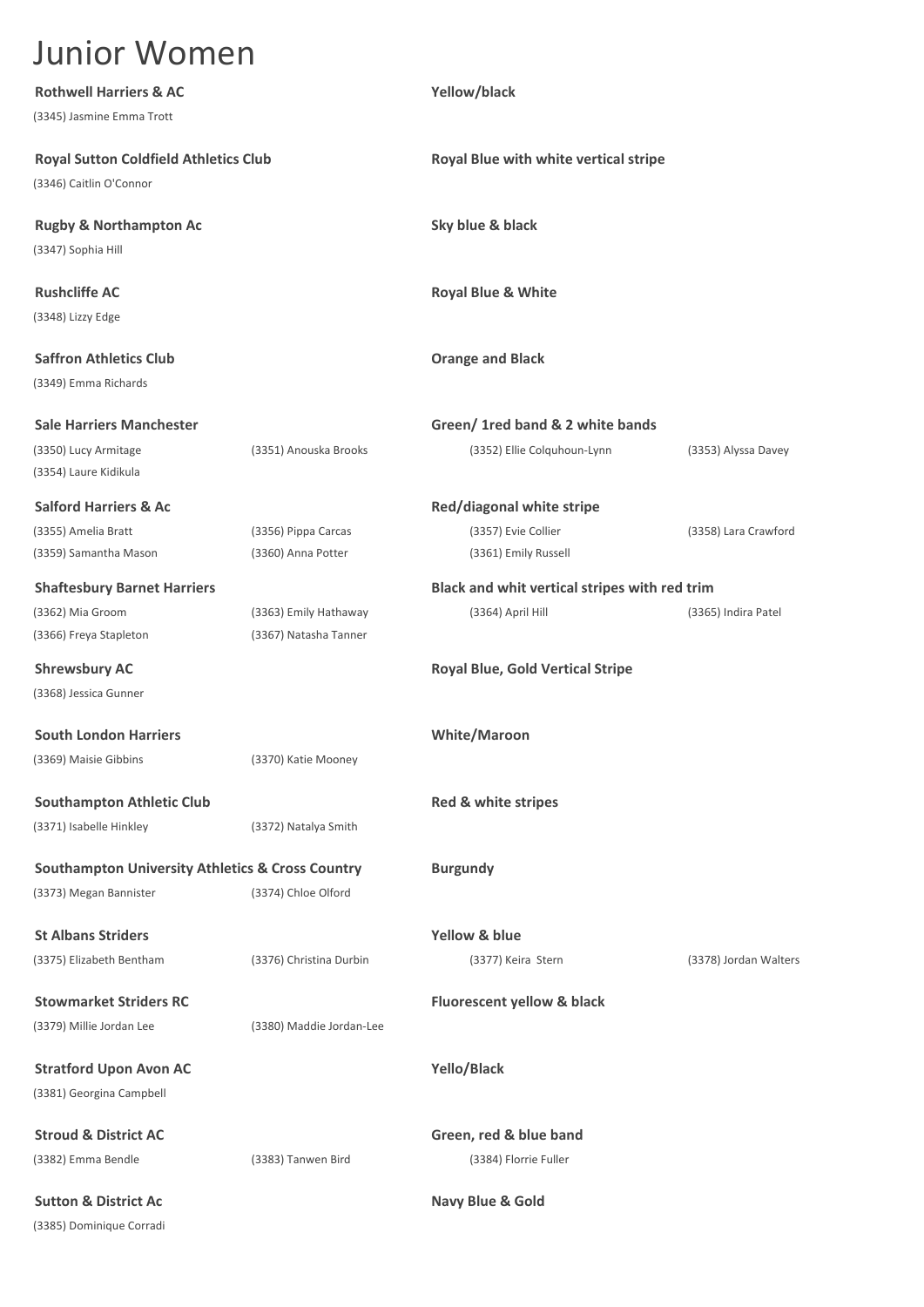| <b>Taunton AC</b>                                  |                       | <b>White with Blue and Green Hoops</b>     |                         |
|----------------------------------------------------|-----------------------|--------------------------------------------|-------------------------|
| (3386) Charlotte Brown                             | (3387) Jasmine Stone  | (3388) Sophia Wilson                       | (3389) Sophia Wilson    |
| <b>Team Bath Athletic Club</b>                     |                       | <b>Blue with Yellow Side Panels</b>        |                         |
| (3390) Jessica Davies                              | (3391) India Ibbotson | (3392) Freya Spruit                        | (3393) Ella Treby       |
| (3394) Natalie Wigfield                            |                       |                                            |                         |
| The Stragglers Running Club                        |                       | <b>Yellow and black</b>                    |                         |
| (3395) Lucy Hoseason                               |                       |                                            |                         |
| <b>Thurrock Harriers</b>                           |                       | <b>Blue and white</b>                      |                         |
| (3396) Sarah Blockley                              |                       |                                            |                         |
| <b>Tipton Harriers</b>                             |                       | <b>Green &amp; white hoops</b>             |                         |
| (3397) Bella Fantom                                | (3398) Holly Graham   | (3399) Katie Hawkins                       |                         |
|                                                    |                       |                                            |                         |
| <b>Tonbridge AC</b>                                |                       | <b>White/Navy</b>                          |                         |
| (3400) Charlotte Alexander                         | (3401) Imogen Amos    | (3402) Katie Goodge                        | (3403) Elizabeth Heslop |
| (3404) Leonora Lynn                                | (3405) Sophie Preston | (3406) Stephanie Puxty                     |                         |
| <b>Torbay AAC</b>                                  |                       | Yellow with red horizontal chest band      |                         |
| (3407) Chloe Weeks                                 |                       |                                            |                         |
| <b>Victoria Park Harriers and Tower Hamlets AC</b> |                       | White, blue & green diagonals              |                         |
| (3408) Imogen Scott-Gall                           |                       |                                            |                         |
|                                                    |                       |                                            |                         |
| <b>Wakefield District H &amp; AC</b>               |                       | White with 2 emerald green hoops           |                         |
| (3409) Abbey Brooke                                | (3410) Suzie Brooke   |                                            |                         |
| <b>Wells City Harriers</b>                         |                       | White, blue, yellow                        |                         |
| (3411) Emily Murray                                |                       |                                            |                         |
| <b>West Cheshire Athletic Club</b>                 |                       | Purple front & back with yellow side bands |                         |
| (3412) Lily Moorhouse                              |                       |                                            |                         |
| <b>Westbury Harriers</b>                           |                       | <b>White with Blue Hoop</b>                |                         |
| (3413) Rosie Hamilton-James                        | (3414) Ellie Hobbs    | (3415) Rhiannon Paton                      | (3416) Tilly Spinney    |
| <b>Wharfedale Harriers</b>                         |                       | White/Blue, Red stripe side panel          |                         |
| (3417) Alice Jones                                 | (3418) Emily Jones    |                                            |                         |
|                                                    |                       |                                            |                         |
| <b>White Horse Harriers</b>                        |                       | Green/white logo                           |                         |
| (3419) Anna Kelly                                  |                       |                                            |                         |
| <b>Wimborne AC</b>                                 |                       | <b>Rede/Black</b>                          |                         |
| (3420) Lucy Lockwood                               | (3421) Holly Nixon    |                                            |                         |
| <b>Winchester &amp; District AC</b>                |                       | <b>Black/Gold/Black</b>                    |                         |
| (3422) Lily Neate                                  |                       |                                            |                         |
|                                                    |                       |                                            |                         |
| <b>Windsor Slough Eton &amp; Hounslow AC</b>       |                       | Saxe blue, 2 amber bands                   |                         |
| (3423) Katie Clutterbuck                           | (3424) Lily Rolfe     | (3425) Jasmine Young                       |                         |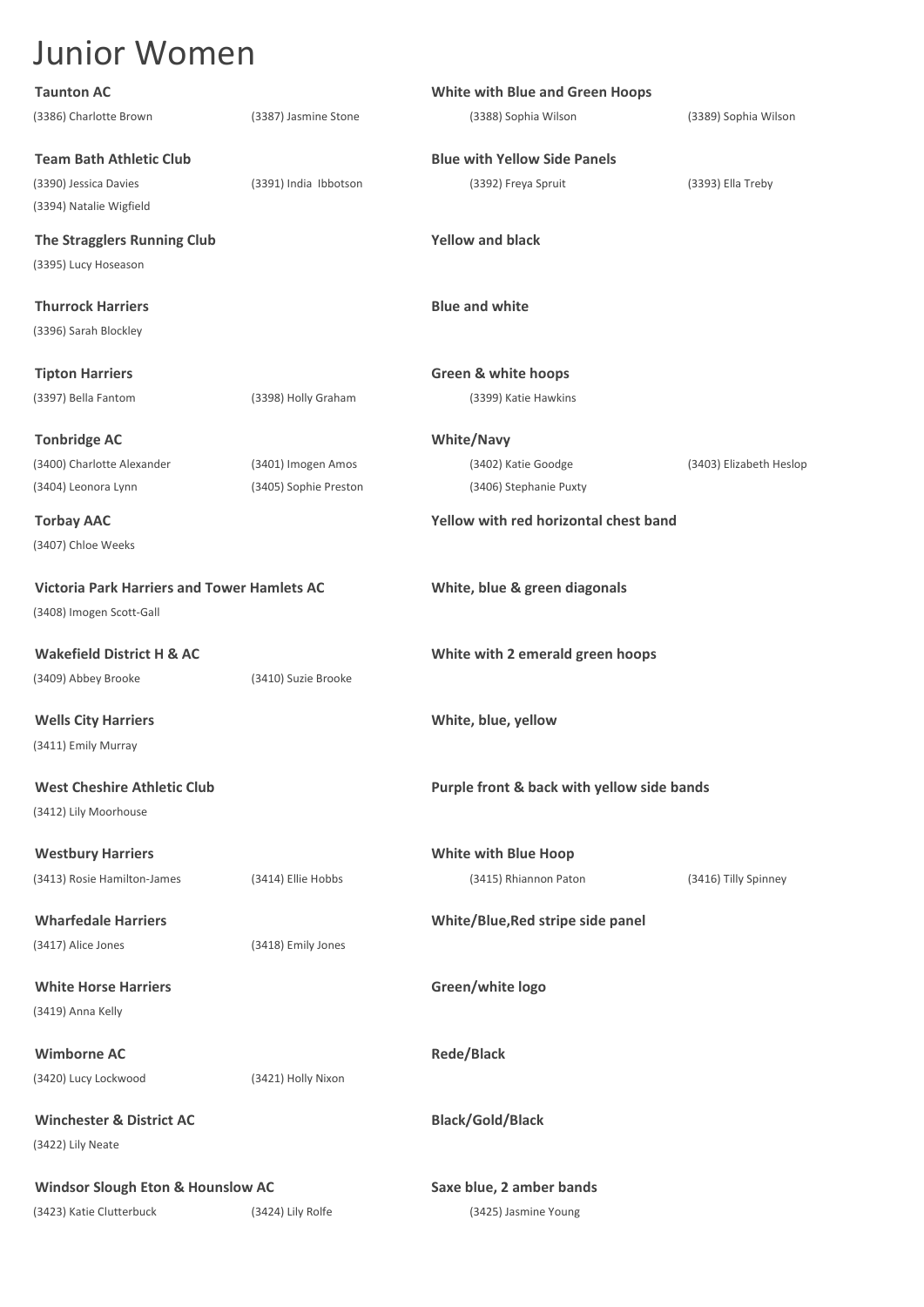| <b>Woking AC</b>                           |                     | Orange/Green                   |
|--------------------------------------------|---------------------|--------------------------------|
| (3426) Martha Collings                     |                     |                                |
|                                            |                     |                                |
| <b>Wolverhampton &amp; Bilston</b>         |                     | <b>Red/Yellow/Green</b>        |
| (3427) Maria Calleia                       | (3428) Hannah Corns | (3429) Louise Hackett          |
|                                            |                     |                                |
| <b>Woodford Green Ac With Essex Ladies</b> |                     | <b>Green &amp; White Hoops</b> |
| (3430) Jessica Adams                       |                     |                                |
|                                            |                     |                                |
| <b>Wreake &amp; Soar Valley</b>            |                     | <b>Blue</b>                    |
| (3431) Rosie Timlock                       |                     |                                |
|                                            |                     |                                |
| <b>Wycombe Phoenix Harriers &amp; Ac</b>   |                     | <b>Blue &amp; Red</b>          |
| (3432) Mia Caddell                         | (3433) Ellen Cooper |                                |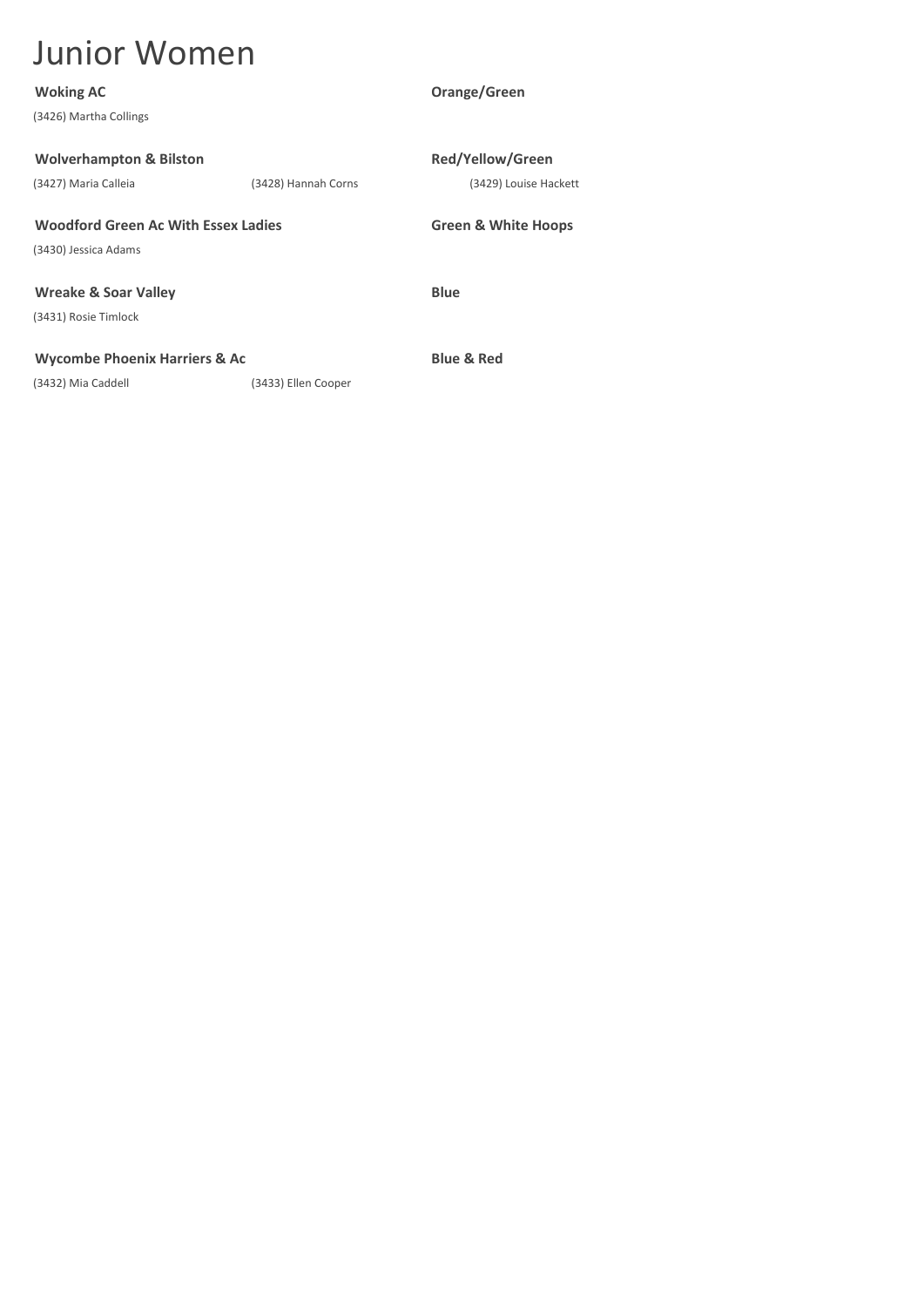| <b>26.2 Road Runners Club</b>                          |                          | Royal Blue with Red/Blue/White diagonal stripes |                         |
|--------------------------------------------------------|--------------------------|-------------------------------------------------|-------------------------|
| (6001) Ben Chown                                       | (6002) Gerard Hasson     | (6003) Paul Keddie                              | (6004) Max Riley        |
| (6005) Tom Sellen                                      |                          |                                                 |                         |
| <b>Abbey Runners</b>                                   |                          | <b>Black with 2 red bands</b>                   |                         |
|                                                        |                          |                                                 |                         |
| (6006) Simon Jones                                     | (6007) James Roden       | (6008) Matthew Sharpe                           | (6009) Cy Toplis        |
| <b>Abingdon AC</b>                                     |                          | Yellow/maroon & black side panels               |                         |
| (6010) Isaac Harding                                   | (6011) Aric Klukowski    | (6012) David Morgan                             | (6013) Harrison Read    |
|                                                        |                          |                                                 |                         |
| <b>Alchester Running Club</b>                          |                          | White, Blue, red/Blue vertical side stripe      |                         |
| (6014) Richard Gould                                   |                          |                                                 |                         |
| <b>Aldershot Farnham &amp; District</b>                |                          | Red, green & white                              |                         |
| (6015) Stephen Blake                                   | (6016) Jack Boswell      | (6017) Michael Boucher                          | (6018) Ben Bradley      |
| (6019) Steven Connor                                   | (6020) Ellis Cross       | (6021) Harvey Dixon                             | (6022) Sam Eglen        |
| (6023) Lasse Eini                                      | (6024) George Gathercole | (6025) Nathan James Gibson                      | (6026) Zippy Grice      |
| (6027) Andrew Hislop                                   | (6028) Marcus Irving     | (6029) Matthew Latham                           | (6030) Rian McCawley    |
| (6031) Matthew Merrick                                 | (6032) Tom Mount         | (6033) Ryan Pegoraro                            | (6034) Luke Prior       |
| (6035) Daniel Quinlan                                  | (6036) James Quinlan     | (6037) Thomas Renshaw                           | (6038) Paul Rodgers     |
| (6039) Bryn Smith                                      | (6040) Shaun Smith       | (6041) Tobias Smith                             | (6042) Robert Wakefield |
|                                                        |                          |                                                 |                         |
| <b>Aldridge RC</b>                                     |                          | <b>Blue &amp; Black</b>                         |                         |
| (6043) Peter Dimbleby                                  | (6044) Duncan Gould      | (6045) Lee Harris                               | (6046) Lawrence Hewitt  |
| (6047) Simon Hudson                                    | (6048) Stephen McCann    | (6049) Michael Morley                           | (6050) Mark O'Rourke    |
| (6051) Quentin Oury                                    | (6052) Toby Oury         | (6053) Luke White                               |                         |
| <b>Alnwick Harriers</b>                                |                          | White with red, gold & black hoops              |                         |
| (6054) Dave Richardson                                 |                          |                                                 |                         |
| <b>Altrincham &amp; District Athletic Club Limited</b> |                          | Yellow with red panel                           |                         |
| (6055) Ted Murray                                      | (6056) Mark Newton       | (6057) David Norman                             | (6058) Arthur Raffle    |
|                                                        |                          |                                                 |                         |
| <b>Ampthill &amp; Flitwick Flyers RC</b>               |                          | <b>Red/White Diagonal stripe</b>                |                         |
| (6059) Roger Ball                                      | (6060) Thomas Cawdell    | (6061) Tim Harris                               | (6062) Chris Littlejohn |
| Arena 80 AC                                            |                          | <b>Blue/Red</b>                                 |                         |
| (6063) Michael Barker                                  | (6064) Samuel Bennett    | (6065) James Dicks                              | (6066) Alex Jago        |
|                                                        |                          |                                                 |                         |
| <b>Ashford &amp; District RRC</b>                      |                          | <b>Turquoise</b>                                |                         |
| (6067) Adrian Beresford                                | (6068) James Booth       | (6069) Paul Crisp                               | (6070) Alex Francis     |
| (6071) Aiden Gorham                                    | (6072) Mark Harrison     | (6073) Daniel Head                              | (6074) Scott Lynch      |
| (6075) Adrian Moody                                    | (6076) Paul Moses        | (6077) Andrew Noble                             |                         |
| <b>Ashford AC</b>                                      |                          | Gold with verrtical black stripe                |                         |
| (6078) Ian King                                        | (6079) Sahil Sood        |                                                 |                         |
| <b>Avon Valley Runners</b>                             |                          | Yellow/Green                                    |                         |
| (6080) Chris Else                                      | (6081) Philip Harding    | (6082) Joby Hobbs                               | (6083) Andrew Jefferies |
| (6084) Edward Knudsen                                  | (6085) Ben Mees          | (6086) Niall Thorne                             | (6087) Michael Towler   |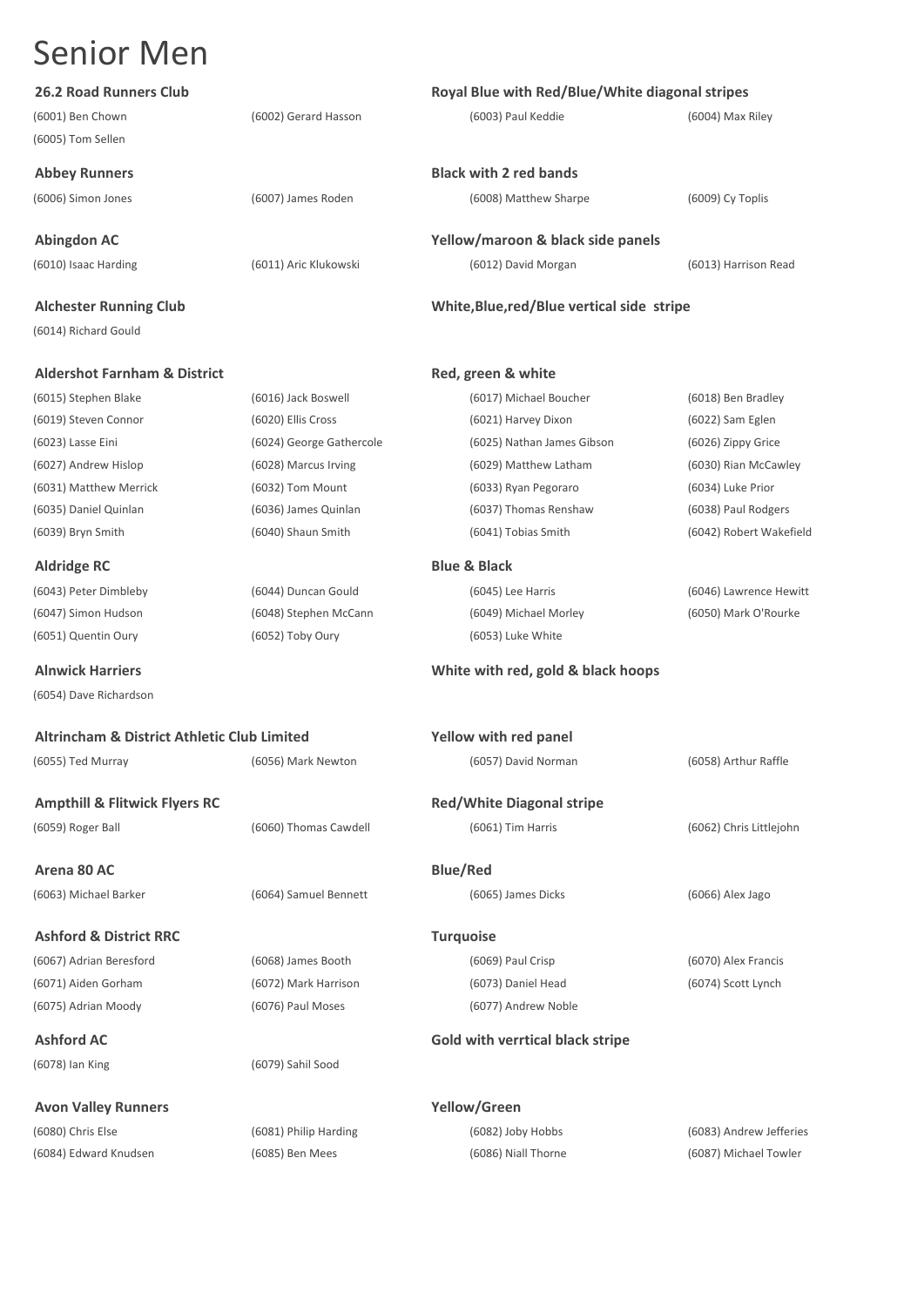|  |  | <b>Barnet &amp; District AC</b> |  |
|--|--|---------------------------------|--|
|--|--|---------------------------------|--|

(6104) Michael Walker (6105) Boon Kiat (calvin) Wu (6106) Jonney Yeates

**Barrow Runners Red,Yellow & White Red,Yellow & White** 

(6107) Geoffrey Beetham

(6112) Michael Hickey (6113) Javier Molina Molina (6114) Dave Ragan (6115) Stephen Reid (6116) Daniel Short (6117) Thomas Syckelmoore (6118) Terry Wegg (6119) Robert Wood

### **Bearbrook Running Club Dark Blue/Light Blue**

(6120) Kyle Hurst

**Beccles & Bungay Harriers Pale Blue** (6125) Julian Fabian (6126) Stephen Harvey (6127) Gary Howe

(6148) Samuel Winters (6149) Alfred Yabsley

(6154) Mathieu Lecoeuche (6155) Michael Lyons (6156) Alec MacLean (6157) Mihail Mihaylov (6158) David Nelson (6159) Charlie Pearce (6160) Geoff Pennington (6161) Andrew Smith (6162) Andrew Taplin (6163) Harry Taylor (6164) John Walker

### **Belgrave Harriers Claret & Gold**

(6165) Alexander Brecker (6166) Lawrence Burton (6167) Euan Campbell (6168) William Cockerell (6169) Arne Dumez (6170) Matthew Edgar (6171) Reece Edwards (6172) Abdulla Elsadig (6173) Tobias Fletcher (6174) Samuel Gebreselassie (6175) Henry Hart (6176) Samuel Hodges (6177) Miles Horn (6178) Ben Hurley (6179) Ben Ireland (6180) Alexander Janiaud (6181) Rob Kelly (6182) Angus Lamb (6183) Tom Lole (6184) George Mallinson (6185) Michael McCarthy (6186) Patrick McDougall (6187) Conall McNally (6188) Alex Mills (6189) Jonny Neville (6190) James Nutt (6191) Luke Pratt (6192) Valentin Rigori (6193) Adam Roeder (6194) Jonathan Scott (6195) Ewan Somerville (6196) Callum Stewart (6197) Tommy Taylor (6198) Nathan Visick (6199) Daniel Wallis (6200) David Walsh (6201) Philip Wicks (6202) James Williams (6203) Neil Wilson

(6088) Paul Bassa (6089) David Byrne (6090) Paul Carter (6091) Peter Ellis (6092) Mark Glover (6093) Andrew Kelleher (6094) Jamie March (6095) Desmond Michael (6096) Will Morris (6097) Gary Pelosi (6098) Robert Scott (6099) Gareth Senior (6100) Matthew Sleeman (6101) Edward Spencer (6102) Thomas Thain (6103) Chris Violet

### **Red/Royal Blue**

### **Basingstoke & Mid Hants AC Amber 7 Red, 2 Vertical Black Stripes Amber 7 Red, 2 Vertical Black Stripes**

(6108) James Beeks (6109) Christopher Burghes (6110) Rohan Chaffey (6111) Tim Fowler

**Beaumont RC White/Green emblem & name**

### **Bedford & County AC Blue, white side trim**

(6128) Benjamin Alcock (6129) Matthew Bray (6130) Michael Channing (6131) Benjamin Davies (6132) Darren Deed (6133) Craig Emmerson (6134) John Eves (6135) Jack Goodwin (6136) Andrew Headley (6137) Richard Henderson (6138) Steven Herring (6139) Jonathan Janes (6140) Daniel Jarvis (6141) William MacKay (6142) James Minter (6143) William Mullins (6144) Simon Murray (6145) Jake Richardson (6146) Christopher Riley (6147) Ewan Wilson

### **Beeston AC White with 2 Blue Hoops**

(6150) Dave Bish (6151) David Cross (6152) Gary Fox (6153) Bob Frake

### (6121) Philip Chritchlow (6122) Tomasz Jarczyk (6123) Ross Tyrrell (6124) Mehul Vaitha

**Belper Harriers Yellow, 1 vertical black side stripe**

(6204) David Horton (6205) Robert Norman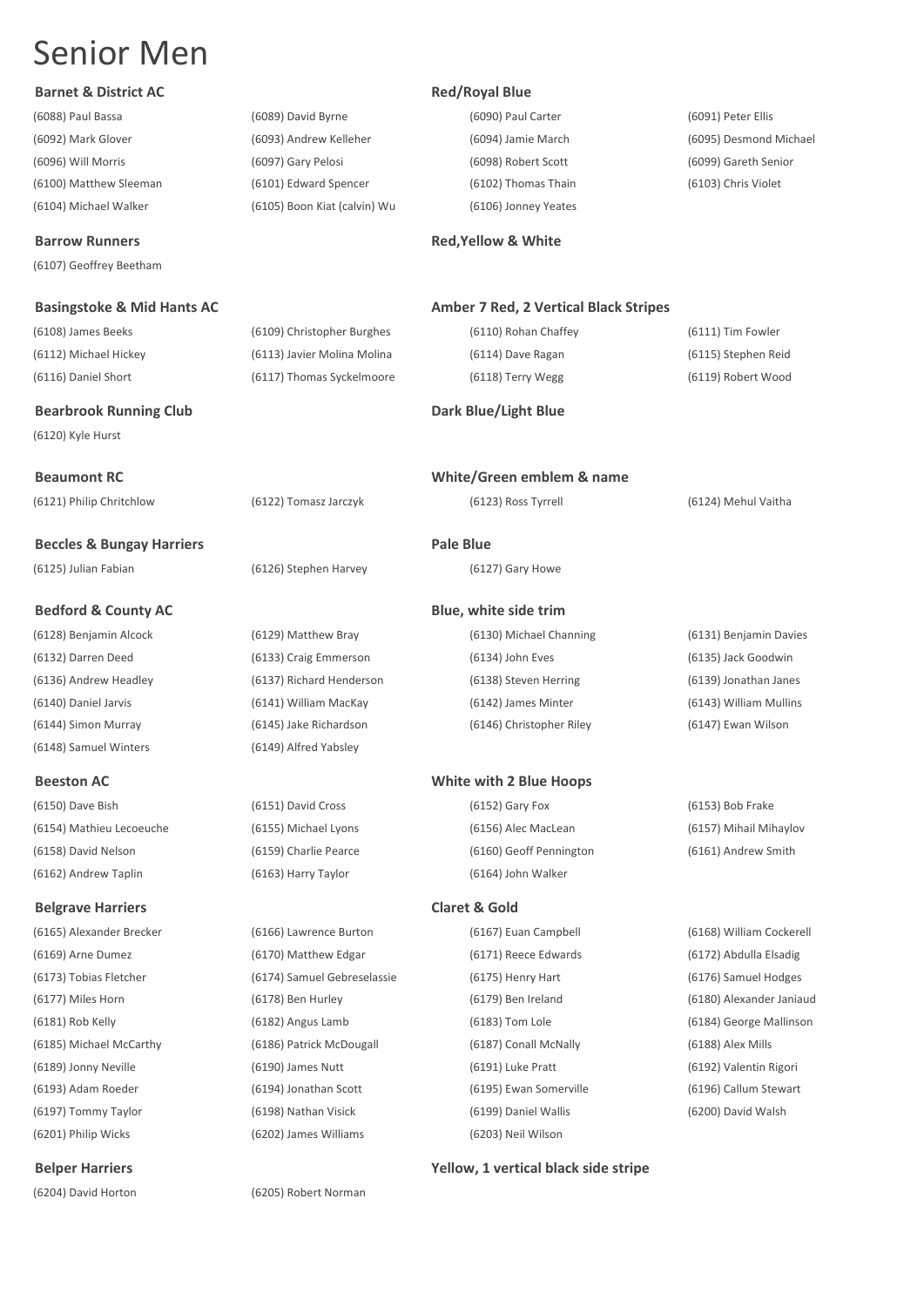| <b>Beverley Athletic Club</b>                                |                            | <b>Blue/yellow</b>                             |                         |
|--------------------------------------------------------------|----------------------------|------------------------------------------------|-------------------------|
| (6206) Ian Boardley                                          | (6207) Brad Freeman        | (6208) Paul Furness                            |                         |
| <b>Bexley Ac</b>                                             |                            | Orange                                         |                         |
| (6209) Chris Gosden                                          | (6210) Jonathan Hunter     | (6211) Martin Jenner                           | (6212) James Phillips   |
| (6213) Stephen Stewart                                       | (6214) Simon Wells         | (6215) Kevin Winch                             |                         |
| <b>Bicester AC</b>                                           |                            | <b>RED/ YELLOW</b>                             |                         |
| (6216) Tom Gould                                             | (6217) Paul Jones          |                                                |                         |
| <b>Billericay Striders</b>                                   |                            | <b>Yellow &amp; Blue</b>                       |                         |
| (6218) Tony Agg                                              | (6219) David Butler        | (6220) Philip Cooper                           | (6221) Alasdair Daw     |
| (6222) Dan Goodson                                           | (6223) Geoff Keily         | (6224) Kieran O'Doherty                        | (6225) Barry Weldon     |
| <b>Billingham Marsh Hse H &amp; Ac</b>                       |                            | <b>Red with black band</b>                     |                         |
| (6226) Calvin Nicholson                                      |                            |                                                |                         |
| <b>Bingley Harriers &amp; AC</b>                             |                            | <b>Blue/White</b>                              |                         |
| (6227) Ian Ferguson                                          | (6228) David Jefferson     | (6229) Paul Lemmon                             | (6230) David Potter     |
| (6231) Josh Spencer                                          | (6232) Paul Spencer        |                                                |                         |
| <b>Birchfield Harriers</b>                                   |                            | <b>Black with White Panels and Stag Emblem</b> |                         |
| (6233) Andrew Peat                                           | (6234) Alex Tovey          |                                                |                         |
| <b>Birmingham Running Athletics &amp; Triathlon Club (BR</b> |                            | <b>Black with red</b>                          |                         |
| (6235) Ben Beaumont                                          | (6236) Christopher Burrows | (6237) Jonathan Cullen                         | (6238) Paul Jolliffe    |
| (6239) Martin Ludford                                        | (6240) Stuart Pearson      | (6241) Matthew Pollard                         | (6242) David Sansom     |
| <b>Birtley AC</b>                                            |                            | Royal blue/yellow side panels                  |                         |
| (6243) Adrian Bailes                                         | (6244) Ian Robinson        | (6245) Max Stapley                             |                         |
| <b>Blackburn Harriers &amp; Ac</b>                           |                            | Royal blue/white stripe                        |                         |
| (6246) Luke Betts                                            | (6247) Ben Fish            | (6248) Joe Gebbie                              | (6249) Tim Raynes       |
| (6250) John Sutton                                           | (6251) Danny Teare         |                                                |                         |
| <b>Blackheath &amp; Bromley Harriers AC</b>                  |                            | black with maroon and light blue hoops         |                         |
| (6252) Timothy Ayres                                         | (6253) Roger Beswick       | (6254) Richard Byford                          | (6255) Darren Corneille |
| (6256) Thomas Desborough                                     | (6257) Robert Donohue      | (6258) Luca Ercolani                           | (6259) Micah Evans      |
| (6260) Gregory Firth                                         | (6261) Alex Gibbins        | (6262) Rod Harrington                          | (6263) Steven Hough     |
| (6264) Daniel Kennedy                                        | (6265) Jason Meers         | (6266) Fintan Parkinson                        | (6267) Martin Parkinson |
| (6268) Christopher Tuck                                      | (6269) Roger Vilardell     | (6270) Theo Wood                               |                         |
| <b>Blackpool Wyre &amp; Fylde AC</b>                         |                            | Orange, black & white                          |                         |
| (6271) Nathan Baker                                          | (6272) Jordan Cobb         | (6273) Sean Kenny                              | (6274) Luke Mason       |
| (6275) Christopher McCarthy                                  | (6276) George Robinson     | (6277) Greg Seddon                             | (6278) Lee Shockledge   |
| (6279) John Wright                                           |                            |                                                |                         |
| <b>Blyth Running Club</b>                                    |                            | Green/white chest band                         |                         |
| (6280) David Bradley                                         |                            |                                                |                         |
| <b>Border Harriers &amp; Ac</b>                              |                            | Orange with black diagonal                     |                         |
| (6281) James Douglas                                         | (6282) Tom Humphries       | (6283) Ross Landon                             | (6284) Graham Millican  |
| <b>Bournemouth Ac</b>                                        |                            | Yellow, royal blue vertical stripe on left     |                         |
| (6285) Robert McTaggart                                      | (6286) Stuart Nicholas     |                                                |                         |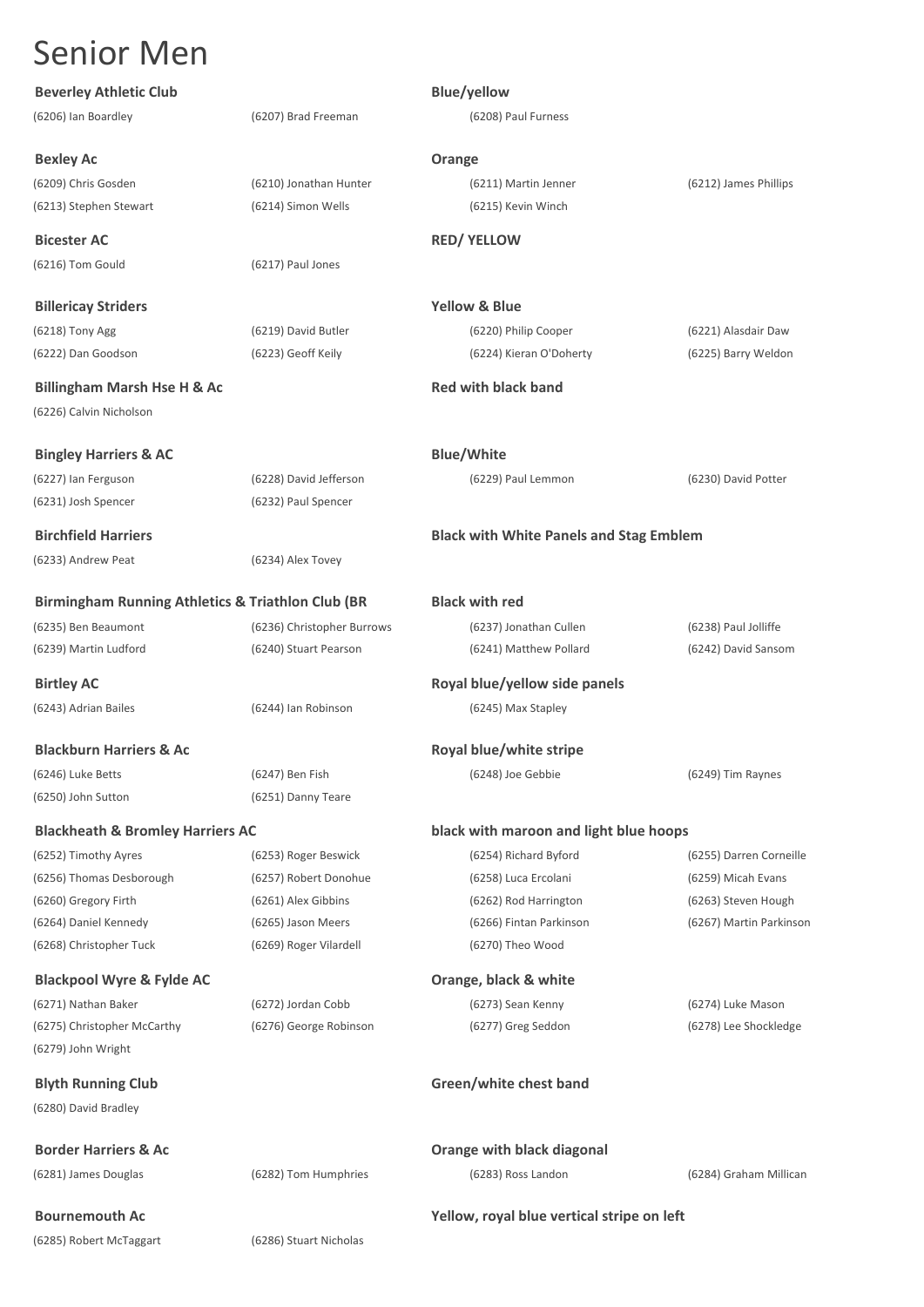### **Bournville Harriers Teal**

(6307) Rob Styles (6308) Daniel Wilson

(6309) Dan Steptoe-Thompson

(6310) Jamie Ashton (6311) John Cooper (6312) James Daly (6313) Adam Dart (6314) Juan Lucas Del Azar (6315) Ben Fowler (6316) Scott Halsted (6317) Neil Kevern (6318) Oliver Lum (6319) Matthew Seddon (6320) Zak Seddon (6321) Lewis Williams (6322) Benjamin Wills

**Braintree & District AC Red with yellow stripe Red with yellow stripe** (6323) Conor Culham (6324) Innes Fullerton

**Brighton & Hove AC Red/Black** (6325) Howard Bristow (6326) William Cork (6327) Craig Halsey (6328) Jamie Knapp

(6332) Jamie Corbett (6333) James Hampshire (6334) Austen Hunter (6335) Sam Peters (6336) Luke Piper

(6337) Morris Tarragano

### **Bristol and West AC White/Red**

### **Bromsgrove and Redditch <b>Red**, 2 blue diagonals

(6369) Patrick MacKie (6370) Jaro Sosko (6371) Wayne Watkins

### **Burnham Joggers Yellow and Green**

(6372) Paul Boote (6373) Brian Bower (6374) Andrew Humphrey (6375) Oliver Keene (6376) Tom Kingsbury (6377) Simon North (6378) Sean Rooney (6379) Nigel Sullivan (6380) Oliver Von Landsberg-Sadie (6381) Christopher Walker

(6382) Robert Sharratt

(6383) Joshua Birmingham

(6287) James Ashley (6288) Stewart Bond (6289) Tom Bunn (6290) John Cheel (6295) Tim Hodges (6296) Richard Keep (6297) Kyle Long (6298) Max Neil (6299) Grant Newman (6300) Kevin Peace (6301) Michael Podmore (6302) David Powner

(6291) Richard Cutts (6292) Paul Dugmore (6293) Adrian Fowler (6294) Xenofon Gogouvitis (6303) Sean Rose (6304) Paul Samuels (6305) Richard Shearing (6306) Jonathan Stanforth

### **Boxted Runners Yellow with Black Logo**

**Bracknell AC Blue/Gold** 

(6329) Andy Mitchelson (6330) Tomer Tarragano (6331) James Turner

**Brighton Phoenix White with Navy club logo & name**

### **Brighton Triathlon Club Yellow/Blue band with club name**

(6338) Sam Appleton (6339) Peter Bains (6340) Hugh Brashaw (6341) Graham Breen (6342) Richard Brent (6343) Matt Brydon (6344) William Carter (6345) William Christofi (6346) Joe Connors (6347) Calum Duck (6348) Owain Jones (6349) Tariq Kurd (6350) Peter Legrice (6351) Joseph Lyne (6352) Felix McGrath (6353) Jack Millar (6354) Josh Moody (6355) Christopher Neilson (6356) Tony Orvain (6357) William Parkin (6358) Brad Pontin (6359) Ben Robinson (6360) Andy Salmon (6361) Kurt Taylor (6362) Jonathan Thewlis (6363) Andrew Watt (6364) Benedict Westhenry

# (6365) Mark Appleton (6366) Peter Ball (6367) Scott Beverley (6368) Andrew Freeman

**Burton AC Black, blue side panels** 

**Bury Athletic Club Black/White quarters**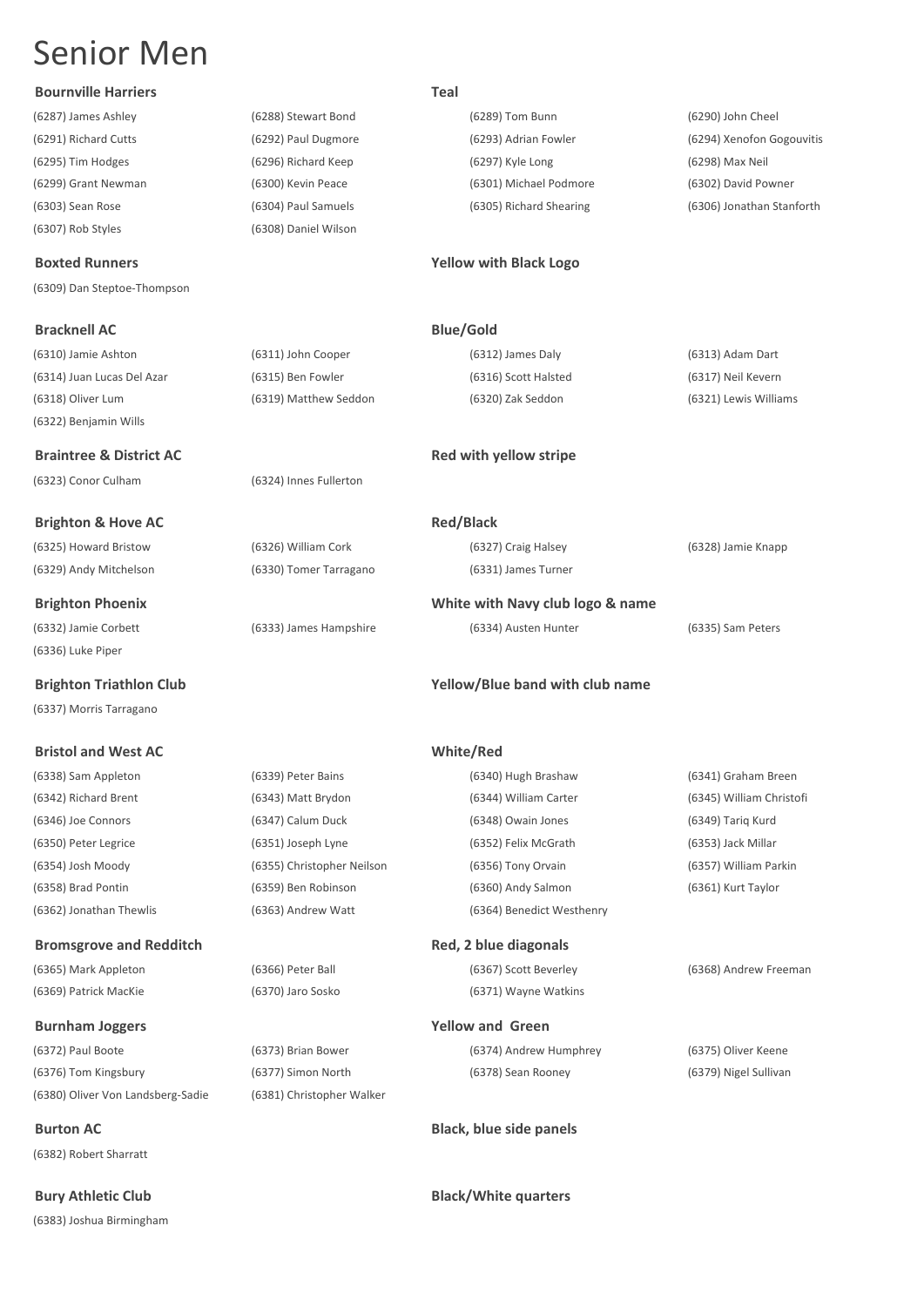### **Camberley & District Ac Yellow & Green**

(6384) Brogan McCawley

### **Cambridge & Coleridge AC White/Blue**

(6385) Graham Anderson (6389) Euan Cunning ham (6393) Jonathan Escalant (6397) Thomas Keen (6401) Oliver Park (6405) James Teagle

### **Cambridge Harriers**

(6408) Charlie Allen (6412) Luiz Custodio (6416) Peter Hadley (6420) Chris Loudon (6424) Graham Maynard (6428) Richard Piggford (6432) Guy Swarbreck

### **Cambridge University**

(6434) Neil Ibata

## **Canterbury Harriers**

(6438) Adam Cowper-Sm (6442) Alex Horsley

**Central Park Athleti** (6445) Johnnie Arnould (6449) Jon Munt

**Centurion RC** (6451) Richard Buchanan (6455) James Houghton

**Charnwood A C** (6459) Patrick Faulkner

### **Chelmsford AC** (6462) Simon Bowring (6466) Will Parrott

### **Cheltenham and Co** (6467) Matthew Evans

**Cheshire Dragons** (6470) Dave Gough

**Chester Triathlon C** (6471) Eddie Austin

**Chesterfield & Distr** (6472) Alex Ediker

|               | (6386) Michael Bartram   | (6387) Peter Bennet                | (6388) Ben Chamberlain      |
|---------------|--------------------------|------------------------------------|-----------------------------|
|               | (6390) Chris Darling     | (6391) James Dunce                 | (6392) James Edgerton       |
| e-Phillips    | (6394) Michael Gilbert   | (6395) Jack Gray                   | (6396) Tim Harrison         |
|               | (6398) Tom McCusker      | (6399) William Mycroft             | (6400) Oliver Newman        |
|               | (6402) James Reed        | (6403) Norman Shreeve              | (6404) Nick Smallwood       |
|               | (6406) Ian Williamson    | (6407) Iain Wood                   |                             |
|               |                          | <b>Light Blue, black trimming</b>  |                             |
|               | (6409) Patrick Austin    | (6410) Thomas Brooke               | (6411) Stephen Brown        |
|               | (6413) Clem Dixon        | (6414) Russell Evans               | (6415) Luke Ford            |
|               | (6417) Martin Hawkins    | (6418) Danny Kendall               | (6419) Jordan Leblanc       |
|               | (6421) Clinton Lowe      | (6422) James MacDonald             | (6423) Luke Martin          |
|               | (6425) Ian McCarthy      | (6426) Mark Newell                 | (6427) Mark Penny           |
|               | (6429) Christian Poulton | (6430) Joe Sheldrake               | (6431) Peter St-Amour       |
|               | (6433) David Worden      |                                    |                             |
|               | ity Hare and Hounds Club | Light green/blue/black panels      |                             |
|               | (6435) Connor O'Pray     | (6436) Mark Poynting               | (6437) Abdulwahab Alshallal |
| S             |                          | <b>Blue/White Trim &amp; Sides</b> |                             |
| ıith          | (6439) Henry Cox         | (6440) Adam Elston                 | (6441) Peter Hogben         |
|               | (6443) Andy Phillips     | (6444) Ian Stokes                  |                             |
| ics           |                          | Red                                |                             |
|               | (6446) Kurt Bowen        | (6447) Sam Dowler                  | (6448) Martyn Millard       |
|               | (6450) Chris Reid        |                                    |                             |
|               |                          |                                    |                             |
|               |                          | <b>Blue and White hoops</b>        |                             |
|               | (6452) Lee Caves         | (6453) Kevin Ferncombe             | (6454) Christopher Houghton |
|               | (6456) Andy Rea          | (6457) Edmund Wallace              | (6458) Daniel Wrenn         |
|               |                          | Green, yellow side panels          |                             |
|               | (6460) Paul Harmer       | (6461) Harry Lupton                |                             |
|               |                          | Green & Gold                       |                             |
|               | (6463) Ben Felton        | (6464) David Fewell                | (6465) Nick Hunter          |
|               |                          |                                    |                             |
| unty Harriers |                          | White with 2 black hoops           |                             |
|               | (6468) Harrison Miles    | (6469) Rowan Tibbs                 |                             |
|               |                          | White/Red/Green with Dragon logo   |                             |
|               |                          |                                    |                             |
| lub           |                          | <b>Blue</b>                        |                             |
| ict AC        |                          | Royal blue/white/navy              |                             |
|               |                          |                                    |                             |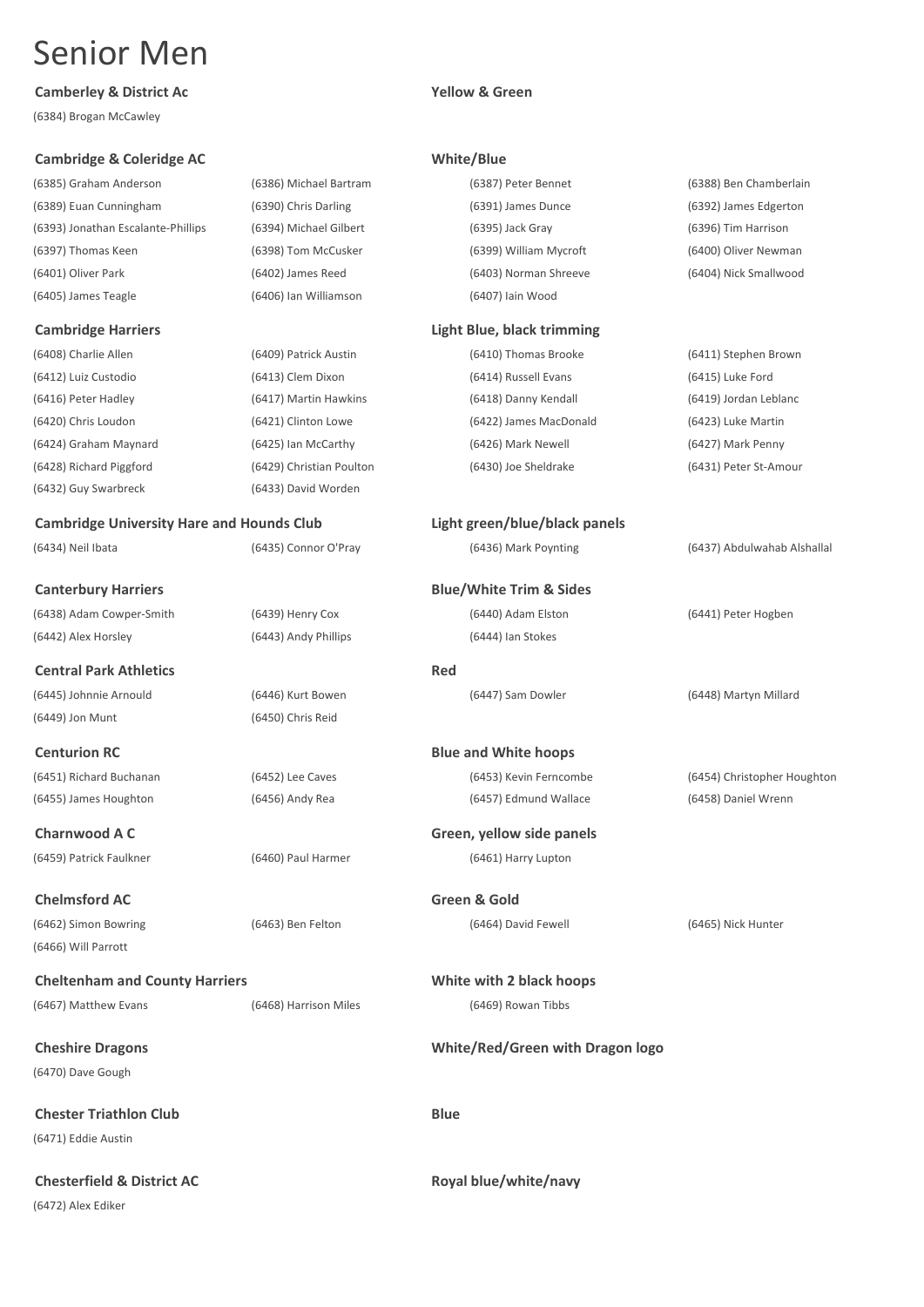### **Chichester Runners & AC White and Green**

(6473) Peter Anderson (6474) Tim Brown (6475) Stephen Davy (6476) Peter Dunne (6477) Jim Garland (6478) Mike Houston (6479) Harry Leleu (6480) Conrad Meagher (6481) Ben Morton (6482) Chris West

(6483) Nicholas Hughes (6484) Ian Lawson

### **Chorlton Runners Black**

**City of Hull AC Purple/White** (6501) Carl Horth

(6514) Sam Todd (6515) Edward Whiting

### **City Of Salisbury AC & RC Blue**

(6523) James Ballard (6524) Michael Beckett (6525) Peter Callanan (6526) Marc Hankins (6527) Peter Manning (6528) James Mills (6529) Steven Mitchell (6530) James Rodwell (6531) Craig Weatherburn (6532) Anton Weatherhead

**City of Sheffield and Dearne AC Blue/Green** (6533) David Rich

(6538) Daniel Watt

**City of York AC Green & Black** (6539) Nicholas Dickinson (6540) Angus McMillan (6541) Michael Raynes (6542) Tim Stratton

### **Clapham Chasers Blue/White/Green**

(6571) Michael Zielinski (6572) Callum Zorn-Singh

### **Clayton-le-Moors Harriers White/Tangerine/Black**

(6573) Peter Browning (6574) Peter MacKrell

### **Chiltern Harriers AC Green/ white/ black**

(6485) James Atkiss (6486) Oliver Bernstein (6487) Andrew Carlson (6488) Luke Donald (6489) William Franks (6490) Paul Griffiths (6491) Etienne Humphries (6492) Sean Lord (6493) Fraser MacDonald Oulds (6494) Ben McCormack (6495) Philip Moyle (6496) Ian Sharpe (6497) Jerry Smith (6498) Stephen Smith (6499) Matthew Southerby (6500) Peter Taylor-Bray

### **City Of Norwich AC Vertical Red & Gold Stripes**

(6502) Luke Alden (6503) Ryan Davidson (6504) Edward Foster (6505) Stuart Huntington (6506) Harvey Lake (6507) Jack Mollicone (6508) Jacob Ocal (6509) James Senior (6510) Logan Smith (6511) Mark Solway (6512) David Sparshott (6513) Ian Todd

### **City Of Portsmouth AC white/blue chest band and red side panels**

(6516) Paul Cardy (6517) Mark Gordon (6518) Tony Hewett (6519) Ashley Leigh (6520) Russell Lyne (6521) Christopher Scott (6522) Martin Williams

**City Of Stoke Ac White, red & black hoops** (6534) Ashley Dennett (6535) Sebastian Duffy (6536) Matt Eardley (6537) Phil Rowley

(6543) Martin Bell (6544) Gavin Brandie (6545) Martin Brierley-Rutter (6546) Elliot Davies (6547) Jonathan Fawcett (6548) Luke Frizoni (6549) Alan Grant (6550) Derek Green (6567) Gary Salmon (6568) Jonathan Small (6569) Christopher Williams (6570) Sonny Williams

(6551) Ian Healy (6552) Sam Heward (6553) Alex Hewitt (6554) Kevin Hughes (6555) Jeremy Judge (6556) Richard Kehoe (6557) Chris Lamb (6558) David Lyons Whyte (6559) Aidan Mercer (6560) Seb Moulding (6561) Ian Napier (6562) Russell Pearson (6563) Ben Pickford (6564) Edward Rees (6565) Sam Robinson (6566) Eddie Rolls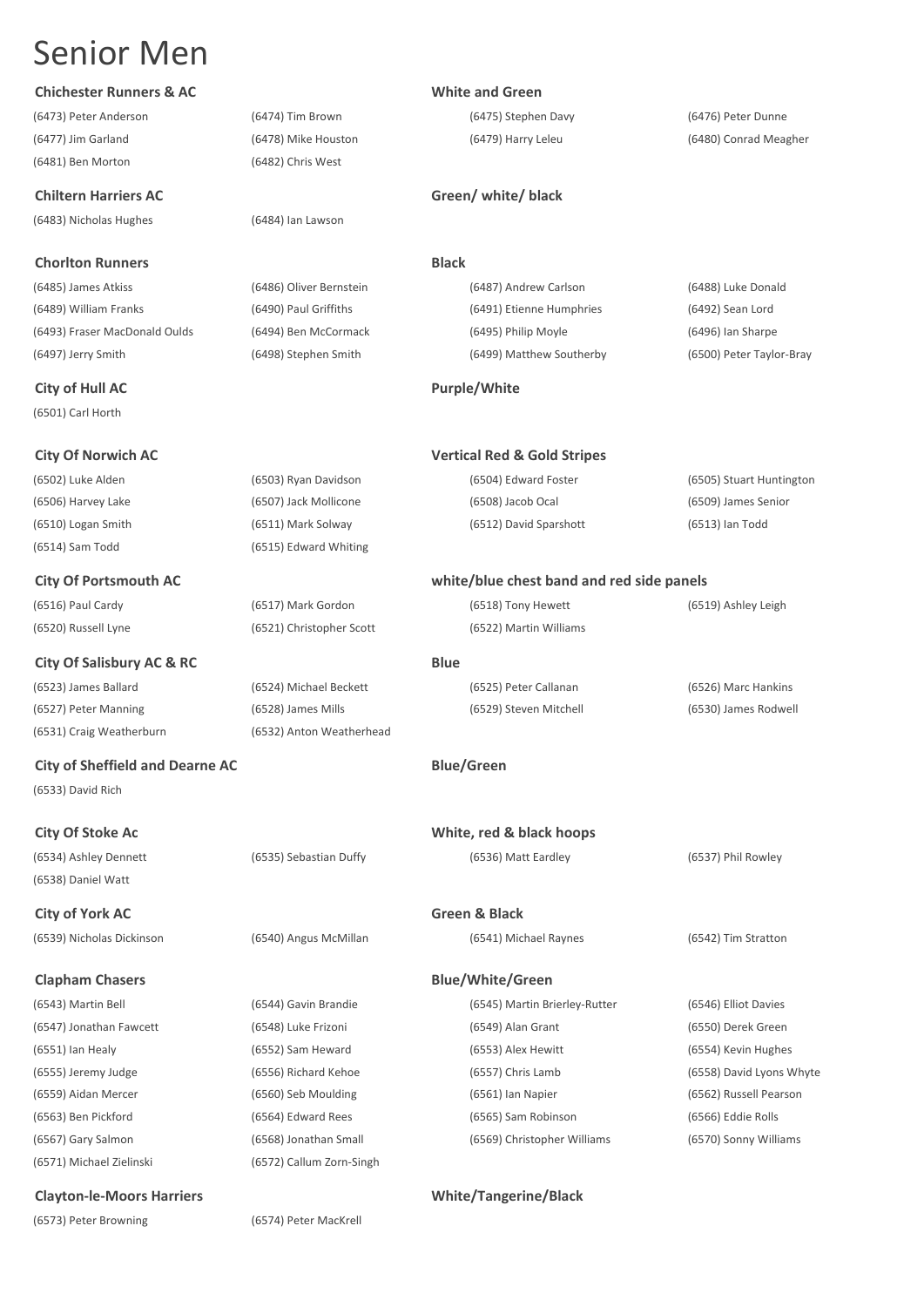| <b>Cleethorpes AC</b>                            |                        | <b>Blue with diagonal yellow Stripe</b> |                             |
|--------------------------------------------------|------------------------|-----------------------------------------|-----------------------------|
| (6575) Matthew Arliss                            | (6576) Adam Dalton     | (6577) Stephen Dring                    | (6578) Daniel James         |
| <b>Colchester &amp; Tendring AC</b>              |                        | <b>Black</b>                            |                             |
| (6579) Gerald Buck                               | (6580) John Henington  | (6581) Glenn Hobbs                      | (6582) Freddy Richardson    |
| (6583) Jonathan Walton                           |                        |                                         |                             |
| <b>Colchester Harriers AC</b>                    |                        | <b>Green with White Club Logo</b>       |                             |
| (6584) Lee Caulfield                             | (6585) Adrian Cooke    | (6586) Paul Dellar                      | (6587) Nigel Eden           |
| (6588) George Hayes                              | (6589) David Hilson    | (6590) Lee Holohan                      | (6591) Max Huckvale         |
| (6592) Cameron Humphries                         | (6593) Dan MacEy       | (6594) Daniel Meecham                   | (6595) Jordan Middlemist    |
| (6596) Simon Miller                              | (6597) James Plant     | (6598) Christopher Sellens              | (6599) Matt Shaw            |
| (6600) Michael Smith                             | (6601) Chris Stevenson | (6602) Michael Stych                    | (6603) Paul Taylor          |
| (6604) Arthur Whiston                            | (6605) Dan Widdowson   |                                         |                             |
| <b>Congleton Harriers</b>                        |                        | gold                                    |                             |
| (6606) Nick Budd                                 | (6607) Bryan Lomas     |                                         |                             |
| <b>Corby AC</b>                                  |                        | sky blue with 2 red bands               |                             |
| (6608) Jacob Akers                               | (6609) Adam Eales      | (6610) John Treacy                      |                             |
| <b>Coventry Godiva Harriers</b>                  |                        | <b>Mens Red with Yellow Bands</b>       |                             |
| (6611) Dale Ball                                 | (6612) Matthew Battley | (6613) Nick Bennett                     | (6614) Joe Chalmers         |
| (6615) Damien Chambefort                         | (6616) Simon Clarke    | (6617) Daniel Dalton                    | (6618) Peter Eccleston      |
| (6619) Garry Flude                               | (6620) Matthew Hadlum  | (6621) Jamie Hnatushka                  | (6622) Scott Hudspith       |
| (6623) Matthew Lole                              | (6624) Samuel Marshall | (6625) Joe McLeod                       | (6626) Anthony Mitrofaniuk  |
| (6627) Jose Ortiz Gonzalez                       | (6628) Oliver Paulin   | (6629) Clark Roberts                    | (6630) Manveer Sahota       |
| (6631) Stefan Schlag                             | (6632) Lenny Shail     | (6633) Martin Slevin                    | (6634) Alistair Smith       |
| (6635) Harvey Speed                              | (6636) Michael Todd    | (6637) John Treadwell                   |                             |
| <b>Crawley Ac</b>                                |                        | <b>Black / Gold</b>                     |                             |
| (6638) Kieran Barnes                             |                        |                                         |                             |
| <b>Crawley Saints &amp; Sinners Running Club</b> |                        | Yellow                                  |                             |
| (6639) Nick Baker                                | (6640) Andrew Kerr     | (6641) Wayne Kingsnorth                 | (6642) Paul Luttman         |
| (6643) Frank Stone                               |                        |                                         |                             |
| <b>Crewe and Nantwich AC</b>                     |                        | White, Yellow Band & blue               |                             |
| (6644) Neil Fowler                               |                        |                                         |                             |
| <b>Croydon Harriers</b>                          |                        | <b>White with Two Navy Hoops</b>        |                             |
| (6645) Neil Aikman                               | (6646) Josh Bakare     | (6647) David Brown                      | (6648) Keith Brown          |
| (6649) Henry Butt                                | (6650) Stan Colomb     | (6651) Andrew Del Nevo                  | (6652) Daniel Denore        |
| (6653) James Hancock                             | (6654) Omar Harhara    | (6655) Norman Hemming                   | (6656) Matthew Kiernan      |
| (6657) Terry Lapins                              | (6658) Patrick Lucas   | (6659) Will Lyon Tupman                 | (6660) James Moore          |
| (6661) Brendan Musk                              | (6662) Dominic Nolan   | (6663) Colin Oxlade                     | (6664) Alex Penfold         |
| (6665) Jacob Plieth                              | (6666) Colm Porter     | (6667) Phil Symonds                     | (6668) Lee-marvin Tolentinc |
| Dacorum Athletic Club                            |                        | <b>Green and Lilac</b>                  |                             |
| (6669) Ashley Baker                              | (6670) Tim Boyall      | (6671) Mike Carpenter                   | (6672) James French         |

(6673) Martin Gill (6674) Matt Hamilton (6675) Thomas Benjamin MacK (6676) Jamie Marlow (6677) Steven Russell (6678) Darren Wymer

**Dagenham 88 Runners White with Red Band** (6679) Peter Salmon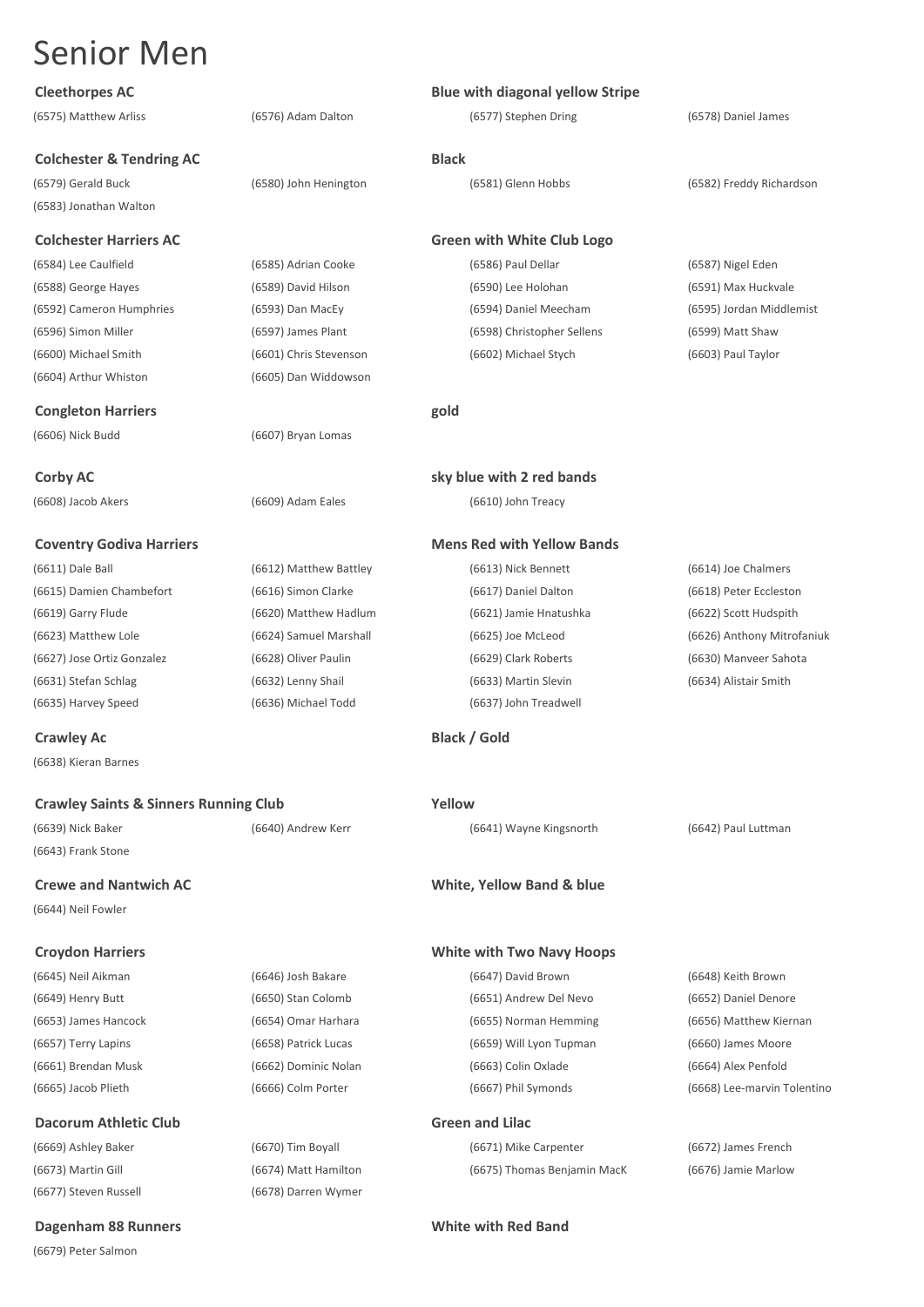(6684) Cullen Odonnell (6685) Nicholas Varley

### **Derby Athletic Club White/Green/Red**

(6690) David Bishop (6691) Tom Bishop (6692) Joseph Booth (6693) Benjamin Connor (6694) Grant Cummings (6695) Daniel Haymes (6696) Chris Jordan (6697) Hugo Milner (6698) Alex Pilcher

(6699) Mariusz Felczerek

(6716) Kev Stroud

**Dronfield RC**

(6717) Kevin Sibley

### **Durham City Harriers & AC Orange**

(6757) Matthew Hornsby

## **Dursley Running Club Royal blue/white diagonal**

(6758) David Durden

### **Ealing Eagles Running Club White and black**

(6686) Matt Davison (6687) Richey Estcourt (6688) Sam Fullilove (6689) Andrew Green

### **Dartford Harriers AC Light blue, dark blue hoops**

### **Dartford Road Runners black with White & Red side panels**

### **Doncaster Athletic Club Club Club White, green & blue panels**

### **Dulwich Runners AC Red with 2 blue hoops**

(6725) James Auger (6726) Terence Baker (6727) Chris Beardsall (6728) Timothy Bowen (6745) Wayne Lashley (6746) Sam Mattu (6747) Barrie John Nicholls (6748) Shane O'Neill (6749) Jon Phillips (6750) Eberhard Prill (6751) Jack Ramm (6752) Ross Rook (6753) Adrian Russell (6754) Justin Siderfin (6755) Gower Tan (6756) Joe Wood

(6759) Nick Davies (6760) John Foxall (6761) Thomas Irving (6762) Matt Kaufman (6763) Aleem Nasser (6764) Jose Manuel Pabon (6765) Phillip Turner (6766) Howard Williams

(6680) Andrew Archer (6681) Connor Burford (6682) Robert Coombes (6683) Jason Marchant

(6712) David Moore (6713) Chris Reeh (6714) Robert Russell (6715) Nick Seaman **Dulwich Park Runners White with club logo** (6718) Zachary Bredemear (6719) Alan Brown (6720) Sam Duong (6721) Chris Ince (6722) Nathaniel Lowis (6723) David Mullany (6724) Ronnie Patel

(6729) Shane Boyce (6730) James Burrows (6731) Andrea Ceccolini (6732) Kevin Chadwick (6733) Edward Chuck (6734) Lloyd Collier (6735) Sean Cordon (6736) Eugene Cross (6737) Shane Donlon (6738) Joe Farrington-Douglas (6739) Mark Foster (6740) Hugh French (6741) Michael Fullilove (6742) Grzegorz Galezia (6743) Joe Hallsworth (6744) Jonny Hough

**Dorking & Mole Valley AC Burgundy and light blue** (6700) Ben Brading (6701) Juan Casanova (6702) Ceri Davies (6703) Fraser Dawson (6704) Dennis Earl (6705) Christopher Edwards (6706) Daniel Evans (6707) Greg Fitch (6708) Richard Giddings (6709) Bruce Harrold (6710) Liam Hole (6711) Robert McCaffrey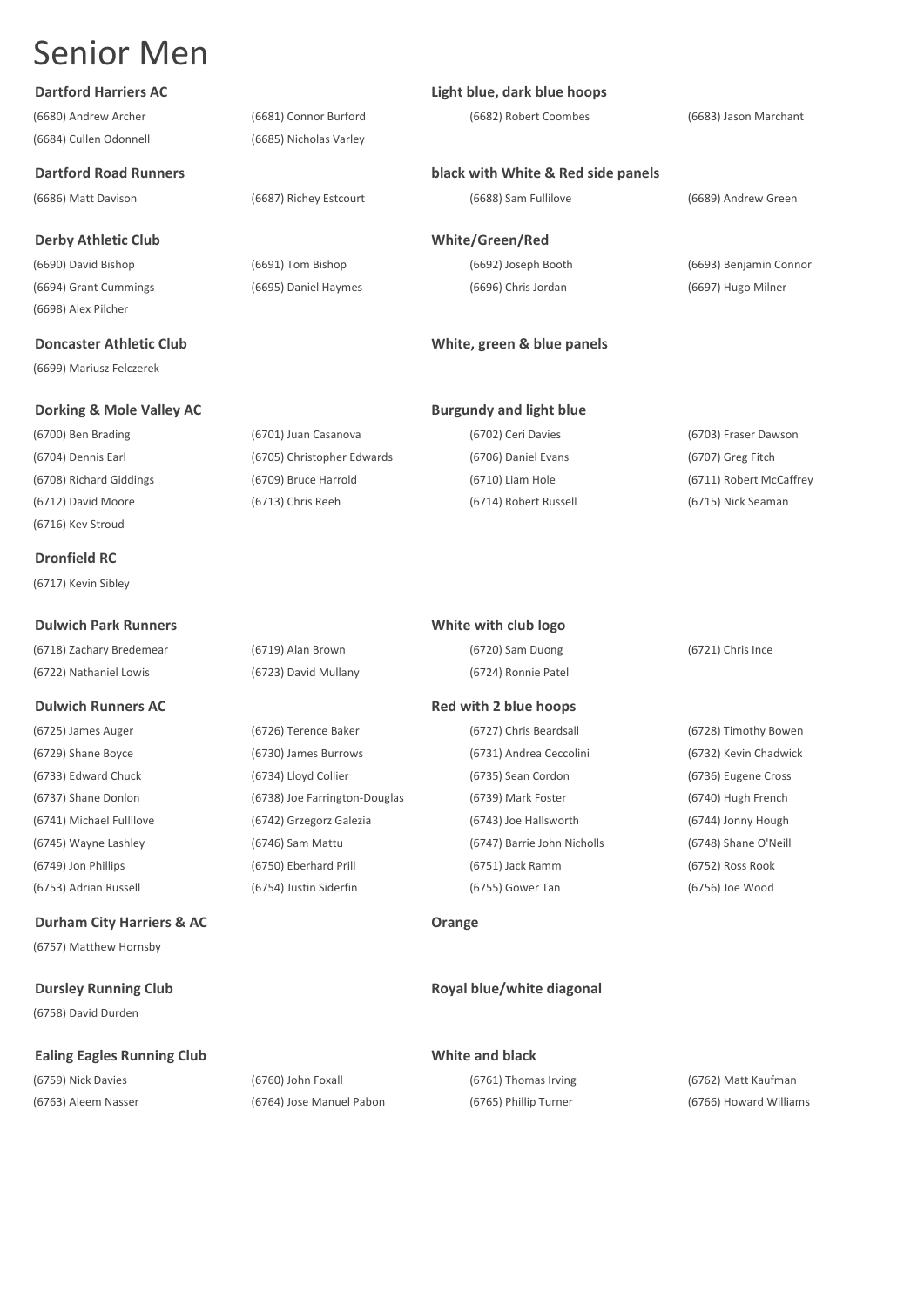| <b>Ealing Southall &amp; Middlesex AC</b>       |                              | <b>Green With Amber Diagonal</b>  |                              |
|-------------------------------------------------|------------------------------|-----------------------------------|------------------------------|
| (6767) Archie Allen-Jones                       | (6768) Akira Anzai-Jackson   | (6769) Tyler Bowcombe             | (6770) Robert Brown          |
| (6771) Stuart Ferguson                          | (6772) John Fielding         | (6773) Thomas Gifford             | (6774) Adam Goodman          |
| (6775) Samuel Gunnewicht                        | (6776) Sean Hanrahan         | (6777) Wayne Harrison             | (6778) Mohamed Hashi         |
| (6779) Anthony Haynes                           | (6780) Chris Hepworth        | (6781) Tom Hewitt                 | (6782) Jonathan Horan        |
| (6783) Angelo John                              | (6784) Mark Kencroft         | (6785) Tim Lawrence               | (6786) Ian Leslie            |
| (6787) Stefan Ritte                             | (6788) Javaher Sondh         | (6789) Nick Steel                 | (6790) James Taylor-Caldwell |
| (6791) Ben Waterman                             | (6792) Luke Willett          | (6793) Philip York                |                              |
| <b>East Cheshire Harriers &amp; Tameside Ac</b> |                              | Green + gold                      |                              |
| (6794) Gavin Browne                             | (6795) Liam Browne           | (6796) James Hartshorne           | (6797) George Lewis          |
| <b>East Hull Harriers &amp; AC</b>              |                              | Red                               |                              |
| (6798) Alec Gibson                              | (6799) Philip McCoy          | (6800) Paul Nippress              | (6801) Lewis Suddaby         |
| <b>East London Runners</b>                      |                              | Red                               |                              |
| (6802) Karan Gadhia                             | (6803) Joseph Gunn           | (6804) Peter Hatley               | (6805) Amit Marks            |
| (6806) Scott McMillan                           | (6807) Mark Moir             | (6808) Robert Spread              |                              |
| <b>Eden Runners</b>                             |                              | <b>Green and Blue</b>             |                              |
| (6809) Philip Cooper                            |                              |                                   |                              |
| <b>Elswick Harriers</b>                         |                              | <b>Red &amp; White</b>            |                              |
| (6810) Simon Allen                              | (6811) Sean Mennim           | (6812) Michael Russell            |                              |
| <b>Elvet Striders</b>                           |                              | <b>Purple/Green/White</b>         |                              |
| (6813) Paul Evans                               | (6814) Ben Hoare             | (6815) Michael Littlewood         | (6816) Phil Ray              |
| <b>Ely Runners</b>                              |                              | <b>Black</b>                      |                              |
| (6817) Aj Ellwood                               | (6818) Richard Hill          |                                   |                              |
| <b>Enfield and Haringey A C</b>                 |                              | Red/gold                          |                              |
| (6819) Daniel Carpenter                         |                              |                                   |                              |
| <b>Epsom &amp; Ewell Harriers</b>               |                              | <b>Yellow &amp; Red</b>           |                              |
| (6820) William Arbury                           | (6821) William Brook         | (6822) Matthew Cantwell           | (6823) William Caruana       |
| (6824) Alex Ferrario                            | (6825) Stuart Flack          | (6826) Peter Frost                | (6827) Alex Gurteen          |
| (6828) Neil Henderson                           | (6829) Badre Kamah           | (6830) Chris Ryans                | (6831) James Thomas          |
| (6832) James Wilson                             | (6833) Steve Winder          | (6834) Daniel Wolff               |                              |
| <b>Eton Manor AC</b>                            |                              | <b>Sky Blue &amp; White Hoops</b> |                              |
| (6835) John Black                               | (6836) Paul Boddey           | (6837) Stevie Boyle               | (6838) Michael Cates         |
| (6839) Paul Cates                               | (6840) David Cato            | (6841) Simon Cottle               | (6842) Joshua Dent           |
| (6843) George Fernandez                         | (6844) Aaron Johnson-Chapman | (6845) Russell Jones              | (6846) Jonathan Leith        |
| (6847) Phil McNeill                             | (6848) Chris Norris          | (6849) Richard Parr               | (6850) James Pilch           |
| (6851) Richard Seddon                           | (6852) Robert Sommerville    | (6853) Graham White               | (6854) Dylan Williams        |

**Exeter Harriers White & Maroon**

(6855) Tom Howourth

**Fairlands Valley Spartans Light Blue & Dark Blue** (6856) Andrew Jay (6857) Ciaran McAneny (6858) Jonathan Parr (6859) Andrew Patterson (6860) Tim Robinson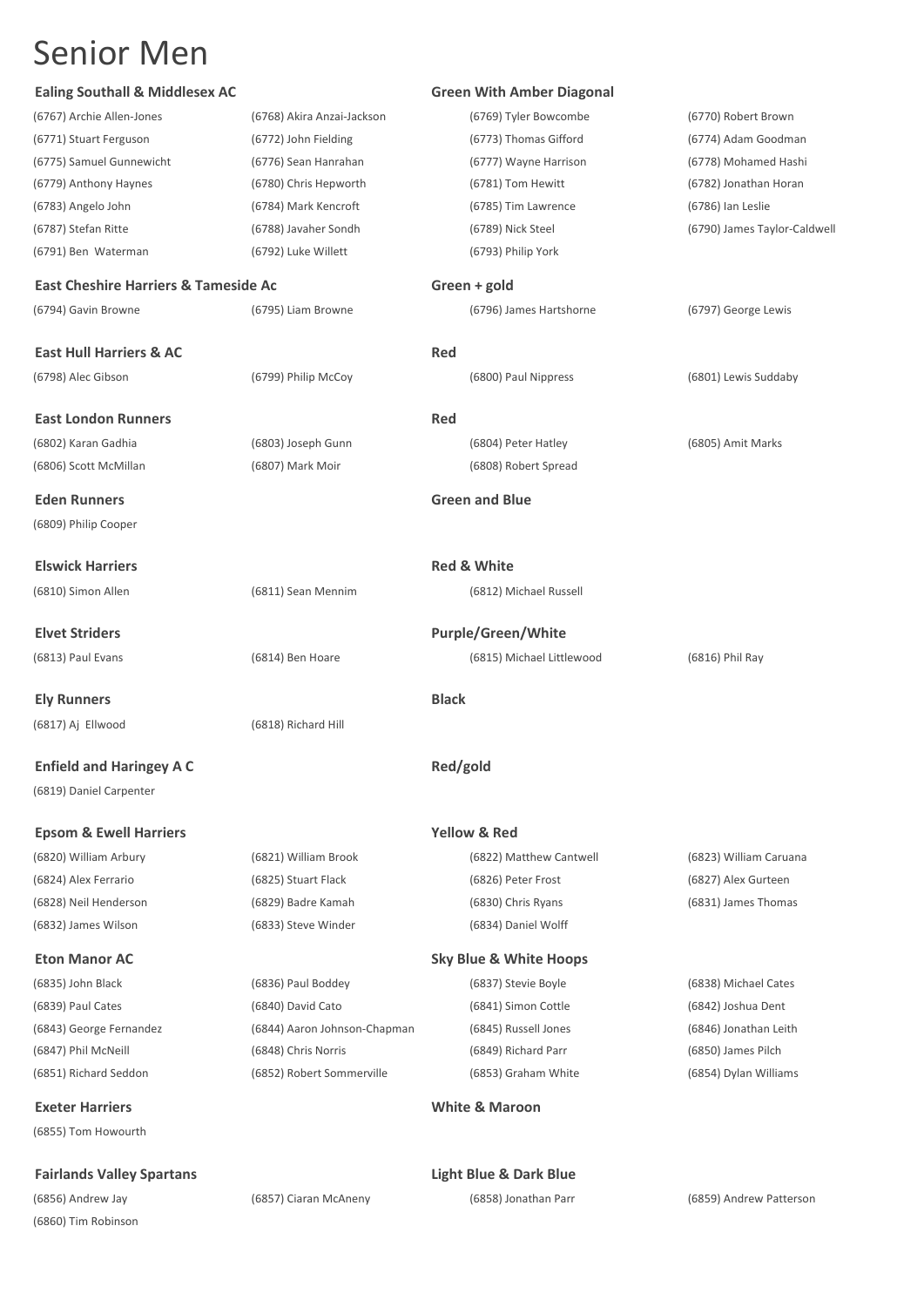**Fareham Running Club Red/Yellow Red/Yellow** 

**Folkestone RC Blue/red/White** 

(6867) Dominic Woolford

**Fordy Runs Running Club**

(6868) Sam Brashaw

### **Fulham Running Club Black/White**

(6869) Oliver Bourchier (6870) Ashley Broom (6871) Rick Cannon (6872) Elliot Dowley (6873) Peter Dyer (6874) Leo Gebbie (6875) Trevor Ingram (6876) Sam Kelly (6877) Frederick Levy (6878) Stephen McLeod (6879) Piers Mulroney (6880) Hal Munton (6881) Robert Prichard-Jones (6882) Nick Thomas (6883) Douglas Wood (6884) John Wray

**Ful-On Tri Club black & yellow** (6885) Mark Benton (6886) Jeremy Dunnett (6887) Richard Harper (6888) Jonathan Koos

(6893) Simon Williamson

**Gateshead Harriers & AC White, red band** (6905) Paul Attley (6906) Peter Grimoldby (6907) Calum Johnson (6908) Jonathan Malley

(6909) Matthew Elkington

**Glossopdale Harriers Blue/orange** (6910) Steve Crossman (6911) Nathaniel Hicks (6912) Paul Skuse (6913) Rick Steckles

(6914) Andrew De-Camps (6915) Richard De-Camps (6916) Dave Gresswell (6917) Neil Hobbs (6918) Christopher O'Carroll (6919) Clive Poole (6920) James Walters

**GoodGym Race Team** Red (6921) Graham Atkins (6922) Steven Lee (6923) Aidan Padfield (6924) John Shirley (6925) Timothy Wheatley

**Gosforth Harriers & Ac Green & White Hoops** (6926) Stephen Boddy (6927) Kevin Spreadbury

(6928) George Hatton (6929) Elliot Jackson

**Great Bentley Running Club Blue** (6930) Richard Flutter (6931) Richard Heath (6932) Simon Leggett (6933) Craig Mitchell (6934) Ashley Spooner

(6861) Emlyn Hughes (6862) Ellis Meades-Woolley

(6863) Paul Bartlett (6864) Patrick Hughes (6865) Krzysztof Klidzia (6866) David Smyth

(6889) Charles Muir-Sands (6890) Brammert Ottens (6891) Jason Parrish (6892) Ben Sutton

**Garden City Runners Light blue, dark blue & yellow** (6894) Chris Eland (6895) Steve Ellerd-Elliott (6896) Ali Eroglu (6897) Paul Gatens (6898) Andy Holt (6899) Peter Jasko (6900) Chris Jones (6901) Richard Somerset

(6902) Richard Taylor (6903) Dom Thomas (6904) Mark Westley

### **Glaxo Hoad Hill Harriers Red/White Quarters**

**Gloucester AC Red and White** 

**Grantham AC Red with yellow & black panel Red with yellow & black panel**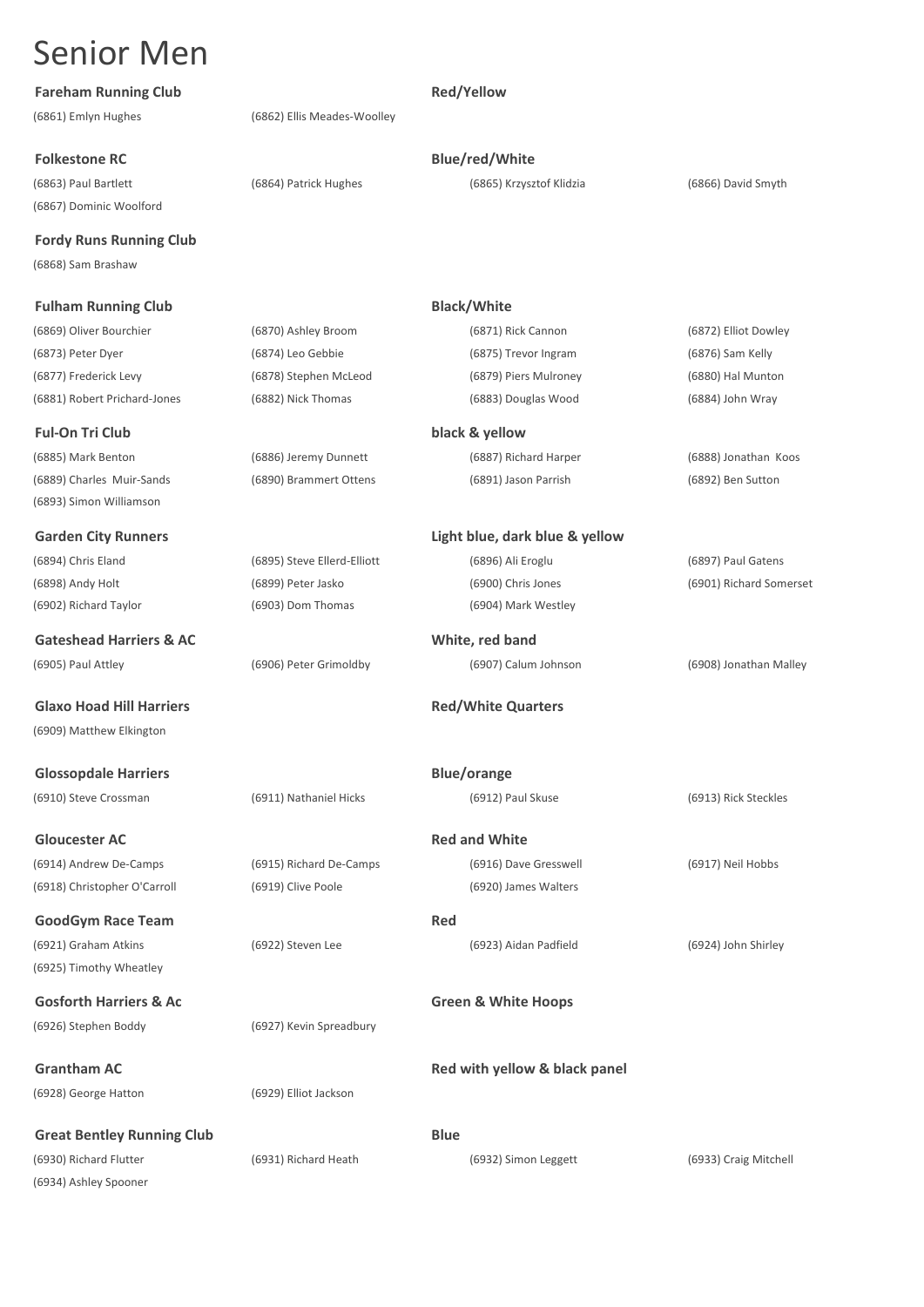### **Greenwich Tritons Triathlon Club Royal lue**

(6935) James Bentley (6936) Konstantin Gayduk (6937) Luis Mendoza (6938) Tom Ralph (6939) Vernon Thomas (6940) Martin Tynan

(6945) Andrew Coley-Maud (6946) Ian Davies (6953) Matthew McDaniel (6954) Martin Newman (6957) Adrien Royer (6958) John Sanderson (6961) Mark Tennyson (6962) Marc Woodall (6963) Peter Wootton

(6968) David Lewis (6969) Alex Morgan (6972) Max Parker (6973) Philip Scarr

### **Halifax Harriers & AC Blue and Yellow**

### **Hallamshire Harriers Sheffield Red/White**

(6982) David Addenbrooke (6983) Richard Barker (6984) Jed Bartlett (6985) Christian Battersby (6986) Cameron Bell (6987) John Birch (6988) Euan Brown (6989) Tom Buckley (6990) Leo Cossham (6991) Craig Fishwick (6992) Matthew Fuller (6993) Jamie Hall (6994) Thomas Harrison (6995) James Hartley (6996) Andrew Heyes (6997) Wyatt Hill (6998) Peter Hodges (6999) Christopher Law (7000) David Lewis (7001) Connor Milnes (7002) Simon Patton (7003) Keiron Sexton (7004) Jon Slate (7005) Robert Smith (7006) Andrew Thake (7007) Josh Williams

**Harborough AC Yellow**

(7019) Gary Wallis

(7023) Adrian Cloake (7024) Salva Diaz (7025) Paul Goodwin (7026) Stephen Green

**Harrogate Harriers & AC Red/black/yellow Red/black/yellow** (7031) Geoff King

### **Hartlepool Burn Road Harriers Yellow and Green**

(7043) Richard Darling (7044) David Wallace

(6941) James Adams (6942) Robin Boon (6949) Ben Gilmore (6950) Nathan Janmohamed

(6964) Matt Allen (6965) Andrew Carruthers (6976) Richard White (6977) Andrew Yapp

(7027) Roger Montgomery (7028) Muiris O'Connell (7029) David Sandner (7030) Alex Smith

### **Guildford & Godalming AC Green, black trim (women) Green black side panel (men)**

| (6943) Terry Booth        | (6944) Mathias Cartailler |
|---------------------------|---------------------------|
| (6947) Edwin Dixon        | (6948) Steve Drake        |
| (6951) James Lacey        | (6952) Lee Lintern        |
| (6955) Brian O'Kane       | (6956) David Renshaw      |
| (6959) Paul Sanderson     | (6960) Nick Tearle        |
| $(6062)$ Dotar $M$ ootton |                           |

### **Halesowen ACC Old Gold with Brown & White hoops**

| (6966) Peter Dear   | (6967) James Hoult       |
|---------------------|--------------------------|
| (6970) Andrew Nock  | (6971) Bill Nock         |
| (6974) Jamie Sircom | (6975) Mateusz Sliwinski |

(6978) Ryan Barker (6979) Stephen Fitz-Costa (6980) Mark Gaughan (6981) Michael Gaughan

(7015) Peter Attenborough (7016) Lewis Parker (7017) Simon Poynton (7018) Graeme Rolfe

(7032) Nick Andrews (7033) David Branfoot (7034) Peter Butler (7035) Jim Cooper (7036) Chris Finill (7037) Malik Johnson (7038) David Lawrence (7039) Peter Norris

(7040) Adam Towle (7041) Declan Traynor (7042) Jack Whitebury

**Halstead RRC Old Gold & Black** (7008) Andrew Carter (7009) Alan Fancy (7010) Philip Jeffries (7011) Robert Langley (7012) Stephen May (7013) Darren Powell (7014) Gavin Ripton

**Hardley Runners Purple, yellow piping** (7020) Tim Anetts (7021) Matt Casey (7022) Daniel Latham

**Harpenden Arrows Red**

**Harrow AC Black vest**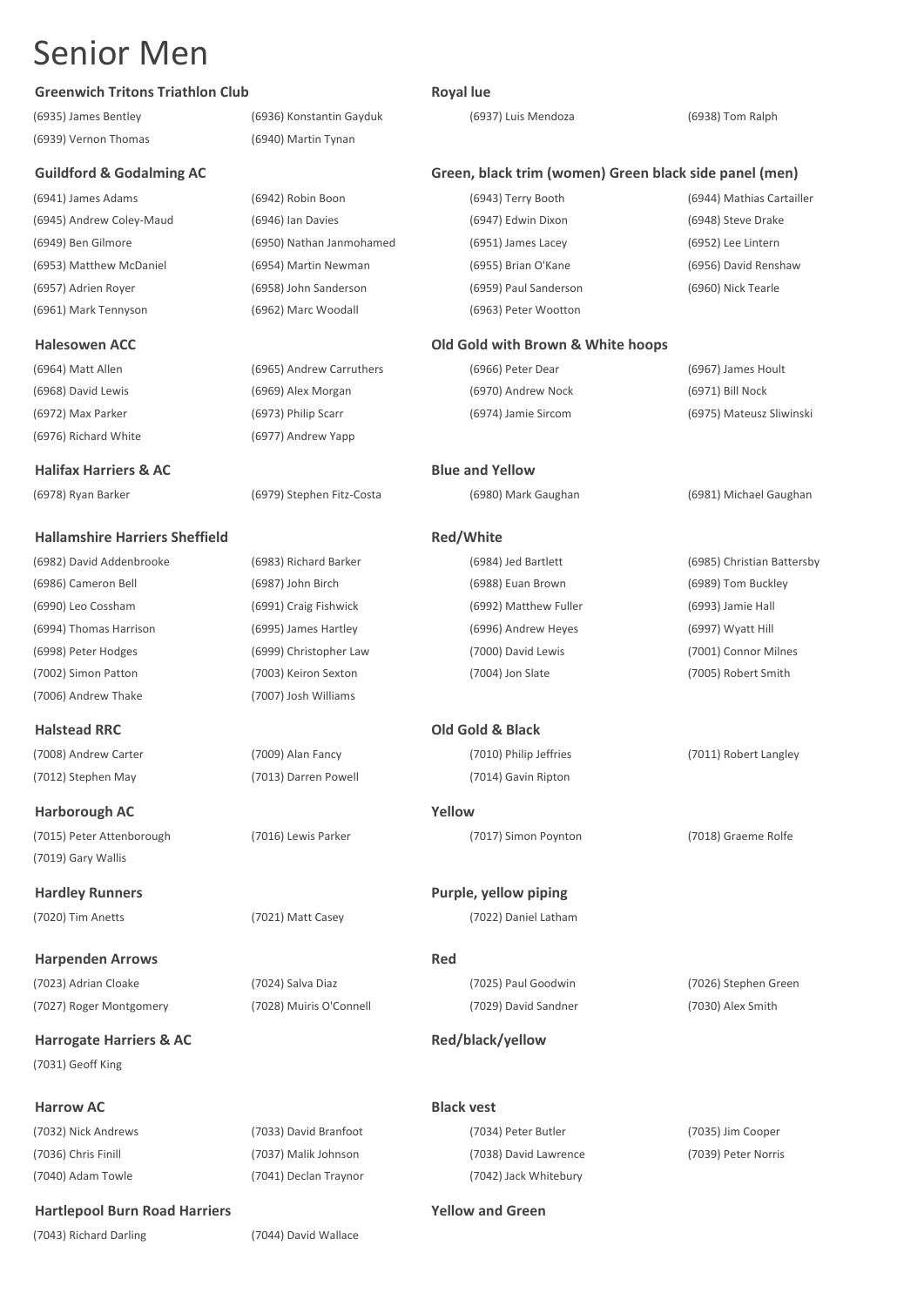(7045) Connor McGurk

(7046) Nickolaj Kennett (7047) Sean Parker-Harding

### **Havering AC Royal Blue & Yellow**

(7072) Tom Willner-Reid (7073) Chris Woodruff

(7082) Adrian Smith

### **Heaton Harriers & Ac White/green**

(7083) George Routledge (7084) Rob Salter (7085) John Sturman (7086) Jason Wall

(7123) Simon Woodley

(7124) Dan Anderson (7125) Mark Bebbington (7126) Jonathan Boyle (7127) Eoin Brady (7128) Jack Brotchie (7129) James Brown (7130) Ross Brown (7131) Angus Butler (7132) Trevor Chilton (7133) Keith Collins-Achong (7134) Simon Coombes (7135) Jeff Cunningham (7136) Chris De Mauny (7137) Carl Delaney (7138) Brandon Dewar (7139) Jack Dickenson (7140) Eric Dol (7141) Joe Elliott (7142) Joseph Fenwick (7143) Marc Geraghty (7144) Muhamud Haile (7145) Billy Herklots (7146) Jack Hillier (7147) Tom Irish (7148) Mohammed Ismail (7149) Ian Jack (7150) Glen Keegan (7151) Tim Kerr (7152) Jonathon Key (7153) Lewis Laylee (7154) Arlo Ludewick (7155) Ben Millar (7156) Robert Nagorski (7157) Keith Newton (7158) Valdis Pauzers (7159) Ben Paviour (7160) Andrew Perfect (7161) Nash Pradham (7162) Jonathan Ratcliffe (7163) Andrew Simms (7164) Ian Strong (7165) Andrew Warburton (7166) Ollie White

### **Herts Phoenix Ac Red**

(7167) Richard Bloom (7168) Stuart Mann

## (7052) Roy James (7053) James Stewart (7054) Steve Walker (7055) John Whitehead

**Harwell Harriers Green with club name**

### **Hastings AC Royal Blue and Red**

(7048) Gary Atkins (7049) Samuel Atkins (7050) James Blogg (7051) Ben Davis

### **Headington RR Yellow with Blue hoop and Blue trim**

(7056) Galen Aymar (7057) Andrew Bradley (7058) See Wah Cheng (7059) Simon Dales (7060) Joe D'Angelo (7061) Tom Dobra (7062) James Eve (7063) Peter Hellawell (7064) Duncan Henning (7065) Francesco Pelizza (7066) Neil Pinnell (7067) Oliver Robertson (7068) Douglas Simpson (7069) Richard Skilbeck (7070) Simon Venn (7071) Laurie Wilkinson

### **Heanor Running Club Yellow with Light Blue Horizontal Band**

(7074) Daniel Bladon (7075) Ryan Blake (7076) Peter Edwards (7077) Andy Harding (7078) Joe Henstock (7079) Paul Mercer (7080) Christopher Rainsford (7081) Joe Rainsford

### **Hercules Wimbledon AC Gold with Red Diagonal Sash Back & Front**

(7087) Felix Allen (7088) Jamie Bannister (7089) Jack Bibbings (7090) Rhys Boorman (7091) John Bull (7092) Mark Cahill (7093) Oliver Carrington (7094) Thomas Cheetham (7095) Joseph Clark (7096) Daniel Cliffe (7097) Peter Collins (7098) Jonathan Cornish (7099) Jackson Creegan (7100) Andrew Davies (7101) Malcolm Davies (7102) Maximillian Dew (7103) Tom Drayton (7104) Richard Evans (7105) Stuart Fraser (7106) Austin Hall (7107) Tom Jervis (7108) Richard Jones (7109) Gordon Lilly (7110) Brian Lynch (7111) Edward Mallett (7112) George Mallett (7113) Richard McDowell (7114) Alex Milne (7115) Tom Morris (7116) Andrew Penney (7117) Victor Ray (7118) Ben Revill

(7119) Matthew Sharp (7120) Frederick Slemeck (7121) Robert Tuer (7122) Simon Woodington

### **Herne Hill Harriers Red and black hoops**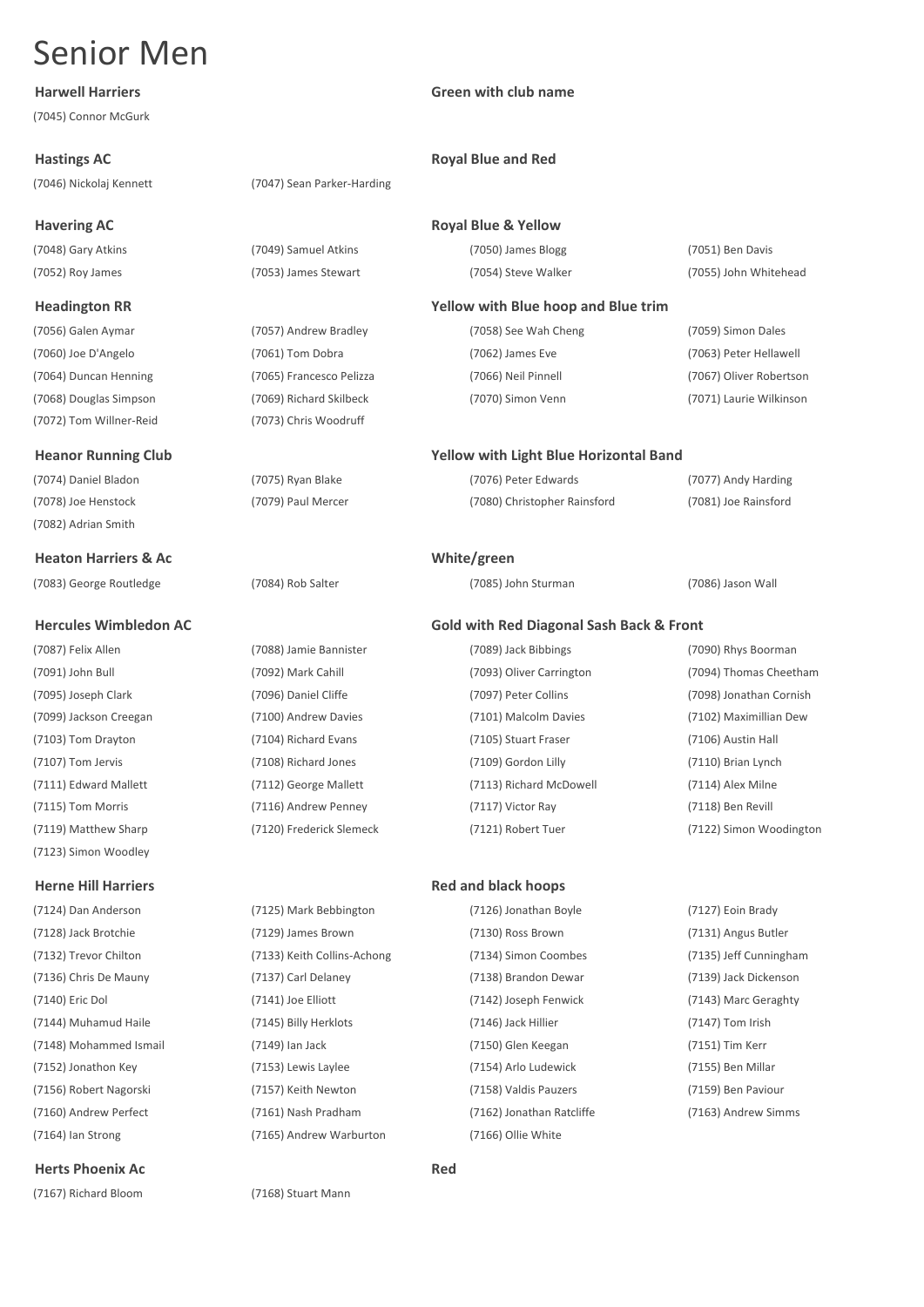(7169) Jacob Allen (7170) Russell Ashford (7171) Robel Bahelbi (7172) Chris Bailey (7173) Alex Bampton (7174) James Barber (7175) Justin Bean (7176) Chris Beecham (7177) Jacob Billingham (7178) Aviv Boonin (7179) Peter Chambers (7180) Andres Chau (7181) Gabriel Collins (7182) Tom Cowling (7183) Michael Dan (7184) Alex Davidson (7185) William Dawber (7186) Donato Delvecchio (7187) Christian Erlandson (7188) Mark Ganly (7189) Seyed Taha Ghafari (7190) Callum Gordon (7191) Lewis Greaves (7192) Charlie Haywood (7193) Hanry Heatherwick-Lammers (7194) Alex Holley (7195) Adam Horne (7196) Danny Isaacs (7197) James Johnson (7198) Oliver Kean (7199) Jonathan Laybourn (7200) Adam Lennox (7201) Alexander Lepretre (7202) Joseph Lowe (7203) Henry Murdoch (7204) Eamonn Murphy (7205) Mark Opie (7206) Harry Osborn (7207) Sion Parry (7208) Roger Poolman (7209) Sean Renfer (7210) James Ross (7211) James Rossiter (7212) Andrew Russell (7213) Rob Saunders (7214) David Shepherd (7215) Andrew Shipley (7216) Richard Stewart (7217) David Sutherland (7218) Daniel Tombor (7219) Mark Watson (7220) Rob Wilson

(7221) Scott Farley (7222) William Fielding (7223) James Laing (7224) Paul Leppard (7229) Aramias Zeration

**Hillsborough & Rivelin RC** (7230) Chris Guy

(7231) Joseph Langham

(7232) Adrian Mathers

(7248) Anthony Squire (7249) John Sutherns (7250) Steve Tupholme (7251) Sam Williams-Duncan (7252) Joe Young

**Holmfirth Harriers AC Amber C/W Black Badge on Front**  (7253) Christopher Beadle (7254) Curtis Firth (7255) Alexander Hannay (7256) Mark Law (7257) Damian McQueen (7258) Kai Sunman

### **Horwich R M I Harriers red/black**

(7259) David Barnes (7260) Jonathan Bruton (7261) Simon Bruton (7262) Ian Conroy (7263) Chris Essex-Crosby (7264) Nick Leigh (7265) Joe Mercer (7266) David Milliken (7267) Alastair Murray (7268) Marcus Taylor

**Houghton Harriers & Ac Black with horizontal amber band** (7269) Cameron Allan (7270) Kevin Daglish (7271) Lee James Dover (7272) Jonny Evans (7273) Dave Gibson (7274) Rory Graham (7275) Shaun Kerry

**Huntingdonshire AC Black with Yellow/Green** (7280) Ian Marshall

### **Highgate Harriers Black and White Hoops**

### **Hillingdon AC White with Red Sash**

(7225) Martin Searle (7226) Dominic Speight (7227) Daniel Thompson (7228) Robert Thompson

### **Hinckley Running Club Blue/White Diagonal Stripe**

### **Hockley Trail Runners Green with club name**

### **Holland Sports AC Royal blue with white horizontal band** (7233) Chris Collins (7234) James Ellis (7235) Richard Hilson (7236) Joshua Knight (7237) Aziouz Lammali (7238) Nick Morrison (7239) Philip Vowles

### **Holme Pierrepont Rc Navy Blue with Red Chestband**

(7240) Richard Baldwin (7241) Scott Barnes (7242) Gary Cragg (7243) Chris Jekiel (7244) David Laws (7245) Phil Michou (7246) Luke Myers (7247) Andrew Soley

(7276) Steven Church (7277) Derek Darnell (7278) Ty Farrer (7279) David Hudson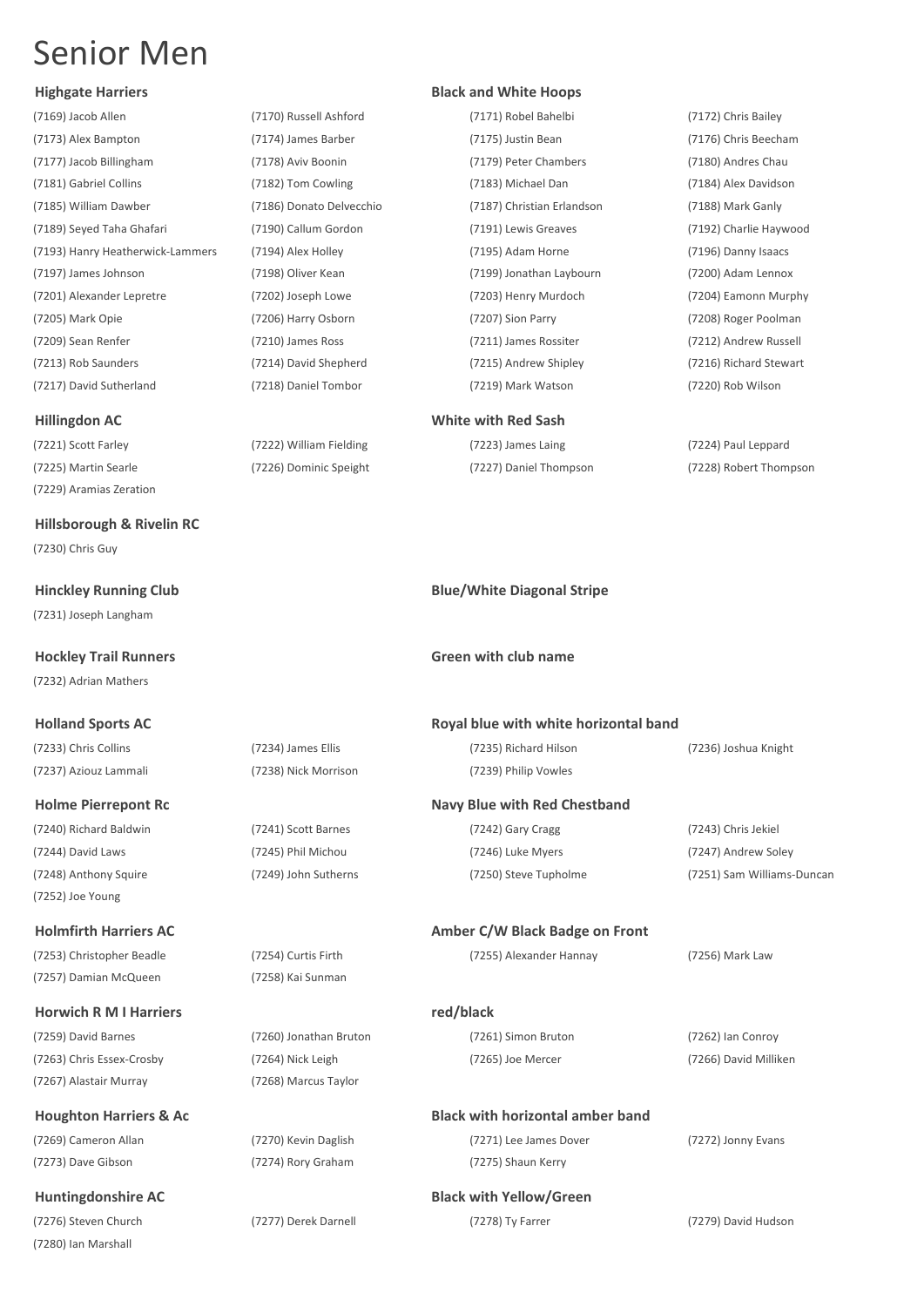(7289) Jason Wright

(7294) Daniel Holeyman (7295) Diarmuid Mac Donnell (7296) Malcolm Muir

### **Ilkeston Running Club White with red band**

(7297) Julian Bloor (7298) Neil Cort (7299) Michael Earley (7300) David Feely

### **Ilkley Harriers AC Red & Green**

### **Invicta East Kent AC** Red (7312) Cole Gibbens (7313) Chris Hill

(7314) James Reeder

**Ipswich Jaffa RC Orange & Black** (7315) Conner Bilner (7316) David Coley (7317) Jack Noble (7318) Chris Servant (7319) Dan Summersgill (7320) Paul Wain

**Istead & Ifield Harriers Purple** 

(7321) Ed Bovingdon (7322) Robert Conneta (7323) Derek George

**Itchen Spitfires Running Club** (7324) Jamie Foster

(7325) Geoffrey Blair (7326) Angus Miller

**Keighley & Craven AC Red & green hoops Red & green hoops** (7327) Joe Hudson

### **Kendal Amateur Athletic Club Green with Red Trim** (7328) Luke Bowen (7329) Jonathan Dry (7330) Carl Hanaghan (7331) Chris Price

### **Kenilworth Runners Green/black/white**

(7344) Stewart Underhill

## (7281) John Badrock (7282) Tom Brampton (7283) Sam Brown (7284) Andrew Edmonds

### **HY Runners Red with White Writing**

### **Ilford AC Navy Blue**

(7290) Ahmed Abdulle (7291) Stephen Crane (7292) John Crawley (7293) Ray Everingham

(7301) Ian Hunter (7302) Richard Iliffe (7303) Simon Kirk (7304) David Millington (7305) Ben Morley (7306) John Reynolds (7307) Paul Whittleton

### **Ipswich Harriers Dark Blue/Light Blue**

### **Jesmond Joggers Blue Vest with White side panels**

(7336) Ryan Baker (7337) Wayne Briggs (7338) Martin Broomfield (7339) Neil Cressy (7340) Barry Elkington (7341) Nick Lawrence (7342) Harry Purewal (7343) Lewis Sheward

(7332) Alasdair Russell (7333) Joe Todd (7334) Matthew Wilson (7335) Richard Wilson

### (7285) Dan Isted (7286) Terence Puxty (7287) Benjamin Symes (7288) Jamie Webb

(7308) Tim Ashelford (7309) Dan McKeown (7310) Cameron Reilly (7311) David Westhead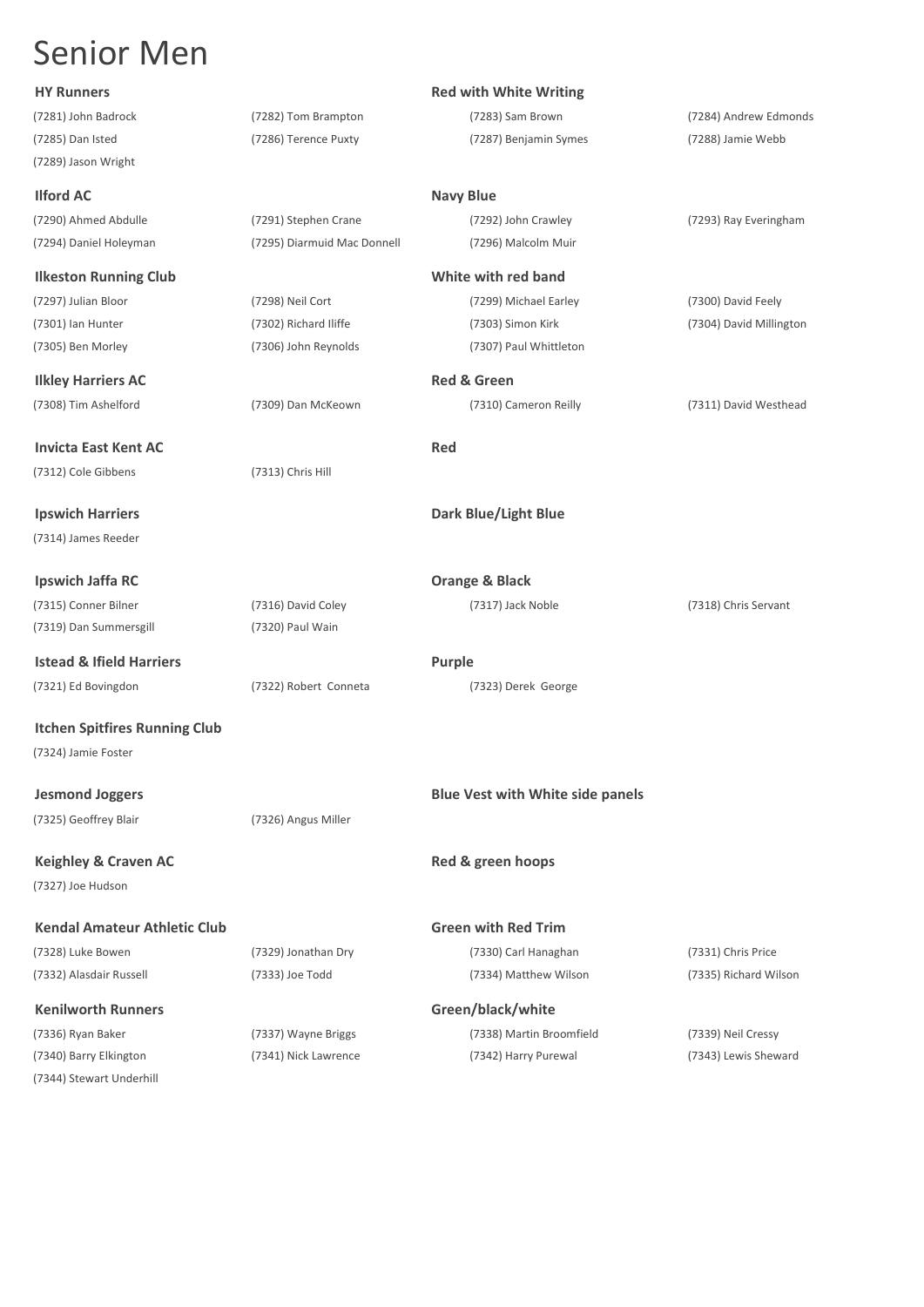### **Kent AC Navy Blue with white horse of kent**

|                                             | (7346) Daniel Ansell        | (7347) Noah Armitage-Hookes                 | (7348) Stuart Beaney    |
|---------------------------------------------|-----------------------------|---------------------------------------------|-------------------------|
| (7349) Christopher Busaileh                 | (7350) Callum Cant          | (7351) Barny Day                            | (7352) Dame Dibaba      |
| (7353) Cameron Dockerill                    | (7354) Ian Ellwood          | (7355) Samuel Evans                         | (7356) Wayne Flanagan   |
| (7357) Calum Fraser                         | (7358) John Gilbert         | (7359) John Gilchrist                       | (7360) Richard Giles    |
| (7361) Christopher Greenwood                | (7362) Luke Hack            | (7363) Owen Hind                            | (7364) Fergus Johnson   |
| (7365) Jeremias Kempke                      | (7366) Peter Lighting       | (7367) Michael Longley                      | (7368) Adrian Lowther   |
| (7369) Chris Lydon                          | (7370) lago Martinez        | (7371) Chris McGurk                         | (7372) Arif Merali      |
| (7373) Dave Morgan                          | (7374) Tom Mower            | (7375) Steven Mowll                         | (7376) Chris Mullin     |
| (7377) Laurie Oliver                        | (7378) Michael O'Shea       | (7379) Kieran Page                          | (7380) William Palmer   |
| (7381) Daniel Pettitt                       | (7382) Neil Phillips        | (7383) Leonard Reilly                       | (7384) Alex Robbins     |
| (7385) George Russell                       | (7386) Robert Sesemann      | (7387) Tim Sharp                            | (7388) Tomas Sloan      |
| (7389) Kyle Spelman                         | (7390) Myles Wilson         | (7391) Philip Woodford-Smith                | (7392) Alex Yee         |
| <b>Keswick AC</b>                           |                             | <b>Yellow with Green Band</b>               |                         |
| (7393) Simon Neville                        | (7394) Sam Stead            |                                             |                         |
|                                             |                             |                                             |                         |
| <b>Kettering Town Harriers</b>              |                             | Red/White                                   |                         |
| (7395) Rafal Buzuk                          | (7396) Joshua Cannell       | (7397) Jack Watson                          | (7398) Joe Young        |
| <b>Kimberworth Striders</b>                 |                             | <b>Yellow &amp; Black</b>                   |                         |
| (7399) Kevin Doyle                          |                             |                                             |                         |
| <b>Kings Heath RC - The Lions</b>           |                             | <b>Black</b>                                |                         |
| (7400) Tim Livesley                         |                             |                                             |                         |
|                                             |                             |                                             |                         |
| <b>Kingston AC And Poly Harriers</b>        |                             | blue/black                                  |                         |
| (7401) James Robertson                      |                             |                                             |                         |
|                                             |                             |                                             |                         |
| Knowle & Dorridge RC                        |                             | Green/Gold                                  |                         |
| (7402) Peter Austin                         | (7403) David Carbutt        | (7404) Habib Farazmand                      | (7405) Joseph Hook      |
| (7406) Darren John                          | (7407) Robert Mundy         | (7408) Torsten Roesler                      | (7409) Gregory Turner   |
| (7410) Michael Williamson                   | (7411) Phil Wood            |                                             |                         |
| Lancaster & Morecambe Ac                    |                             |                                             |                         |
| (7412) David Brown                          | (7413) Joseph Twigg         | White/maroon, yellow band                   |                         |
|                                             |                             |                                             |                         |
| <b>Leamington Cycling and Athletic Club</b> |                             | White/blue band                             |                         |
| (7414) Henry Morton                         |                             |                                             |                         |
| <b>Leeds City Athletic Club</b>             |                             | Royal blue with two yellow diagonal stripes |                         |
| (7415) Mohamed Abshir                       | (7416) Alexander Bellew     | (7417) Mike Burrett                         | (7418) Emile Cairess    |
| (7419) Jake Callis                          | (7420) Gavyn Chalmers       | (7421) Alexander Davy                       | (7422) Benjamin Douglas |
| (7423) Sean Flanagan                        | (7424) Matthew Grieve       | (7425) Mick Hill                            | (7426) Adam Houchell    |
| (7427) Greg Hull                            | (7428) Oliver Lockley       | (7429) Christopher Oddy                     | (7430) Graham Rush      |
| (7431) Michael Salter                       | (7432) Philip Sesemann      | (7433) Robert Smith                         | (7434) Linton Taylor    |
| (7435) Patrick Vis                          | (7436) Joshua Woodcock-Shaw |                                             |                         |
| <b>Leeds University AC and CC Club</b>      |                             | <b>Bottle Green with Burgundy panels</b>    |                         |
| (7437) Zejun Yao                            |                             |                                             |                         |

(7438) Pascal Bouttier-Butler

### **Leicester Coritanian AC Royal Blue**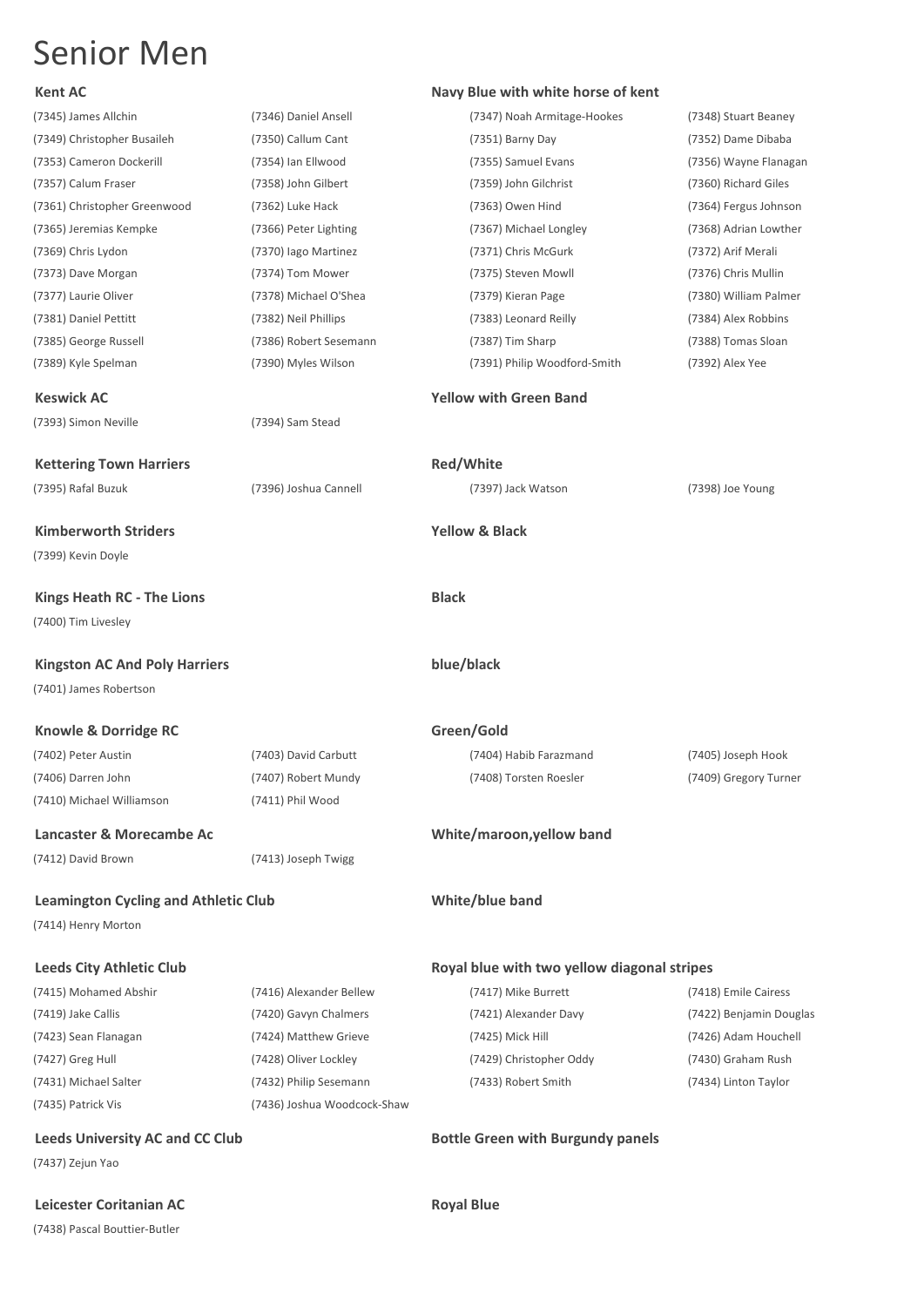### **Leigh Harriers & Ac White with Green Band**

(7439) Jason Denton (7440) Mark Gornall (7441) Andrew Howarth (7442) David Pollitt (7443) Dave Smith (7444) Phillip Williams

**Leven Valley AC Blue & Black** 

**Lewes AC Red with Gold hoop** (7480) Aiden Briffett

**Lincoln Wellington Athletic Club White/black, red hoops**

**Lingfield RC Red/Green** (7485) Keith Chambers (7486) Luke Davis (7487) Martin Faulkner (7488) Ian Greenaway (7489) Michael Manwill (7490) Scott McDonald (7491) Simon Moore (7492) Thomas Seller (7493) Ian Watkins (7494) Brandon Webb

(7495) Matthew Brown (7496) Stephen Williams

(7501) Ethan Dunn (7502) Mathew Dwerryhouse (7503) Dejene Gezimu (7504) Matthew Leahy

**Liverpool Pembroke & Sefton H AC White with Red & Black hoops**

(7517) Mathew Speed (7518) Olmo Velayos Hernando

(7531) Hauke Moll (7532) Harry Mumford-Turner (7533) Alexander Stuart (7534) Ben Whicher

**Leigh on Sea Striders Royal blue** (7445) Mark Blee (7446) Elliott Carter (7447) Alex Childs (7448) Jim Dodsworth (7449) Bruce Gander (7450) Harry Grose (7451) Jed Hallam (7452) Damien Harvey (7453) Matibini Matibini (7454) Ben Molloy (7455) Dean Ovel (7456) Neil Spicer (7457) Toby Stubbington (7458) Scott Thrush (7459) Mike Webber **Leighton Buzzard Athletic Club purple/yellow** (7460) James Bell (7461) Matthew Brooks (7462) Nigel Chesterton (7463) Will Eastman (7464) Michael Furness (7465) Chris George (7466) Ian Grimshaw (7467) Adam Haylock (7468) Andrew Inchley (7469) James Lowe (7470) Billy Mead (7471) Charles Mead (7472) Greg Pearce (7473) Warren Rose (7474) Gary Stratford (7475) Matt Styrka

(7476) James Bailey (7477) John Bell (7478) David McNally (7479) Josh Murphy

(7481) Matthew Bowser (7482) Simon MacHin (7483) Sam Shuttleworth (7484) Christopher Taylor

### **Littledown Harriers Orange with club name**

### **Liverpool Harriers & AC Gold with Blue Liverbird Badge**

(7505) Lee Midghall (7506) Paul Owens (7507) Adrian Roach (7508) Ryan Whiston

(7509) Greg Callaghan (7510) Ross Harrison (7511) Chris Maher (7512) Chris Pedder

(7497) Harry Blackburn (7498) Richard Burney (7499) Liam Burthem (7500) Daniel Corrigan

**London City Athletics Club Navy Blue** (7513) Simon Brown (7514) Alberto Lapedriza (7515) Luke Rowland (7516) Christopher Speed

**London City Runners Blue and Yellow** (7519) Antoine Beck (7520) Daniel Carleton (7521) Richard Coates (7522) Darren Cudlipp (7523) James Danaher (7524) Martin Edwards (7525) Charlie Finch (7526) Leonard Gergs (7527) Christopher Gynn (7528) Navin Kapil (7529) Matthew Luck (7530) Benjamin Miller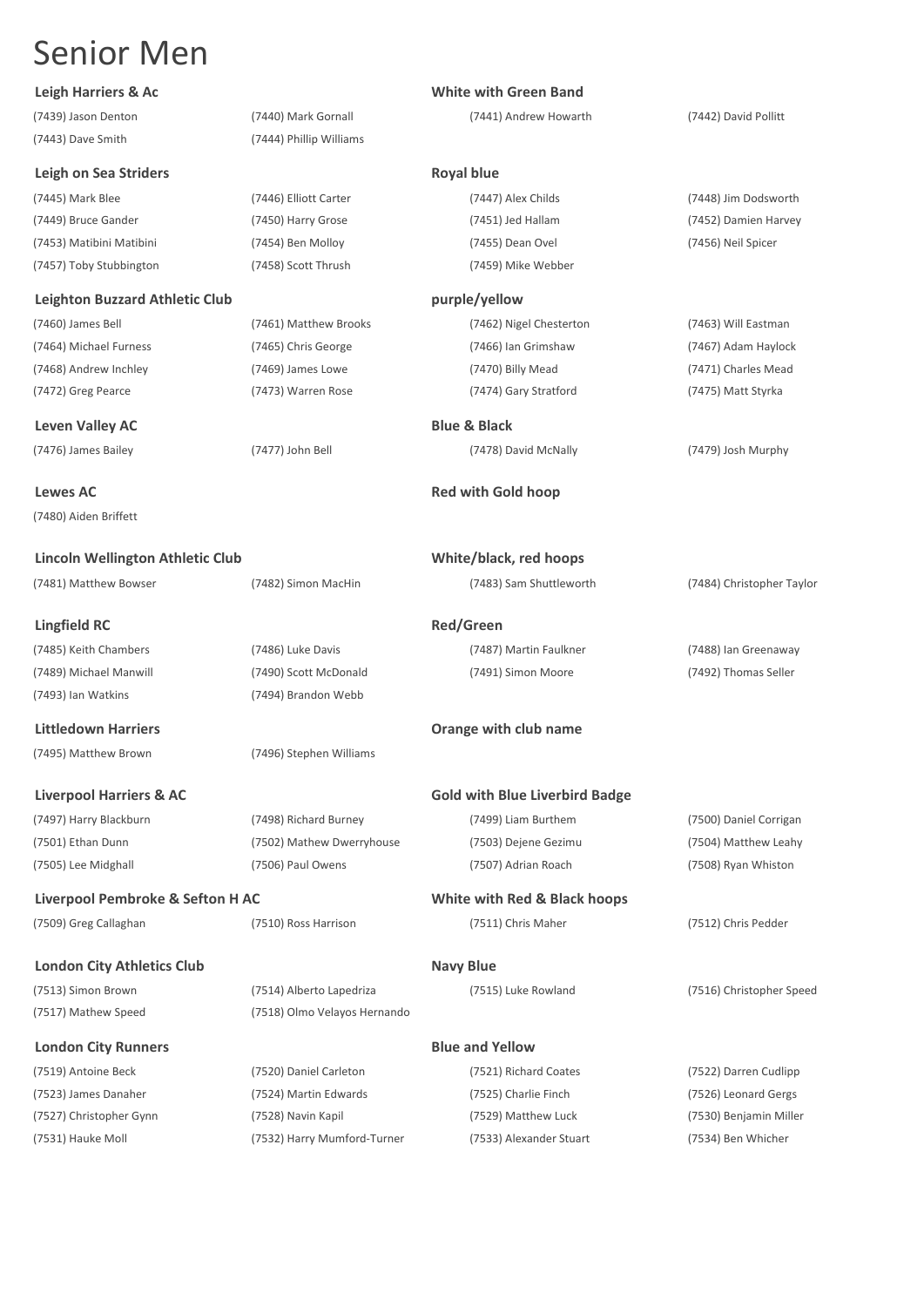### **London Frontrunners Red and white**

(7535) Christos Bitzis-Politis (7536) Alfred Burton (7537) Patrick Cahill (7538) Tim Charters (7539) Euan Cheyne (7540) Neil Colquhoun (7541) Robert Dufton (7542) Gareth Fletcher (7543) Andrew Harrison (7544) Karlwinder Hayer (7545) Alex Hellier (7546) Matthew Hunter (7547) Nick Jobbins (7548) Anastasios Koutsos (7549) Francis O'Callaghan (7550) Giles Oliver (7551) Michael Rutherford (7552) Marius Thies (7553) Glyn Wise

### **London Heathside Blue, Red and Gold**

(7610) Daniel Wrapson

**Longwood Harriers AC Blue, 3 white hoops** 

(7611) Simon Crook (7612) Donald Kennedy

### **Lordshill Road Runners White, red and blue**

(7613) Robert Daniel Agar (7614) Dominic Ashton (7615) Lewis Bailey (7616) Pete Boustred (7617) Daniel Campion (7618) Neil Catchlove (7619) Patrick Connors (7620) Chris Cook (7621) Graham Evans (7622) Alan Graham (7623) Wayne Lebas (7624) Chris Lowrey (7625) Mathew Pidgeon (7626) Dean Powell (7627) Jonathan Rau (7628) Luke Seery

**Lymm Runners Green/Black** (7643) Michael Smith

**Macclesfield Harriers & AC Macclesfield Harriers & AC Macclesfield Maroon with Silver stripe** (7644) Joe De Sousa (7645) Mark Walker

(7649) Cameron Chambers

(7554) Ismail Abukar (7555) Tom Aldred (7556) Andrew Barnes (7557) Paul Beale (7558) Matthew Beard (7559) Tom Bedwell (7560) Conor Brown (7561) Matt Collins (7562) Lee Connor (7563) Steve Crowley (7564) Patrick Curry (7565) Gavin Evans (7566) Tom Fancett (7567) Arturo Garcia-Huidobro (7568) Peter Gould (7569) Robert Gould (7570) Christopher Gracie (7571) Jonathan Halliwell (7572) Charles Hardy (7573) Chris Hartley (7574) Liam Hazelton (7575) Carl Heap (7576) Nicholas Hodges-Gibson (7577) Chris Holmes (7578) James Hurrell (7579) Dominic Jackson (7580) Seyfu Jamaal (7581) Harry Kleiman (7582) Sion Lewis (7583) Gareth Marshall (7584) Marco Maserati (7585) Joseph McKeown (7586) Francesco Melloni (7587) Paul Mercer (7588) Kris Milovsorov (7589) Adam Mitchell (7590) Norman Mitchell (7591) Kieran Morris (7592) Oliver Negus (7593) Joel Northcott (7594) Jem O'Flaherty (7595) Benjamin Palmer (7596) Tom Parker (7597) Leo Pemberton (7598) Alexander Praag (7599) Peter Scodie-Ward (7600) Rob Shulman (7601) Jake Spencer (7602) Marcus Tillotson (7603) Nathan Tipping (7604) Mark Topham (7605) Nic Trower (7606) Valentin Valeanu (7607) Christopher Vincent (7608) Matthew Wheat (7609) James Wooldridge

(7629) Chris Selfe (7630) Benjamin Tavendale (7631) Kevin Willsher (7632) Ricky Zhao

### **Loughton AC White with black, purple hoops**

(7633) Alan Fricker (7634) James Lambden (7635) Jon Whitehouse

**Low Fell RC Maroon/White lettering** (7636) Richard Conder (7637) Philip Halse (7638) Craig Lamb (7639) Stephen Magrath

(7640) Neil Morris (7641) Keith Roll (7642) Danny Wade

**Maidenhead AC Red with 2 White & 1 Black Hoop** (7646) Jonathan Oliver (7647) Richard Pink (7648) Christopher Sutton

### **Maidstone Harriers Green Stripes/Black Background**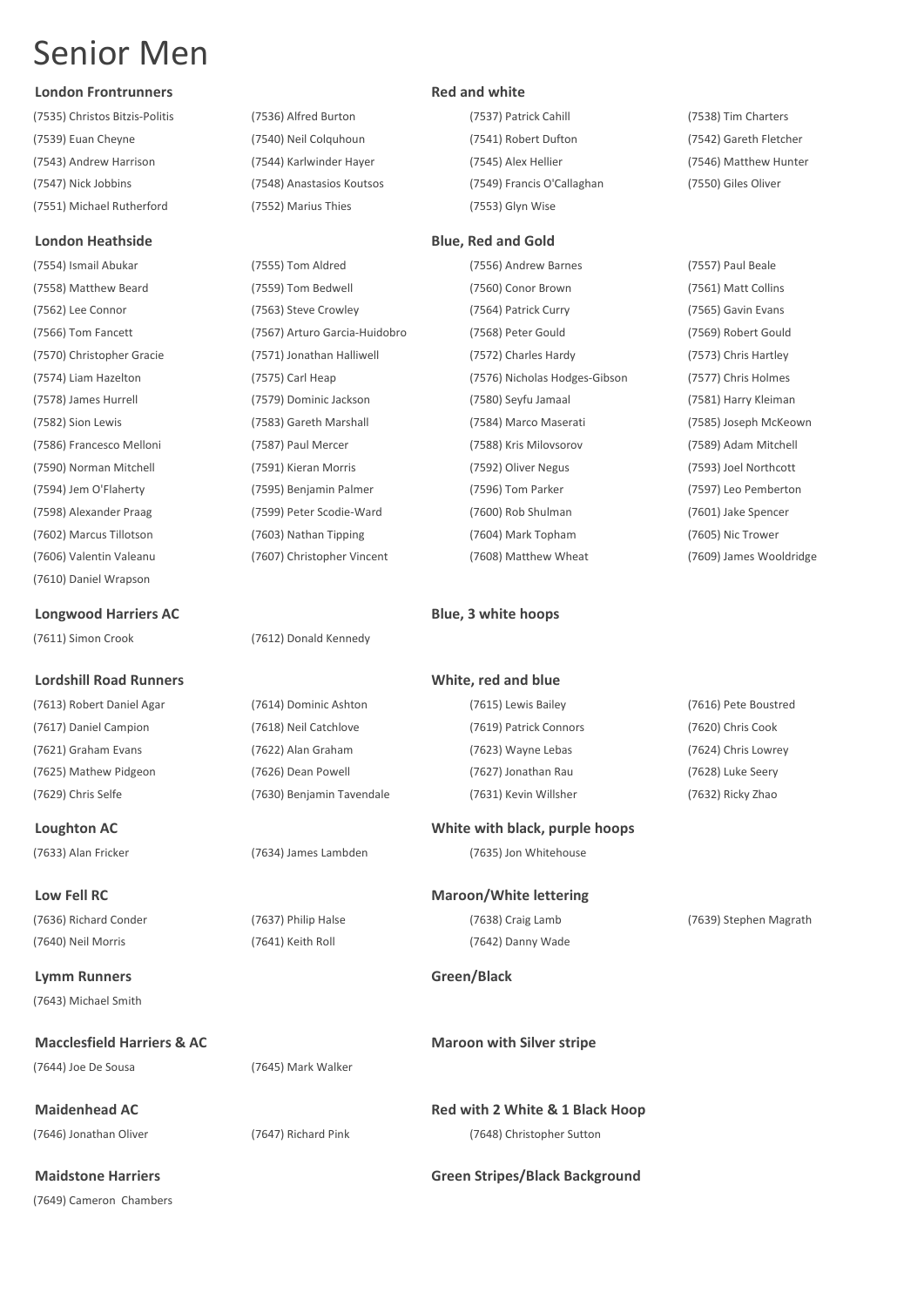| <b>Manchester Harriers &amp; AC</b> |  |  |
|-------------------------------------|--|--|
|-------------------------------------|--|--|

(7650) Michael Cunningham (7651) Glen Gandy (7652) Andrew Hartley (7653) Casey Longden (7654) Alex Masidlover (7655) Andrew Parsonage (7656) Neil Ryan (7657) Chris Sewart (7658) Andy Tulip (7659) Craig Turner

**Manchester Triathlon Club Red/Black** 

(7660) Tim Johns (7661) Roger Thomas

(7662) George Dickinson (7663) Andrew Falconer (7664) Andrew Fox (7665) Stephen Garrett (7666) Jamie Hayes (7667) Neil Kane (7668) Christopher Killey

### **Marshall Milton Keynes AC Case Constrainers Orange and Black**

(7669) Ewan Forsythe (7670) Graham Jones (7671) Neil Jones (7672) Paul Munday (7673) Stephen Ratcliffe (7674) Danny Simmons (7675) Michael Smith (7676) James Tuttle (7677) Steve Tuttle (7678) Jeremy Vick

### **Matlock Athletic Club Light Blue/Navy/White**

(7679) Billy Cartwright (7680) Daniel Haworth (7681) Harry Holmes (7682) Jose Rivas Gutierrez (7683) Max Wainwright (7684) Patrick Wright

(7685) Harry Collins (7686) Tom Collins (7687) Jack Crossley (7688) Carl Eldred (7697) Jonathan Whittall (7698) Gareth Williams

### **Mendip Triathlon and Running Club**

(7699) Stephane Prud Homme

(7700) Simon Lanckham

(7701) Simon Marrocco

**Mid Essex Casuals Grey** 

(7702) Andrew Doig (7703) Benjamin Leeds (7704) David Leeds

## **Middlesbrough & Cleveland Harriers White Vest with Black Band**

(7705) Gregory Jayasuriya (7706) Aaron Keys (7707) Martin Vasey (7708) Jack Willis

**Middlesbrough Athletic Club (mandale) LIght and Dark Blue (2018)** (7709) Ben Bergstrand

**Middleton Harriers Ac Green/Black/White** (7710) Jorden Burke

(7711) Steve Leek

**Milton Keynes Distance Project Black & Gold** 

(7712) Michael John Greener (7713) Joe Morrow

### **Royal Blue/Red**

**Manx Harriers Red with white and yellow trim**

### **Medway And Maidstone Ac Red with Black horizontal stripe (NEW)** Red with Black horizontal stripe (NEW)

(7689) Jayden Iles (7690) Justin Lane (7691) Teweldebrhan Menges (7692) Joshua Nice (7693) Chris Rampling (7694) Alun Rodgers (7695) Sean Rodwell (7696) Anthony Webb

**Mercia Fell Runners Yellow & Black Mercia Logo**

### **Metropolitan Police AC White/navy, yellow diagonal**

**Midland Masters AC White, Red vertical stripe**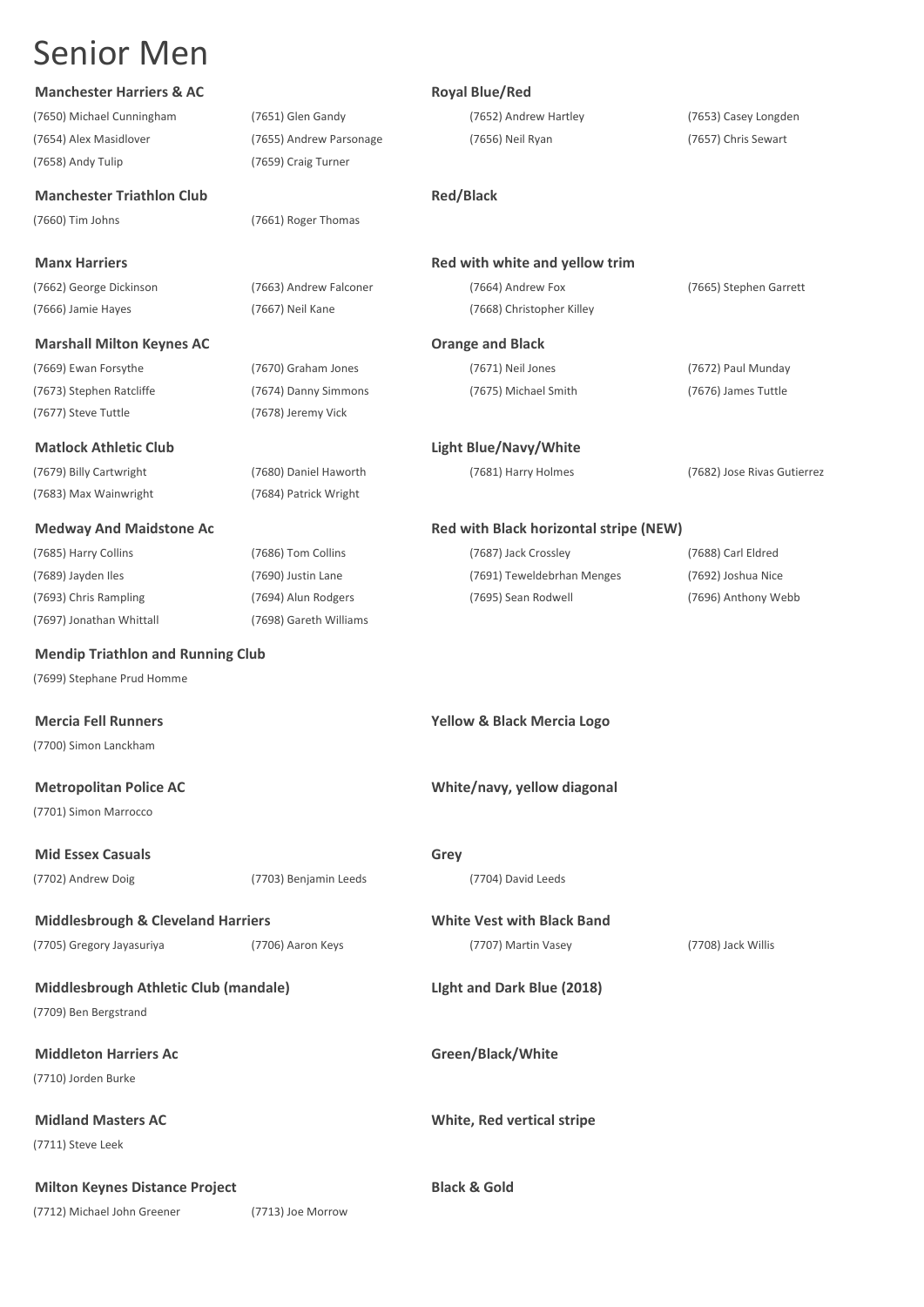### **Mornington Chasers orange and green**

(7742) David Thorne (7743) Henry Woodward

(7744) Carl Avery (7745) Matthew Briggs (7746) Finn Brodie (7747) Alexander Brown (7748) Jason Dawson (7749) Neil Gunstone (7750) Sam Hancox (7751) Thomas Innes (7752) Andrew Lawrence (7753) Connor Marshall (7754) Jordan Scott (7755) Mark Snowball (7756) James Taylor (7757) Phillip Winkler

(7758) David Grunfeld

(7759) Will Newbery

(7760) Harry Allan

### **Newark AC Blue**

(7761) Lee Braithwaite (7762) Edward Buck (7763) Oliver Crampton (7764) Adrian Dix (7769) Adam Swallow (7770) Christopher Ward

(7771) Callum O'Neill (7772) Ben Wickens

### **Newcastle Staffs Ac Red/White/Blue**

(7773) Martin Bailey (7774) Andrew Brownsword (7775) Stuart Cassidy (7776) Mark Cotton (7777) Jacob Droogmans (7778) Karl Everard (7779) Neil Gerrity (7780) Lee Kempson (7781) Pab Maddox (7782) Christopher Nixon (7783) Jordan Nixon (7784) Jonathan Ranford (7785) Matthew Robinson (7786) Jerome Stevens (7787) Andrew Walker (7788) Matthew Way

### **Newham & Essex Beagles AC Yellow and Black**

(7801) Edgars Sumskis (7802) Joshua Trigwell (7803) Christian Von Eitzen

**Newquay & Par AC Burgundy/White** 

**Norfolk Gazelles AC Red/White/Black** (7807) Phil Whiting

### (7714) Paul Allen (7715) John Armstrong (7716) Alex Astley (7717) Daniel Berry (7718) Michael Bowden (7719) Eamon Byrne (7720) Johnny Chapman (7721) Andy Davies (7722) Paul Dickens (7723) Andrew Disley (7724) Simon Fitzmaurice (7725) Charlie Fraser (7726) Callum Gathercole (7727) Russ Hall (7728) Tony Him (7729) Gary Homewood (7730) Daniel Lewis (7731) Alastair Malkin (7732) Liam Moroney (7733) Krushaal Patel (7734) Rendy Prakoso (7735) Philip Rutnam (7736) Alaa Shasheet (7737) Robin Smale (7738) Darren Souster (7739) Lachlan Stibbard Hawkes (7740) Matt Thomas (7741) Jonathan Thomson

### **Morpeth Harriers & AC Royal Blue with 2 white bands**

**Mote Runners Green, Red and Orange**

### **New Forest Runners White with Green band**

**New Marske Harriers Club Light Blue, Darker Hill Motive arround waist band**

(7765) Gareth Owens (7766) Richard Peach (7767) Simon Roberts (7768) David Robinson

### **Newbury AC Royal Blue/White/Red/White**

(7793) Jacob Cann (7794) Jordan Clay (7795) John Gordon (7796) Jack Hallas (7797) Sam Hart (7798) Olivier Heaslip (7799) Frank O Brien (7800) Liam O Driscoll

(7804) Liam Gallantry (7805) Luke Hopper (7806) Alexander McCartney

**North Derbyshire RC Yellow with Red hoop** (7808) Martin Dawson (7809) Chris Hunt (7810) Daniel Teasel

(7789) Jamie Barnett (7790) Wayne Bell (7791) Michael Bereket (7792) Callum Bowen-Jones



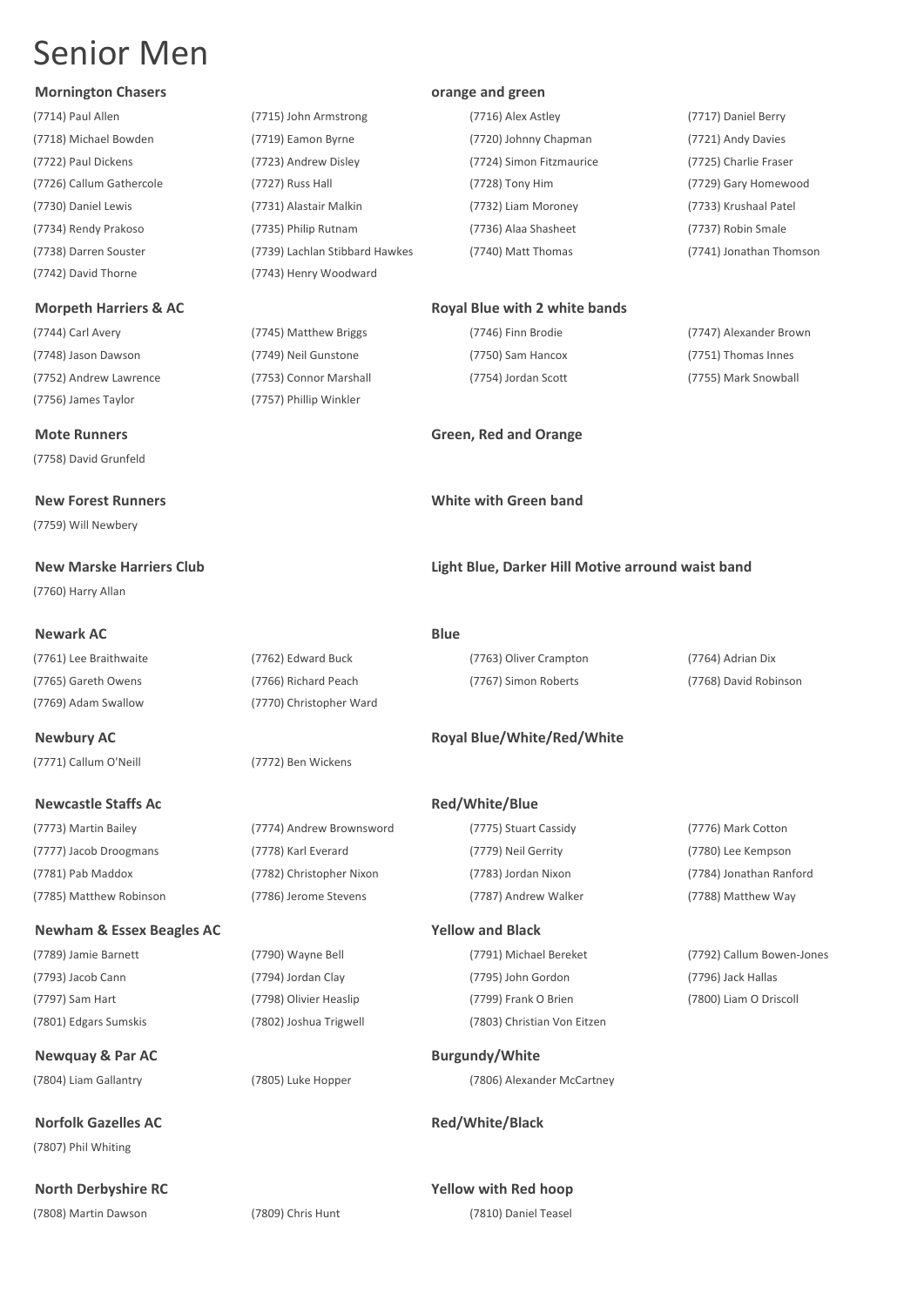### **North East Project**

### **North Herts Road Runners**

### **Northbrook Athletic Club**

### **Nuneaton Harriers**

### **Orion Harriers**

### **Peterborough & Nene Valley AC**

(7895) Ryan Anderson (7896) Travis Anderson (7897) Kirk Brawn (7898) Luke Brown (7903) Cameron Harris (7904) Benjamin Hewitt

| <b>North East Project</b>                |                          | <b>Red and White</b>                  |                        |
|------------------------------------------|--------------------------|---------------------------------------|------------------------|
| (7811) Kieran Walker                     |                          |                                       |                        |
| <b>North Herts Road Runners</b>          |                          | <b>Black/Blue, Green, Yellow Band</b> |                        |
| (7812) John Auld                         | (7813) Ian Datlen        | (7814) Mark Vaughan                   | (7815) James Walsh     |
| (7816) David Weston                      | (7817) Vincent Wright    |                                       |                        |
| <b>North Shields Polytechnic Club</b>    |                          | <b>Red White &amp; Blue</b>           |                        |
| (7818) Michael Gibson                    | (7819) David Green       | (7820) Vaughan Hemy                   | (7821) Sean Maley      |
| <b>North Somerset AC</b>                 |                          | Navy & White                          |                        |
| (7822) Joe Gentry                        |                          |                                       |                        |
| <b>Northbrook Athletic Club</b>          |                          | <b>Black/Yellow/Green</b>             |                        |
| (7823) Rory Anderson                     | (7824) Kevin Coughlan    | (7825) Spencer Davies                 | (7826) Tommy Dempsey   |
| (7827) Adrian Lowe                       | (7828) Francis Mason     | (7829) Tom Miller                     | (7830) David Mills     |
| (7831) Terry Moynihan                    | (7832) Damian Pharoah    |                                       |                        |
| <b>Norwich Road Runners</b>              |                          | Black, red & white                    |                        |
| (7833) Roly Cook                         | (7834) Jonathan Cordle   | (7835) Ally Haddon                    | (7836) Martin Howard   |
| (7837) Glyn Manton                       | (7838) Tony Millett      | (7839) Andy Palmer                    | (7840) Ashley Yellop   |
| Notts AC                                 |                          | Green, gold, white                    |                        |
| (7841) Daniel Bagley                     | (7842) Milan Campion     | (7843) Cameron Cass                   | (7844) Patric Clark    |
| (7845) Sam Godwin                        | (7846) Tim Hartley       | (7847) Rezene Hayle                   | (7848) Freddie Hessian |
| (7849) Aaron Hunt                        | (7850) Gavin McDermott   | (7851) John Muddeman                  | (7852) Douglas Musson  |
| (7853) Tony Payne                        | (7854) George Phillips   | (7855) Bruce Raeside                  | (7856) Craig Taylor    |
| (7857) Alastair Watson                   | (7858) Martin Whitehouse | (7859) Matthew Williams               | (7860) Allan Wilson    |
| (7861) Anthony Woodward                  |                          |                                       |                        |
| <b>Nuneaton Harriers</b>                 |                          | <b>Red/Blue</b>                       |                        |
| (7862) Jack Easthorpe                    | (7863) Peter Everitt     | (7864) Eric Fowler                    | (7865) James Gillum    |
| (7866) Chris Hamer-Hodges                | (7867) Andy Harris       | (7868) Ian Mansell                    | (7869) Andrew Massey   |
| (7870) Matiss Murphy                     | (7871) Andrew Offor      | (7872) Andy Parkes                    | (7873) Paul Smith      |
| (7874) Stephen White                     |                          |                                       |                        |
| Oldham & Royton H & AC                   |                          | <b>Red</b>                            |                        |
| (7875) Dan Timperley                     |                          |                                       |                        |
| <b>Orion Harriers</b>                    |                          | White                                 |                        |
| (7876) Ellis Armstrong                   | (7877) Zoltan Fodor      | (7878) Dasos Gonnella                 | (7879) Lewis Harknett  |
| (7880) Brian Jenkins                     | (7881) Andrew Kennedy    | (7882) Michael McTernan               | (7883) Colin Read      |
| (7884) Richard Smith                     | (7885) Tim Wright        |                                       |                        |
| <b>Oxford University AC</b>              |                          | <b>Navy</b>                           |                        |
| (7886) William Allen                     | (7887) Francis Aznaran   | (7888) Matthew Berrington             | (7889) Jake Drysdale   |
| (7890) Matthew Kunov                     | (7891) Jared Martin      | (7892) James Morris                   | (7893) Daniel Russel   |
| PACTRAC                                  |                          | <b>Red/Black &amp; White</b>          |                        |
| (7894) Richard Wright                    |                          |                                       |                        |
| <b>Peterborough &amp; Nene Valley AC</b> |                          | blue and white                        |                        |

(7899) Nathan Bunting (7900) Timothy Clough (7901) Steve Hall (7902) Toby Hall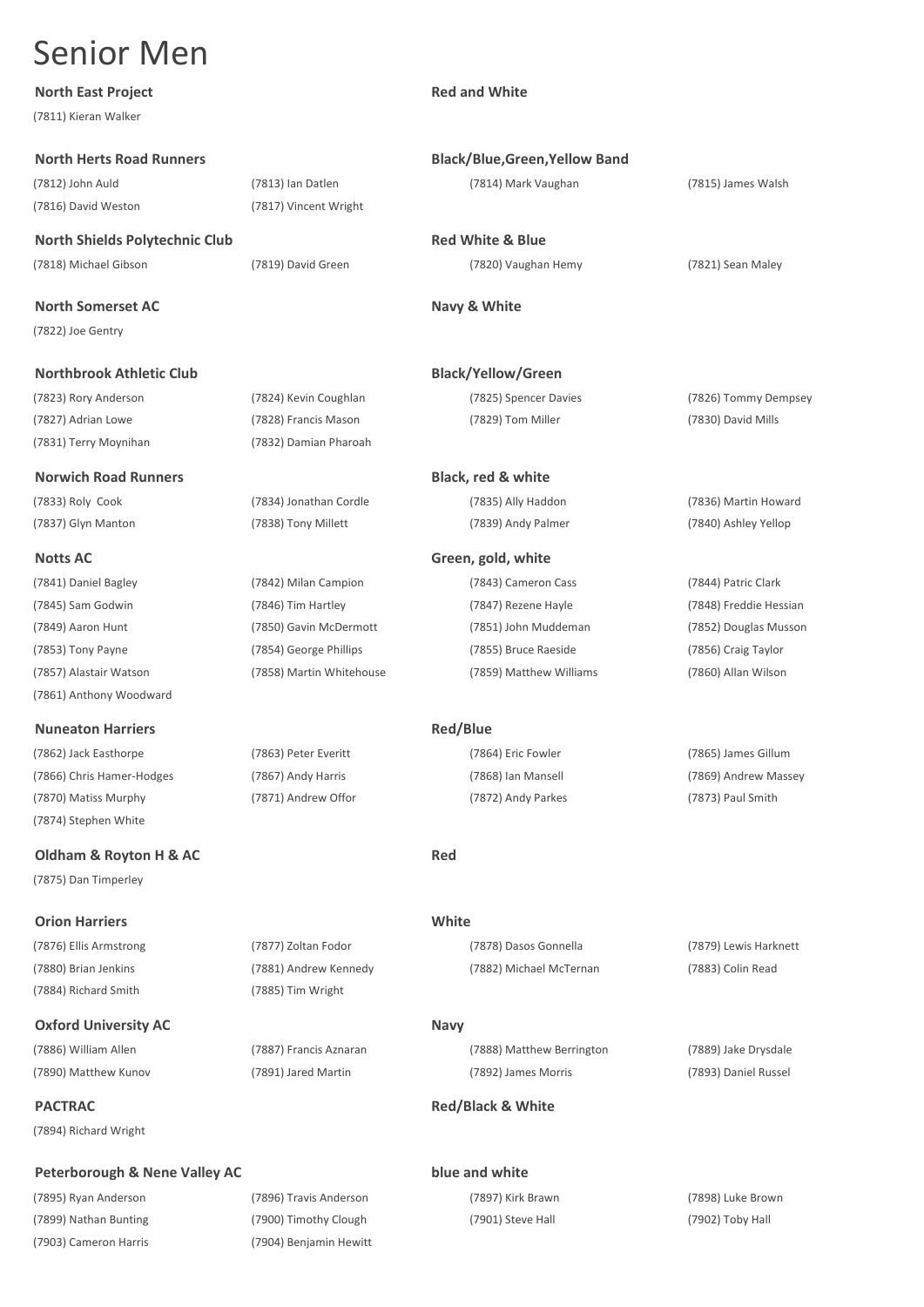## **Petts Wood Runners White/Black**

(7921) Adam Wilkinson

## **Phoenix Striders Navy/White**

(7934) Colin Wilkinson (7935) John Wilkinson

(7944) Bobby Robertson (7945) Michael Woodward

(7946) Alan Barnett (7947) Mike Collins (7948) Oliver Drew (7949) John Hall (7950) Donald Harper (7951) Ben Lewis (7952) Barry Miller (7953) Brian Underwood (7954) Dom Willmore

## **Poole Runners Dark Blue & Light Blue**

(7955) Robert Campbell-Smith (7956) Jim Cartwright (7957) Dion Garner (7958) Andy Howse (7959) David Wood

(7966) Marc Ellis (7967) Steven Snook

**Quays Running Club Blue & White** 

(7996) James Welch

(7997) Alexander Miell-Ingram

## **Ramsbottom Running Club Black & Slate Grey**

(7998) Alexander Shield (7999) David Shield

(7905) Steve Burnett (7906) Spencer Davis (7907) Marcus Elwes (7908) David Groom (7909) Nigel Hewson (7910) Kevin Howarth (7911) John Kingscott (7912) Paul Leng (7913) David Moore (7914) Justin Moore (7915) Stephen Pond (7916) Michael Reeves (7917) Andrew Robertson (7918) Andy Tippet (7919) James Wall (7920) Paul Whelan

(7922) Derek Appleton (7923) Andrew Body (7924) Neal Clark (7925) Neil Colley (7926) Peter Eates (7927) Jamie Enever-Dodd (7928) Lee Hazelwood (7929) Jimmy Justice (7930) Laurence Levine (7931) Steven Lovett (7932) Chris Maskell (7933) Jamie Smith

## **Pitsea Rc Black and white Black and white Black and white**

(7936) Paul Agastina (7937) Adam Bailey (7938) David Beaty (7939) Steve Berry (7940) David Davidson (7941) Robert Elson (7942) Richard Greatbatch (7943) Martin Orford

## **Poole Ac White with black band and yellow writing**

## **Preston Harriers Royal Blue with white central loop and red side pannels**

## **Queen's Park Harriers Red and White Hoops Red and White Hoops**

(7972) Tom Alexander (7973) Adrian Boylan (7974) Gildas Braine (7975) John Brosnan (7976) Simon Brotherson (7977) Richard Byrne (7978) Thomas Coleman (7979) Joao Diogo (7980) Michael Dmitrzak (7981) Matthew Duckett (7982) Mark Greig (7983) Patrick Haggard (7984) Edward Harris (7985) Maxime Jacavella (7986) Paul Jordan (7987) Maciej Kolterniak (7988) Tim Lewin (7989) Alastair Matheson (7990) Andrew McCarron (7991) Tom Moberly (7992) Jamie Myers (7993) William O'Connor (7994) Gavin O'Sullivan (7995) Jimmy Perkins

**Radley Athletic Club Mauve/gold side stripe**

(7960) Simon Collins (7961) Steve Hallas (7962) Paul Jeffries (7963) Mark Lee (7964) William Metcalf (7965) Wesley Wilkinson **Quakers Running Club Black/white**

(7968) Lee Dunn (7969) Philip Pennill (7970) Anoop Selvin (7971) Stephen Symons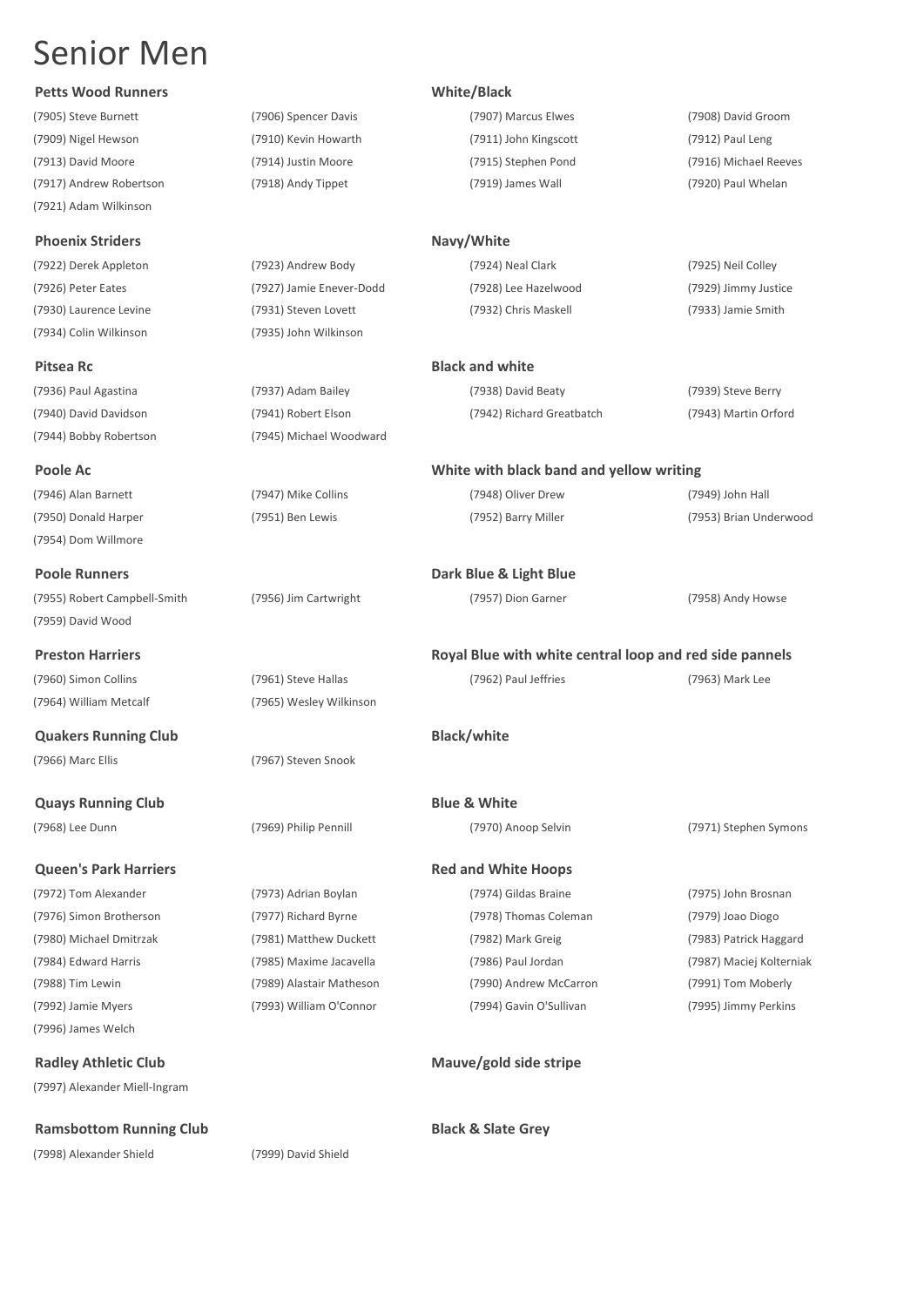## **Ranelagh Harriers Blue & Yellow**

## **Ravens School Runners**

(8011) Peter Tucker

## **Reading AC Reading AC Red/Blue**

(8043) Oliver Watts

## **Redhill Road Runners red grey & white**

(8056) David Walsh

**Reigate Priory AC red**

**Retford AC Red/Blue/White**

## **Richmond & Zetland Harriers Red & White** (8064) David David

**Rossendale Harriers & AC Pale Blue with dark Blue & White diagonal Stripes** (8069) Matthew Clawson (8070) Jonathan Cleaver (8071) Michael Corbishley (8072) Stephen Corbishley (8073) Andrew Grenfell (8074) Andy Preston

**Rotherham Harriers And Ac Black & White** (8075) Ben Burton (8076) Luke Cotter (8077) Kyle Craib (8078) Elliott Jackson (8079) Aidan Johnson (8080) Joseph Massingham (8081) Lee Milburn (8082) Richard Parker (8083) Gareth Sampson (8084) Elliott Smales

## **Royal Sutton Coldfield Athletics Club Royal Blue with white vertical stripe**

(8085) Andy Bradley (8086) Sam Crawford (8087) Daniel Floyd (8088) Barry Lloyd (8089) Dylan O'Rourke (8090) Alex Seabright (8091) Ollie Sheppard

(8000) Ben Anderson (8001) Paul Doyle (8002) David Lawley (8003) Christopher Lepine (8004) Ross MacDonald (8005) Neil Rae (8006) Vaughan Ramsay (8007) James Riley (8008) James Ritchie (8009) Jonathan Smith (8010) Richard Willoughby

| (8012) Stephen Church    | (8013) Peter Cook                 | (8014) Luc Jolly        | (8015) David Lewis    |
|--------------------------|-----------------------------------|-------------------------|-----------------------|
| (8016) Charlie Madelaine | (8017) Arturo Martinez De Murguia | (8018) Andrew McDonald  | (8019) Matin Mesghali |
| (8020) Thomas Nike       | (8021) Ryan Obrien                | (8022) Gerard Odriscoll | (8023) James Quinn    |
| (8024) Sam Rodda         | (8025) Edward Stockdale           | (8026) Neil Walker      |                       |

### **Reading Roadrunners Green with 2 diagonal blue stripes**

(8027) Ben Ashby (8028) Oliver Atwal (8029) David Boulton (8030) Gary Brampton (8031) Matthew Davies (8032) David Ferguson (8033) David Fiddes (8034) Ian Giggs (8035) Jon Green (8036) Jack Gregory (8037) Christopher Lucas (8038) Peter Morris (8039) Lance Nortcliff (8040) Tony Page (8041) Jamie Smith (8042) Toby Walker

(8044) Benjamin Abbott (8045) Stuart Bell (8046) Mark Davis (8047) Peter McNally (8048) Tim Metcalfe (8049) Simon Nash (8050) Paul Newton (8051) Raymond Poynter (8052) Timothy Raynor (8053) Paul Stacey (8054) Michael Stephenson (8055) Leigh Stubbs

(8057) Stephen Bass (8058) Gavin Lawrence (8059) Jon Payn (8060) Ben Stanton

(8061) Bevan Adams (8062) Simon Foster (8063) Andrew Simpson

**Rochdale Harriers & AC Black with Red & Amber Diagonals**

(8065) Daniel Bennett (8066) Matthew Cox (8067) Ian Stainthorpe (8068) Richard Stirzaker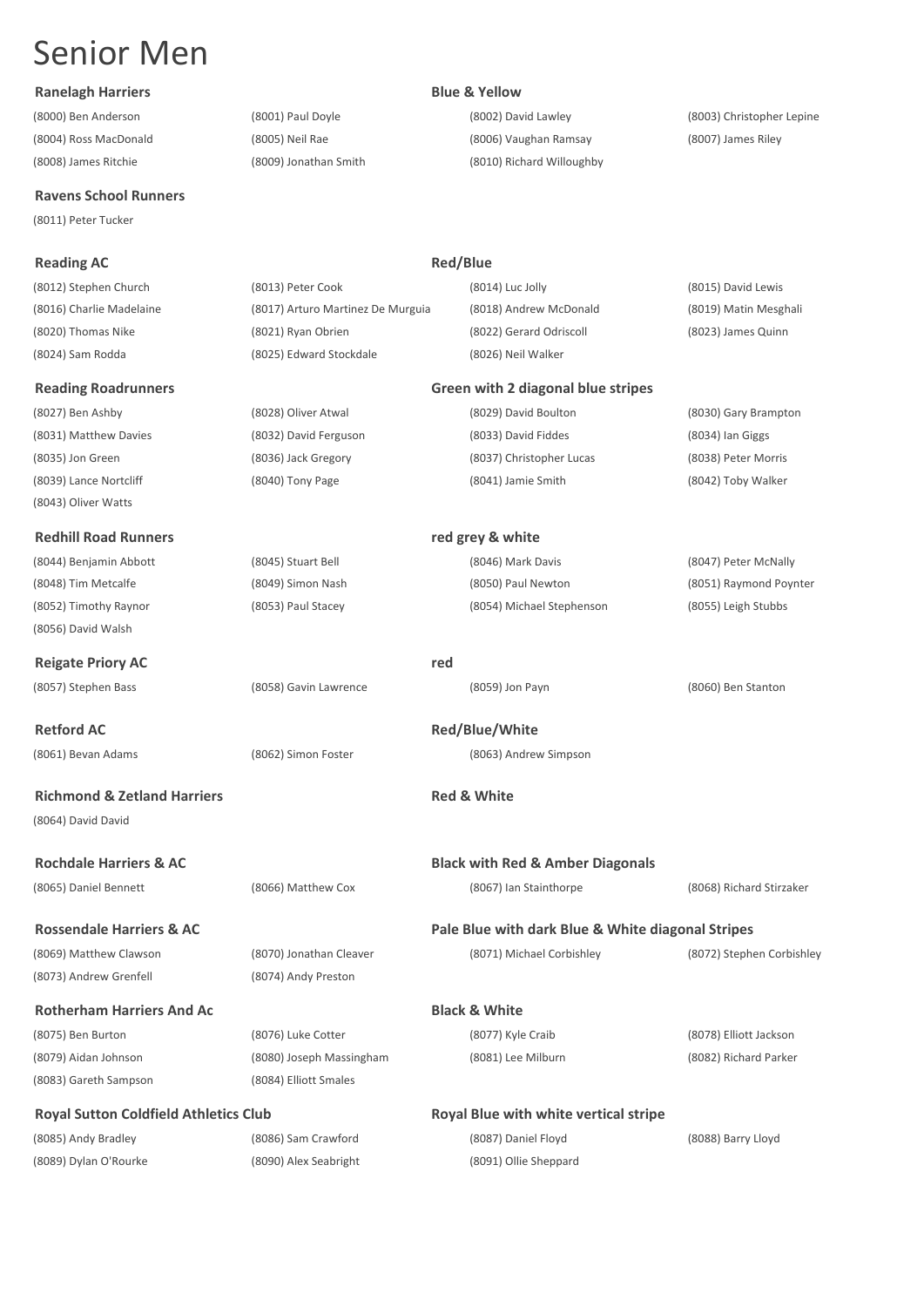## **Royston Runners Black and Red**

(8100) Andrew Stratton

(8101) Owen Flage

**Rugby & Northampton Ac Sky blue & black**

(8110) Adrian Kaczmarek (8111) John Saw

**Rugeley Runners Yellow & Blue**

(8112) Liam Dormann (8113) Lee Gratton (8114) Robert Humphries (8115) Paul Pratt

**Ruislip RC** (8116) Dominic Holleron

**Rushcliffe Ac Royal Blue & White**

(8121) Danny McIntyre (8122) Graham Moffatt (8123) Joseph Tuffin (8124) Russell Tuffin

(8128) Todd Lewis (8129) Seb Palmer

(8130) Mike Ashby (8131) Sam Aspinwall (8132) Paul Barrett (8133) Nicholas Barry (8158) Alan White (8159) James Wignall

(8184) Joe Steward (8185) Christopher Tully

(8186) David Cornes (8187) Mike Race

(8188) Clive Rolfe

(8096) Richard Harrison (8097) Paul Haynes (8098) Graham Hill (8099) Tim Jones

(8092) Tom Beach (8093) Liam Butler (8094) Grant Chapman (8095) Matthew Cottiss

## **Royton Road Runners White/green & yellow**

(8102) Haydn Arnall (8103) Duncan Birtwistle (8104) Jack Bond (8105) Vincent Carroll (8106) Elisha De Mello (8107) William Gardner (8108) Andrew Johnstone (8109) Dominic Jones

(8117) Richard Bradbury (8118) Stephen Dickens (8119) Martin Findlay (8120) David Gandee

**Ryston Runners White/Green/Black** (8125) Ben Keeley (8126) Anthony Savage (8127) Robert Simmonds

## **Saint Edmund Pacers Red with White & Black Hoops Red with White & Black Hoops**

### **Sale Harriers Manchester Green/ 1red band & 2 white bands**

(8134) Oliver Bartlett (8135) Alex Bradford (8136) Conor Donaghy (8137) Chris Donnelly (8138) Robert Fairbanks (8139) Tom Fordyce (8140) Olivier Gaillemin (8141) Steven Gavin (8142) Joe Godwood (8143) Daniel Gray (8144) Ken Hunt (8145) Daniel Kashi (8146) David Marsh (8147) Nigel Martin (8148) Stephen McCarron (8149) William Onek (8150) Gareth Raven (8151) Phil Richardson (8152) Philip Robertson (8153) Peter Shipley (8154) Matthew Spragg (8155) Tom Stephenson (8156) Nicholas Tynan (8157) Joseph Vis

**Sandhurst Joggers Red** 

## Salford Harriers & Ac *Red/diagonal white stripe* **Red/diagonal white stripe**

(8176) Chris Livesey (8177) Scott Matthews (8178) Billy McCartney (8179) Joseph Moores (8180) Gary Priestley (8181) Callum Rowlinson (8182) Mark Russell (8183) Robert Smyk

(8160) Tommi Baker (8161) Paul Bannister (8162) David Barratt (8163) Jack Bristow (8164) Richard Brook (8165) Michael Cayton (8166) Akkeal Chambers (8167) Shaun Chambers (8168) Mark Collier (8169) Alan Corlett (8170) Thomas Cornthwaite (8171) Carl Hardman (8172) Michael Heaney (8173) David Hudson (8174) Robert Hughes (8175) Matthew Latham

## **Salford Metropolitan Ac Maroon with mid blue band**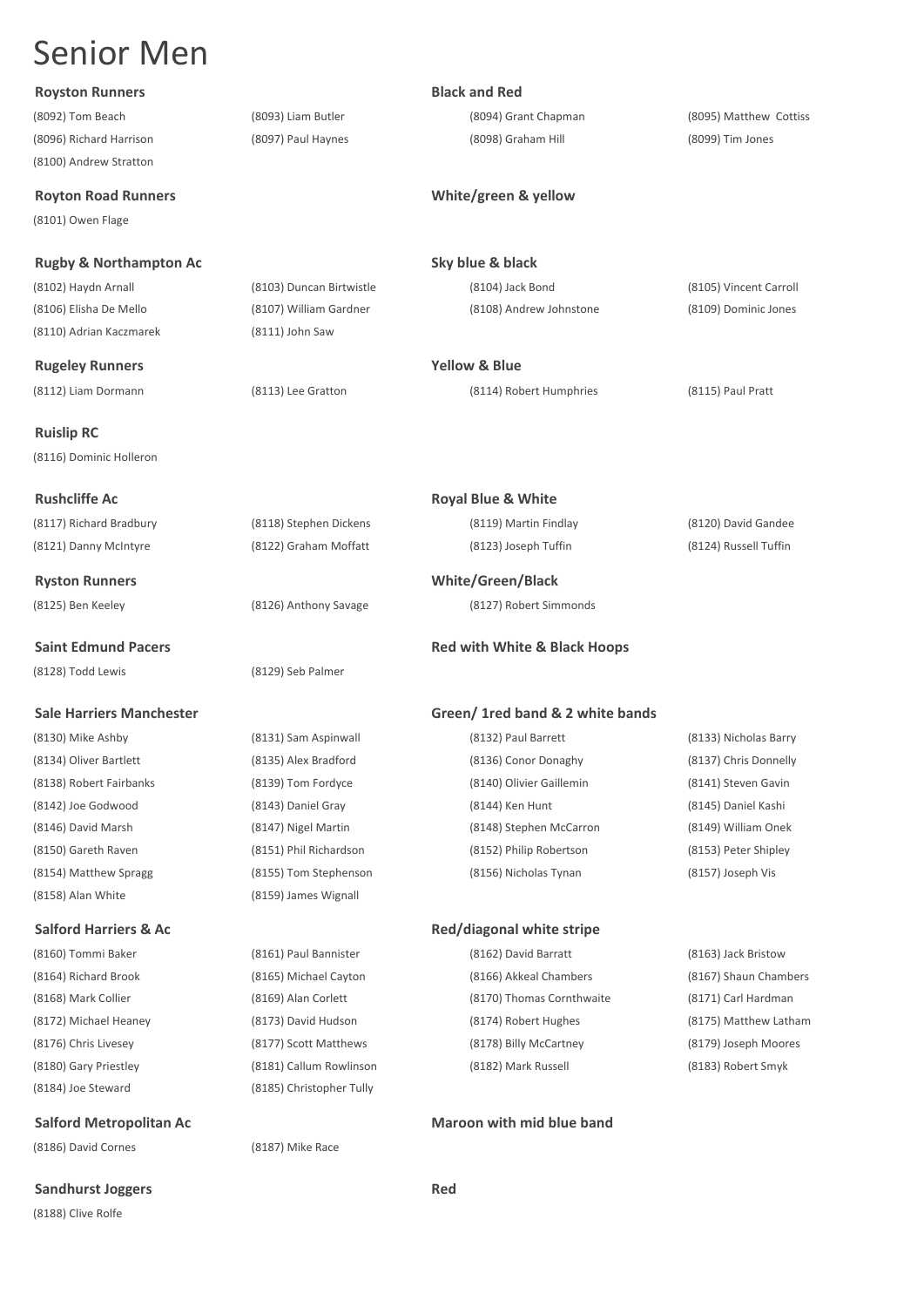## **Scunthorpe Harriers Athletic Club Blue**

(8189) Adam Plows

## **Sedgefield Harriers White**

(8190) Chris Lines

(8260) Tim Bentley

(8261) Humphrey Marten

(8272) Andy Shelton (8273) Phillip Weaver (8274) Simon Wise

## **Solihull & Small Heath Athletic Club Gold/Blue**

(8275) Steven Howes

## **South London Harriers White/Maroon**

(8296) Kevin Quinn (8297) Sujan Shrestha (8298) Jono Wood

## **Serpentine RC Red/Gold** (8191) Abu Asad (8192) Romain Benvenuto (8193) Nicolas Besson (8194) Michele Bottone (8195) Neil Bradshaw (8196) Angus Brown (8197) Simon Caney (8198) Mark Cogan (8199) Gavin Edmonds (8200) Andrea Fraquelli (8201) James Gillanders (8202) Andy Greenleaf (8203) Christopher Hadley (8204) Matthew Hearne (8205) Yue-hang Hans Ho (8206) Constance Hobbs (8207) George Hudson (8208) Glenn Hughes (8209) Raoul Huysmans (8210) Adrian Kerr (8211) Alexander Kolb (8212) Sammy Li (8213) Alex Malzer (8214) Ewan Maynard (8215) Kevin McQuaid (8216) Alastair Metcalfe (8217) Graham O'Donoghue (8218) Paul Ogden (8219) Brett Osler (8220) Jonathan Poole (8221) Tim Powell (8222) Andrew Reeves (8223) Gideon Reid (8224) Andrew Roberts (8225) Jens Sudmeier (8226) Hugh Torry (8227) Nicholas Torry (8228) Christopher Tsantoulas (8229) William Tucker (8230) James Turner (8231) Matthew Vokes (8232) Alistair Webb (8233) Philip Whitehouse (8234) Peter Wooldridge **Shaftesbury Barnet Harriers Black and whit vertical stripes with red trim** (8235) Thomas Butler (8236) Michael Callegari (8237) Mark Cottle (8238) Phillip Crout (8239) Jeremy Dempsey (8240) Danny Digweed (8241) Dylan Evans (8242) David Greenstein (8243) Barry Haws (8244) Kojo Kyereme (8245) Paul Lewis (8246) Paul MacCarthy (8247) Lenard Michel (8248) Tim Parkin (8249) Robert Rigby (8250) William Ryle-Hodges (8251) Jonny Shaw (8252) Tim Underhill **Sheffield RC Light Blue/Black** (8253) Robert Addenbrooke (8254) Aaron Francis (8255) Adil Lyazi (8256) Neal Matthews (8257) David Millns (8258) Christopher Moss (8259) James Thompson **Shelton Striders Pale Blue with White Stripes Silson AC Green & Yellow Sinfin Running Club Green/White/Gold** (8262) Brendan Devlin (8263) Andrew Gallimore (8264) David Garji (8265) Jacob Garji (8266) Christopher Morrison (8267) Ciaran Morrison **Skegness & District Running Club Black with Orange**

(8268) Ashley Brown (8269) Martin Jones (8270) David Kenyon (8271) Robert Sands

- (8276) Henry Bangerter (8277) Luke Bangerter (8278) Billy Casserley (8279) Stephen Clancey (8280) Andrew Collins (8281) Tim Cooke (8282) Christopher Dunhill (8283) Gavin Englefield (8284) Ryan Evans (8285) John Foss (8286) Ollie Garrod (8287) Jack Harrison (8288) Matthew Jiggins (8289) Lloyd Kempson (8290) Robert Laing (8291) Graham Lane (8292) Alex Lyne (8293) James Lyne (8294) Paul Mitchell (8295) David Ogden
	-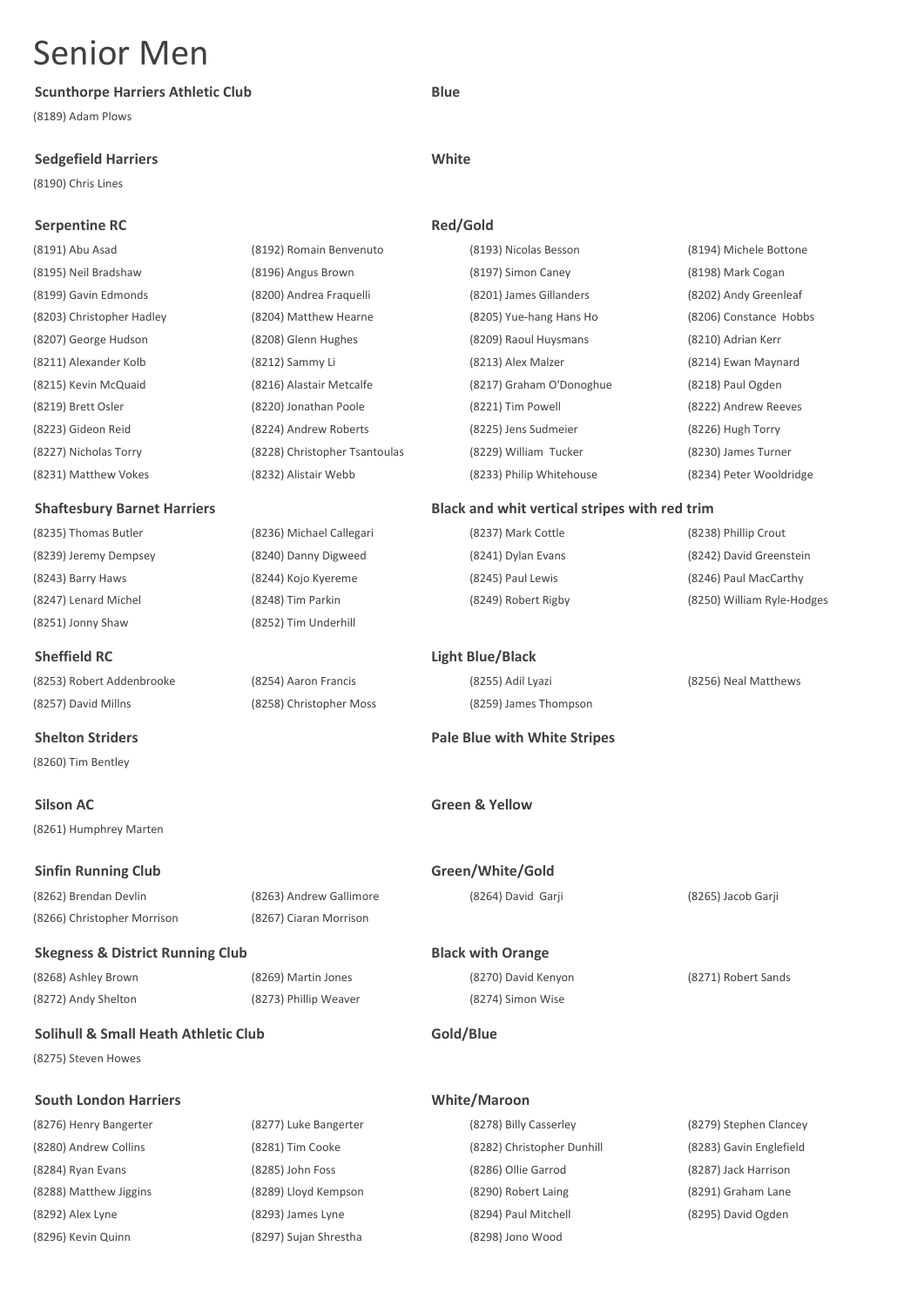## South Shields Harriers & Ac **White, two blue hoops White, two blue hoops**

(8299) Lee Ash (8300) Miles Weston

## **Southampton Athletic Club Red & white stripes**

(8317) Alexander Teuten (8318) Sam Tyas (8319) Jack Williams

## **Southampton University Athletics & Cross Country Burgundy**

(8320) Jonathan Findell (8321) Alex Hutchison

### **Southend On Sea Ac Red/Black/White**

(8322) Matthew Aitken (8323) Ben Austin (8324) Shane Boxall (8325) Thomas Frith (8326) Rhys Gillard (8327) Adam Hickey (8328) Justin King (8329) Alec Louis Kyriakides (8330) Dominic Le Mare (8331) Samuel Norris (8332) Matthew Randall (8333) Dylan Schubert (8334) Michael William Stapleton (8335) John Staunton (8336) Lee Taylor

(8337) Andrew Kershaw (8338) Alex Waddelove

(8339) Patrick Finnegan (8340) James Hannon (8341) Andrew Law (8342) Robert Mills (8343) Edward O'Neill

**Spenborough & Dist AC Red/gold** (8344) Ian Wilson

(8345) Wayne Broadbent (8346) David Gamez Morris (8347) Craig Robinson (8348) Paul Slatford

(8358) Michael Ah-Chung (8359) Edward Anders (8360) Nigel Aston (8361) Jonathan Bird (8394) Mark Stevens (8395) Adam Webster (8396) George Withers (8397) Adam Yorwerth

**St Helens Sutton AC Red/Black/White** 

(8398) Andrew O'Connor

**St Mary's Richmond AC** (8399) Trevor Cummings

(8301) Jonathan Bean (8302) Daniel Bradford (8303) Alexander Bruce-Littlewood (8304) William Bryan (8305) Max Costley (8306) Sam Costley (8307) Peter Hart (8308) Keith Hollis (8309) Rikki James (8310) Aiden Lennan (8311) Howard Long (8312) Mahamed Mahamed (8313) Zakariya Mahamed (8314) Jacob O'Hara (8315) Scott Pulley (8316) Dan Slayford

### **Southport Waterloo AC Royal Blue with Gold Band**

**Sparkhill Harriers Red with black band**

**Sphinx AC Royal blue, gold band** 

## **Springfield Striders RC White with yellow chest band**

(8351) Tim Brockington (8352) Paul Broome (8353) Stephen Bugden (8354) Lee Martin

(8362) Steve Bowran (8363) William Bowran (8364) Tony Brady-Locke (8365) Colin Braybrook (8366) Anthony Bunker (8367) Max Campbell (8368) Gavin Clifton (8369) Thomas Croft (8370) Rowan Daly (8371) Mike Dando (8372) Richard Davis (8373) Andrew Dobinson (8374) Paul Duce (8375) Joseph Dunn (8376) Jonathan Earp (8377) Phillip Evans (8378) Richard Evans (8379) Stefano Federici (8380) Derek Fowler (8381) Matthew Glover (8382) Paddy Green (8383) Will Heaton (8384) Douglas Hobson (8385) Jim Hopkins (8386) Michael Jack (8387) Stephen Lambert (8388) Jordan Lister (8389) Anthony Nicolson (8390) Gareth Parker (8391) Steve Scorer (8392) Jonathan Scott (8393) Andrew Shaw

(8349) Sergio Torija (8350) Andy Wilkinson

(8355) Stephen Parr (8356) David Weldon (8357) Henry Willis

**St Albans Striders Yellow & blue**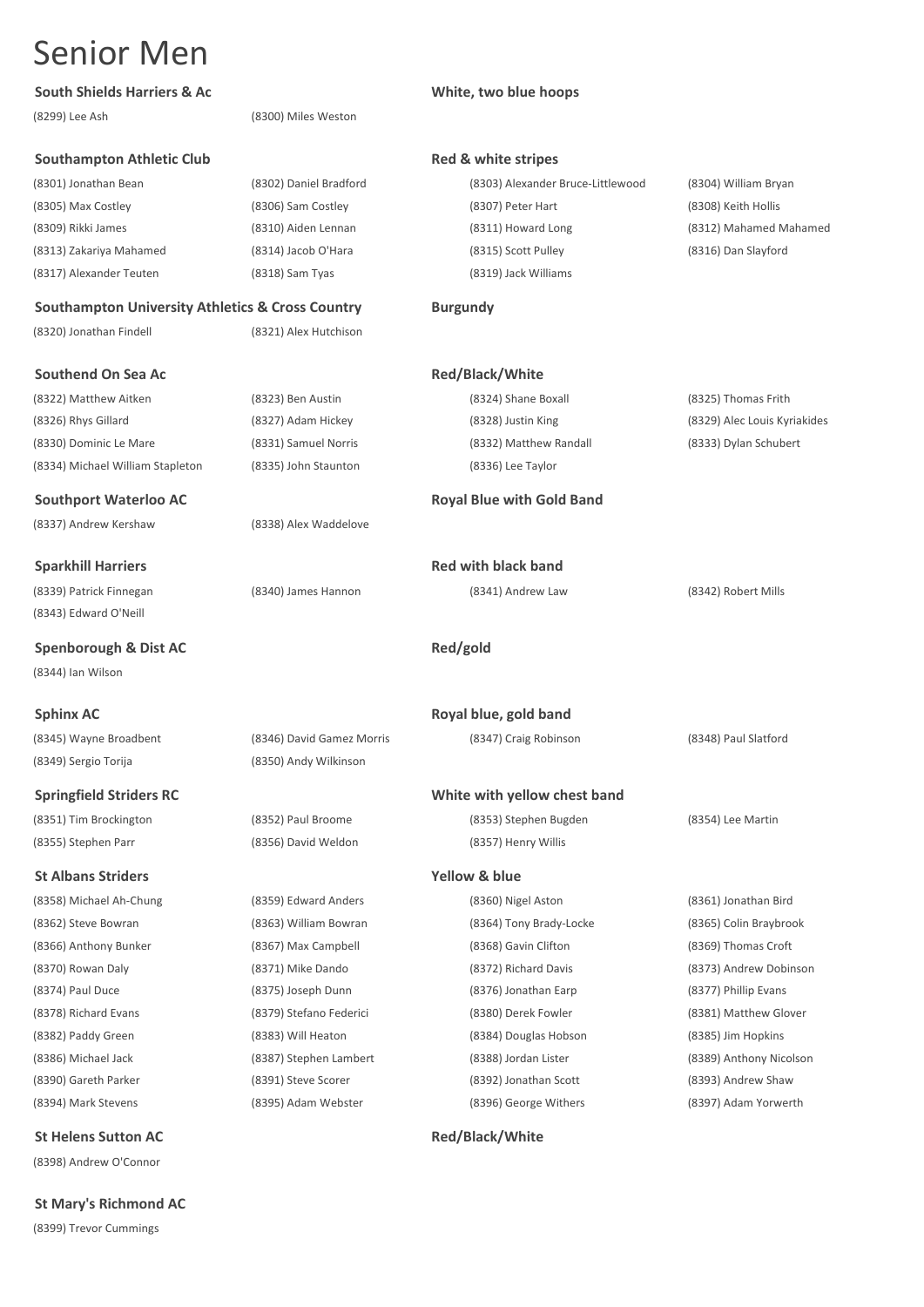(8474) Dan Thomas

| <b>St Neots Riverside Runners</b>           |                         | Green/White horizontal band                  |                          |
|---------------------------------------------|-------------------------|----------------------------------------------|--------------------------|
| (8400) Lee Radley                           |                         |                                              |                          |
| <b>Stafford Harriers</b>                    |                         | <b>Gold with 2 Vertical Black Stripes</b>    |                          |
| (8401) Daniel Findlay-Robinson              | (8402) Alex Langford    |                                              |                          |
| <b>Staffs Moorlands AC</b>                  |                         | Gold with emerald green chest band           |                          |
| (8403) David Bethell                        | (8404) Matthew Statham  |                                              |                          |
| <b>Steel City Striders Rc</b>               |                         | Green & gold                                 |                          |
| (8405) Malcolm Baggaley                     | (8406) Richard Carter   | (8407) Martin Robert Greenough               | (8408) Chris Lawson      |
| (8409) Des Ryan                             | (8410) Ian Stinson      |                                              |                          |
| <b>Stockport Harriers &amp; AC</b>          |                         | <b>Gold with black trim</b>                  |                          |
| (8411) Alec Francis                         |                         |                                              |                          |
| <b>Stopsley Striders</b>                    |                         | <b>Red/Black</b>                             |                          |
| (8412) Gez Fallon                           | (8413) Richard Hardy    |                                              |                          |
| <b>Stourbridge RC</b>                       |                         | Red with two white bands                     |                          |
| (8414) James Bellamy                        | (8415) Steve Coldicott  | (8416) Robert Colman                         | (8417) Philip Kinghorn   |
| (8418) Lewis Smith                          | (8419) Robert Taylor    |                                              |                          |
| <b>Stowmarket Striders RC</b>               |                         | <b>Fluorescent yellow &amp; black</b>        |                          |
| (8420) Tim Larke                            | (8421) Robert Reason    | (8422) Ross Wilcox                           | (8423) Scott Williams    |
| <b>Stratford Upon Avon AC</b>               |                         | Yello/Black                                  |                          |
| (8424) Owen Lewis                           | (8425) Phil Reading     | (8426) David Teasdale                        | (8427) Dave Wolstencroft |
| <b>Striders Of Croydon</b>                  |                         | Yellow & green                               |                          |
| (8428) Andrew Aitken                        | (8429) Luke Burden      | (8430) Sebastian Munday                      | (8431) Andy Perks        |
| (8432) Matthew Stone                        | (8433) Kerim Suruliz    | (8434) Simon Webster                         |                          |
| <b>Stubbington Green Runners</b>            |                         | green with a white strip running up the side |                          |
| (8435) Simon Bacon                          | (8436) Stuart Bamberger | (8437) Haydn Brown                           | (8438) David Cameron     |
| (8439) Nick Crane                           | (8440) Steve Cumes      | (8441) Andrew Donn                           | (8442) Graham Donnachie  |
| (8443) Mark Eaton                           | (8444) Christopher Hind | (8445) Graham James                          | (8446) Andrew Simpson    |
| (8447) Andrew Stockwell                     | (8448) Mike White       |                                              |                          |
| <b>Sunderland Harriers &amp; AC</b>         |                         | <b>Royal Blue</b>                            |                          |
| (8449) Christopher Bell                     | (8450) Michael Edwards  | (8451) Craig Gunn                            | (8452) Andrew Hughes     |
| (8453) Stephen Jackson                      | (8454) David Lash       | (8455) Joseph Pomfret                        | (8456) Paul Redman       |
| (8457) Nathan Reed                          | (8458) Dale Wilkinson   |                                              |                          |
| <b>Sutton in Ashfield Harriers &amp; AC</b> |                         | <b>Blue/Yellow</b>                           |                          |
| (8459) Samuel Moakes                        |                         |                                              |                          |
| <b>Sutton Runners</b>                       |                         | yellow/black                                 |                          |
| (8460) Martin Breeden                       | (8461) Darko Calina     | (8462) Damien Hersey                         | (8463) George Melville   |
| (8464) Rahul Pandey                         | (8465) Simon Thornhill  |                                              |                          |
| <b>Swindon Harriers</b>                     |                         | <b>Black and White</b>                       |                          |
| (8466) Luke Byrne                           | (8467) Simon Byrne      | (8468) Courtenay Chessell                    | (8469) Tom Hunton        |
| (8470) Jason McGinley                       | (8471) Ethan Pierce     | (8472) Sebastian Reynolds                    | (8473) Isaac Scott       |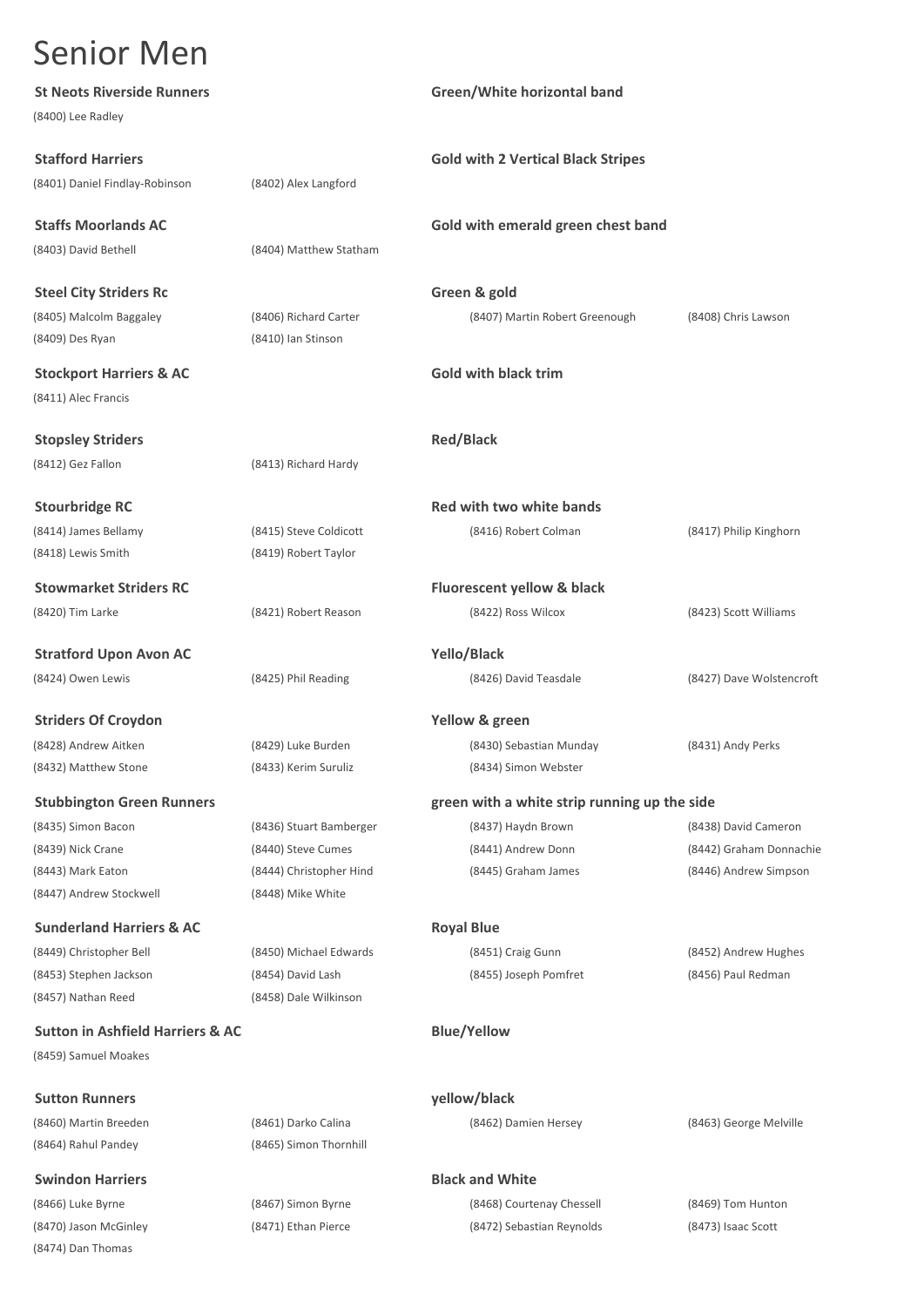(8475) Ian Cronshaw

## **Tamworth AC Green/white**

(8479) Eliot Ball (8480) Craig Bridges (8481) Aidan Daniel (8482) Thomas Davies (8483) James Donald (8484) Tom Dudden (8485) Robert Eaton (8486) Brian Glynn (8487) Tim Hill (8488) Ben Holding (8489) Daniel Jones (8490) Chris Maxwell (8491) Malcolm Treby (8492) Matt Wells (8493) Aiden Wiffen

## **Team Derby Runner Blue & White**

(8494) Mark Ison

(8495) James Egleston (8496) Dean Gapper (8497) Paul Obrien (8498) Tony Preece (8499) David Stevens

## **Thames Hare & Hounds White, black saltire**

(8500) James Bartram (8501) Joe Bowness (8502) Josh Carr (8503) Macgregor Cox

## **Thames Valley Harriers Black with Light blue**

(8568) Robert Vallance

(8569) Jack Bradley (8570) Jacob Burton

## **The Stragglers Running Club Yellow and black**

## **Thurrock Harriers Blue and white**

(8591) Bernard Johnson (8592) Taylor Newell (8593) Scott Rice (8594) Gary Rowlatt

## **Swinton Running Club Red with Black/White hoop**

(8476) Howard Bush (8477) Robert Dyjak (8478) Peter Hackett

## **Team Bath Athletic Club Blue with Yellow Side Panels**

## **Telford Ac Yellow with red and blue side panals**

(8504) Gareth Creagh (8505) David Crowther (8506) Chris Daniels (8507) Mike Farmery (8508) Oliver Garner (8509) Kurtis Gibson (8510) Thomas Greenwood (8511) Richard Hewitt (8512) James Hoad (8513) Lawrence Hollom (8514) Bob Hoogendoorn (8515) Petter Johnsen (8516) Thomas Lamont (8517) Jack Lancefield (8518) Harry Lane (8519) Timothy Lefroy (8520) David Maasdorp (8521) Alex MacKula (8522) Alistair McMaster (8523) James Meiklejohn (8524) Ashley Middlewick (8525) Richard Ollington (8526) Gordon Pearce (8527) Nik Pugh (8528) Ben Reynolds (8529) Patrick Roddy (8530) Iain Sheridan (8531) Frederick Strachan (8532) Phillip Tedd (8533) Andy Weir (8534) James Whale (8535) Simon Wurr

(8536) Fahad Abdi (8537) Oliver Barbaresi (8538) Richard Bell (8539) Greg Bennett (8540) Michael Cameron (8541) Hugo Cayssials (8542) Toby Clyde (8543) Manuel Da Silva (8544) Hugo Dias (8545) James Ellis (8546) Niki Faulkner (8547) Thomas Horrex (8548) Ryan Keane (8549) Conor Kissane-Wood (8550) Jonny Lacey (8551) Gordon Low (8552) Thomas Lunn (8553) Matthew McDonnell (8554) Daniel Mulryan (8555) Oliver Newton (8556) Calum Nicol (8557) Christian Nielsen (8558) Simon Nixon (8559) Stephen Norris (8560) Matt Ponting (8561) Jordan Rowe (8562) Simon Rubens (8563) Saif Saleh

(8564) Antonio Silva (8565) Petros Surafel (8566) Christopher Thomas (8567) Lawrence Tse

## **Thanet Roadrunners AC Sky Blue with Royal Blue Band**

(8571) Crispin Allen (8572) John Atherton (8573) Richard Bowes (8574) Nick Brown (8575) Ed Buckley (8576) Neil Carrington (8577) Pedro Das Gupta (8578) Donovan Duffy (8579) Robert Eveson (8580) Malcolm Fletcher (8581) Alastair Hall (8582) Robert Hodge (8583) Andrew Hoseason (8584) Mark Pattinson (8585) Stephen Penpraze (8586) Kevin Price (8587) Gareth Pritchard (8588) Ian Riley (8589) Martin Vivian (8590) Peter Wedderburn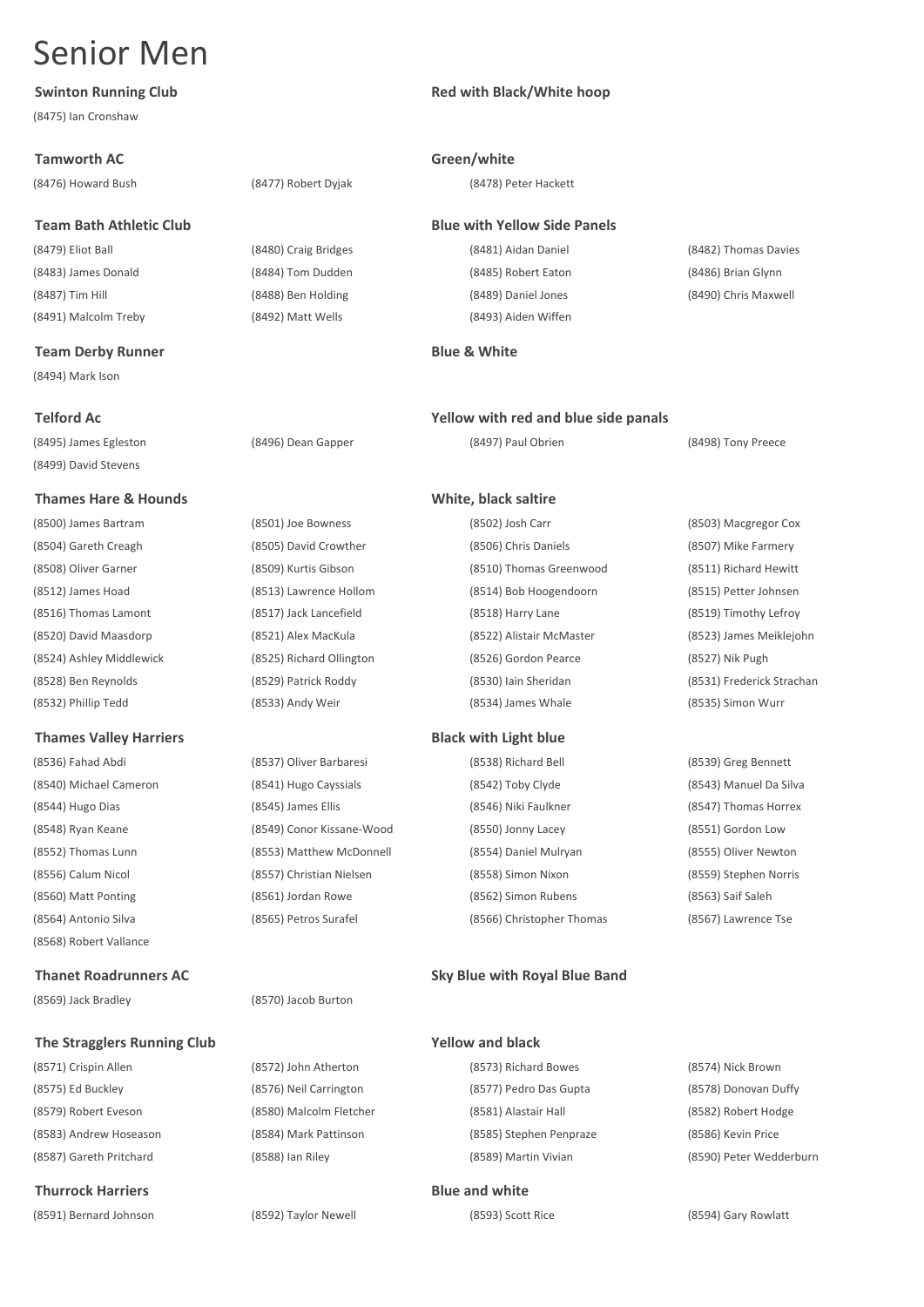(8603) Todd Quiney (8604) Joseph Read (8605) Luke Vine (8606) Paul Walker (8607) Martin Williams

## **Tiptree Road Runners Red**

(8608) Aaron Graves (8609) Mark Lawes (8610) Sam Yell

## **Tonbridge Ac White/Navy**

(8611) James Beeston (8612) Will Beeston (8613) Anthony Bennett (8614) Tobin Bird (8615) Daniel Bradley (8616) Benedict Brooks (8617) Steven Brooks (8618) Stuart Brown (8619) Jamie Bryant (8620) Jordan Chambers (8621) Mark Coates (8622) Ben Cole (8623) Anthony Crush (8624) Corey De'Ath (8625) Michael Ellis (8626) Luke Fisher (8627) Simon Fraser (8628) Jamie Goodge (8629) Mark Grange (8630) Alex Howard (8631) Jack Keywood (8632) Calum Laing (8633) Maximilian Nicholls (8634) Cameron Payas (8635) Mark Pitcairn-Knowles (8636) Christopher Potter (8637) James Puxty (8638) Richard Puxty (8639) Luke Reeves (8640) Kieran Reilly (8641) Tom Rule (8642) Richard Sargent (8643) Mark Schofield (8644) Scott Shurmer (8645) Alex Slack (8646) Jay Smith (8647) Stephen Strange (8648) Peter Sutton (8649) James Taylor (8650) Jacek Traczynski (8651) Joseph Watts (8652) Andrew Wood

**Torbay AAC Yellow with red horizontal chest band**

(8656) Joel Paisley

(8657) Scott Baxendale-White (8658) Sean Driscoll (8659) Peter Ellis (8660) Terry Greening (8661) Andy Herman (8662) Carl Shirley (8663) Andrew Warren (8664) Neil White

## **Trafford Athletic Club white,blue/yellow diagonal**

(8665) Geoffrey Willis

(8674) Naeem Stevens

## **Trent Park Running Club Yellow and Green**

(8691) Robin Tremaine

## **Trentham RC Green**

(8700) Liam Tosh

## (8595) Tom Acha (8596) Steve Brookes (8597) Mark Fantom (8598) Zabie Hassan (8599) Alvin Karangizi (8600) Krisztian Karasz (8601) Karl Quiney (8602) Ryan Quiney

## **Tipton Harriers Green & white hoops**

(8653) Martyn Breslan (8654) Anthony Raine (8655) Steve Weeks

(8666) Adam Campbell (8667) Matthew Cooper (8668) Jacob Fletcher (8669) Alex Kirkland

(8675) Scott Aiken (8676) Ben Allen (8677) James Arrowsmith (8678) Matt Bannon (8679) Andy Betton (8680) David Birks (8681) Paul Brennan (8682) Eamonn Cullen (8683) David Kunzman (8684) Francis Mannion (8685) Stephen Moss (8686) Kai Parker (8687) Murray Rogers (8688) Domenico Romanelli (8689) William Rowley (8690) Ed Simmons

(8692) Douglas Alcock (8693) Mark Espley (8694) Adrian Frost (8695) John Guest

## **Tri London Navy blue, with white and blue hoop**

(8701) Rob Baldock (8702) Adam Chown (8703) Arnaud Delaeter (8704) Simon Foley (8705) John Griffin (8706) Brian Heffernan (8707) Martyn Holman (8708) Anthony Leahy (8709) Kevin Linehan (8710) Thomas Rigard-Asquith

**Totley AC Green & White**

## **Totton RC Blue, white& yellow side panels**

(8670) Alastair Knockton (8671) Jeff Prest (8672) Darren Russell (8673) Laurence Skidmore

(8696) Ian Heath (8697) Daniel Jordan (8698) Chris Mosiuk (8699) Nasar Rafiq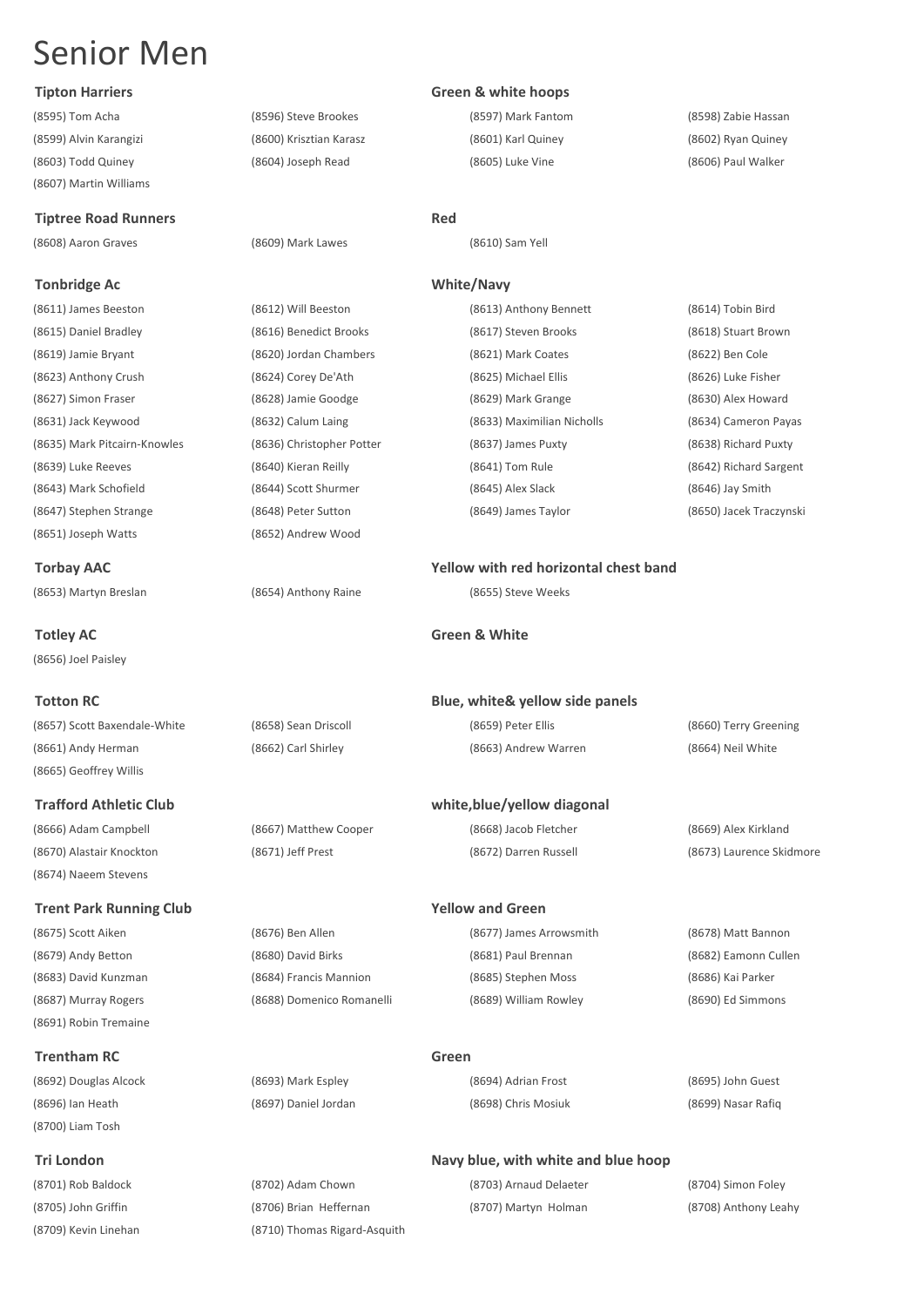## **Tri Surrey Triathlon Club White/Maroon**

(8711) Chris Stanton

## **Tunbridge Wells Harriers Yellow with royal blue stripes**

(8755) Simon Whitaker (8756) Robert Winter

## **Tyne Bridge Harriers White/Black**

(8757) William Bowers (8758) Graeme Carr (8759) Andrew Chiu (8760) Paul Colver (8761) Stephen Kettle (8762) Alex Lockwood (8763) David Moir (8764) Paul O'Mara (8765) Ian Pickett (8766) John Tollitt

**Tynedale Harriers & AC Black & White Lettering**

University of Nottingham AC **Forest Green** (8770) Wai Hon Yu

**Vale Of Aylesbury Ac Royal Blue & white** (8771) Alan Roberts

**Vale Royal Ac Blue** (8772) John Moulds

(8773) Matt Chadwick

**Vegan Runners UK Black/Green** (8774) Harry Clayton (8775) Dean Evans (8776) Jamie Graham (8777) Adrian Pope

**Veterans AC** (8778) Duncan Rimmer

## **Tring RC Royal Blue and white stripes Royal Blue and white stripes**

(8712) Simon Barnett (8713) Hugh Beedell (8714) Kevin Berg (8715) Stuart Fogarty (8716) Mark Innocenti (8717) Ross Langley (8718) Daniel Newman (8719) Tom Sawyer (8720) Nicholas Stallman (8721) Mark Tikaram (8722) Matthew Wade

(8727) Alan Collard (8728) Andrew Deighton (8729) Matthew Ferris (8730) Kieran Fitzpatrick (8731) Jason Gough (8732) Paul Gregory (8733) Dave Hadaway (8734) George Harris (8735) Saul Harris (8736) Simon Holford (8737) Alexander Holmes (8738) Simon Howden (8739) Alexander Jeffreys (8740) Andrew Joad (8741) Mike King (8742) William Levett (8743) Ken MacSporran (8744) Nick Pierce (8745) Duncan Ralph (8746) Alex Reid (8747) Michael Russell (8748) James Sarre (8749) Edward Steele (8750) Simon Swinnerton

(8767) Andy Green (8768) Will Lloyd (8769) Dominic McDermott

**Valley Striders AC White, black lettering**

(8723) Stephen Austin (8724) Alex Blackall (8725) Anthony Brown (8726) Matthew Clements (8751) Hayden Thirkell (8752) Colin Timmins (8753) Geoff Turner (8754) Christopher Walmsley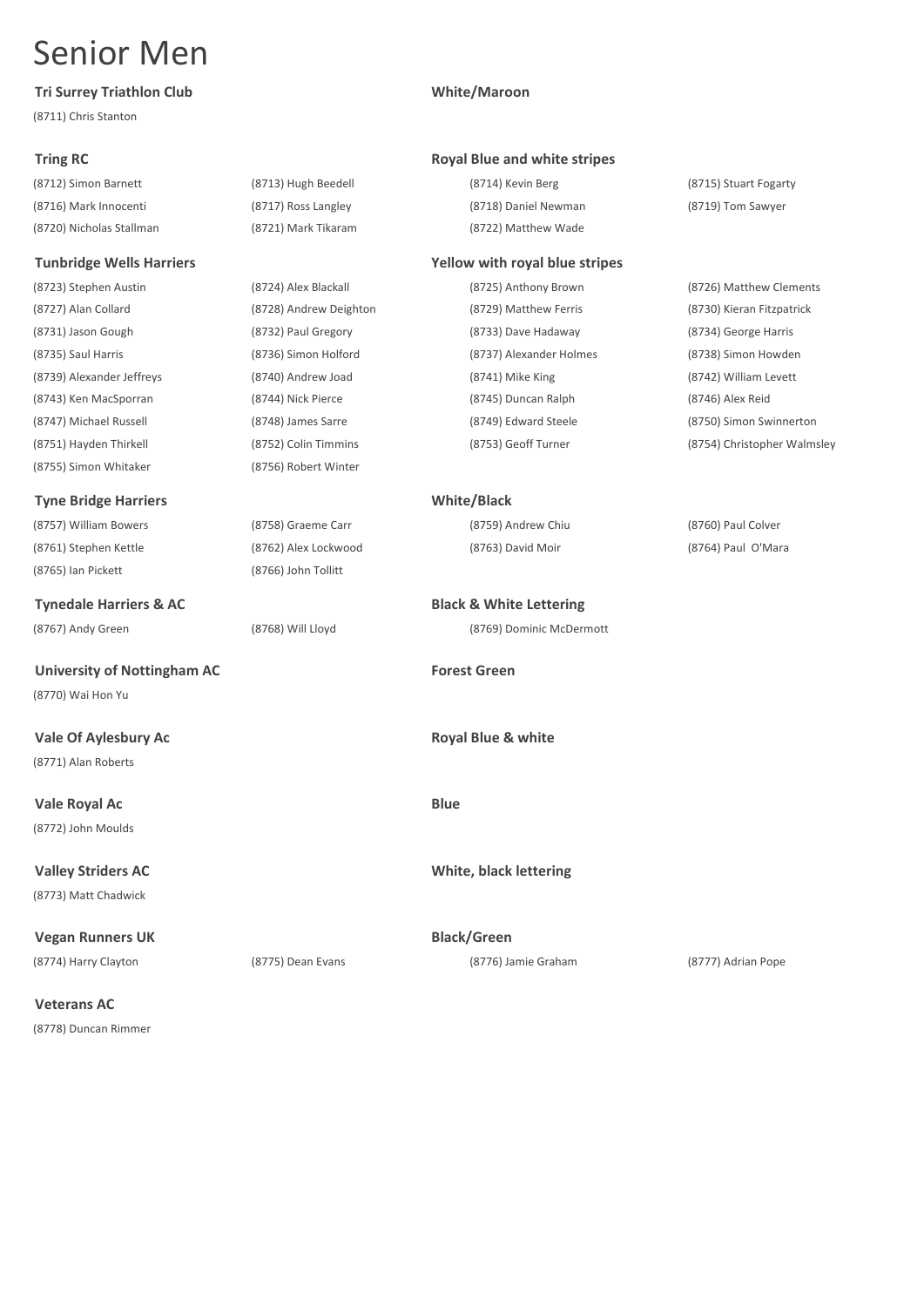(8874) Tim Woodhead

| <b>Victoria Park Harriers And Tower Hamlets Ac</b> |                            | White, blue & green diagonals        |                                |
|----------------------------------------------------|----------------------------|--------------------------------------|--------------------------------|
| (8779) Badar Al Raisi                              | (8780) Jon Andueza         | (8781) Andrew Barrington             | (8782) Dominic Baxter          |
| (8783) Simeon Bennett                              | (8784) Christopher Bentley | (8785) Richard Bryant                | (8786) William Burbridge-James |
| (8787) Lee Butler                                  | (8788) Sam Cathro          | (8789) Joe Dale                      | (8790) Greg Divall             |
| (8791) Alex Douglas                                | (8792) Johnny Eveson       | (8793) Neil Fordham                  | (8794) Gigi Giannella          |
| (8795) Russell Gillett-Toone                       | (8796) James Hirst         | (8797) James Hotham                  | (8798) Dominic Howarth         |
| (8799) Neil Ingoe                                  | (8800) Oliver Jamieson     | (8801) Dariusz Kabulski              | (8802) William Kirk            |
| (8803) Fabien Lassonde                             | (8804) Julien Lepretre     | (8805) George Long                   | (8806) Conor McLoughlin        |
| (8807) Dan McPhilimey                              | (8808) Paul Mee            | (8809) Tiago Mendes                  | (8810) Abdillahi Mohamed       |
| (8811) Ebolum Mordi                                | (8812) Keith Mussington    | (8813) Ethan O'Brien                 | (8814) Matthew Ogg             |
| (8815) Elliot Parker                               | (8816) John Payne          | (8817) James Richens                 | (8818) Andrew Risk             |
| (8819) Mathew Rowland                              | (8820) Dean Saliba         | (8821) Andrew Smith                  | (8822) Patrick Thomas          |
| (8823) Alex Thompson                               | (8824) Tom Warr            | (8825) Simon Wharton                 |                                |
| <b>Victory AC</b>                                  |                            | <b>Blue/Club Logo</b>                |                                |
| (8826) Andrew Wright                               |                            |                                      |                                |
| <b>Wadhurst Runners</b>                            |                            | Blue/Red & White band with club name |                                |
| (8827) Michael McGeown                             | (8828) Edward McKinney     |                                      |                                |
| <b>Wakefield District H &amp; Ac</b>               |                            | White with 2 emerald green hoops     |                                |
| (8829) Steve Lowe                                  | (8830) Liam Oflaherty      |                                      |                                |
| <b>Wallasey Athletic Club</b>                      |                            | <b>Red</b>                           |                                |
| (8831) Daniel Anderson                             |                            |                                      |                                |
| <b>Wallsend Harriers &amp; Ac</b>                  |                            | <b>Green with Gold Hoops</b>         |                                |
| (8832) Karl Burton                                 | (8833) Simon Charlton      | (8834) Martin Crozier                | (8835) David Diston            |
| (8836) James Duthie                                | (8837) Scott Ellis         | (8838) Iain Hall                     | (8839) Tim Nicholson           |
| (8840) Keith O'Donnell                             | (8841) William Robson      |                                      |                                |
| <b>Walton AC</b>                                   |                            | Gold/Red/Gold Hoops                  |                                |
| (8842) Christopher Coppellotti                     |                            |                                      |                                |
| <b>Ware Joggers</b>                                |                            | <b>White with Red Chest Band</b>     |                                |
| (8843) Oscar Bell                                  | (8844) Will Breese         | (8845) Neil Bull                     | (8846) Mark Ford               |
| (8847) Kevin Francis                               | (8848) Jamie Higgs         | (8849) Tom Porter                    | (8850) Michael Waddington      |
| (8851) Adam Watson                                 |                            |                                      |                                |
| <b>Warley Woods Pacers</b>                         |                            |                                      |                                |
| (8852) George Dibble                               |                            |                                      |                                |
| <b>Warrington A C</b>                              |                            | <b>Red</b>                           |                                |
| (8853) Daniel Newman                               | (8854) Jack Wadsworth      |                                      |                                |
| <b>Watford Harriers</b>                            |                            | black&white                          |                                |
| (8855) Simeon Beckford-Tongs                       | (8856) Adrian Harwood      | (8857) Stuart Ingham                 | (8858) Zac McDonough           |
| (8859) Lee McIvor                                  | (8860) Mick Stanbridge     | (8861) Derek Walker                  |                                |
| <b>Watford Joggers</b>                             |                            | <b>Red and white</b>                 |                                |
| (8862) William Brotherston                         | (8863) Jack Chubb          | (8864) Sean Collum                   | (8865) Tim Cook                |

(8866) Ben Cope (8867) Mauro Fasti (8868) Oliver Hill (8869) Anatole Ransom (8870) Navpreet Singh (8871) Tom Squires (8872) Colin Taylor (8873) Colin Williams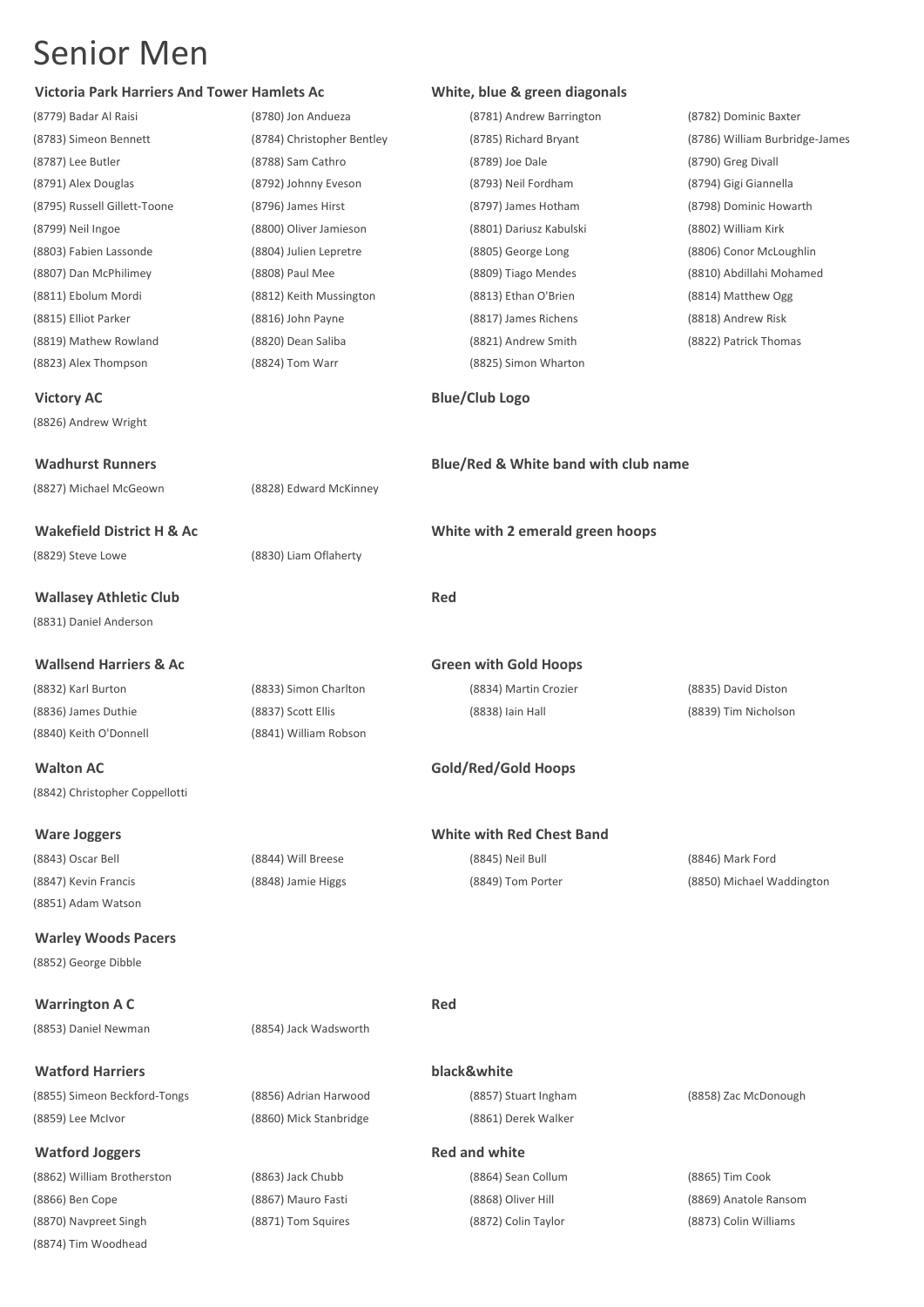## **Weald Tri Club Red and black**

(8875) Iain Mantell

(8876) Rich Berry (8877) Andy Bowen (8878) Jason Drake (8879) John Freir (8888) Alex Veres (8889) William Yates (8890) Ali Yousuf

(8891) Jon Moorhouse

## **Westbury Harriers**

## **Winchester & District AC**

## **West 4 Harriers Gold, sky blue band**

(8880) Douglas Fry (8881) Duncan Grassie (8882) Peter Jeffrey (8883) Martin Peck

# (8884) Peter Robertson (8885) Gary Robinson (8886) Will Sutton (8887) Jerome Ungricht

## **West Cheshire Athletic Club Purple front & back with yellow side bands**

| <b>Westbury Harriers</b>            |                         | <b>White with Blue Hoop</b>           |                             |
|-------------------------------------|-------------------------|---------------------------------------|-----------------------------|
| (8892) Alastair Blackwood           | (8893) Scott Campbell   | (8894) Jack Derrick                   | (8895) David George         |
| (8896) Alex Hamblin                 | (8897) Mike Mewse       | (8898) Alex Miller                    | (8899) Chris Palmer         |
| (8900) Ewan Paton                   | (8901) Ben Rawlins      | (8902) Ben Wood                       | (8903) Andrew Yuill         |
| <b>Western Tempo</b>                |                         | Orange with club name                 |                             |
| (8904) Marc Fallows                 | (8905) Dominic James    | (8906) Dan Owen                       | (8907) Ben Price            |
| <b>Wetherby Runners AC</b>          |                         | Orange/Black                          |                             |
| (8908) Dominic Stubbs               |                         |                                       |                             |
| <b>Wharfedale Harriers</b>          |                         | White/Blue, Red stripe side panel     |                             |
| (8909) James Hall                   | (8910) Adam Stirk       |                                       |                             |
| Wigan & District H & AC             |                         | <b>Black with red diagonal stripe</b> |                             |
| (8911) Sanjay Bisnauthsing          | (8912) Mike Harris      | (8913) John Heyes                     | (8914) Jonathan Kearsley    |
| (8915) Mark Morgan-Hillam           |                         |                                       |                             |
| <b>Wilmslow Running Club</b>        |                         | Royal blue and gold                   |                             |
| (8916) Richard Coen                 | (8917) Rob Downs        | (8918) Nick Jackson                   |                             |
| <b>Wilmslow Striders</b>            |                         | <b>Black/Red with club name</b>       |                             |
| (8919) Jonathan Nicholls            |                         |                                       |                             |
| <b>Wimbledon Windmilers</b>         |                         | <b>Black &amp; white &amp; Red</b>    |                             |
| (8920) Brynjar Agnarsson            | (8921) Andy Allan       | (8922) Richard Cohen                  | (8923) Christopher Fox      |
| (8924) Phil McElhinney              | (8925) Jon Pollard      | (8926) Philip Reeves                  | (8927) Daniel Reynolds      |
| (8928) David Sharman                | (8929) Gareth Tomlinson | (8930) Norman Urquia                  | (8931) Robbie Ventham       |
| (8932) Simon Wright                 |                         |                                       |                             |
| <b>Wimborne AC</b>                  |                         | Rede/Black                            |                             |
| (8933) Seamus Doran                 | (8934) Brendan Dunn     | (8935) Mike Jurd                      | (8936) Peter Kingswell-Farr |
| (8937) Rupert Talfourd-Cook         | (8938) Tony Watts       |                                       |                             |
| <b>Winchester &amp; District AC</b> |                         | <b>Black/Gold/Black</b>               |                             |
| (8939) George Belfield              | (8940) Wayne Bevan      | (8941) William Boutwood               | (8942) Robert Carter        |
| (8943) David Comb                   | (8944) Dan Cunnington   | (8945) Ben Findlay                    | (8946) Paul Horler          |
| (8947) George King                  | (8948) Andy Parkinson   | (8949) Ian Sanders                    | (8950) Peter Sansome        |
| (8951) Calum Upton                  | (8952) Jonathan Vintner | (8953) David Vosser                   | (8954) Franklyn Young       |
| <b>Windrush Triathlon Club</b>      |                         | <b>Black</b>                          |                             |
| (8955) Patrick Batty                | (8956) Jacob Halpin     | (8957) Stephen Lovejoy                | (8958) James Naldrett       |
| (8959) Jake Pollard                 | (8960) Barney Thompson  | (8961) James Thompson                 |                             |
|                                     |                         |                                       |                             |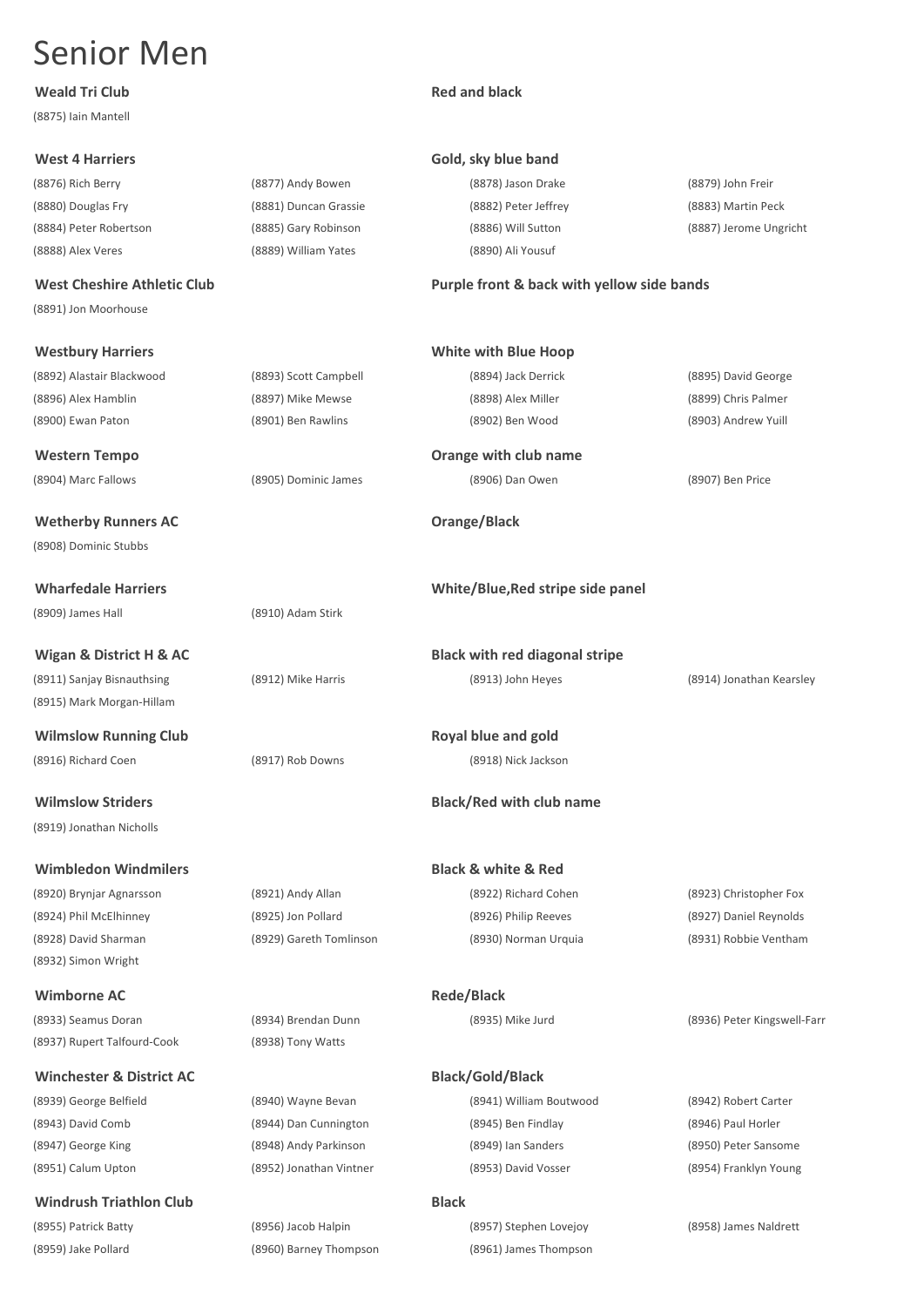(8970) James Walker

(8971) Chris Ball (8972) Richard Bargh (8973) Mark Hulmston (8974) James MacKie (8975) Michael Wilkinson (8976) Tom Williams (8977) Nick Wilson

(8978) Leo Cole (8979) Peter Riley

(8984) Sam Upton

(8985) Ben Goddard (8986) Mark Simpson

**Wolverhampton & Bilston Red/Yellow/Green**

## **Woodford Green AC with Essex Ladies Green & White Hoops**

**Worcester AC Yellow/Red/Black** (9006) George Beardmore

**Wreake & Soar Valley Blue Blue** 

(9007) Nick Castledine (9008) Tom Mahon (9009) Paul Miles (9010) Sam Stabler

## **Wycombe Phoenix Harriers & Ac Blue & Red**

(9023) Robert Wright

**Yeovil Olympiads AC White & Blue** (9024) Sam Sommerville

**York Acorn Running Club Red** (9025) Martin Kirby

## **York Knavesmire Harriers yellow/black quartered**

(9030) Hem Rana (9031) Tom Ratcliffe

**Saxe blue, 2 amber bands** (8962) Phil Branston (8963) Sebastian Cirillo (8964) Matthew Clutterbuck (8965) Hugo Donovan (8966) Simon Millett (8967) Toby Rowlands (8968) Marcus Shantry (8969) Mark Vardy

## **Wirral AC 2 green hoops on white**

**Witham Rc Black & Old Gold**

**Witney Road Runners White, Royal and Gold** (8980) Matt Day (8981) Joel Floyd (8982) Tegid Jones (8983) Stephen Roberts

**Woking AC Orange/Green**

(8987) Greg Asbury (8988) Gareth Briggs (8989) Peter Hood (8990) David Norman

(8991) Simon Beedell (8992) Tom Beedell (8993) Alistair Holford (8994) Angus Holford (8995) Kevin Murphy (8996) Ronnie O'Sullivan (8997) Tony Pamphilon (8998) Thomas Phillips (8999) Bertie Powell (9000) Julian Russell (9001) Edward Shepherd (9002) Daniel William Steel (9003) James Stockings (9004) Robert Wilbraham (9005) Harold Wyber

(9011) Grant Bateman (9012) Joe Branch (9013) Liam Busby (9014) Dean Childs (9015) Shaun Chillingworth (9016) David Clark (9017) Kieran Gilfedder (9018) Tim Hogbin (9019) Clark Schofield (9020) Michael Taylor (9021) Sean Wilson (9022) Ben Wise

(9026) Barry Atkinson (9027) Giles Hawking (9028) Rory Henderson (9029) Toby Hone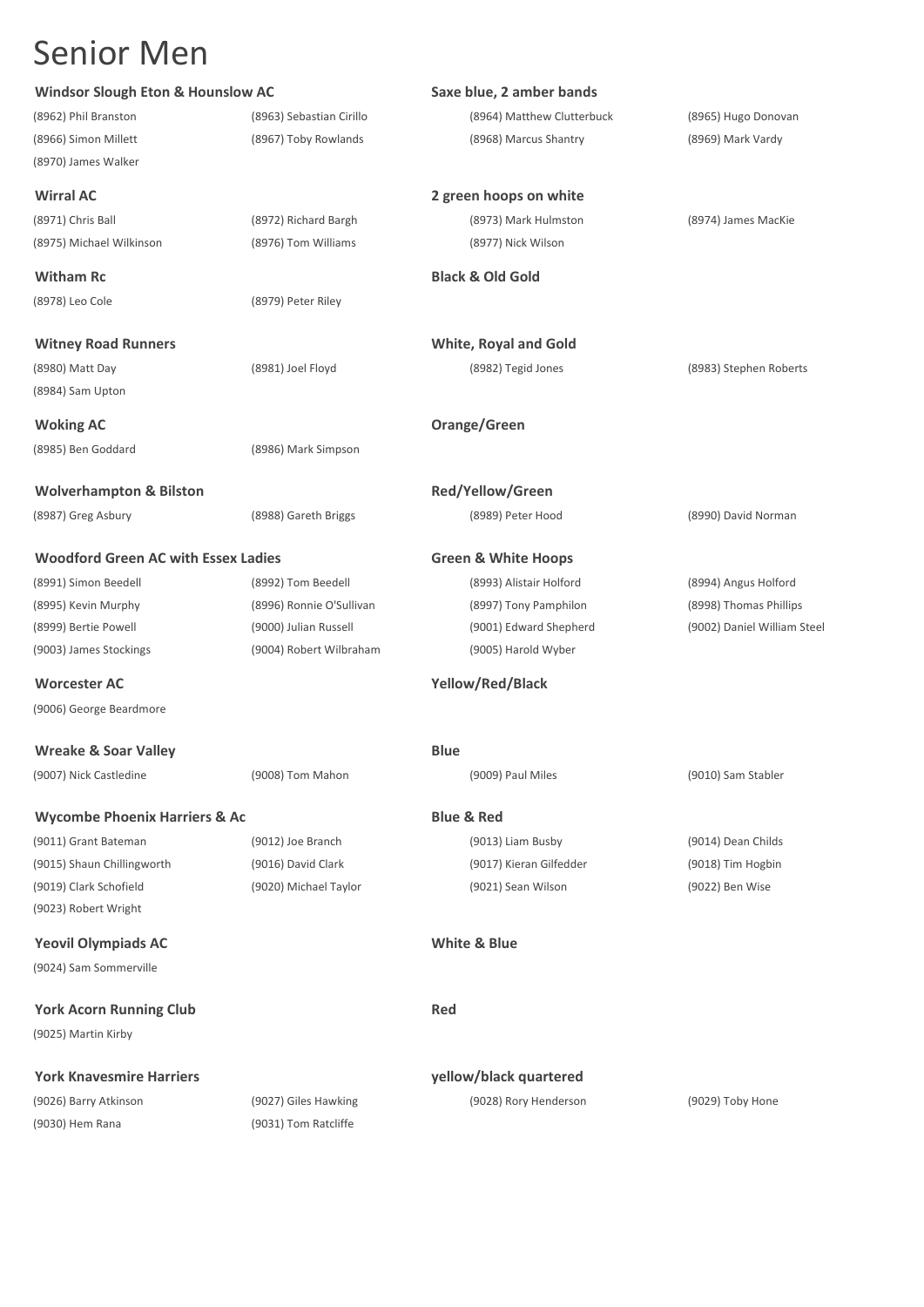(4001) Ann Bath (4002) Daisy Street

(4006) Cordelia Parker

## **Aldershot Farnham & District Red, green & white**

(4011) Laura Gent (4012) Megan Gildea (4013) Maisie Grice (4014) Lauren Hall (4015) Tilly Horton (4016) Katie Hughes (4017) Ruth Jones (4018) Nancy Scott (4019) Louise Small (4020) Emma Stevens (4021) Katie Stevens (4022) Sophie Vallis (4023) Emily Wicks (4024) Ruby Woolfe

## **Ampthill & Flitwick Flyers Rc Red/White Diagonal stripe**

(4025) Rebecca Fleckney

**Arena 80 AC Blue/Red** (4026) Kirsty Parker

**Ashford & District RRC Turquoise**

(4031) Emma Hanna (4032) Lucy Johnstone (4033) Lesley Taylor

(4034) Rebecca Dyer

**Avon Valley Runners Yellow/Green** (4035) Jolene Farion (4036) Bethan Francis (4037) Gemma Knudsen (4038) Holly Newman (4039) Jacqueline Rockliffe (4040) Leah Sartain

**Barnet & District AC Red/Royal Blue** (4041) Sarah Boxer (4042) Kathryn Ellis (4043) Jennifer Johns (4044) Kirsty Johnstone (4045) Joanne Kent (4046) Katherine March (4047) Karen Murphy (4048) Sarah Ralphs

(4049) Amanda Violet

(4050) Emily Smith

(4055) Elaine Liversage (4056) Rebecca Pearson (4057) Charlotte Ragan

**Bearbrook Running Club Dark Blue/Light Blue** (4058) Helen Low

**Beccles & Bungay Harriers Pale Blue** (4059) Lynn Emmett

**Bedford & County AC Blue, white side trim** 

(4060) Emma Coombes (4061) Rebecca Murray (4062) Lauren Nichols (4063) Josie Smith (4064) Ellie Still

**26.2 Road Runners Club Royal Blue with Red/Blue/White diagonal stripes**

**Abbey Runners Black with 2 red bands**

(4003) Andrea Cobo (4004) Laura Phillips (4005) Helen Roden

## **Abingdon AC Yellow/maroon & black side panels**

(4007) Hannah Angell (4008) Katriona Brown (4009) Niamh Brown (4010) Georgie Bruinvels

(4027) Tracey Calnan (4028) Massah Cooper (4029) Sophie Edmonds (4030) Ailis Goddard

## **Ashford AC Gold with verrtical black stripe**

**Barrow Runners Red,Yellow & White**

**Basingstoke & Mid Hants AC Amber 7 Red, 2 Vertical Black Stripes** (4051) Charlotte Chalwin (4052) Maddie Deadman (4053) Kate Estlea (4054) Angela Goodwin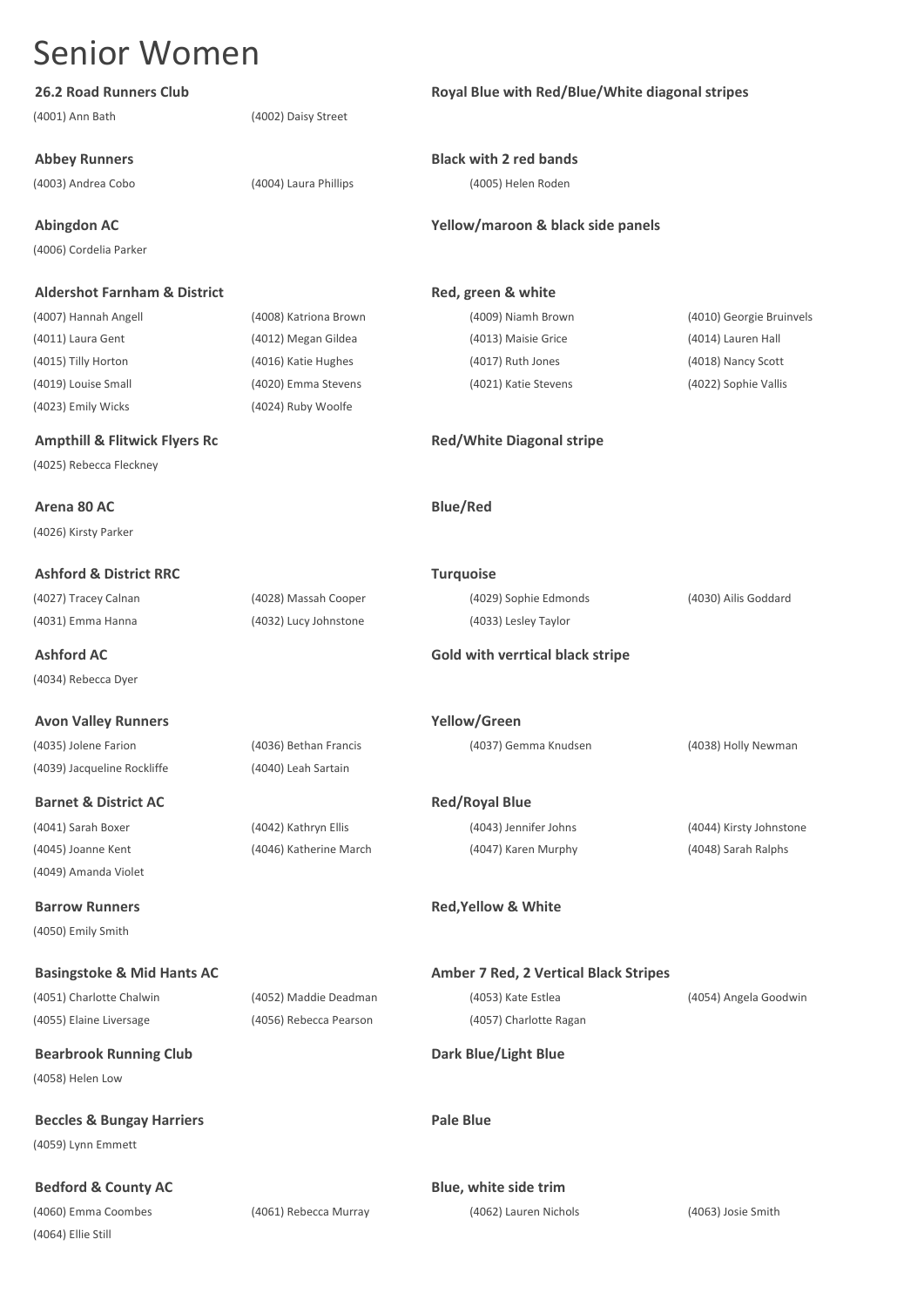(4073) Gemma Smart (4074) Jenny Walker (4075) Susan Wheatcroft

## **Belgrave Harriers**

## **Benfleet RC**

## **Beeston AC Beeston AC Reserves White with 2 Blue Hoops**

(4065) Julia Barham (4066) Carrie Barker (4067) Emmalee Bish (4068) Caitlin Bradbury

(4069) Caroline Challender (4070) Jennifer Gibbon (4071) Evgeniya Mihaylova (4072) Marie-christine Pardon

| <b>Belgrave Harriers</b>                                     |                                  | <b>Claret &amp; Gold</b>                       |                         |
|--------------------------------------------------------------|----------------------------------|------------------------------------------------|-------------------------|
| (4076) Lea Adamson                                           | (4077) Samantha Amend            | (4078) Sarah Astin                             | (4079) Natalie Beadle   |
| (4080) Laurel Bray                                           | (4081) Rachel Brown              | (4082) Mimi Corden-Lloyd                       | (4083) Sarah Dewhirst   |
| (4084) Catherine Hall                                        | (4085) Ella-may Hards            | (4086) Olivia Papaioannou                      | (4087) Michelle Pearson |
| (4088) Alice Reed                                            | (4089) Grace Richardson          | (4090) Jessica Saunders                        | (4091) Alix Vermeulen   |
| (4092) Flora Whyte                                           |                                  |                                                |                         |
| <b>Benfleet RC</b>                                           |                                  | White/Red                                      |                         |
| (4093) Victoria Hiscock                                      |                                  |                                                |                         |
| <b>Bexley Ac</b>                                             |                                  | Orange                                         |                         |
| (4094) Hannah Buss                                           | (4095) Christina Fleetwood       | (4096) Beata Kubala-Todd                       | (4097) Geraldine Legon  |
| (4098) Kirsty McEwen                                         | (4099) Sally Searle              | (4100) Gill Stewart                            |                         |
| <b>Bingley Harriers &amp; AC</b>                             |                                  | <b>Blue/White</b>                              |                         |
| (4101) Jo Buckley                                            | (4102) Stephanie Robson          |                                                |                         |
| <b>Birchfield Harriers</b>                                   |                                  | <b>Black with White Panels and Stag Emblem</b> |                         |
| (4103) Naomi Collier                                         | (4104) Danel Jansen Van Rensburg | (4105) Lillian Partridge                       | (4106) Frances Vickers  |
| <b>Birmingham Running Athletics &amp; Triathlon Club (BR</b> |                                  | <b>Black with red</b>                          |                         |
| (4107) Molly Browne                                          | (4108) Flora Johnson             | (4109) Anne Kenchington                        | (4110) Eloise Lee       |
| <b>Birtley AC</b>                                            |                                  | Royal blue/yellow side panels                  |                         |
| (4111) Kirsty Robinson                                       | (4112) Kate Waugh                |                                                |                         |
| <b>Blackheath &amp; Bromley Harriers AC</b>                  |                                  | black with maroon and light blue hoops         |                         |
| (4113) Niamh Bridson-Hubbard                                 | (4114) Andrea Clement            | (4115) Kelsi Cornish                           | (4116) Carole Coulon    |
| (4117) Jessica Keene                                         | (4118) Amy Leach                 | (4119) Amber Reed                              | (4120) Millie Smith     |
| <b>Blackpool Wyre &amp; Fylde AC</b>                         |                                  | Orange, black & white                          |                         |
| (4121) Amanda Fuller                                         | (4122) Nickola Walker            |                                                |                         |
| <b>Blyth Running Club</b>                                    |                                  | Green/white chest band                         |                         |
| (4123) Anne Craddock                                         | (4124) Claire Mason              | (4125) Kandis Watson                           | (4126) Sandra Watson    |
| <b>Bodyworks XTC Tri Store</b>                               |                                  | <b>Red &amp; White Quarters</b>                |                         |
| (4127) Henrietta Tarasewicz                                  |                                  |                                                |                         |

| <b>Border Harriers &amp; Ac</b> |                       | Orange with black diagonal                 |                           |
|---------------------------------|-----------------------|--------------------------------------------|---------------------------|
| (4128) Rhiannon Douglas         | (4129) Amy Kelland    | (4130) Clare McKeown                       | (4131) Camilla McKnespiey |
| <b>Bournemouth Ac</b>           |                       | Yellow, royal blue vertical stripe on left |                           |
| (4132) Elissa Clark             | (4133) Kirsty Drewett | (4134) Lea Lohk                            | (4135) Helen O'Neile      |

(4136) Caitlin Peers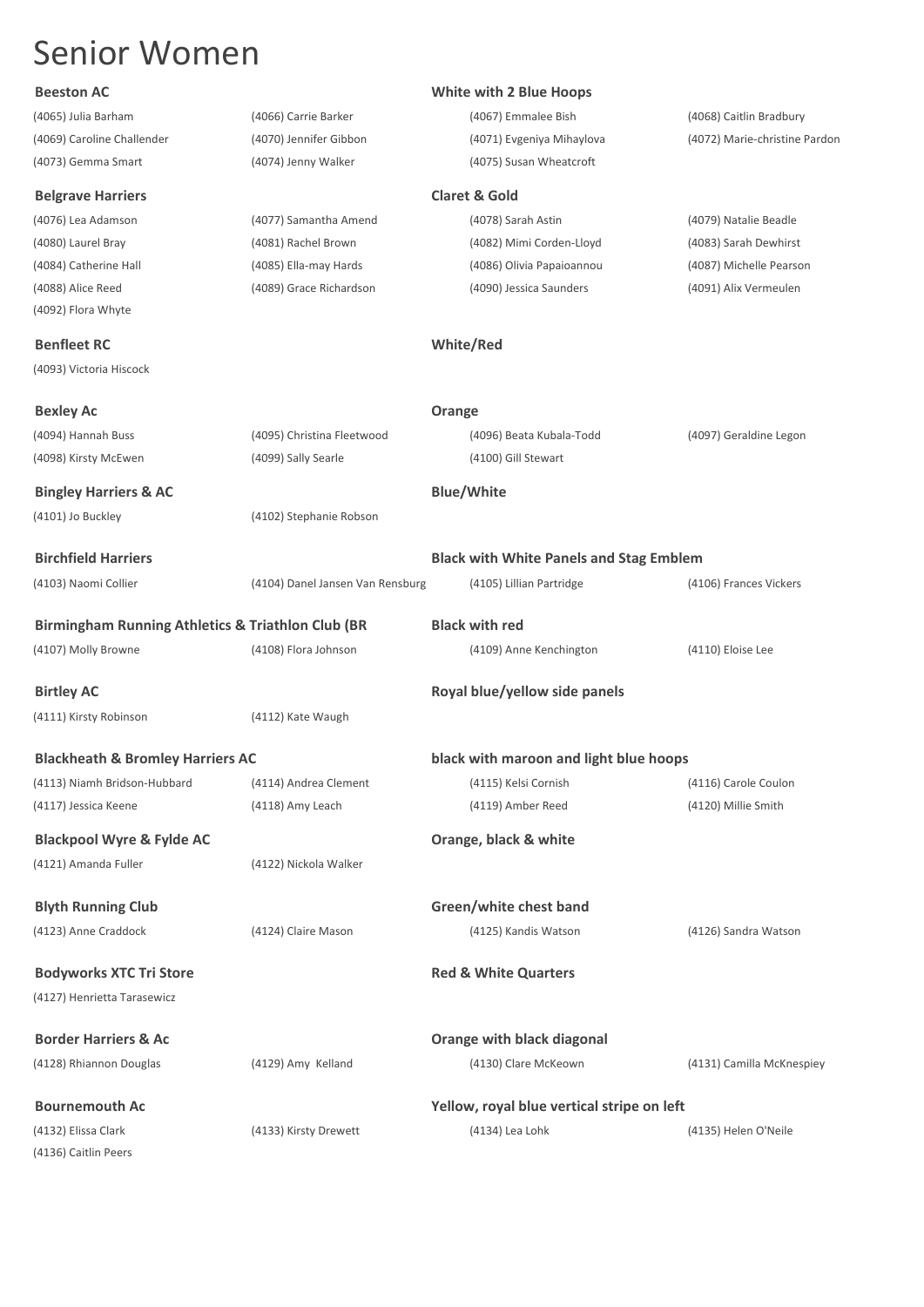**Bournville Harriers Teal**

## (4137) Lorna Al-Ani (4138) Monica Baptista (4139) Suzanne Bunn (4140) Claire Daniels (4141) Jude Glynn (4142) Sara Hewison (4143) Linda Howell (4144) Charlie Hurd (4145) Rhian Littlewood (4146) Faith Lucas (4147) Helen McGettrick (4148) Anna McManus (4149) Sharon Newman (4150) Imogen Peck (4151) Eleanor Pitcher (4152) Sam Pretlove (4153) Alison Price (4154) Georgina Robson (4155) Nicola Tautscher (4156) Suz West **Bracknell AC Blue/Gold** (4157) Rebecca Berger-North (4158) Elena Carey (4159) Amelia Quirk (4160) Danielle Seddon **Brentwood Running Club Green & White 2018** (4161) Surjit Grewal **Brighton Phoenix White with Navy club logo & name**

(4162) Hannah Araniello (4163) Tara Bage (4164) Amy Davis

**Bristol and West AC White/Red**

(4165) Ellie Armstrong (4166) Frances Arnott (4167) Naomi Aylwin (4168) Chelsea Creak (4169) Katrina Entwistle (4170) Elaina Gard (4171) Jessica MacKie (4172) Caroline McAleese (4173) Catie O'Donoghue (4174) Rebecca Pierce (4175) Hannah Plunkett-Cole (4176) Hannah Pollak

## **Bromley Veterans AC Blue/Yellow**

| <b>Bromsgrove and Redditch</b> |                       | Red, 2 blue diagonals |                            |  |
|--------------------------------|-----------------------|-----------------------|----------------------------|--|
| (4179) Sharon Fox              | (4180) Tamara Freeman | (4181) Natasha Newton | (4182) Caroline Warrington |  |
|                                |                       |                       |                            |  |

**Buxton AC Navy/sky blue** (4187) Ruth Gowers

(4177) Lucy Tothill

(4178) Betty Foggitt

**Cambridge & Coleridge AC White/Blue** (4188) Anna Broughton (4189) Belinda Dow (4190) Lucy Dowsett (4191) Rebecca Hair (4192) Vashti MacDonald-Clink (4193) Millicent Wood

**Cambridge Harriers Light Blue, black trimming** (4202) Maggie Illingworth (4203) Sophie Johnson (4204) Jessica Lowe (4205) Maria MacDonald

(4210) Monica Whitefield

**Cambridge Triathlon Club Yellow & Blue**

(4211) Christine Barr (4212) Hannah Cooke (4213) Caroline Harding

**Burnham Joggers Yellow and Green**

(4214) Emily Bradley (4215) Emma Rocheteau

**Canterbury Harriers Blue/White Trim & Sides**

(4216) Stephanie Bancroft (4217) Lidia Modzelewska

# (4194) Lara Atkinson (4195) Julie Backley (4196) Christine Bond (4197) Sally Carr (4198) Kate Curran (4199) Holly Dixon (4200) Susan Dixon (4201) Marian Hine

(4206) Megan Marchant (4207) Hayley Newman (4208) Sophie Parkes (4209) Katie Sanders

**Cambridge University Hare and Hounds Club Light green/blue/black panels**

(4183) Jennifer Coleman (4184) Jane Dawson (4185) Bev Holmes (4186) Patricia Keene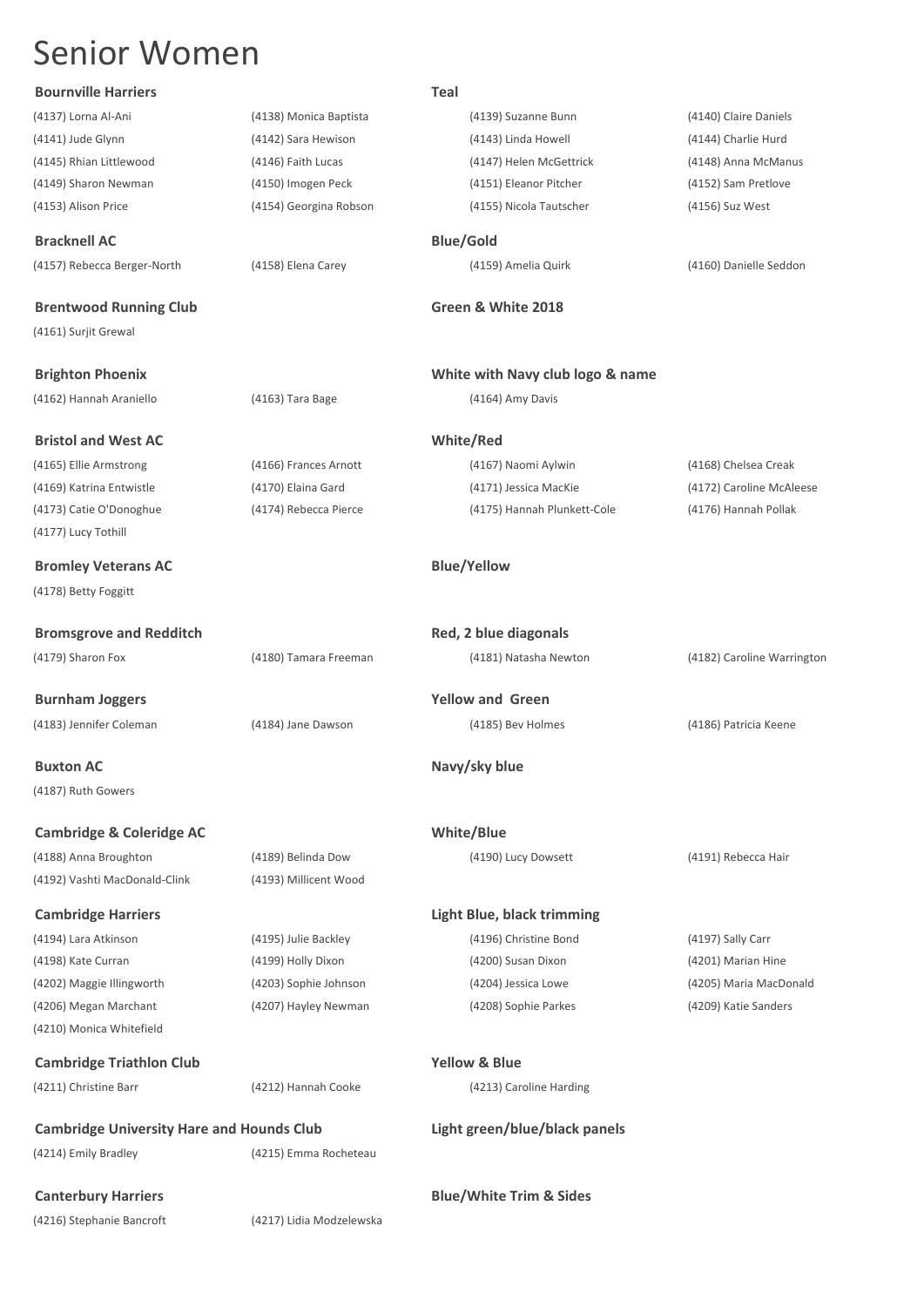| <b>Central Park Athletics</b>          |                         | Red                      |                                           |                           |
|----------------------------------------|-------------------------|--------------------------|-------------------------------------------|---------------------------|
| (4218) Elizabeth Brookes               | (4219) Anoushka Johnson |                          | (4220) Kirsten McTeer                     | (4221) Christine Munday   |
| <b>Centurion RC</b>                    |                         |                          | <b>Blue and White hoops</b>               |                           |
| (4222) Clare Colquhoun                 | (4223) Denise Makepeace |                          | (4224) Sade McKenzie                      | (4225) Danica Woolgar     |
| <b>Chapel Allerton Runners</b>         |                         | <b>Green &amp; White</b> |                                           |                           |
| (4226) Rebecca Goult                   |                         |                          |                                           |                           |
| <b>Charnwood A C</b>                   |                         |                          | Green, yellow side panels                 |                           |
| (4227) Sophie Coldwell                 | (4228) Natalie Egginton |                          | (4229) Hollie Elliott                     | (4230) Lucy Jones         |
| (4231) Jane Potter                     | (4232) Juliet Potter    |                          | (4233) Aimee Seager                       | (4234) Elaine Seager      |
| (4235) Hannah Seager                   | (4236) Ella Taylor      |                          |                                           |                           |
| <b>Chelmsford Ac</b>                   |                         | <b>Green &amp; Gold</b>  |                                           |                           |
| (4237) Rachel Broome                   | (4238) Rebecca Luxton   |                          | (4239) Megan Williams                     |                           |
| <b>Cheltenham And County Harriers</b>  |                         |                          | White with 2 black hoops                  |                           |
| (4240) Rachel See                      |                         |                          |                                           |                           |
| <b>Chichester Runners &amp; AC</b>     |                         | <b>White and Green</b>   |                                           |                           |
| (4241) Nadia Anderson                  | (4242) Sue Baker        |                          | (4243) Beth Garland                       | (4244) Elizabeth Robinson |
| (4245) Wendy Whelan                    |                         |                          |                                           |                           |
| <b>Chiltern Harriers AC</b>            |                         |                          | Green/ white/ black                       |                           |
| (4246) Emily Hollis                    | (4247) Katie Royals     |                          | (4248) Hannah Wardley                     | (4249) Fiona Williams     |
| <b>Chorlton Runners</b>                |                         | <b>Black</b>             |                                           |                           |
| (4250) Alison Barbuti                  | (4251) Leona Beaumont   |                          | (4252) Rachel Brown                       | (4253) Ann Carney         |
| (4254) Hannah Greenlee                 | (4255) Daria Jermakova  |                          | (4256) Katalin Szabo                      | (4257) Sue Waring         |
| <b>City Of Norwich AC</b>              |                         |                          | <b>Vertical Red &amp; Gold Stripes</b>    |                           |
| (4258) Mabel Beckett                   | (4259) Iona Lake        |                          | (4260) Emily Ruane                        | (4261) Ella Sharrock      |
| <b>City Of Portsmouth AC</b>           |                         |                          | white/blue chest band and red side panels |                           |
| (4262) Katie Carew-Robinson            | (4263) Emma Jolley      |                          | (4264) Joanne Kitching                    | (4265) Emma Montiel       |
| (4266) Katie Simister                  |                         |                          |                                           |                           |
| <b>City Of Salisbury AC &amp; RC</b>   |                         | <b>Blue</b>              |                                           |                           |
| (4267) Helen Carlton                   | (4268) Katie Clements   |                          | (4269) Mary Clements                      | (4270) Jenny Hartley      |
| (4271) Janine Kemm                     | (4272) Isabel McNulty   |                          | (4273) Samantha Noyce                     | (4274) Sarah Robertson    |
| <b>City Of Sheffield And Dearne Ac</b> |                         | <b>Blue/Green</b>        |                                           |                           |
| (4275) Donna Claridge                  | (4276) Eleanor Curran   |                          | (4277) Caroline Fuller                    |                           |
| <b>City of Stoke AC</b>                |                         |                          | White, red & black hoops                  |                           |
| (4278) Mandy Vernon                    | (4279) Mandy Vernon     |                          |                                           |                           |
| <b>City of York AC</b>                 |                         | <b>Green &amp; Black</b> |                                           |                           |
| (4280) Therese Jansson                 | (4281) Angharad Pryce   |                          |                                           |                           |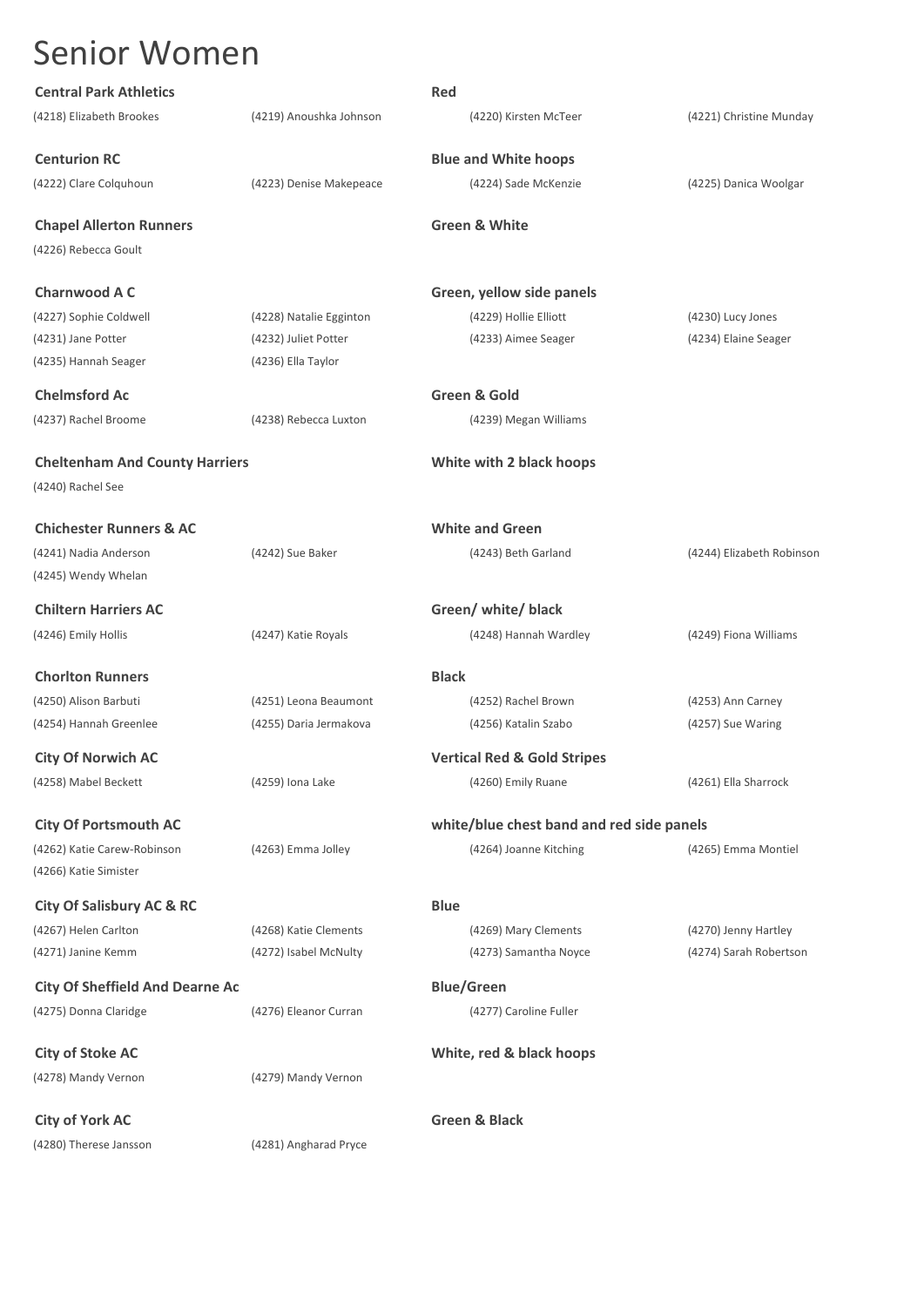(4282) Eleanor Andrews (4283) Gemma Brierley-Rutter (4284) Juliann Canty (4285) Noemie Cavaillon-Ram (4302) Katharine Waldron

(4303) Liza Bradshaw

(4304) Frances Crozier

(4316) Debra Galletta (4317) Helena Keenan (4318) Ellie Welch

**Coventry Godiva Harriers <b>Mens** Red with Yellow Bands (4323) Penny Oliver (4324) Samantha Puri (4325) Sian Rainsley (4326) Flavie Rasson (4327) Amelia Starling (4328) Victoria Wilson

**Crawley Saints & Sinners Running Club Yellow** (4329) Joanna Fiveash (4330) Michele Nixon

(4331) Sharon Bridge (4332) Eleanor Spencer-Regan

(4333) Madeleine Armstrong-Plieth (4334) Anna Corby (4335) Miriam De Souza (4336) Jules Del Nevo (4337) Jenny Forde (4338) Laura Marshall (4339) Jessica Moore

**Dacorum Athletic Club** Green and Lilac (4340) Victoria Coleman (4341) Louise Flower (4342) Ania Gabb (4343) Samantha Gomm

**Dagenham 88 Runners White with Red Band** (4349) Louise Chappell (4350) Rahana Islam (4351) Rosina Salmon (4352) Tracey Sheehy

(4348) Katy Warren

(4356) Nicola Bowler (4357) Bonnie Maugey

(4358) Chloe Scotchbrook

**Derby Athletic Club White/Green/Red** (4359) Lisa Palmer-Blount

## **Clapham Chasers Blue/White/Green**

(4286) Helen Cook (4287) Helen Cooper (4288) Joanna Greening (4289) Rosie Guy (4290) Lucy Hancock (4291) Emma Henshaw (4292) Pippa Hudson (4293) Rebecca Hughes (4294) Rosemary Hurford (4295) Lorna John (4296) Bonnie Murphy (4297) Megan Powell (4298) Helen Record (4299) Alice Steele (4300) Francesca Stocco (4301) Jessie Torr

## **CLC Striders Black/Green & White Stripes**

## **Clevedon AC Yellow/Black with Logo**

| <b>Colchester Harriers AC</b> |                        | <b>Green with White Club Logo</b> |                       |
|-------------------------------|------------------------|-----------------------------------|-----------------------|
| (4305) Emese Bartha           | (4306) Lydia Callan    | (4307) Tracy English              | (4308) Katie Gibson   |
| (4309) Alexandra Hennessy     | (4310) Nicola Hilson   | (4311) Rosanna Holden             | (4312) Tarynn MacLeod |
| (4313) Jenny Richardson       | (4314) Katherine Rigby | (4315) Louise Yates               |                       |

**Corby AC sky blue with 2 red bands** 

(4319) Rachel Aldrich (4320) Sophia Charters (4321) Julie Emmerson (4322) Jayne Mumford

**Crook & Dist Sports AC Orange**

**Croydon Harriers White with Two Navy Hoops**

(4353) Kaya Smith (4354) Natalie Traylen (4355) Selon Timi Veerasamy

**Dartford Harriers AC Light blue, dark blue hoops**

**Datchet Dashers White/Red Logo**

(4344) Poppy McGeown (4345) Kate Rennie (4346) Sophie Routledge (4347) Samantha Sullivan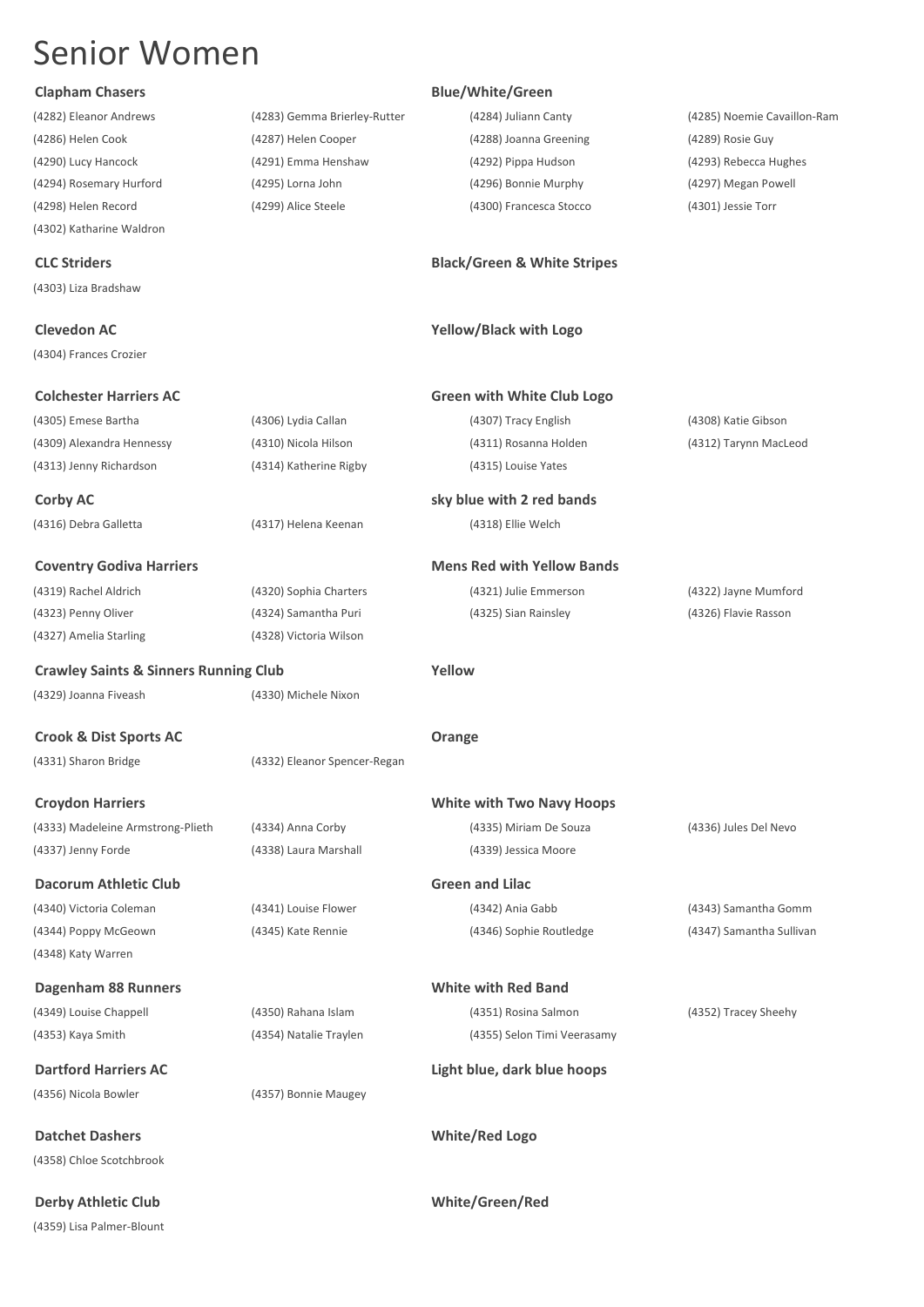(4360) Justyna Felczerek

## **Dorking & Mole Valley AC Burgundy and light blue**

(4361) Gayle Banks (4362) Abigail Edwards (4363) Dawn Howell (4364) Jane Hunt (4369) Wendy Wakelin

(4370) Jenya Brown (4371) Clare Dunne (4372) Katia Hadaschik (4373) Ib Lilley (4374) Hannah Sibona (4375) Clare Stephen

## **Dulwich Runners AC Red with 2 blue hoops**

(4388) Rebecca Schulleri (4389) Kay Sheedy (4390) Eleanor Simmons (4391) Katie Smith (4392) Polly Warrack

**Durham City Harriers & AC Drange** (4393) Melissa Drignon (4394) Christine Woods

**Ealing Eagles Running Club White and black** (4395) Liz Ainsworth (4396) Grainne Devery (4397) Claire Ellison (4398) Jessica Hood (4399) Hayley Kandt (4400) Bahati Kituyi (4401) Olivia Parker-Scott (4402) Anne Sampson

**Ealing Southall & Middlesex AC Green With Amber Diagonal**

(4415) Nicola Ravenhill (4416) Lynn Wilson

**East Hull Harriers & AC Red** (4417) Jan Suddaby

(4418) Andrea Banner

**Epsom & Ewell Harriers Yellow & Red** (4422) Louisa Harrold (4423) Lauren Johnson (4424) Naomi Lenane (4425) Helen Maguire

(4437) Janet Hoskin (4438) Christina Long (4439) Lee Milne (4440) Siobhan Parker (4441) Ruth Rose (4442) Jane Rukin-White (4443) Sue Unsworth (4444) Zoe Woodward

(4445) Nicole Edmunds

## **Doncaster Athletic Club CLUB White, green & blue panels**

| <b>Burgundy and light blue</b> |  |  |
|--------------------------------|--|--|
|                                |  |  |

**Dulwich Park Runners White with club logo** 

(4376) Lindsey Annable (4377) Ola Balme (4378) Midge Cameron (4379) Christiana Campbell (4380) Lucy Clapp (4381) Rebecca Davis (4382) Yvette Dore (4383) Clare Elms (4384) Alicja Furmanczyk (4385) Emma Ibell (4386) Michelle Lennon (4387) Ange Norris

(4403) Anna Shierson (4404) Michelle Tanner (4405) Jennifer Watt (4406) Lauren Wiggins

(4407) Shona Cowper (4408) Annette Galloway (4409) Catherine Gunnewicht (4410) Sarah Harris (4411) Olivia Howes Smith (4412) Barbro Julin (4413) Nicola Payne (4414) Louise Prince

**Elswick Harriers Red & White**

**Elvet Striders Purple/Green/White** (4419) Stephanie Barlow (4420) Fiona Shenton (4421) Corrine Whaling

(4426) Sheridan Marshall (4427) Bethany Quy (4428) Aneta Ryans

**Eton Manor AC Sky Blue & White Hoops** (4429) Sharon Bolister (4430) Hayley Dalton (4431) Janine Durrant (4432) Rachel Futo

### **Exeter Harriers White & Maroon**

(4365) Ness Kingham (4366) Hannah Morris (4367) Elsa Palmer (4368) Heather Paterson

(4433) Eleanor George (4434) Jennifer Hall (4435) Gail Hennessy (4436) Jennifer Heymann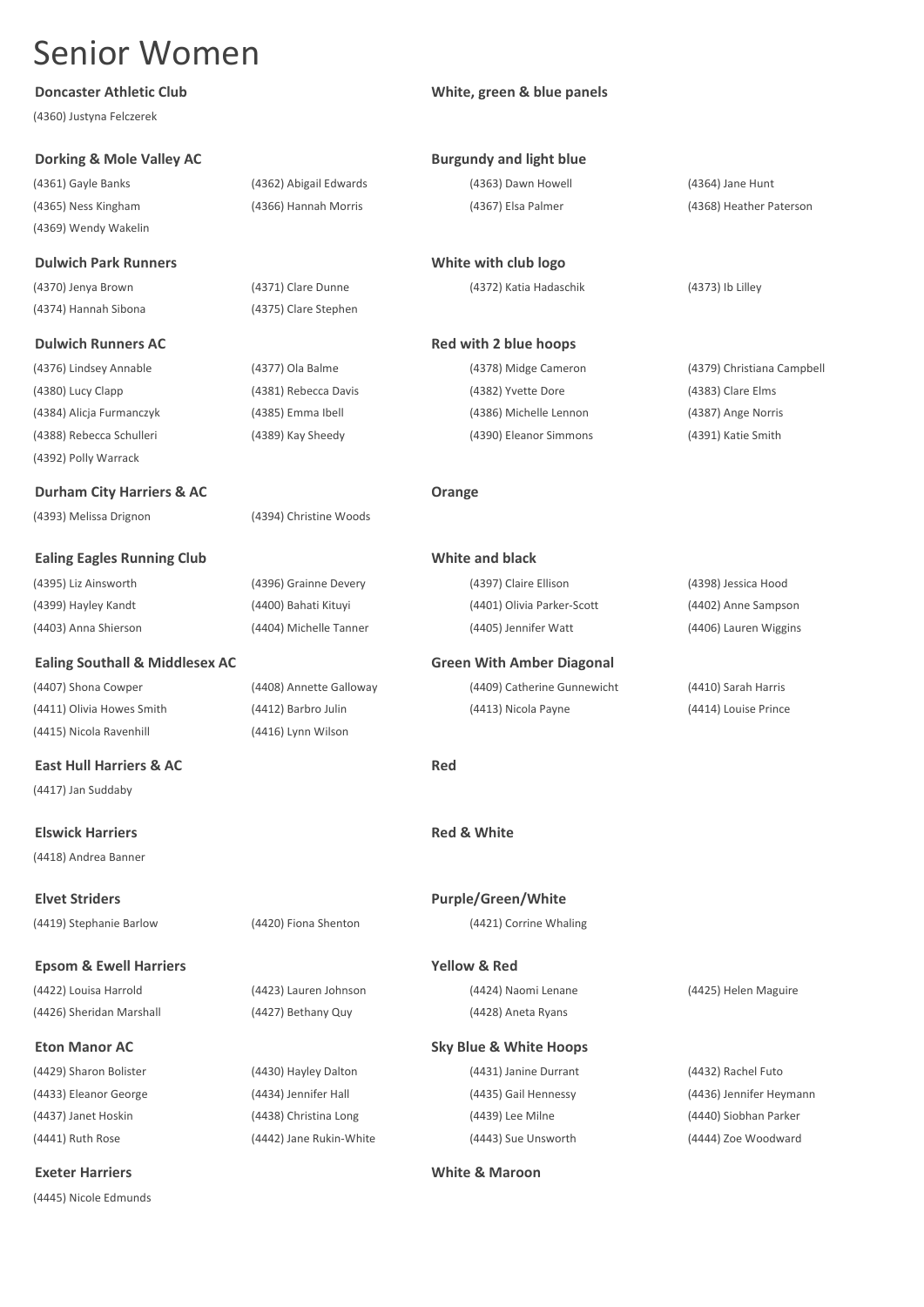| <b>Fairlands Valley Spartans</b>        |                                     | <b>Light Blue &amp; Dark Blue</b> |                               |
|-----------------------------------------|-------------------------------------|-----------------------------------|-------------------------------|
| (4446) Sharon Crowley                   | (4447) Yuko Gordon                  | (4448) Tracey Jackson             |                               |
| <b>Farnham Runners</b>                  |                                     | Sky blue & magenta                |                               |
| (4449) Lindsay Bamford                  | (4450) Kay Copeland                 | (4451) Kayleigh Copeland          | (4452) Jane Georghiou         |
| (4453) Linda Tyler                      |                                     |                                   |                               |
| <b>Folkestone RC</b>                    |                                     | <b>Blue/red/White</b>             |                               |
| (4454) Emily Chambers                   | (4455) Maria Felicetti              | (4456) Nikki Goodwin              | (4457) Karla Larnder          |
| (4458) Catherine O'Connor               | (4459) Sylwia Tokarska              |                                   |                               |
| <b>Fulham Running Club</b>              |                                     | <b>Black/White</b>                |                               |
| (4460) Hannah Cox                       | (4461) Daphne Dadzie                | (4462) Sophie Denman              | (4463) Katherine Elmore-Jones |
| (4464) Hannah Farrow                    | (4465) Sophie Finnigan              | (4466) Louise Garlick             | (4467) Katherine Gow          |
| (4468) Seren Hughes                     | (4469) Emilyn Hutchinson            | (4470) Hazel Jackson              | (4471) Sophie McKeeman        |
| (4472) Heather Miller                   | (4473) India Pover                  | (4474) Joanne Walker              | (4475) Leah Walland           |
| <b>Ful-On Tri Club</b>                  |                                     | black & yellow                    |                               |
| (4476) Ursula Hankinson                 | (4477) Sarah La Hausse De Lalouvier | (4478) Joanna Peterschmitt        | (4479) Julia Rowe             |
| (4480) Paula Rutherfoord                | (4481) Jessica Spivey               | (4482) Hollie Strawson            | (4483) Lauren Weston          |
| <b>Garden City Runners</b>              |                                     | Light blue, dark blue & yellow    |                               |
| (4484) Rebecca Barden                   | (4485) Helen Harrison               | (4486) Barbara Kubis-Labiak       |                               |
| <b>Gateshead Harriers &amp; AC</b>      |                                     | White, red band                   |                               |
| (4487) Kim Simpson                      |                                     |                                   |                               |
| <b>Glossopdale Harriers</b>             |                                     | <b>Blue/orange</b>                |                               |
| (4488) Charlotte Bliss                  | (4489) Emma Rettig                  |                                   |                               |
|                                         |                                     |                                   |                               |
| <b>Gloucester AC</b>                    |                                     | <b>Red and White</b>              |                               |
| (4490) Briony Bishop                    |                                     |                                   |                               |
| <b>GoodGym Race Team</b>                |                                     | Red                               |                               |
| (4491) Rosalind Ashworth                | (4492) Victoria Cartwright          | (4493) Claudia Neira Torne        | (4494) Beth Sawyer            |
| <b>Gosforth Harriers &amp; Ac</b>       |                                     | <b>Green &amp; White Hoops</b>    |                               |
| (4495) Floor Christie                   |                                     |                                   |                               |
| <b>Grantham Ac</b>                      |                                     | Red with yellow & black panel     |                               |
| (4496) Sophia Tucker                    |                                     |                                   |                               |
|                                         |                                     | <b>Blue</b>                       |                               |
| <b>Great Bentley Running Club</b>       |                                     |                                   |                               |
| (4497) Lisa Briggs                      | (4498) Sarah Davison                | (4499) Vicky Presland             | (4500) Meera Rajoo-Oakley     |
| <b>Great Yarmouth &amp; District AC</b> |                                     | <b>Black/Green/Yellow</b>         |                               |
| (4501) Pat Brightman                    |                                     |                                   |                               |
| <b>Greenwich Tritons Triathlon Club</b> |                                     | <b>Royal lue</b>                  |                               |
| (4502) Marcela Arvizu                   | (4503) Louise Johnson               | (4504) Lesley McCarthy            | (4505) Emmanuelle Navarri     |
| (4506) Michelle Witheriff               |                                     |                                   |                               |
|                                         |                                     |                                   |                               |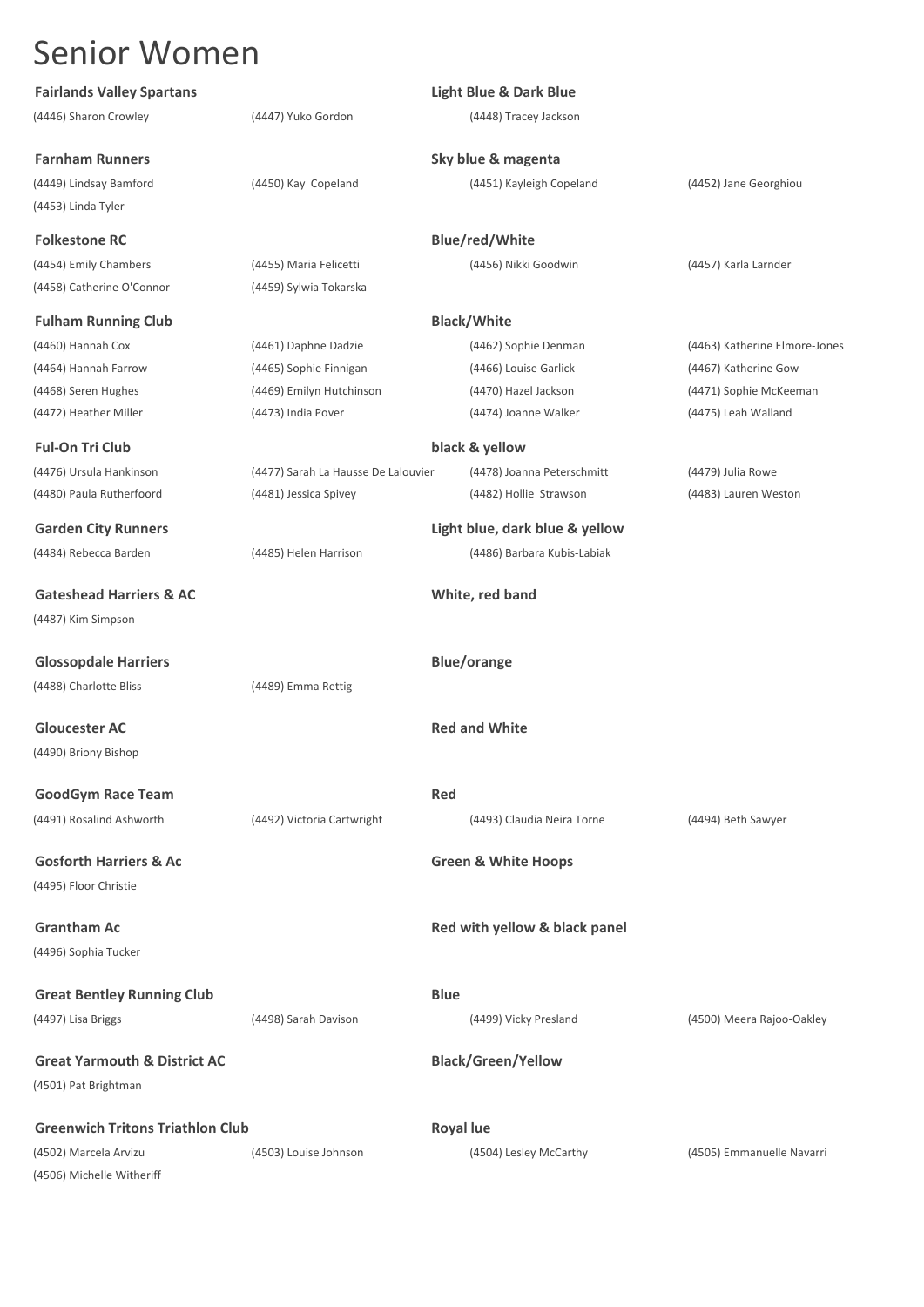(4515) Lottie Newman (4516) Emily Relton

(4517) Lily Higgins

## **Halifax Harriers & AC Blue and Yellow**

(4518) Hazel Berrett (4519) Bethan Davies (4520) Katrina Oddy

## **Hallamshire Harriers Sheffield Red/White**

## **Halstead RRC Old Gold & Black**

(4536) Lauren Ripton (4537) Lisa Rodbourn

**Harborough AC Yellow** (4538) Emma Klimowicz (4539) Hazel O`connell (4540) Ursula Stevens

(4541) Liz Young

**Harpenden Arrows Red** 

**Harrogate Harriers & AC Red/black/yellow Red/black/yellow** (4546) Sarah Gill

**Harrow AC Black vest** 

(4557) Kate O'neill (4558) Stephanie Phillips

(4559) Rosemary Cameron (4560) Madeleine Ding (4561) Amy Flaxman (4562) Leonie Glasson (4563) Lucy Goddard (4564) Sandra Harding-Brown (4565) Yvonne Morris (4566) Nicola Oldroyd (4567) Rachel Shaw (4568) Rosie Winder

(4577) Marilena De Luca (4578) Anna Garnier (4579) Angie Jenkinson (4580) Annmarie Seymour (4581) Suzie Slemeck

## **Guildford & Godalming AC Green, black trim (women) Green black side panel (men)**

(4507) Carolyne Baxter (4508) Rebecca Brennan (4509) Karen Bryant (4510) Nici Cahusac (4511) Elizabeth Davies (4512) Cordelia Dowsey (4513) Wendy Marryshow (4514) Suzannah Monk

## **Halesowen ACC Old Gold with Brown & White hoops**

(4521) Catherine Allen (4522) Evie Brailsford (4523) Kirsty Bryan-Jones (4524) Ellie Crownshaw (4525) Lauren Heyes (4526) Katie Palfreeman (4527) Eve Pannone (4528) Charlotte Slack (4529) Nicola Squires (4530) Hannah Whitelam (4531) Harriet Wingfield

# (4532) Treena Carder (4533) Wendy Carter (4534) Sarah Frost (4535) Charlotte King

**Hardley Runners Purple, yellow piping**

(4542) Isabel Green (4543) Aisling Patterson (4544) Hannah Turner (4545) Audrey Zilliox

(4547) Joanna Finill (4548) Issy Jones (4549) Jennifer Keal

**Hastings AC Royal Blue and Red** (4550) Eileen Beach (4551) Jenna Levett (4552) Amy Rodway

## **Havering AC Royal Blue & Yellow**

(4553) Ginte Bailey (4554) Clare Davies (4555) Emily James (4556) Robyn Matson

## **Headington RR Yellow with Blue hoop and Blue trim**

## **Heanor Running Club Yellow with Light Blue Horizontal Band**

(4569) Katie Davis (4570) Rita Fisher (4571) Jayne Lynas (4572) Kelsey Moloney (4573) Susan Pinder (4574) Joanne Potter (4575) Heather Wesson (4576) Elaine Wilkins

## **Hercules Wimbledon AC Gold with Red Diagonal Sash Back & Front**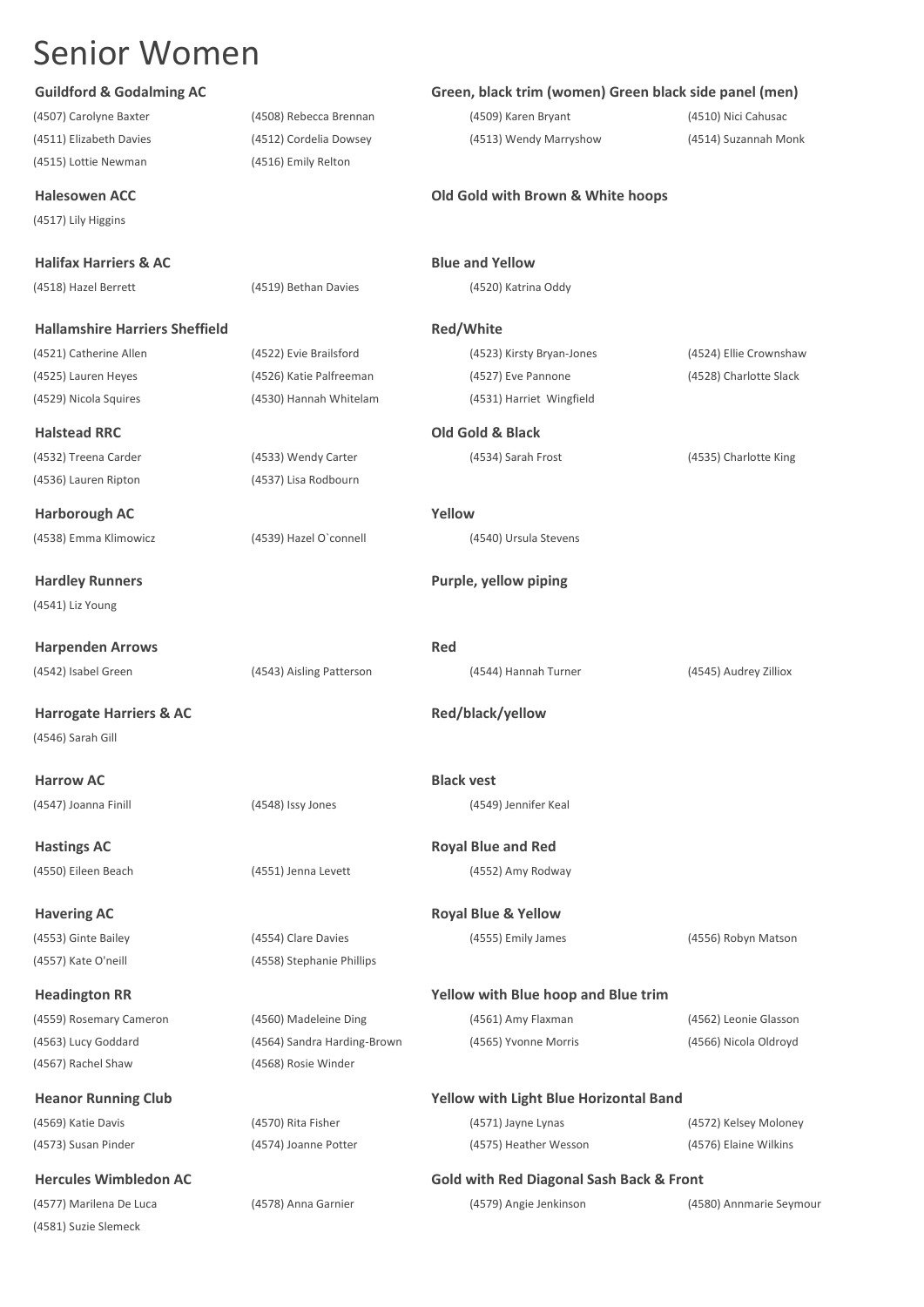| <b>Herne Hill Harriers</b>        |                                | <b>Red and black hoops</b>              |                         |
|-----------------------------------|--------------------------------|-----------------------------------------|-------------------------|
| (4582) Sarah Allen                | (4583) Katie Balme             | (4584) Inga Bellahn                     | (4585) Anna Broughton   |
| (4586) Penelope Cummings          | (4587) Fiona De Mauny          | (4588) Flora Di Carlo                   | (4589) Karen Ellison    |
| (4590) Monika Gajek               | (4591) Aimee-louise Hargreaves | (4592) Jemima Hayward-Bhikha            | (4593) Grace Leyland    |
| (4594) Natasha Lodge              | (4595) Alexandra Marginean     | (4596) Evie McDermott                   | (4597) Natalie McDougal |
| (4598) Jennifer Nandi             | (4599) Ella Newton             | (4600) Eibhlin Nibhradaigh              | (4601) Emily Roberts    |
| (4602) Suzanne Swaine             | (4603) Zoe Tompkins            | (4604) Gillian Wheeldon                 | (4605) Jessica Winfield |
| <b>Highgate Harriers</b>          |                                | <b>Black and White Hoops</b>            |                         |
| (4606) Emma Butcher               | (4607) Natasha Cendrowicz      | (4608) Joanna Gardner                   | (4609) Ellen Kerr       |
| (4610) Imogen Opie                | (4611) Sabina Russell          | (4612) Ashley Scott-Wilson              | (4613) Jemima Storey    |
| (4614) Karina Thornton            | (4615) Hannah Viner            | (4616) Emily Young                      |                         |
| <b>Hillingdon AC</b>              |                                | <b>White with Red Sash</b>              |                         |
| (4617) Zoe Dobbs                  | (4618) Freya Hollingsworth     | (4619) Karmen Pardoe                    | (4620) Hannah Wells     |
| <b>Holme Pierrepont Rc</b>        |                                | <b>Navy Blue with Red Chestband</b>     |                         |
| (4621) Janet Atkinson             | (4622) Lisa Chan               | (4623) Emma Cupitt                      | (4624) Ann Gould        |
| (4625) Tara Ricketts              |                                |                                         |                         |
| <b>Holmfirth Harriers AC</b>      |                                | Amber C/W Black Badge on Front          |                         |
| (4626) Erica Byram                | (4627) Helen Haigh             | (4628) Cara Inch                        | (4629) Julia Jagger     |
| (4630) Zoe Storr                  | (4631) Ruby Sykes              | (4632) Katie Walshaw                    |                         |
| <b>Horsham Blue Star Harriers</b> |                                | <b>White &amp; Royal Blue</b>           |                         |
| (4633) Annabel Morton             |                                |                                         |                         |
| <b>Horwich R M I Harriers</b>     |                                | red/black                               |                         |
| (4634) Janet Rashleigh            |                                |                                         |                         |
| <b>Houghton Harriers &amp; Ac</b> |                                | <b>Black with horizontal amber band</b> |                         |
| (4635) Danielle Coulson           | (4636) Eleanor Daglish         |                                         |                         |
|                                   |                                |                                         |                         |
| <b>Huntingdonshire AC</b>         |                                | <b>Black with Yellow/Green</b>          |                         |
| (4637) Amelia Darnell             | (4638) Georgia Hill            | (4639) Angela King                      | (4640) Ieva Klavina     |
| (4641) Eleanor Smith              |                                |                                         |                         |
| <b>HY Runners</b>                 |                                | <b>Red with White Writing</b>           |                         |
| (4642) Ivy Buckland               | (4643) Fiona Norman-Brown      | (4644) Deborah Read                     |                         |
| <b>Ilford AC</b>                  |                                | <b>Navy Blue</b>                        |                         |
| (4645) Jordan Hinds               | (4646) Frieda Keane            | (4647) Alison Sale                      | (4648) Hannah Sheikh    |
| <b>Ilkeston Running Club</b>      |                                | White with red band                     |                         |
| (4649) Cathy Ayton                | (4650) Jessica Denman          | (4651) Melissa Denman                   | (4652) Laura Hickey     |
| (4653) Sonia Hutchby              | (4654) Sarah Taylor            |                                         |                         |
| <b>Ilkley Harriers AC</b>         |                                | <b>Red &amp; Green</b>                  |                         |
| (4655) Alison Bennett             | (4656) Petra Bijsterveld       | (4657) Hilda Coulsey                    | (4658) Diane Kitchen    |
| (4659) Ruth Kitchen               | (4660) Sarah Pickering         |                                         |                         |

(4661) Ashia Fenwick

**Ipswich Harriers Dark Blue/Light Blue**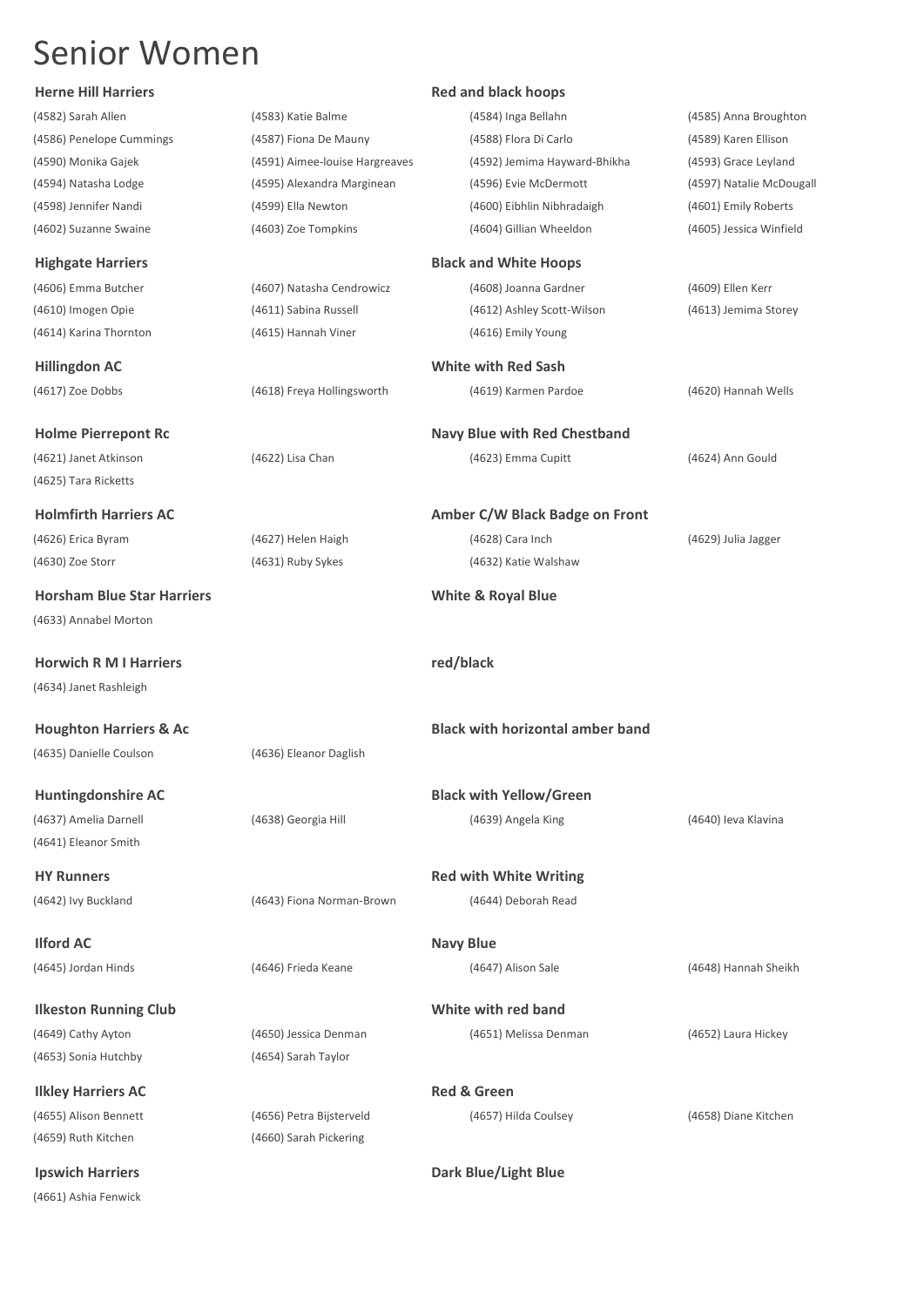| <b>Senior Women</b>                         |                         |                                             |                         |
|---------------------------------------------|-------------------------|---------------------------------------------|-------------------------|
| Ipswich Jaffa RC                            |                         | <b>Orange &amp; Black</b>                   |                         |
| (4662) Luz Chavez                           | (4663) Rebecca Smith    | (4664) Kathy Wilson-Brown                   |                         |
| <b>Istead &amp; Ifield Harriers</b>         |                         | Purple                                      |                         |
| (4665) Anna Cleeary                         | (4666) Sally George     | (4667) Jacqueline King                      | (4668) Kulwinder Thind  |
| Jarrow & Hebburn AC                         |                         | Yellow/Navy                                 |                         |
| (4669) Alexandra Sneddon                    |                         |                                             |                         |
| <b>Jesmond Joggers</b>                      |                         | <b>Blue Vest with White side panels</b>     |                         |
| (4670) Kate Robson                          |                         |                                             |                         |
| <b>Kendal Amateur Athletic Club</b>         |                         | <b>Green with Red Trim</b>                  |                         |
| (4671) Sue Booth                            | (4672) Hazel Clark      | (4673) Carolyn Kevan                        | (4674) Dianne Priestley |
| (4675) Rebecca Robinson                     |                         |                                             |                         |
| <b>Kenilworth Runners</b>                   |                         | Green/black/white                           |                         |
| (4676) Pauline Dable                        | (4677) Kerrie Flippance |                                             |                         |
| <b>Kent AC</b>                              |                         | Navy Blue with white horse of kent          |                         |
| (4678) Tina Baklanov                        | (4679) Jennifer Berg    | (4680) Victoria Buck                        | (4681) Susanna Davies   |
| (4682) Eliza Grant                          | (4683) Annabelle Hadlow | (4684) Sarah Hanley                         | (4685) Nicky Hayes      |
| (4686) Wendy Mathie                         | (4687) Jo Mott          | (4688) Teresa Murphy                        | (4689) Zuzana Nemeckova |
| (4690) Alexa Parker                         | (4691) Katie Rowland    | (4692) Suzanne Spalding                     | (4693) Bianca Strohmann |
| (4694) Kornelija Suveizyte                  | (4695) Sally Urquhart   | (4696) Parris Williams                      | (4697) Jo Wint          |
| <b>Keswick AC</b>                           |                         | <b>Yellow with Green Band</b>               |                         |
| (4698) Nichola Jackson                      |                         |                                             |                         |
| <b>Kettering Town Harriers</b>              |                         | Red/White                                   |                         |
| (4699) Elana Albery                         | (4700) Karen Albery     |                                             |                         |
| <b>Kimberley &amp; District Striders</b>    |                         | Red & white                                 |                         |
| (4701) Michelle Ann Chauhan                 |                         |                                             |                         |
| <b>Kingston AC And Poly Harriers</b>        |                         | blue/black                                  |                         |
| (4702) Eleanor Arnfield                     | (4703) Rebecca Keddie   |                                             |                         |
| <b>Knaresborough Striders</b>               |                         | <b>Blue/Yellow</b>                          |                         |
| (4704) Julie Elmes                          |                         |                                             |                         |
| <b>Leamington Cycling and Athletic Club</b> |                         | White/blue band                             |                         |
| (4705) Megan Blake                          | (4706) Courtney Depala  |                                             |                         |
| <b>Leeds City Athletic Club</b>             |                         | Royal blue with two yellow diagonal stripes |                         |
| (4707) Rhianne Hughes                       | (4708) Georgia Malir    | (4709) Victoria Merrick                     | (4710) Bronwen Owen     |
| (4711) Jennifer Walsh                       |                         |                                             |                         |
| <b>Leigh on Sea Striders</b>                |                         | <b>Royal blue</b>                           |                         |

(4712) Hollie Boyd (4713) Charlotte Horton (4714) Eleanor Johnson (4715) Michelle Lane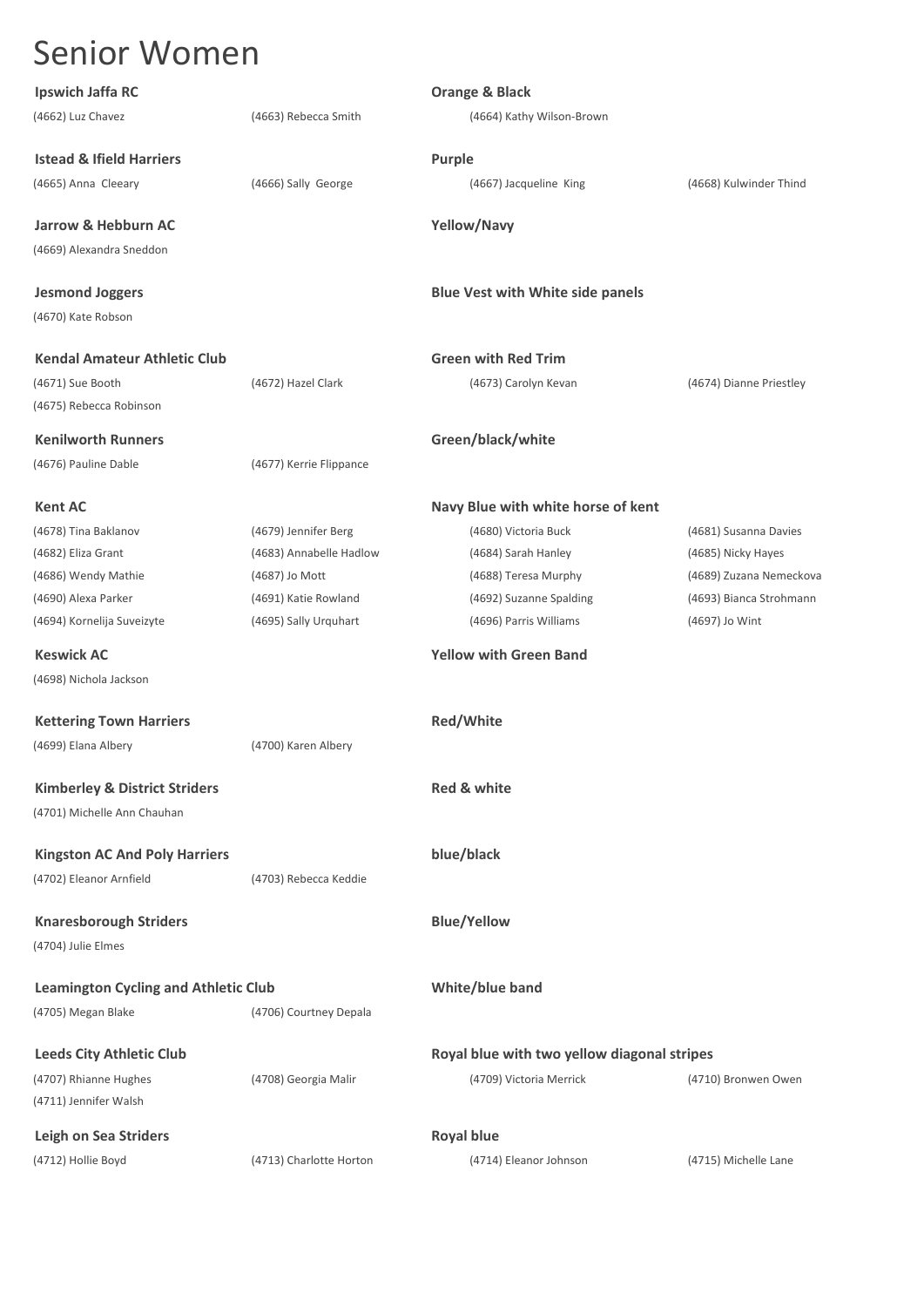## **Leighton Buzzard Athletic Club purple/yellow**

## **Leven Valley AC Blue & Black**

(4727) Elizabeth McNally

## Lincoln Wellington Athletic Club<br>
White/black, red hoops

(4728) Natalie Burns

**Lingfield RC Red/Green** 

(4732) Dily Ruffer

(4733) Elizabeth Egan (4734) India Elliott (4735) Lucy Miller (4736) Jade Morgan (4737) Abbie Oliver

**London City Runners Blue and Yellow**

(4742) Sophie Jamieson (4743) Morgan Marren-Arnull (4744) Sophie More (4745) Erin Mulderig (4746) Vanessa Parker (4747) Emily Riddell (4748) Delia Smyth (4749) Natascha Starr

## **London Frontrunners Red and white Red and white**

(4750) Naseem Allmomen (4751) Emily Chong (4752) Seanna Fallon (4753) Maxine Kelly (4754) Nadia Wilkinson (4755) Gwen Wright

## **London Heathside Blue, Red and Gold**

(4756) Tanya Addison (4757) Annie Arnold (4758) Sara Black (4759) Phoebe Bright (4764) Sue Eedle (4765) Sara Garcia (4766) Nicola Graham (4767) Beth Hawling (4768) Claire Hennigan (4769) Josie Hinton (4770) Laura Hunt (4771) Jo Irwin (4772) Annabel Judd (4773) Trudy Kearney (4774) Julia Kelk (4775) Ciera Kennedy (4776) Emily McKane (4777) Julie Pickering (4778) Rebecca Piggott (4779) Tatyana Potiyenko (4780) Alexandra Punton (4781) Yanna Raykov (4782) Shannon Sinclair (4783) Brogan Wallace (4784) Jacqueline Wastell (4785) Genevieve Weston (4786) Ciara Williams (4787) Jennifer Wing (4788) Lily Woolcock (4789) Ann Woulfe

## **Lordshill Road Runners White, red and blue**

(4802) Aimee Rippon (4803) Catherine Woods (4804) Danielle Zhao

(4805) Mary Johnson (4806) Mary Knapman

(4811) Cheryl Parkin (4812) Bernadette Salmon

(4716) Coralie Anderson (4717) Alison Bell (4718) Lynn Boddy (4719) Ruth Eastman (4724) Nicola Mellor (4725) Ruth Mitchell (4726) Johanna Sharples

(4720) Amy Farnfield (4721) Orla Fehily (4722) Amy Inchley (4723) Ceana MacKenzie-Brodie

(4729) Liz McLennan (4730) Wendy Smith (4731) Maggie Statham-Berry

### **Littledown Harriers Orange with club name**

**Liverpool Harriers & AC Gold with Blue Liverbird Badge**

(4738) Amber Barton (4739) Louise Braine (4740) Emma De Cruz (4741) Ruth Garnham

(4790) Julia Boustred (4791) Gabriele Cook (4792) Claire Corbridge (4793) Charlotte Feist (4794) Lucy Fraser (4795) Sari Giering (4796) Georgia Harrison (4797) Sarah Kay (4798) Helen Lovell (4799) Antonia Mintoff (4800) Siobhan Mintoff (4801) Michelle Nears

## **Loughton AC White with black, purple hoops**

**Low Fell RC Maroon/White lettering** 

(4760) Rebecca Bunting (4761) Kimberli Butler (4762) Olivia Desborough (4763) Evangelista Divetain

(4807) Vicki Halse (4808) Wendy J Lynch (4809) Clare Magrath (4810) Michelle McDonough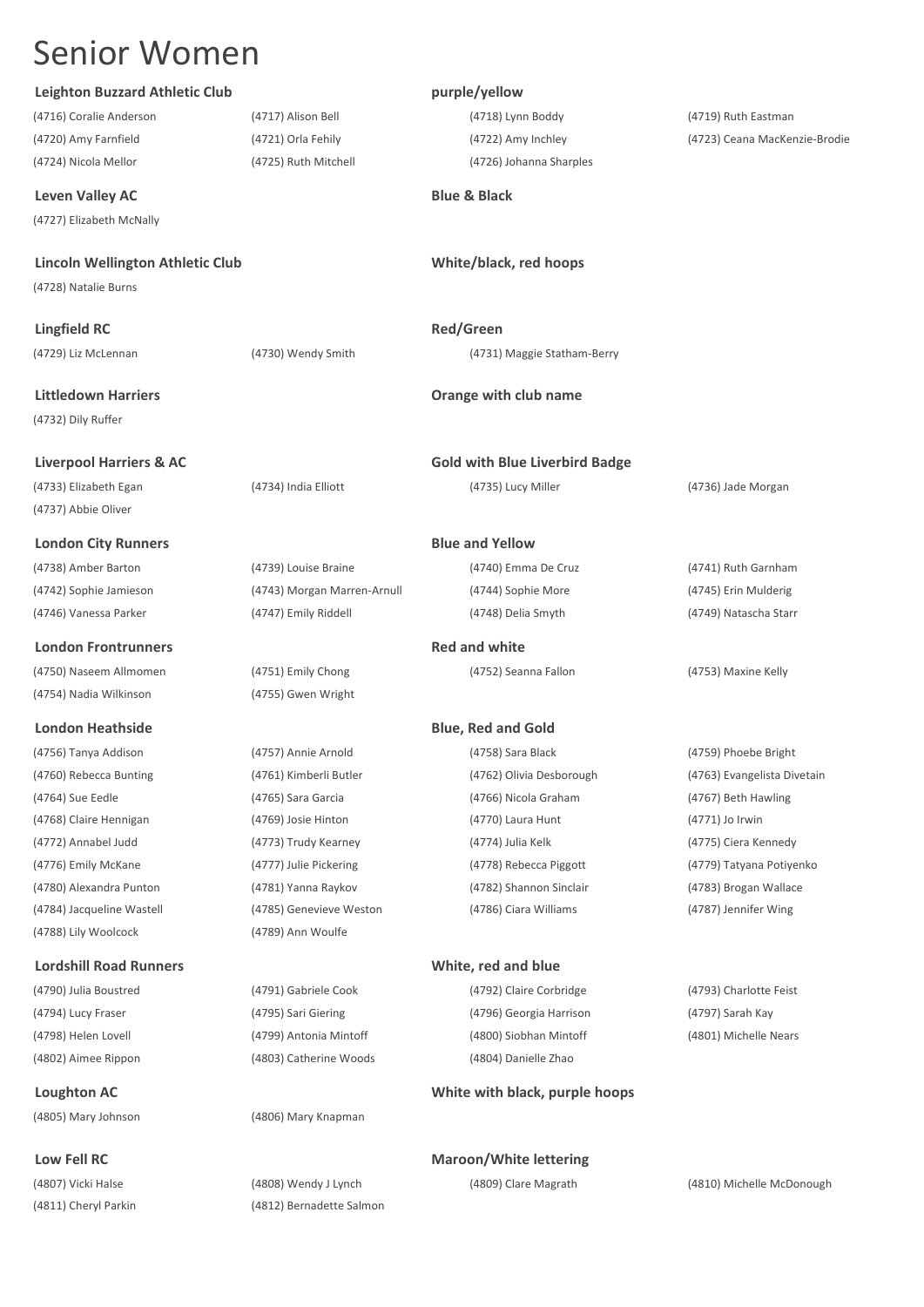|  |  |  | <b>Senior Women</b> |
|--|--|--|---------------------|
|--|--|--|---------------------|

| Luton Athletic Club                          |                              | White/Black/Yellow/Blue                           |                          |
|----------------------------------------------|------------------------------|---------------------------------------------------|--------------------------|
| (4813) Rosie Canham                          |                              |                                                   |                          |
| <b>Lymm Runners</b>                          |                              | Green/Black                                       |                          |
| (4814) Carolyn Smith                         |                              |                                                   |                          |
| <b>Macclesfield Harriers &amp; AC</b>        |                              | <b>Maroon with Silver stripe</b>                  |                          |
| (4815) Sian Gulliver                         | (4816) Shan Preece           | (4817) Faye Sharpley                              |                          |
| <b>Maidenhead AC</b>                         |                              | Red with 2 White & 1 Black Hoop                   |                          |
| (4818) Rosalyn Cooke                         | (4819) Ellen Easten          | (4820) Jennefer Francis                           | (4821) Leila Oliver      |
| (4822) Fran Sille                            | (4823) Melanie Tudor         |                                                   |                          |
| <b>Maidstone Harriers</b>                    |                              | <b>Green Stripes/Black Background</b>             |                          |
| (4824) Tracey Dennis                         | (4825) Hanka Eichler-Gregory | (4826) Charlotte Johnston                         |                          |
| <b>Manchester Harriers &amp; AC</b>          |                              | <b>Royal Blue/Red</b>                             |                          |
| (4827) Caroline Baba                         | (4828) Lindsey Farrelly      |                                                   |                          |
| <b>Manx Harriers</b>                         |                              | Red with white and yellow trim                    |                          |
| (4829) Laura Dickinson                       | (4830) Rachael Franklin      | (4831) Elissa Morris                              | (4832) Gail Sheeley      |
| <b>Marshall Milton Keynes AC</b>             |                              | <b>Orange and Black</b>                           |                          |
| (4833) Lara Bromilow                         | (4834) Leah Hartwell         |                                                   |                          |
| <b>Matlock Athletic Club</b>                 |                              | <b>Light Blue/Navy/White</b>                      |                          |
| (4835) Lottie Riddle                         |                              |                                                   |                          |
| <b>Medway And Maidstone Ac</b>               |                              | Red with Black horizontal stripe (NEW)            |                          |
| (4836) Karen Cudmore                         | (4837) Emily Hale            | (4838) Chloe Hammond                              | (4839) Bernadette Harrop |
| (4840) Antel Muller                          | (4841) Vanessa Vander        |                                                   |                          |
| <b>Middlesbrough Athletic Club (mandale)</b> |                              | Light and Dark Blue (2018)                        |                          |
| (4842) Caroline Lambert                      | (4843) Philippa Stone        |                                                   |                          |
| <b>Middleton Harriers Ac</b>                 |                              | Green/Black/White                                 |                          |
| (4844) Joanna Adamson                        | (4845) Sharon Goldrick       |                                                   |                          |
| <b>Mornington Chasers</b>                    |                              | orange and green                                  |                          |
| (4846) Gaby Anderson                         | (4847) Elizabeth Aryeetey    | (4848) Laurie Boult                               | (4849) Sophie Brownlee   |
| (4850) Cloudy Carnegie                       | (4851) Anne Caspi            | (4852) Collette Farnol                            | (4853) Ellie Holloway    |
| (4854) Maki Kimura                           | (4855) Rafaele Lamour        | (4856) Hattie Lowe                                | (4857) Stephanie Mercier |
| (4858) Rosie Nance                           | (4859) Tamsin Ogilvie        | (4860) Fiona Russell                              | (4861) Alice Sullivan    |
| (4862) Juliette Westbrook                    | (4863) Rosie Young           |                                                   |                          |
| <b>New Marske Harriers Club</b>              |                              | Light Blue, Darker Hill Motive arround waist band |                          |
| (4864) Patricia Speedie                      |                              |                                                   |                          |
| <b>Newark Ac</b>                             |                              | <b>Blue</b>                                       |                          |
| (4865) Rebecca Gallop                        |                              |                                                   |                          |
| <b>Newbury AC</b>                            |                              | Royal Blue/White/Red/White                        |                          |
| (4866) Rachel Allen                          | (4867) Eleanor Jordan        |                                                   |                          |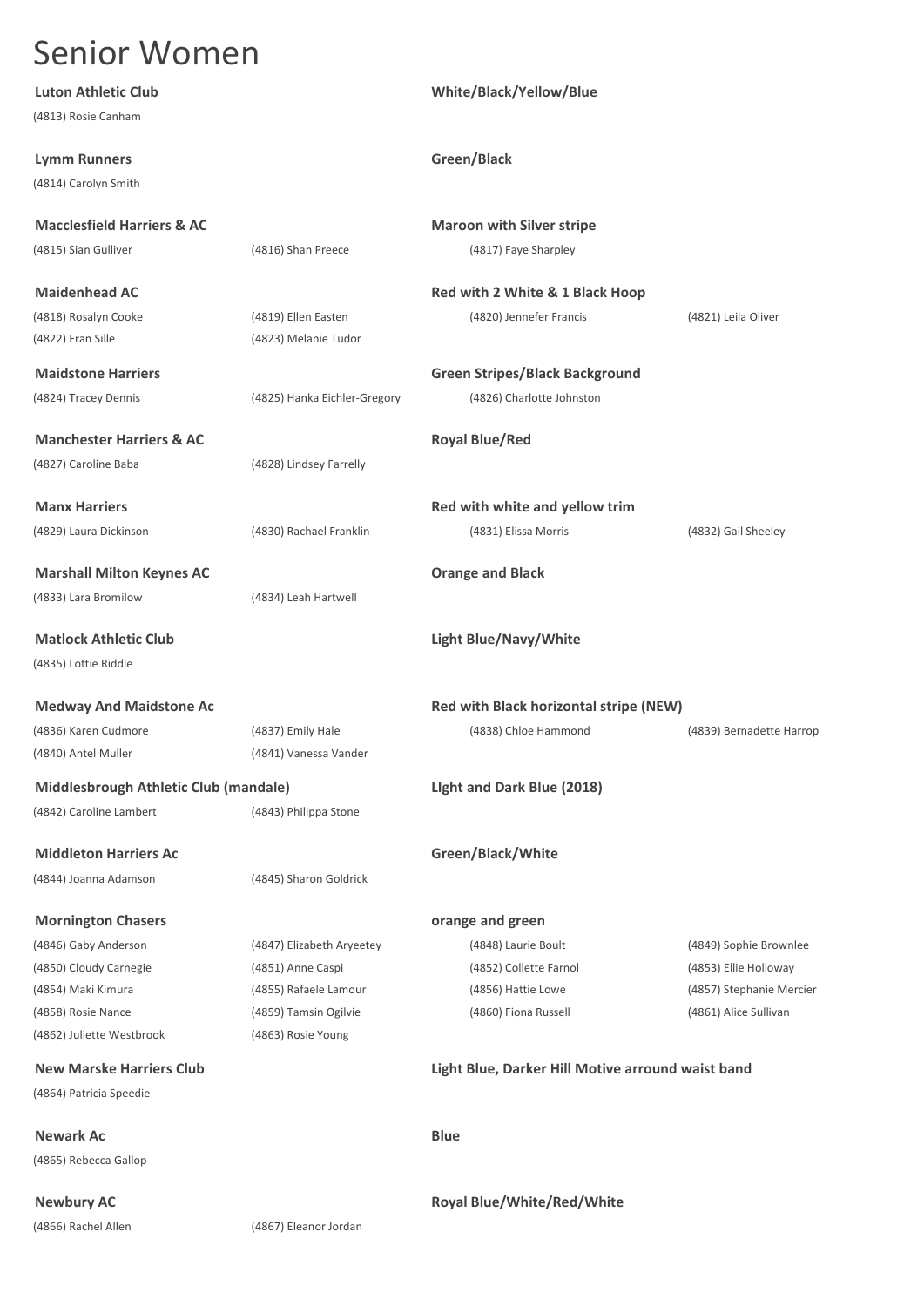| <b>Newcastle Staffs Ac</b>               |                            | Red/White/Blue                        |                          |
|------------------------------------------|----------------------------|---------------------------------------|--------------------------|
| (4868) Julia Bailey                      | (4869) Maxine Bickerton    | (4870) Claire Capper                  | (4871) Jan Cassidy       |
| (4872) Cheryl Everard                    | (4873) Hannah Jones        | (4874) Gayl Nixon                     | (4875) Grace Ranford     |
| (4876) Lucy Robinson                     | (4877) Rebecca Twardochleb | (4878) Susan Twardochleb              | (4879) Rachel Wakefield  |
| (4880) Amanda White                      |                            |                                       |                          |
|                                          |                            | <b>Black or Black &amp; White</b>     |                          |
| <b>Newquay Road Runners</b>              |                            |                                       |                          |
| (4881) Eleanor Dixon                     | (4882) Zoe Levin           | (4883) Alison Roose                   | (4884) Emma Rowley       |
| <b>North Derbyshire RC</b>               |                            | <b>Yellow with Red hoop</b>           |                          |
| (4885) Emily Baynes                      | (4886) Mandy Curtis        | (4887) Emma Hicken                    |                          |
| <b>North East Project</b>                |                            | <b>Red and White</b>                  |                          |
| (4888) Helen Hall                        | (4889) Jackie Walker       | (4890) Amanda Waller                  | (4891) Zoe Walls         |
|                                          |                            |                                       |                          |
| <b>North Herts Road Runners</b>          |                            | <b>Black/Blue, Green, Yellow Band</b> |                          |
| (4892) Lindsay Cook                      | (4893) Natasha Pitman      | (4894) Carina Quayle                  |                          |
|                                          |                            |                                       |                          |
| North Shields Polytechnic Club           |                            | <b>Red White &amp; Blue</b>           |                          |
| (4895) Carla Maley                       |                            |                                       |                          |
| <b>Northampton AC</b>                    |                            | Green, Black & Yellow                 |                          |
| (4896) Lauren Mueller                    |                            |                                       |                          |
|                                          |                            |                                       |                          |
| <b>Northbrook Athletic Club</b>          |                            | <b>Black/Yellow/Green</b>             |                          |
| (4897) Jessica Barry                     | (4898) Debbie Campbell     | (4899) Carolyn Hadley                 | (4900) Fern Kenny        |
| <b>Norwich Road Runners</b>              |                            | Black, red & white                    |                          |
| (4901) Sarah Boosey                      | (4902) Deborah English     | (4903) Joanna Killingworth            | (4904) Anne Millett      |
| (4905) Niki Park                         | (4906) Caroline Youngman   |                                       |                          |
|                                          |                            |                                       |                          |
| <b>Notts AC</b>                          |                            | Green, gold, white                    |                          |
| (4907) Catherine Charlton                | (4908) Joanne Clamp        | (4909) Naomi Elliott                  | (4910) Katy McGonigal    |
| (4911) Becca Peach                       |                            |                                       |                          |
| <b>Nuneaton Harriers</b>                 |                            | <b>Red/Blue</b>                       |                          |
| (4912) Carolyn Derbyshire                | (4913) Eleanor Fowler      | (4914) Karenanne Herbert              | (4915) Katherine Hodgson |
| (4916) Michele Kondakor                  | (4917) Emily Negus         | (4918) Simone Wilson                  |                          |
| <b>Orion Harriers</b>                    |                            | White                                 |                          |
| (4919) Rebecca Armstrong                 | (4920) Claire Huggins      | (4921) Christine Kennedy              | (4922) Karen Lyons       |
| (4923) Hayley Rogerson                   | (4924) Katherine Taylor    |                                       |                          |
| <b>Oxford City AC</b>                    |                            | <b>Royal Blue/White/Red diagonals</b> |                          |
| (4925) Rebecca Frake                     |                            |                                       |                          |
|                                          |                            |                                       |                          |
| <b>Oxford University AC</b>              |                            | <b>Navy</b>                           |                          |
| (4926) Alexandra Bettez                  | (4927) Julia Burdulis      | (4928) Emily Carroll                  | (4929) Amy Kent          |
| (4930) Sarah Short                       | (4931) Emily Steffke       | (4932) Rebecca Walker                 | (4933) Tilly Woods       |
| <b>Peterborough &amp; Nene Valley AC</b> |                            | blue and white                        |                          |
| (4934) Sarah Caskey                      | (4935) Chloe Finlay        | (4936) Elisabeth Sennitt Clough       | (4937) Maggie Skinner    |
| (4938) Jade Watson                       |                            |                                       |                          |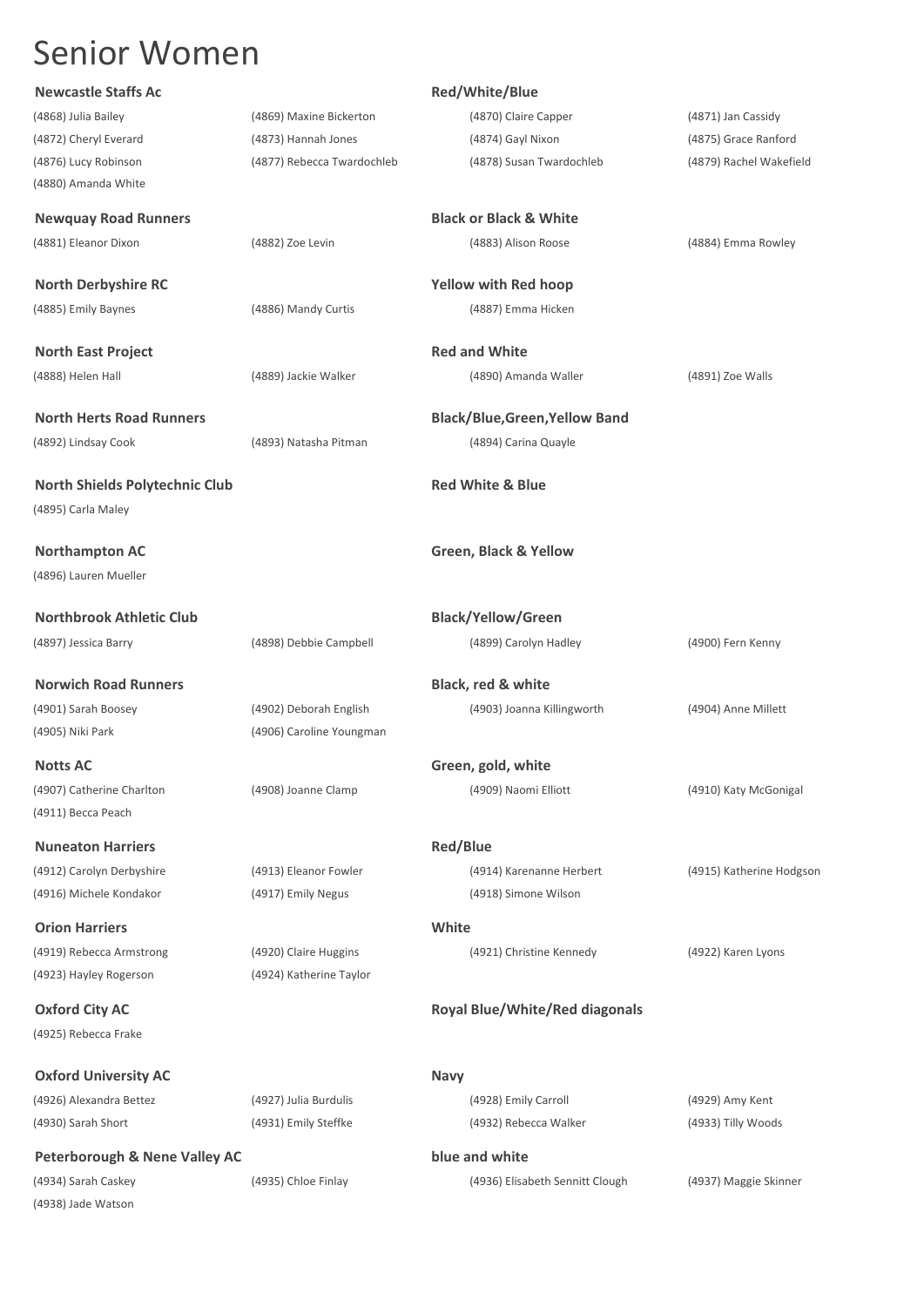## **Petts Wood Runners White/Black**

## **Phoenix Striders Navy/White**

(4958) Angela Smith

**Quakers Running Club Black/white** (4971) Louise Trainor

**Queen's Park Harriers Red and White Hoops Red and White Hoops** 

**Ramsbottom Running Club Black & Slate Grey** (4988) Catherine Shield

**Ranelagh Harriers Blue & Yellow** 

## **Reading AC Reading AC Red/Blue**

(4996) Lydia Blythe (4997) Linda Church (4998) Lucy Daniells (4999) Jessica Gibbon (5000) Sarah Holmes (formerly Wilki (5001) Laurie Marlow (5002) Claire Mills (5003) Lynne Nike (5004) Katie Rodda (5005) Eva Thomas (5006) Kathryn Tolson (5007) Kirsty Walker (5008) Hayleigh Wood

(5009) Sarah Alsford (5010) Hannah Green (5011) Chloe Lloyd (5012) Kaja Milczewska (5013) Katie Rennie (5014) Claire Seymour (5015) Rachel Sliney

**Redhill Road Runners red grey & white** (5016) Charlotte Sykes (5017) Tamzin Yates

**Reigate Priory AC red** (5018) Eloise Bull

**Ribble Valley Harriers Black**

(5019) Eleanor Bolton

(4939) Lucy Drury (4940) Lianne Flynn (4941) Jenny Leng (4942) Alice Neal

## **Reading Roadrunners Green with 2 diagonal blue stripes**

(4943) Prema Reddy (4944) Gillian Selman (4945) Chloe Wilkinson (4946) Rachel Flannigan (4947) Lisa Garner (4948) Lynsey Gray (4949) Ruby Hare (4950) Nicola Maslen (4951) Jo Pearce (4952) Kristina Read (4953) Theo Suga **Pitsea Rc Black and white Black and white Black and white** (4954) Marion Breeze (4955) Tina Golubeva (4956) Kate Howlett (4957) Gemma Jones

**Poole Ac White with black band and yellow writing** (4959) Nicola Cornes (4960) Kirstin Hay (4961) Laura Horswill (4962) Becky Rendall

**Poole Runners Dark Blue & Light Blue**  (4963) Megan Hocking (4964) Lita Short (4965) Sarah Swift (4966) Clare Wood

**Preston Harriers Royal Blue with white central loop and red side pannels** 

(4967) Eleanor Davis (4968) Kate Lakeland (4969) Julie Tyrer (4970) Sue Wickham

(4972) Reena Aggarawal (4973) Sophie Barnard (4974) Lucy Birrell (4975) Amelia Carman (4976) Anastasia Chew (4977) Sarah Cooke (4978) Gillian Cross (4979) Fiona Eagle (4980) Karima Harris (4981) Georgia Holden (4982) Elizabeth Horridge (4983) Leanna Mailer (4984) Bethany Rudd (4985) Gabrielle Smart (4986) Georgina Thorborn (4987) Emma Yentis

(4993) Ann Kearey (4994) Marie Synnott-Wells (4995) Suzy Whatmough

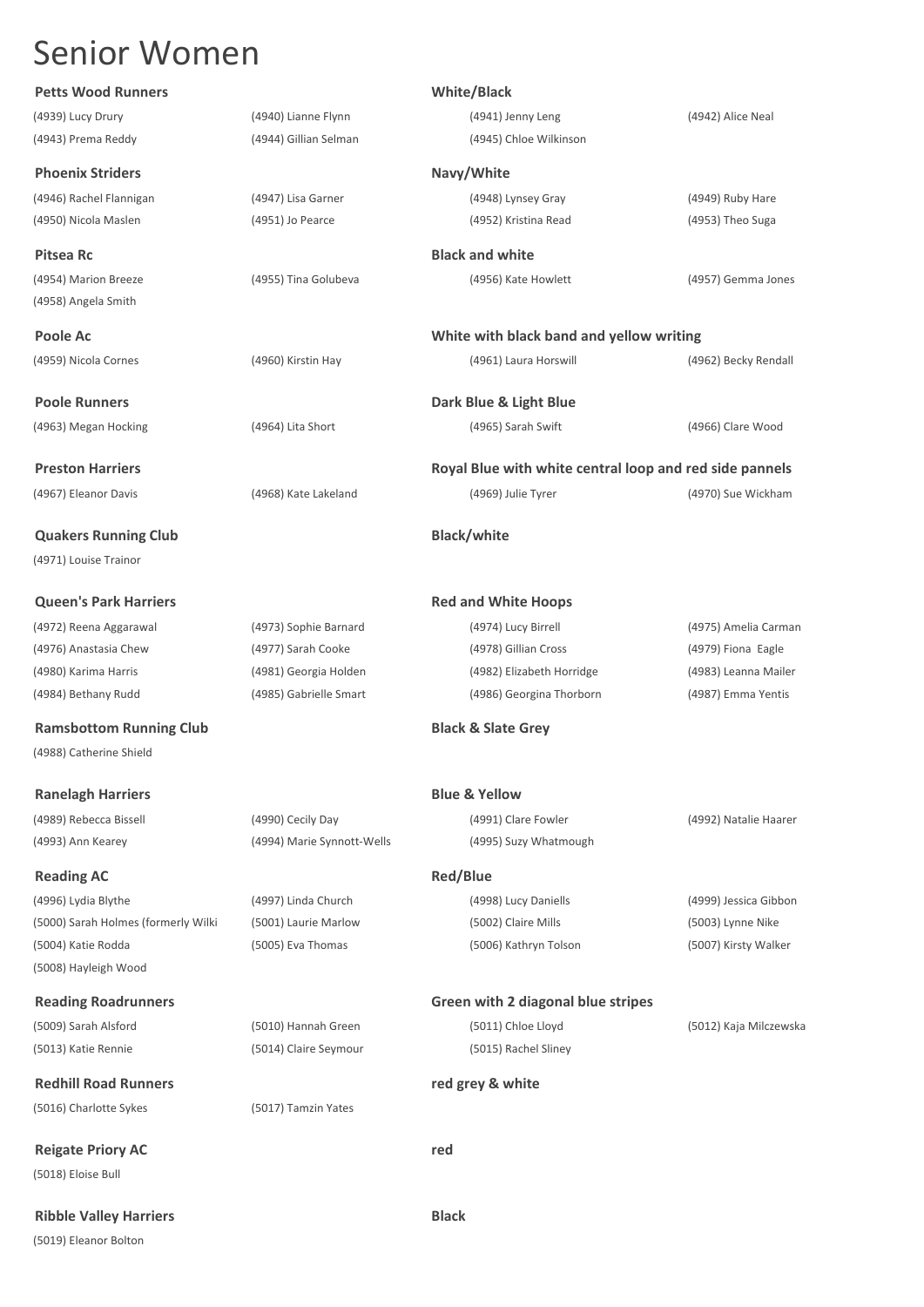| (5020) Jill Barton                           |                        |                                                   |                       |
|----------------------------------------------|------------------------|---------------------------------------------------|-----------------------|
| <b>Rossendale Harriers &amp; AC</b>          |                        | Pale Blue with dark Blue & White diagonal Stripes |                       |
| (5021) Sophie Howard                         |                        |                                                   |                       |
| <b>Rotherham Harriers And Ac</b>             |                        | <b>Black &amp; White</b>                          |                       |
| (5022) Naomi Clegg                           | (5023) Sophie Cowper   | (5024) Hannah May Fletcher-Poole                  | (5025) Lori Handbury  |
| (5026) Natasha Hatswell                      | (5027) Samantha Hughes | (5028) Zara Knappy                                | (5029) Robyn Lanceley |
| (5030) Mya Taylor                            |                        |                                                   |                       |
| <b>Royal Sutton Coldfield Athletics Club</b> |                        | Royal Blue with white vertical stripe             |                       |
| (5031) Georgia Delaney                       | (5032) Jennie Lloyd    | (5033) Dale Lyons                                 | (5034) Linda O'Connor |

**Royston Runners Black and Red**

**Rugby & Northampton Ac Sky blue & black** (5039) Tilly Lea

**Runnymede Runners Sky Blue & Blue** (5040) Elizabeth Leason

(5041) Ruth Brandon (5042) Alex Gandee (5043) Kathryn Mellor (5044) Suzanne Rathbone (5045) Melissa Wyszynski

**Saffron Striders RC Gold/Purple/Black** (5046) Fliss Tournant

(5063) Amelia Beaman (5064) Sarah Carroll

**Serpentine RC Red/Gold** 

(5073) Kristin Raassum (5074) Avril Riddell (5075) Jane Rumble (5076) Natasha Sheel (5077) Catkin Shelley (5078) Miwa Tonaki (5079) Janet Worster

(5080) Laura Bestow (5081) Suzy Claridge

(5082) Elana Dimmer (5083) Charlene Jacobs-Conradie (5084) Naomi Taschimowitz

**Rochdale Harriers & AC Black with Red & Amber Diagonals**

## **Pale Blue with dark Blue & White diagonal Stripes**

## **Black & White**

**Royal Blue with white vertical stripe** 

(5035) Naomi Beach (5036) Carla Brown (5037) Josephine Edmunds (5038) Zoe Hewitson

**Rushcliffe Ac Royal Blue & White**

## **Sale Harriers Manchester Green/ 1red band & 2 white bands**

(5047) Helen Armitage (5048) Hayley Ashby (5049) Caroline Barrett (5050) Anne Chinoy (5051) Juliet Downs (5052) Sinead Ferguson (5053) Emma Finney (5054) Sarah Goulden (5055) Harriet Hamilton (5056) Sian Rowley (5057) Georgia Taylor-Brown (5058) Jane Victoria Thomas (5059) Emma Tilley (5060) Katherine Wellam (5061) Sophie Wood (5062) Alice Wright

## **Salford Harriers & Ac Red/diagonal white stripe**

(5065) Jo Burkett (5066) Debbie Clarke (5067) Rose Coral (5068) Victoria Crawford

(5069) Sophie Anne Flanagan (5070) Megan Hunt (5071) Sarah MacKenzie (5072) Rhiannon Needham

## **Sevenoaks AC White with Blue & Yellow Strip**

**Shaftesbury Barnet Harriers Black and whit vertical stripes with red trim**

**Sheffield RC Light Blue/Black**

(5085) Madeleine Davis (5086) Ellen Joanna McLeod (5087) Rachel Rose (5088) Elizabeth Wood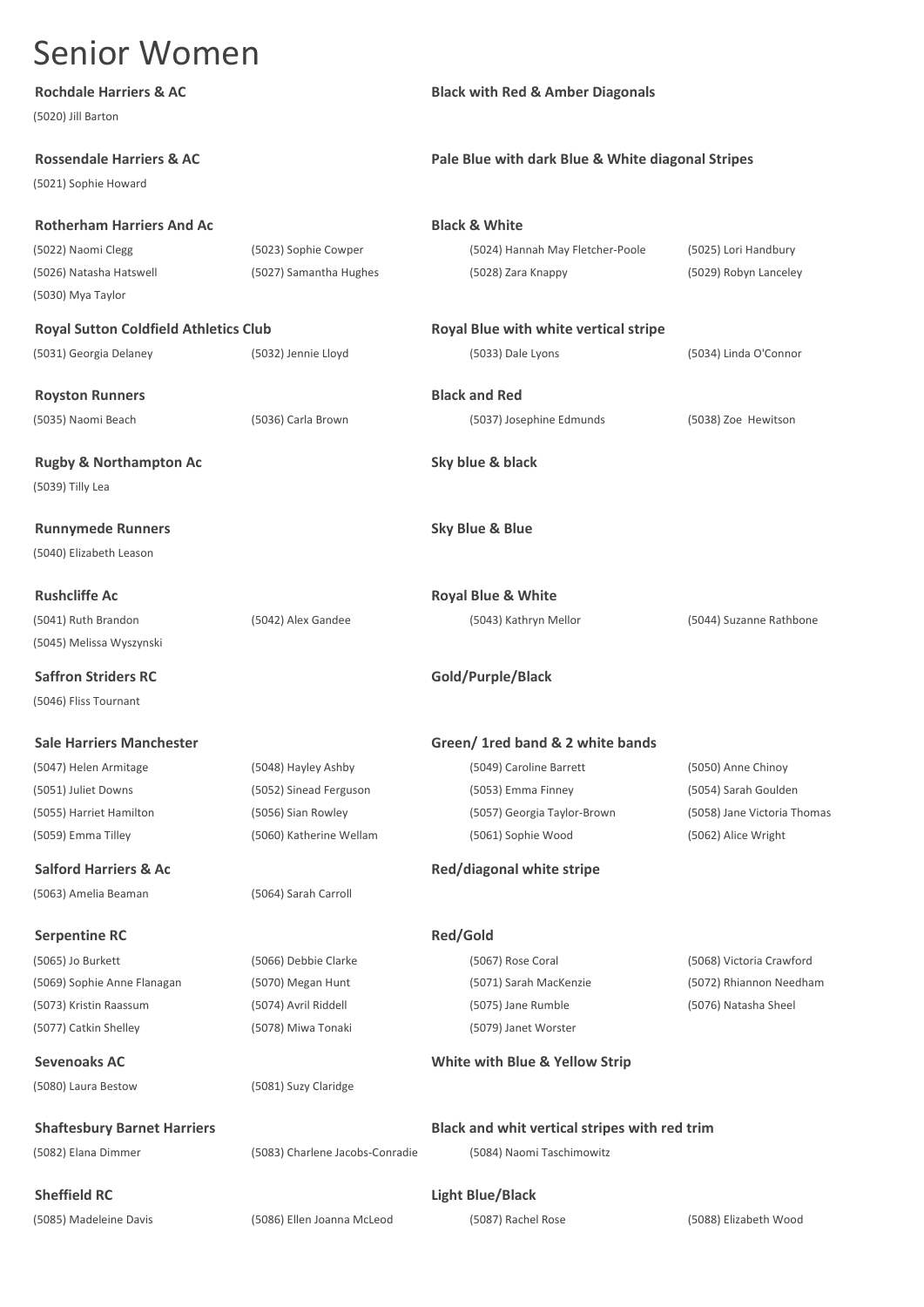| <b>Sheffield Triathlon Club</b>                             |                          | <b>Blue &amp; Red</b>        |                                 |
|-------------------------------------------------------------|--------------------------|------------------------------|---------------------------------|
| (5089) Sallyann Smith                                       |                          |                              |                                 |
| <b>Sinfin Running Club</b>                                  |                          | Green/White/Gold             |                                 |
| (5090) Laura Jacklin                                        | (5091) Hannah Lilley     |                              |                                 |
|                                                             |                          |                              |                                 |
| <b>Skegness &amp; District Running Club</b>                 |                          | <b>Black with Orange</b>     |                                 |
| (5092) Jade Brown                                           | (5093) Sarah Dowling     | (5094) Julie Goodwin         | (5095) Helena Shelton           |
| <b>South London Harriers</b>                                |                          | <b>White/Maroon</b>          |                                 |
| (5096) Shun-lai Chan                                        | (5097) Rhona Cloherty    | (5098) Gina Coulson          | (5099) Heidi Dann               |
| (5100) Maria David                                          | (5101) Alice Germana     | (5102) Pippa Major           | (5103) Angela Wilson            |
| <b>South Shields Harriers &amp; Ac</b>                      |                          | White, two blue hoops        |                                 |
| (5104) Paula Atkinson                                       | (5105) Mel Cooke-Dunlop  |                              |                                 |
| <b>South West Veterans AC</b>                               |                          | Purple with club name        |                                 |
| (5106) Marise Taylor                                        |                          |                              |                                 |
|                                                             |                          |                              |                                 |
| <b>Southampton Athletic Club</b>                            |                          | Red & white stripes          |                                 |
| (5107) Philippa Aukett                                      | (5108) Gemma Barry       | (5109) Natalie Griffiths     | (5110) Lillian Hawkins          |
| (5111) Lucy Short                                           | (5112) Sarah Winstone    |                              |                                 |
| <b>Southampton University Athletics &amp; Cross Country</b> |                          | <b>Burgundy</b>              |                                 |
| (5113) Katherine Fry                                        |                          |                              |                                 |
|                                                             |                          |                              |                                 |
| <b>Southend On Sea Ac</b>                                   |                          | Red/Black/White              |                                 |
| (5114) Georgia Brown                                        | (5115) Lee-anne Cann     | (5116) Sarah Jeffery         | (5117) Kasia Kostyrka-Allchorne |
| (5118) Hayley Lamkin                                        | (5119) Vanessa Mathers   | (5120) Rebecca Taylor        | (5121) Jenna Williams           |
| <b>Sparkhill Harriers</b>                                   |                          | <b>Red with black band</b>   |                                 |
| (5122) Jane Bartholomew                                     | (5123) Clare Bovill      | (5124) Jennifer Price        |                                 |
| <b>Sphinx AC</b>                                            |                          | Royal blue, gold band        |                                 |
| (5125) Sally-anne Tully                                     |                          |                              |                                 |
|                                                             |                          |                              |                                 |
| <b>Springfield Striders RC</b>                              |                          | White with yellow chest band |                                 |
| (5126) Polly Bridgman                                       | (5127) Donna Fisher      | (5128) Sarah Goodwin         | (5129) Imogen Ovenden           |
| (5130) Madeline Turner                                      |                          |                              |                                 |
| <b>St Albans Striders</b>                                   |                          | <b>Yellow &amp; blue</b>     |                                 |
| (5131) Rachel Aldridge                                      | (5132) Mandy Attree      | (5133) Caroline Bailes       | (5134) Naomi Baker              |
| (5135) Louise Bentham                                       | (5136) Louise Bentham    | (5137) Hannah Burkhardt      | (5138) Gemma Carruthers         |
| (5139) Kate Dixon                                           | (5140) Caitlin Eckley    | (5141) Lauren Eckley         | (5142) Claire Hobson            |
| (5143) Gill Hudnott                                         | (5144) Jennifer Johnston | (5145) Anna Jones            | (5146) Lucy Jones               |
| (5147) Ruth Kent                                            | (5148) Ellie Morris      | (5149) Deborah Noel          | (5150) Hannah Rayden            |
| (5151) Karen Sheard                                         | (5152) Lucy Stern        | (5153) Denise Tinant         | (5154) Lucy Waterlow            |
| <b>St Mary's Richmond AC</b>                                |                          |                              |                                 |
| (5155) Thea Cummings                                        |                          |                              |                                 |

**St Neots Riverside Runners Green/White horizontal band**

(5156) Jess Williams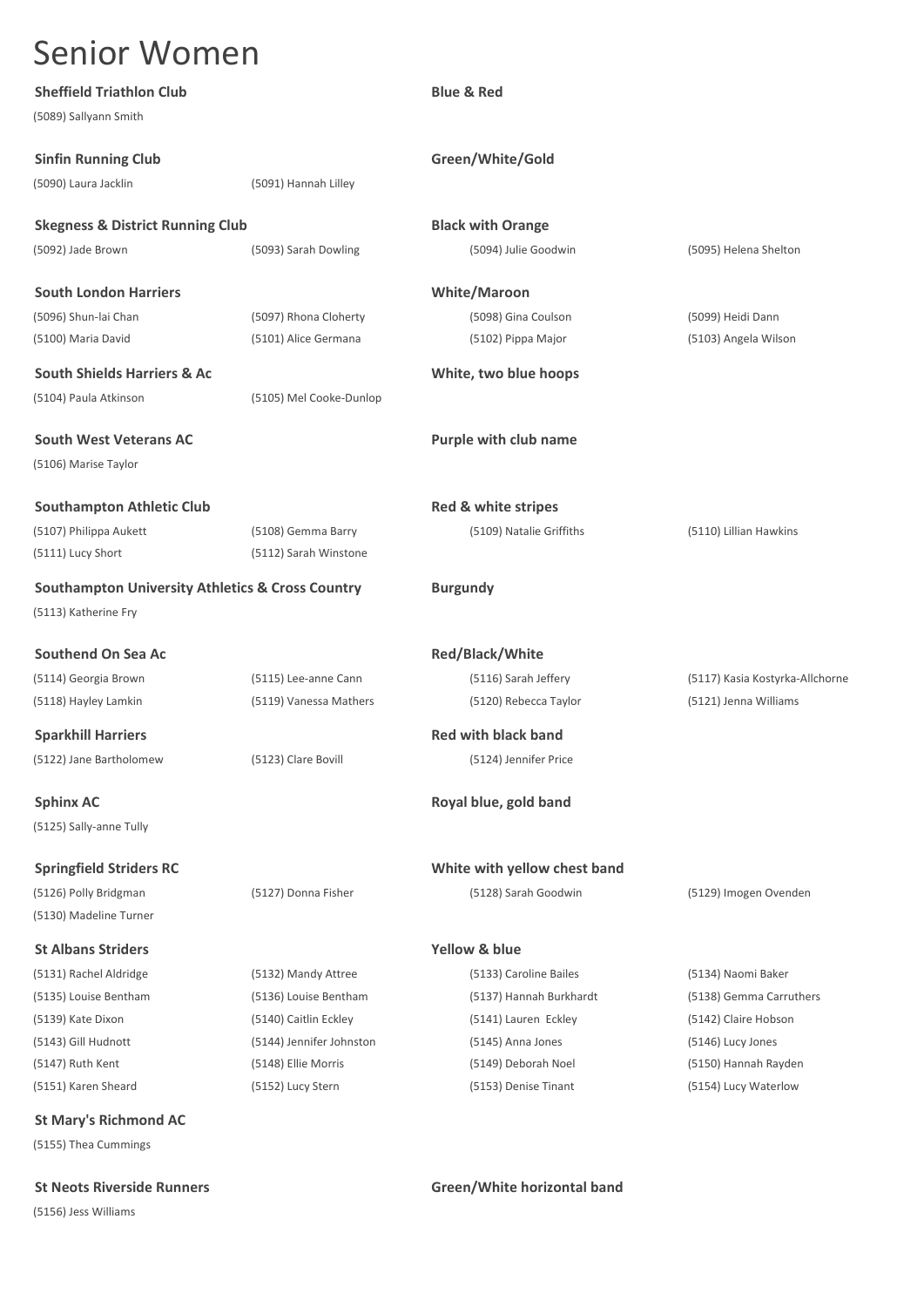| <b>Steel City Striders Rc</b>               |                           | Green & gold                                 |                          |
|---------------------------------------------|---------------------------|----------------------------------------------|--------------------------|
| (5157) Carol Beattie                        | (5158) Caroline Brock     | (5159) Caroline Rowena Greenough             | (5160) Stephanie Millar  |
| (5161) Laura Rangeley                       | (5162) Kate Scott         | (5163) Clair Wren                            |                          |
| <b>Stockport Harriers &amp; AC</b>          |                           | <b>Gold with black trim</b>                  |                          |
| (5164) Mollie Williams                      |                           |                                              |                          |
| <b>Stocksfield Striders</b>                 |                           | Navy with Red and White side Panels          |                          |
| (5165) Claire Collinson                     |                           |                                              |                          |
| <b>Stopsley Striders</b>                    |                           | <b>Red/Black</b>                             |                          |
| (5166) Christine Lathwell                   |                           |                                              |                          |
| <b>Stourbridge RC</b>                       |                           | Red with two white bands                     |                          |
| (5167) Lisa Coyne                           | (5168) Amy Evans          | (5169) Rachel Smith                          |                          |
| <b>Stratford Upon Avon AC</b>               |                           | Yello/Black                                  |                          |
| (5170) Emma Bexson                          | (5171) Rebecca Pridham    | (5172) Victoria Sharpe                       |                          |
|                                             |                           |                                              |                          |
| <b>Striders Of Croydon</b>                  |                           | Yellow & green                               |                          |
| (5173) Cindy Siu                            | (5174) Stephanie Upton    |                                              |                          |
| <b>Stubbington Green Runners</b>            |                           | green with a white strip running up the side |                          |
| (5175) Lisa Donn                            | (5176) Lara Evans         | (5177) Penny Forse                           | (5178) Kelley Haniver    |
| (5179) Wendy Hawxwell                       | (5180) Dawn Haynes-Sewell | (5181) Andrea Hind                           | (5182) Sara McRitchie    |
| (5183) Nikki Roebuck                        | (5184) Holly Watson       |                                              |                          |
| <b>Sunderland Harriers &amp; AC</b>         |                           | <b>Royal Blue</b>                            |                          |
| (5185) Jessica Fox                          |                           |                                              |                          |
| <b>Sutton in Ashfield Harriers &amp; AC</b> |                           | <b>Blue/Yellow</b>                           |                          |
| (5186) Molly Johnson                        |                           |                                              |                          |
| <b>Sutton Runners</b>                       |                           | yellow/black                                 |                          |
| (5187) Amber Brough-Nuesink                 | (5188) Chloe Constantine  | (5189) Felicidade Gunn                       | (5190) Deborah Williams  |
| <b>Swale Combined AC</b>                    |                           | <b>Royal Blue &amp; White</b>                |                          |
| (5191) Olwen Cockell                        | (5192) Natalie Long       |                                              |                          |
|                                             |                           |                                              |                          |
| <b>Swinton Running Club</b>                 |                           | <b>Red with Black/White hoop</b>             |                          |
| (5193) Lauren Marsden                       | (5194) Rebecca Mills      | (5195) Helen Nation                          |                          |
| <b>Team Bath Athletic Club</b>              |                           | <b>Blue with Yellow Side Panels</b>          |                          |
| (5196) Lisa Bennett                         | (5197) Amy Glynn          | (5198) Philippa Spruit                       | (5199) Ilana Wigfield    |
| <b>Telford Ac</b>                           |                           | Yellow with red and blue side panals         |                          |
| (5200) Lisa Blagden                         | (5201) Cristina Obrien    | (5202) Alison Preece                         |                          |
| <b>Thames Hare &amp; Hounds</b>             |                           | White, black saltire                         |                          |
| (5203) Claire Altmann                       | (5204) Denise Barnett     | (5205) Chloe Beckett                         | (5206) Rachel Boswell    |
| (5207) Andrea Buchanan                      | (5208) Mimi Carlton       | (5209) Serena Carter                         | (5210) Jessica Davies    |
| (5211) Rebekah Edgar                        | (5212) Ella Fennelly      | (5213) Vikki Filsell                         | (5214) Helen Geldert     |
| (5215) Helene Greenwood                     | (5216) Claire Hammett     | (5217) Felicity Hayward                      | (5218) Katy Hedgethorne  |
| (5219) Sarah Kassenaar                      | (5220) Bethanie Murray    | (5221) Natalie Seymour                       | (5222) Andrea Stehlikova |
|                                             |                           |                                              |                          |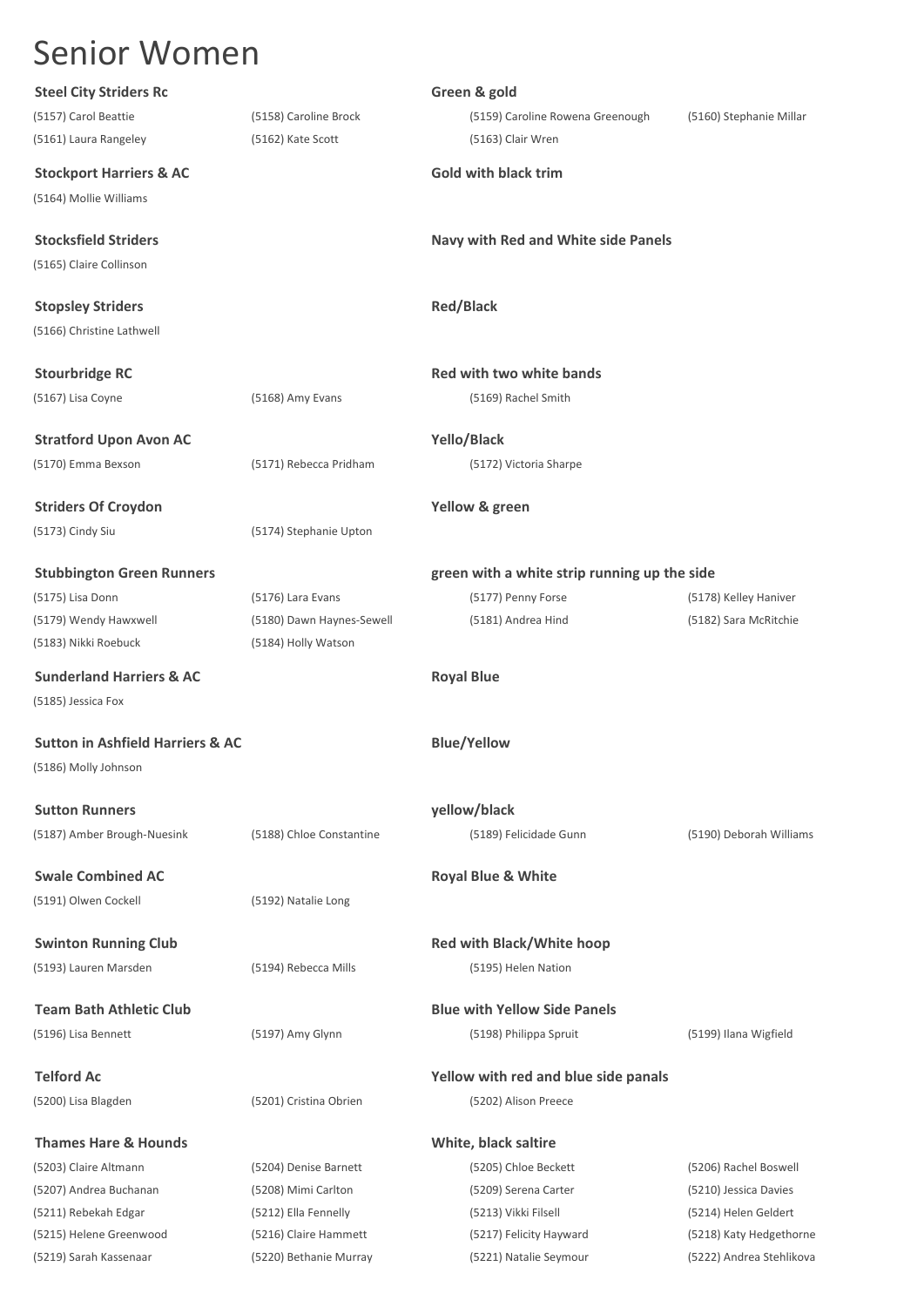## **Thames Valley Harriers Black with Light blue**

(5223) Stephanie Ainley (5224) Chloe Baker (5225) Lisa Da Silva (5226) Emily Dudgeon (5227) Fran Lou (5228) Lara Sterritt (5229) Rosie Vallance

**The Stragglers Running Club Yellow and black**

(5234) Emily Wattret

(5239) Catherine Holden (5240) Lisa Kendrick (5241) Susan Street-Hall (5242) Bethany Walker (5243) Amie Williams (5244) Kate Williams

**Tiptree Road Runners Red** 

(5245) Rowena De Belligny (5246) Danielle Harrington

**Tonbridge Ac White/Navy**

(5267) Harriet Woolley

**Totley AC Green & White** (5268) Jenny Featherstone

(5279) Kat Alpe (5280) Cyn Cano (5281) Celine Goldsmith (5282) Anja Greenwood (5283) Christine Hawker (5284) Emily Jeanes (5285) Aimee Jenner (5286) Melissa O'Hare (5287) Christine Read (5288) Anna Sikorska

**Trentham Rc Green** (5289) Marie Cooper (5290) Jayne Dickens (5291) Jacquie MacPhail (5292) Sarah McDonald (5293) Kaye Morrissey (5294) Deborah O'Neill (5295) Jen Riley (5296) Joanne Stanfield (5297) Deborah Thomas (5298) Rosemary Wilson

(5299) Marie Alden

**Tri Surrey Triathlon Club White/Maroon**

(5300) Emma Bartolo (5301) Thalia Hessey (5302) Lisa Hill (5303) Grace Lake (5304) Mia Monique Storm (5305) Nicola Wilding

(5306) Rachel Wray

(5230) Madeleine Baptista (5231) Sophie Biggs (5232) Julie Haworth (5233) Julie Rosemary Holmes

**Tipton Harriers Green & white hoops**

(5235) Sharon Bailey (5236) Penelope Barber (5237) Susannah Davies (5238) Cheryl Graham

| (5247) Chloe Bird            | (5248) Deniz Bowart           | (5249) Danila Costamagna | (5250) Alexandra Crockford |
|------------------------------|-------------------------------|--------------------------|----------------------------|
| (5251) Sarah Cronin          | (5252) Angie Crush            | (5253) Nichola Evans     | (5254) Verity Hopkins      |
| (5255) Sasha Humphries       | (5256) Lauren Major           | (5257) Grazia Manzotti   | (5258) Pearl Pearce        |
| (5259) Lucy Pitcairn-Knowles | (5260) Polly Pitcairn-Knowles | (5261) Alice Ralph       | (5262) Lucy Reid           |
| (5263) Philippa Robinson     | (5264) Nicole Taylor          | (5265) Lucy Thompson     | (5266) Alice Wood          |
|                              |                               |                          |                            |

| <b>Totton RC</b>                                |                     | Blue, white & yellow side panels |                           |
|-------------------------------------------------|---------------------|----------------------------------|---------------------------|
| (5269) Jacquie Barlow<br>(5273) Elizabeth White | (5270) Helen Bonaer | (5271) Dorothea Kennard          | (5272) Patricia Spodzieja |
| <b>Trafford Athletic Club</b>                   |                     | white, blue/yellow diagonal      |                           |
| (5274) Ruth Beresford                           | (5275) Vicki Cronin | (5276) Sue Exon                  | (5277) Kate Meeson        |
| (5278) Sophie Ralston                           |                     |                                  |                           |
| <b>Trent Park Running Club</b>                  |                     | <b>Yellow and Green</b>          |                           |

## **Tri London Navy blue, with white and blue hoop**

**Tring RC Royal Blue and white stripes Royal Blue and white stripes**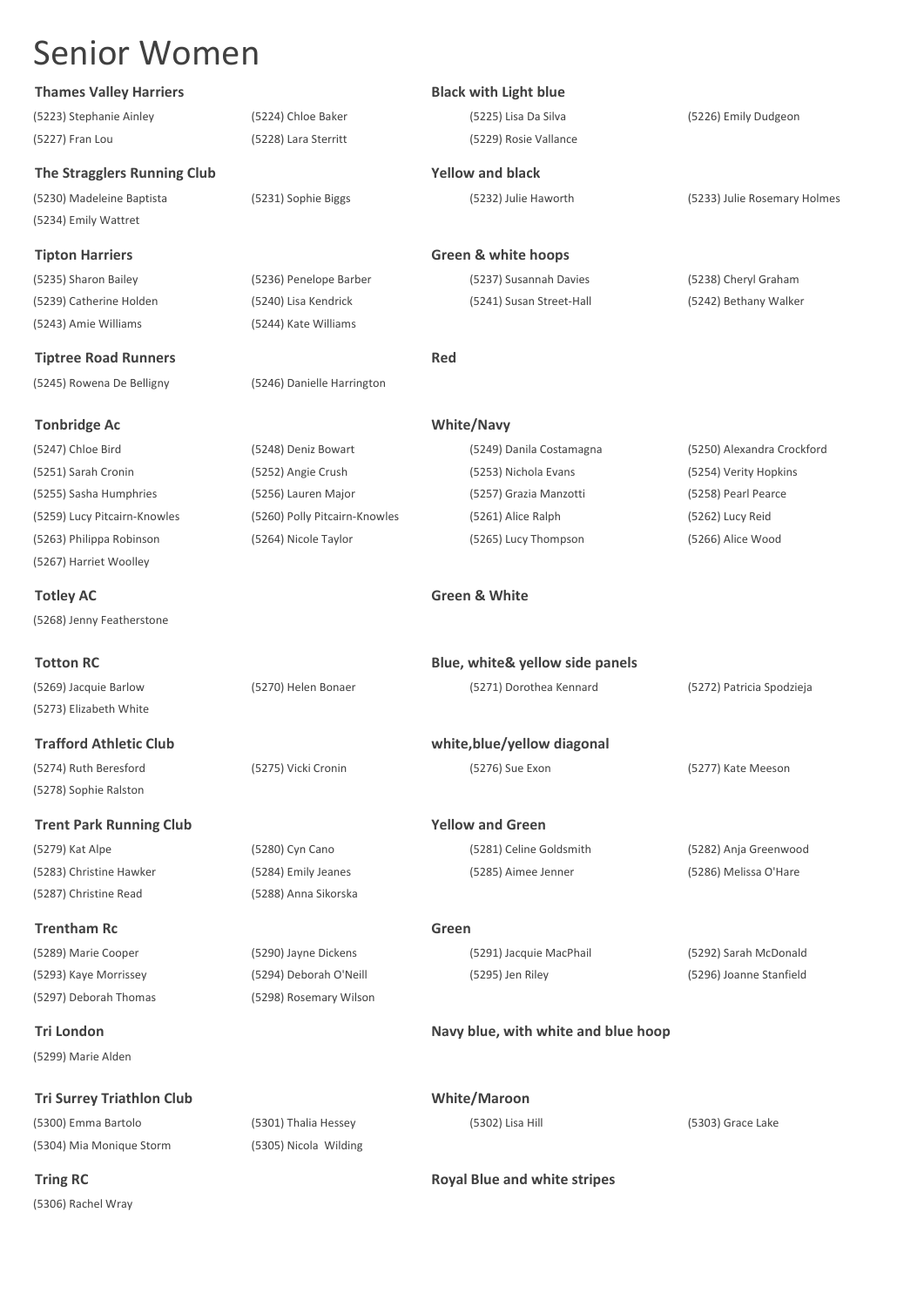| <b>Tunbridge Wells Harriers</b>                    |                             | Yellow with royal blue stripes     |                          |
|----------------------------------------------------|-----------------------------|------------------------------------|--------------------------|
| (5307) Michele Bradshaw                            | (5308) Cathy Gill           | (5309) Jillian Holford             | (5310) Suzannah Kinsella |
| (5311) Rose Sawyer                                 | (5312) Carol Tsang          |                                    |                          |
| <b>Tyne Bridge Harriers</b>                        |                             | <b>White/Black</b>                 |                          |
| (5313) Gemma Finnie                                | (5314) Jessica Graham       | (5315) Amy Johnson                 | (5316) Morag Kerry       |
| (5317) Emma Moir                                   | (5318) Claire Norman        | (5319) Rachael Perowne             | (5320) Kathryn Stevenson |
| (5321) Hannah Stewart                              |                             |                                    |                          |
| <b>Tynedale Harriers &amp; AC</b>                  |                             | <b>Black &amp; White Lettering</b> |                          |
| (5322) Kim Firstbrook                              | (5323) Charlie Pinkney      |                                    |                          |
| University of Birmingham AC and Cross Country Clu  |                             | <b>Red, Yellow &amp; Blue</b>      |                          |
| (5324) Maddalena Mastrolonardo                     |                             |                                    |                          |
| <b>University of Nottingham AC</b>                 |                             | <b>Forest Green</b>                |                          |
| (5325) Rachel McDonald                             |                             |                                    |                          |
| <b>University of Sheffield Union of Students</b>   |                             | <b>Black/Gold</b>                  |                          |
| (5326) Naomi Kingston                              |                             |                                    |                          |
| Vale Royal Ac                                      |                             | <b>Blue</b>                        |                          |
| (5327) Lucy Burch                                  | (5328) Sarah Dufour-Jackson | (5329) Abigail Howarth             | (5330) Kate Moulds       |
| (5331) Sarah Murphy                                | (5332) Amelia Pettitt       | (5333) Clara Pettitt               |                          |
| <b>Valley Striders AC</b>                          |                             | White, black lettering             |                          |
| (5334) Leila Kara                                  |                             |                                    |                          |
| <b>Vegan Runners UK</b>                            |                             | <b>Black/Green</b>                 |                          |
| (5335) Lina Ambruleviciute                         | (5336) Tess Killingbeck     | (5337) Sophie Landau               |                          |
| <b>Victoria Park Harriers And Tower Hamlets Ac</b> |                             | White, blue & green diagonals      |                          |
| (5338) June Barrow-Green                           | (5339) Elaine Battson       | (5340) Susan Bint                  | (5341) Lydia Briggs      |
| (5342) Ollie Capel                                 | (5343) Mandy Dohren         | (5344) Anna Fiedlerova             | (5345) Claire Fisher     |
| (5346) Ellie Freeden                               | (5347) Jo Hall              | (5348) Eloise Hawser               | (5349) Faye Jeacocke     |
| (5350) Amanda Jukes                                | (5351) Nicola Kerr          | (5352) Sarah Knox                  | (5353) Harriet Lowndes   |
| (5354) Rachel Morison                              | (5355) Yuan Ren             | (5356) Claire Ross                 | (5357) Eleanor Tait      |
| (5358) Ali Trauttmansdorff                         |                             |                                    |                          |
| <b>Victory AC</b>                                  |                             | <b>Blue/Club Logo</b>              |                          |
| (5359) Belinda Harding                             |                             |                                    |                          |
| <b>Wallasey Athletic Club</b>                      |                             | <b>Red</b>                         |                          |
| (5360) Michele Alty                                | (5361) Jannine McArd        |                                    |                          |
| <b>Wallsend Harriers &amp; Ac</b>                  |                             | <b>Green with Gold Hoops</b>       |                          |
| (5362) Julie Collinson                             | (5363) Chrystal Skeldon     | (5364) Christine Stretesky         | (5365) Julie Williams    |
| <b>Ware Joggers</b>                                |                             | <b>White with Red Chest Band</b>   |                          |
| (5366) Gemma Charville                             | (5367) Jeanette Collins     | (5368) Anthea Francis              | (5369) Joanne Gladding   |
| (5370) Harriet Kealy                               | (5371) Beverley McLees      | (5372) Louise Oliver               | (5373) Sam Rowe          |
| <b>Watford Harriers</b>                            |                             | black&white                        |                          |

(5374) Emma Gardner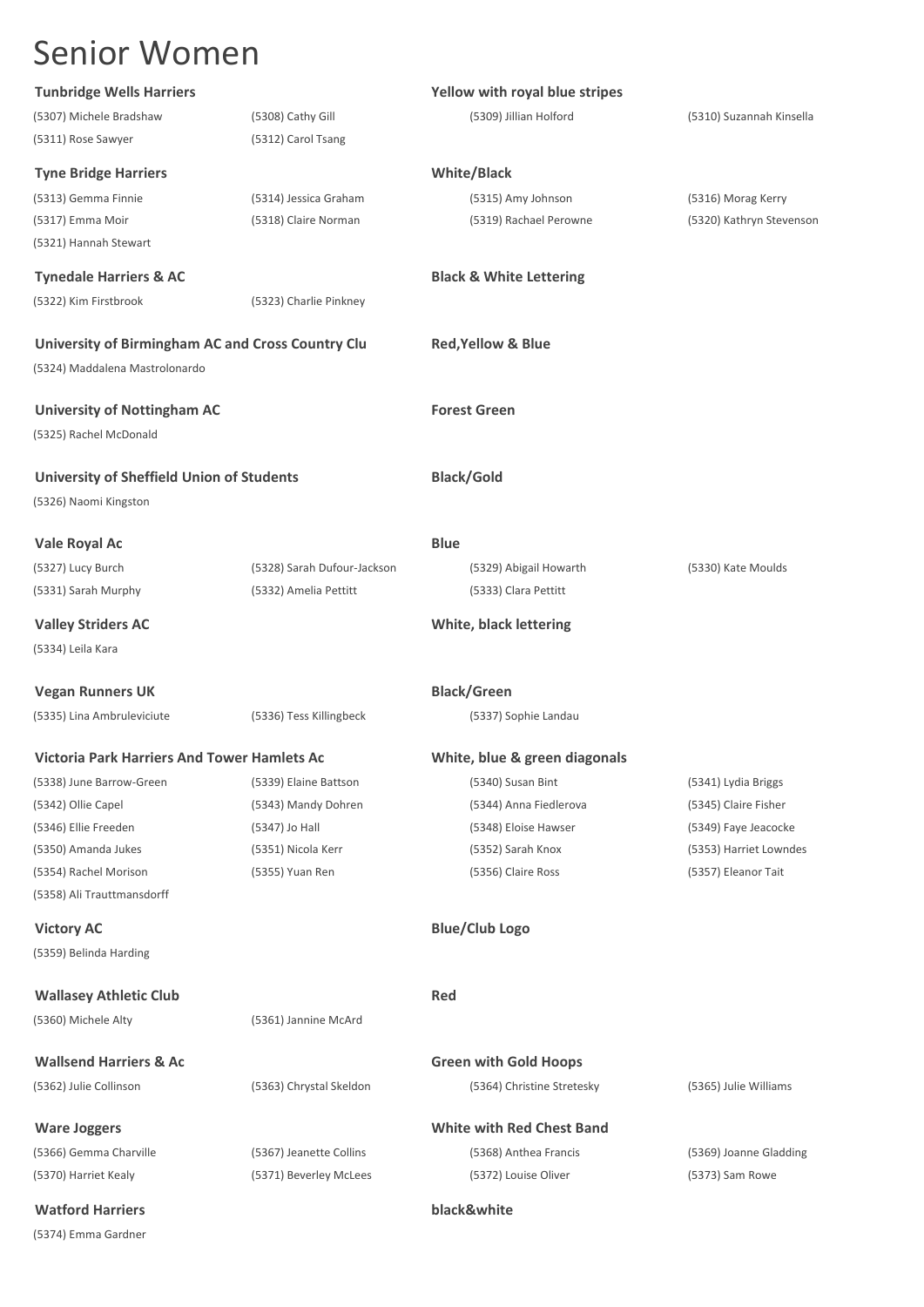| <b>Watford Joggers</b>              |                          | <b>Red and white</b>                       |                        |
|-------------------------------------|--------------------------|--------------------------------------------|------------------------|
| (5375) Clare Bonnick                | (5376) Amy Cope-Balchin  | (5377) Rebecca Reed                        | (5378) Annie Whitton   |
| <b>Waverley Harriers</b>            |                          | Navy blue with gold letters                |                        |
| (5379) Micaela Grammer              | (5380) Teresa Male       | (5381) Sarah Morris                        | (5382) Helen Morton    |
| (5383) Christine Robinson           | (5384) Abi Truelove      |                                            |                        |
| <b>Wells City Harriers</b>          |                          | White, blue, yellow                        |                        |
| (5385) Laura James                  |                          |                                            |                        |
| <b>West 4 Harriers</b>              |                          | Gold, sky blue band                        |                        |
| (5386) Rachel Berry                 | (5387) Anna Critchlow    | (5388) Annabel Kukulski                    | (5389) Rosemary Lewis  |
| (5390) Sarah McIntosh               | (5391) Joanna Neville    | (5392) Helen Quinn                         | (5393) Yuko Saito      |
| (5394) Edyta Wierzbowska            | (5395) Suzi Zhuang       |                                            |                        |
| <b>West Cheshire Athletic Club</b>  |                          | Purple front & back with yellow side bands |                        |
| (5396) Claire Harris                | (5397) Kate Titlow       |                                            |                        |
| <b>Westbury Harriers</b>            |                          | <b>White with Blue Hoop</b>                |                        |
| (5398) Fiona Chick                  | (5399) Hannah Hobbs      | (5400) Kate Hoffen                         | (5401) Hannah McAlpine |
| (5402) Emma Jane Orchard            | (5403) Jayne Pemble      | (5404) Alison Rogers                       | (5405) Floren Scrafton |
| (5406) Emma Woodworth               |                          |                                            |                        |
| Wigan & District H & AC             |                          | <b>Black with red diagonal stripe</b>      |                        |
| (5407) Lisa Heyes                   | (5408) Jacqui Jones      | (5409) Rachel Lawton                       | (5410) Lucy McKenna    |
| <b>Wilmslow Running Club</b>        |                          | Royal blue and gold                        |                        |
| (5411) Rebecca Jackson              | (5412) Frances Kenney    |                                            |                        |
| <b>Wilmslow Striders</b>            |                          | <b>Black/Red with club name</b>            |                        |
| (5413) Mattie Edwards               |                          |                                            |                        |
| <b>Wimbledon Windmilers</b>         |                          | <b>Black &amp; white &amp; Red</b>         |                        |
| (5414) Sophie Bennet                | (5415) Claire Boynton    | (5416) Isabel Gwyther                      | (5417) Radhika Lingham |
| (5418) Bernadette Maher             | (5419) Lisa Rippon       | (5420) Helen Rountree                      | (5421) Ella Waddingham |
| <b>Wimborne AC</b>                  |                          | <b>Rede/Black</b>                          |                        |
| (5422) Araminta Stubbs              |                          |                                            |                        |
| <b>Winchester &amp; District AC</b> |                          | <b>Black/Gold/Black</b>                    |                        |
| (5423) Fiona Bolton                 | (5424) Karla Borland     | (5425) Emma Carter                         | (5426) Joanne Clarke   |
| (5427) Lucy Elliott                 | (5428) Alison Fenwick    | (5429) Laura Fenwick                       | (5430) Jane Gandee     |
| (5431) Kate Green                   | (5432) Charlotte Hoskins | (5433) Jo Jefferies                        | (5434) India Lee       |
| (5435) Anna Locke                   | (5436) Michaela McCallum | (5437) Samantha Parkinson                  | (5438) Eleanor Swire   |
| <b>Windrush Triathlon Club</b>      |                          | <b>Black</b>                               |                        |
| (5439) Cat Baron                    | (5440) Rachel Ferguson   | (5441) Laura Hamilton                      | (5442) Florence Mowlem |
| (5443) Saffron Pineger              | (5444) Sophie Roberts    | (5445) Esther Stoakes                      |                        |
| Windsor Slough Eton & Hounslow AC   |                          | Saxe blue, 2 amber bands                   |                        |
| (5446) Jennifer Ball                | (5447) Alexandra Barbour | (5448) Dani Barnes-Heeney                  | (5449) Amber Clarke    |
| (5450) Charlotte Firth              | (5451) Meg Ormond        | (5452) Isabelle Rayner                     | (5453) Juliet Soane    |
| (5454) Natalie Thompson             |                          |                                            |                        |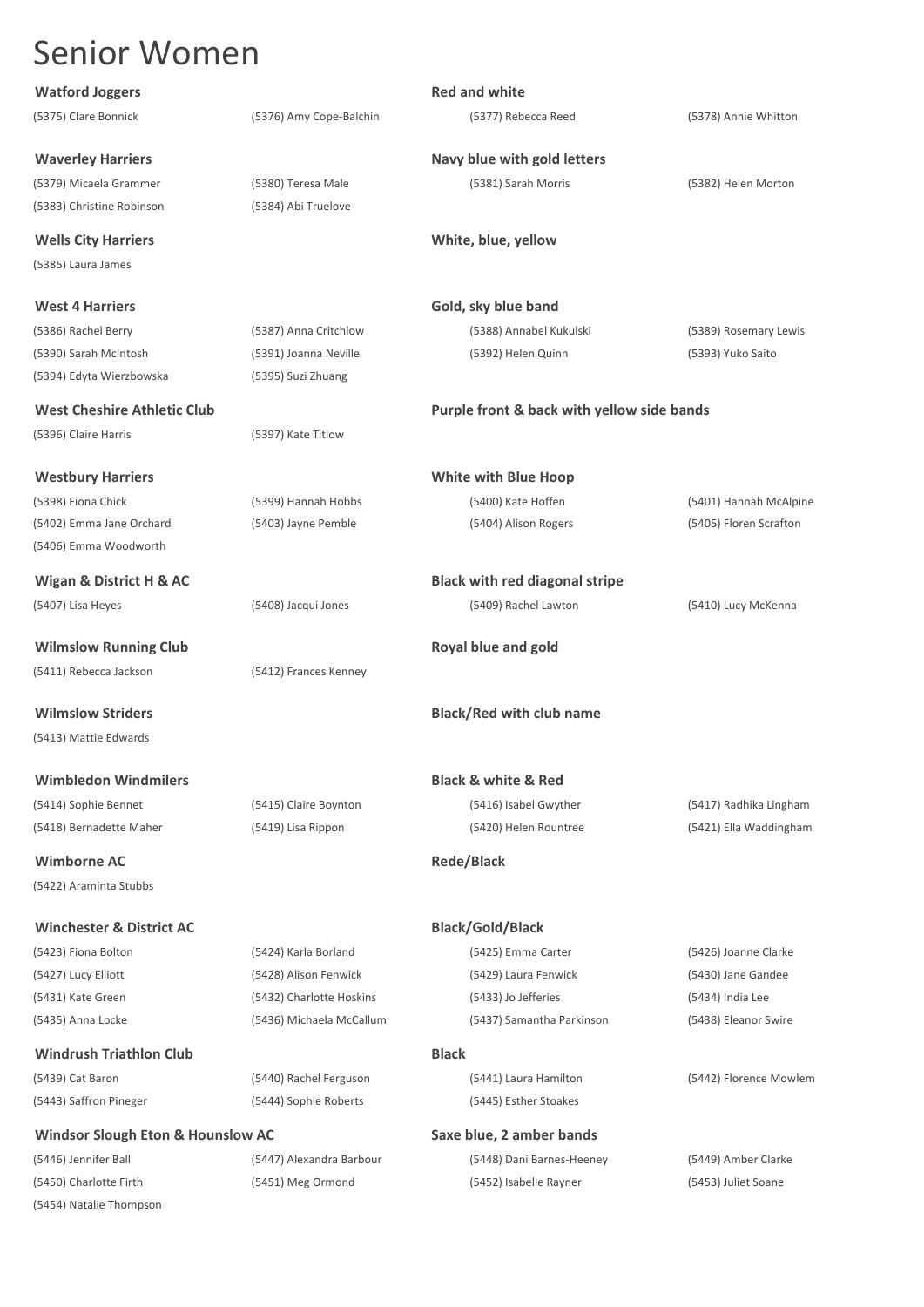| <b>Wirral AC</b>                           |                         | 2 green hoops on white         |                    |
|--------------------------------------------|-------------------------|--------------------------------|--------------------|
| (5455) Sarah Kearney                       | (5456) Anne Rosbottom   | (5457) Sophie Tarver           |                    |
| <b>Woking AC</b>                           |                         | Orange/Green                   |                    |
| (5458) Katie Hopkins                       | (5459) Louise Mills     |                                |                    |
| <b>Wolverhampton &amp; Bilston</b>         |                         | <b>Red/Yellow/Green</b>        |                    |
| (5460) Joanne Hackett                      | (5461) Becky Palmer     | (5462) Bethany Tabor           |                    |
| <b>Woodford Green AC with Essex Ladies</b> |                         | <b>Green &amp; White Hoops</b> |                    |
| (5463) Alicia McArdell                     | (5464) Suzanne Phillips | (5465) Kate Stockings          |                    |
| <b>Wreake &amp; Soar Valley</b>            |                         | <b>Blue</b>                    |                    |
| (5466) Laura Storer                        |                         |                                |                    |
| <b>Wycombe Phoenix Harriers &amp; Ac</b>   |                         | <b>Blue &amp; Red</b>          |                    |
| (5467) Ana Montgomery                      | (5468) Jenny Roberts    | (5469) Pippa Woolven           |                    |
| <b>York Knavesmire Harriers</b>            |                         | yellow/black quartered         |                    |
| (5470) Aoife Burke                         | (5471) Orna O'Toole     | (5472) Becky Penty             | (5473) Josie Rawes |
| (5474) Clare Rowntree                      | (5475) Karen Tostee     | (5476) Edwina Wilcox           | (5477) Qin Zhou    |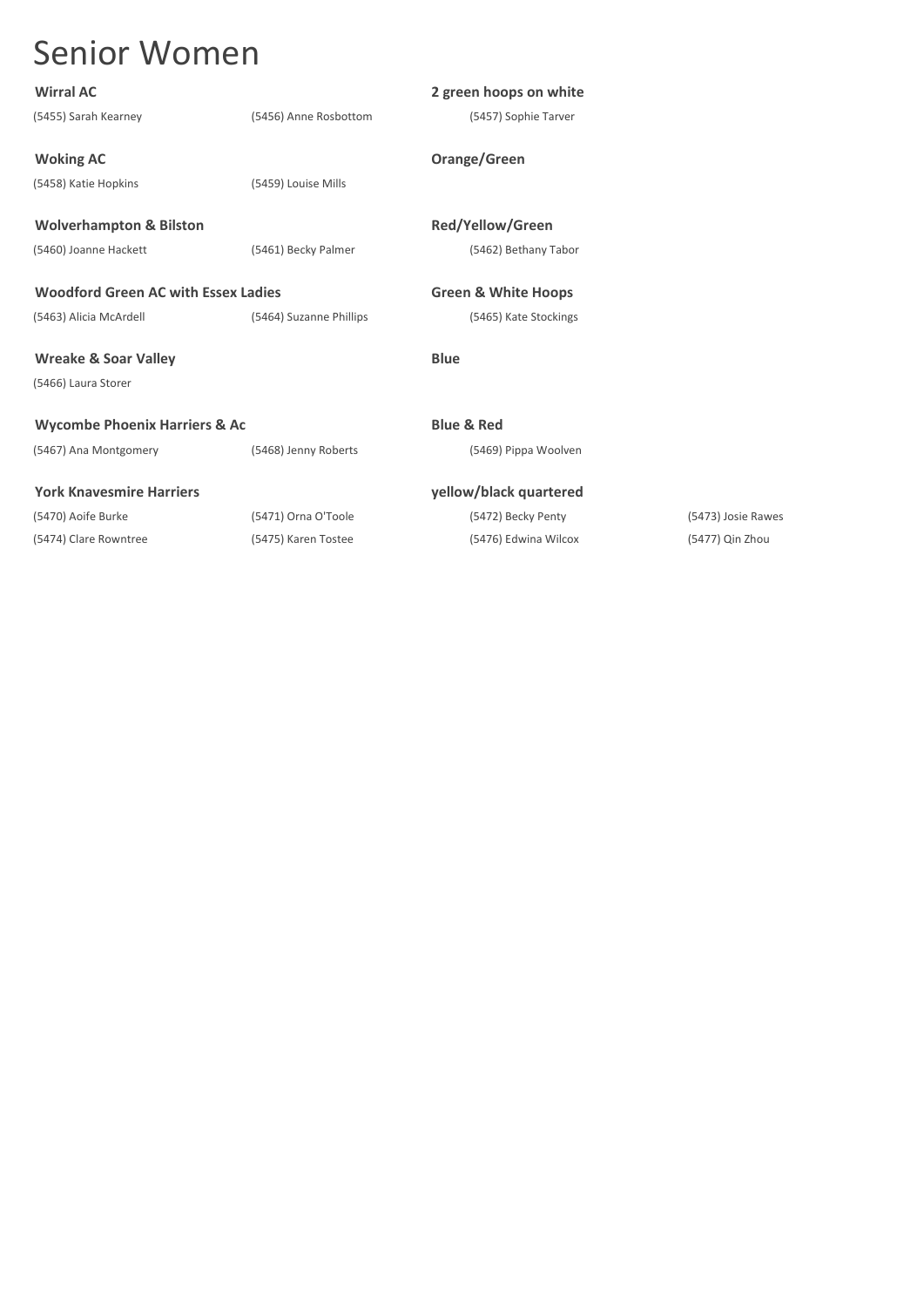# Under 13 Boys

(2101) Leif Andreasen

## **Abingdon AC Yellow/maroon & black side panels**

| <b>Aldershot Farnham &amp; District</b>                 |                                | Red, green & white                         |                            |  |
|---------------------------------------------------------|--------------------------------|--------------------------------------------|----------------------------|--|
| (2102) Michael Champion                                 | (2103) Alastair Gibbs          | (2104) Rhys Kapri                          | (2105) Owen Mortimor       |  |
| (2106) Daniel Orbell                                    | (2107) Idan Polat              | (2108) Luke Shattock                       |                            |  |
| <b>Altrincham &amp; District Athletic Club Limited</b>  |                                | <b>Yellow with red panel</b>               |                            |  |
| (2109) Alexander James Maurice Ed                       |                                |                                            |                            |  |
| <b>Ashford AC</b>                                       |                                | Gold with verrtical black stripe           |                            |  |
| (2110) James Willcox                                    |                                |                                            |                            |  |
| <b>Barnet &amp; District AC</b>                         |                                | <b>Red/Royal Blue</b>                      |                            |  |
| (2111) Oliver Flemming                                  | (2112) Joshua McDonagh Sanchez |                                            |                            |  |
| <b>Barnsley Athletic Club</b>                           |                                | <b>Turquoise with red trim</b>             |                            |  |
| (2113) Bartley Hughes                                   |                                |                                            |                            |  |
| <b>Basingstoke &amp; Mid Hants AC</b>                   |                                | Amber 7 Red, 2 Vertical Black Stripes      |                            |  |
| (2114) Daniel Banks                                     | (2115) Loki Chaffey            | (2116) Archie Day                          | (2117) Jake Juden          |  |
| <b>Bedford &amp; County AC</b>                          |                                | Blue, white side trim                      |                            |  |
| (2118) Oliver Coombes                                   | (2119) Zachary Danobrega       | (2120) Archie Henderson                    | (2121) Archie Henderson    |  |
| (2122) Isaac Raddan                                     | (2123) Harry Scott             | (2124) Jude Syred                          | (2125) Zach Vincent        |  |
| <b>Belgrave Harriers</b>                                |                                | <b>Claret &amp; Gold</b>                   |                            |  |
| (2126) Maximilian Colonius Xavier                       | (2127) Noah Gomes-Coley        | (2128) Harry Jodrell                       |                            |  |
| <b>Bicester AC</b>                                      |                                | <b>RED/ YELLOW</b>                         |                            |  |
| (2129) Erlgean Appiahkorang-Mensa<br>(2133) Jago Newton | (2130) Nils Beukes             | (2131) Lewie Harris                        | (2132) Zach McMillan       |  |
| <b>Blackburn Harriers &amp; AC</b>                      |                                | Royal blue/white stripe                    |                            |  |
| (2134) Samuel Aspey                                     |                                |                                            |                            |  |
| <b>Blackheath &amp; Bromley Harriers AC</b>             |                                | black with maroon and light blue hoops     |                            |  |
| (2135) Sam Barlow                                       | (2136) Matias Caceres          | (2137) Jose Pedro Candia                   | (2138) Harry Collins-Smith |  |
| (2139) Jacob D'Cruze Howarth                            | (2140) Lucas Elmqvist          | (2141) Isaac Evans                         | (2142) Heath Griffin       |  |
| (2143) Charlie Hay                                      | (2144) Joseph Hill             | (2145) Liam Hough                          | (2146) Ben O'Grady         |  |
| (2147) Oscar Pickering                                  | (2148) Joseph Scanes           | (2149) James Shaw                          | (2150) William Spurle      |  |
| (2151) Oliver Ward                                      | (2152) Alfie Whitelock         |                                            |                            |  |
| <b>Bournemouth Ac</b>                                   |                                | Yellow, royal blue vertical stripe on left |                            |  |
| (2153) Harry Butcher                                    | (2154) Jacob Green             |                                            |                            |  |
| <b>Bracknell AC</b>                                     |                                | <b>Blue/Gold</b>                           |                            |  |
| (2155) Aaron Chestnutt                                  |                                |                                            |                            |  |
| <b>Brighton &amp; Hove AC</b>                           |                                | <b>Red/Black</b>                           |                            |  |
| (2156) Louis Ashworth                                   | (2157) Saul Bennett            | (2158) George Gilbert                      | (2159) Oliver Goodman      |  |
| (2160) Raphael Kelly                                    | (2161) Matthew Lones           | (2162) Alex Roberts                        | (2163) Ben Woodward        |  |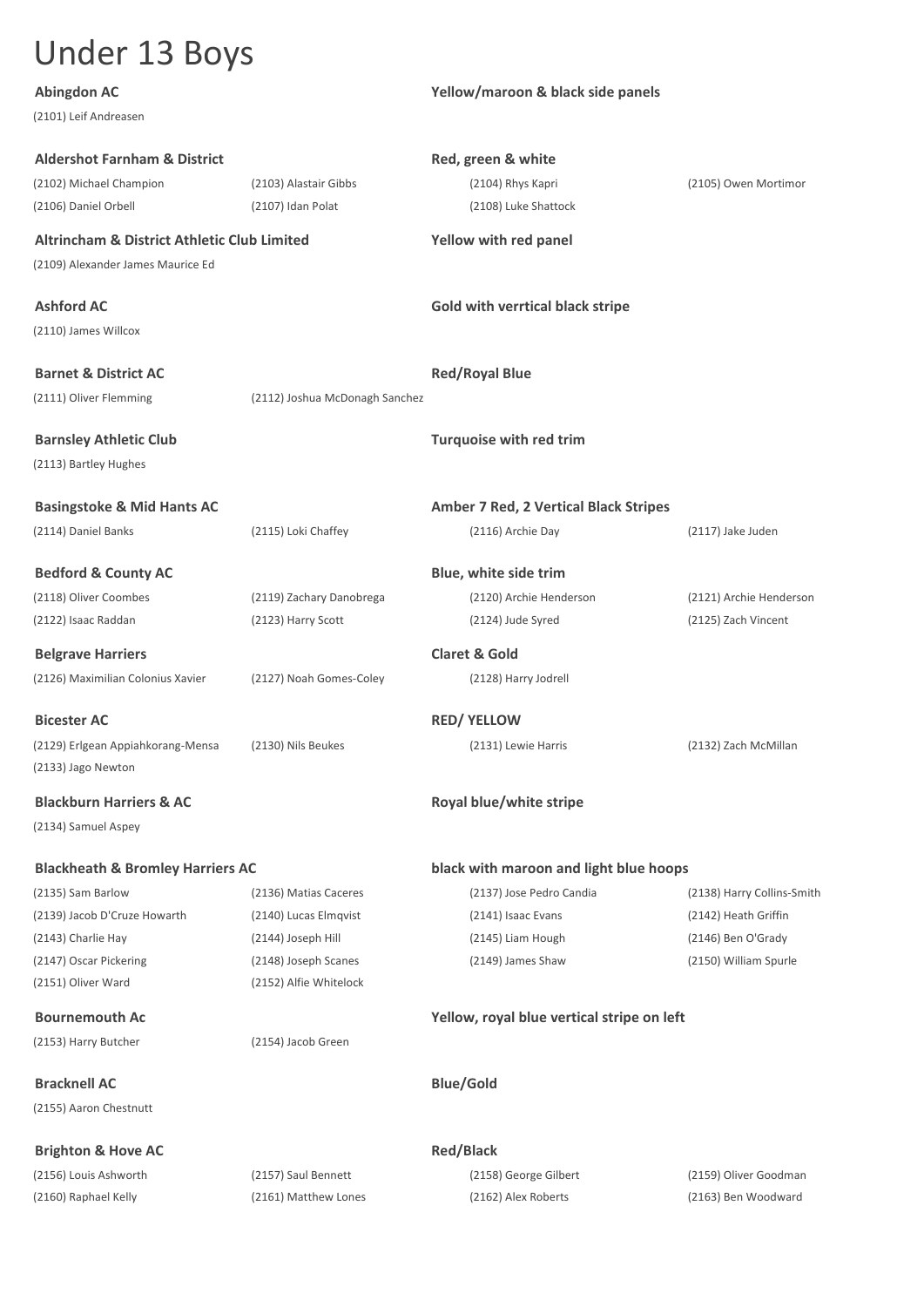# Under 13 Boys

| <b>Bristol and West AC</b>           |                          | White/Red                                 |                               |
|--------------------------------------|--------------------------|-------------------------------------------|-------------------------------|
| (2164) Ravi Bakrania                 | (2165) Elijah Buscemi    | (2166) Sean Deane                         | (2167) Henry McKee            |
| (2168) Max McKinstry                 | (2169) Callum Skidmore   | (2170) Freddy White                       | (2171) Albert Wilde-Nowadczyk |
| <b>Burton AC</b>                     |                          | <b>Black, blue side panels</b>            |                               |
| (2172) Aleksander Tutt               |                          |                                           |                               |
| Cambridge & Coleridge AC             |                          | <b>White/Blue</b>                         |                               |
| (2173) Edward Bowstead               | (2174) Raphael Buchallet | (2175) Edward Jennings                    | (2176) Adam Johnson           |
| (2177) Nathaniel Lemanski            | (2178) Harrison Pearson  | (2179) Owen Villis                        |                               |
| <b>Cambridge Harriers</b>            |                          | <b>Light Blue, black trimming</b>         |                               |
| (2180) Monty Brown                   | (2181) Oliver Hill       | (2182) Aniket Iyengar                     | (2183) Rhys Joyeux            |
| (2184) Joshua Wellings               |                          |                                           |                               |
| <b>Central Park Athletics</b>        |                          | Red                                       |                               |
| (2185) Harry Cooper                  | (2186) Arthur Munt       |                                           |                               |
|                                      |                          |                                           |                               |
| <b>Charnwood A C</b>                 |                          | Green, yellow side panels                 |                               |
| (2187) Joshua Adkin                  | (2188) Jacob Duncombe    | (2189) Toby Duncombe                      | (2190) Max Muddle             |
| (2191) Oliver Stenhouse              |                          |                                           |                               |
| <b>Chelmsford Ac</b>                 |                          | Green & Gold                              |                               |
| (2192) Ethan Brien                   | (2193) Joshua Eida       | (2194) Austin Kelly                       | (2195) Jacob Parrott          |
| (2196) Oscar Stollery                |                          |                                           |                               |
| <b>Chichester Runners &amp; AC</b>   |                          | <b>White and Green</b>                    |                               |
|                                      |                          |                                           |                               |
| (2197) Harry Cruttenden              | (2198) Kai Lendrum       | (2199) Matthew Mainwaring                 | (2200) Stanley Wilkes         |
| <b>Chiltern Harriers AC</b>          |                          | Green/ white/ black                       |                               |
| (2201) Felix Danielli                | (2202) Charlie De Sousa  | (2203) Tom Ford                           | (2204) James Holdsworth       |
| (2205) Charlie Quantrill             |                          |                                           |                               |
| <b>Chippenham Harriers</b>           |                          | <b>White/Blue</b>                         |                               |
| (2206) Matthew Hunton                |                          |                                           |                               |
|                                      |                          |                                           |                               |
| <b>City Of Norwich AC</b>            |                          | <b>Vertical Red &amp; Gold Stripes</b>    |                               |
| (2207) James Ashton                  | (2208) Jack Browne       | (2209) Seth Burch                         | (2210) Bobby Goldsmith        |
| (2211) Finn Kaiser                   | (2212) Jude Linstead     | (2213) Vito MacHin                        | (2214) Finley Winship         |
| <b>City Of Portsmouth AC</b>         |                          | white/blue chest band and red side panels |                               |
| (2215) Ned Bailey                    | (2216) Oakley Knipe      | (2217) Jonathan Wright                    |                               |
|                                      |                          |                                           |                               |
| <b>City Of Salisbury AC &amp; RC</b> |                          | <b>Blue</b>                               |                               |
| (2218) Freddie Bosworth              | (2219) James Gabriel     | (2220) Art Mitchell                       | (2221) Daniel Robertson       |
| (2222) Joseph Robertson              |                          |                                           |                               |
| <b>City of York AC</b>               |                          | <b>Green &amp; Black</b>                  |                               |
| (2223) Daniel Campbell               | (2224) Tom Mitchell      |                                           |                               |
|                                      |                          |                                           |                               |
| <b>Cleethorpes AC</b>                |                          | <b>Blue with diagonal yellow Stripe</b>   |                               |
| (2225) Max Holness                   |                          |                                           |                               |
| <b>Colchester &amp; Tendring AC</b>  |                          | <b>Black</b>                              |                               |
| (2226) Adam Hart                     | (2227) Benjamin Russell  |                                           |                               |
|                                      |                          |                                           |                               |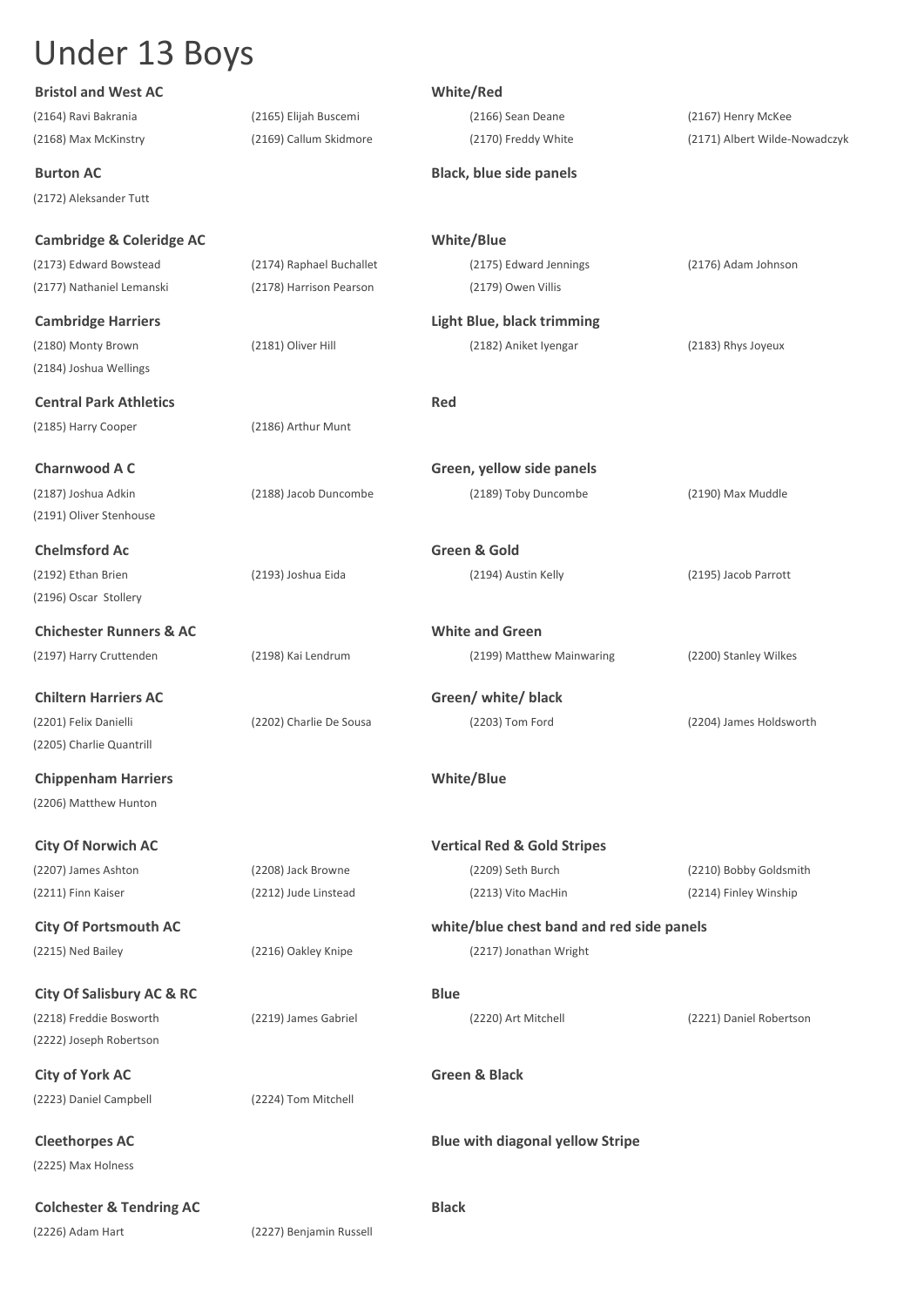# Under 13 Boys

| <b>Cookham Running Club</b>                     |                                            | <b>Blue</b>                                            |                       |
|-------------------------------------------------|--------------------------------------------|--------------------------------------------------------|-----------------------|
| (2228) Lucas Dolphin<br>(2232) Samuel Nicholson | (2229) William Hapgood<br>(2233) Luke Rice | (2230) Toby Holmes                                     | (2231) William Howes  |
| <b>Corby AC</b>                                 |                                            | sky blue with 2 red bands                              |                       |
| (2234) William Griffiths                        |                                            |                                                        |                       |
| <b>Crawley AC</b>                               |                                            | <b>Black / Gold</b>                                    |                       |
| (2235) Oliver Aylward                           | (2236) Joseph Denslow                      |                                                        |                       |
| <b>Croydon Harriers</b>                         |                                            | <b>White with Two Navy Hoops</b>                       |                       |
| (2237) Alexander Giles                          | (2238) Eliot Peacock                       |                                                        |                       |
| Darlington H & AC                               |                                            |                                                        |                       |
| (2239) Finn Pentland-Rice                       | (2240) Rowan Steel                         |                                                        |                       |
| <b>Dartford Harriers AC</b>                     |                                            | Light blue, dark blue hoops                            |                       |
| (2241) Ayrton Alemao<br>(2245) Chidubem Ugoji   | (2242) Oakley Andrews                      | (2243) Harry Clare                                     | (2244) Daniel Francis |
|                                                 |                                            |                                                        |                       |
| <b>Daventry AAC</b><br>(2246) Charlie Atkins    | (2247) William Combstock                   | White with two blue hoops                              |                       |
|                                                 |                                            |                                                        |                       |
| <b>Derby Athletic Club</b>                      |                                            | White/Green/Red                                        |                       |
| (2248) Harry Tatham                             |                                            |                                                        |                       |
| <b>Doncaster Athletic Club</b>                  |                                            | White, green & blue panels                             |                       |
| (2249) Alexander Felczerek                      |                                            |                                                        |                       |
| <b>Ealing Southall &amp; Middlesex AC</b>       |                                            | <b>Green With Amber Diagonal</b>                       |                       |
| (2250) Leon Boulting                            | (2251) Gabriel Carpentier                  | (2252) Elliot Edgar                                    | (2253) Noah Levy      |
| (2254) Tom Price                                | (2255) Samuel Sunderland                   | (2256) Zach Van Der Graaf                              | (2257) Jonathan Walk  |
| <b>Epsom &amp; Ewell Harriers</b>               |                                            | <b>Yellow &amp; Red</b>                                |                       |
| (2258) Erik Bertheussen                         | (2259) Finlay Cantwell                     | (2260) Jacob Duke                                      | (2261) Aidan Hannah   |
| (2262) Thomas Holland                           | (2263) Samuel Marshall                     | (2264) Harvey Oshea                                    | (2265) Daniel Street  |
| <b>Gosforth Harriers &amp; Ac</b>               |                                            | <b>Green &amp; White Hoops</b>                         |                       |
| (2266) George Ponton                            |                                            |                                                        |                       |
| <b>Grantham AC</b>                              |                                            | Red with yellow & black panel                          |                       |
| (2267) Theo Bacon                               |                                            |                                                        |                       |
| <b>Greenwich Tritons Triathlon Club</b>         |                                            | <b>Royal lue</b>                                       |                       |
| (2268) Dhruv Raut                               | (2269) George Turner                       | (2270) Rory Tynan                                      |                       |
| <b>Guildford &amp; Godalming AC</b>             |                                            | Green, black trim (women) Green black side panel (men) |                       |
| (2271) Josh Cass                                |                                            |                                                        |                       |
| <b>Halifax Harriers &amp; AC</b>                |                                            | <b>Blue and Yellow</b>                                 |                       |
| (2272) Sam Keighley                             | (2273) Ben Slow                            | (2274) Thomas Wright                                   |                       |
| <b>Hallamshire Harriers Sheffield</b>           |                                            | Red/White                                              |                       |
| (2275) William Martin                           | (2276) Joseph Thake                        | (2277) Thomas Thake                                    |                       |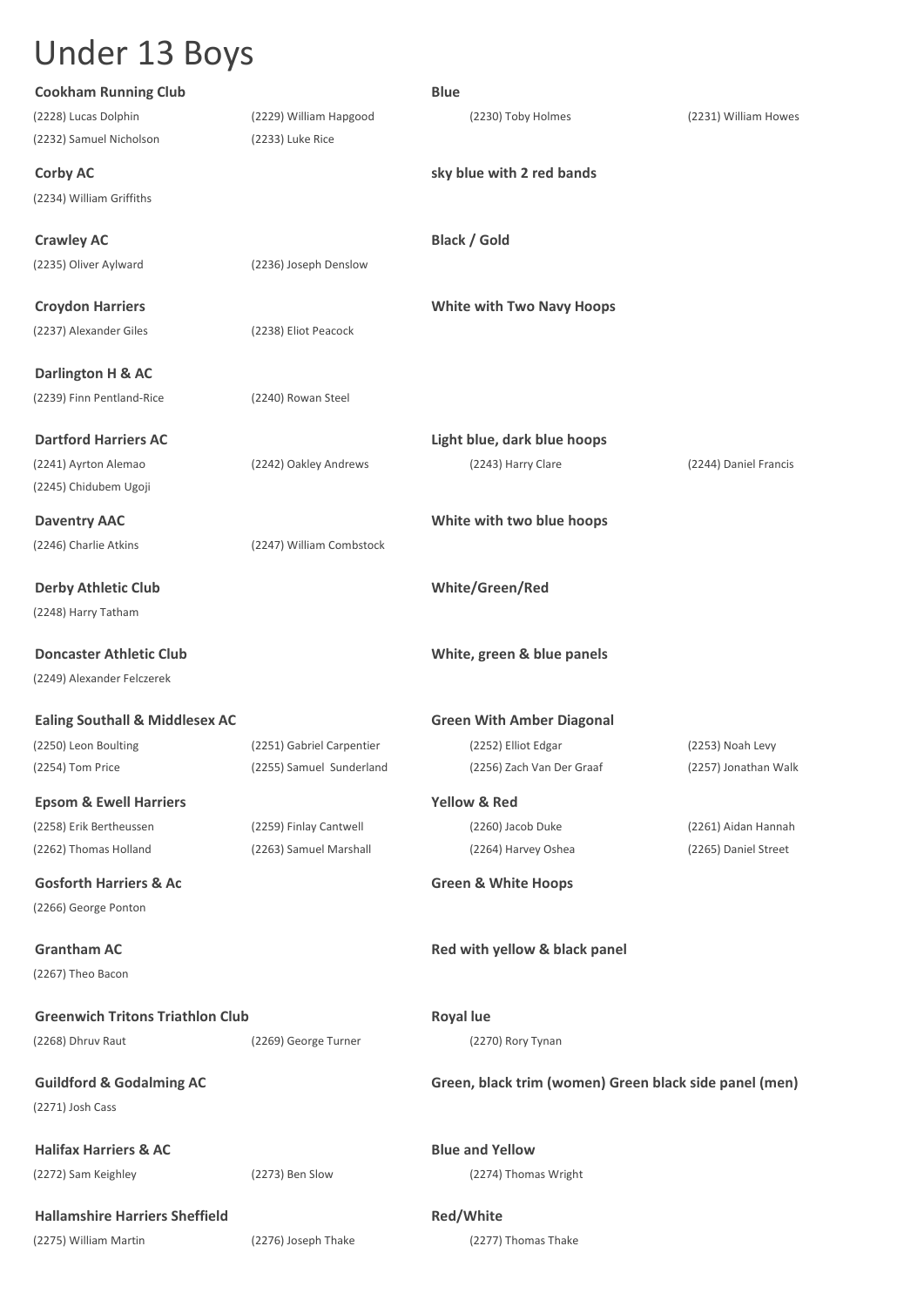| <b>Harrow AC</b>                  |                            | <b>Black vest</b>                                   |                        |
|-----------------------------------|----------------------------|-----------------------------------------------------|------------------------|
| (2278) Dominic Frearson           | (2279) Darsh Kadam         | (2280) Rocco Keane                                  | (2281) Charlie Robert  |
| (2282) Shayan Yadav               |                            |                                                     |                        |
| <b>Haverhill Running Club</b>     |                            | <b>Black, Silver side panels</b>                    |                        |
| (2283) Harry Minnette             |                            |                                                     |                        |
|                                   |                            |                                                     |                        |
| <b>Havering AC</b>                |                            | <b>Royal Blue &amp; Yellow</b>                      |                        |
| (2284) Liam Battrum               | (2285) Ethan Carroll       | (2286) Freddie Rowe                                 | (2287) Shea Sweeney    |
| <b>Heanor Running Club</b>        |                            | Yellow with Light Blue Horizontal Band              |                        |
| (2288) Oscar Blake                | (2289) Samuel Edwards      |                                                     |                        |
|                                   |                            |                                                     |                        |
| <b>Hercules Wimbledon AC</b>      |                            | <b>Gold with Red Diagonal Sash Back &amp; Front</b> |                        |
| (2290) Harry Allen                | (2291) Adam Amrani-Hussain | (2292) Theo Creed                                   | (2293) Sam Dyson       |
| (2294) Zachary Elliott            | (2295) Sammy Hobden        | (2296) Oliver Mealor                                | (2297) William Moret   |
| (2298) Louis Motte                | (2299) Thomas Whorton      |                                                     |                        |
| <b>Herne Hill Harriers</b>        |                            | <b>Red and black hoops</b>                          |                        |
| (2300) Luke Attfield              | (2301) Alfie Bryan         | (2302) Biruk Cranwell                               | (2303) Edward Cunniffe |
| (2304) Edward Dick                | (2305) Dylan Gillies       | (2306) Fraser Griffith                              | (2307) Louis Harvie    |
| (2308) Lucas Heath                | (2309) Caspian Holmes      | (2310) Hugo Jenkins                                 | (2311) Felix Joliot    |
| (2312) Matthieu Ladure            | (2313) Jack McLennan       | (2314) Nathaniel Meek                               | (2315) Azkia Mulimba   |
| (2316) Oscar Odoire               | (2317) Konrad Paliwoda     | (2318) Will Perry                                   | (2319) Max Reglar      |
| (2320) Connor Richards            |                            |                                                     |                        |
| <b>Herts Phoenix Ac</b>           |                            | <b>Red</b>                                          |                        |
| (2321) Thomas Guy                 |                            |                                                     |                        |
|                                   |                            |                                                     |                        |
| <b>Highgate Harriers</b>          |                            | <b>Black and White Hoops</b>                        |                        |
| (2322) Billy Cooke                | (2323) Arjuna Pflug        | (2324) Tal Querforth-Waterman                       | (2325) Jaydon Testa    |
|                                   |                            |                                                     |                        |
| <b>Holland Sports AC</b>          |                            | Royal blue with white horizontal band               |                        |
| (2326) Barnaby Chambers           | (2327) Arthur Davies       | (2328) Liam Mahmoudi                                | (2329) Haydon Roberts  |
| (2330) Charlie Thompson           |                            |                                                     |                        |
| <b>Horsham Blue Star Harriers</b> |                            | <b>White &amp; Royal Blue</b>                       |                        |
| (2331) Joseph Wilkie              |                            |                                                     |                        |
| <b>Huntingdonshire AC</b>         |                            | <b>Black with Yellow/Green</b>                      |                        |
| (2332) Oliver Albone              | (2333) Harry Pateman       | (2334) Thomas Richards                              |                        |
|                                   |                            |                                                     |                        |
| <b>HY Runners</b>                 |                            | <b>Red with White Writing</b>                       |                        |
| (2335) Zion Okojie                |                            |                                                     |                        |
|                                   |                            |                                                     |                        |
| <b>Ilford AC</b>                  |                            | <b>Navy Blue</b>                                    |                        |
| (2336) Ryder Z Islam              |                            |                                                     |                        |
| <b>Invicta East Kent AC</b>       |                            | Red                                                 |                        |
| (2337) Sebastian Sanz-Kozyra      | (2338) Nate Thomson        |                                                     |                        |
|                                   |                            |                                                     |                        |
| <b>Ipswich Jaffa RC</b>           |                            | <b>Orange &amp; Black</b>                           |                        |
| (2339) Leo Bloor                  | (2340) Alex Georgalas      | (2341) Jason Georgalas                              | (2342) Noah Raishbrook |
| (2343) Ethan Wade                 |                            |                                                     |                        |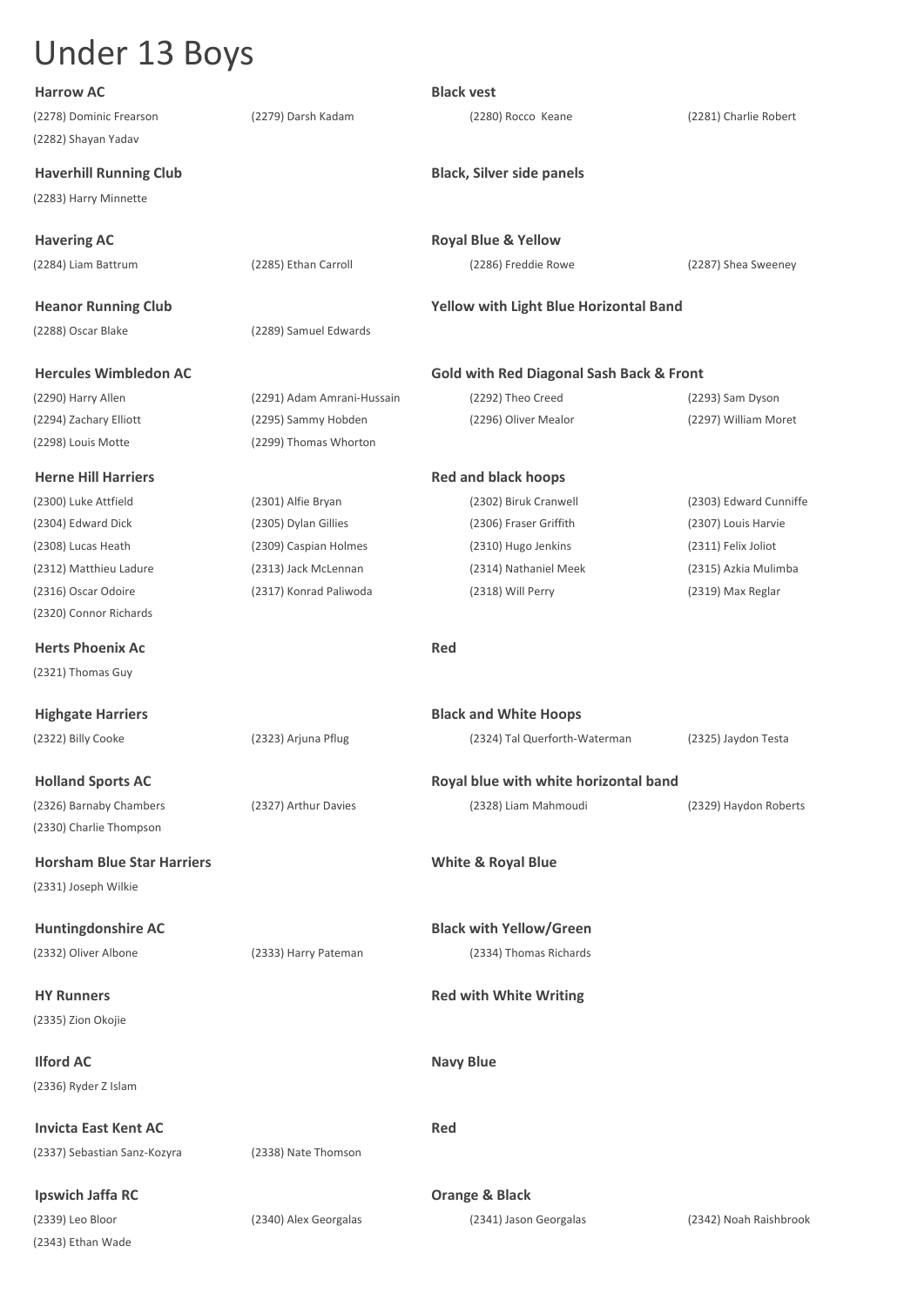| <b>Kendal Amateur Athletic Club</b>   |                        | <b>Green with Red Trim</b>             |                        |
|---------------------------------------|------------------------|----------------------------------------|------------------------|
| (2344) Harvey Shaw                    | (2345) Joseff Tancrel  |                                        |                        |
| <b>Kent AC</b>                        |                        | Navy Blue with white horse of kent     |                        |
| (2346) Jack Duffy                     | (2347) George Fricker  | (2348) George Searle                   | (2349) Lucas Stickland |
| <b>Kettering Town Harriers</b>        |                        | Red/White                              |                        |
| (2350) Harlee Hooker                  | (2351) Zachary Scott   | (2352) Oliver Smith                    |                        |
| <b>Leigh Harriers &amp; AC</b>        |                        | <b>White with Green Band</b>           |                        |
| (2353) Thomas Amaral                  |                        |                                        |                        |
| <b>Leven Valley AC</b>                |                        | <b>Blue &amp; Black</b>                |                        |
| (2354) Sam Oldham                     |                        |                                        |                        |
| <b>Lewes AC</b>                       |                        | <b>Red with Gold hoop</b>              |                        |
| (2355) Michael O'Connor               | (2356) Charlie Perry   |                                        |                        |
| <b>Liverpool Harriers &amp; AC</b>    |                        | <b>Gold with Blue Liverbird Badge</b>  |                        |
| (2357) Sonny Cassell                  | (2358) Charlie Rigby   | (2359) Max Taylor                      |                        |
| <b>London Heathside</b>               |                        | <b>Blue, Red and Gold</b>              |                        |
| (2360) Frank Bailey                   | (2361) Harry Conley    | (2362) Dylan Mills                     | (2363) Alex Pountney   |
| (2364) Ben Redland                    | (2365) Koppany Szentes | (2366) Sam Turner                      | (2367) Rory Willis     |
| <b>Macclesfield Harriers &amp; AC</b> |                        | <b>Maroon with Silver stripe</b>       |                        |
| (2368) Jared Dickinson                | (2369) Thomas Wood     |                                        |                        |
| <b>Mansfield Harriers</b>             |                        | <b>Blue &amp; Green</b>                |                        |
| (2370) Edward Lowe                    |                        |                                        |                        |
| <b>Marshall Milton Keynes AC</b>      |                        | <b>Orange and Black</b>                |                        |
| (2371) Oliver Coleman                 | (2372) Zachary Els     | (2373) Ethan Paris                     | (2374) Jacque Smith    |
| (2375) Harvey Wood                    | (2376) Sam Wood        |                                        |                        |
| <b>Medway And Maidstone Ac</b>        |                        | Red with Black horizontal stripe (NEW) |                        |
| (2377) Oliver Field                   | (2378) Louie Gear      | (2379) Freddie Gibson                  | (2380) Owen Tucker     |
| <b>Medway Tri</b>                     |                        | <b>Blue</b>                            |                        |
| (2381) Oliver Darcy                   |                        |                                        |                        |
| <b>New Forest Runners</b>             |                        | <b>White with Green band</b>           |                        |
| (2382) William Hayward                |                        |                                        |                        |
| <b>Newcastle Staffs Ac</b>            |                        | Red/White/Blue                         |                        |
| (2383) George Brownsword              |                        |                                        |                        |
| <b>North Shields Polytechnic Club</b> |                        | <b>Red White &amp; Blue</b>            |                        |
| (2384) James Sturman                  |                        |                                        |                        |
| <b>North Somerset AC</b>              |                        | Navy & White                           |                        |
| (2385) Felix Ashby                    | (2386) James Bennett   | (2387) Luke Carratt                    | (2388) Leo Darlington  |
| (2389) Joseph Finch                   | (2390) Euan Meacock    |                                        |                        |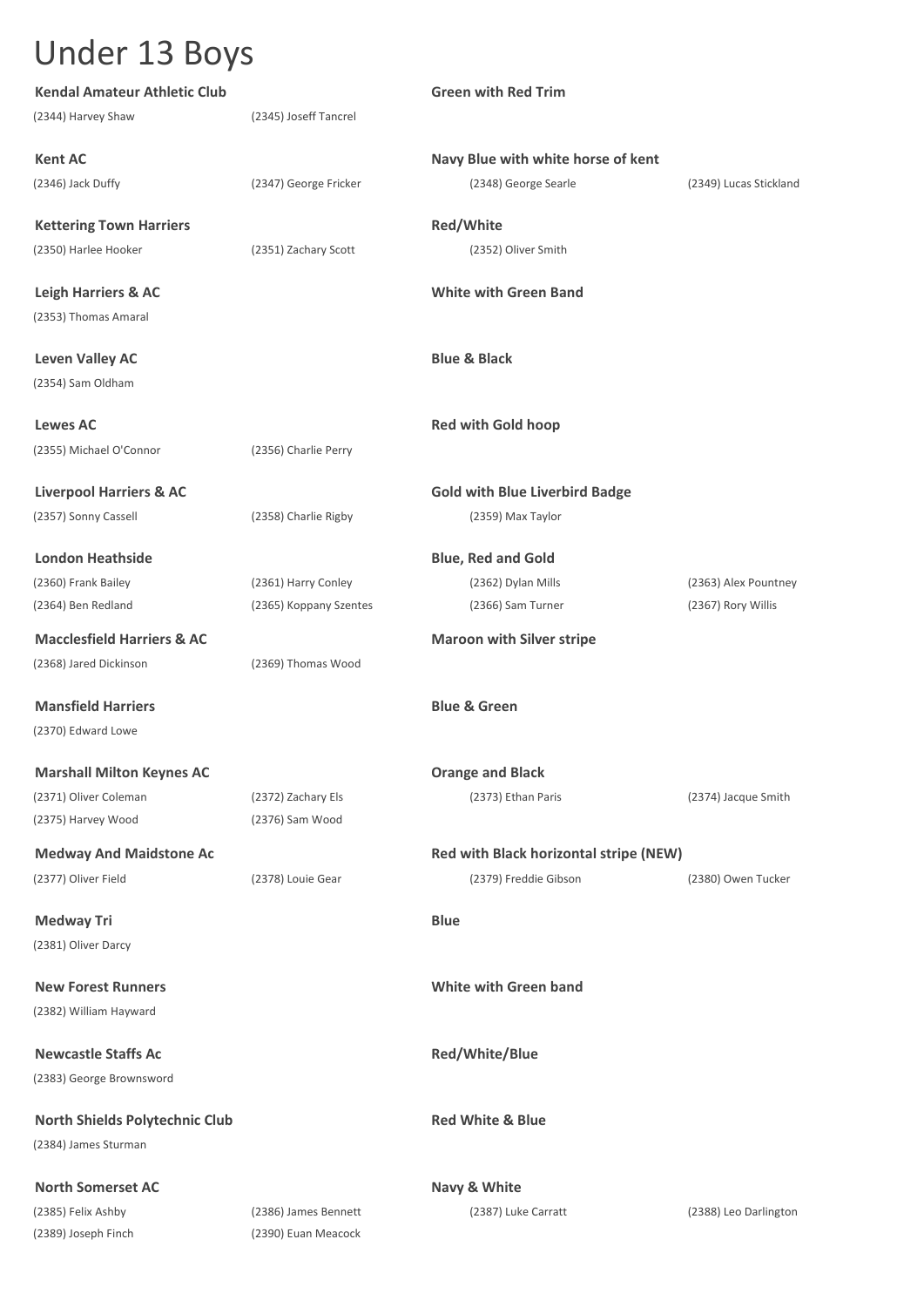| <b>Northampton AC</b>                        |                                | Green, Black & Yellow                    |                          |
|----------------------------------------------|--------------------------------|------------------------------------------|--------------------------|
| (2391) Jude Nutt                             | (2392) Jack Twining            |                                          |                          |
| <b>Notts AC</b>                              |                                | Green, gold, white                       |                          |
| (2393) Samuel Collins                        | (2394) William Reddish         |                                          |                          |
| <b>Nuneaton Harriers</b>                     |                                | <b>Red/Blue</b>                          |                          |
| (2395) Charlie Yates                         |                                |                                          |                          |
| <b>Orion Harriers</b>                        |                                | White                                    |                          |
| (2396) Henry Gillman                         | (2397) Austin Grey             | (2398) Freddie Hollings-Yates            | (2399) Adam Johns        |
| (2400) Kamal Ricketts                        | $(2401)$ Sid Smith             | (2402) Kye Williamson                    |                          |
| <b>Peterborough &amp; Nene Valley AC</b>     |                                | blue and white                           |                          |
| (2403) Louie Hemmings                        |                                |                                          |                          |
| <b>Poole Ac</b>                              |                                | White with black band and yellow writing |                          |
| (2404) Ethan Crowley                         | (2405) Oliver Harrison         | (2406) Noel Slade                        | (2407) Cameron Wicks     |
| <b>Poole Runners</b>                         |                                | Dark Blue & Light Blue                   |                          |
| (2408) Fletcher Brodie                       | (2409) Freddie Kimber          | (2410) Ethan Merciere                    |                          |
| <b>Radley Athletic Club</b>                  |                                | Mauve/gold side stripe                   |                          |
| (2411) Alfie Jones                           | (2412) Jonas Tipping           |                                          |                          |
| <b>Reading AC</b>                            |                                | <b>Red/Blue</b>                          |                          |
| (2413) James Charlton-Perez                  | (2414) Sebastian Clark         | (2415) Oswald David-Oppong               | (2416) Joshua McKenzie   |
| (2417) Spencer Stevens                       | (2418) Noah Tyers              | (2419) Sam Weeks                         |                          |
| <b>Reigate Priory Ac</b>                     |                                | red                                      |                          |
| (2420) Stanley Phillips                      | (2421) Rocco Secker            | (2422) Jason Skinner                     |                          |
| <b>Rotherham Harriers and AC</b>             |                                | <b>Black &amp; White</b>                 |                          |
| (2423) Sebastian Johnson                     | (2424) Harry Orr               |                                          |                          |
| <b>Royal Sutton Coldfield Athletics Club</b> |                                | Royal Blue with white vertical stripe    |                          |
| (2425) Noah Homer                            | (2426) Christian Neal          |                                          |                          |
| <b>Rugby &amp; Northampton AC</b>            |                                | Sky blue & black                         |                          |
| (2427) Jake Clarke                           | (2428) Freddie Harris          | (2429) Willoughby Harrison               | (2430) Abbas Hazra-Corte |
| (2431) Thomas Leeson                         |                                |                                          |                          |
| <b>Rushcliffe Ac</b>                         |                                | <b>Royal Blue &amp; White</b>            |                          |
| (2432) Tarun Balamurugan                     | (2433) Thomas Dilley           | (2434) Joshua Lane                       | (2435) Martin Noudeviwa  |
| (2436) Conrad Thornewill                     |                                |                                          |                          |
| <b>Ryston Runners</b>                        |                                | White/Green/Black                        |                          |
| (2437) Archie Rowe                           | (2438) William Saunders        |                                          |                          |
| <b>Saint Edmund Pacers</b>                   |                                | <b>Red with White &amp; Black Hoops</b>  |                          |
| (2439) Samuel Blackwell                      | (2440) George Costello-Roberts | (2441) Roman Gambling                    | (2442) Oliver Lambert    |
| (2443) Elliot Yaxley                         |                                |                                          |                          |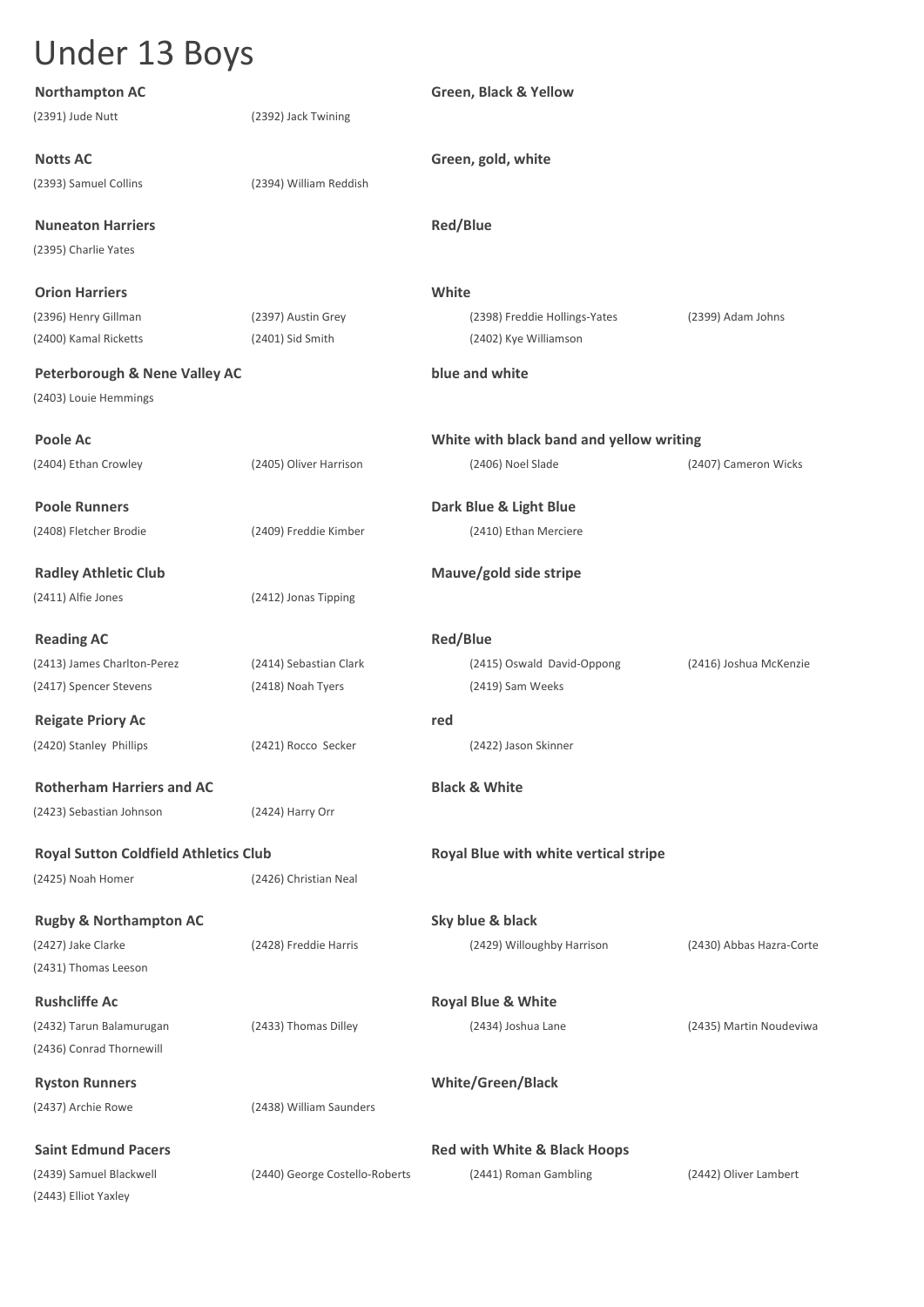| (2444) Matthew Cullen-Brown<br>(2446) Ben Gardner<br>(2447) Daniel Oakes<br>(2445) Alex Fraser<br>(2449) Isaac Reed<br>(2448) Liam Obrien<br>(2450) Joshua Rogers<br>(2451) Jake Royle<br>(2452) Ed Spark<br><b>Salford Harriers &amp; Ac</b><br>Red/diagonal white stripe<br>(2453) Edward Figgins-Barrett<br>(2454) Evan Grime<br>(2455) Ryley Holden<br>(2456) Archie Simons<br><b>Maroon with mid blue band</b><br><b>Salford Metropolitan Ac</b><br>(2457) Noah Cronshaw<br><b>Blue</b><br><b>Scunthorpe Harriers Athletic Club</b><br>(2458) Aaron Davies<br>(2459) Rhys Davies<br><b>Shaftesbury Barnet Harriers</b><br>Black and whit vertical stripes with red trim<br>(2460) Charlie Cutler<br>(2461) Prince Victorus John<br>(2462) Zack Josephs<br>(2463) Jared Morris<br>(2465) Arthur Phillips<br>(2464) Max Panwar<br>(2466) Euan Phillips<br>(2467) Jack Redford<br>(2468) Laddie Shaw<br><b>Solihull &amp; Small Heath Athletic Club</b><br>Gold/Blue<br>(2469) William Wort<br><b>South London Harriers</b><br><b>White/Maroon</b><br>(2470) Joseph Ely-Johnston<br>(2471) Thomas Englefield<br>(2472) Edward Favell<br>(2473) Aaron Morrell<br>(2474) Ewan Sone<br>(2475) Pieter Ten Cate<br>(2476) William Weyham<br><b>Southampton Athletic Club</b><br>Red & white stripes<br>(2477) Sebastian Murray<br>(2478) Stanley Phillips<br><b>Southend On Sea Ac</b><br><b>Red/Black/White</b><br>(2481) Tommy Mahoney<br>(2479) Hugo Fryatt<br>(2480) Lewis Jopling<br>(2482) Hayden Potton<br>(2483) Leo Smith<br>(2484) Harrison Tracy<br><b>St Albans Striders</b><br>Yellow & blue<br>(2485) Peter Bansaghi<br>(2486) Pranav Boodhumeah<br>(2487) Luke Carlin<br>(2488) Joshua Hirst<br>(2489) Samuel McNaught<br><b>St Mary's Richmond AC</b><br>(2490) Michael Garcia<br>(2491) Harry Harding<br>(2492) Gabriel Harker<br>(2493) Thomas Heap<br>(2496) Tom Mythen<br>(2494) Daniel Jelfs<br>(2495) Raphael Muller<br>Yello/Black<br><b>Stratford Upon Avon AC</b><br>(2497) Joel Ledgard<br>(2498) Arthur Mansbridge<br>(2499) Alfie Musk<br>(2500) Sam Plumb<br>Green/white<br><b>Tamworth AC</b><br>(2501) Zac Edwards<br><b>Team Bath Athletic Club</b><br><b>Blue with Yellow Side Panels</b><br>(2502) Tobi-Lee Loughlin<br>(2503) Stanley Wyatt<br>Red w/ Black<br><b>Team Synergy</b><br>(2504) Louie Reynolds<br><b>Thames Valley Harriers</b><br><b>Black with Light blue</b><br>(2505) Sunny Jabbar<br>(2506) Felix La Trobe Weston | <b>Sale Harriers Manchester</b> | Green/ 1red band & 2 white bands |  |
|---------------------------------------------------------------------------------------------------------------------------------------------------------------------------------------------------------------------------------------------------------------------------------------------------------------------------------------------------------------------------------------------------------------------------------------------------------------------------------------------------------------------------------------------------------------------------------------------------------------------------------------------------------------------------------------------------------------------------------------------------------------------------------------------------------------------------------------------------------------------------------------------------------------------------------------------------------------------------------------------------------------------------------------------------------------------------------------------------------------------------------------------------------------------------------------------------------------------------------------------------------------------------------------------------------------------------------------------------------------------------------------------------------------------------------------------------------------------------------------------------------------------------------------------------------------------------------------------------------------------------------------------------------------------------------------------------------------------------------------------------------------------------------------------------------------------------------------------------------------------------------------------------------------------------------------------------------------------------------------------------------------------------------------------------------------------------------------------------------------------------------------------------------------------------------------------------------------------------------------------------------------------------------------------------------------------------------------------------------------------------------------------------------------------------------------------------------------------|---------------------------------|----------------------------------|--|
|                                                                                                                                                                                                                                                                                                                                                                                                                                                                                                                                                                                                                                                                                                                                                                                                                                                                                                                                                                                                                                                                                                                                                                                                                                                                                                                                                                                                                                                                                                                                                                                                                                                                                                                                                                                                                                                                                                                                                                                                                                                                                                                                                                                                                                                                                                                                                                                                                                                                     |                                 |                                  |  |
|                                                                                                                                                                                                                                                                                                                                                                                                                                                                                                                                                                                                                                                                                                                                                                                                                                                                                                                                                                                                                                                                                                                                                                                                                                                                                                                                                                                                                                                                                                                                                                                                                                                                                                                                                                                                                                                                                                                                                                                                                                                                                                                                                                                                                                                                                                                                                                                                                                                                     |                                 |                                  |  |
|                                                                                                                                                                                                                                                                                                                                                                                                                                                                                                                                                                                                                                                                                                                                                                                                                                                                                                                                                                                                                                                                                                                                                                                                                                                                                                                                                                                                                                                                                                                                                                                                                                                                                                                                                                                                                                                                                                                                                                                                                                                                                                                                                                                                                                                                                                                                                                                                                                                                     |                                 |                                  |  |
|                                                                                                                                                                                                                                                                                                                                                                                                                                                                                                                                                                                                                                                                                                                                                                                                                                                                                                                                                                                                                                                                                                                                                                                                                                                                                                                                                                                                                                                                                                                                                                                                                                                                                                                                                                                                                                                                                                                                                                                                                                                                                                                                                                                                                                                                                                                                                                                                                                                                     |                                 |                                  |  |
|                                                                                                                                                                                                                                                                                                                                                                                                                                                                                                                                                                                                                                                                                                                                                                                                                                                                                                                                                                                                                                                                                                                                                                                                                                                                                                                                                                                                                                                                                                                                                                                                                                                                                                                                                                                                                                                                                                                                                                                                                                                                                                                                                                                                                                                                                                                                                                                                                                                                     |                                 |                                  |  |
|                                                                                                                                                                                                                                                                                                                                                                                                                                                                                                                                                                                                                                                                                                                                                                                                                                                                                                                                                                                                                                                                                                                                                                                                                                                                                                                                                                                                                                                                                                                                                                                                                                                                                                                                                                                                                                                                                                                                                                                                                                                                                                                                                                                                                                                                                                                                                                                                                                                                     |                                 |                                  |  |
|                                                                                                                                                                                                                                                                                                                                                                                                                                                                                                                                                                                                                                                                                                                                                                                                                                                                                                                                                                                                                                                                                                                                                                                                                                                                                                                                                                                                                                                                                                                                                                                                                                                                                                                                                                                                                                                                                                                                                                                                                                                                                                                                                                                                                                                                                                                                                                                                                                                                     |                                 |                                  |  |
|                                                                                                                                                                                                                                                                                                                                                                                                                                                                                                                                                                                                                                                                                                                                                                                                                                                                                                                                                                                                                                                                                                                                                                                                                                                                                                                                                                                                                                                                                                                                                                                                                                                                                                                                                                                                                                                                                                                                                                                                                                                                                                                                                                                                                                                                                                                                                                                                                                                                     |                                 |                                  |  |
|                                                                                                                                                                                                                                                                                                                                                                                                                                                                                                                                                                                                                                                                                                                                                                                                                                                                                                                                                                                                                                                                                                                                                                                                                                                                                                                                                                                                                                                                                                                                                                                                                                                                                                                                                                                                                                                                                                                                                                                                                                                                                                                                                                                                                                                                                                                                                                                                                                                                     |                                 |                                  |  |
|                                                                                                                                                                                                                                                                                                                                                                                                                                                                                                                                                                                                                                                                                                                                                                                                                                                                                                                                                                                                                                                                                                                                                                                                                                                                                                                                                                                                                                                                                                                                                                                                                                                                                                                                                                                                                                                                                                                                                                                                                                                                                                                                                                                                                                                                                                                                                                                                                                                                     |                                 |                                  |  |
|                                                                                                                                                                                                                                                                                                                                                                                                                                                                                                                                                                                                                                                                                                                                                                                                                                                                                                                                                                                                                                                                                                                                                                                                                                                                                                                                                                                                                                                                                                                                                                                                                                                                                                                                                                                                                                                                                                                                                                                                                                                                                                                                                                                                                                                                                                                                                                                                                                                                     |                                 |                                  |  |
|                                                                                                                                                                                                                                                                                                                                                                                                                                                                                                                                                                                                                                                                                                                                                                                                                                                                                                                                                                                                                                                                                                                                                                                                                                                                                                                                                                                                                                                                                                                                                                                                                                                                                                                                                                                                                                                                                                                                                                                                                                                                                                                                                                                                                                                                                                                                                                                                                                                                     |                                 |                                  |  |
|                                                                                                                                                                                                                                                                                                                                                                                                                                                                                                                                                                                                                                                                                                                                                                                                                                                                                                                                                                                                                                                                                                                                                                                                                                                                                                                                                                                                                                                                                                                                                                                                                                                                                                                                                                                                                                                                                                                                                                                                                                                                                                                                                                                                                                                                                                                                                                                                                                                                     |                                 |                                  |  |
|                                                                                                                                                                                                                                                                                                                                                                                                                                                                                                                                                                                                                                                                                                                                                                                                                                                                                                                                                                                                                                                                                                                                                                                                                                                                                                                                                                                                                                                                                                                                                                                                                                                                                                                                                                                                                                                                                                                                                                                                                                                                                                                                                                                                                                                                                                                                                                                                                                                                     |                                 |                                  |  |
|                                                                                                                                                                                                                                                                                                                                                                                                                                                                                                                                                                                                                                                                                                                                                                                                                                                                                                                                                                                                                                                                                                                                                                                                                                                                                                                                                                                                                                                                                                                                                                                                                                                                                                                                                                                                                                                                                                                                                                                                                                                                                                                                                                                                                                                                                                                                                                                                                                                                     |                                 |                                  |  |
|                                                                                                                                                                                                                                                                                                                                                                                                                                                                                                                                                                                                                                                                                                                                                                                                                                                                                                                                                                                                                                                                                                                                                                                                                                                                                                                                                                                                                                                                                                                                                                                                                                                                                                                                                                                                                                                                                                                                                                                                                                                                                                                                                                                                                                                                                                                                                                                                                                                                     |                                 |                                  |  |
|                                                                                                                                                                                                                                                                                                                                                                                                                                                                                                                                                                                                                                                                                                                                                                                                                                                                                                                                                                                                                                                                                                                                                                                                                                                                                                                                                                                                                                                                                                                                                                                                                                                                                                                                                                                                                                                                                                                                                                                                                                                                                                                                                                                                                                                                                                                                                                                                                                                                     |                                 |                                  |  |
|                                                                                                                                                                                                                                                                                                                                                                                                                                                                                                                                                                                                                                                                                                                                                                                                                                                                                                                                                                                                                                                                                                                                                                                                                                                                                                                                                                                                                                                                                                                                                                                                                                                                                                                                                                                                                                                                                                                                                                                                                                                                                                                                                                                                                                                                                                                                                                                                                                                                     |                                 |                                  |  |
|                                                                                                                                                                                                                                                                                                                                                                                                                                                                                                                                                                                                                                                                                                                                                                                                                                                                                                                                                                                                                                                                                                                                                                                                                                                                                                                                                                                                                                                                                                                                                                                                                                                                                                                                                                                                                                                                                                                                                                                                                                                                                                                                                                                                                                                                                                                                                                                                                                                                     |                                 |                                  |  |
|                                                                                                                                                                                                                                                                                                                                                                                                                                                                                                                                                                                                                                                                                                                                                                                                                                                                                                                                                                                                                                                                                                                                                                                                                                                                                                                                                                                                                                                                                                                                                                                                                                                                                                                                                                                                                                                                                                                                                                                                                                                                                                                                                                                                                                                                                                                                                                                                                                                                     |                                 |                                  |  |
|                                                                                                                                                                                                                                                                                                                                                                                                                                                                                                                                                                                                                                                                                                                                                                                                                                                                                                                                                                                                                                                                                                                                                                                                                                                                                                                                                                                                                                                                                                                                                                                                                                                                                                                                                                                                                                                                                                                                                                                                                                                                                                                                                                                                                                                                                                                                                                                                                                                                     |                                 |                                  |  |
|                                                                                                                                                                                                                                                                                                                                                                                                                                                                                                                                                                                                                                                                                                                                                                                                                                                                                                                                                                                                                                                                                                                                                                                                                                                                                                                                                                                                                                                                                                                                                                                                                                                                                                                                                                                                                                                                                                                                                                                                                                                                                                                                                                                                                                                                                                                                                                                                                                                                     |                                 |                                  |  |
|                                                                                                                                                                                                                                                                                                                                                                                                                                                                                                                                                                                                                                                                                                                                                                                                                                                                                                                                                                                                                                                                                                                                                                                                                                                                                                                                                                                                                                                                                                                                                                                                                                                                                                                                                                                                                                                                                                                                                                                                                                                                                                                                                                                                                                                                                                                                                                                                                                                                     |                                 |                                  |  |
|                                                                                                                                                                                                                                                                                                                                                                                                                                                                                                                                                                                                                                                                                                                                                                                                                                                                                                                                                                                                                                                                                                                                                                                                                                                                                                                                                                                                                                                                                                                                                                                                                                                                                                                                                                                                                                                                                                                                                                                                                                                                                                                                                                                                                                                                                                                                                                                                                                                                     |                                 |                                  |  |
|                                                                                                                                                                                                                                                                                                                                                                                                                                                                                                                                                                                                                                                                                                                                                                                                                                                                                                                                                                                                                                                                                                                                                                                                                                                                                                                                                                                                                                                                                                                                                                                                                                                                                                                                                                                                                                                                                                                                                                                                                                                                                                                                                                                                                                                                                                                                                                                                                                                                     |                                 |                                  |  |
|                                                                                                                                                                                                                                                                                                                                                                                                                                                                                                                                                                                                                                                                                                                                                                                                                                                                                                                                                                                                                                                                                                                                                                                                                                                                                                                                                                                                                                                                                                                                                                                                                                                                                                                                                                                                                                                                                                                                                                                                                                                                                                                                                                                                                                                                                                                                                                                                                                                                     |                                 |                                  |  |
|                                                                                                                                                                                                                                                                                                                                                                                                                                                                                                                                                                                                                                                                                                                                                                                                                                                                                                                                                                                                                                                                                                                                                                                                                                                                                                                                                                                                                                                                                                                                                                                                                                                                                                                                                                                                                                                                                                                                                                                                                                                                                                                                                                                                                                                                                                                                                                                                                                                                     |                                 |                                  |  |
|                                                                                                                                                                                                                                                                                                                                                                                                                                                                                                                                                                                                                                                                                                                                                                                                                                                                                                                                                                                                                                                                                                                                                                                                                                                                                                                                                                                                                                                                                                                                                                                                                                                                                                                                                                                                                                                                                                                                                                                                                                                                                                                                                                                                                                                                                                                                                                                                                                                                     |                                 |                                  |  |
|                                                                                                                                                                                                                                                                                                                                                                                                                                                                                                                                                                                                                                                                                                                                                                                                                                                                                                                                                                                                                                                                                                                                                                                                                                                                                                                                                                                                                                                                                                                                                                                                                                                                                                                                                                                                                                                                                                                                                                                                                                                                                                                                                                                                                                                                                                                                                                                                                                                                     |                                 |                                  |  |
|                                                                                                                                                                                                                                                                                                                                                                                                                                                                                                                                                                                                                                                                                                                                                                                                                                                                                                                                                                                                                                                                                                                                                                                                                                                                                                                                                                                                                                                                                                                                                                                                                                                                                                                                                                                                                                                                                                                                                                                                                                                                                                                                                                                                                                                                                                                                                                                                                                                                     |                                 |                                  |  |
|                                                                                                                                                                                                                                                                                                                                                                                                                                                                                                                                                                                                                                                                                                                                                                                                                                                                                                                                                                                                                                                                                                                                                                                                                                                                                                                                                                                                                                                                                                                                                                                                                                                                                                                                                                                                                                                                                                                                                                                                                                                                                                                                                                                                                                                                                                                                                                                                                                                                     |                                 |                                  |  |
|                                                                                                                                                                                                                                                                                                                                                                                                                                                                                                                                                                                                                                                                                                                                                                                                                                                                                                                                                                                                                                                                                                                                                                                                                                                                                                                                                                                                                                                                                                                                                                                                                                                                                                                                                                                                                                                                                                                                                                                                                                                                                                                                                                                                                                                                                                                                                                                                                                                                     |                                 |                                  |  |
|                                                                                                                                                                                                                                                                                                                                                                                                                                                                                                                                                                                                                                                                                                                                                                                                                                                                                                                                                                                                                                                                                                                                                                                                                                                                                                                                                                                                                                                                                                                                                                                                                                                                                                                                                                                                                                                                                                                                                                                                                                                                                                                                                                                                                                                                                                                                                                                                                                                                     |                                 |                                  |  |
|                                                                                                                                                                                                                                                                                                                                                                                                                                                                                                                                                                                                                                                                                                                                                                                                                                                                                                                                                                                                                                                                                                                                                                                                                                                                                                                                                                                                                                                                                                                                                                                                                                                                                                                                                                                                                                                                                                                                                                                                                                                                                                                                                                                                                                                                                                                                                                                                                                                                     |                                 |                                  |  |
|                                                                                                                                                                                                                                                                                                                                                                                                                                                                                                                                                                                                                                                                                                                                                                                                                                                                                                                                                                                                                                                                                                                                                                                                                                                                                                                                                                                                                                                                                                                                                                                                                                                                                                                                                                                                                                                                                                                                                                                                                                                                                                                                                                                                                                                                                                                                                                                                                                                                     |                                 |                                  |  |
|                                                                                                                                                                                                                                                                                                                                                                                                                                                                                                                                                                                                                                                                                                                                                                                                                                                                                                                                                                                                                                                                                                                                                                                                                                                                                                                                                                                                                                                                                                                                                                                                                                                                                                                                                                                                                                                                                                                                                                                                                                                                                                                                                                                                                                                                                                                                                                                                                                                                     |                                 |                                  |  |
|                                                                                                                                                                                                                                                                                                                                                                                                                                                                                                                                                                                                                                                                                                                                                                                                                                                                                                                                                                                                                                                                                                                                                                                                                                                                                                                                                                                                                                                                                                                                                                                                                                                                                                                                                                                                                                                                                                                                                                                                                                                                                                                                                                                                                                                                                                                                                                                                                                                                     |                                 |                                  |  |
|                                                                                                                                                                                                                                                                                                                                                                                                                                                                                                                                                                                                                                                                                                                                                                                                                                                                                                                                                                                                                                                                                                                                                                                                                                                                                                                                                                                                                                                                                                                                                                                                                                                                                                                                                                                                                                                                                                                                                                                                                                                                                                                                                                                                                                                                                                                                                                                                                                                                     |                                 |                                  |  |
|                                                                                                                                                                                                                                                                                                                                                                                                                                                                                                                                                                                                                                                                                                                                                                                                                                                                                                                                                                                                                                                                                                                                                                                                                                                                                                                                                                                                                                                                                                                                                                                                                                                                                                                                                                                                                                                                                                                                                                                                                                                                                                                                                                                                                                                                                                                                                                                                                                                                     |                                 |                                  |  |
|                                                                                                                                                                                                                                                                                                                                                                                                                                                                                                                                                                                                                                                                                                                                                                                                                                                                                                                                                                                                                                                                                                                                                                                                                                                                                                                                                                                                                                                                                                                                                                                                                                                                                                                                                                                                                                                                                                                                                                                                                                                                                                                                                                                                                                                                                                                                                                                                                                                                     |                                 |                                  |  |
|                                                                                                                                                                                                                                                                                                                                                                                                                                                                                                                                                                                                                                                                                                                                                                                                                                                                                                                                                                                                                                                                                                                                                                                                                                                                                                                                                                                                                                                                                                                                                                                                                                                                                                                                                                                                                                                                                                                                                                                                                                                                                                                                                                                                                                                                                                                                                                                                                                                                     |                                 |                                  |  |
|                                                                                                                                                                                                                                                                                                                                                                                                                                                                                                                                                                                                                                                                                                                                                                                                                                                                                                                                                                                                                                                                                                                                                                                                                                                                                                                                                                                                                                                                                                                                                                                                                                                                                                                                                                                                                                                                                                                                                                                                                                                                                                                                                                                                                                                                                                                                                                                                                                                                     |                                 |                                  |  |
|                                                                                                                                                                                                                                                                                                                                                                                                                                                                                                                                                                                                                                                                                                                                                                                                                                                                                                                                                                                                                                                                                                                                                                                                                                                                                                                                                                                                                                                                                                                                                                                                                                                                                                                                                                                                                                                                                                                                                                                                                                                                                                                                                                                                                                                                                                                                                                                                                                                                     |                                 |                                  |  |
|                                                                                                                                                                                                                                                                                                                                                                                                                                                                                                                                                                                                                                                                                                                                                                                                                                                                                                                                                                                                                                                                                                                                                                                                                                                                                                                                                                                                                                                                                                                                                                                                                                                                                                                                                                                                                                                                                                                                                                                                                                                                                                                                                                                                                                                                                                                                                                                                                                                                     |                                 |                                  |  |
|                                                                                                                                                                                                                                                                                                                                                                                                                                                                                                                                                                                                                                                                                                                                                                                                                                                                                                                                                                                                                                                                                                                                                                                                                                                                                                                                                                                                                                                                                                                                                                                                                                                                                                                                                                                                                                                                                                                                                                                                                                                                                                                                                                                                                                                                                                                                                                                                                                                                     |                                 |                                  |  |
|                                                                                                                                                                                                                                                                                                                                                                                                                                                                                                                                                                                                                                                                                                                                                                                                                                                                                                                                                                                                                                                                                                                                                                                                                                                                                                                                                                                                                                                                                                                                                                                                                                                                                                                                                                                                                                                                                                                                                                                                                                                                                                                                                                                                                                                                                                                                                                                                                                                                     |                                 |                                  |  |
|                                                                                                                                                                                                                                                                                                                                                                                                                                                                                                                                                                                                                                                                                                                                                                                                                                                                                                                                                                                                                                                                                                                                                                                                                                                                                                                                                                                                                                                                                                                                                                                                                                                                                                                                                                                                                                                                                                                                                                                                                                                                                                                                                                                                                                                                                                                                                                                                                                                                     |                                 |                                  |  |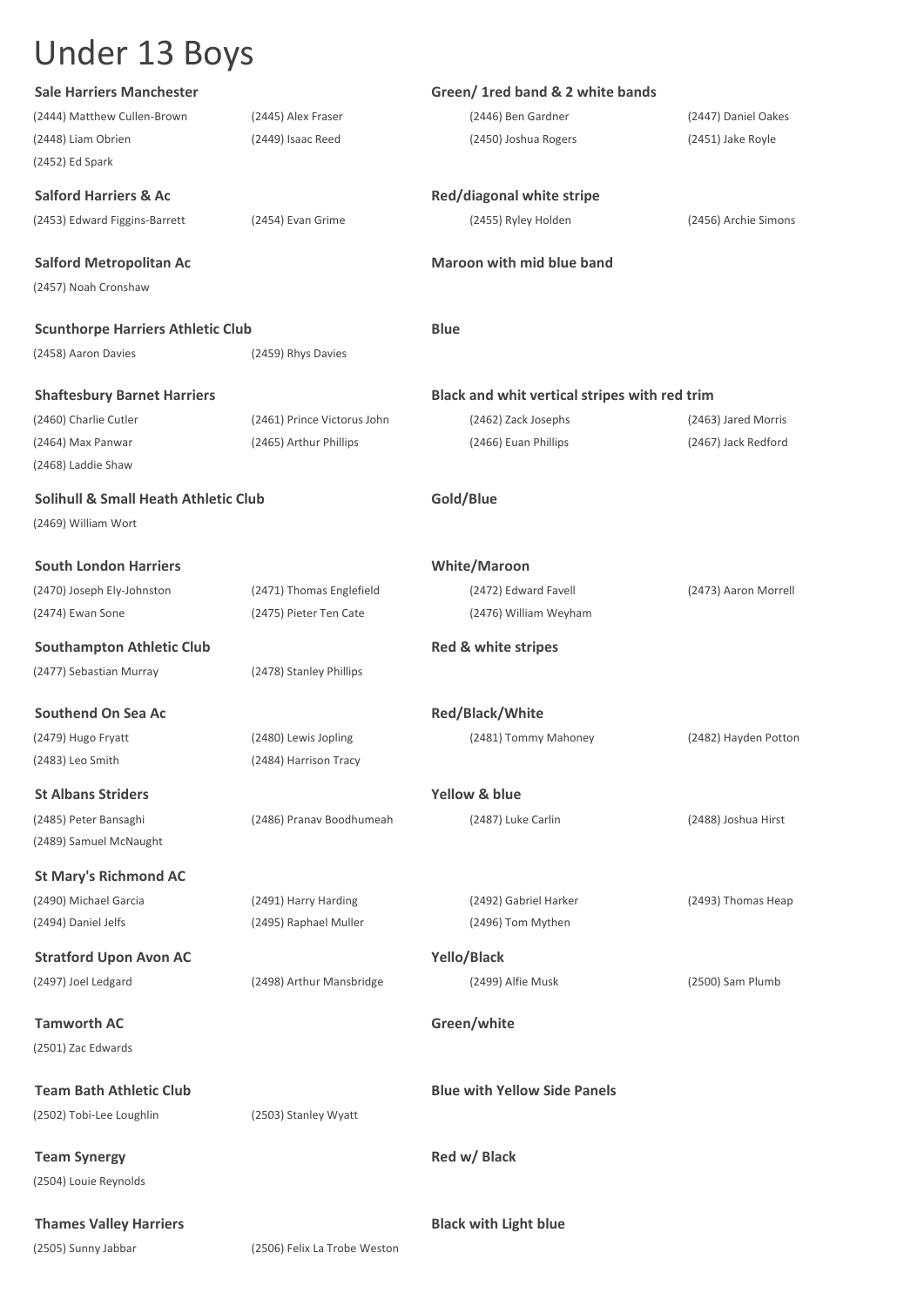| <b>Thanet Roadrunners AC</b>                       |                          | <b>Sky Blue with Royal Blue Band</b> |                       |
|----------------------------------------------------|--------------------------|--------------------------------------|-----------------------|
| (2507) Mohtady Kuall                               | (2508) Oliver Regan      |                                      |                       |
| <b>The Judd School</b>                             |                          | Navy with maroon and white stripe    |                       |
| (2509) Oliver Clark                                | (2510) Peter Fitzmaurice | (2511) Toby Gwinnell                 | (2512) Benji Knott    |
| (2513) Josh Miranda                                | (2514) Campbell South    |                                      |                       |
| The Stragglers Running Club                        |                          | <b>Yellow and black</b>              |                       |
| (2515) Marcus Solomon                              |                          |                                      |                       |
| <b>Thorney RC</b>                                  |                          | Red/Blue/White                       |                       |
| (2516) Ethan Locke                                 |                          |                                      |                       |
| <b>Tipton Harriers</b>                             |                          | <b>Green &amp; white hoops</b>       |                       |
| (2517) Jake Harding                                |                          |                                      |                       |
| <b>Tonbridge Ac</b>                                |                          | <b>White/Navy</b>                    |                       |
| (2518) William Bachelor                            | (2519) Edward Byfield    | (2520) Ben Catchpole                 | (2521) Max Clews      |
| (2522) Camden Ganson                               | (2523) Oliver Lester     | (2524) James Paulson                 | (2525) James Petrie   |
| (2526) Ewan Prendergast                            | (2527) Jamie Rogers      | (2528) George Stevens                | (2529) Nico Swainson  |
| (2530) Luca Szumilewicz                            | (2531) Benjamin Thomas   | (2532) Charlie Warren                |                       |
| <b>Trafford Athletic Club</b>                      |                          | white, blue/yellow diagonal          |                       |
| (2533) Pio Aron                                    | (2534) Thomas Aron       | (2535) Finlay Dobson Emmas           | (2536) Oscar Gascoine |
| (2537) Thomas Harris                               | (2538) Evan Horwell      | (2539) Ben Keeley                    | (2540) Evan Lewis     |
| (2541) Adrian White                                | (2542) Tim Ye            |                                      |                       |
| <b>Trent Park Running Club</b>                     |                          | <b>Yellow and Green</b>              |                       |
| (2543) Robin Greenwood                             |                          |                                      |                       |
| <b>Tyne Bridge Harriers</b>                        |                          | <b>White/Black</b>                   |                       |
| (2544) Charlie Kilgour                             | (2545) Freddie Palmer    | (2546) Henry Pickett                 | (2547) Lucas Powell   |
| (2548) Jack Whitelaw                               | (2549) Liam Whitelaw     | (2550) Aidan Whitfield               |                       |
| Vale Of Aylesbury Ac                               |                          | <b>Royal Blue &amp; white</b>        |                       |
| (2551) Charlie Crafts                              | (2552) Lucas Garner      | (2553) Digby Martin                  | (2554) Ben O'Sullivan |
| (2555) Joseph Storey                               |                          |                                      |                       |
| <b>Valley Striders AC</b>                          |                          | White, black lettering               |                       |
| (2556) Simeon Tedd                                 |                          |                                      |                       |
| <b>Victoria Park Harriers and Tower Hamlets AC</b> |                          | White, blue & green diagonals        |                       |
| (2557) Zak Fellows                                 |                          |                                      |                       |
| <b>Wallsend Harriers &amp; Ac</b>                  |                          | <b>Green with Gold Hoops</b>         |                       |
| (2558) Joseph Duthie-Brown                         |                          |                                      |                       |
| <b>Warrington A C</b>                              |                          | Red                                  |                       |
| (2559) Spencer Astbury                             | (2560) Oliver Davenport  |                                      |                       |
| <b>Watford Harriers</b>                            |                          | black&white                          |                       |

(2561) Jacob Da Mendes Da Costa (2562) Lukas McIvor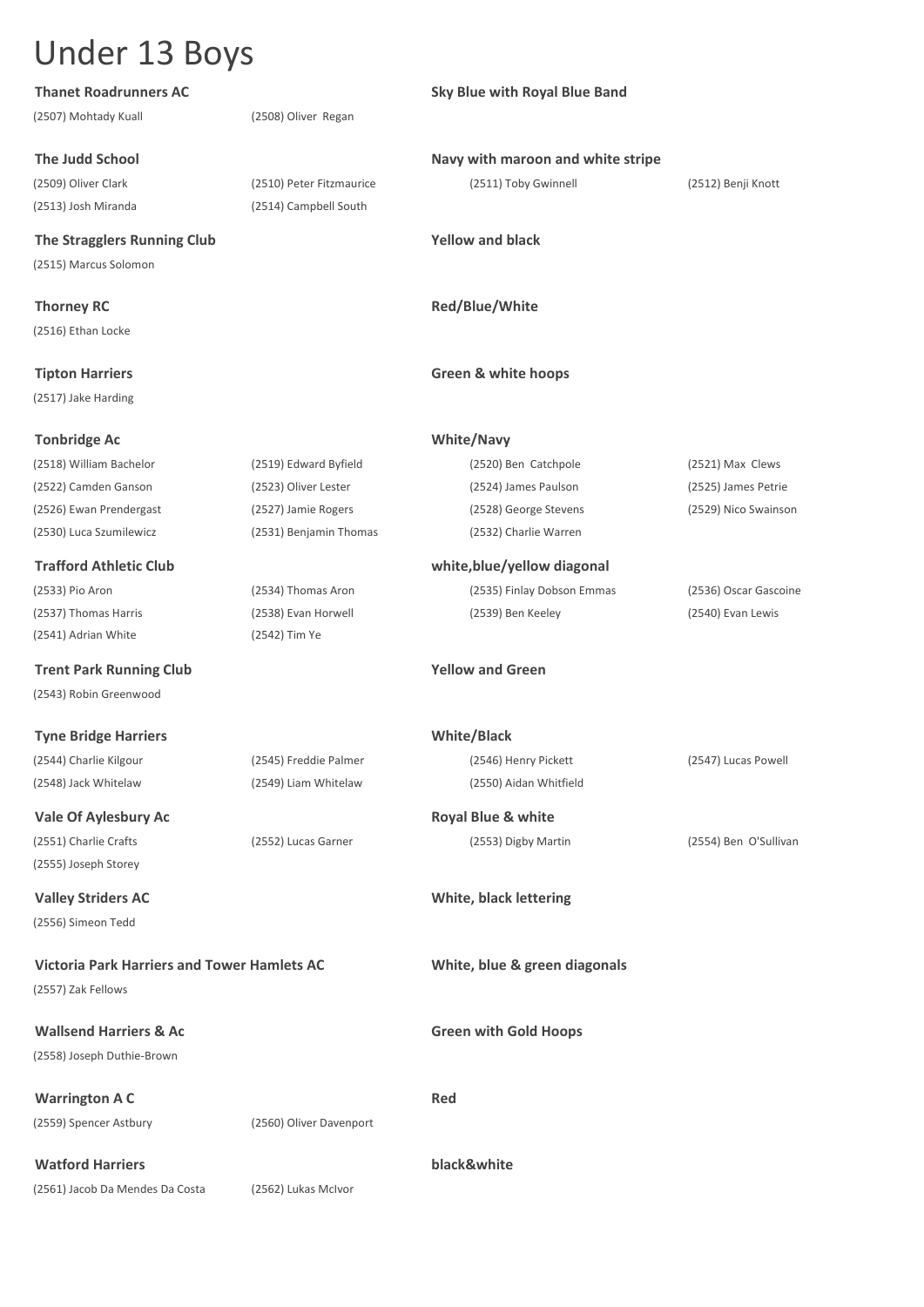| <b>Weald Tri Club</b>                        |                         | <b>Red and black</b>           |                             |
|----------------------------------------------|-------------------------|--------------------------------|-----------------------------|
| (2563) Luke Draper                           |                         |                                |                             |
| <b>West Suffolk AC</b>                       |                         | <b>Turquoise</b>               |                             |
| (2564) Max Uttley                            |                         |                                |                             |
| <b>Westbury Harriers</b>                     |                         | <b>White with Blue Hoop</b>    |                             |
| (2565) Augustin Downing                      | (2566) Daniel Pemble    | (2567) Charlie Walford         | (2568) Thomas Woodworth     |
| <b>Winchester &amp; District AC</b>          |                         | <b>Black/Gold/Black</b>        |                             |
| (2569) Oliver Corrie                         | (2570) Oliver Foden     | (2571) Iosu Harfield           | (2572) Joe Hasan            |
| (2573) Seth Noott                            | (2574) Ethan Skipwith   | (2575) Casper Wilson           |                             |
| <b>Windsor Slough Eton &amp; Hounslow AC</b> |                         | Saxe blue, 2 amber bands       |                             |
| (2576) James Farley                          | (2577) George Hilliar   | (2578) Josh Jarvis             | (2579) Finn McKay           |
| (2580) Jake Meyburgh                         | (2581) Thibault Mingret | (2582) Blas Rivero-Stevenet    | (2583) Aaron Shiel          |
| <b>Wirral AC</b>                             |                         | 2 green hoops on white         |                             |
| (2584) Joshua Hatton                         |                         |                                |                             |
| <b>Woking AC</b>                             |                         | Orange/Green                   |                             |
| (2585) Nikzad Arab                           | (2586) Jacob Bowyer     | (2587) Jack Dormer             | (2588) Caden Rogers-Everitt |
| <b>Wolverhampton &amp; Bilston</b>           |                         | Red/Yellow/Green               |                             |
| (2589) Leon Asbury                           | (2590) Sam Ball         | (2591) William Bassford        | (2592) Jayden Burdish       |
| (2593) Oscar Davis                           | (2594) William Hughes   | (2595) Fred Jones              | (2596) Sam Thursfield       |
| <b>Woodford Green Ac With Essex Ladies</b>   |                         | <b>Green &amp; White Hoops</b> |                             |
| (2597) Daniel Arnold                         | (2598) Oliver Brown     | (2599) Zac Everitt             | (2600) Teddy Newson         |
| (2601) Stephen Ng                            | (2602) Harry Stockill   |                                |                             |
| <b>Wreake &amp; Soar Valley</b>              |                         | <b>Blue</b>                    |                             |
| (2603) Archie Clarke                         | (2604) Kody Gilbody     | (2605) Harrison Hill           | (2606) Freddie Sharpe       |
| (2607) Jake Tyrrell                          |                         |                                |                             |
| <b>Wycombe Phoenix Harriers &amp; Ac</b>     |                         | <b>Blue &amp; Red</b>          |                             |
| (2608) Rory Crichton                         | (2609) Joel Crook       | (2610) Edward Faulkner         | (2611) Adam Heywood         |
| (2612) Seb Maule                             |                         |                                |                             |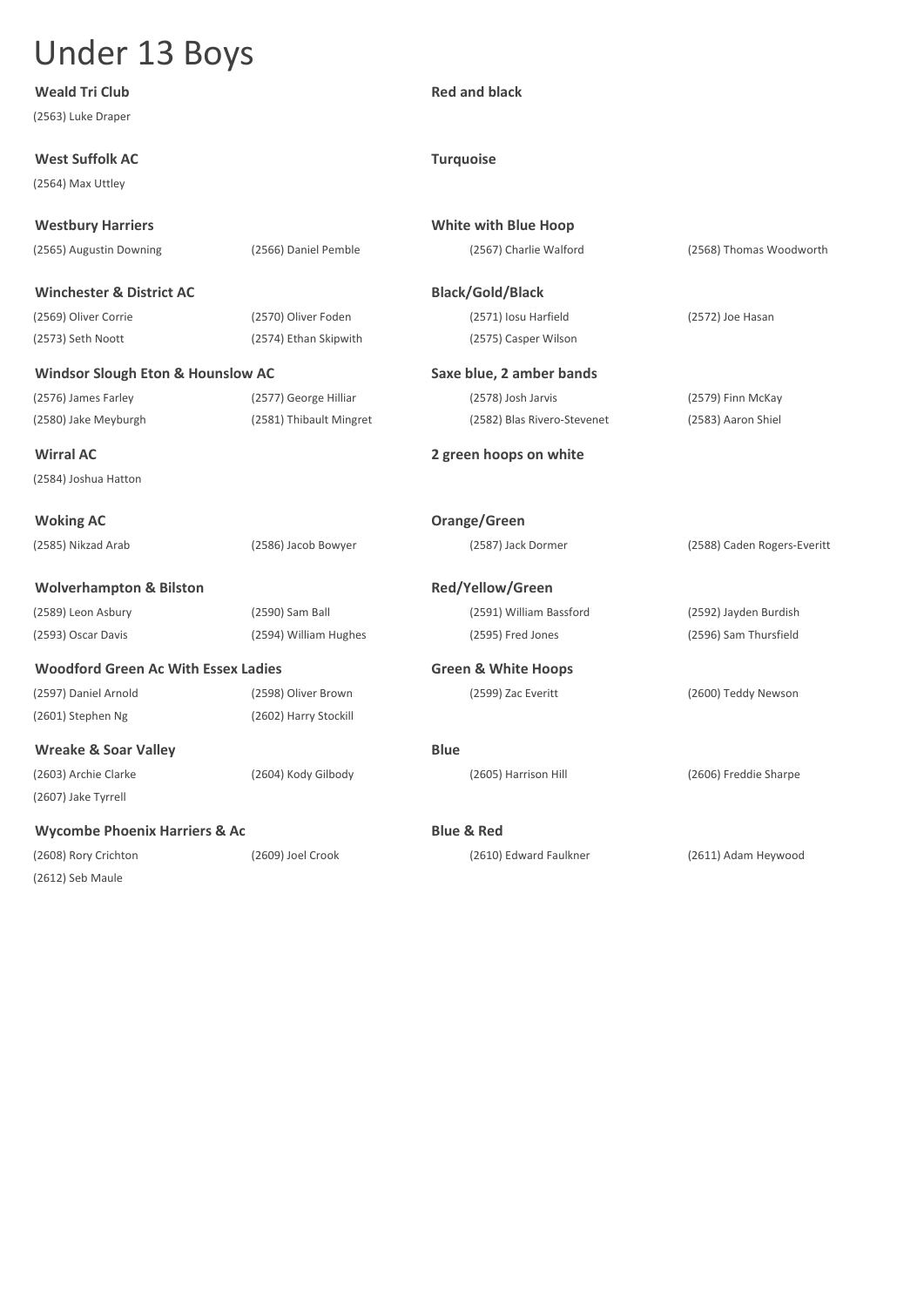(1069) Martha Warner (1070) Abigail Williams

| <b>Aldershot Farnham &amp; District</b>                |                                 | Red, green & white                           |                            |
|--------------------------------------------------------|---------------------------------|----------------------------------------------|----------------------------|
| (1001) Eleanor Champion                                | (1002) Felicity Croucher        | (1003) Martha Cruikshanks                    | (1004) Maya Jobbins        |
| (1005) Charlotte Johnson                               | (1006) Katie McBride            | (1007) Charlotte Mitchell                    | (1008) Jessica Mitchell    |
| (1009) Anna Rattray                                    | (1010) Matilda Robertson        | (1011) Kitty Scott                           | (1012) Poppy Scott         |
| (1013) Julia Smykala                                   | (1014) Darcey Tower             | (1015) Tori Waller                           |                            |
| <b>Altrincham &amp; District Athletic Club Limited</b> |                                 | Yellow with red panel                        |                            |
| (1016) Anna Taylor                                     |                                 |                                              |                            |
| <b>Ashford AC</b>                                      |                                 | Gold with verrtical black stripe             |                            |
| (1017) Ava Chappell                                    | (1018) Constance Druggan-Cherry |                                              |                            |
| <b>Banbury Harriers Ac</b>                             |                                 | <b>Maroon, Green &amp; White Hooped</b>      |                            |
| (1019) Mollie Davis                                    | (1020) Annie Eyre               |                                              |                            |
|                                                        |                                 |                                              |                            |
| <b>Barnet &amp; District AC</b>                        |                                 | <b>Red/Royal Blue</b>                        |                            |
| (1021) Jorjia Ann March                                |                                 |                                              |                            |
| <b>Basildon Ac</b>                                     |                                 | Yellow with vertical blue pinstripes         |                            |
| (1022) Dorka Bakler-Kugler                             | (1023) Beau Burkett             |                                              |                            |
| <b>Basingstoke &amp; Mid Hants AC</b>                  |                                 | <b>Amber 7 Red, 2 Vertical Black Stripes</b> |                            |
| (1024) Daisy Allford                                   | (1025) Georgi Barrett           | (1026) Izabel Brown                          | (1027) Pasha Cobbett       |
| (1028) Uma Doublet                                     | (1029) Anna Edwards             | (1030) Abigail Spencer                       | (1031) Alejandra Thomas    |
| (1032) Celeste Vickers                                 |                                 |                                              |                            |
| <b>Bedford &amp; County AC</b>                         |                                 | Blue, white side trim                        |                            |
| (1033) Ellie Harper                                    |                                 |                                              |                            |
| <b>Belgrave Harriers</b>                               |                                 | <b>Claret &amp; Gold</b>                     |                            |
| (1034) Honor Barclay                                   | (1035) Imogen Cockerell         | (1036) Eileen De Jong                        | (1037) Ophelia Kitching    |
| (1038) Daisy Larkin                                    | (1039) Evelyn Marley            | (1040) Isabel Shamlian                       |                            |
| <b>Bexley Ac</b>                                       |                                 | Orange                                       |                            |
| (1041) Aimee Price                                     |                                 |                                              |                            |
| <b>Bicester AC</b>                                     |                                 | <b>RED/ YELLOW</b>                           |                            |
| (1042) Tabitha Bosley                                  | (1043) Amber Busby              | (1044) Abigail Jones                         | (1045) Eloise Le Monnier   |
| (1046) Ella Myers-Finnegan                             | (1047) Isla Wooding             |                                              |                            |
| <b>Birtley AC</b>                                      |                                 | Royal blue/yellow side panels                |                            |
| (1048) Niamh Phillipson                                |                                 |                                              |                            |
| <b>Blackheath &amp; Bromley Harriers AC</b>            |                                 | black with maroon and light blue hoops       |                            |
| (1049) Hissa Al Faisal                                 | (1050) Charlotte Bloodworth     | (1051) Lily Bridgeman                        | (1052) Kara Bryan          |
| (1053) Mariana Caceres                                 | (1054) Sophie Fleming           | (1055) Caitlin Hough                         | (1056) Ariana Jenner-Heard |
| (1057) Leah Kyriacou                                   | (1058) Abbie Lee                | (1059) Lydia Marston                         | (1060) Angelina Mernaka    |
| (1061) Naimah Mossi                                    | (1062) Francesca Newman         | (1063) Isabel Pauling                        | (1064) Rowan Pearson       |
| (1065) Beth Regan                                      | (1066) Luciana Smith            | (1067) Niamh Stanley                         | (1068) Sophie Tran         |

#### **Bournemouth Ac Yellow, royal blue vertical stripe on left**

(1071) Isabel Cherrett (1072) Esmee Hurst Atkins (1073) Albha O'Brien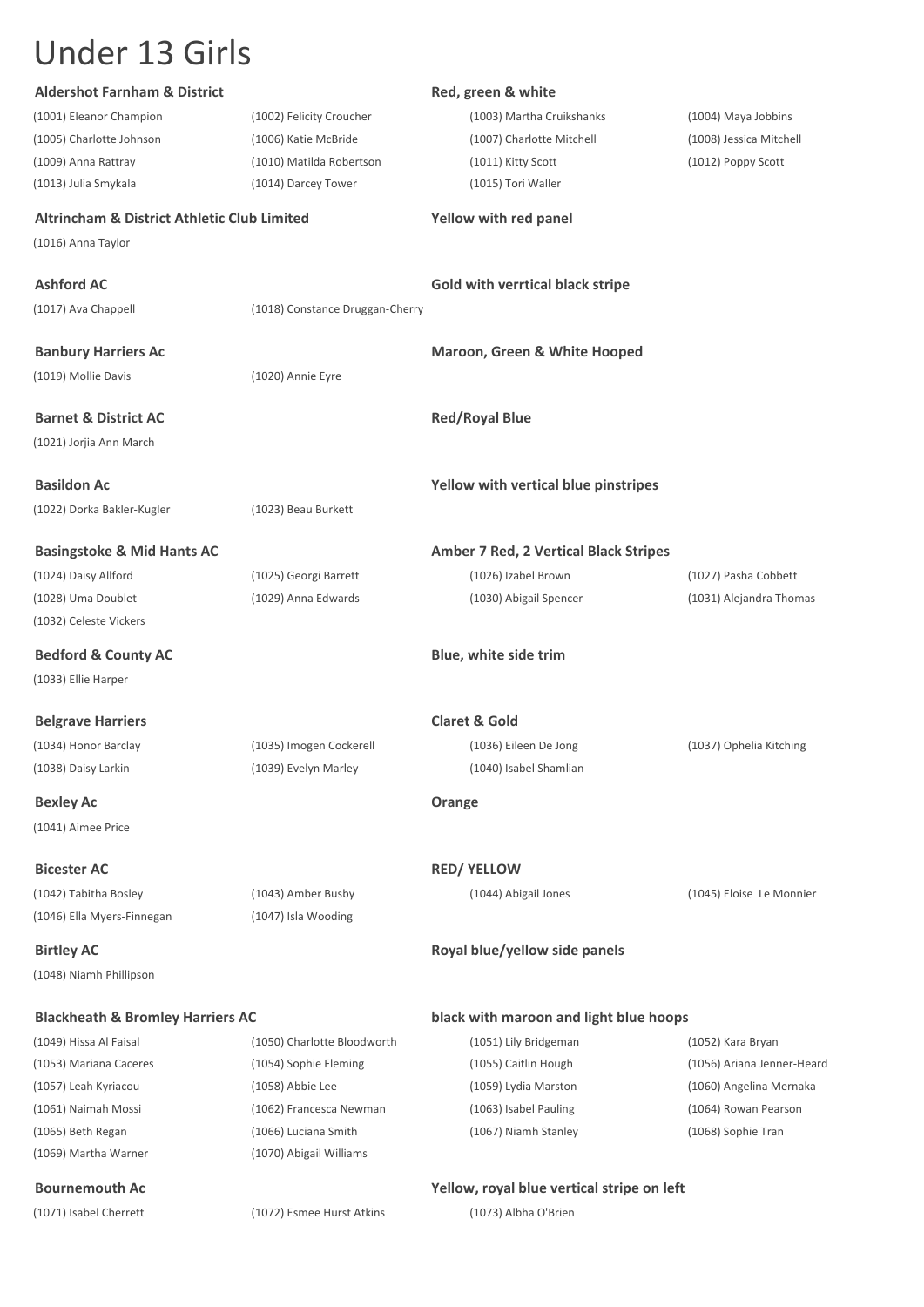| <b>Brighton &amp; Hove AC</b>          |                        | <b>Red/Black</b>                                                |                          |
|----------------------------------------|------------------------|-----------------------------------------------------------------|--------------------------|
| (1074) Elodie Clayton                  | (1075) Lara Cox        | (1076) Naomi Crittenden                                         | (1077) Angelina Diacci   |
| (1078) Kira Dunford                    | (1079) Evie Rae Murray | (1080) Mia Potton                                               | (1081) Seren Rowe        |
| (1082) Julieana Walsh                  |                        |                                                                 |                          |
| <b>Brighton Phoenix</b>                |                        | White with Navy club logo & name                                |                          |
| (1083) Katherine Haslip                |                        |                                                                 |                          |
|                                        |                        |                                                                 |                          |
| <b>Bristol and West AC</b>             |                        | White/Red                                                       |                          |
| (1084) Amira Chowdhury Barratt         |                        |                                                                 |                          |
| <b>Bungay Black Dog RC</b>             |                        | <b>Red with Black Dog</b>                                       |                          |
| (1085) Emily Lowther                   |                        |                                                                 |                          |
|                                        |                        |                                                                 |                          |
| <b>Cambridge &amp; Coleridge AC</b>    |                        | White/Blue                                                      |                          |
| (1086) Jasmine Christmas               | (1087) Juliette Hames  | (1088) Cressida Hughes                                          | (1089) Caitlin McCluskey |
| <b>Cambridge Harriers</b>              |                        | <b>Light Blue, black trimming</b>                               |                          |
| (1090) Celia Allen                     | (1091) Emily Beckwith  | (1092) Ingrid Lake                                              | (1093) Delilah Lester    |
| (1094) Anagha Pai                      | (1095) Sophia Pawa     | (1096) Iris Williams                                            | (1097) Celia Yeatman     |
|                                        |                        |                                                                 |                          |
| <b>Central Park Athletics</b>          |                        | Red                                                             |                          |
| (1098) Neve Arnould                    |                        |                                                                 |                          |
| <b>Charnwood A C</b>                   |                        | Green, yellow side panels                                       |                          |
| (1099) Matilda Don                     | (1100) Julie Green     | (1101) Amelina Panni                                            | (1102) Freya Suart       |
| (1103) Florence Wheeler                |                        |                                                                 |                          |
| <b>Chelmsford Ac</b>                   |                        | Green & Gold                                                    |                          |
| (1104) Isobelle Eida                   | (1105) Hetty Harrison  | (1106) Ezrah Harrold                                            | (1107) Ava King          |
| (1108) Harriet Matthews                | (1109) Niamh Roberts   | (1110) Amelie Shipton                                           | (1111) Daisy Stollery    |
| (1112) Esme Thomas                     | (1113) Lottie Wilkin   |                                                                 |                          |
|                                        |                        |                                                                 |                          |
| <b>Cheltenham and County Harriers</b>  |                        | White with 2 black hoops                                        |                          |
| (1114) Evie Avery                      | (1115) Olivia Avery    | (1116) Scarlett Elizabeth Eagland                               |                          |
| <b>Chester Le Street &amp; Dist AC</b> |                        | Navy/gold & Sky blue diagonal                                   |                          |
| (1117) Taylor Jett Miller              |                        |                                                                 |                          |
|                                        |                        |                                                                 |                          |
| <b>Chichester Runners &amp; AC</b>     |                        | <b>White and Green</b>                                          |                          |
| (1118) Grace Haworth                   | (1119) Molly Smithers  |                                                                 |                          |
| <b>Chiltern Harriers AC</b>            |                        | Green/ white/ black                                             |                          |
| (1120) Lydia Cross                     | (1121) Kara Gorman     | (1122) Marle Nkoane                                             | (1123) Issy Robinson     |
| (1124) Evelyn Wildman                  |                        |                                                                 |                          |
| <b>City Of Norwich AC</b>              |                        | <b>Vertical Red &amp; Gold Stripes</b>                          |                          |
| (1125) Amber Goddard                   | (1126) Lily Goddard    | (1127) Lexie Heather                                            | (1128) Lottie Hood       |
| (1129) Asha Kandola                    |                        |                                                                 |                          |
| <b>City Of Portsmouth AC</b>           |                        |                                                                 |                          |
| (1130) Aurelia Klidjian                | (1131) Jasmine Lunn    | white/blue chest band and red side panels<br>(1132) Betsy North | (1133) Isla Sanders      |
|                                        |                        |                                                                 |                          |
| <b>City Of Salisbury AC &amp; RC</b>   |                        | <b>Blue</b>                                                     |                          |
| (1134) Lilli Clements-Champion         |                        |                                                                 |                          |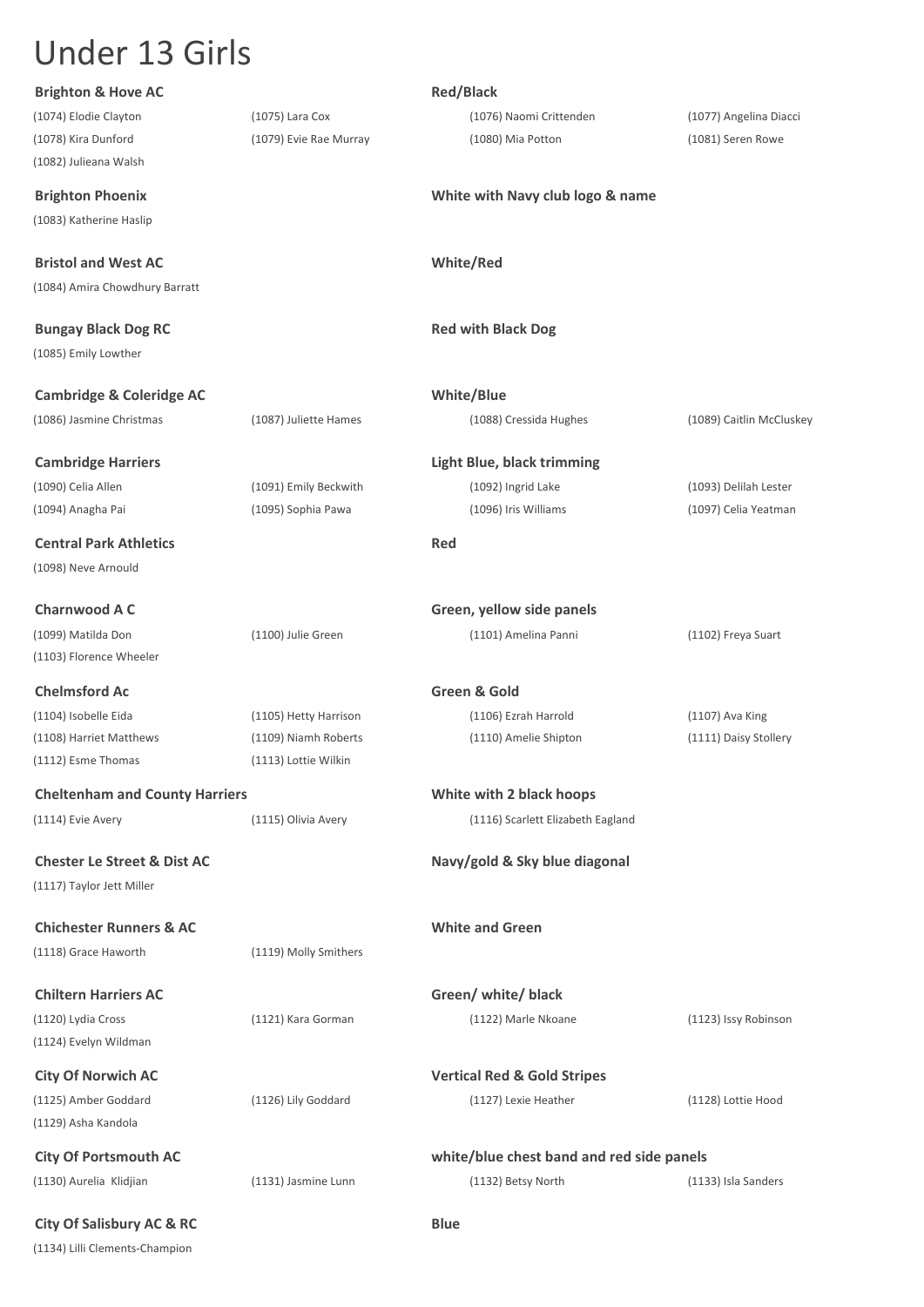| <b>City of York AC</b>                    |                       | <b>Green &amp; Black</b>          |                       |
|-------------------------------------------|-----------------------|-----------------------------------|-----------------------|
| (1135) Nina Hopkins                       | (1136) Alana Reveley  |                                   |                       |
| <b>Colchester Harriers AC</b>             |                       | <b>Green with White Club Logo</b> |                       |
| (1137) Isla Widdowson                     |                       |                                   |                       |
| <b>Cookham Running Club</b>               |                       | <b>Blue</b>                       |                       |
| (1138) Quinn Bookless                     | (1139) Grace Colley   | (1140) Lola Sherwin               |                       |
| <b>Corby AC</b>                           |                       | sky blue with 2 red bands         |                       |
| (1141) Grace Cullen                       |                       |                                   |                       |
| <b>Crawley AC</b>                         |                       | <b>Black / Gold</b>               |                       |
| (1142) Leah Barden                        | (1143) Kaylee Cowell  | (1144) Callie Goodbourn           | (1145) Jennifer Klein |
| (1146) Bibi Webb                          |                       |                                   |                       |
| <b>Croydon Harriers</b>                   |                       | <b>White with Two Navy Hoops</b>  |                       |
| (1147) Aida Palomares-Dominguez           | (1148) Faustina Raki  | (1149) Mary Raki                  |                       |
| Darlington H & AC                         |                       |                                   |                       |
| (1150) Freya Boon                         |                       |                                   |                       |
| <b>Dartford Harriers AC</b>               |                       | Light blue, dark blue hoops       |                       |
| (1151) Matilda Holliday                   |                       |                                   |                       |
| <b>Denby Dale Athletics Club</b>          |                       | <b>Green &amp; White Quarters</b> |                       |
| (1152) Sylvie Ellis                       |                       |                                   |                       |
| <b>Derby Athletic Club</b>                |                       | White/Green/Red                   |                       |
| (1153) Poppy Radbourne                    | (1154) Sophia Wheeler | (1155) Emily Whitehead            |                       |
| <b>Durham City Harriers &amp; AC</b>      |                       | Orange                            |                       |
| (1156) Charlotte Evans                    | (1157) Annie Jackson  |                                   |                       |
| <b>Ealing Southall &amp; Middlesex AC</b> |                       | <b>Green With Amber Diagonal</b>  |                       |
| (1158) Zoe Crichton                       | (1159) Leila Newth    | (1160) Sophia Sargeant            | (1161) Ella Smith     |
| <b>Eden Runners</b>                       |                       | <b>Green and Blue</b>             |                       |
| (1162) Lily Salt                          |                       |                                   |                       |
| <b>Epsom &amp; Ewell Harriers</b>         |                       | <b>Yellow &amp; Red</b>           |                       |
| (1163) Charlotte Coleman                  | (1164) Alice Smalley  | (1165) Eliza Smith                |                       |
|                                           |                       |                                   |                       |
| <b>Exeter Harriers</b>                    |                       | <b>White &amp; Maroon</b>         |                       |
| (1166) Olivia Steer                       |                       |                                   |                       |
| <b>Gosforth Harriers &amp; AC</b>         |                       | <b>Green &amp; White Hoops</b>    |                       |
| (1167) Millie Moat                        |                       |                                   |                       |
| <b>Grantham Ac</b>                        |                       | Red with yellow & black panel     |                       |
| (1168) Harriet Jackson                    |                       |                                   |                       |
|                                           |                       |                                   |                       |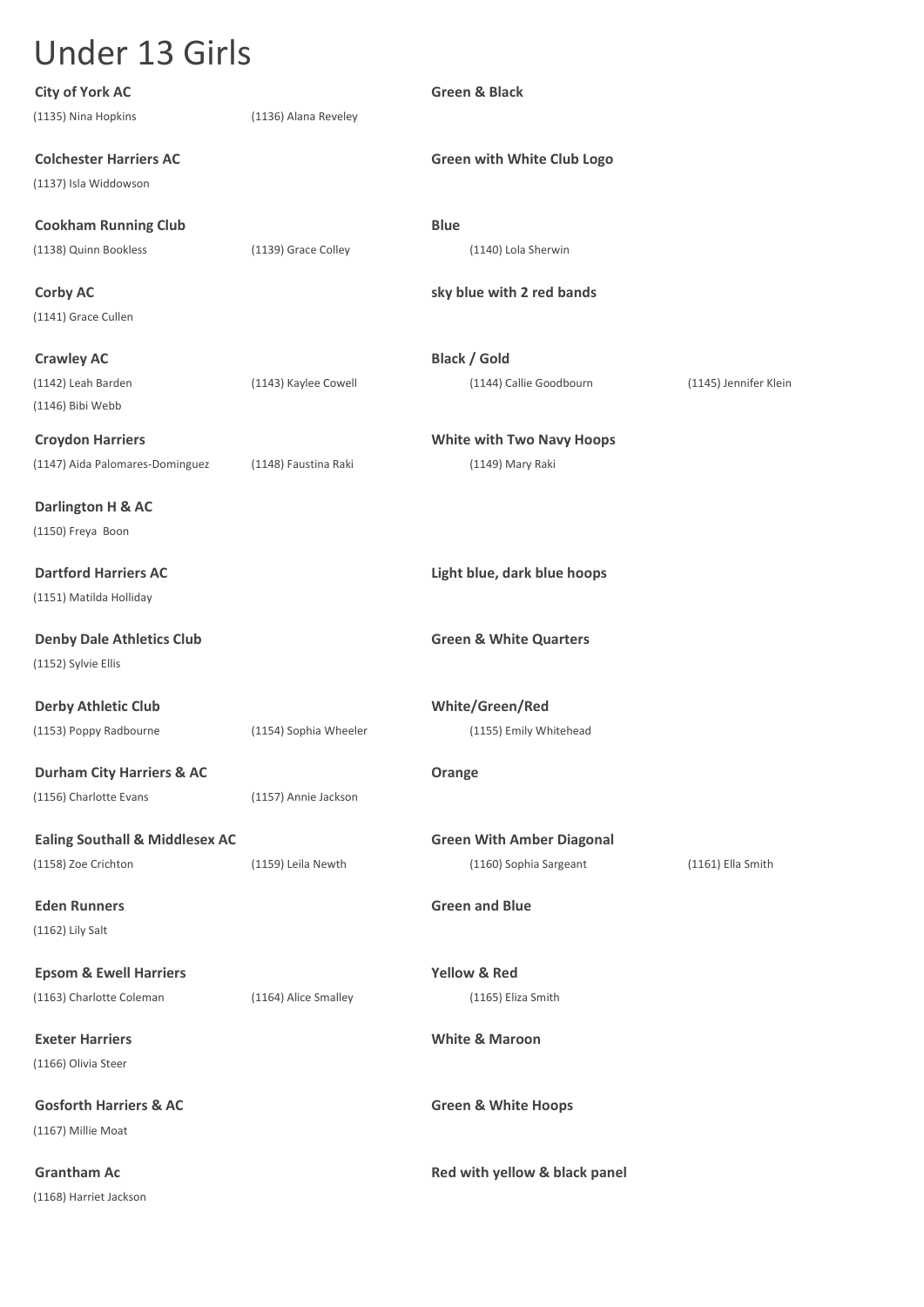| <b>Greenwich Tritons Triathlon Club</b> |                             | <b>Royal lue</b>                                       |                          |
|-----------------------------------------|-----------------------------|--------------------------------------------------------|--------------------------|
| (1169) Marley Reeves                    |                             |                                                        |                          |
| <b>Guildford &amp; Godalming AC</b>     |                             | Green, black trim (women) Green black side panel (men) |                          |
| (1170) Katie Ealden                     | (1171) Emily Easton         | (1172) Sophie Hawthorn                                 | (1173) Sophie Jennings   |
| <b>Halifax Harriers &amp; AC</b>        |                             | <b>Blue and Yellow</b>                                 |                          |
| (1174) Kitty Harrison Sargent           | (1175) Faye Skilbeck        |                                                        |                          |
| <b>Harrow AC</b>                        |                             | <b>Black vest</b>                                      |                          |
| (1176) Orla Butler                      | (1177) Sofia Cestaro        | (1178) Meliyah Phylactou                               | (1179) Abbey Wilbraham   |
| <b>Havering AC</b>                      |                             | <b>Royal Blue &amp; Yellow</b>                         |                          |
| (1180) Jessica Page                     | (1181) Isabella Taylor-Bush | (1182) Scarlett Woods                                  |                          |
| <b>Heanor Running Club</b>              |                             | Yellow with Light Blue Horizontal Band                 |                          |
| (1183) Lucy Eve Lynas                   |                             |                                                        |                          |
| <b>Heaton Harriers &amp; Ac</b>         |                             | White/green                                            |                          |
| (1184) Mary Parkin                      |                             |                                                        |                          |
| <b>Hercules Wimbledon AC</b>            |                             | <b>Gold with Red Diagonal Sash Back &amp; Front</b>    |                          |
| (1185) Iona Alexander                   | (1186) Martha Eminson       | (1187) Poppy Guest                                     | (1188) Isabella Harrison |
| (1189) Josie Hughes                     | (1190) Vivienne Jonczyk     | (1191) Catherine Lam                                   | (1192) Mae Losson        |
| (1193) Ava McAndie                      | (1194) Julia McDonnell      | (1195) Leah Paulson                                    | (1196) Isabelle Sparkes  |
| (1197) Soraya Stevens                   | (1198) Halili Waikwa        |                                                        |                          |
| <b>Herne Hill Harriers</b>              |                             | <b>Red and black hoops</b>                             |                          |
| (1199) Emma Chambers                    | (1200) Emilie Cherel        | (1201) Sophie Jack                                     | (1202) Lily Kitto        |
| (1203) Summer MacKay                    | (1204) Sofia Mendes         | (1205) Florence Mills                                  | (1206) Maeve Minielly    |
| (1207) Orla Wright                      | (1208) Sophie Wright        |                                                        |                          |
| <b>Herts Phoenix Ac</b>                 |                             | <b>Red</b>                                             |                          |
| (1209) Emma Gudgeon                     |                             |                                                        |                          |
| <b>Highgate Harriers</b>                |                             | <b>Black and White Hoops</b>                           |                          |
| (1210) Mia Cobbold                      | (1211) Isabella Ions        | (1212) Eloise Lindley                                  | (1213) Aliyah Osman      |
| <b>Hinckley Running Club</b>            |                             | <b>Blue/White Diagonal Stripe</b>                      |                          |
| (1214) Amelia Towlson                   |                             |                                                        |                          |
| <b>Holland Sports AC</b>                |                             | Royal blue with white horizontal band                  |                          |
| (1215) Maisie Felstead                  | (1216) Mia Jessup           | (1217) Isla Murray                                     | (1218) Cerys Spilsbury   |
| (1219) Hannah Stockwell                 |                             |                                                        |                          |
| <b>Houghton Harriers &amp; Ac</b>       |                             | <b>Black with horizontal amber band</b>                |                          |
| (1220) Kathryn Alexandra Pye            |                             |                                                        |                          |
| <b>Huntingdonshire AC</b>               |                             | <b>Black with Yellow/Green</b>                         |                          |
| (1221) Esme Lydon                       | (1222) Cara Still           |                                                        |                          |
| <b>HY Runners</b>                       |                             | <b>Red with White Writing</b>                          |                          |
| (1223) Sophia Collins                   | (1224) Daisy Welch          |                                                        |                          |
|                                         |                             |                                                        |                          |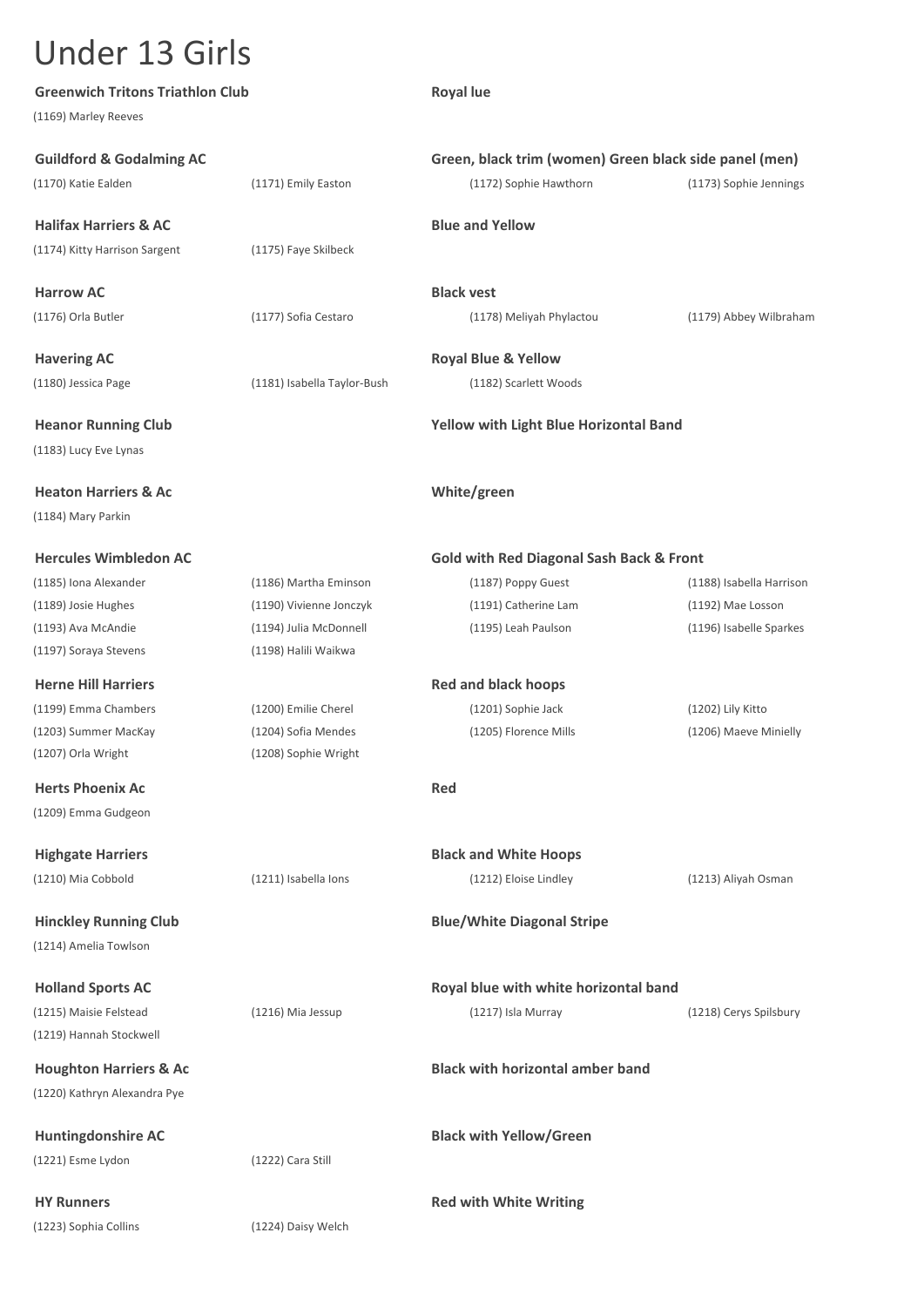**Ipswich Harriers Dark Blue/Light Blue** (1225) Isla Partridge-Kulczynski **Ipswich Jaffa RC Orange & Black** (1226) Darcy Bowen (1227) Katie Hill (1228) Bella Rose Jameson **Isle of Wight Triathlon Club** (1229) Katie Bunn **Jersey Spartan AC Blue/Black** (1230) Isla Hall **Kendal Amateur Athletic Club Green with Red Trim** (1231) Anna Cobley **Kent AC Navy Blue with white horse of kent** (1232) Mei Eden-Green (1233) Alice Hales (1234) Tallulah Jones **Kettering Town Harriers Red/White** (1235) Clara Booth (1236) Jemima Davey (1237) Tiggy Guthrie-Brown (1238) Keris Hooker (1239) Jess Lamb **Lancaster & Morecambe AC White/maroon,yellow band** (1240) Anna Nicholson **Leeds City Athletic Club Royal blue with two yellow diagonal stripes** (1241) Abigail Kingston **Leicester Coritanian Ac Royal Blue Royal Blue** (1242) Jessica Christine Morris **Leigh Harriers & AC White with Green Band** (1243) Scarlett Jarvis (1244) Gabriella Taylor **Leighton Buzzard Athletic Club purple/yellow** (1245) Olivia Cane (1246) Iona Kynaston (1247) Isla Kynaston **Leven Valley AC Blue & Black** (1248) Lucy Bell **Liverpool Harriers & AC Gold with Blue Liverbird Badge** (1249) Molly Carvell (1250) Holly Cross (1251) Isabella Doran (1252) Lexie Ellis (1253) Erin Fay (1254) Bailey Hughes (1255) Isobel Kavanagh (1256) Rebecca Murphy (1257) Valerie Teare **London Heathside <b>Blue**, Red and Gold (1258) Elkie Baker (1259) Lila Blustin (1260) Kiara Corkin (1261) Ivy Gray (1262) Lettice Gundry (1263) Jessica Lappin (1264) Caitlin Roberts (1265) Maya Westgate **Mansfield Harriers Blue & Green** (1266) Amelia Arbon (1267) Florence Kenney (1268) Lily Mason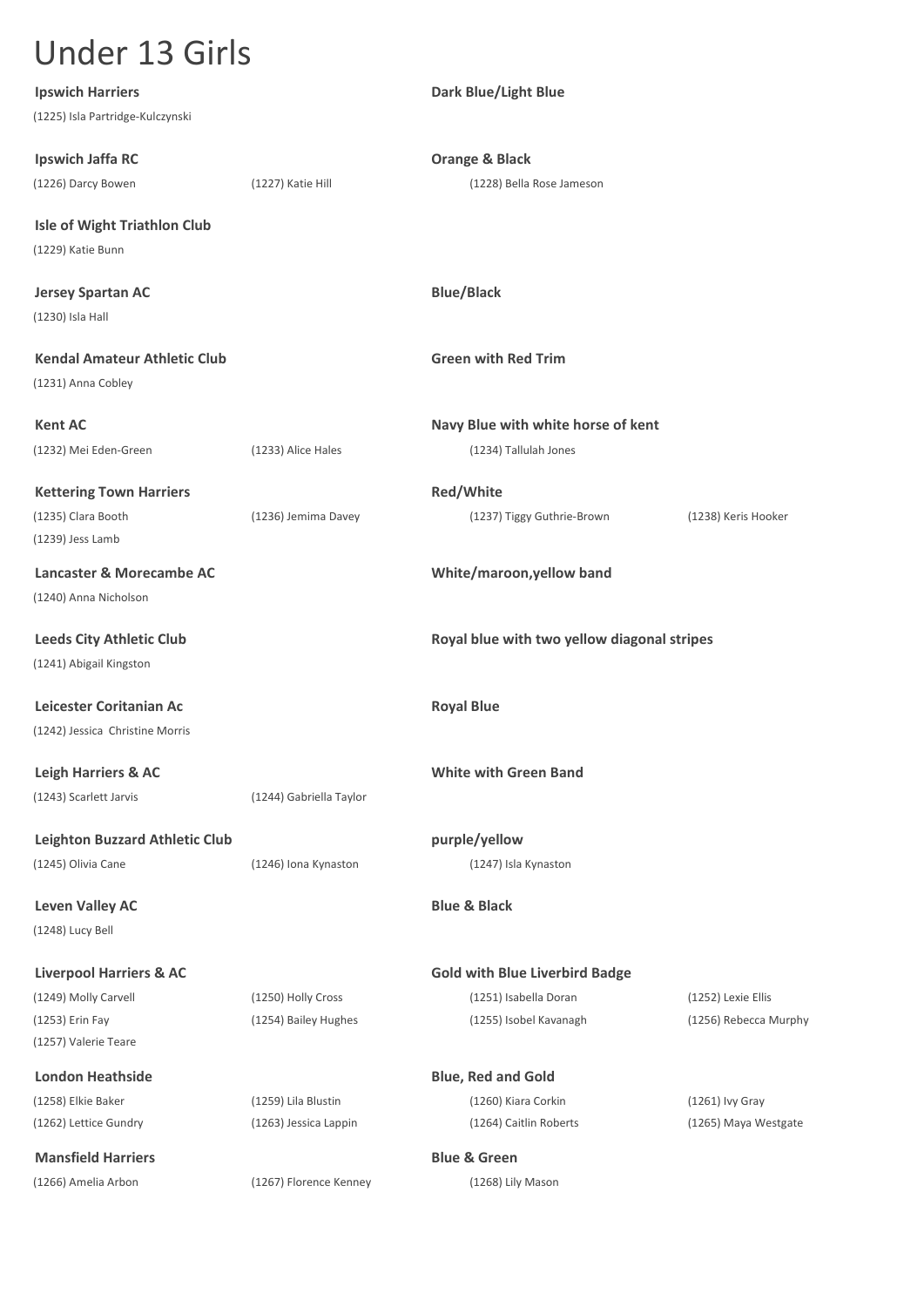| <b>Marshall Milton Keynes AC</b>             |                            | <b>Orange and Black</b>                  |                        |
|----------------------------------------------|----------------------------|------------------------------------------|------------------------|
| (1269) Macy Allen                            | (1270) Sophia Chapman      | (1271) Olivia Chilton                    | (1272) Orla Enright    |
| (1273) Elsie Jacobs                          | (1274) Ella Kingston       | (1275) Katie Lennox                      | (1276) Jessica Plummer |
| (1277) Lottie Rose                           | (1278) Katie Webb          | (1279) Lauren Webb                       |                        |
| <b>Medway And Maidstone Ac</b>               |                            | Red with Black horizontal stripe (NEW)   |                        |
| (1280) Rose Crossley                         | (1281) Sofia Cudmore Smith |                                          |                        |
| <b>Medway Tri</b>                            |                            | <b>Blue</b>                              |                        |
| (1282) Hannah Olivia Painter                 |                            |                                          |                        |
| <b>New Forest Junior AC</b>                  |                            |                                          |                        |
| (1283) Elsa Norris                           |                            |                                          |                        |
| <b>Newcastle (Staffs) Tri Club</b>           |                            | <b>Black/Grey/Red/White</b>              |                        |
| (1284) Mia Hearson                           |                            |                                          |                        |
| <b>Newcastle Staffs Ac</b>                   |                            | Red/White/Blue                           |                        |
| (1285) Eva Robinson                          |                            |                                          |                        |
| <b>Newquay &amp; Par AC</b>                  |                            | <b>Burgundy/White</b>                    |                        |
| (1286) Enzo Bowden-Inoue                     | (1287) Serena May Clarke   | (1288) Lucy Darling                      | (1289) Maddie Halpin   |
| (1290) Isla Mullin                           |                            |                                          |                        |
| <b>North Norfolk Harriers Athletics Club</b> |                            | <b>Blue and Yellow</b>                   |                        |
| (1291) Olivia Allen                          | (1292) Eloise Edridge      |                                          |                        |
| <b>North Somerset AC</b>                     |                            | Navy & White                             |                        |
| (1293) Sophie Carratt                        | (1294) Olive Rose Leaney   | (1295) Heidi Martineau                   |                        |
| <b>Northampton AC</b>                        |                            | <b>Green, Black &amp; Yellow</b>         |                        |
| (1296) Imogen Bennetts                       | (1297) Emily Denton        | (1298) Bella Fontenla                    | (1299) Eve Taylor      |
| <b>Nuneaton Harriers</b>                     |                            | <b>Red/Blue</b>                          |                        |
| (1300) Lucy Hornby                           | (1301) Chloe Jordan        |                                          |                        |
| <b>Orion Harriers</b>                        |                            | White                                    |                        |
| (1302) Pia Trauttmansdorff                   |                            |                                          |                        |
| <b>Oxford City AC</b>                        |                            | <b>Royal Blue/White/Red diagonals</b>    |                        |
| (1303) Sylvie Kentish                        |                            |                                          |                        |
| <b>Peterborough &amp; Nene Valley AC</b>     |                            | blue and white                           |                        |
| (1304) Rebekah Clough                        |                            |                                          |                        |
| <b>Pontefract AC</b>                         |                            | <b>White/Purple</b>                      |                        |
| (1305) Abigail Teece                         |                            |                                          |                        |
| Poole Ac                                     |                            | White with black band and yellow writing |                        |
| (1306) Mali Ballingall                       | (1307) Jemima Chetwood     | (1308) Amelia Drew                       | (1309) Polly Evans     |
| (1310) Bethany Stephens                      |                            |                                          |                        |
| <b>Radley Athletic Club</b>                  |                            | Mauve/gold side stripe                   |                        |
| (1311) Cecilia Huepfl                        |                            |                                          |                        |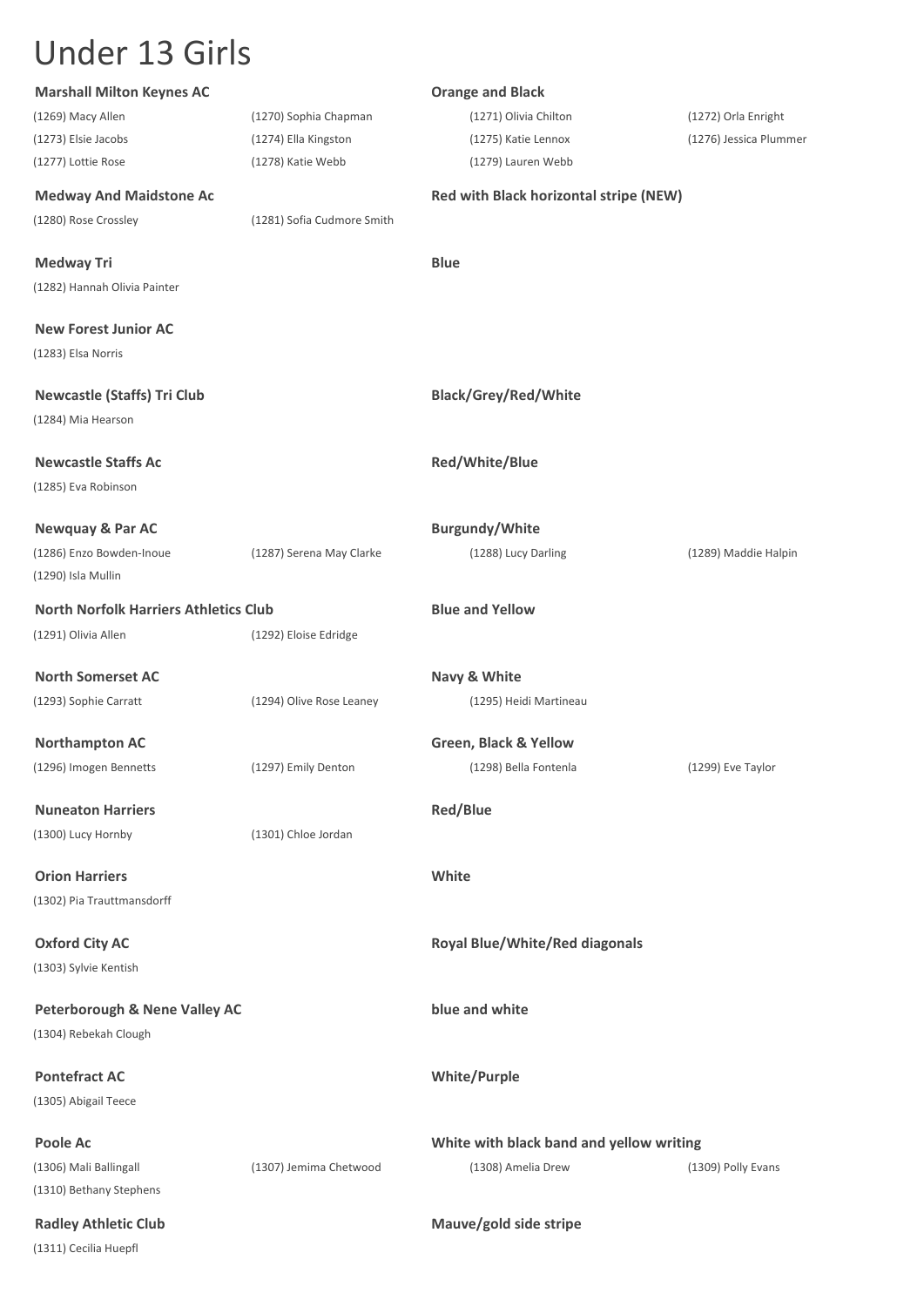**Ranelagh Harriers Blue & Yellow** (1312) Maya Lepine **Reading AC Reading AC Red/Blue** (1313) Grace May Haldane (1314) Lucy Rennie (1315) Heather Toward (1316) Isabella Wood **Reigate Priory Ac red** (1317) Isla Kinniburgh (1318) Neve MacGregor (1319) Eloise Matthews (1320) Florence Shade **Retford AC Red/Blue/White** (1321) Holly Limmer **Rossendale Harriers & AC Pale Blue with dark Blue & White diagonal Stripes** (1322) Ruby Cleaver **Rotherham Harriers and AC Black & White** (1323) Rosalie Bailey (1324) Grace Igoe (1325) Esther Lovell (1326) Esme Milbourne (1327) Layla Roden (1328) Emmie Surgey (1329) Graihagh Turner **Royal Sutton Coldfield Athletics Club Royal Blue with white vertical stripe** (1330) Imogen Neal **Rugby & Northampton Ac Sky blue & black** (1331) Olivia McGhee (1332) Joanna Mulreany **S Factor Academy Black** (1333) Elena Oliphant **Saint Edmund Pacers Red with White & Black Hoops Red with White & Black Hoops** (1334) Lily Ambrose (1335) Eva Barton (1336) Layla Clancy (1337) Ella Stewart (1338) Bella Taylor (1339) Eva Torfinn (1340) Lexi Wade (1341) Isla Whiting (1342) Tilly Wooldridge **Sale Harriers Manchester Green/ 1red band & 2 white bands** (1343) Louisa Brailsford (1344) Phoebe Carroll (1345) Niamh Cope (1346) Isobel Hall (1347) Imogen Hill (1348) Izzy Jones (1349) Sienna Jones (1350) Oonagh McManus (1351) Lola Richardson (1352) Katie Robertson (1353) Hannah Squibbs (1354) Amber Webb **Salford Harriers & Ac Red/diagonal white stripe Red/diagonal white stripe** (1355) Harriet Byrnes (1356) Sophia Nation **Scunthorpe Harriers Athletic Club Blue** (1357) Jessica Betts (1358) Katie Betts **Shaftesbury Barnet Harriers Black and whit vertical stripes with red trim** (1359) Nyah Campbell-Caine (1360) Erin Giblin (1361) Amber Jackson (1362) Elizabeth Othulo (1363) Annabelle Panwar (1364) Posie Shaw **South London Harriers White/Maroon** (1365) Darcy-mae Booth (1366) Olivia D'Almeida (1367) Ines Maignan (1368) Grace Sone (1369) Maya Watson (1370) Matilda Welsh **Southampton Athletic Club Red & white stripes Red & white stripes** (1371) Elise Higgins (1372) Sophie Jacobs (1373) Sophie Lane (1374) Pippa Wakefield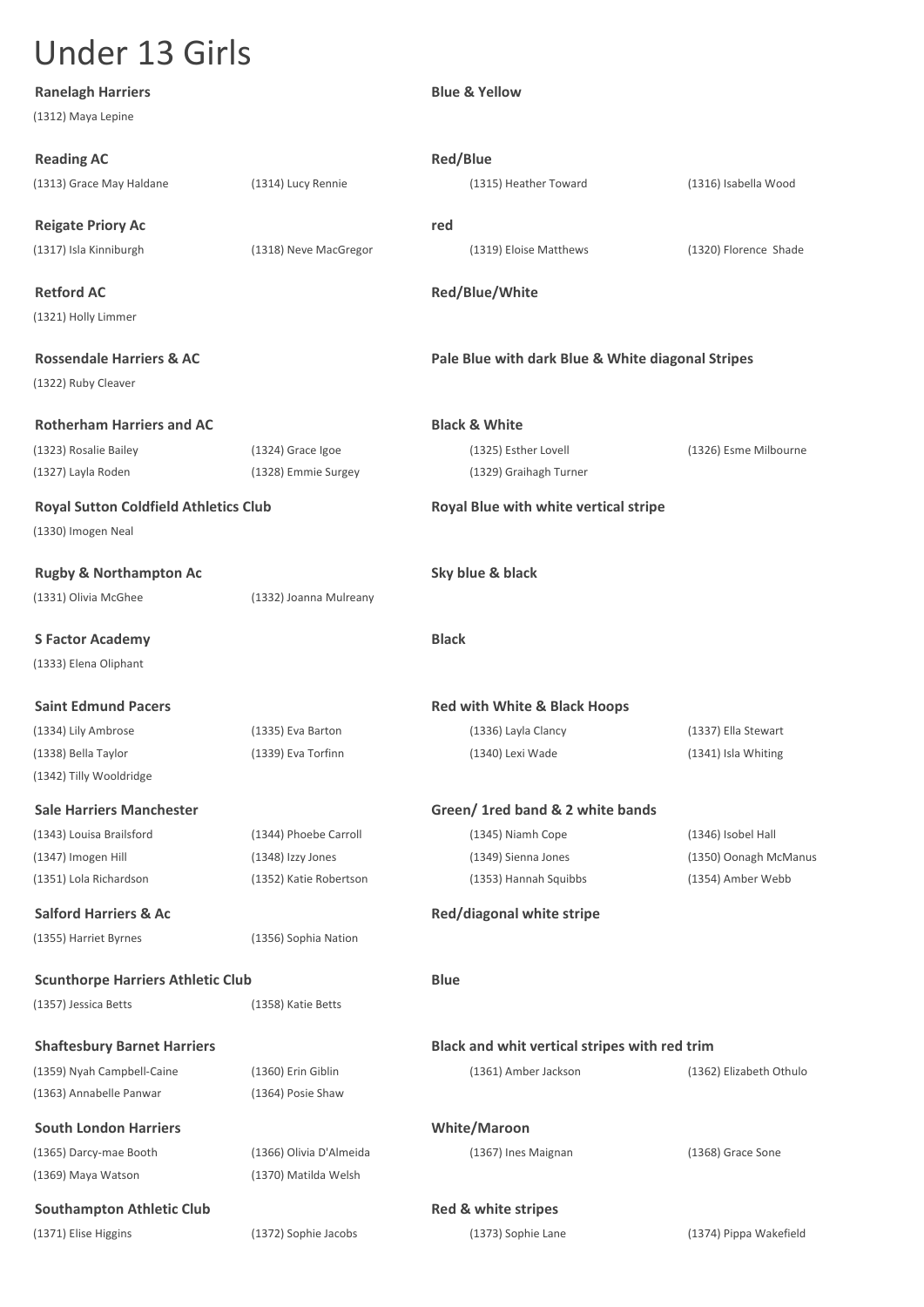| Southend On Sea Ac               |                             | Red/Black/White                      |                                  |
|----------------------------------|-----------------------------|--------------------------------------|----------------------------------|
| (1375) Sophie Dixon              | (1376) Chloe Fotherby       | (1377) Isabella Knight               | (1378) Niamh Staunton            |
| (1379) Jessica Walker            |                             |                                      |                                  |
| <b>Spenborough &amp; Dist AC</b> |                             | Red/gold                             |                                  |
| (1380) Poppy Henson              |                             |                                      |                                  |
| <b>St Albans Striders</b>        |                             | <b>Yellow &amp; blue</b>             |                                  |
| (1381) Chloe Clements            | (1382) Eva Dighe            | (1383) Bronwyn Fisher                | (1384) Lily Kennedy              |
| (1385) Elizabeth Lawson          | (1386) Lois Loveday         | (1387) Anna Metcalfe                 | (1388) Isabelle Morrell McGarvie |
| (1389) Annabelle Newman          | (1390) Maisie Newton        | (1391) Eliza Nightingale             | (1392) Emily Patton              |
| (1393) Gabriela Read             | (1394) Cleo Robinson        | (1395) Charlotte Ross Arevalo        | (1396) Erin Russell              |
| (1397) Georgia Tongue            | (1398) Emma Treloar         | (1399) Natalie Worsley               |                                  |
| <b>St Mary's Richmond AC</b>     |                             |                                      |                                  |
| (1400) Alex Andrews              | (1401) Niamh Hughes         | (1402) Emilia Kotecha                | (1403) Mabel McCarthy            |
| (1404) Rachel Riedlinger         | (1405) Minna Williams       |                                      |                                  |
| <b>Stratford Upon Avon AC</b>    |                             | Yello/Black                          |                                  |
| (1406) Marijke Tear-Verweij      |                             |                                      |                                  |
| <b>Stroud &amp; District AC</b>  |                             | Green, red & blue band               |                                  |
| (1407) Millie Cossins            | (1408) Georgina Crampton    | (1409) Amelia Hasant                 | (1410) Eleanor Sheffield         |
| (1411) Lottie Tomkins            |                             |                                      |                                  |
| <b>Sutton &amp; District AC</b>  |                             | Navy Blue & Gold                     |                                  |
| (1412) Gracie Brough             | (1413) Marnie Rose Crompton | (1414) India Kaur                    | (1415) Aaliyah Tharmakulasingam  |
| <b>Swindon Harriers</b>          |                             | <b>Black and White</b>               |                                  |
| (1416) Lola Costa Jafrate        | (1417) Tirzah Crockatt      |                                      |                                  |
| <b>Tamworth AC</b>               |                             | Green/white                          |                                  |
| (1418) Hannah Beales             | (1419) Grace Hirst          | (1420) Ella Moss                     | (1421) Isla Rogers               |
| <b>Team Bath Athletic Club</b>   |                             | <b>Blue with Yellow Side Panels</b>  |                                  |
| (1422) Sophie Maxwell            | (1423) Aoife McGee          |                                      |                                  |
| <b>Team Synergy</b>              |                             | Red w/ Black                         |                                  |
| (1424) Mylie Corbett             |                             |                                      |                                  |
| <b>Telford AC</b>                |                             | Yellow with red and blue side panals |                                  |
| (1425) Daisy Frost               |                             |                                      |                                  |
| <b>Thames Valley Harriers</b>    |                             | <b>Black with Light blue</b>         |                                  |
| (1426) Xanthe Greenfields        |                             |                                      |                                  |
| <b>Thurrock Harriers</b>         |                             | <b>Blue and white</b>                |                                  |
| (1427) Isabel Forrest            | (1428) Olivia Forrest       |                                      |                                  |
| <b>Tipton Harriers</b>           |                             | <b>Green &amp; white hoops</b>       |                                  |
| (1429) Mia Fantom                | (1430) Layla Williams       |                                      |                                  |
|                                  |                             |                                      |                                  |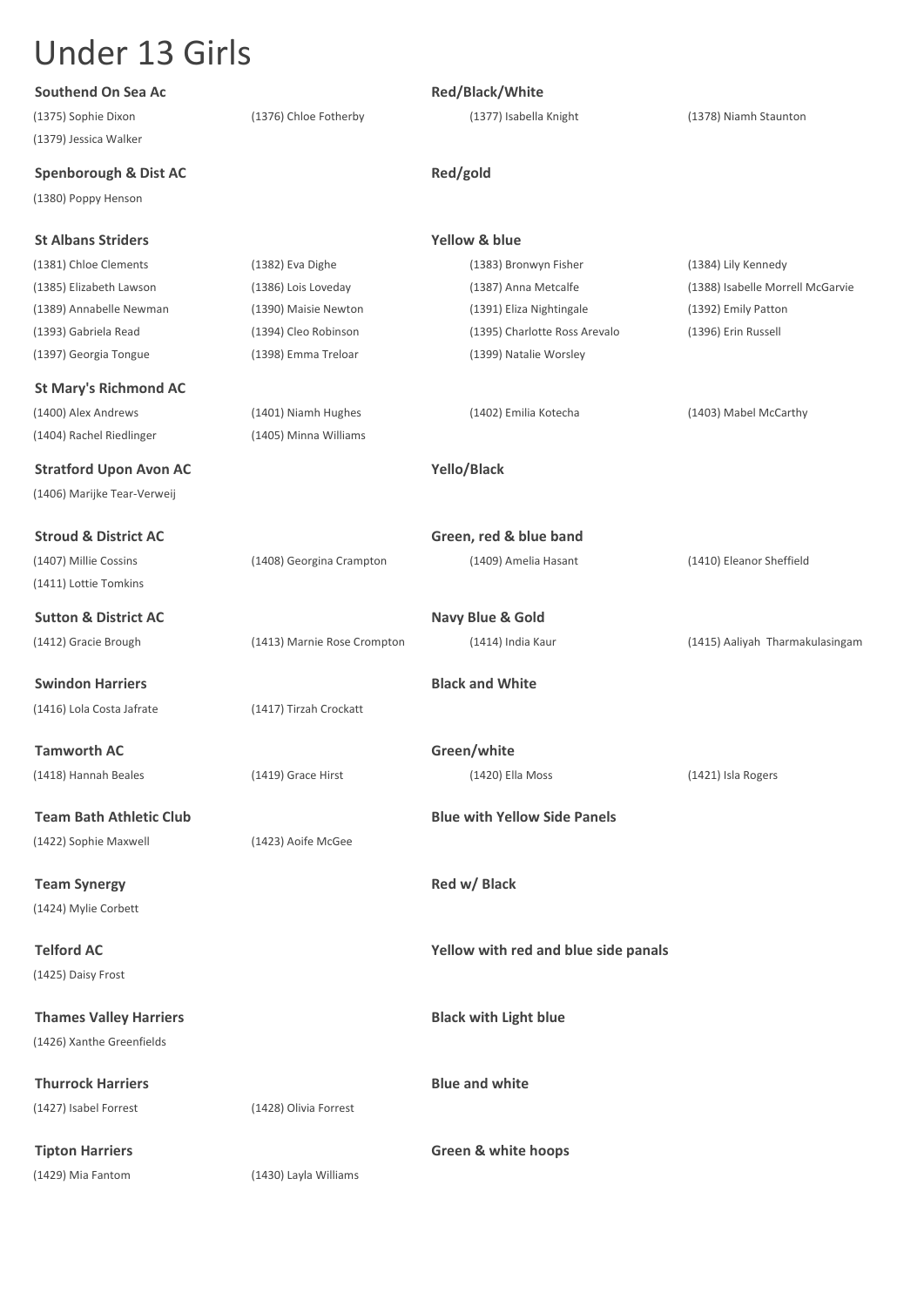| <b>Tonbridge Ac</b>                                |                        | <b>White/Navy</b>                          |                         |
|----------------------------------------------------|------------------------|--------------------------------------------|-------------------------|
| (1431) Lucy Clews                                  | (1432) Aoife Foley     | (1433) Isabelle Gorrill                    | (1434) Zara Greeves     |
| (1435) Neve Raymond                                | (1436) Emily Tayton    | (1437) Milli Watts                         | (1438) Sena Wright      |
| <b>Torbay AAC</b>                                  |                        | Yellow with red horizontal chest band      |                         |
| (1439) Paige Quinn                                 |                        |                                            |                         |
| <b>Trafford Athletic Club</b>                      |                        | white, blue/yellow diagonal                |                         |
| (1440) Rachel Bowden                               | (1441) Sadie McCormack |                                            |                         |
| <b>Trent Park Running Club</b>                     |                        | <b>Yellow and Green</b>                    |                         |
| (1442) Isabella Marriott                           |                        |                                            |                         |
| <b>Tyne Bridge Harriers</b>                        |                        | <b>White/Black</b>                         |                         |
| (1443) Anna Carr                                   | (1444) Ruby Ditchburn  | (1445) Kora Howorth                        | (1446) Naimah Michla    |
| (1447) Lucy Nichol                                 | (1448) Alanah Perowne  | (1449) Florence Snaith                     |                         |
| <b>Vale Of Aylesbury Ac</b>                        |                        | Royal Blue & white                         |                         |
| (1450) Isabella Banks                              | (1451) Natasha Bradley | (1452) Riley Brown                         | (1453) Lucinda McRonald |
| <b>Victoria Park Harriers and Tower Hamlets AC</b> |                        | White, blue & green diagonals              |                         |
| (1454) Anatasia Dines                              | (1455) Emily Gould     | (1456) Tallulah Stephens                   |                         |
|                                                    |                        |                                            |                         |
| <b>Watford Harriers</b>                            |                        | black&white                                |                         |
| (1457) Autumn Rana                                 |                        |                                            |                         |
| <b>Weald Tri Club</b>                              |                        | <b>Red and black</b>                       |                         |
| (1458) Kevin Draper                                |                        |                                            |                         |
| <b>West Cheshire Athletic Club</b>                 |                        | Purple front & back with yellow side bands |                         |
| (1459) Ruby Phillips                               | (1460) Emilia Pyper    |                                            |                         |
| <b>West Norfolk AC</b>                             |                        | Rede                                       |                         |
| (1461) Evie Clayton                                |                        |                                            |                         |
|                                                    |                        |                                            |                         |
| <b>West Suffolk AC</b>                             |                        | <b>Turquoise</b>                           |                         |
| (1462) Alice Winstanley                            |                        |                                            |                         |
| <b>Westbury Harriers</b>                           |                        | <b>White with Blue Hoop</b>                |                         |
| (1463) Estelle Lowe                                | (1464) Evie Timbrell   |                                            |                         |
| <b>Wimborne AC</b>                                 |                        | <b>Rede/Black</b>                          |                         |
| (1465) Evie Fuller                                 | (1466) Matilda Haynes  |                                            |                         |
| <b>Winchester &amp; District AC</b>                |                        |                                            |                         |
|                                                    |                        | <b>Black/Gold/Black</b>                    |                         |
| (1467) Kate Atkinson                               | (1468) Elodie Gill     | (1469) Eleanor Jepson                      | (1470) Poppy Taylor     |
| <b>Windsor Slough Eton &amp; Hounslow AC</b>       |                        | Saxe blue, 2 amber bands                   |                         |
| (1471) Zoe Allan                                   | (1472) Tara Ferguson   | (1473) Phoebe Fuller                       | (1474) Sofia Sabbah     |
| (1475) Lola Williamson                             |                        |                                            |                         |
| <b>Wirral AC</b>                                   |                        | 2 green hoops on white                     |                         |
| (1476) Ella Rose Cowan                             | (1477) Isla Pastor     | (1478) Leila Vesey                         | (1479) Holly Webster    |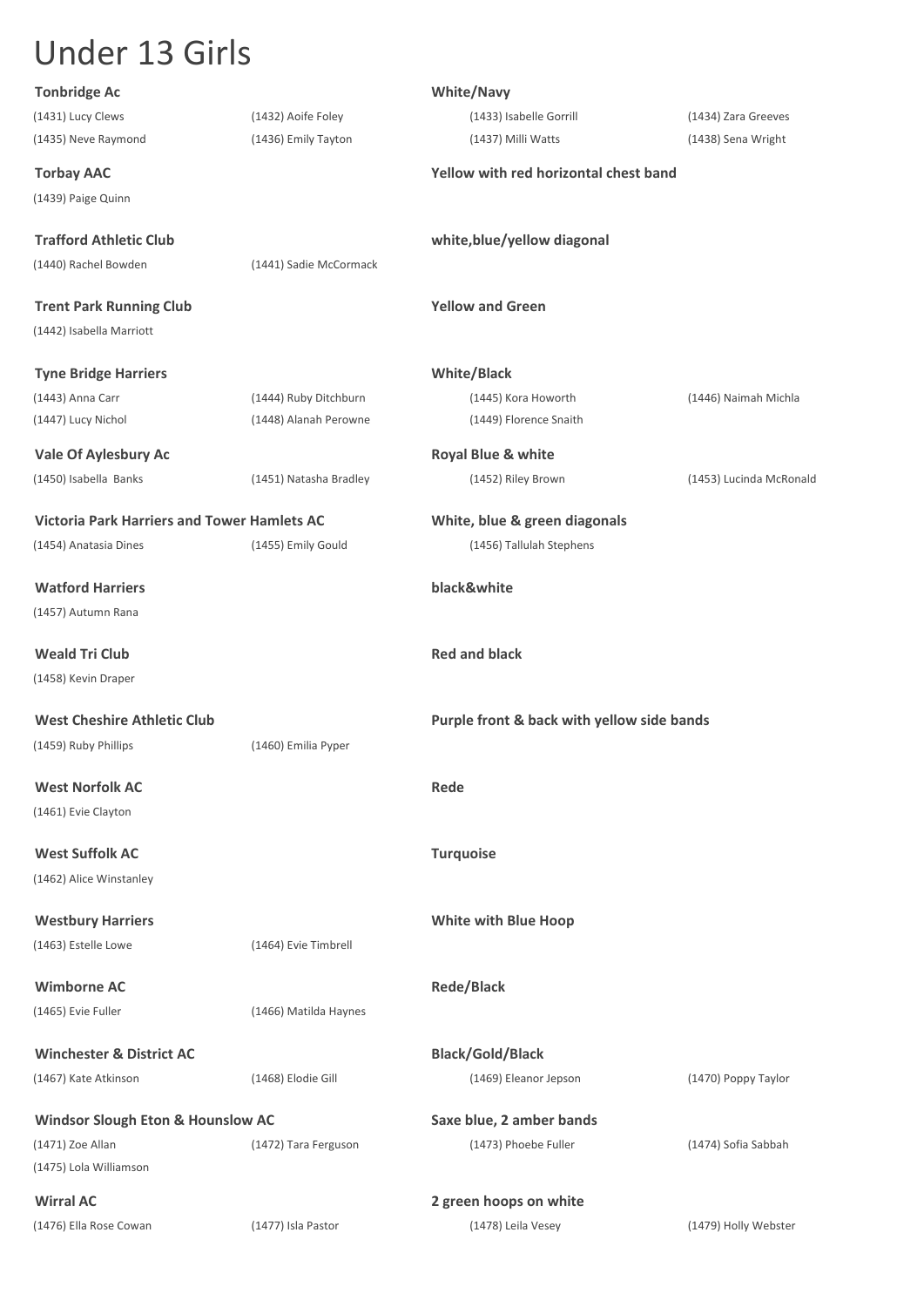| <b>Woking AC</b>                           |                      | Orange/Green                      |                                  |
|--------------------------------------------|----------------------|-----------------------------------|----------------------------------|
| (1480) Imogen Freeman                      | (1481) Sophie Price  | (1482) Lola Roake                 |                                  |
| <b>Wolverhampton &amp; Bilston</b>         |                      | <b>Red/Yellow/Green</b>           |                                  |
| (1483) Grace Hendy                         | (1484) Lucy Horton   | (1485) Ariana Sandhu-Whitton      | (1486) Eleanor Simpson           |
| <b>Woodford Green Ac With Essex Ladies</b> |                      | <b>Green &amp; White Hoops</b>    |                                  |
| (1487) Daisy Anderson                      | (1488) Eliza Bridges | (1489) Amber Higgs-Smith          | (1490) Autumn Le Chevalier Jones |
| (1491) Darcey MacKenzie                    | (1492) Tess Noblet   | (1493) Faye Louise Owers          | (1494) Ella Rose Traynor         |
| (1495) Natasha Wynn                        |                      |                                   |                                  |
| <b>Worksop Harriers</b>                    |                      | Green Vest with single black band |                                  |
| (1496) Martha Hazlehurst                   |                      |                                   |                                  |
| <b>Wreake &amp; Soar Valley</b>            |                      | <b>Blue</b>                       |                                  |
| (1497) Ruby Ashmore                        | (1498) Eden Barfield | (1499) Millie Battisson           | (1500) Frankie Castledine        |
| (1501) Madeleine Dodge                     | (1502) Sian Evans    | (1503) Grace Hatherley            | (1504) Darcey Hillier            |
| (1505) Phoebe Langlands                    | (1506) Luan Power    | (1507) Violet Rudkin              | (1508) Sophia Wrightam           |
| <b>Wycombe Phoenix Harriers &amp; Ac</b>   |                      | <b>Blue &amp; Red</b>             |                                  |

(1509) Ella Caldow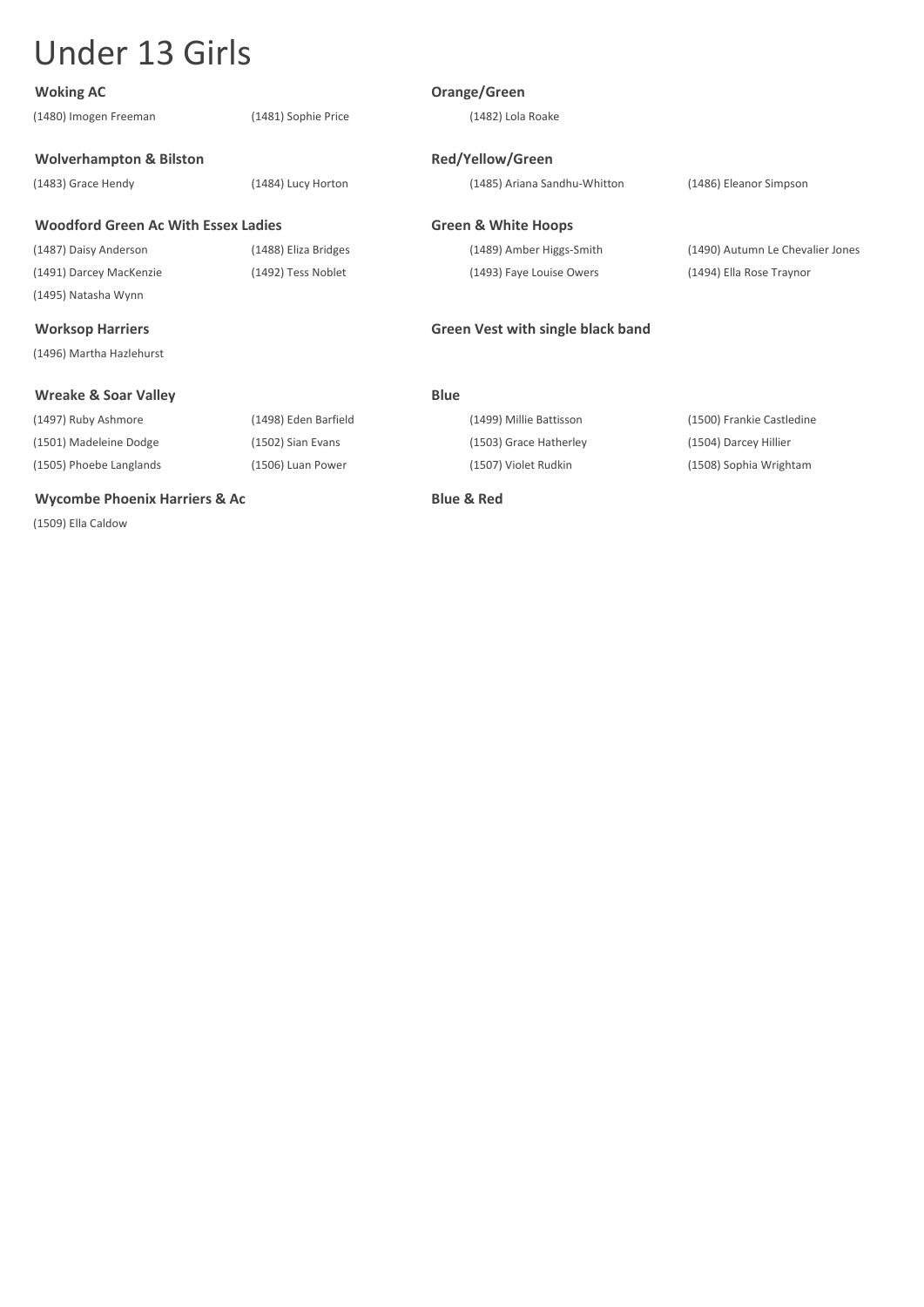| <b>Abbey Runners</b>                        |                           | <b>Black with 2 red bands</b>                  |                       |
|---------------------------------------------|---------------------------|------------------------------------------------|-----------------------|
| (401) Oscar Roden                           |                           |                                                |                       |
| <b>Abingdon AC</b>                          |                           | Yellow/maroon & black side panels              |                       |
| (402) Connor Morgan                         | (403) Oliver Sherratt     |                                                |                       |
| <b>Aldershot Farnham &amp; District</b>     |                           | Red, green & white                             |                       |
| (404) Gabe Davies                           | (405) Rafferty Herd       | (406) Ewan Mayes                               | (407) Jacob Pearce    |
| (408) Alasdair Rattray                      | (409) Nathanael Rushforth | (410) Owen Smith                               | (411) William Wilson  |
| <b>Avon Valley Runners</b>                  |                           | Yellow/Green                                   |                       |
| (412) Dylan Neale                           |                           |                                                |                       |
| <b>Banbury Harriers Ac</b>                  |                           | Maroon, Green & White Hooped                   |                       |
| (413) Samuel Davis                          |                           |                                                |                       |
| <b>Barnet &amp; District AC</b>             |                           | <b>Red/Royal Blue</b>                          |                       |
| (414) James Andrews                         | (415) Jai Daryanani       | (416) Guy Fawcett                              | (417) Harrison Lee    |
| (418) Monty Omell                           | (419) Edward Powell       | (420) Louie Samuels                            |                       |
| <b>Barnsley Athletic Club</b>               |                           | <b>Turquoise with red trim</b>                 |                       |
| (421) Jonson Hughes                         | (422) Rocco Hughes        |                                                |                       |
| <b>Basildon Ac</b>                          |                           | Yellow with vertical blue pinstripes           |                       |
| (423) Adam Bakler-Kugler                    | (424) Finlay Evison       | (425) Bradley Silvain                          | (426) Laurence Sleath |
| <b>Basingstoke &amp; Mid Hants AC</b>       |                           | <b>Amber 7 Red, 2 Vertical Black Stripes</b>   |                       |
| (427) Thomas Carroll                        | (428) William Edwards     | (429) Nicholas Thomas                          |                       |
| <b>Bedford &amp; County AC</b>              |                           | Blue, white side trim                          |                       |
| (430) Cameron Barnes                        | (431) Sam Bosher          | (432) Austin Cole                              | (433) Daniel Smith    |
| (434) Oliver Wilson                         |                           |                                                |                       |
| <b>Belgrave Harriers</b>                    |                           | <b>Claret &amp; Gold</b>                       |                       |
| (435) Sebastian Cockerell                   | (436) Alexis Delaney      | (437) Alexander Wilson                         | (438) Jediael Yared   |
| <b>Bexley Ac</b>                            |                           | Orange                                         |                       |
| (439) Andrei Anghel                         | (440) Fredrick Todd       |                                                |                       |
| <b>Bicester AC</b>                          |                           | <b>RED/ YELLOW</b>                             |                       |
| (441) Noah Gulvin                           | (442) Owen Stocker        | (443) Thomas Styles                            |                       |
| <b>Birchfield Harriers</b>                  |                           | <b>Black with White Panels and Stag Emblem</b> |                       |
| (444) Ash Burgess                           |                           |                                                |                       |
| <b>Blackburn Harriers &amp; AC</b>          |                           | Royal blue/white stripe                        |                       |
| (445) Oliver Gill                           | (446) George Ramsden      | (447) Daniel Smith                             | (448) Ben Stratton    |
| <b>Blackheath &amp; Bromley Harriers AC</b> |                           | black with maroon and light blue hoops         |                       |
| (449) Jasper Brooks                         | (450) Tane Chambers       | (451) Mark Constable                           | (452) Harry Fage      |
| (453) Joshua Healy                          | (454) Franco Hillier      | (455) Alexander Middleton                      | (456) Henry Newman    |
| (457) Jed Starvis                           | (458) Ryan Tran           | (459) Hendri Verster                           | (460) Dominic Wilson  |
|                                             |                           |                                                |                       |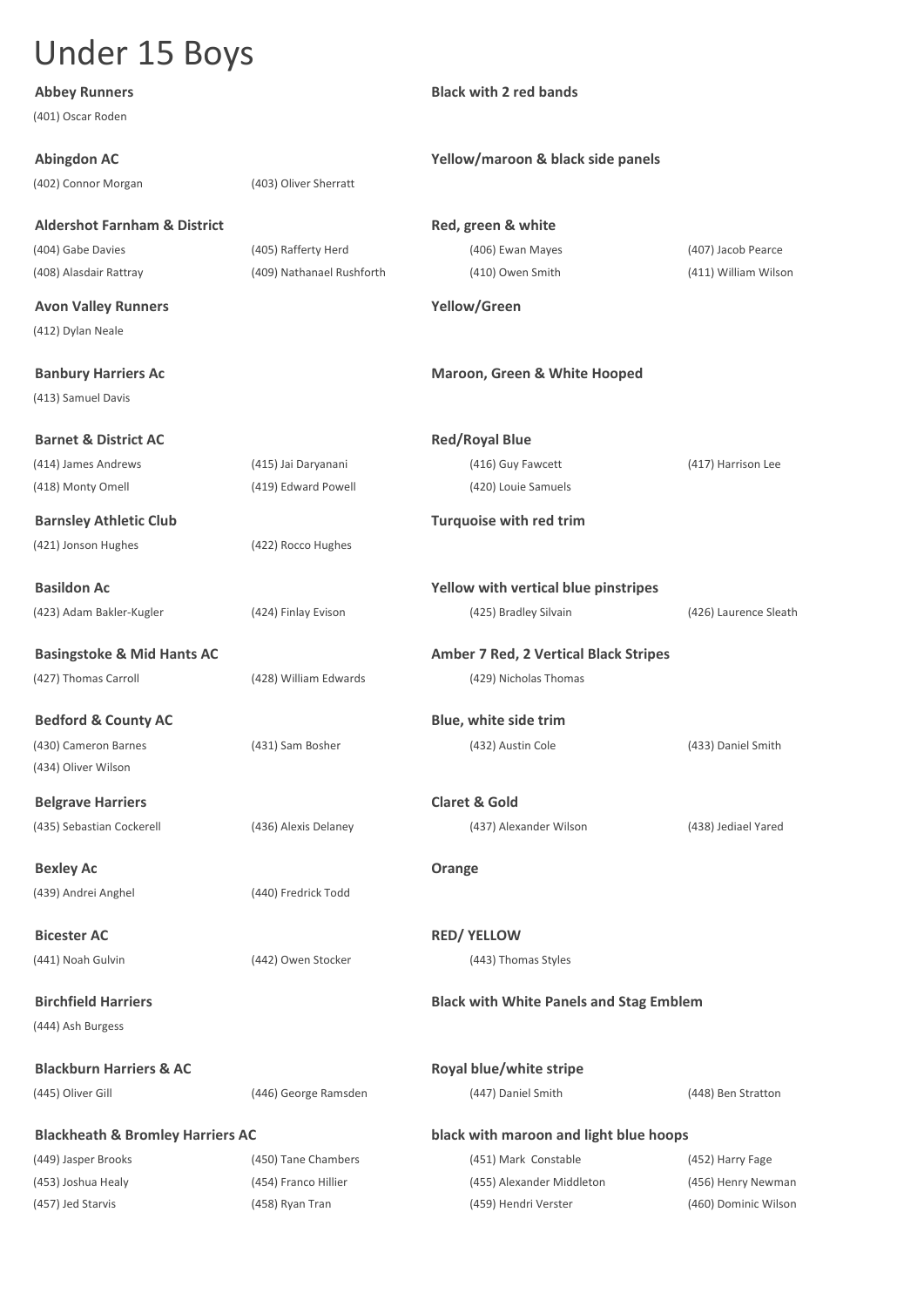**Border Harriers & Ac Dramage with black diagonal** (461) Adam Varey **Bournemouth Ac Yellow, royal blue vertical stripe on left** (462) Nathan Mearns (463) Hugo Richardson **Bracknell AC Blue/Gold** (464) Daniel Lewis (465) Ethan Webb (466) Dylan Weller **Brighton & Hove AC Red/Black** (467) Thomas Barnett (468) Jude Clayton (469) Rowan Curtis (470) Finlay Goodman (471) Oliver Holt (472) Lewis Kemp (473) Rory Monti (474) Llouis Muir (475) Reuben Omran (476) Freddie-ray Vowles **Brighton Phoenix White with Navy club logo & name** (477) Matthew Noakes (478) Raphael Reed (479) Max Simpson (480) Owen Wallek **Bristol and West AC White/Red** (481) Alex Auton-Green (482) Vijay Bakrania (483) Joseph Cooke (484) Walter Davies (485) Oliver Draper (486) Ronnie Wilmott **Cambridge & Coleridge AC White/Blue** (487) Cosmo Benyan (488) Jonty Bridger (489) Tom Bullock (490) George Christmas (491) Liam Conway (492) George Jennings (493) Leo Rothwell (494) Matthew Smith (495) Ewan Taylor (496) Marcus Wentzell **Cambridge Harriers Light Blue, black trimming** (497) Luke Bridges (498) Samuel Holloway (499) Aiden Newton (500) Samuel Scrase-Field (501) Felix Tynan **Central Park Athletics Red** (502) Jake Greenwood **Charnwood A C Green, yellow side panels** (503) Miles Foord (504) James Norman (505) Samuel Tansey (506) Ryan Thompson **Chelmsford AC Green & Gold** (507) Robert Birks (508) Thomas Birks (509) Fraser Hughes (510) Gregory Martin **Chichester Runners & AC White and Green** (511) Ben Ward **Chiltern Harriers AC Green/ white/ black**  (512) Maximillian Baxter (513) Alden Collier (514) Rowan Gawne (515) Alex Hughes (516) Isaac Jessop-Tranter (517) Hari Mistry (518) Daniel Munn (519) Archie Pinder

**City Of Norwich AC Vertical Red & Gold Stripes** (522) Henry Ashton (523) Matthew Benson (524) Liam Davison (525) Zachary Dunne (526) Joe MacHin (527) Mpaji Rose-Brown (528) Samuel Yellop

(520) Euan Pinder (521) Callum Powell

**City Of Portsmouth AC white/blue chest band and red side panels** (529) Tristan Barnes (530) Oren James Lyons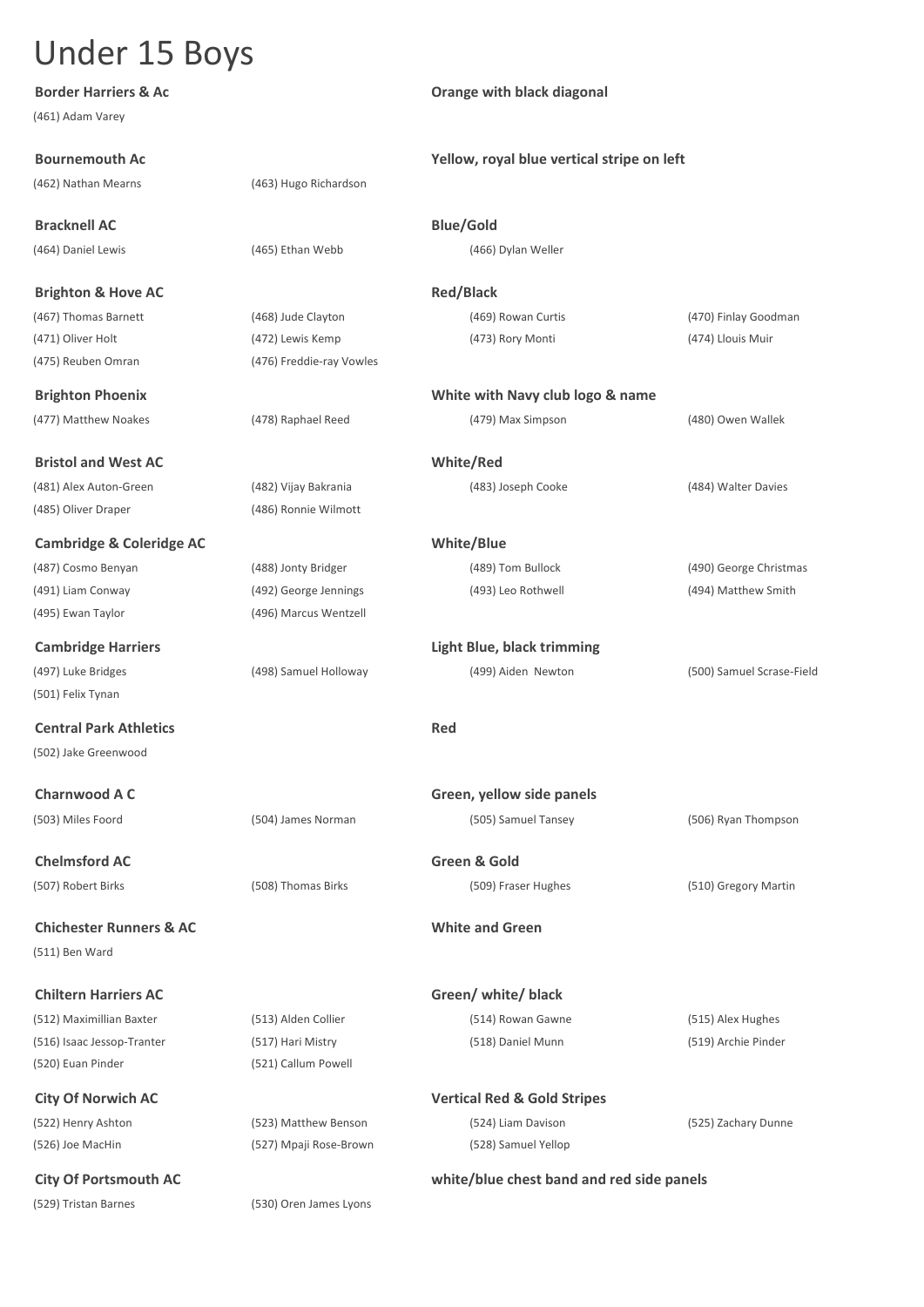| <b>City Of Sheffield And Dearne Ac</b>    |                           | <b>Blue/Green</b>                       |                     |
|-------------------------------------------|---------------------------|-----------------------------------------|---------------------|
| (531) George Wallace                      |                           |                                         |                     |
| <b>City of Stoke AC</b>                   |                           | White, red & black hoops                |                     |
| (532) Nathaniel Rowe                      |                           |                                         |                     |
| <b>City of York AC</b>                    |                           | <b>Green &amp; Black</b>                |                     |
| (533) Isaac Bastow                        |                           |                                         |                     |
| <b>Cleethorpes AC</b>                     |                           | <b>Blue with diagonal yellow Stripe</b> |                     |
| (534) George Wilson                       | (535) Jack Wright         |                                         |                     |
| <b>Colchester &amp; Tendring AC</b>       |                           | <b>Black</b>                            |                     |
| (536) Arthur Ballard                      | (537) Dexter Budgen-Jones | (538) Henry Crates                      | (539) Stanley Hobbs |
| (540) Jack Izzet                          | (541) Daniel Powell       |                                         |                     |
| <b>Cookham Running Club</b>               |                           | <b>Blue</b>                             |                     |
| (542) Dylan Bavazzano                     | (543) Samuel Colley       |                                         |                     |
| <b>Corby AC</b>                           |                           | sky blue with 2 red bands               |                     |
| (544) Harvey Poynton                      |                           |                                         |                     |
| <b>Crawley AC</b>                         |                           | <b>Black / Gold</b>                     |                     |
| (545) Alexander Ballard                   | (546) Samuel Sprostranov  | (547) Max Webb                          |                     |
| <b>Crewe and Nantwich AC</b>              |                           | White, Yellow Band & blue               |                     |
| (548) Harry Parker McLain                 |                           |                                         |                     |
| <b>Croydon Harriers</b>                   |                           | <b>White with Two Navy Hoops</b>        |                     |
| (549) Kyron-bailee Burke                  | (550) Zephyr Walinets     |                                         |                     |
| <b>Dacorum &amp; Tring AC</b>             |                           | Green/Purple                            |                     |
| (551) Henry Barron                        | (552) Ed Clement          | (553) George Hawkins                    |                     |
| <b>Dartford Harriers AC</b>               |                           | Light blue, dark blue hoops             |                     |
| (554) Jacob Da Costa                      | (555) Yuvraj Dhaliwal     |                                         |                     |
| <b>Daventry AAC</b>                       |                           | White with two blue hoops               |                     |
| (556) Jack Gospel                         | (557) Joshua Orchard      |                                         |                     |
| <b>Derby Athletic Club</b>                |                           | White/Green/Red                         |                     |
| (558) Ewan Busfield                       |                           |                                         |                     |
| <b>Ealing Southall &amp; Middlesex AC</b> |                           | <b>Green With Amber Diagonal</b>        |                     |
| (559) Alec Edgar                          | (560) Tyrone Ferreira     | (561) Henry Jones                       | (562) Kian Jordan   |
| (563) Junias Lee                          | (564) Kevin Prempeh       |                                         |                     |
| <b>Epsom &amp; Ewell Harriers</b>         |                           | <b>Yellow &amp; Red</b>                 |                     |
| (565) Benjy Carr                          | (566) Tom Harrison        | (567) Elliott Manning                   | (568) Joe McDonald  |
| (569) Daniel Simpson                      | (570) Samson Taylor       |                                         |                     |
| <b>Folkestone RC</b>                      |                           | <b>Blue/red/White</b>                   |                     |
| (571) Noah Paterson                       |                           |                                         |                     |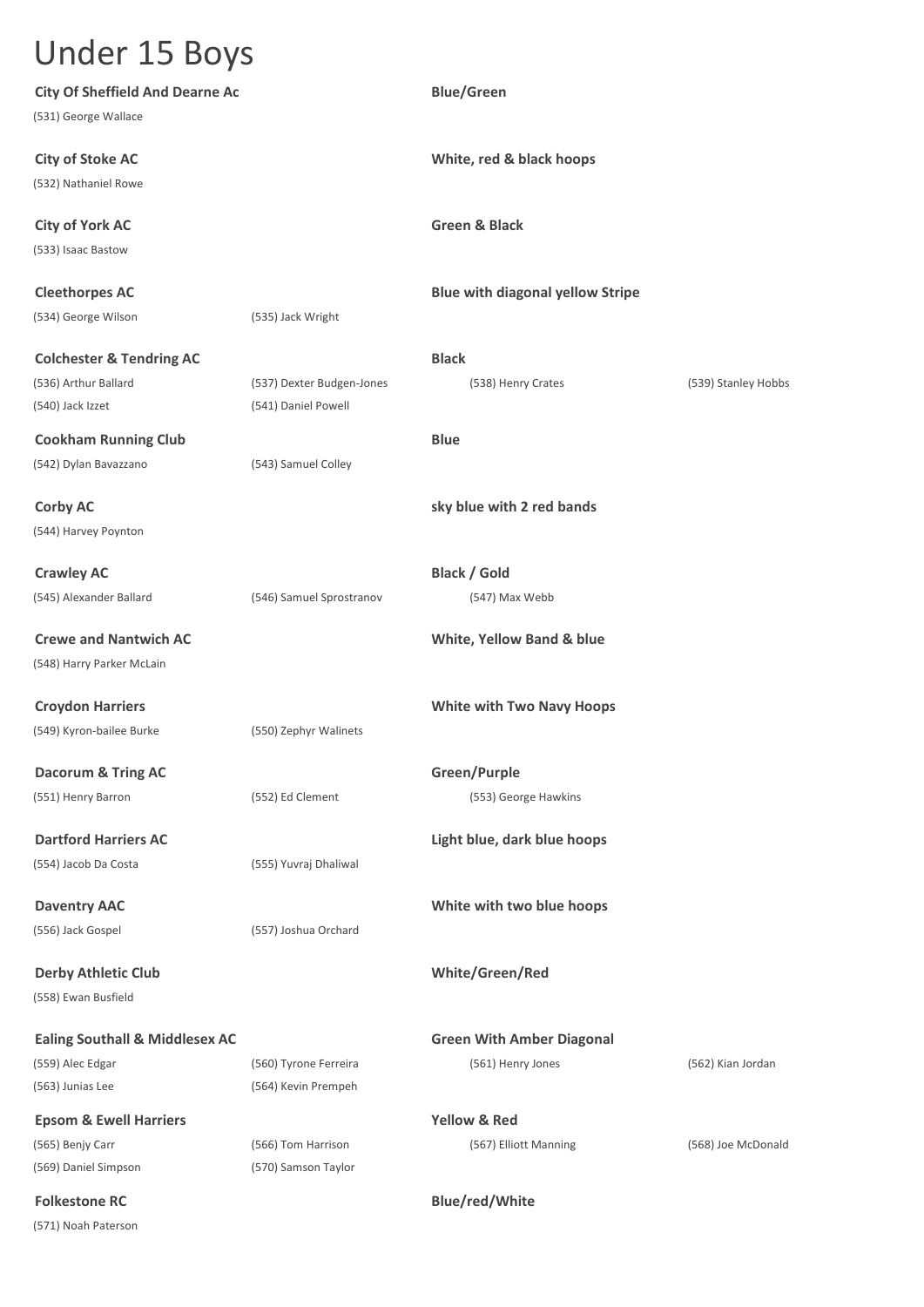| <b>Glaxo Hoad Hill Harriers</b>         |                        | <b>Red/White Quarters</b>                           |                             |
|-----------------------------------------|------------------------|-----------------------------------------------------|-----------------------------|
| (572) Max Hazlehurst                    |                        |                                                     |                             |
| <b>Gosforth Harriers &amp; Ac</b>       |                        | <b>Green &amp; White Hoops</b>                      |                             |
| (573) Joseph Matthew Ashman             |                        |                                                     |                             |
| <b>Greenwich Tritons Triathlon Club</b> |                        | <b>Royal lue</b>                                    |                             |
| (574) Benjamin Daly                     |                        |                                                     |                             |
| <b>Harrogate Harriers &amp; AC</b>      |                        | Red/black/yellow                                    |                             |
| (575) Samuel Skaife-Clarke              |                        |                                                     |                             |
| <b>Harrow AC</b>                        |                        | <b>Black vest</b>                                   |                             |
| (576) Michael Cattini                   | (577) Arthur Hobbs     | (578) Dion Hubert                                   | (579) Oliver Tatham         |
| <b>Hartlepool Burn Road Harriers</b>    |                        | <b>Yellow and Green</b>                             |                             |
| (580) George Craggs                     |                        |                                                     |                             |
| <b>Hastings AC</b>                      |                        | <b>Royal Blue and Red</b>                           |                             |
| (581) Evelyn Moynihan                   |                        |                                                     |                             |
| <b>Haverhill Running Club</b>           |                        | <b>Black, Silver side panels</b>                    |                             |
| (582) Charlie Minnette                  |                        |                                                     |                             |
| <b>Havering AC</b>                      |                        | <b>Royal Blue &amp; Yellow</b>                      |                             |
| (583) Ryan Carroll                      | (584) Nathan Hart      | (585) Sean Langan                                   | (586) Oliver Taylor-Bush    |
| (587) Jack West                         |                        |                                                     |                             |
| <b>Haywards Heath Harriers</b>          |                        | <b>Burgundy with two White hoops</b>                |                             |
| (588) Arun Khursheed                    |                        |                                                     |                             |
| <b>Heanor Running Club</b>              |                        | Yellow with Light Blue Horizontal Band              |                             |
| (589) Joseph Young                      |                        |                                                     |                             |
| <b>Hercules Wimbledon AC</b>            |                        | <b>Gold with Red Diagonal Sash Back &amp; Front</b> |                             |
| (590) Michael Banks                     | (591) Marnix Dagnin    | (592) Tom Davies                                    | (593) Jack Hobden           |
| (594) Oliver Holden                     | (595) Hugo Kelly       | (596) Jonny Montgomerie                             | (597) Benjy Street          |
| <b>Herne Hill Harriers</b>              |                        | <b>Red and black hoops</b>                          |                             |
| (598) Oak Buchan                        | (599) Oliver Caldicott | (600) Befekadu Cranwell                             | (601) Oscar Delzoppo        |
| (602) Max Evans-Allder                  | (603) Jon Goldston     | (604) Frederick Hake                                | (605) Joshua Lee-Baum       |
| (606) Finn Maguire                      | (607) Josh Maguire     | (608) Sheriff Silly                                 | (609) Keeran Sriskandarajah |
| (610) Thomas Tope                       | (611) Fabien Whitelock | (612) Alexander Wilson                              | (613) Warren Wilson         |
| <b>Herts Phoenix Ac</b>                 |                        | <b>Red</b>                                          |                             |
| (614) Luke Dunham                       |                        |                                                     |                             |
| <b>Highgate Harriers</b>                |                        | <b>Black and White Hoops</b>                        |                             |
| (615) Liam Bailey                       | (616) Jamie Cameron    | (617) Thomas Chadwick                               | (618) Joseph Drinkell       |
| (619) Joseph Hayes                      | (620) Felix Kent       | (621) Alexander Mulvihill                           | (622) George Parkinson      |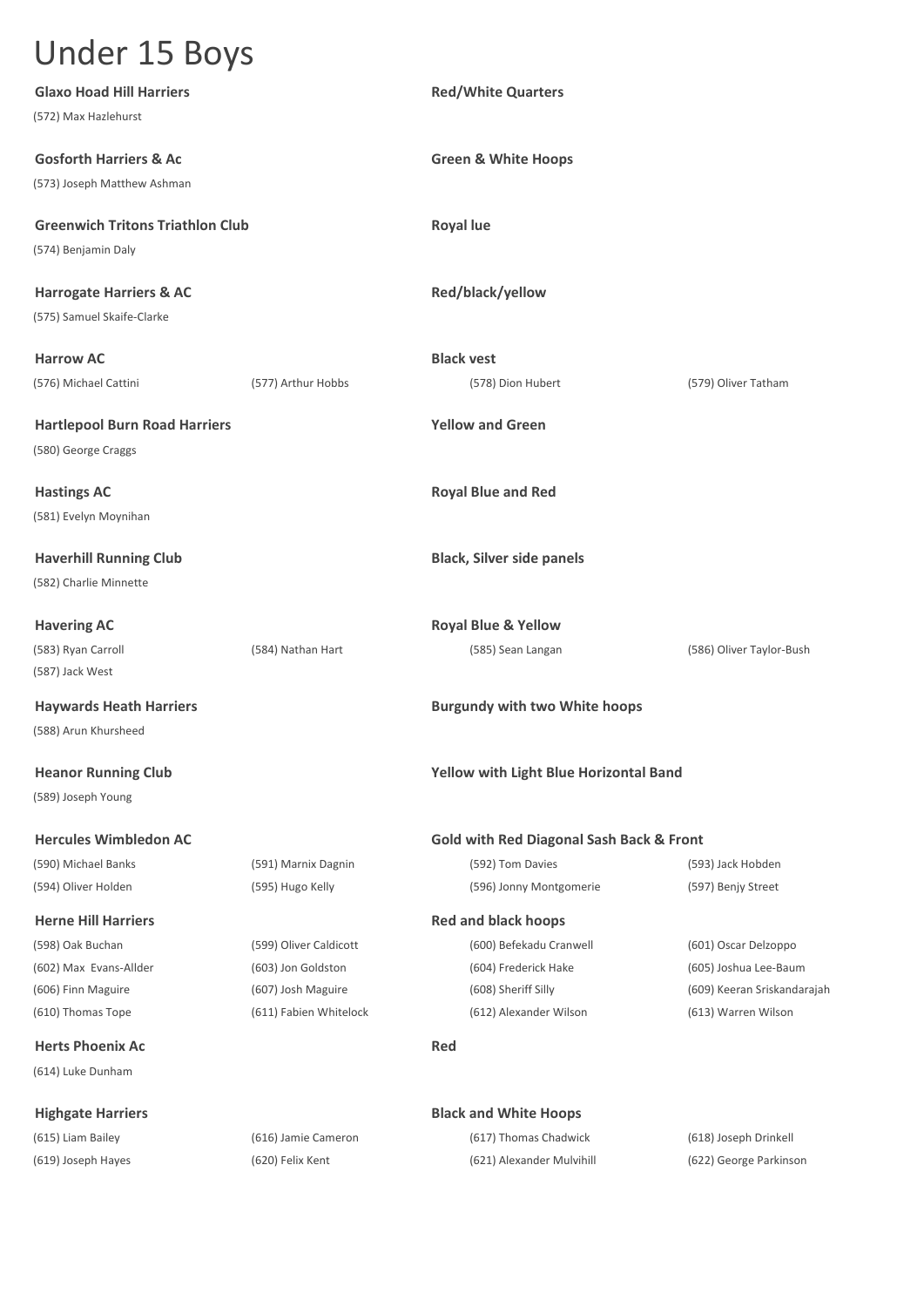| <b>Holland Sports AC</b>              |                       | Royal blue with white horizontal band |                    |
|---------------------------------------|-----------------------|---------------------------------------|--------------------|
| (623) Luke Danby                      | (624) Benjamin Hilson | (625) Jacob Hunt                      | (626) Joseph Hunt  |
| (627) Lewis Jessup                    | (628) Sam Long        | (629) Ciaran Lyas                     | (630) Ewan Murphy  |
| (631) Thomas Veale                    |                       |                                       |                    |
| <b>Horsham Blue Star Harriers</b>     |                       | <b>White &amp; Royal Blue</b>         |                    |
| (632) Alexander Smith                 | (633) Thomas Wood     |                                       |                    |
| <b>Huntingdonshire AC</b>             |                       | <b>Black with Yellow/Green</b>        |                    |
| (634) Noah Scott-Donkin               | (635) Tom Waterworth  |                                       |                    |
| <b>Ilford AC</b>                      |                       | <b>Navy Blue</b>                      |                    |
| (636) Samuel Crane                    | (637) Joseph Grange   | (638) Aaron Hick                      |                    |
| <b>Ilkley Harriers AC</b>             |                       | <b>Red &amp; Green</b>                |                    |
| (639) Oscar Shinn                     |                       |                                       |                    |
| <b>Invicta East Kent AC</b>           |                       | <b>Red</b>                            |                    |
| (640) Roddy Ostle                     | (641) Adam Whitlock   |                                       |                    |
| <b>Ipswich Harriers</b>               |                       | <b>Dark Blue/Light Blue</b>           |                    |
| (642) Ben Howlett                     | (643) Sidney Tilley   |                                       |                    |
| <b>Jersey Spartan AC</b>              |                       | <b>Blue/Black</b>                     |                    |
| (644) Bradley Andrews-Callec          |                       |                                       |                    |
| <b>Keighley &amp; Craven AC</b>       |                       | Red & green hoops                     |                    |
| (645) Archie Peaker                   |                       |                                       |                    |
| <b>Kendal Amateur Athletic Club</b>   |                       | <b>Green with Red Trim</b>            |                    |
| (646) Alfie Todd                      | (647) Joshua Todd     | (648) Oliver Willoughby               |                    |
| <b>Kent AC</b>                        |                       | Navy Blue with white horse of kent    |                    |
| (649) Ryan Alford-Smith               | (650) Olly Buck       | (651) Jaspar Jones                    | (652) Sebby Kent   |
| (653) Andrew Simmons                  |                       |                                       |                    |
| <b>Kettering Town Harriers</b>        |                       | <b>Red/White</b>                      |                    |
| (654) James Clutton                   | (655) Dylan White     |                                       |                    |
| <b>Kingston AC And Poly Harriers</b>  |                       | blue/black                            |                    |
| (656) Nathan D'Haese                  |                       |                                       |                    |
| <b>Leighton Buzzard Athletic Club</b> |                       | purple/yellow                         |                    |
| (657) Ash Carter                      | (658) Josh Harrison   |                                       |                    |
| <b>Leven Valley AC</b>                |                       | <b>Blue &amp; Black</b>               |                    |
| (659) Will McNally                    | (660) Oliver Oldham   | (661) John Williamson                 |                    |
| <b>Lewes AC</b>                       |                       | <b>Red with Gold hoop</b>             |                    |
| (662) George Brooks                   | (663) Jack Cooley     | (664) Barney Hastings                 | (665) Harvey Perry |
| (666) Laurence St Louis               | (667) Isaac Tarafder  | (668) Theo Tarafder                   |                    |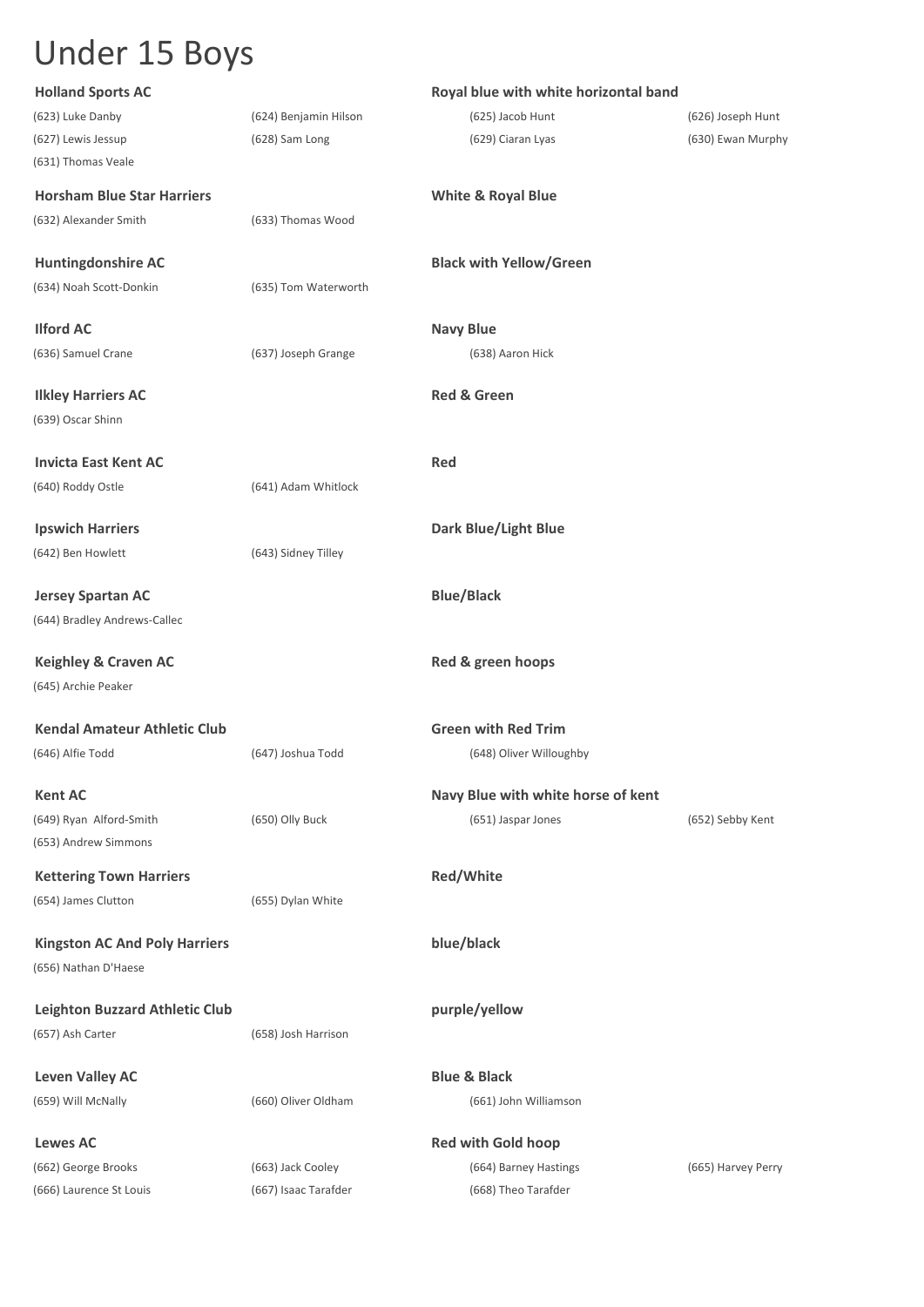| <b>Liverpool Harriers &amp; AC</b>           |                            | <b>Gold with Blue Liverbird Badge</b>             |                         |
|----------------------------------------------|----------------------------|---------------------------------------------------|-------------------------|
| (669) Bobby Burney                           | (670) Rhys Croasdale       | (671) James Evans                                 | (672) Oscar Kewley      |
| (673) Riley Malone                           | (674) Max Webster          |                                                   |                         |
| <b>London Heathside</b>                      |                            | <b>Blue, Red and Gold</b>                         |                         |
| (675) David Baah-Okyere                      | (676) Tom Ballantyne       | (677) Gregory Berrisford Sweet                    | (678) Alexander Butcher |
| (679) Thomas Conley                          | (680) Artie Feeny-Willings | (681) Ivor Joslin                                 | (682) Ben Ryan          |
| (683) George Saint                           |                            |                                                   |                         |
| <b>Macclesfield Harriers &amp; AC</b>        |                            | <b>Maroon with Silver stripe</b>                  |                         |
| (684) Matthew Walker                         | (685) Michael Wood         |                                                   |                         |
| <b>Manchester Harriers &amp; AC</b>          |                            | <b>Royal Blue/Red</b>                             |                         |
| (686) Tom Farrelly                           |                            |                                                   |                         |
| <b>Mansfield Harriers</b>                    |                            | <b>Blue &amp; Green</b>                           |                         |
| (687) Edward Holden                          |                            |                                                   |                         |
| <b>Medway And Maidstone Ac</b>               |                            | Red with Black horizontal stripe (NEW)            |                         |
| (688) Alex Dack                              | (689) Henry Gibson         | (690) Riley Maisey                                | (691) Theo Ronchetti    |
| (692) Franklin Shepherd                      |                            |                                                   |                         |
| Medway Tri                                   |                            | <b>Blue</b>                                       |                         |
| (693) Oliver Scott                           |                            |                                                   |                         |
| Middlesbrough Athletic Club (mandale)        |                            | Light and Dark Blue (2018)                        |                         |
| (694) Luke Boothby                           | (695) Christy O'Hare       |                                                   |                         |
| <b>New Forest Runners</b>                    |                            | <b>White with Green band</b>                      |                         |
| (696) Oliver Hill                            | (697) Oscar Newbery        |                                                   |                         |
| <b>New Marske Harriers Club</b>              |                            | Light Blue, Darker Hill Motive arround waist band |                         |
| (698) Matthew Downs                          | (699) William Young        |                                                   |                         |
| <b>Newcastle Staffs Ac</b>                   |                            | Red/White/Blue                                    |                         |
| (700) Elliot Sharman                         |                            |                                                   |                         |
| <b>Newquay &amp; Par AC</b>                  |                            | <b>Burgundy/White</b>                             |                         |
| (701) Fraser Abbiss                          | (702) Kyran James          | (703) Ethan Lusty                                 | (704) Dylan Stevens     |
| <b>North Norfolk Harriers Athletics Club</b> |                            | <b>Blue and Yellow</b>                            |                         |
| (705) Henry Padfield                         | (706) Max Parsley          |                                                   |                         |
| <b>North Shields Polytechnic Club</b>        |                            | <b>Red White &amp; Blue</b>                       |                         |
| (707) Benjamin Maley                         | (708) Jonathan Maley       | (709) Matthew Maley                               |                         |
|                                              |                            |                                                   |                         |
| <b>North Somerset AC</b>                     |                            | Navy & White                                      |                         |
| (710) Stan Barker                            | (711) Benjamin Collins     | (712) Herbie Cooksley                             | (713) Jacob Forsbrook   |
| (714) Logan Harvey                           | (715) Patrick Hipkiss      | (716) Elliot Jeston                               | (717) William Lacey     |
| (718) Sebastian Leaney                       | (719) Joel Martineau       | (720) Nicholas Poore                              | (721) Joseph Sandiford  |
| (722) Krishan Tyrrell-Price                  | (723) Reuben Wadey         | (724) Jude Wait                                   |                         |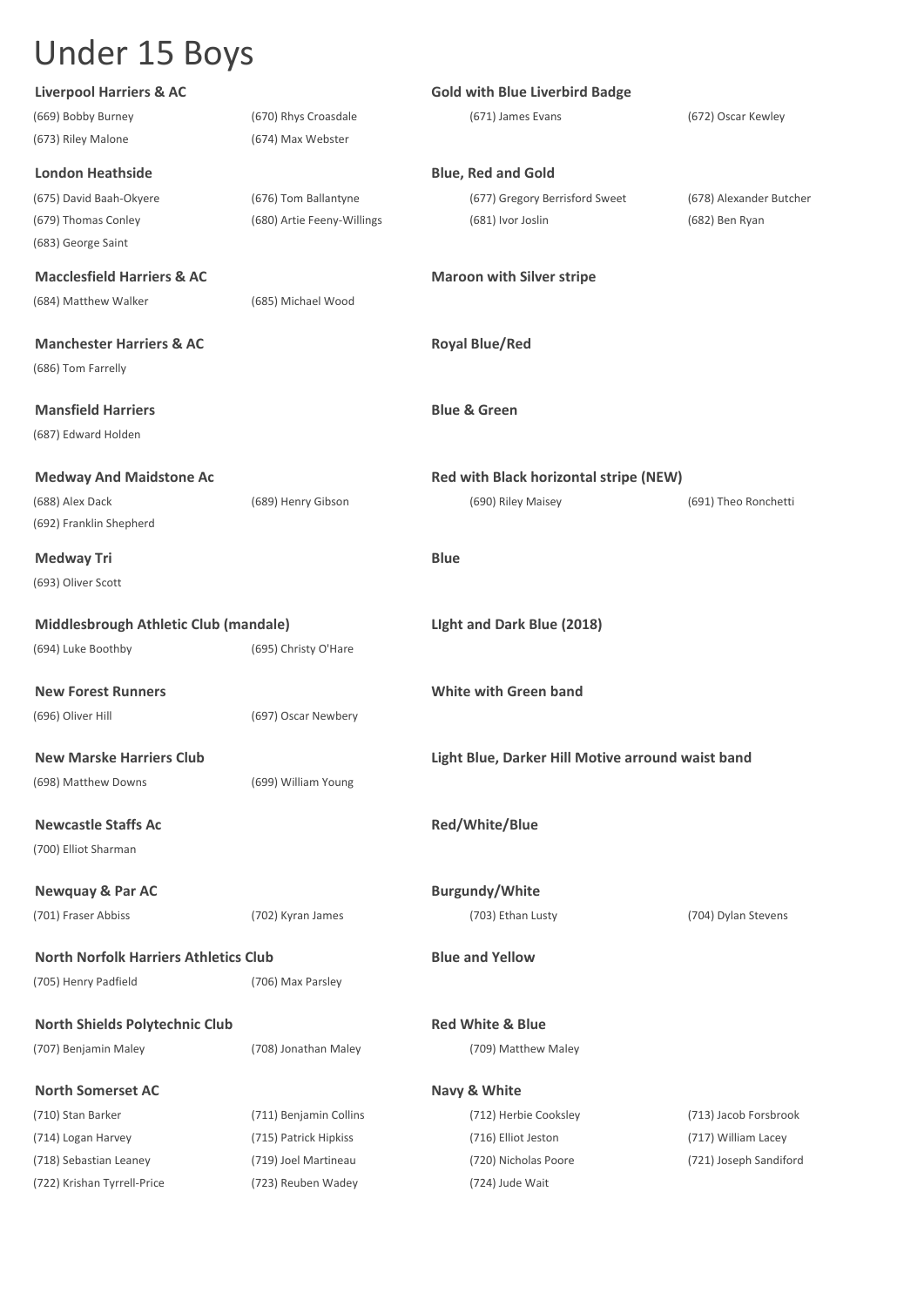| <b>Northampton AC</b>                                  |                             | <b>Green, Black &amp; Yellow</b>                        |                       |
|--------------------------------------------------------|-----------------------------|---------------------------------------------------------|-----------------------|
| (725) Freddie Cushing                                  | (726) Archie Miller         | (727) Lewis Nutt                                        | (728) Lewis Robson    |
| (729) Benjamin Westmoreland-Alexa                      | (730) Daniel Wood           |                                                         |                       |
| <b>Norwich Road Runners</b>                            |                             | Black, red & white                                      |                       |
| (731) Lachlan Hadden                                   | (732) Harry Youngman        |                                                         |                       |
|                                                        |                             |                                                         |                       |
| <b>Nuneaton Harriers</b>                               |                             | <b>Red/Blue</b>                                         |                       |
| (733) Zachary Joe Clarke                               | (734) Travis Jack Scrivens  |                                                         |                       |
| <b>Orion Harriers</b>                                  |                             | White                                                   |                       |
| (735) Max Bell                                         | (736) Eddie Desouza         | (737) Oscar Emery                                       | (738) William Muffett |
|                                                        |                             |                                                         |                       |
| <b>Oxford City AC</b>                                  |                             | <b>Royal Blue/White/Red diagonals</b>                   |                       |
| (739) Robert Charlton                                  | (740) Jarryd Claydon-Folley |                                                         |                       |
| <b>Peterborough &amp; Nene Valley AC</b>               |                             | blue and white                                          |                       |
| (741) Ted Ash                                          | (742) Felix Bowling         | (743) Noah Fell                                         |                       |
|                                                        |                             |                                                         |                       |
| Poole Ac                                               |                             | White with black band and yellow writing                |                       |
| (744) Henry Cornish                                    | (745) Oscar Ewen Matthews   | (746) Oliver Hall                                       | (747) Leo Riggs       |
| (748) Robert Taylor                                    |                             |                                                         |                       |
| <b>Poole Runners</b>                                   |                             | Dark Blue & Light Blue                                  |                       |
| (749) Connor Ashcroft                                  |                             |                                                         |                       |
| <b>Preston Harriers</b>                                |                             |                                                         |                       |
| (750) Ben Tyrer                                        |                             | Royal Blue with white central loop and red side pannels |                       |
|                                                        |                             |                                                         |                       |
| <b>Reading AC</b>                                      |                             | <b>Red/Blue</b>                                         |                       |
| (751) George Bundy                                     | (752) Thomas Elson          | (753) Maddox Gillas                                     | (754) George Godfrey  |
| (755) Samuel Lindsey-Halls                             | (756) Billy Newman          | (757) Javier Perez-Sanchez                              | (758) Oliver Shears   |
| (759) Josh Smith                                       | (760) James Titmas          |                                                         |                       |
| <b>Reigate Priory Ac</b>                               |                             | red                                                     |                       |
| (761) Will John-Cox                                    | (762) Sam Rolaston          | (763) Samuel Stapley                                    | (764) Euan Willis     |
| <b>Richmond &amp; Zetland Harriers</b>                 |                             | <b>Red &amp; White</b>                                  |                       |
| (765) Ollie Middleton                                  |                             |                                                         |                       |
|                                                        |                             |                                                         |                       |
| <b>Rochdale Harriers &amp; AC</b>                      |                             | <b>Black with Red &amp; Amber Diagonals</b>             |                       |
| (766) Harry Peacocke                                   |                             |                                                         |                       |
|                                                        |                             |                                                         |                       |
| <b>Rotherham Harriers and AC</b>                       |                             | <b>Black &amp; White</b>                                |                       |
| (767) George Ellis                                     | (768) Jake Parker           |                                                         |                       |
| <b>Royal Sutton Coldfield Athletics Club</b>           |                             | Royal Blue with white vertical stripe                   |                       |
| (769) Isaac Cartwright                                 | (770) Joel Cartwright       |                                                         |                       |
|                                                        |                             |                                                         |                       |
| <b>Rugby &amp; Northampton Ac</b><br>(771) Arthur Tilt |                             | Sky blue & black                                        |                       |
|                                                        |                             |                                                         |                       |
| <b>Rushcliffe Ac</b>                                   |                             | <b>Royal Blue &amp; White</b>                           |                       |
| (772) Seb Smith                                        | (773) Sonny Smith           | (774) Sebastian Thornewill                              |                       |
|                                                        |                             |                                                         |                       |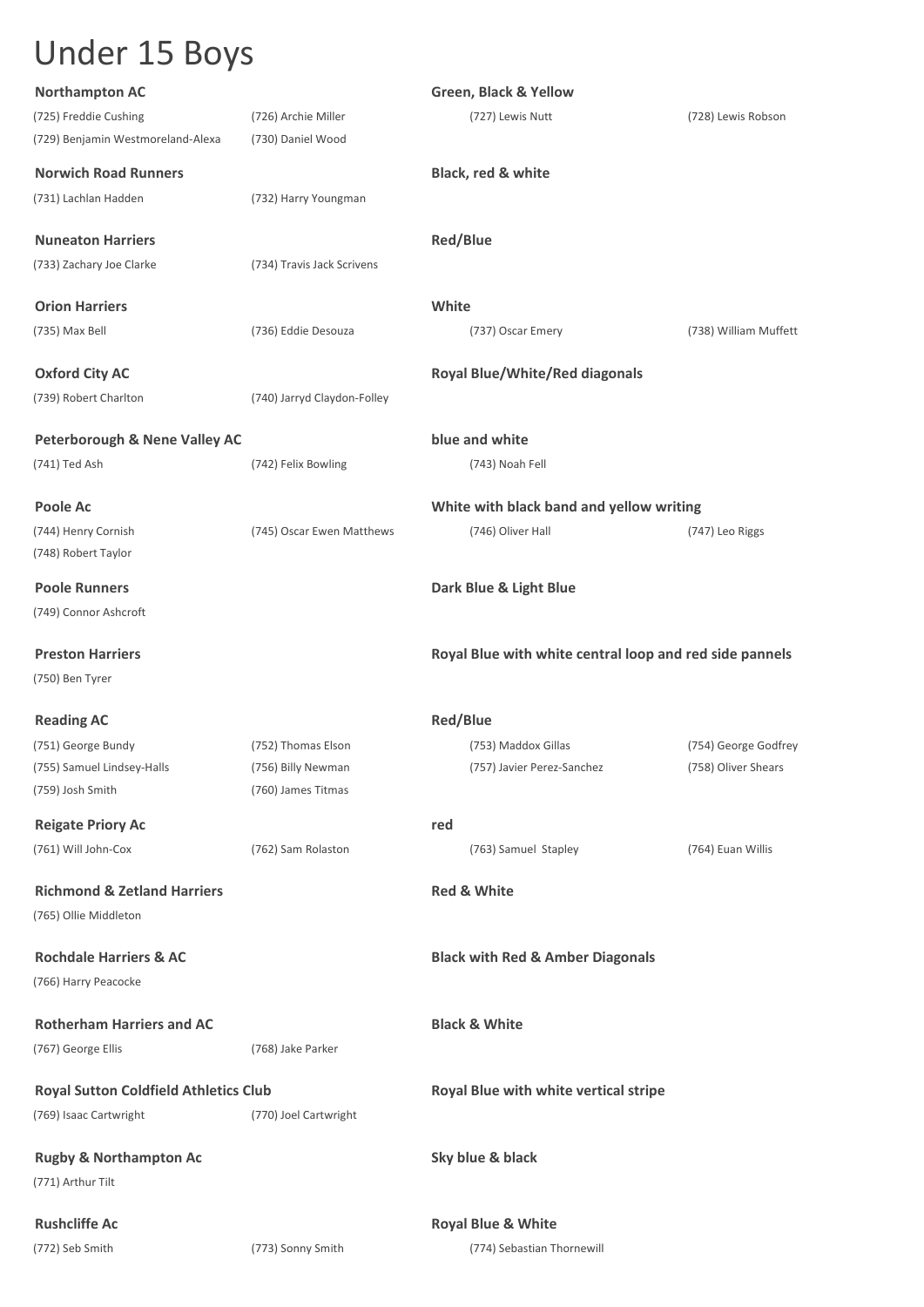| <b>Saint Edmund Pacers</b>                      |                              | <b>Red with White &amp; Black Hoops</b>       |                        |
|-------------------------------------------------|------------------------------|-----------------------------------------------|------------------------|
| (775) Luke Brownhill                            | (776) Luca Gambling          | (777) Thomas Southwood                        | (778) Jacob Trangmar   |
| <b>Sale Harriers Manchester</b>                 |                              | Green/ 1red band & 2 white bands              |                        |
| (779) Alfie Clare                               | (780) Finlay Day             | (781) Finlay Goddard                          | (782) James Obrien     |
| (783) Samuel Pearce                             | (784) Oscar Schofield        | (785) Joseph Spark                            |                        |
| <b>Salford Harriers &amp; Ac</b>                |                              | Red/diagonal white stripe                     |                        |
| (786) Bobby Burton                              | (787) Alfie Simons           |                                               |                        |
| <b>Scunthorpe Harriers Athletic Club</b>        |                              | <b>Blue</b>                                   |                        |
| (788) Kieran Davies                             |                              |                                               |                        |
| <b>Settle Harriers</b>                          |                              | <b>Lime Green</b>                             |                        |
| (789) Jack Sanderson                            |                              |                                               |                        |
| <b>Shaftesbury Barnet Harriers</b>              |                              | Black and whit vertical stripes with red trim |                        |
| (790) Peter Bayvel-Zayats                       | (791) Samuel Bordoley        | (792) Thomas Cadwallader                      | (793) Jacob Clement    |
| (794) Tommy Narvaez-White                       | (795) Gianleo Stubbs         |                                               |                        |
| <b>Shrewsbury AC</b>                            |                              | <b>Royal Blue, Gold Vertical Stripe</b>       |                        |
| (796) Jake Hopkins                              | (797) Jack Kinrade           |                                               |                        |
| <b>Solihull &amp; Small Heath Athletic Club</b> |                              | Gold/Blue                                     |                        |
| (798) Ben Duncan                                | (799) Daniel Wort            |                                               |                        |
| <b>South London Harriers</b>                    |                              | <b>White/Maroon</b>                           |                        |
| (800) Tom Harmer                                | (801) Eralb Hyselli          | (802) Maximilian Lorke                        | (803) Max Read         |
| (804) Ben Whyatt                                |                              |                                               |                        |
| <b>South Shields Harriers &amp; Ac</b>          |                              | White, two blue hoops                         |                        |
| (805) Matthew Atkinson                          |                              |                                               |                        |
| <b>Southampton Athletic Club</b>                |                              | Red & white stripes                           |                        |
| (806) Patrick Atkinson                          | (807) Jacob Dockree          | (808) Thomas Jacobs                           | (809) Niclas Olley     |
| (810) Jon Pepin                                 |                              |                                               |                        |
| <b>Southend On Sea Ac</b>                       |                              | <b>Red/Black/White</b>                        |                        |
| (811) Rilwan Choi                               | (812) Toby Jones             | (813) Beau MacDonald                          | (814) Edward Thomas    |
| (815) Harry Wright                              |                              |                                               |                        |
| <b>St Albans Striders</b>                       |                              | <b>Yellow &amp; blue</b>                      |                        |
| (816) Thomas Bailey                             | (817) Joshua Banfield        | (818) James Dobbin                            | (819) Cameron Jump     |
| (820) George Metcalfe                           | (821) Sam Muldoon            | (822) Mylo Neale                              | (823) Matthew Nicholls |
| (824) Nicholas Salmon                           | (825) Adam Smith             |                                               |                        |
| <b>St Helens Sutton AC</b>                      |                              | Red/Black/White                               |                        |
| (826) Gabriel Mullen                            |                              |                                               |                        |
| <b>St Mary's Richmond AC</b>                    |                              |                                               |                        |
| (827) Billy Bannon                              | (828) Ruben Bouwmeester-Reid | (829) Charlie Brook                           |                        |
| <b>Stockport Harriers &amp; AC</b>              |                              | <b>Gold with black trim</b>                   |                        |
| (830) Felix Benson                              |                              |                                               |                        |
|                                                 |                              |                                               |                        |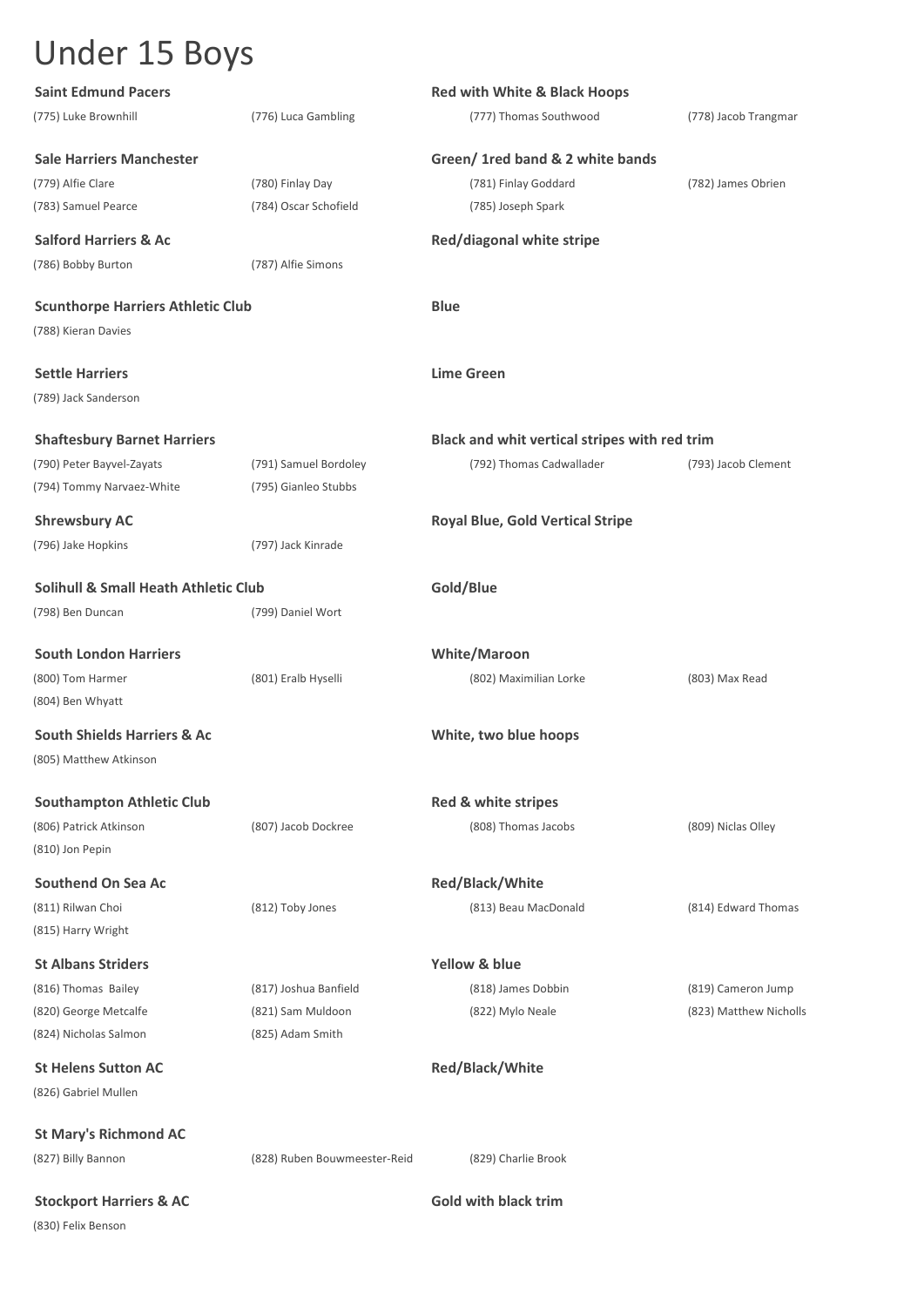| <b>Stratford Upon Avon AC</b>    |                        | Yello/Black                                  |                        |
|----------------------------------|------------------------|----------------------------------------------|------------------------|
| (831) Seb Hillard                | (832) Zak Lambert      | (833) Joe Lewis                              |                        |
| <b>Stroud &amp; District AC</b>  |                        | Green, red & blue band                       |                        |
| (834) Philip Crampton            | (835) Oliver Fisher    | (836) Charlie Henly                          | (837) Zack Marshfield  |
| (838) Henry Sheffield            |                        |                                              |                        |
| <b>Stubbington Green Runners</b> |                        | green with a white strip running up the side |                        |
| (839) Cameron Sewell             |                        |                                              |                        |
| <b>Sutton &amp; District AC</b>  |                        | <b>Navy Blue &amp; Gold</b>                  |                        |
| (840) Toby Spencer Cloves        | (841) Christopher Cull | (842) Rafferty Haigh                         | (843) Monty Hudson     |
| (844) Alex Lennon                | (845) Ethan Newell     |                                              |                        |
| <b>Swindon Harriers</b>          |                        | <b>Black and White</b>                       |                        |
| (846) Anubis Molina-Vazquez      | (847) Arthur Widdows   |                                              |                        |
| <b>Taunton AC</b>                |                        | <b>White with Blue and Green Hoops</b>       |                        |
| (848) Noah Heal                  | (849) Dillon Millard   | (850) Ryan Reed                              | (851) Ryan Reed        |
| (852) Jack White                 |                        |                                              |                        |
| <b>Team Bath Athletic Club</b>   |                        | <b>Blue with Yellow Side Panels</b>          |                        |
| (853) Harry Maxwell              | (854) Joshua Maxwell   |                                              |                        |
| <b>Telford AC</b>                |                        | Yellow with red and blue side panals         |                        |
| (855) Isaac Johnson              |                        |                                              |                        |
| <b>Thames Valley Harriers</b>    |                        | <b>Black with Light blue</b>                 |                        |
| (856) Harold Greenfields         | (857) Cameron McConnon | (858) Reginald Rock                          |                        |
| <b>Thanet Roadrunners AC</b>     |                        | <b>Sky Blue with Royal Blue Band</b>         |                        |
| (859) Louis Elred                |                        |                                              |                        |
| <b>The Judd School</b>           |                        | Navy with maroon and white stripe            |                        |
| (860) Felipe Fujimori            |                        |                                              |                        |
| The Stragglers Running Club      |                        | <b>Yellow and black</b>                      |                        |
| (861) Freddie Lett               |                        |                                              |                        |
| <b>Thetford AC</b>               |                        | Red/White                                    |                        |
| (862) Jake Dorbin                | (863) Alfie Findlay    | (864) Callum Wing                            |                        |
| <b>Thurrock Harriers</b>         |                        | <b>Blue and white</b>                        |                        |
| (865) Asa Hicks                  | (866) Harry Wyatt      |                                              |                        |
| <b>Tipton Harriers</b>           |                        | <b>Green &amp; white hoops</b>               |                        |
| (867) Luke Bailey                | (868) William Evans    | (869) Klay Fellows                           | (870) Tyler Kendrick   |
| (871) Tom Lucas                  |                        |                                              |                        |
| <b>Tonbridge Ac</b>              |                        | <b>White/Navy</b>                            |                        |
| (872) Thomas Beghein             | (873) George Bishop    | (874) Mark Bridger                           | (875) Sam Cooke        |
| (876) Harrison Fraser            | (877) Lucas Gorrill    | (878) Joshua Greeves                         | (879) Thomas Griffiths |
| (880) Oliver Head                | (881) Daniel Jeddo     | (882) Connor Prendergast                     | (883) Elliot Roberts   |
| (884) Samuel Smialowski          |                        |                                              |                        |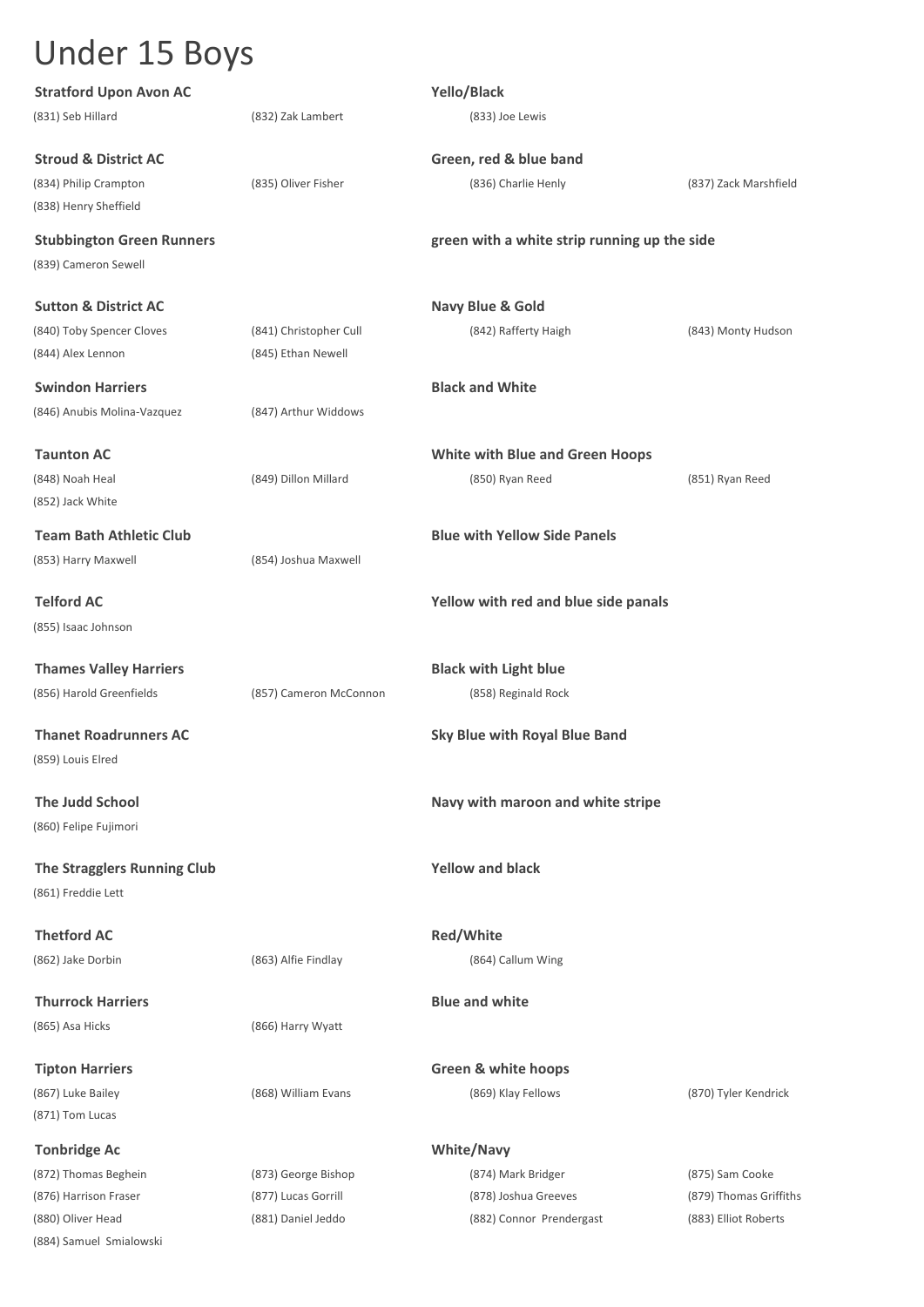| <b>Trafford Athletic Club</b>                      |                       | white, blue/yellow diagonal   |                             |
|----------------------------------------------------|-----------------------|-------------------------------|-----------------------------|
| (885) Luke Carrington                              | (886) Jay Hutchinson  | (887) Freddie Meredith        | (888) James Walton          |
| (889) Josh Watson                                  | (890) Zack Watson     |                               |                             |
| <b>Trent Park Running Club</b>                     |                       | <b>Yellow and Green</b>       |                             |
| (891) Toby Burrows                                 | (892) Oliver Moss     |                               |                             |
|                                                    |                       |                               |                             |
| <b>Tyne Bridge Harriers</b>                        |                       | <b>White/Black</b>            |                             |
| (893) David Carr                                   | (894) Jake Moir       | (895) Luis Nichol             | (896) Harry Snaith          |
| <b>Vale of York Athletic Community</b>             |                       |                               |                             |
| (897) Harry Bromley                                |                       |                               |                             |
|                                                    |                       |                               |                             |
| Vale Royal Ac                                      |                       | <b>Blue</b>                   |                             |
| (898) Robert Price                                 |                       |                               |                             |
| <b>Victoria Park Harriers and Tower Hamlets AC</b> |                       | White, blue & green diagonals |                             |
| (899) Lewis Palmer                                 | (900) Edison Rhodes   | (901) Edgar Sayers            | (902) Tom Scott-Gall        |
|                                                    |                       |                               |                             |
| <b>Warrington A C</b>                              |                       | Red                           |                             |
| (903) Thomas Dawson                                | (904) Jacob Pryor     | (905) Matthew Seddon          |                             |
|                                                    |                       |                               |                             |
| <b>Watford Harriers</b>                            |                       | black&white                   |                             |
| (906) Oliver Cooper                                | (907) James Ingham    |                               |                             |
| <b>Waveney Valley AC</b>                           |                       | <b>Black</b>                  |                             |
| (908) James McAllen                                |                       |                               |                             |
|                                                    |                       |                               |                             |
| <b>Westbury Harriers</b>                           |                       | <b>White with Blue Hoop</b>   |                             |
| (909) Thomas Darton                                | (910) Murray Pearson  |                               |                             |
|                                                    |                       |                               |                             |
| <b>Wimborne AC</b>                                 |                       | <b>Rede/Black</b>             |                             |
| (911) Jack Williams                                | (912) Tom Williams    |                               |                             |
| <b>Winchester &amp; District AC</b>                |                       | <b>Black/Gold/Black</b>       |                             |
| (913) Will Atkins                                  | (914) William Hasan   | (915) James Lewis             | (916) Stanley Parkinson     |
| (917) Ruben Price                                  | (918) Ieuan Thomas    | (919) Samuel Wilkinson        |                             |
| <b>Windsor Slough Eton &amp; Hounslow AC</b>       |                       | Saxe blue, 2 amber bands      |                             |
| (920) Guy Branston                                 | (921) Benjamin Dewar  | (922) Alexander Didaskalou    | (923) Samuel Golding        |
| (924) Evan Hardy                                   | (925) Marcus Hibbins  | (926) James McSharry          | (927) Sohan Nath            |
| (928) Jack Phillpotts                              | (929) Archie Robinson | (930) Nathan Rollins          | (931) Thomas Taylor         |
| (932) Sarim Togeer                                 | (933) Callum Welch    |                               |                             |
|                                                    |                       |                               |                             |
| <b>Wirral AC</b>                                   |                       | 2 green hoops on white        |                             |
| (934) Sam Clarke                                   | (935) Louis Hatton    | (936) Jack Heap               | (937) Oberon Kearney        |
| (938) Ben Williams                                 |                       |                               |                             |
| <b>Woking AC</b>                                   |                       | Orange/Green                  |                             |
| (939) Drew Greyling                                |                       |                               |                             |
|                                                    |                       |                               |                             |
| <b>Wolverhampton &amp; Bilston</b>                 |                       | Red/Yellow/Green              |                             |
| (940) Matthew Bassford                             | (941) Theo Palmer     | (942) Jared Richards          | (943) Zakari Sandhu-Whittor |
| (944) Owen Ulfig                                   |                       |                               |                             |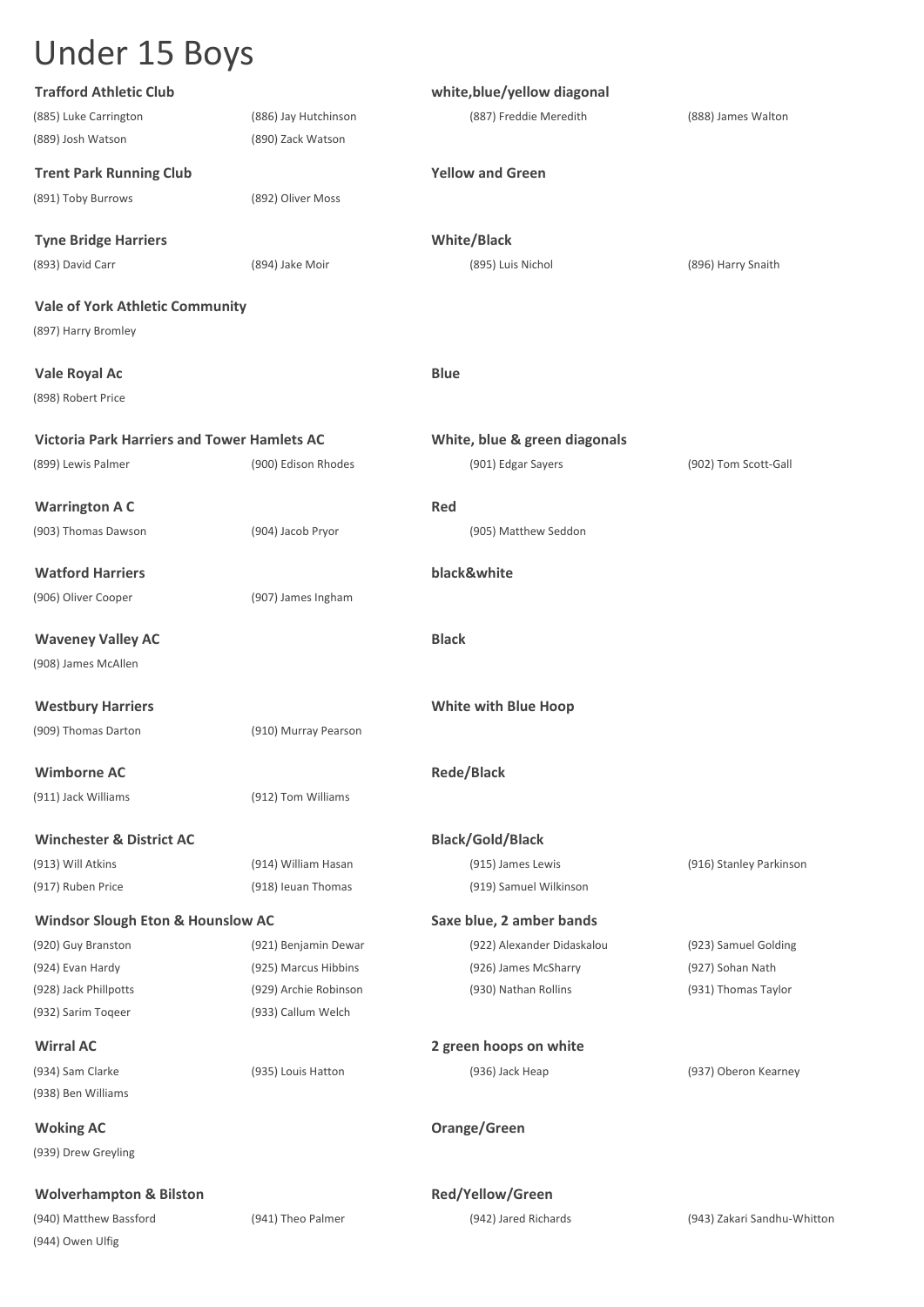#### **Woodford Green Ac With Essex Ladies Green & White Hoops**

(945) Joseph Arnold (946) Oscar Farthing-Barbero (947) Nate Harding (948) Patrick Hayden

#### **Wreake & Soar Valley <b>Blue Blue**

(953) Milo Brotherton (954) Joshua Hatherley (955) Louie Paddison

#### **Wycombe Phoenix Harriers & Ac Blue & Red**

(956) Ibrahim Mohamed Achchi (957) Casper Chillingworth (958) Daniel Cogan

(949) Vladimirs Kalinins (950) Max Koschek (951) Aidan Odriscoll (952) Gregor Samson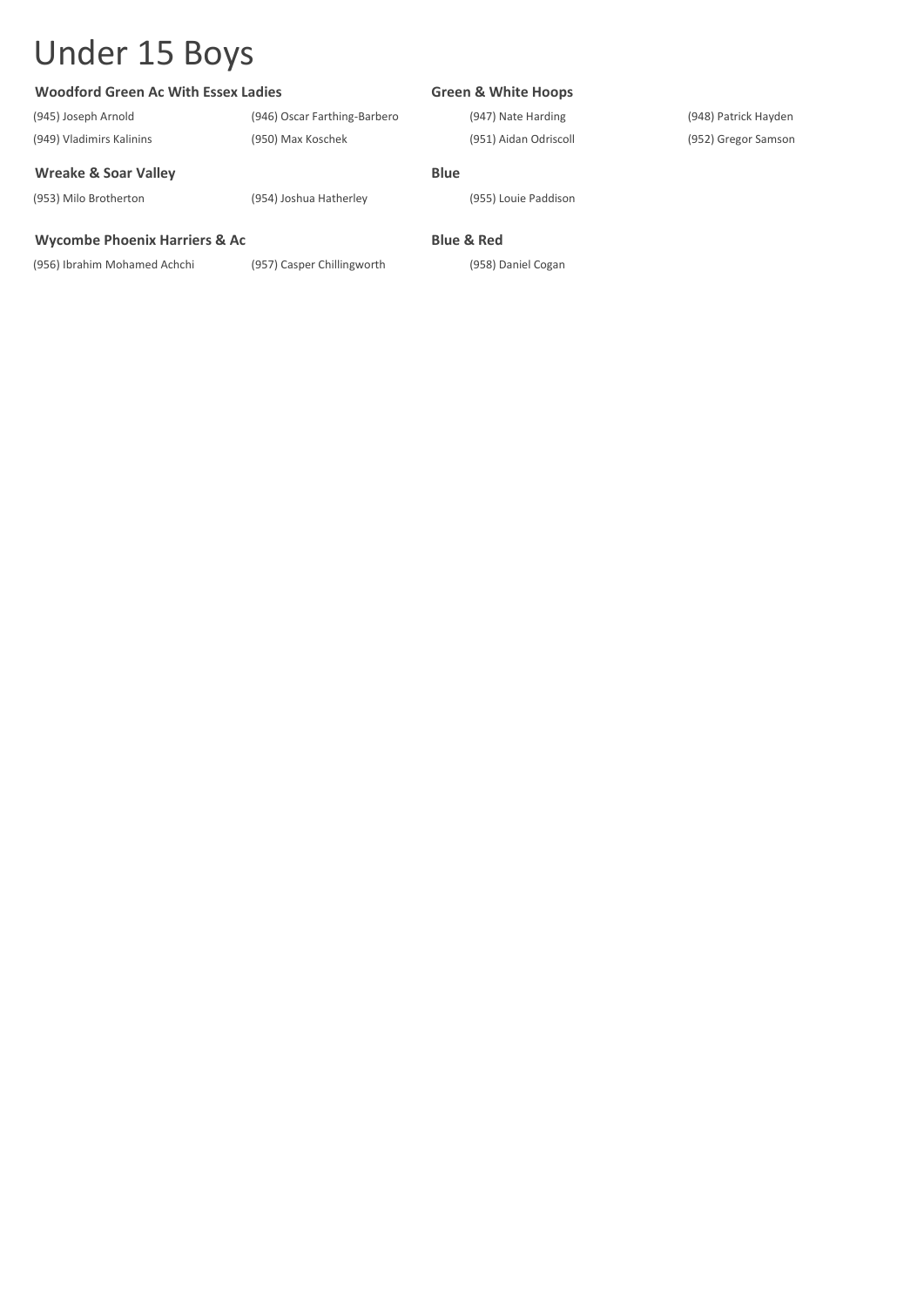(2701) Evey Powell

#### **Abingdon AC Yellow/maroon & black side panels**

| <b>Aldershot Farnham &amp; District</b>                |                                | Red, green & white                           |                              |  |
|--------------------------------------------------------|--------------------------------|----------------------------------------------|------------------------------|--|
| (2702) Rebecca Gascoyne                                | (2703) Alannah McMillan        | (2704) Eloise Nunn                           | (2705) Emmeline Orbell       |  |
| (2706) Katie Pye                                       | (2707) Lottie Quinn            | (2708) Amy Walton                            |                              |  |
| <b>Altrincham &amp; District Athletic Club Limited</b> |                                | Yellow with red panel                        |                              |  |
| (2709) Sara Herceg-Millington                          | (2710) Holly Newton            | (2711) Eleanor Nicholson                     | (2712) Charlotte Stansfield  |  |
| <b>Banbury Harriers Ac</b>                             |                                | <b>Maroon, Green &amp; White Hooped</b>      |                              |  |
| (2713) Isla McGowan                                    |                                |                                              |                              |  |
| <b>Barnet &amp; District AC</b>                        |                                | <b>Red/Royal Blue</b>                        |                              |  |
| (2714) Abbie Eldrett                                   | (2715) Aoife Keogh             | (2716) Holly Light                           | (2717) Erin McCafferty       |  |
| <b>Basingstoke &amp; Mid Hants AC</b>                  |                                | <b>Amber 7 Red, 2 Vertical Black Stripes</b> |                              |  |
| (2718) Imogen Edwards                                  | (2719) Emily Marshall          | (2720) Malindi New                           | (2721) Charlotte Vickers     |  |
| (2722) Sophie Yates                                    |                                |                                              |                              |  |
| <b>Bedford &amp; County AC</b>                         |                                | Blue, white side trim                        |                              |  |
| (2723) Lyla Danobrega                                  | (2724) Lucy Deller             | (2725) Milly Dunger                          | (2726) Lily Farr             |  |
| (2727) Jessica Clare Parrish                           |                                |                                              |                              |  |
| <b>Belgrave Harriers</b>                               |                                | <b>Claret &amp; Gold</b>                     |                              |  |
| (2728) Victoria Gomez Villamizar                       |                                |                                              |                              |  |
| <b>Bexley Ac</b>                                       |                                | Orange                                       |                              |  |
| (2729) Sophie Ansell                                   |                                |                                              |                              |  |
| <b>Blackheath &amp; Bromley Harriers AC</b>            |                                | black with maroon and light blue hoops       |                              |  |
| (2730) Megan Barlow                                    | (2731) Eva Chambers            | (2732) Millie-may Collins-Smith              | (2733) Kyla Dervish          |  |
| (2734) Emily Deveney                                   | (2735) Cristina Gilodi-Johnson | (2736) Amie Gould                            | (2737) Yasmeen Islam-Medeaux |  |
| (2738) Jessica Kelly                                   | (2739) Francesca Middleton     | (2740) Molly-may Mooney-Clark                | (2741) Tallulah Ndikanwu     |  |
| (2742) Islay Pearson                                   | (2743) Eliz Sadik              | (2744) Maria Salamanca                       | (2745) Molly Shaw            |  |
| (2746) Matilda Shilland                                | (2747) Megan Slattery          | (2748) Isla Spink                            | (2749) Lara Tunali-Flynn     |  |
| (2750) Lydia Whitcombe                                 |                                |                                              |                              |  |
| <b>Bodyworks XTC Tri Store</b>                         |                                | <b>Red &amp; White Quarters</b>              |                              |  |
| (2751) Sophie Elliott                                  |                                |                                              |                              |  |
| <b>Bournemouth AC</b>                                  |                                | Yellow, royal blue vertical stripe on left   |                              |  |
| (2752) Emily Coltman                                   | (2753) Mariah Marshall         |                                              |                              |  |
| <b>Bracknell AC</b>                                    |                                | <b>Blue/Gold</b>                             |                              |  |
| (2754) Jenna Bailey                                    | (2755) Emma Davies             | (2756) Marnie Fieldsend                      | (2757) Kirsten Fraser        |  |
| <b>Brighton &amp; Hove AC</b>                          |                                | <b>Red/Black</b>                             |                              |  |
| (2758) Nicole Bleasdale                                | (2759) Macy Brooking           | (2760) Marnie Butler                         | (2761) Xanthe Cox            |  |
| (2762) Mae Hardy                                       | (2763) Eleni Pistolas          | (2764) Isla Pursaill                         | (2765) Leily Saadatzadeh     |  |
| (2766) Imogen Woodward                                 | (2767) Dulcie Yelling          |                                              |                              |  |
| <b>Brighton Phoenix</b>                                |                                | White with Navy club logo & name             |                              |  |
| (2768) Jahnvi Choksi                                   | (2769) Greta Hunter            | (2770) Esme Palmer-Malins                    | (2771) Thalia Parker         |  |
| (2772) Imogen Read                                     |                                |                                              |                              |  |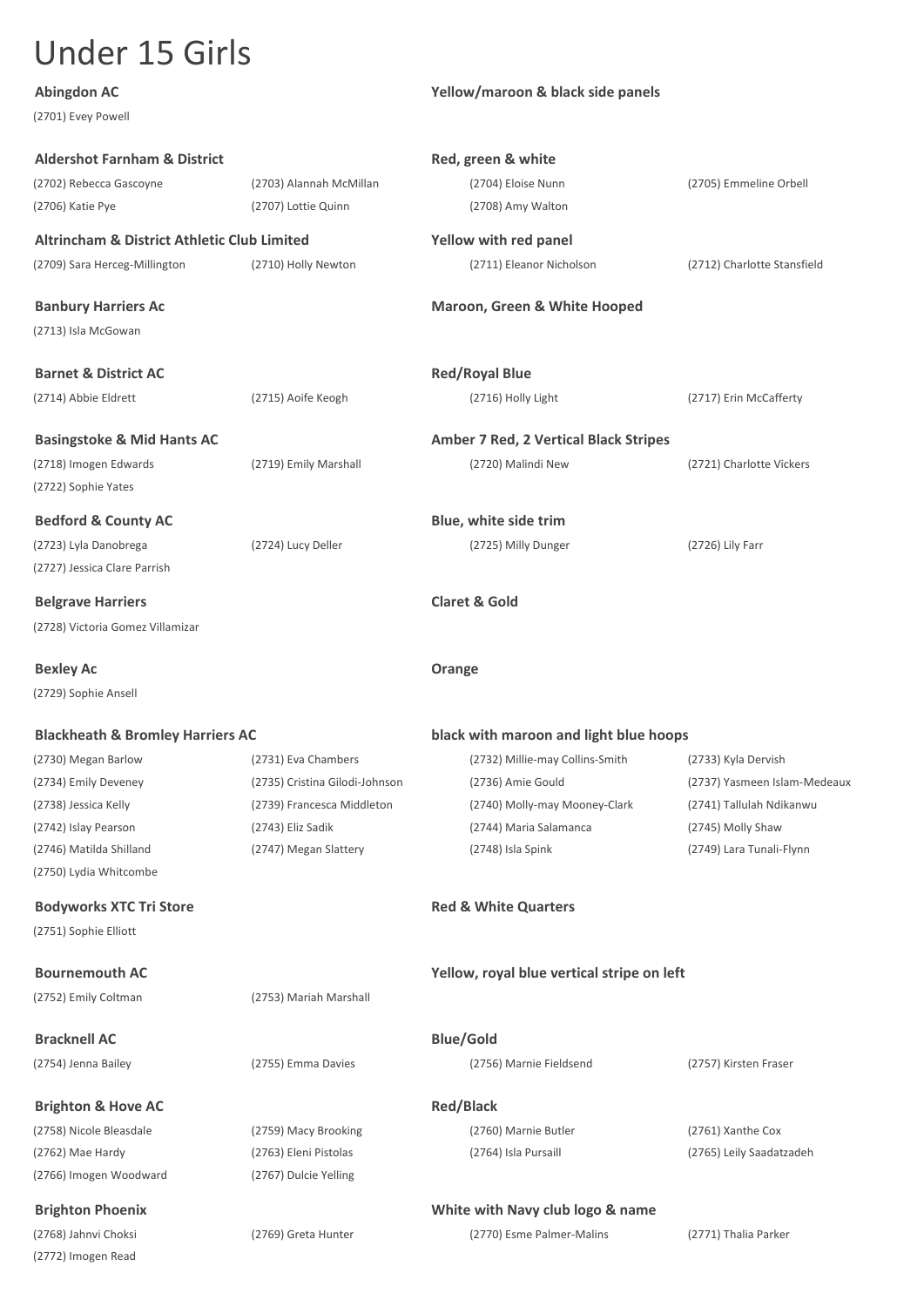| <b>Bromsgrove and Redditch</b>             |                        | Red, 2 blue diagonals                     |                         |
|--------------------------------------------|------------------------|-------------------------------------------|-------------------------|
| (2773) Hannah Dale                         | (2774) Philippa Taylor |                                           |                         |
| <b>Burton AC</b>                           |                        | <b>Black, blue side panels</b>            |                         |
| (2775) Imogen Barker                       | (2776) Amelie Brown    | (2777) Caitlin McCarney                   | (2778) Martha Wong      |
| <b>Bury Athletic Club</b>                  |                        | <b>Black/White quarters</b>               |                         |
| (2779) Emily Purdy                         |                        |                                           |                         |
| <b>Cambridge &amp; Coleridge AC</b>        |                        | <b>White/Blue</b>                         |                         |
| (2780) Stephanie Birkwood                  | (2781) Rose Green      | (2782) Emily Grey                         | (2783) Seraphina Harris |
| (2784) Keira Shaw                          |                        |                                           |                         |
| <b>Cambridge Harriers</b>                  |                        | Light Blue, black trimming                |                         |
| (2785) Mia Harris                          | (2786) Amelia Lawrence | (2787) Abigail Richards                   |                         |
| <b>Chelmsford Ac</b>                       |                        | Green & Gold                              |                         |
| (2788) Kayleigh Atkinson                   | (2789) Mia Bowring     | (2790) Lola Flack                         | (2791) Rosie Hopper     |
| (2792) Amelia King                         | (2793) Lucy Nuttall    | (2794) Sienna Shipton                     | (2795) Mara Thomas      |
| <b>Chichester Runners &amp; AC</b>         |                        | <b>White and Green</b>                    |                         |
| (2796) Carrie Anelay                       | (2797) Anya Barrett    | (2798) Florence Ingram                    | (2799) Millie Isitt     |
| <b>Chiltern Harriers AC</b>                |                        | Green/ white/ black                       |                         |
| (2800) Francesca Baxter                    | (2801) Emily Ford      | (2802) Lily Jessop-Tranter                | (2803) Rebecca Lawson   |
| (2804) Marea Logan                         | (2805) Isabel Martin   | (2806) Lesedi Nkoane                      | (2807) Savarnah Pandya  |
| <b>Chorley Athletic and Triathlon Club</b> |                        | <b>Black, white and red</b>               |                         |
| (2808) Amelie Smethurst                    |                        |                                           |                         |
| <b>City Of Norwich AC</b>                  |                        | <b>Vertical Red &amp; Gold Stripes</b>    |                         |
| (2809) Millie Adams                        | (2810) Connie Easter   | (2811) Erin Hernon                        | (2812) Bronwen Nelson   |
| (2813) Libby Ong                           | (2814) Georgia Shirley |                                           |                         |
| <b>City Of Portsmouth AC</b>               |                        | white/blue chest band and red side panels |                         |
| (2815) Chloe Jones                         | (2816) Emily O'Hanlon  | (2817) Iona Perkins                       | (2818) Katie Reed       |
| (2819) Daisy Robbins                       | (2820) Olivia Serjent  | (2821) Emma Smart                         | (2822) Lauren South     |
| <b>City of Stoke AC</b>                    |                        | White, red & black hoops                  |                         |
| (2823) Ciara Yates                         |                        |                                           |                         |
| <b>City of York AC</b>                     |                        | <b>Green &amp; Black</b>                  |                         |
| (2824) Ellie Johnson                       | (2825) Lottie Langan   |                                           |                         |
| <b>Cleethorpes AC</b>                      |                        | <b>Blue with diagonal yellow Stripe</b>   |                         |
| (2826) Matilda Carrotte                    | (2827) Chloe Phillips  |                                           |                         |
| <b>Colchester &amp; Tendring AC</b>        |                        | <b>Black</b>                              |                         |
| (2828) Lucy Thompson                       |                        |                                           |                         |
| <b>Colchester Harriers AC</b>              |                        | <b>Green with White Club Logo</b>         |                         |
| (2829) Lyla Belshaw                        |                        |                                           |                         |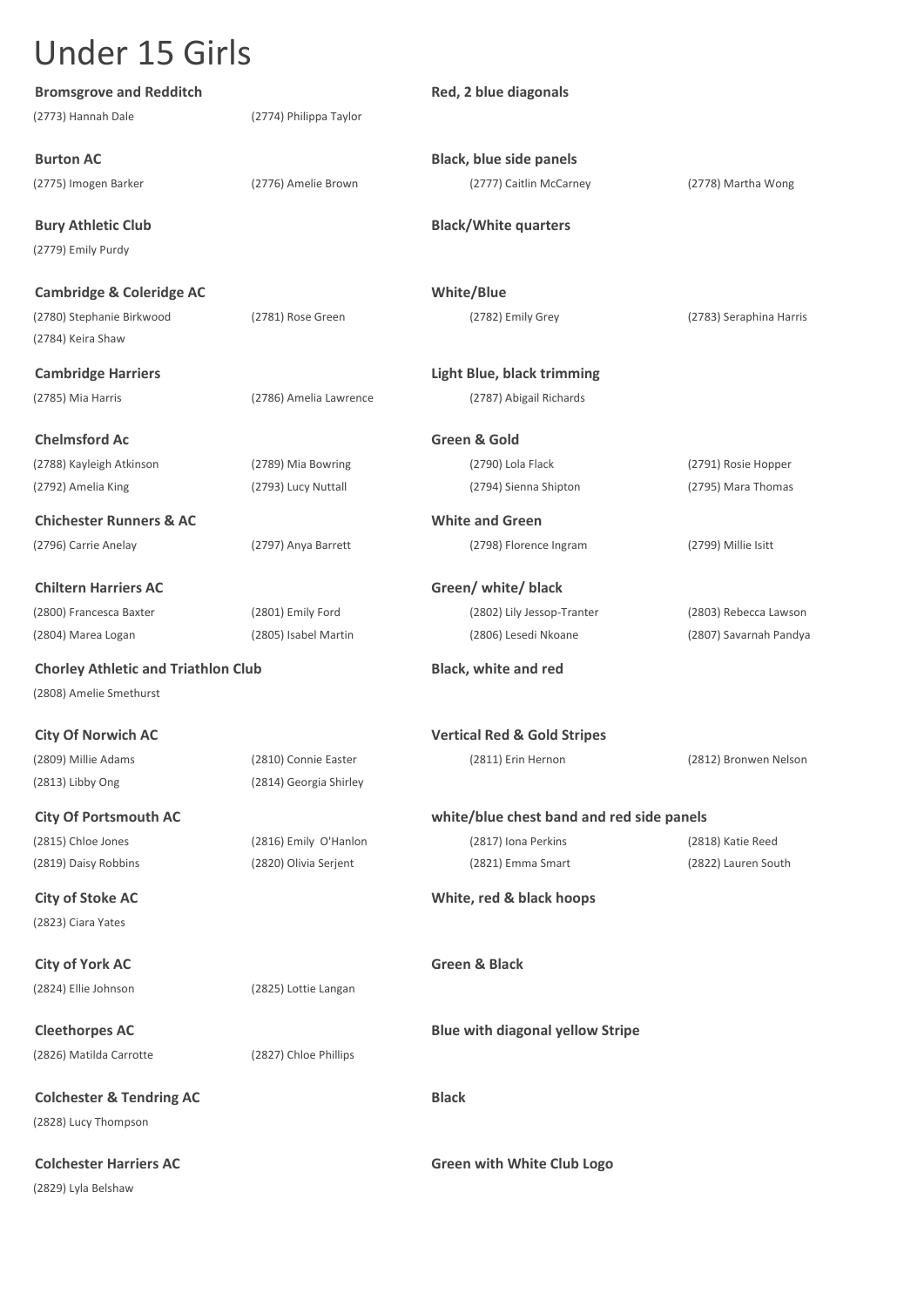| <b>Cookham Running Club</b>               |                              | <b>Blue</b>                                            |                          |
|-------------------------------------------|------------------------------|--------------------------------------------------------|--------------------------|
| (2830) Eva Bartlett                       | (2831) Honey Fitzgerald      | (2832) Jacqueline Heller                               | (2833) Asmi Saha         |
| <b>Corby AC</b>                           |                              | sky blue with 2 red bands                              |                          |
| (2834) Alexa Brownlee                     | (2835) Lily Harris           | (2836) Aisha Redhead                                   |                          |
| <b>Crawley AC</b>                         |                              | <b>Black / Gold</b>                                    |                          |
| (2837) Frankie Bell                       | (2838) Alice Cox             | (2839) Katie Foss                                      | (2840) Kirsten Goodbourn |
| (2841) Niamh Lesova                       | (2842) Ava Madsen            |                                                        |                          |
| <b>Croydon Harriers</b>                   |                              | <b>White with Two Navy Hoops</b>                       |                          |
| (2843) Jasmine Bell                       | (2844) Zoha Fatimah Jetha    | (2845) Nina Jones                                      | (2846) Holly Smith       |
| Dacorum Athletic Club                     |                              | <b>Green and Lilac</b>                                 |                          |
| (2847) Thea Gray                          | (2848) Thea Gray             |                                                        |                          |
| Darlington H & AC                         |                              |                                                        |                          |
| (2849) Libby Hammond                      | (2850) Zara Jones            |                                                        |                          |
| <b>Dartford Harriers AC</b>               |                              | Light blue, dark blue hoops                            |                          |
| (2851) Betty Adams                        | (2852) Isabelle Aldridge     | (2853) Lexie Johnson                                   | (2854) Poppy Kybert      |
|                                           |                              |                                                        |                          |
| <b>Daventry AAC</b>                       |                              | White with two blue hoops                              |                          |
| (2855) Kate Pomerleau                     |                              |                                                        |                          |
| <b>Doncaster Athletic Club</b>            |                              | White, green & blue panels                             |                          |
| (2856) Grace Blair                        |                              |                                                        |                          |
| <b>Ealing Southall &amp; Middlesex AC</b> |                              | <b>Green With Amber Diagonal</b>                       |                          |
| (2857) Adela Davison                      | (2858) Isabela Dussaillant   | (2859) Nicola Hewitt                                   | (2860) Rosie Hewitt      |
| (2861) Zairah Newth                       | (2862) Eve Sennis            | (2863) Diya Siyani                                     | (2864) Reha Siyani       |
| <b>Eastbourne Rovers AC</b>               |                              | <b>White, Blue/Maroon/Blue Hoops</b>                   |                          |
| (2865) Isabelle Chappell                  |                              |                                                        |                          |
| <b>Elswick Harriers</b>                   |                              | <b>Red &amp; White</b>                                 |                          |
| (2866) Isabella Russell                   |                              |                                                        |                          |
| <b>Epsom &amp; Ewell Harriers</b>         |                              | <b>Yellow &amp; Red</b>                                |                          |
| (2867) Lily Brown                         | (2868) Isobel Cahill-Sawford | (2869) Libby Cantwell                                  | (2870) Zara Girling      |
| (2871) Isla Naidoo                        | (2872) Estee Norman          | (2873) Rose Taylor                                     | (2874) Florence White    |
| <b>Gateshead Harriers &amp; AC</b>        |                              | White, red band                                        |                          |
| (2875) Annabel Milburn                    |                              |                                                        |                          |
| <b>Gosforth Harriers &amp; Ac</b>         |                              | <b>Green &amp; White Hoops</b>                         |                          |
| (2876) Emma Gabriella Ashman              |                              |                                                        |                          |
| <b>Greenwich Tritons Triathlon Club</b>   |                              | <b>Royal lue</b>                                       |                          |
| (2877) Isla Taylor                        | (2878) Emer Tynan            |                                                        |                          |
| <b>Guildford &amp; Godalming AC</b>       |                              | Green, black trim (women) Green black side panel (men) |                          |
| (2879) Robin Simons                       | (2880) Abi Southwell         |                                                        |                          |
|                                           |                              |                                                        |                          |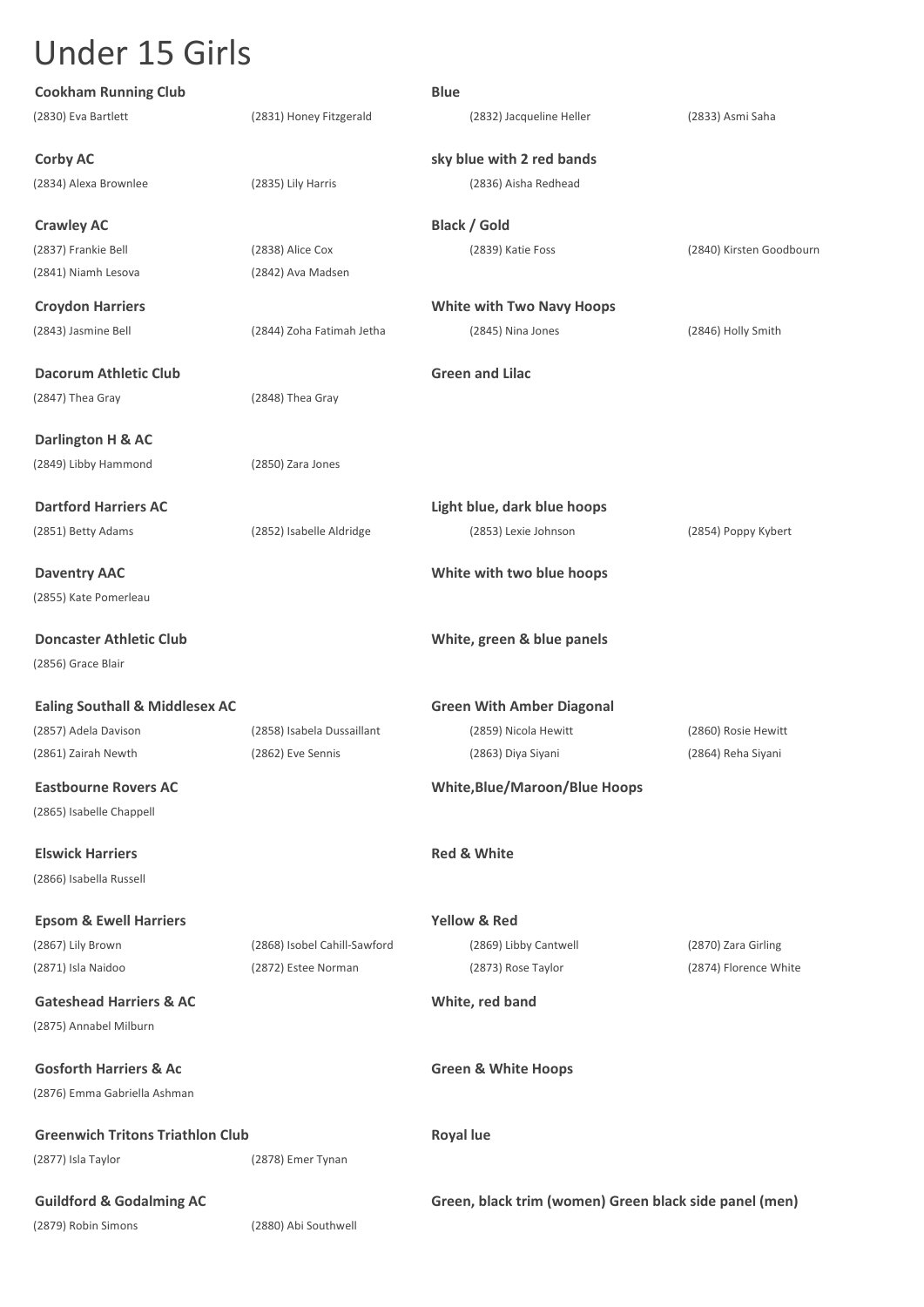| <b>Halifax Harriers &amp; AC</b>    |                                      | <b>Blue and Yellow</b>                              |                          |
|-------------------------------------|--------------------------------------|-----------------------------------------------------|--------------------------|
| (2881) Nia Harrison Sargent         |                                      |                                                     |                          |
| <b>Harborough AC</b>                |                                      | Yellow                                              |                          |
| (2882) Madeleine Stevens            |                                      |                                                     |                          |
|                                     |                                      |                                                     |                          |
| <b>Harrow AC</b>                    |                                      | <b>Black vest</b>                                   |                          |
| (2883) Emiley Axtell                | (2884) Hollie Ford                   | (2885) Kayla Saunders                               | (2886) Sian Wright       |
| <b>Hastings AC</b>                  |                                      | <b>Royal Blue and Red</b>                           |                          |
| (2887) Phoebe Barham                | (2888) Rae Le Fay                    |                                                     |                          |
| <b>Havering AC</b>                  |                                      | <b>Royal Blue &amp; Yellow</b>                      |                          |
| (2889) Charlotte Evans              | (2890) Hannah Evans                  | (2891) Abigail Swan                                 | (2892) Rosie Warner      |
| <b>Heanor Running Club</b>          |                                      | Yellow with Light Blue Horizontal Band              |                          |
| (2893) Holly Lynas                  |                                      |                                                     |                          |
| <b>Hercules Wimbledon AC</b>        |                                      | <b>Gold with Red Diagonal Sash Back &amp; Front</b> |                          |
| (2894) Yasmin Amrani Hussain        | (2895) Charlotte Conway              | (2896) Sophie Conway                                | (2897) Charlotte Gurney  |
| (2898) Elena Hernandez              | (2899) Matilda Maddick               | (2900) Dillan Quinn                                 | (2901) Ariana Shala      |
| (2902) Elizabeth Thompson           |                                      |                                                     |                          |
| <b>Herne Hill Harriers</b>          |                                      | <b>Red and black hoops</b>                          |                          |
| (2903) India Blakey                 | (2904) Martha Brennan                | (2905) Lily-rose Brown                              | (2906) Isabella Brugnoli |
| (2907) Orla Carroll                 | (2908) Justine Chambers              | (2909) Charlotte Dick                               | (2910) Sophia Evans      |
| (2911) Anna Forster                 | (2912) Cecilia Hayward - Bhikha      | (2913) Abbey Jeffcoat                               | (2914) Rosalie Laban     |
| (2915) Vivi Marshall                | (2916) Eva O'Hanlon                  | (2917) Grace O'Hanlon                               | (2918) Izzy Perry        |
| (2919) Rene Powell                  | (2920) Sophia Sahai                  | (2921) Imogen Weller                                | (2922) Lucy Wright       |
| <b>Highgate Harriers</b>            |                                      | <b>Black and White Hoops</b>                        |                          |
| (2923) Faduma Abdi                  | (2924) Bea Chadwick                  | (2925) Leoni Delvendahl                             | (2926) Lili Hake         |
| (2927) Lizzie Wortsman              |                                      |                                                     |                          |
| <b>Holland Sports AC</b>            |                                      | Royal blue with white horizontal band               |                          |
| (2928) Erin Draper                  | (2929) Ruby Masson                   | (2930) Heidi Murray                                 | (2931) Alexa Rogers      |
| <b>Horsham Blue Star Harriers</b>   |                                      | <b>White &amp; Royal Blue</b>                       |                          |
| (2932) Emily Olliver                |                                      |                                                     |                          |
| <b>Horwich R M I Harriers</b>       |                                      | red/black                                           |                          |
| (2933) Emma Bradley                 | (2934) Charlotte Elizabeth Wilkinson |                                                     |                          |
| <b>Huntingdonshire AC</b>           |                                      | <b>Black with Yellow/Green</b>                      |                          |
| (2935) Eliza Mardon                 |                                      |                                                     |                          |
|                                     |                                      |                                                     |                          |
| <b>Invicta East Kent AC</b>         |                                      | <b>Red</b>                                          |                          |
| (2936) Zoe Vallis                   |                                      |                                                     |                          |
| <b>Kendal Amateur Athletic Club</b> |                                      | <b>Green with Red Trim</b>                          |                          |
| (2937) Sophie Cowin                 |                                      |                                                     |                          |
|                                     |                                      |                                                     |                          |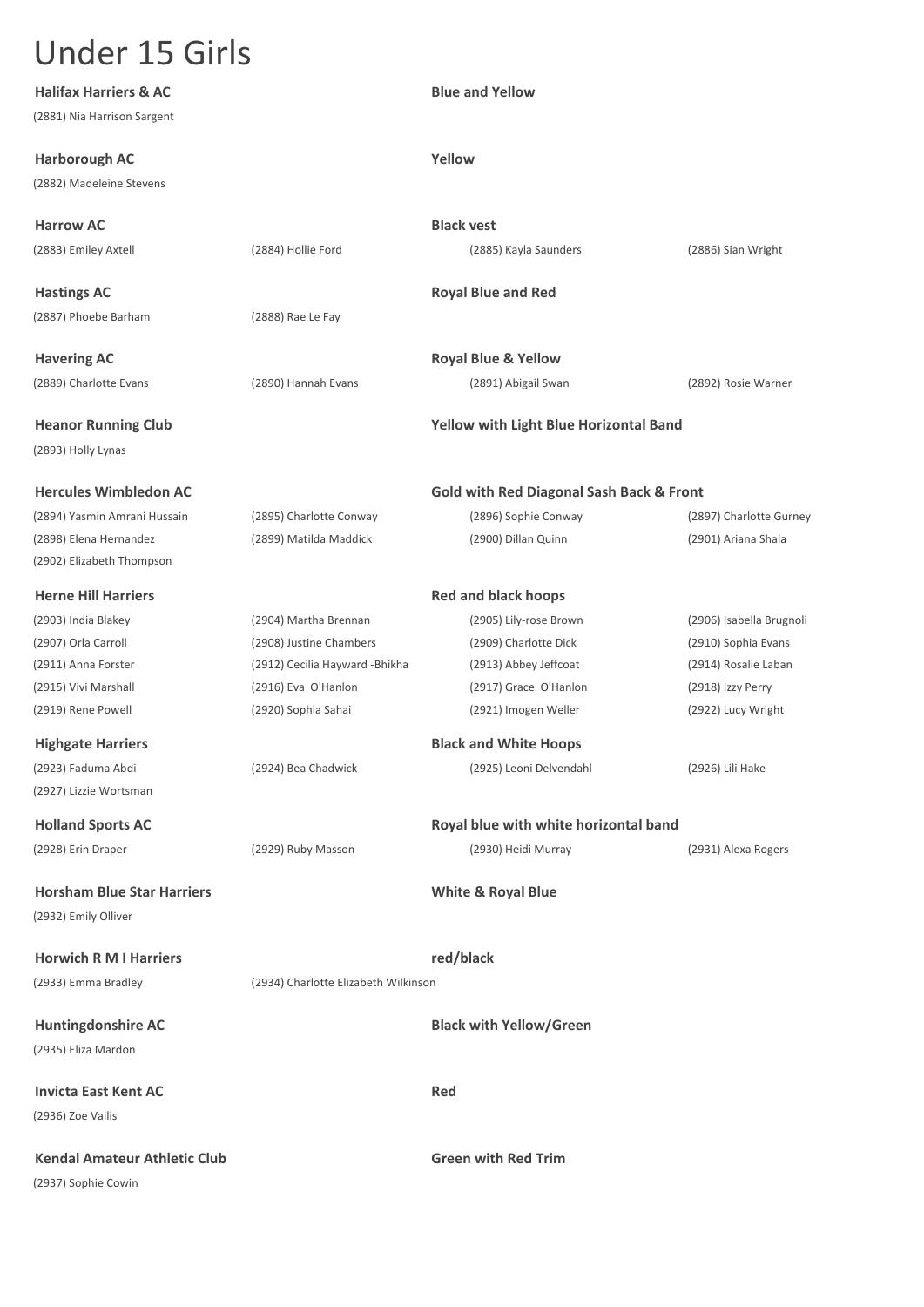| <b>Kent AC</b>                               |                           | Navy Blue with white horse of kent     |                          |
|----------------------------------------------|---------------------------|----------------------------------------|--------------------------|
| (2938) Ella Baker                            | (2939) Holly Diprose      | (2940) Amelie Jones                    | (2941) Isabel Morris     |
| (2942) Eliza Nicholson                       |                           |                                        |                          |
| <b>Kettering Town Harriers</b>               |                           | Red/White                              |                          |
| (2943) Evie Brooker                          | (2944) Magdalena Gancheva | (2945) Chelsie Locker                  | (2946) Lara Turner       |
| <b>Leven Valley AC</b>                       |                           | <b>Blue &amp; Black</b>                |                          |
| (2947) Marina Bailey                         | (2948) Georgia Bell       |                                        |                          |
| Lewes AC                                     |                           | <b>Red with Gold hoop</b>              |                          |
| (2949) Ava James                             | (2950) Darcy Pring        | (2951) Esme Stephenson                 | (2952) Grace Tuesday     |
| London Heathside                             |                           | <b>Blue, Red and Gold</b>              |                          |
| (2953) Ishaana Cannell                       | (2954) Maddison Frawley   | (2955) Ella Mai Hancock                | (2956) Libby Judd Hawkes |
| (2957) Hattie Munday                         | (2958) Amara Odeogberin   | (2959) Ruby Walls                      | (2960) Isabella Watkins  |
| (2961) Millie Watkins                        |                           |                                        |                          |
| <b>Marshall Milton Keynes AC</b>             |                           | <b>Orange and Black</b>                |                          |
| (2962) Kaitlin Baitson                       | (2963) Gemma Els          | (2964) Isabelle Gregg                  | (2965) Emilia Willis     |
| (2966) Jessica Woods                         | (2967) Amy Wooton         |                                        |                          |
| <b>Medway And Maidstone Ac</b>               |                           | Red with Black horizontal stripe (NEW) |                          |
| (2968) Natalia Austin                        | (2969) Iris Crossley      | (2970) Millie Dack                     | (2971) Elizabeth Fry     |
| (2972) Heidi Hughes                          | (2973) Mercedes McGivern  | (2974) Beth Palmer                     |                          |
| Medway Tri                                   |                           | <b>Blue</b>                            |                          |
| (2975) Gabriella Horne                       | (2976) Lauren Mitchell    | (2977) Alice Stawowska                 | (2978) Lucy Stawowska    |
| <b>Newark Ac</b>                             |                           | <b>Blue</b>                            |                          |
| (2979) Jasmine Braithwaite                   |                           |                                        |                          |
| <b>Newbury AC</b>                            |                           | <b>Royal Blue/White/Red/White</b>      |                          |
| (2980) Katya Burgess                         | (2981) Isabel Moore       |                                        |                          |
| <b>Newcastle Staffs Ac</b>                   |                           | Red/White/Blue                         |                          |
| (2982) Evie Worsey                           |                           |                                        |                          |
| <b>Newquay &amp; Par AC</b>                  |                           | <b>Burgundy/White</b>                  |                          |
| (2983) Georgina Clarke                       | (2984) Millie Thompson    |                                        |                          |
| <b>North Norfolk Harriers Athletics Club</b> |                           | <b>Blue and Yellow</b>                 |                          |
| (2985) Rosie Dickety                         | (2986) Evie Hood          | (2987) Esme Jonas                      | (2988) Ava Mears         |
| <b>North Somerset AC</b>                     |                           | Navy & White                           |                          |
| (2989) Mia Darlington                        | (2990) Pippa Houghton     | (2991) Kiera Paul                      | (2992) Millie Redman     |
| <b>Northampton AC</b>                        |                           | Green, Black & Yellow                  |                          |
| (2993) Thea Oakey                            | (2994) Millie Sharman     | (2995) Eva Stuart-Hill                 |                          |
|                                              |                           |                                        |                          |
| <b>Notts AC</b>                              |                           | Green, gold, white                     |                          |
| (2996) Abigail Nicholson                     | (2997) Megan Taylor       |                                        |                          |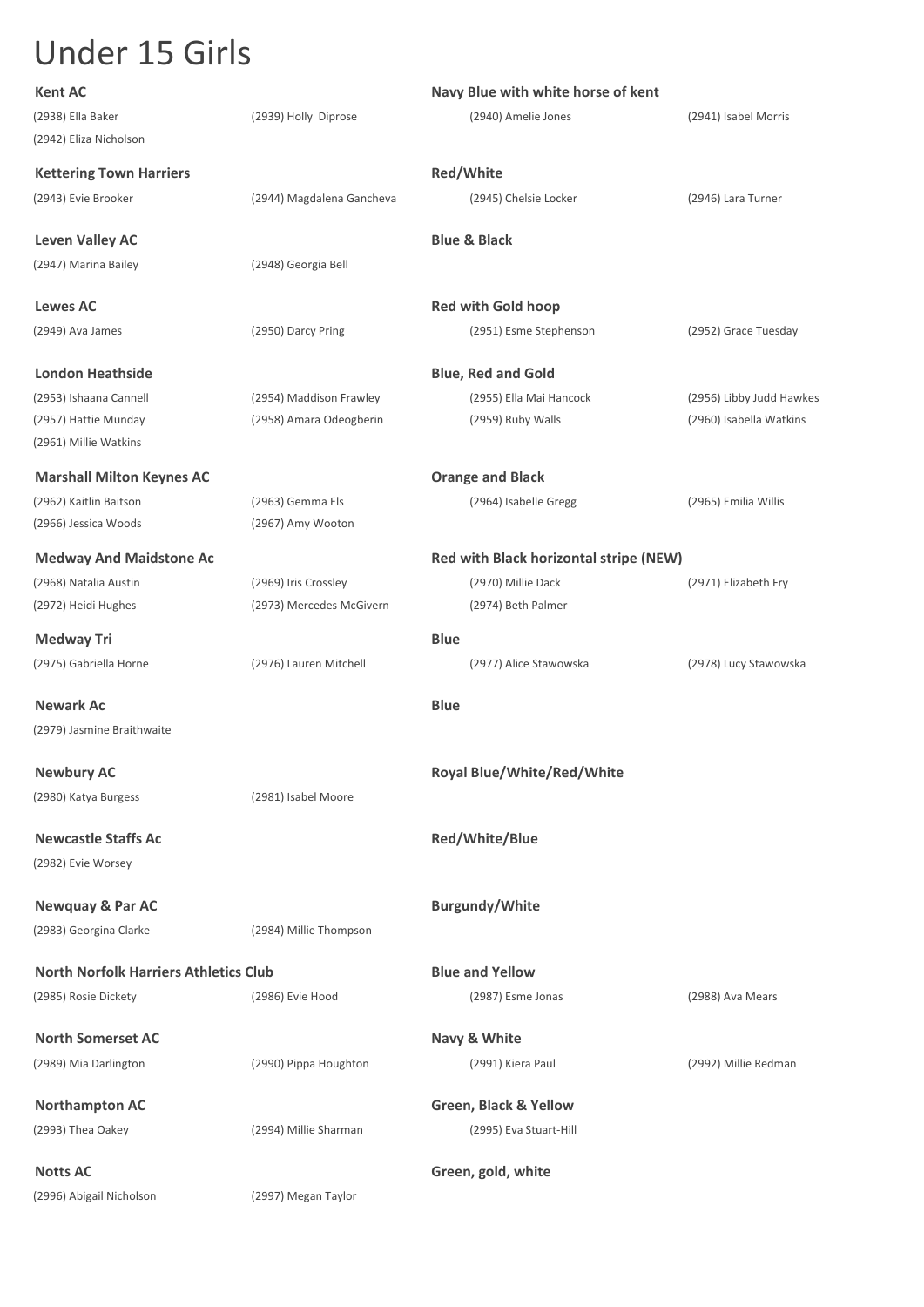| <b>Nuneaton Harriers</b>                                         |                              | <b>Red/Blue</b>                               |                        |
|------------------------------------------------------------------|------------------------------|-----------------------------------------------|------------------------|
| (2998) Evie Caffrey                                              | (2999) Phillipa Chadwick     |                                               |                        |
| <b>Orion Harriers</b>                                            |                              | White                                         |                        |
| (3000) Keira Bellas                                              | (3001) Sofia Read            | (3002) Frances Williams                       |                        |
| <b>Oxford City AC</b>                                            |                              | <b>Royal Blue/White/Red diagonals</b>         |                        |
| (3003) Emily Channon                                             |                              |                                               |                        |
| <b>Peterborough &amp; Nene Valley AC</b><br>(3004) Evie Hemmings |                              | blue and white                                |                        |
| Poole Ac                                                         |                              | White with black band and yellow writing      |                        |
| (3005) Lexie Brown                                               | (3006) Nancy Taylor          | (3007) Erin Wells                             | (3008) Freya Woollard  |
| <b>Poole Runners</b>                                             |                              | Dark Blue & Light Blue                        |                        |
| (3009) Matilda Bengtsson                                         | (3010) Lola Davies           |                                               |                        |
| <b>Reading AC</b>                                                |                              | <b>Red/Blue</b>                               |                        |
| (3011) Poppy Chick                                               | (3012) Georgina Langdon      | (3013) Alexandra Marden                       | (3014) Zoe Rennie      |
| (3015) Elizabeth Ryan                                            | (3016) Carys Westcott        |                                               |                        |
| <b>Retford AC</b>                                                |                              | Red/Blue/White                                |                        |
| (3017) Hannah Foster                                             | (3018) Penelope Thornton     |                                               |                        |
| <b>Rotherham Harriers and AC</b>                                 |                              | <b>Black &amp; White</b>                      |                        |
| (3019) Katie Battle                                              | (3020) Emily Bott            | (3021) Gracie Fidler                          | (3022) Lilia Harris    |
| (3023) Caitlin McCloy                                            | (3024) Annabelle Faye Sibley | (3025) Mischa Walsh                           | (3026) Isabella Waugh  |
| <b>Royal Sutton Coldfield Athletics Club</b>                     |                              | Royal Blue with white vertical stripe         |                        |
| (3027) Eva Cartwright                                            | (3028) Amber Hoey            | (3029) Emily Lloyd                            | (3030) Mariah Taha     |
| <b>Rugby &amp; Northampton Ac</b>                                |                              | Sky blue & black                              |                        |
| (3031) Rebecca Eaton                                             | (3032) Ava Rogerson          |                                               |                        |
| <b>Rushcliffe Ac</b>                                             |                              | <b>Royal Blue &amp; White</b>                 |                        |
| (3033) Bibi Gordon                                               |                              |                                               |                        |
| <b>Saint Edmund Pacers</b>                                       |                              | Red with White & Black Hoops                  |                        |
| (3034) Madeleine Butcher                                         | (3035) Lottie Hitchcock      | (3036) Jas Howard                             | (3037) Amelie Taylor   |
| (3038) Verity Valentine                                          | (3039) Elise Wright          |                                               |                        |
| <b>Sale Harriers Manchester</b>                                  |                              | Green/ 1 red band & 2 white bands             |                        |
| (3040) Isabella Appleby                                          | (3041) Sophie Armitage       | (3042) Ellie Gildart                          | (3043) Madeline Gillam |
| (3044) Ash Gilmore                                               | (3045) Madison Holt          | (3046) Rachel Venables                        |                        |
| <b>Salford Harriers &amp; Ac</b>                                 |                              | Red/diagonal white stripe                     |                        |
| (3047) Isabella Backhouse                                        | (3048) Marissa Caldwell      | (3049) Amber Davidson                         | (3050) Sophia Roiditis |
| (3051) Darcy Slattery                                            | (3052) Jasmine Wright        |                                               |                        |
| <b>Shaftesbury Barnet Harriers</b>                               |                              | Black and whit vertical stripes with red trim |                        |
| (3053) Phoebe Music                                              | (3054) Gracie Rosenblatt     | (3055) Dina Silverman                         |                        |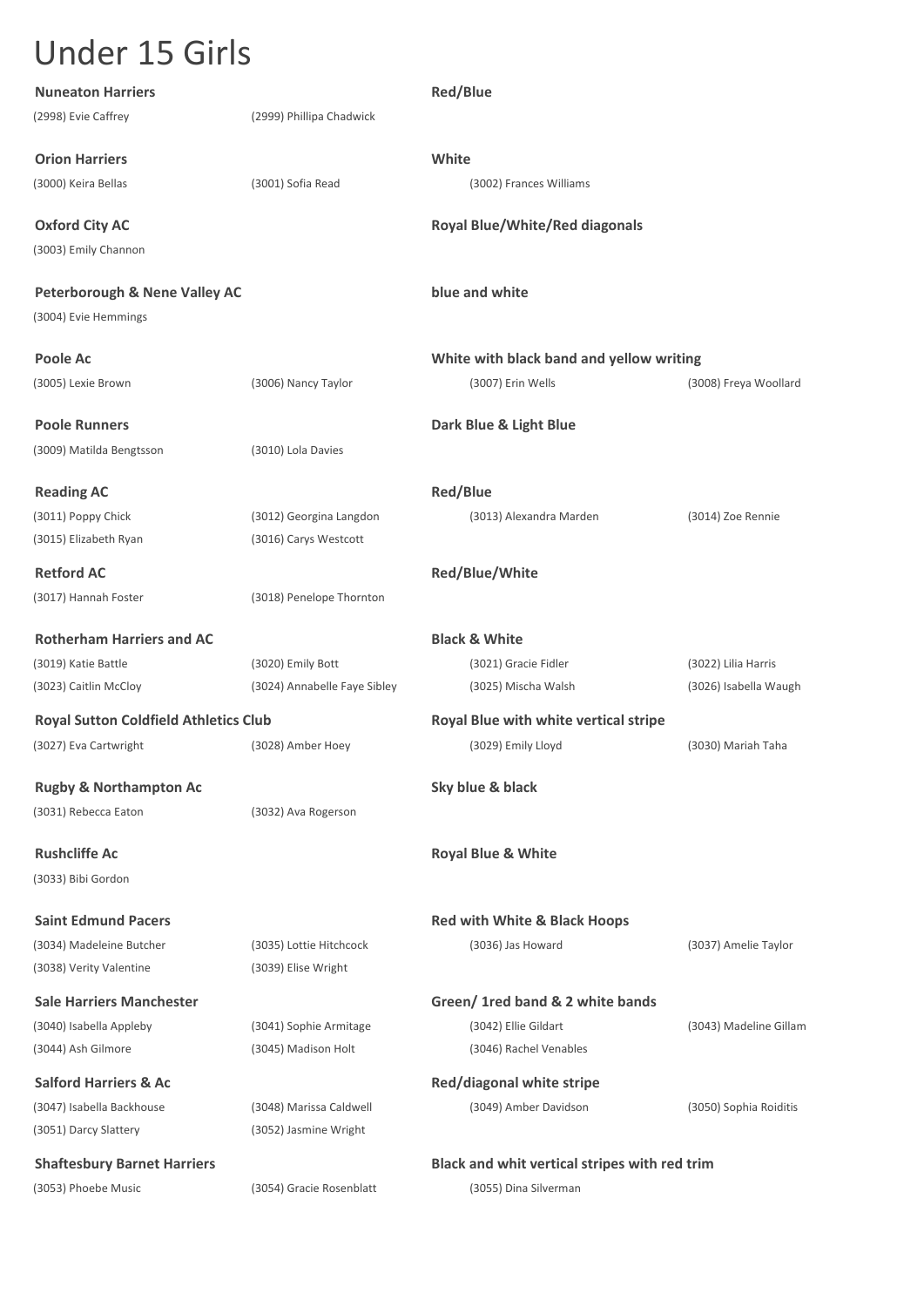(3056) Bethany Trow

#### **Shrewsbury AC Royal Blue, Gold Vertical Stripe**

| <b>South London Harriers</b>       |                         | <b>White/Maroon</b>                          |                             |
|------------------------------------|-------------------------|----------------------------------------------|-----------------------------|
| (3057) Jessica Booth               | (3058) Annice Kemp      | (3059) Eva Maignan                           | (3060) Samantha Moon        |
| (3061) Laila Morrell               | (3062) Maia Morrell     | (3063) Beatrice Quaye                        |                             |
|                                    |                         |                                              |                             |
| <b>Southampton Athletic Club</b>   |                         | Red & white stripes                          |                             |
| (3064) Eve Bailey                  | (3065) Emerson Churcher | (3066) Jodie Tanner                          |                             |
| Southend On Sea Ac                 |                         | Red/Black/White                              |                             |
| (3067) Abigail Aitken              | (3068) Poppy Carlin     | (3069) Liliana Taylor                        |                             |
|                                    |                         |                                              |                             |
| <b>St Albans Striders</b>          |                         | <b>Yellow &amp; blue</b>                     |                             |
| (3070) Rebecca Cray                | (3071) Poppy Fisher     | (3072) Phoebe Gill                           | (3073) Francesca Rollison   |
|                                    |                         |                                              |                             |
| <b>St Mary's Richmond AC</b>       |                         |                                              |                             |
| (3074) Molly Andrews               | (3075) Lucy Barlow      | (3076) Ava Holt                              | (3077) Siena Lepine         |
| (3078) Sabina Mert                 | (3079) Isabel Sinden    |                                              |                             |
| <b>Stockport Harriers &amp; AC</b> |                         | <b>Gold with black trim</b>                  |                             |
| (3080) Ella Buckley                | (3081) Niamh MacKintosh | (3082) Freya Murdoch                         | (3083) Rosie Philbin        |
|                                    |                         |                                              |                             |
| <b>Stratford Upon Avon AC</b>      |                         | Yello/Black                                  |                             |
| (3084) Caitlin Boyle               | (3085) Tilly Campbell   | (3086) Niamh Hillard                         | (3087) Madeleine Linfoot    |
| (3088) Maisie-joy Spriggs          |                         |                                              |                             |
| <b>Stroud &amp; District AC</b>    |                         | Green, red & blue band                       |                             |
| (3089) Amy Bond                    | (3090) Esme Davenport   | (3091) Charlotte Evans                       | (3092) Freya Grace McFadden |
| (3093) Sienna Rosewell             | (3094) Esther Rumsey    | (3095) Dulcie Troy                           |                             |
|                                    |                         |                                              |                             |
| <b>Stubbington Green Runners</b>   |                         | green with a white strip running up the side |                             |
| (3096) Penny Worthy                |                         |                                              |                             |
| <b>Sutton &amp; District Ac</b>    |                         | Navy Blue & Gold                             |                             |
| (3097) Holly Attwood               |                         |                                              |                             |
|                                    |                         |                                              |                             |
| <b>Swindon Harriers</b>            |                         | <b>Black and White</b>                       |                             |
| (3098) Eloise Foster               | (3099) Faith Herring    | (3100) Carley Lainton                        | (3101) Megan Lloyd          |
| (3102) Bella Ryder                 | (3103) Khaya Swaine     | (3104) Zarah Wood                            | (3105) Zinia Wood           |
| <b>Tamworth AC</b>                 |                         | Green/white                                  |                             |
| (3106) Jessica Salt                |                         |                                              |                             |
|                                    |                         |                                              |                             |
| <b>Team Synergy</b>                |                         | Red w/ Black                                 |                             |
| (3107) Emily Carman                | (3108) Sophie Hobbs     | (3109) Cordelia Scutt                        |                             |
| <b>Thames Valley Harriers</b>      |                         | <b>Black with Light blue</b>                 |                             |
| (3110) Skye Bishop                 | (3111) Charlotte Brown  | (3112) Orla Grist                            | (3113) Kyra Gulamhuseinwala |
| (3114) Anna Kelly                  | (3115) Nico Lind        | (3116) Eadi Solanki-Jackson                  | (3117) Maya Sutaria         |

(3118) Adela Svihalkova

(3119) Sophie Matthews

#### **Thurrock Harriers Blue and white**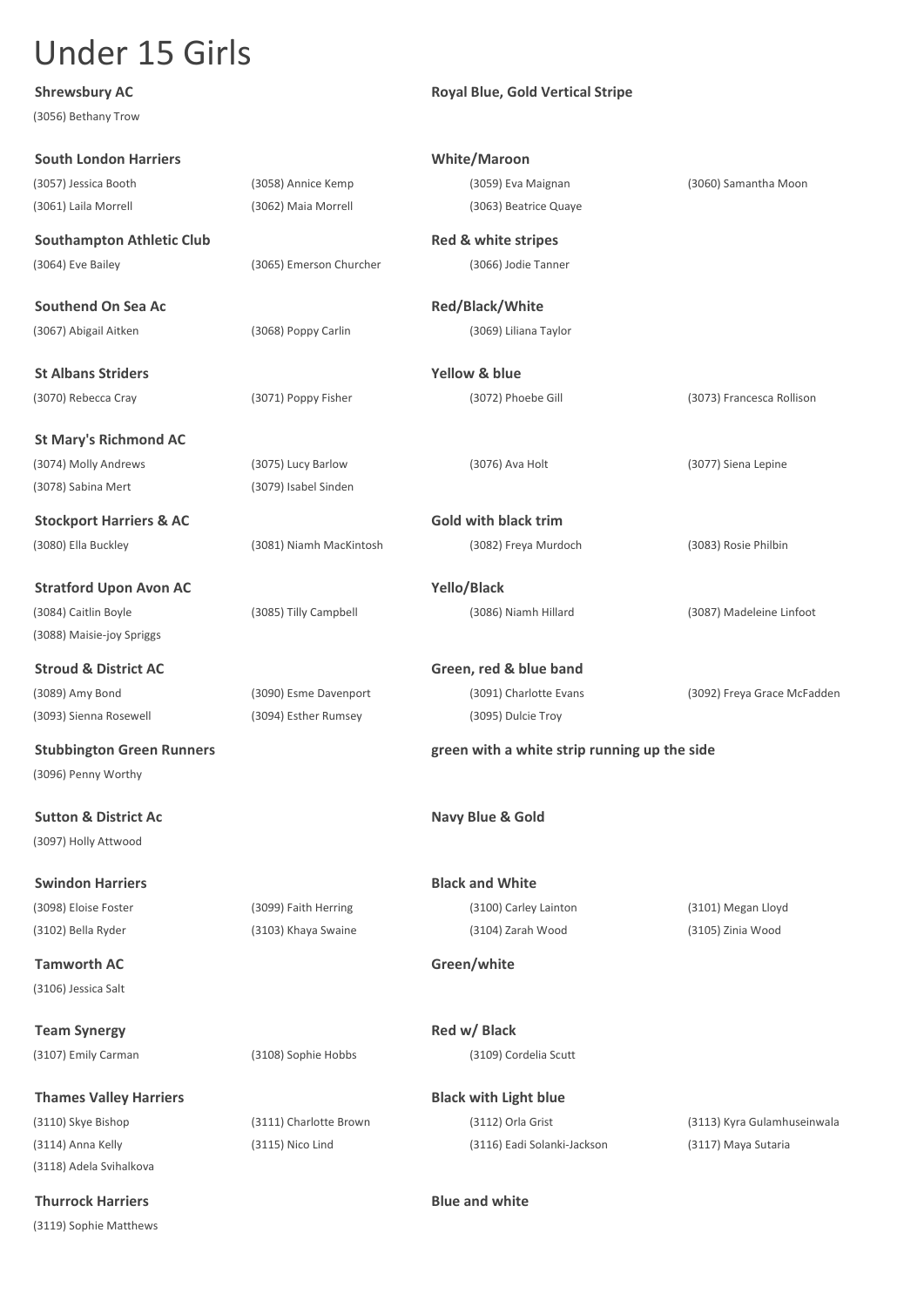| <b>Tipton Harriers</b>                             |                          | <b>Green &amp; white hoops</b>             |                         |
|----------------------------------------------------|--------------------------|--------------------------------------------|-------------------------|
| (3120) Sarah Dudley                                |                          |                                            |                         |
| <b>Tonbridge Ac</b>                                |                          | <b>White/Navy</b>                          |                         |
| (3121) Georgia Conroy                              | (3122) Emily Geake       | (3123) Polly Moses                         | (3124) Lily Slack       |
| (3125) Carmen Wright                               |                          |                                            |                         |
| <b>Trafford Athletic Club</b>                      |                          | white, blue/yellow diagonal                |                         |
| (3126) Daisy Atkiss                                | (3127) Fay Lewis         | (3128) Martha McCormack                    | (3129) Isabel Thomas    |
| <b>Tyne Bridge Harriers</b>                        |                          | <b>White/Black</b>                         |                         |
| (3130) Ruby Rose Colver                            |                          |                                            |                         |
| <b>Vale Of Aylesbury AC</b>                        |                          | Royal Blue & white                         |                         |
| (3131) Lucy Cuthbert                               | (3132) Iona Esslemont    |                                            |                         |
| Vale Royal Ac                                      |                          | <b>Blue</b>                                |                         |
| (3133) Zoe Broughton                               | (3134) Erin Carney       | (3135) Sophie Harding                      | (3136) Eva Jha          |
| <b>Victoria Park Harriers and Tower Hamlets AC</b> |                          | White, blue & green diagonals              |                         |
| (3137) Ruby James                                  | (3138) Tallulah Laughton | (3139) Lyra MacDonald                      | (3140) Monika Panoutsou |
| <b>Warrington A C</b>                              |                          | <b>Red</b>                                 |                         |
| (3141) Alice Nicholson                             | (3142) Imogen Wharton    |                                            |                         |
| <b>Watford Harriers</b>                            |                          | black&white                                |                         |
| (3143) Gina Luckhurst                              |                          |                                            |                         |
| <b>Weald Tri Club</b>                              |                          | <b>Red and black</b>                       |                         |
| (3144) Katie Allen                                 |                          |                                            |                         |
| <b>West Cheshire Athletic Club</b>                 |                          | Purple front & back with yellow side bands |                         |
| (3145) Sophie Haslam                               | (3146) Jessica Lark      | (3147) Aimee Phillips                      | (3148) Cosette Wearden  |
| <b>West Suffolk AC</b>                             |                          | <b>Turquoise</b>                           |                         |
| (3149) Phoebe Harpur-Davies                        |                          |                                            |                         |
| <b>Westbury Harriers</b>                           |                          | <b>White with Blue Hoop</b>                |                         |
| (3150) Felicity Lowe                               | (3151) Elen Ruck         |                                            |                         |
| <b>Wimborne AC</b>                                 |                          | <b>Rede/Black</b>                          |                         |
| (3152) Imogen Rawles                               |                          |                                            |                         |
| <b>Winchester &amp; District AC</b>                |                          | <b>Black/Gold/Black</b>                    |                         |
| (3153) Scarlett Anderson                           | (3154) Amelie Gill       | (3155) Darcy Hawkins                       | (3156) Eva Johnson      |
| (3157) Rosie Sharrock                              | (3158) Cecily Wilson     |                                            |                         |
| <b>Windsor Slough Eton &amp; Hounslow AC</b>       |                          | Saxe blue, 2 amber bands                   |                         |
| (3159) Annabel Bailey                              | (3160) Summer Chapman    | (3161) Amy Cooper                          | (3162) Ella Davey       |
| (3163) Abigail Farley<br>(3167) Eloisa Symonds     | (3164) Aashni Manek      | (3165) Stephanie Massie                    | (3166) Ana Passos       |
| <b>Woking AC</b>                                   |                          | Orange/Green                               |                         |
|                                                    |                          |                                            |                         |

(3168) Daisy Colliver (3169) Priya Taylor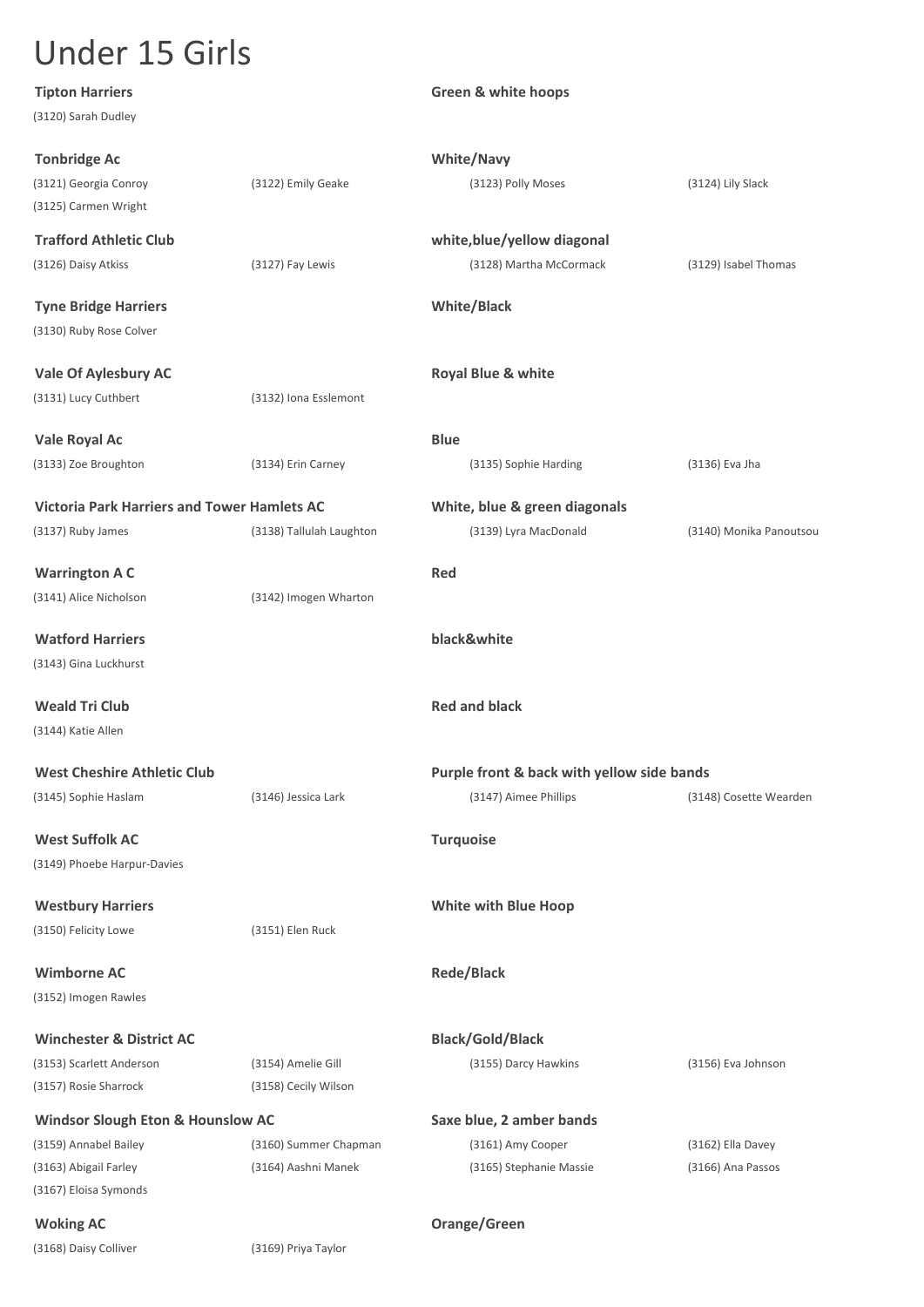| <b>Wolverhampton &amp; Bilston</b>         |                            | Red/Yellow/Green               |                          |
|--------------------------------------------|----------------------------|--------------------------------|--------------------------|
| (3170) Zena Asbury                         | (3171) Madison Farley      | (3172) Isobelle Jones          | (3173) Megan White       |
| (3174) Millie Williams                     | (3175) Scarlett Willoughby |                                |                          |
| <b>Woodford Green Ac With Essex Ladies</b> |                            | <b>Green &amp; White Hoops</b> |                          |
| (3176) Emily Caton                         | (3177) Tilly Major         | (3178) Abigail Reid            | (3179) Molly Sherrin     |
| (3180) Isabella Worwood                    |                            |                                |                          |
| <b>Worcester AC</b>                        |                            | Yellow/Red/Black               |                          |
| (3181) Alice Lazenbury                     | (3182) Lilia Mico          |                                |                          |
| <b>Wreake &amp; Soar Valley</b>            |                            | <b>Blue</b>                    |                          |
| (3183) Rosie Ashmore                       | (3184) Lucy Donaghey       | (3185) Alice Fearn             | (3186) Zoe Gilbody       |
| (3187) Zoe Gilbody                         | (3188) Lillie Holford      | (3189) Shaikira King           | (3190) Patience Lamb     |
| (3191) Eva Lloyd                           | (3192) Florrie Mitchell    | (3193) Imogen Saunders         | (3194) Rebecca Van Aardt |
| <b>Wycombe Phoenix Harriers &amp; Ac</b>   |                            | <b>Blue &amp; Red</b>          |                          |
| (3195) Evie Burton                         | (3196) Iris Cooper         | (3197) Ellie Faulkner          | (3198) Ellen Taylor      |
| (3199) Ivy Uhart                           |                            |                                |                          |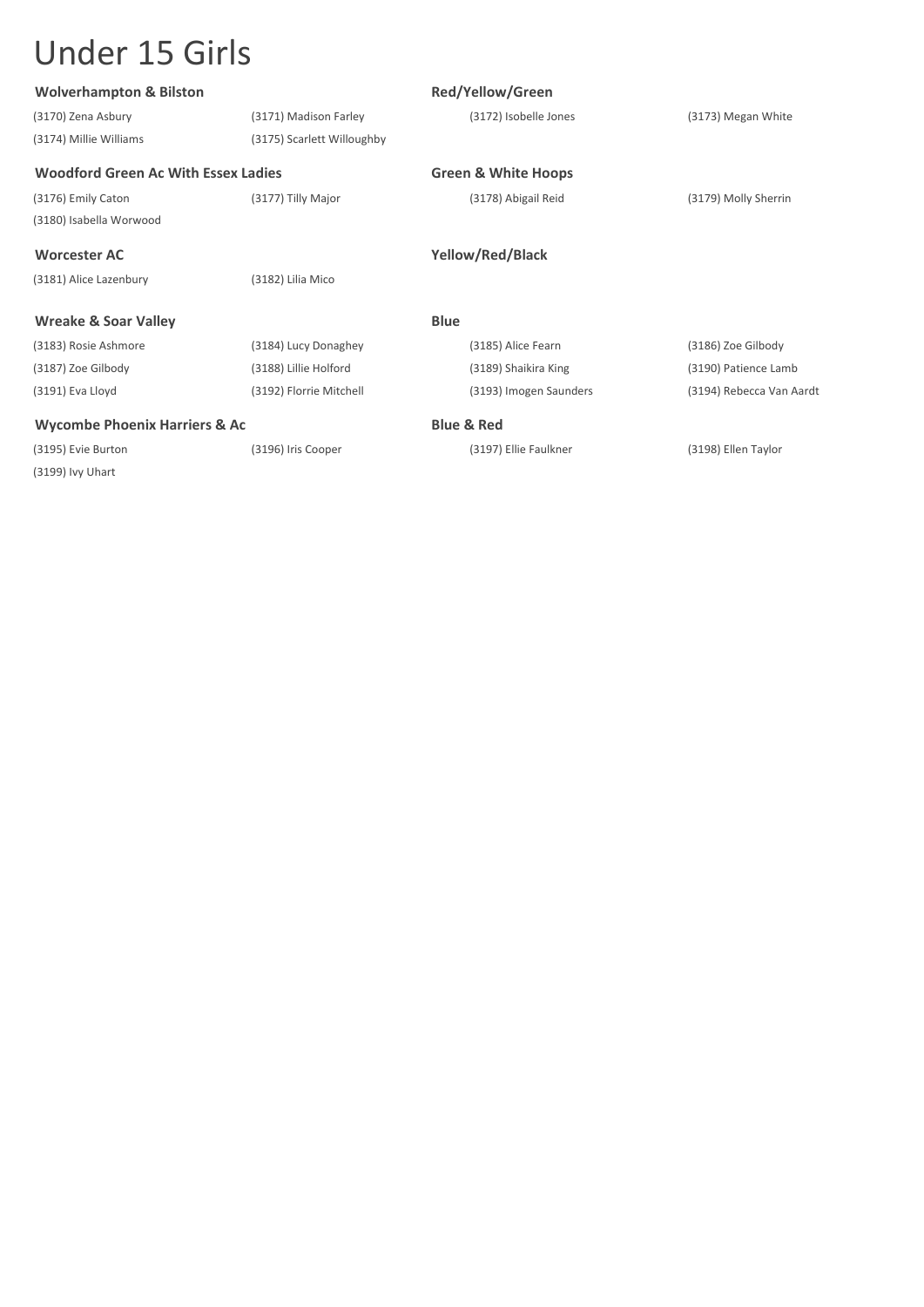| <b>Abbey Runners</b>                        |                          | <b>Black with 2 red bands</b>                |                           |
|---------------------------------------------|--------------------------|----------------------------------------------|---------------------------|
| (1601) Freddie Roden                        |                          |                                              |                           |
| <b>Abingdon AC</b>                          |                          | Yellow/maroon & black side panels            |                           |
| (1602) Olly Carrington                      | (1603) Harry Richards    |                                              |                           |
| <b>Absolute Tri</b>                         |                          |                                              |                           |
| (1604) Solomon Okrafo-Smart                 |                          |                                              |                           |
|                                             |                          |                                              |                           |
| <b>Aldershot Farnham &amp; District</b>     |                          | Red, green & white                           |                           |
| (1605) Bertie Bruce-Gonzalez                | (1606) Ben Dakin         | (1607) James Dargan                          | (1608) Luca Hamblen       |
| (1609) James Hayward                        | (1610) Morgan Mkambula   | (1611) Alfred Packett                        | (1612) Harry Quinn        |
| (1613) Daniel Shattock                      | (1614) Josh Tomkins      |                                              |                           |
| <b>Avon Valley Runners</b>                  |                          | Yellow/Green                                 |                           |
| (1615) Alex Hammond                         |                          |                                              |                           |
| <b>Barnet &amp; District AC</b>             |                          | <b>Red/Royal Blue</b>                        |                           |
| (1616) Noah Clarke                          | (1617) Callum Sydenham   | (1618) Joe Ward                              |                           |
| <b>Barnsley Athletic Club</b>               |                          | Turquoise with red trim                      |                           |
| (1619) Sonny Boy Hughes                     |                          |                                              |                           |
|                                             |                          |                                              |                           |
| <b>Basildon Ac</b>                          |                          | Yellow with vertical blue pinstripes         |                           |
| (1620) Samuel Riley                         |                          |                                              |                           |
| <b>Basingstoke &amp; Mid Hants AC</b>       |                          | <b>Amber 7 Red, 2 Vertical Black Stripes</b> |                           |
| (1621) Quinn Barker                         | (1622) Oskar Harvey-Nash | (1623) Jack Hedderly                         | (1624) Leonardo Liversage |
| (1625) Ben White                            | (1626) Tom Yates         |                                              |                           |
| <b>Beccles &amp; Bungay Harriers</b>        |                          | <b>Pale Blue</b>                             |                           |
| (1627) Malachi Fabian                       |                          |                                              |                           |
| <b>Bedford &amp; County AC</b>              |                          | Blue, white side trim                        |                           |
| (1628) Ethan Cairns                         | (1629) Noah Campion      | (1630) Euan Supple                           |                           |
|                                             |                          |                                              |                           |
| <b>Belgrave Harriers</b>                    |                          | <b>Claret &amp; Gold</b>                     |                           |
| (1631) Oscar Kinirons                       |                          |                                              |                           |
| <b>Bexley Ac</b>                            |                          | Orange                                       |                           |
| (1632) Gervace Card                         |                          |                                              |                           |
| <b>Bicester AC</b>                          |                          | <b>RED/ YELLOW</b>                           |                           |
| (1633) Finley Colverson-Martin              |                          |                                              |                           |
|                                             |                          |                                              |                           |
| <b>Billericay Striders</b>                  |                          | <b>Yellow &amp; Blue</b>                     |                           |
| (1634) Oscar Farley                         |                          |                                              |                           |
| <b>Blackburn Harriers &amp; AC</b>          |                          | Royal blue/white stripe                      |                           |
| (1635) David Stanley Holman                 |                          |                                              |                           |
| <b>Blackheath &amp; Bromley Harriers AC</b> |                          | black with maroon and light blue hoops       |                           |
| (1636) James Barnes                         | (1637) Miles Brown       | (1638) Ted Marston                           | (1639) George Shaw        |
| (1640) Matthew Smith                        | (1641) Arthur Starvis    | (1642) Thomas Sugden                         | (1643) Alessio Tutt       |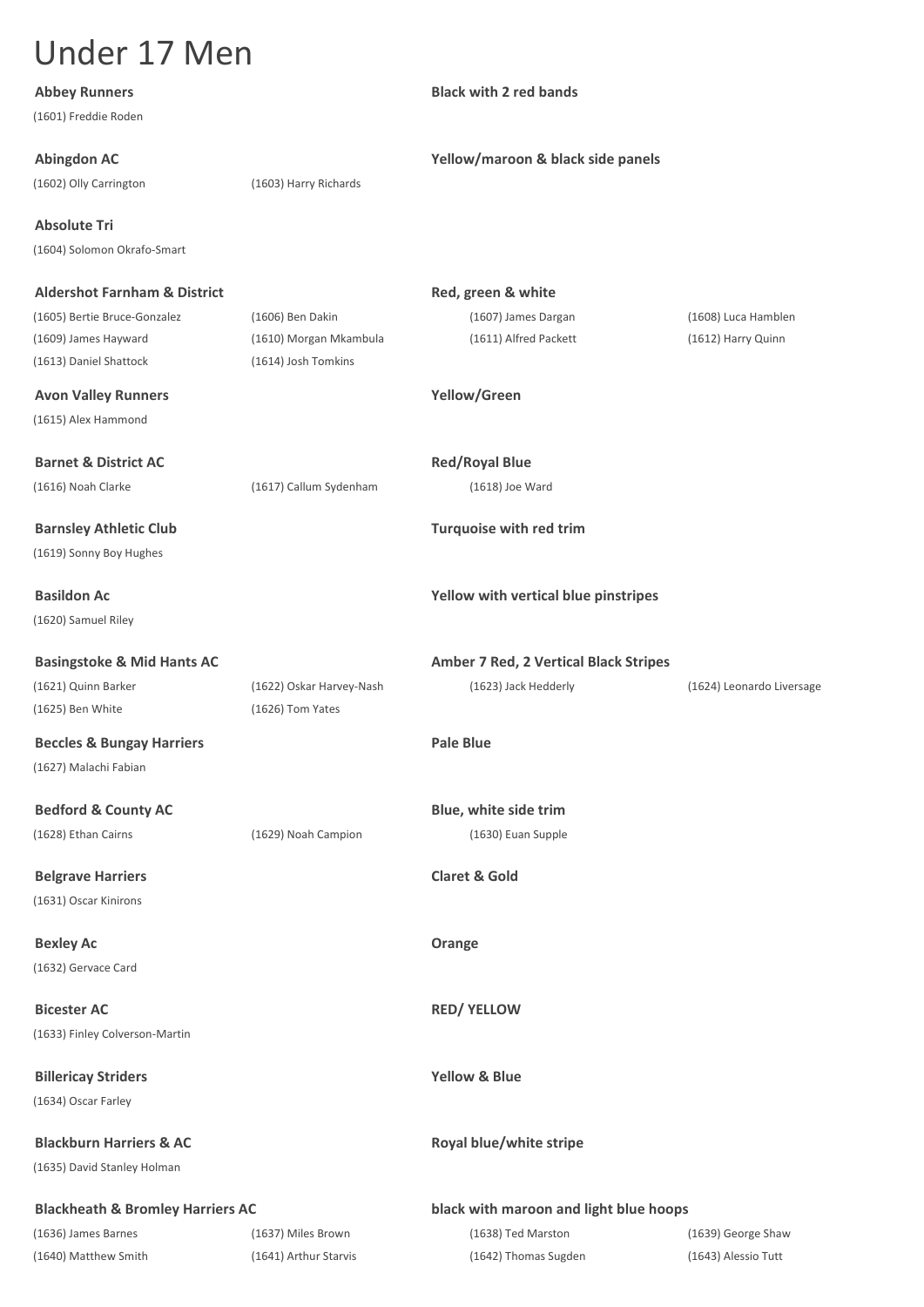| <b>Blackhill Bounders</b>           |                        | <b>Black, 2 yellow diagonals</b>  |                       |
|-------------------------------------|------------------------|-----------------------------------|-----------------------|
| (1644) Tom Slane                    |                        |                                   |                       |
| <b>Blaydon Harriers &amp; AC</b>    |                        | <b>Black/amber hoops</b>          |                       |
| (1645) Will Collinson               |                        |                                   |                       |
| <b>Bracknell AC</b>                 |                        | <b>Blue/Gold</b>                  |                       |
| (1646) Miles Brooks                 | (1647) Toby Clark      | (1648) Hector Daniel              | (1649) Edward Enser   |
| (1650) Samuel Marney                | (1651) Harry Prescott  | (1652) James Winship              | (1653) Oliver Withers |
| <b>Brighton &amp; Hove AC</b>       |                        | <b>Red/Black</b>                  |                       |
| (1654) Kit Monti                    | (1655) Henry Yelling   |                                   |                       |
| <b>Brighton Phoenix</b>             |                        | White with Navy club logo & name  |                       |
| (1656) Finley Jones                 | (1657) Ben Power       |                                   |                       |
| <b>Bristol and West AC</b>          |                        | White/Red                         |                       |
| (1658) Vikram Bakrania              | (1659) Ishmael Bradley | (1660) Tomek Czerepinski          | (1661) Jacob Franklin |
| (1662) Nicholas Pestell             | (1663) Alex Robertson  |                                   |                       |
| <b>Bromsgrove and Redditch</b>      |                        | Red, 2 blue diagonals             |                       |
| (1664) Henry Gibbs                  |                        |                                   |                       |
| <b>Bungay Black Dog RC</b>          |                        | <b>Red with Black Dog</b>         |                       |
| (1665) Peter Lowther                | (1666) Jack Teuten     |                                   |                       |
| <b>Burton AC</b>                    |                        | <b>Black, blue side panels</b>    |                       |
| (1667) Owen Morgan                  | (1668) Jamal Webb      |                                   |                       |
| <b>Bury Athletic Club</b>           |                        | <b>Black/White quarters</b>       |                       |
| (1669) Samuel Smyth                 |                        |                                   |                       |
| <b>Cambridge &amp; Coleridge AC</b> |                        | White/Blue                        |                       |
| (1670) Lewis Buchallet              | (1671) Nicholas Hames  | (1672) Oliver Hughes              | (1673) Brad Keay      |
| (1674) George Keen                  | (1675) Isaac Morris    | (1676) Gabriel Parmenter          | (1677) Alfred Pipe    |
| (1678) Isaac Rothwell               |                        |                                   |                       |
| <b>Cambridge Harriers</b>           |                        | <b>Light Blue, black trimming</b> |                       |
| (1679) Gerard Ouedraogo             |                        |                                   |                       |
| <b>Central Park Athletics</b>       |                        | <b>Red</b>                        |                       |
| (1680) Alex Thomas Curd             | (1681) Freddie Hornett |                                   |                       |
| <b>Charnwood A C</b>                |                        | Green, yellow side panels         |                       |
| (1682) Joshua Duncombe              | (1683) Harry Foord     | (1684) Sam Haines                 | (1685) Luke Talbot    |
| <b>Chelmsford AC</b>                |                        | Green & Gold                      |                       |
| (1686) Jacob Alexander              | (1687) William Nuttall | (1688) Joseph Perry               | $(1689)$ Tom Wood     |
| <b>Chiltern Harriers AC</b>         |                        | Green/ white/ black               |                       |
| (1690) Thomas Askey                 | (1691) Samuel Bennetts | (1692) Oakley Denson              |                       |
|                                     | (1695) Thomas Redmond  |                                   | $(1693)$ Ash Finch    |
| (1694) Laurie Gawne                 |                        |                                   |                       |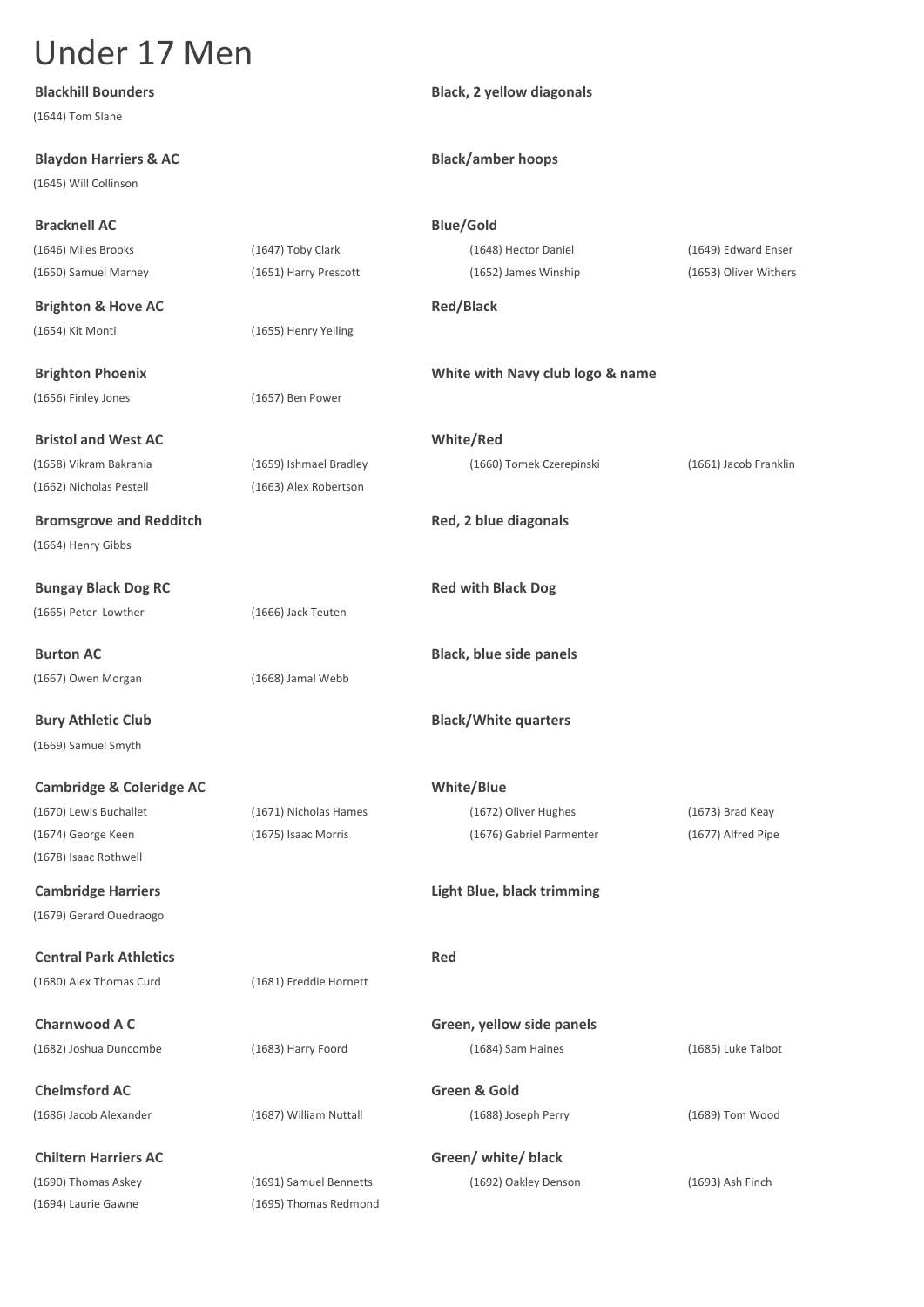| <b>Chorley Athletic and Triathlon Club</b> |                              | <b>Black, white and red</b>               |                           |
|--------------------------------------------|------------------------------|-------------------------------------------|---------------------------|
| (1696) Jacob Deacon                        |                              |                                           |                           |
| <b>City Of Norwich AC</b>                  |                              | <b>Vertical Red &amp; Gold Stripes</b>    |                           |
| (1697) Tim Bongaerts                       | (1698) Daniel Conway         | (1699) Connor Gowing                      | (1700) Henry Jonas        |
| (1701) Jeya Kandola                        | (1702) Alfie Mayers          | (1703) Toby Nelson                        | (1704) Thomas Whiting     |
| <b>City Of Portsmouth AC</b>               |                              | white/blue chest band and red side panels |                           |
| (1705) William Campbell                    | (1706) Sam Foord             | (1707) Benjamin Gibbard                   | (1708) Malek Roostaei     |
| (1709) Alex Smart                          | (1710) Cameron Walker-Powell |                                           |                           |
| <b>City Of Salisbury AC &amp; RC</b>       |                              | <b>Blue</b>                               |                           |
| (1711) Guy Mitchell                        |                              |                                           |                           |
| <b>City Of Sheffield And Dearne Ac</b>     |                              | <b>Blue/Green</b>                         |                           |
| (1712) Adam Hirst                          |                              |                                           |                           |
| <b>City of York AC</b>                     |                              | <b>Green &amp; Black</b>                  |                           |
| (1713) Gianluca Mastrolonardo              |                              |                                           |                           |
| <b>Cookham Running Club</b>                |                              | <b>Blue</b>                               |                           |
| (1714) Callum Bleazard                     |                              |                                           |                           |
|                                            | (1715) Henry Johnston        |                                           |                           |
| <b>Coventry Godiva Harriers</b>            |                              | <b>Mens Red with Yellow Bands</b>         |                           |
| (1716) William Chalmers                    | (1717) Adam Jackson          |                                           |                           |
| <b>Crawley Ac</b>                          |                              | <b>Black / Gold</b>                       |                           |
| (1718) Luc Best                            | (1719) Luke Newton           | (1720) Dylan Stevens                      |                           |
|                                            |                              |                                           |                           |
| <b>Croydon Harriers</b>                    |                              | <b>White with Two Navy Hoops</b>          |                           |
| (1721) Douglas Aikman                      | (1722) Joe Gambie            | (1723) Chizoba Carl Nkamuo                | (1724) Chukwuebuka Nkamuo |
| (1725) Noah Ralphs                         |                              |                                           |                           |
| <b>Dartford Harriers AC</b>                |                              | Light blue, dark blue hoops               |                           |
| (1726) Edward Best                         | (1727) Miles Brierley        | (1728) Samuel Lloyd                       |                           |
| <b>Derby Athletic Club</b>                 |                              | White/Green/Red                           |                           |
| (1729) William Annable                     | (1730) Patrick Welsh         |                                           |                           |
| <b>Ealing Southall &amp; Middlesex AC</b>  |                              | <b>Green With Amber Diagonal</b>          |                           |
| (1731) Jonah Mezey                         | (1732) Kristian Tung         |                                           |                           |
|                                            |                              |                                           |                           |
| <b>Eastbourne Rovers AC</b>                |                              | <b>White, Blue/Maroon/Blue Hoops</b>      |                           |
| (1733) Benjamin Brown                      | (1734) James Stephen         |                                           |                           |
| <b>Eden Runners</b>                        |                              | <b>Green and Blue</b>                     |                           |
| (1735) Thomas Renwick                      |                              |                                           |                           |
| <b>Epsom &amp; Ewell Harriers</b>          |                              | <b>Yellow &amp; Red</b>                   |                           |
| (1736) Oliver Corner                       | (1737) Jack Piper            | (1738) Daniel Slaven                      |                           |
| <b>Exeter Harriers</b>                     |                              | <b>White &amp; Maroon</b>                 |                           |
| (1739) Sam Mills                           |                              |                                           |                           |
|                                            |                              |                                           |                           |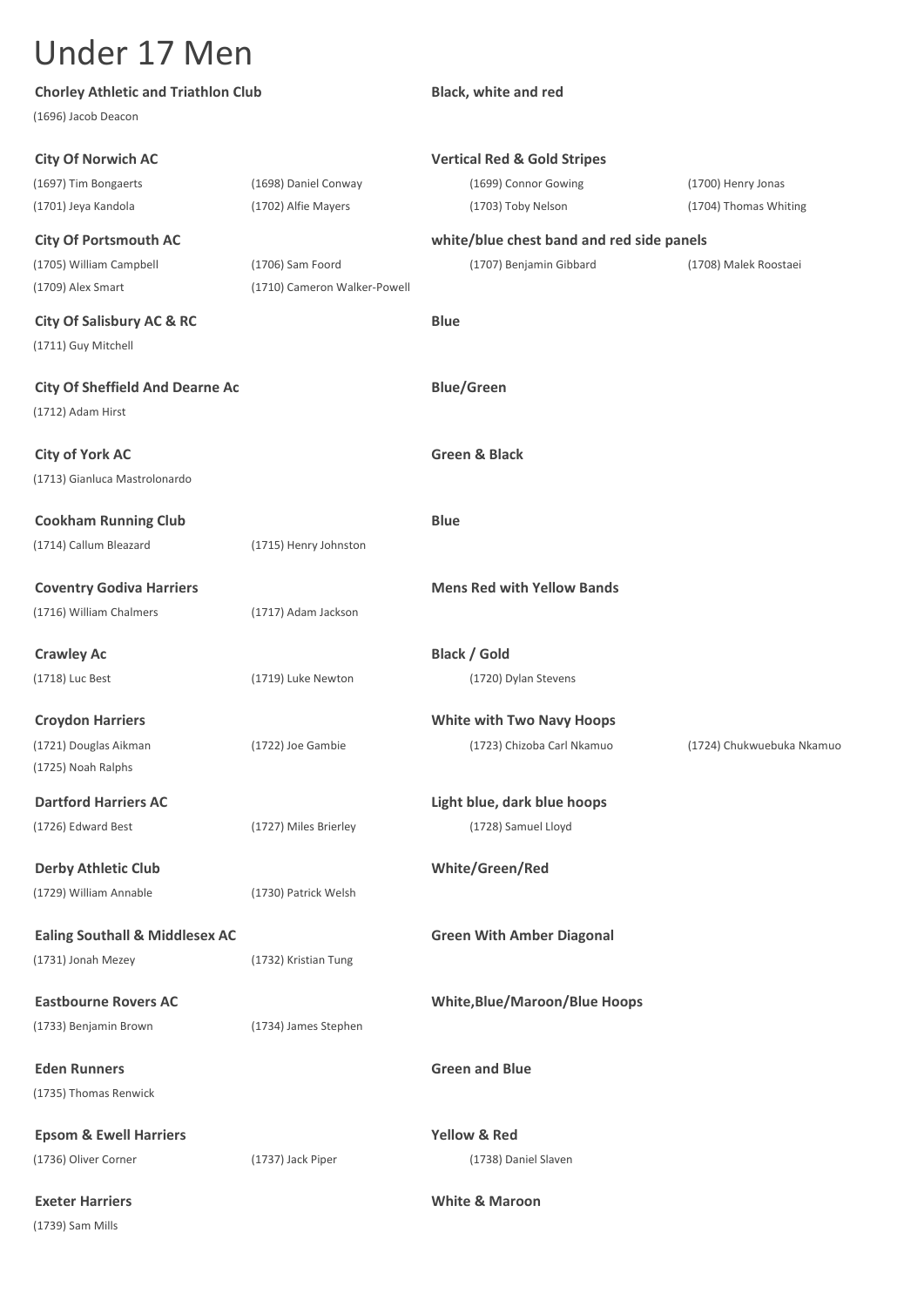| <b>Gateshead Harriers &amp; AC</b><br>(1740) Joshua Blevins |                         | White, red band                                                           |                        |
|-------------------------------------------------------------|-------------------------|---------------------------------------------------------------------------|------------------------|
| <b>Gosforth Harriers &amp; Ac</b>                           |                         | <b>Green &amp; White Hoops</b>                                            |                        |
| (1741) Rob Boddy                                            | (1742) Silas Christie   | (1743) Reece Slater                                                       |                        |
| <b>Guildford &amp; Godalming AC</b>                         |                         | Green, black trim (women) Green black side panel (men)                    |                        |
| (1744) Louis Bell                                           | (1745) Kay Davies       | (1746) James Garner                                                       | (1747) Max Passingham  |
| <b>Hallamshire Harriers Sheffield</b>                       |                         | <b>Red/White</b>                                                          |                        |
| (1748) Euan Patton                                          |                         |                                                                           |                        |
| <b>Harrogate Harriers &amp; AC</b>                          |                         | Red/black/yellow                                                          |                        |
| (1749) George Couttie                                       |                         |                                                                           |                        |
| <b>Harrow AC</b>                                            |                         | <b>Black vest</b>                                                         |                        |
| (1750) Julio Calvino-Palomares                              | (1751) Liam Fenn        | (1752) Luca Matharu                                                       |                        |
| <b>Havering AC</b>                                          |                         | <b>Royal Blue &amp; Yellow</b>                                            |                        |
| (1753) Matthew Blacklock<br>(1757) Max Robbins              | (1754) Charlie Burgess  | (1755) Owen Fisher                                                        | (1756) Charlie Howell  |
|                                                             | (1758) Finley Wolton    |                                                                           |                        |
| <b>Hercules Wimbledon AC</b><br>(1759) Adam Hammadi         | (1760) Isaac Lutaya     | <b>Gold with Red Diagonal Sash Back &amp; Front</b><br>(1761) Will Taylor |                        |
|                                                             |                         |                                                                           |                        |
| <b>Herne Hill Harriers</b>                                  |                         | <b>Red and black hoops</b>                                                |                        |
| (1762) David Aisa Miller                                    | (1763) Robin Bebbington | (1764) Harry Bell                                                         | (1765) Evan Cowell-New |
| (1766) Zachary Crowther                                     | $(1767)$ Alex Jack      | (1768) Harvey Kande                                                       | (1769) Diego Lister    |
| (1770) Sam Maloney                                          |                         |                                                                           |                        |
| <b>Herts Phoenix Ac</b>                                     |                         | Red                                                                       |                        |
| (1771) Ruben Kelly                                          | (1772) Caleb O'Neill    | (1773) Ethan Primett                                                      | (1774) Fynn Rushman    |
| <b>Highgate Harriers</b>                                    |                         | <b>Black and White Hoops</b>                                              |                        |
| (1775) Jack Bailey                                          |                         |                                                                           |                        |
| <b>Holland Sports AC</b>                                    |                         | Royal blue with white horizontal band                                     |                        |
| (1776) Thomas Erskine                                       | (1777) Noah Laird       |                                                                           |                        |
| <b>Houghton Harriers &amp; Ac</b>                           |                         | <b>Black with horizontal amber band</b>                                   |                        |
| (1778) Brandon Robert Pye                                   |                         |                                                                           |                        |
| <b>Huntingdonshire AC</b>                                   |                         | <b>Black with Yellow/Green</b>                                            |                        |
| (1779) Adam Bearpark                                        | (1780) Aedan Lydon      | (1781) Dominic Pauley                                                     | (1782) Joseph Reindel  |
| (1783) Oskar Scott-Donkin                                   |                         |                                                                           |                        |
| <b>HY Runners</b>                                           |                         | <b>Red with White Writing</b>                                             |                        |
| (1784) Callum Puxty                                         |                         |                                                                           |                        |
| <b>Invicta East Kent AC</b>                                 |                         | Red                                                                       |                        |
| (1785) Leo Carroll                                          | (1786) Jamie Keir       | (1787) Jake Stevens                                                       |                        |
| <b>Ipswich Harriers</b>                                     |                         | <b>Dark Blue/Light Blue</b>                                               |                        |
| (1788) Max Fisher                                           | (1789) Ryan Grady       | (1790) Regan Tuck                                                         |                        |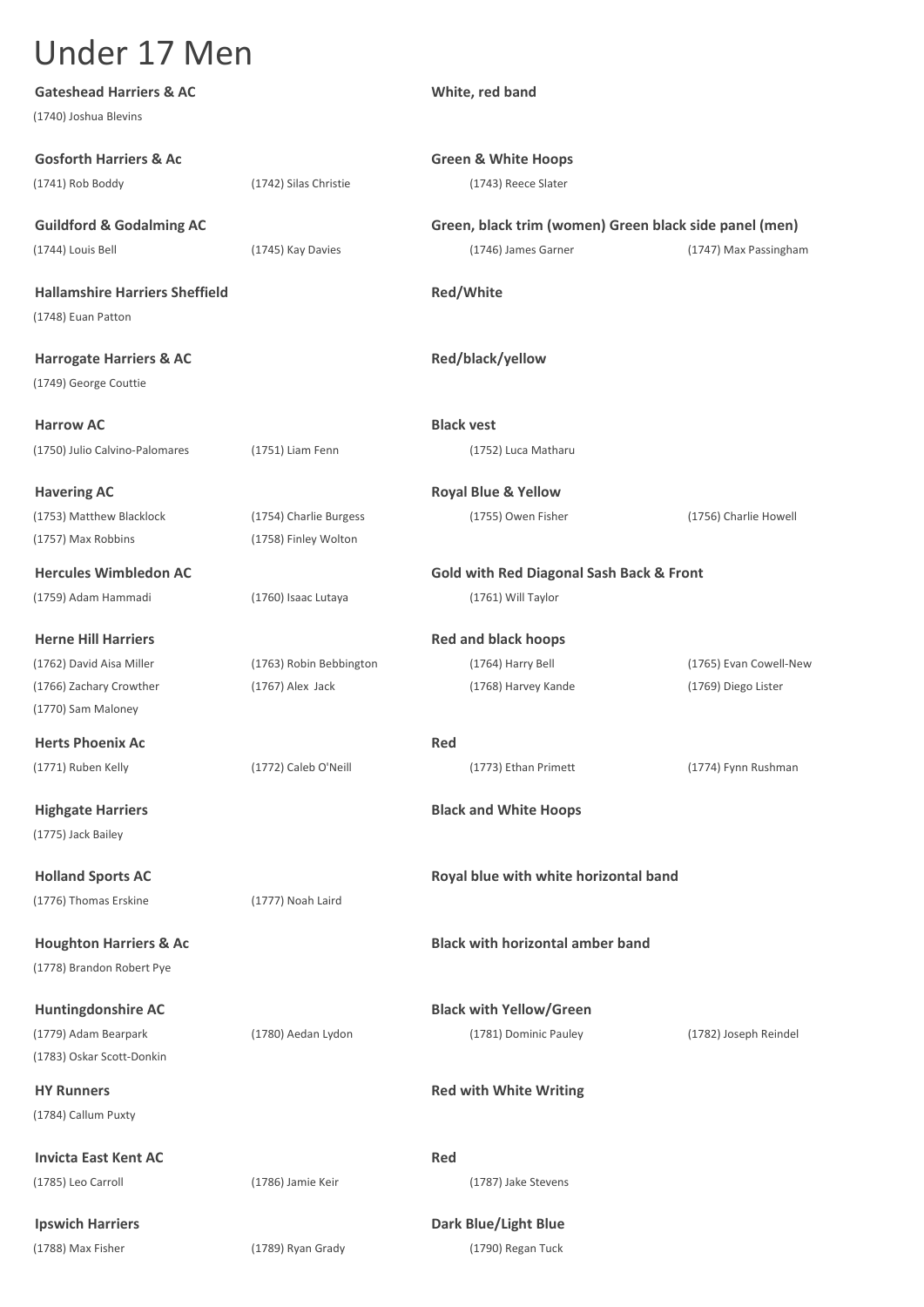| <b>Kent AC</b>                                                     |                             | Navy Blue with white horse of kent     |                          |
|--------------------------------------------------------------------|-----------------------------|----------------------------------------|--------------------------|
| (1791) Guy Barnett                                                 | (1792) Henry Delap-Smith    | (1793) Theo Gaymes                     |                          |
| <b>Kettering Town Harriers</b>                                     |                             | Red/White                              |                          |
| (1794) Ellis Johnson                                               | (1795) Lucas Rogers         |                                        |                          |
| <b>Kingston AC And Poly Harriers</b>                               |                             | blue/black                             |                          |
| (1796) Connor Foley                                                |                             |                                        |                          |
| <b>Leighton Buzzard Athletic Club</b>                              |                             | purple/yellow                          |                          |
| (1797) Sid Mead                                                    |                             |                                        |                          |
| <b>Lewes AC</b>                                                    |                             | <b>Red with Gold hoop</b>              |                          |
| (1798) Archie Guppy                                                | (1799) Stan Pendered        | (1800) Gabriel Penrose                 | (1801) Charlie Wright    |
| <b>Lincoln Wellington Athletic Club</b><br>(1802) Thomas Carpenter |                             | White/black, red hoops                 |                          |
| <b>Liverpool Harriers &amp; AC</b>                                 |                             | <b>Gold with Blue Liverbird Badge</b>  |                          |
| (1803) Alex Kelly                                                  | (1804) Liam McCay           | (1805) Josh Redmond                    | (1806) Benjamin Roach    |
| (1807) Ben Taylor                                                  |                             |                                        |                          |
| <b>London Heathside</b>                                            |                             | <b>Blue, Red and Gold</b>              |                          |
| (1808) Fred Beale                                                  | (1809) Bedo Draskoczy       | (1810) Roni Kizilkaya                  | (1811) Luke Pike Mullins |
| (1812) Arthur Reed                                                 | (1813) Michael Smith        | (1814) Janak Subberwal                 |                          |
| <b>Macclesfield Harriers &amp; AC</b>                              |                             | <b>Maroon with Silver stripe</b>       |                          |
| (1815) Thomas Marsh                                                |                             |                                        |                          |
| <b>Marshall Milton Keynes AC</b>                                   |                             | <b>Orange and Black</b>                |                          |
| (1816) Dylan Hollinshead                                           | (1817) Edward Johnson       | (1818) Kian Nicholson                  |                          |
| <b>Medway And Maidstone Ac</b>                                     |                             | Red with Black horizontal stripe (NEW) |                          |
| (1819) Callum Featherstone                                         | (1820) Cameron Featherstone | (1821) Hayden Gear                     | (1822) Dylan Leach       |
| <b>Medway Tri</b>                                                  |                             | <b>Blue</b>                            |                          |
| (1823) Oliver Horne                                                |                             |                                        |                          |
| <b>Morpeth Harriers &amp; Ac</b>                                   |                             | Royal Blue with 2 white bands          |                          |
| (1824) Ryan Davies                                                 | (1825) Joe Dixon            | (1826) James Tilley                    |                          |
| <b>Newcastle (Staffs) Tri Club</b>                                 |                             | <b>Black/Grey/Red/White</b>            |                          |
| (1827) Eammon Clowes                                               |                             |                                        |                          |
| <b>Newcastle Staffs Ac</b>                                         |                             | Red/White/Blue                         |                          |
| (1828) Charlie Ranford                                             | (1829) Bradley Shields      | (1830) Joseph Stevens                  |                          |
| <b>North East Project</b>                                          |                             | <b>Red and White</b>                   |                          |
| (1831) Karl Bryden                                                 |                             |                                        |                          |
| <b>North Somerset AC</b>                                           |                             | Navy & White                           |                          |
| (1832) Kyle Burford                                                | (1833) Alexander Buro       | (1834) Stan Hemmings                   | (1835) Ben Morgan        |
| (1836) William Sandiford                                           |                             |                                        |                          |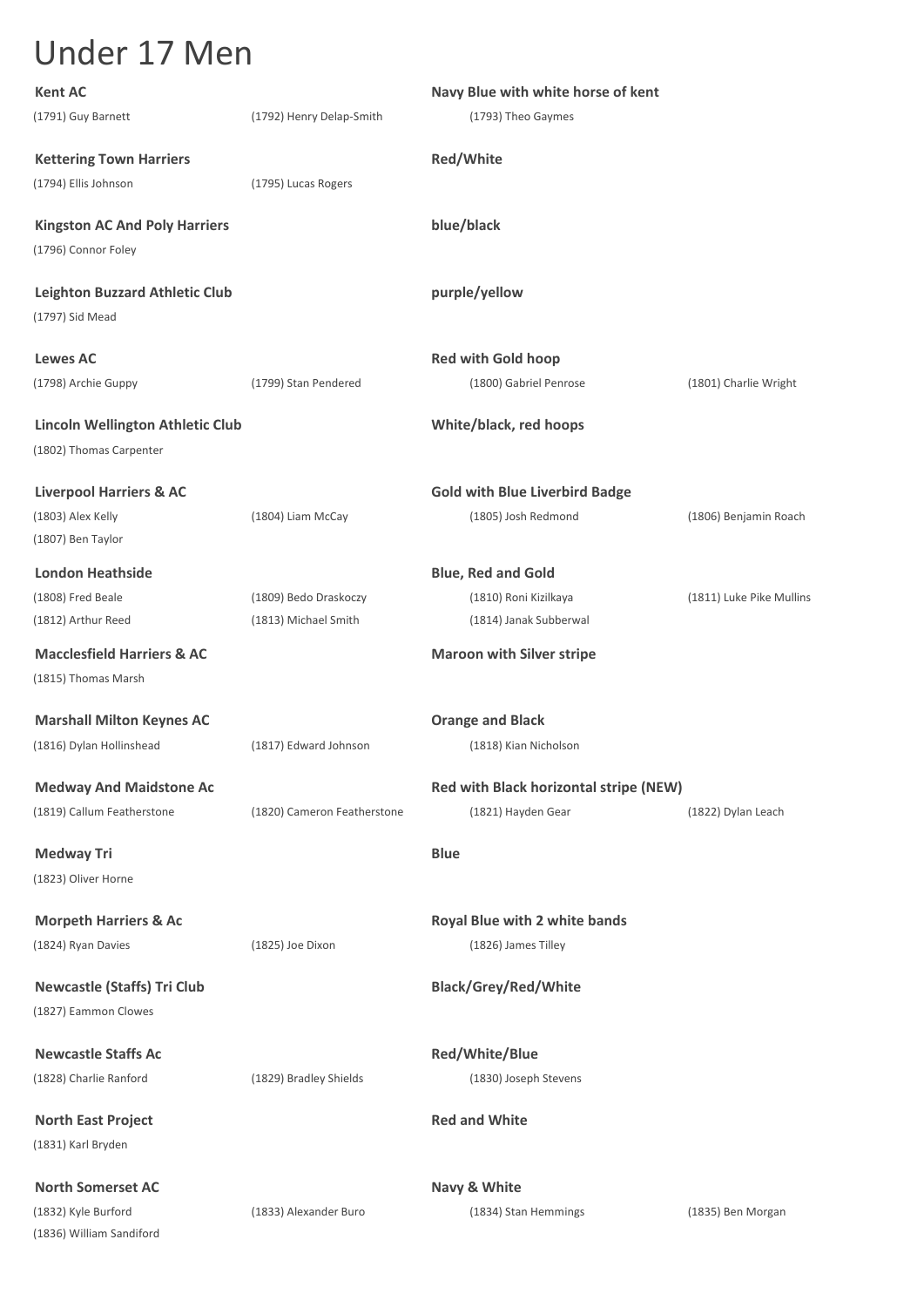| <b>Northampton AC</b>                                         |                         | Green, Black & Yellow                             |                         |
|---------------------------------------------------------------|-------------------------|---------------------------------------------------|-------------------------|
| (1837) Stirling Green                                         | (1838) Joshua Robson    |                                                   |                         |
| <b>Notts AC</b>                                               |                         | Green, gold, white                                |                         |
| (1839) Ben E Taylor                                           |                         |                                                   |                         |
| <b>Nuneaton Harriers</b>                                      |                         | <b>Red/Blue</b>                                   |                         |
| (1840) Jack Hiatt                                             | (1841) Sam Yates        |                                                   |                         |
| <b>Orion Harriers</b>                                         |                         | White                                             |                         |
| (1842) Arthur Ansell                                          |                         |                                                   |                         |
| <b>Oxford City AC</b>                                         |                         | <b>Royal Blue/White/Red diagonals</b>             |                         |
| (1843) Benjamin Sims                                          |                         |                                                   |                         |
| <b>Peterborough &amp; Nene Valley AC</b>                      |                         | blue and white                                    |                         |
| (1844) Kai Chilvers                                           | (1845) Isaac Fell       | (1846) Harry Hewitt                               |                         |
| <b>Poole Ac</b>                                               |                         | White with black band and yellow writing          |                         |
| (1847) Edward Bird<br>(1851) Mark Ruby                        | (1848) Harry Drew       | (1849) Owen Pitcher                               | (1850) William Rabjohns |
| <b>Radley Athletic Club</b><br>(1852) Quinn Miell-Ingram      |                         | Mauve/gold side stripe                            |                         |
| <b>Reading AC</b>                                             |                         | <b>Red/Blue</b>                                   |                         |
| (1853) Oliver Craggs                                          | (1854) Nicholas Haldane | (1855) Edward Lewis                               | (1856) Adam Methven     |
| (1857) Christopher Parker                                     | (1858) Oliver Snoxall   | (1859) Joseph Strong                              | (1860) Adam Tivey       |
| (1861) George Urwin-Mann                                      |                         |                                                   |                         |
| <b>Richmond &amp; Zetland Harriers</b><br>(1862) Joseph Reeve |                         | <b>Red &amp; White</b>                            |                         |
| <b>Rossendale Harriers &amp; AC</b><br>(1863) Joseph Ormrod   |                         | Pale Blue with dark Blue & White diagonal Stripes |                         |
| <b>Rotherham Harriers and AC</b>                              |                         | <b>Black &amp; White</b>                          |                         |
| (1864) Alexander Brand                                        | (1865) Zak Ferguson     | (1866) Joshua Gilbert                             | (1867) Jake Orr         |
| (1868) Luke Parker                                            |                         |                                                   |                         |
| <b>Rothwell Harriers &amp; AC</b>                             |                         | Yellow/black                                      |                         |
| (1869) James Langdon                                          |                         |                                                   |                         |
| <b>Royal Sutton Coldfield Athletics Club</b>                  |                         | Royal Blue with white vertical stripe             |                         |
| (1870) George Hope                                            | (1871) George O'Connor  | (1872) Ethan Patel                                |                         |
| <b>Rugby &amp; Northampton Ac</b>                             |                         | Sky blue & black                                  |                         |
| (1873) Thomas Brinkley                                        | (1874) Dominic Evans    | (1875) Louis Miles Starr                          |                         |
| <b>Rushcliffe Ac</b>                                          |                         | <b>Royal Blue &amp; White</b>                     |                         |
| (1876) Adam Boydell                                           | (1877) Louis Buttrick   | (1878) Oscar Wyszynski                            |                         |
|                                                               |                         |                                                   |                         |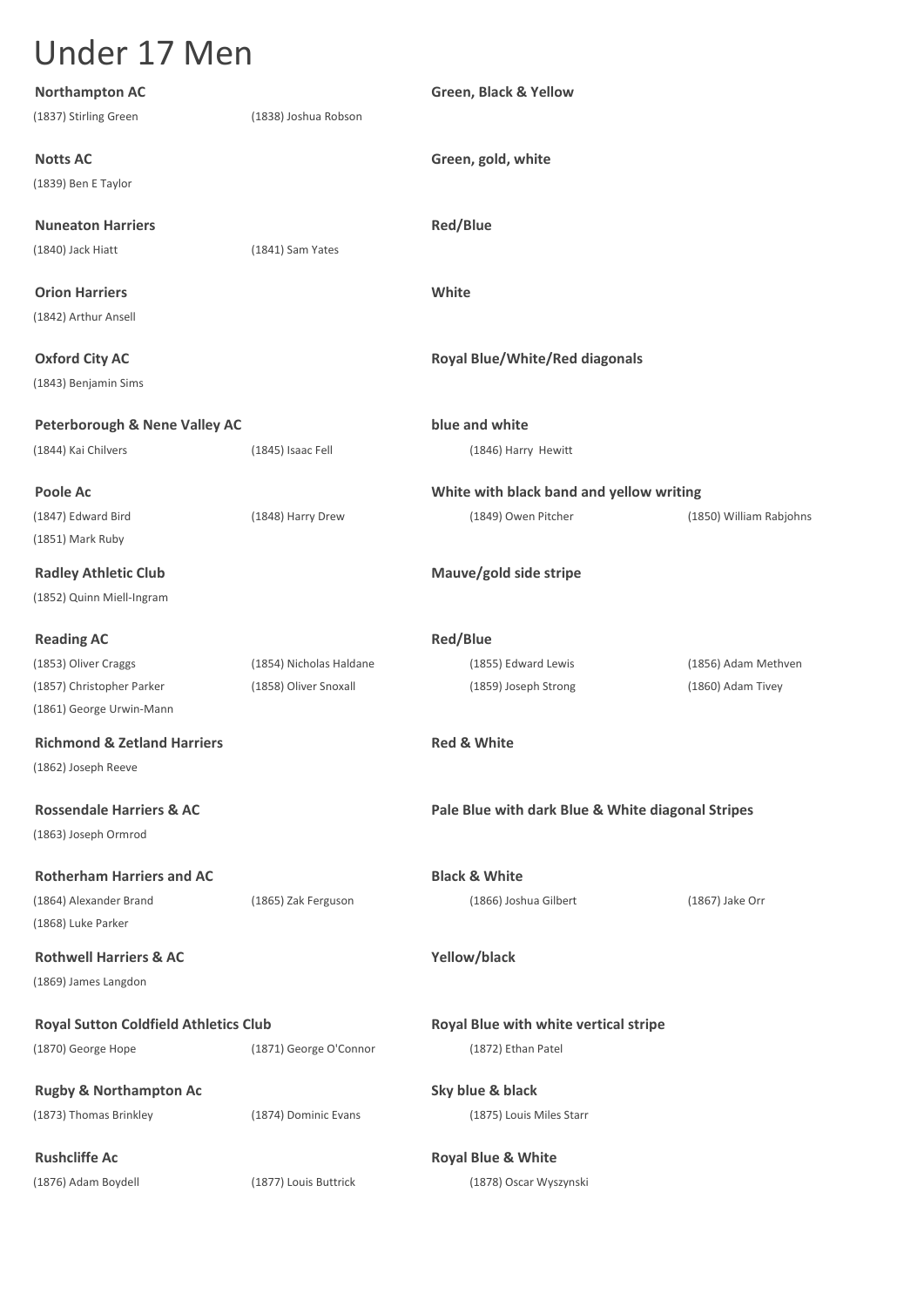| <b>Saint Edmund Pacers</b>               |                               | <b>Red with White &amp; Black Hoops</b>       |                          |
|------------------------------------------|-------------------------------|-----------------------------------------------|--------------------------|
| (1879) Max Berry                         | (1880) Jake Garratt           | (1881) Oliver Hitchcock                       | (1882) Benjamin Peck     |
| (1883) James Peck                        |                               |                                               |                          |
| <b>Sale Harriers Manchester</b>          |                               | Green/ 1red band & 2 white bands              |                          |
| (1884) Luke Chinoy                       | (1885) Joshua Colquhoun-Lynn  | (1886) Ben Edwards                            | (1887) George Noble      |
| (1888) Eliot Savage                      | (1889) Evan Savage            | (1890) Jack Spark                             | (1891) Charlie Tittensor |
| <b>Salford Harriers &amp; Ac</b>         |                               | Red/diagonal white stripe                     |                          |
| (1892) Lewis Brown                       | (1893) Ethan Nation           | (1894) Matthew Russell                        |                          |
|                                          |                               |                                               |                          |
| <b>Scunthorpe Harriers Athletic Club</b> |                               | <b>Blue</b>                                   |                          |
| (1895) Eddie Vickers                     |                               |                                               |                          |
| <b>Settle Harriers</b>                   |                               | <b>Lime Green</b>                             |                          |
| (1896) Douglas Segger-Staveley           |                               |                                               |                          |
|                                          |                               |                                               |                          |
| <b>Shaftesbury Barnet Harriers</b>       |                               | Black and whit vertical stripes with red trim |                          |
| (1897) Spike Blake                       | (1898) Antonio Conradie       | (1899) Henry Dover                            | (1900) Joshua Fisher     |
| (1901) Samuel Greenstein                 | (1902) Jonah Marks            | (1903) Leo Roncarati                          | (1904) Benedict Whittle  |
| (1905) Max Winfield                      |                               |                                               |                          |
| <b>South London Harriers</b>             |                               | <b>White/Maroon</b>                           |                          |
| (1906) Christo Chilton                   | (1907) James Fuglestad        | (1908) Kasper Gomilsek-Cole                   | (1909) Brandan Morrell   |
| (1910) Conrad Norman                     | (1911) Sam Osmond             | (1912) Matthew Pickering                      | (1913) Jacob Taylor      |
| <b>South Shields Harriers &amp; Ac</b>   |                               | White, two blue hoops                         |                          |
| (1914) Benjamin Weston                   |                               |                                               |                          |
|                                          |                               |                                               |                          |
| <b>Southampton Athletic Club</b>         |                               | Red & white stripes                           |                          |
| (1915) Ben Brown<br>(1919) Harry Roebuck | (1916) Lars Feyerabend-Powell | (1917) Daniel Hargreaves                      | (1918) George Lambert    |
|                                          |                               |                                               |                          |
| <b>Southend On Sea Ac</b>                |                               | <b>Red/Black/White</b>                        |                          |
| (1920) Hugo Jones                        | (1921) Benedict Maguire       | (1922) John Pugsley                           |                          |
| <b>St Albans Striders</b>                |                               | Yellow & blue                                 |                          |
| (1923) Alexander McDonald                | (1924) Zachary Segal          |                                               |                          |
|                                          |                               |                                               |                          |
| <b>St Mary's Richmond AC</b>             |                               |                                               |                          |
| (1925) Elliot Heath                      | (1926) Digby Turk             |                                               |                          |
| <b>Stockport Harriers &amp; AC</b>       |                               | <b>Gold with black trim</b>                   |                          |
| (1927) Jack Matthew Catterall            |                               |                                               |                          |
|                                          |                               |                                               |                          |
| <b>Stratford Upon Avon AC</b>            |                               | Yello/Black                                   |                          |
| (1928) Alexander Adams                   | (1929) Ben Stockill           | (1930) Taylor Stubbins                        |                          |
| <b>Stroud &amp; District AC</b>          |                               | Green, red & blue band                        |                          |
| (1931) Harry Whitehead-Jones             |                               |                                               |                          |
|                                          |                               |                                               |                          |
| <b>Sunderland Harriers &amp; AC</b>      |                               | <b>Royal Blue</b>                             |                          |
| (1932) Adam Hughes                       | (1933) Dillon Thomas Revell   |                                               |                          |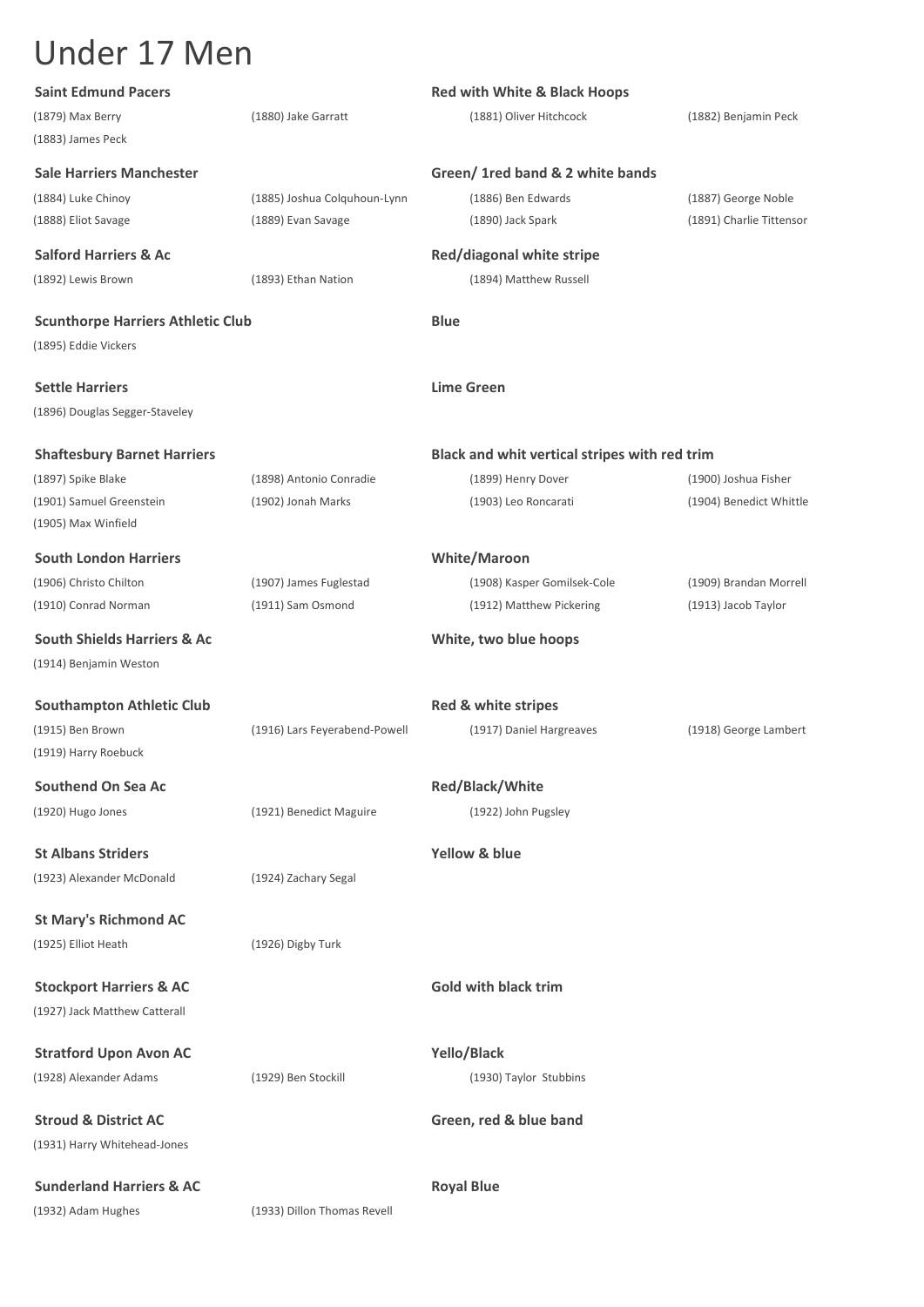| <b>Sutton in Ashfield Harriers &amp; AC</b>        |                        | <b>Blue/Yellow</b>                     |                           |
|----------------------------------------------------|------------------------|----------------------------------------|---------------------------|
| (1934) Nathaniel Hinchley                          |                        |                                        |                           |
| <b>Swindon Harriers</b>                            |                        | <b>Black and White</b>                 |                           |
| (1935) Josh Burns                                  | (1936) Theo Cinnamond  | (1937) Harry Edwards                   | (1938) Fletcher Hart      |
| <b>Taunton AC</b>                                  |                        | <b>White with Blue and Green Hoops</b> |                           |
| (1939) Patrick Cole                                | (1940) Daniel Fisher   | (1941) James Phillipson-Curry          | (1942) Evan Smalldon      |
| <b>Team Bath Athletic Club</b>                     |                        | <b>Blue with Yellow Side Panels</b>    |                           |
| (1943) Toby Baker                                  | (1944) Dylan Stoneman  |                                        |                           |
| <b>Telford AC</b>                                  |                        | Yellow with red and blue side panals   |                           |
| (1945) Daniel Galloway                             | (1946) Charlie Preece  |                                        |                           |
| <b>Thames Valley Harriers</b>                      |                        | <b>Black with Light blue</b>           |                           |
| (1947) Morris Rock                                 | (1948) Luca Zorzi      |                                        |                           |
| <b>Thanet Roadrunners AC</b>                       |                        | <b>Sky Blue with Royal Blue Band</b>   |                           |
| (1949) Lucy Hulm                                   |                        |                                        |                           |
| <b>The Judd School</b>                             |                        | Navy with maroon and white stripe      |                           |
| (1950) Ewan Cuthbertson                            | (1951) Josh Neen       | (1952) James Pearce                    | (1953) Mark Roberts       |
| (1954) Jack Sharpe                                 |                        |                                        |                           |
| <b>Tipton Harriers</b>                             |                        | <b>Green &amp; white hoops</b>         |                           |
| (1955) Seth Avery                                  |                        |                                        |                           |
| <b>Tonbridge Ac</b>                                |                        | <b>White/Navy</b>                      |                           |
| (1956) Isaac Arnott                                | (1957) David Barclay   | (1958) Dylan Bran                      | (1959) Thomas Claridge    |
| (1960) Edward Coutts                               | (1961) Huxley Crush    | (1962) Angus Currie                    | (1963) Johnny Dunlop      |
| (1964) Charlie Ellison                             | (1965) Ananjan Ganguli | (1966) Daniel Hadden                   | (1967) George Hopkins     |
| (1968) Adam Jeddo                                  | (1969) Jamie MacDonald | (1970) Max Malkinson                   | (1971) Joshua Prendergast |
| <b>Trafford Athletic Club</b>                      |                        | white, blue/yellow diagonal            |                           |
| (1972) Charlie Atkiss                              | (1973) Joseph Deighton | (1974) Jack Haworth                    | (1975) James Knockton     |
| (1976) Louie McCormack                             | (1977) William Parker  | (1978) Jamie Robertson                 | (1979) Sonny Wilson       |
| <b>Trent Park Running Club</b>                     |                        | <b>Yellow and Green</b>                |                           |
| (1980) Alessio Ferrari                             | (1981) Ethan Jackson   | (1982) Max Kercher                     | (1983) Dominic Paine      |
| <b>Tyne Bridge Harriers</b>                        |                        | White/Black                            |                           |
| (1984) Zak Kettle                                  |                        |                                        |                           |
| Vale Royal Ac                                      |                        | <b>Blue</b>                            |                           |
| (1985) Dylan Carney                                | (1986) Ewan MacNab     | (1987) Jack O"reilly                   | (1988) Jake Wilson        |
| <b>Victoria Park Harriers and Tower Hamlets AC</b> |                        | White, blue & green diagonals          |                           |
| (1989) Harry Glyn                                  | (1990) Joseph Lamb     |                                        |                           |
| <b>Watford Harriers</b>                            |                        | black&white                            |                           |

(1991) Archie Marshall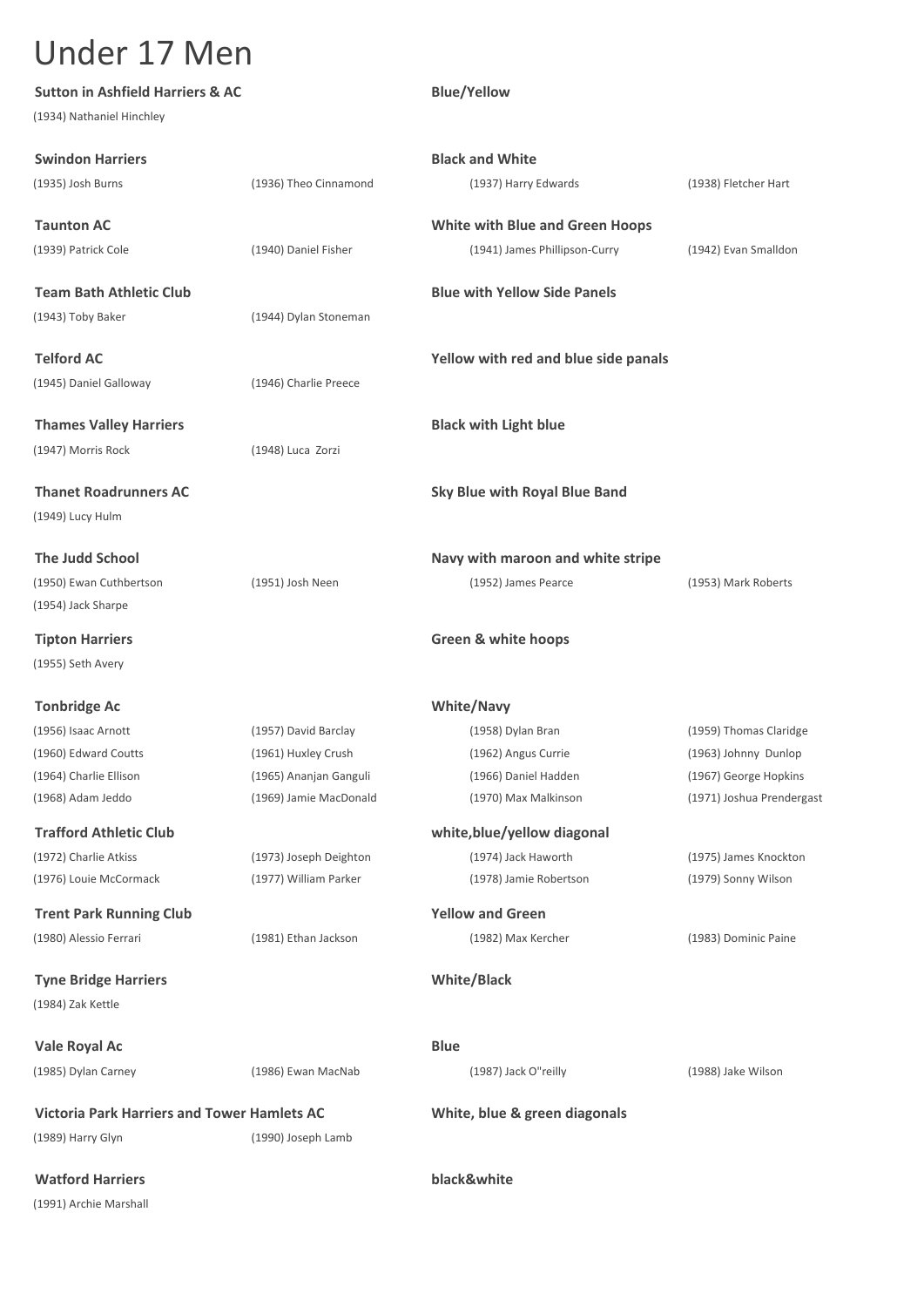| <b>West Cheshire Athletic Club</b>           |                        | Purple front & back with yellow side bands |                          |
|----------------------------------------------|------------------------|--------------------------------------------|--------------------------|
| (1992) Henry Robinson                        |                        |                                            |                          |
| <b>West Suffolk AC</b>                       |                        | <b>Turquoise</b>                           |                          |
| (1993) Rowan Shearer                         |                        |                                            |                          |
| <b>Westbury Harriers</b>                     |                        | <b>White with Blue Hoop</b>                |                          |
| (1994) Frederick Cooper                      | (1995) Seamus Robinson |                                            |                          |
| <b>Western Tempo</b>                         |                        | Orange with club name                      |                          |
| (1996) Luke Davis                            |                        |                                            |                          |
| <b>Wimborne AC</b>                           |                        | <b>Rede/Black</b>                          |                          |
| (1997) Jay Dunn                              | (1998) Thomas Jackson  |                                            |                          |
| <b>Winchester &amp; District AC</b>          |                        | <b>Black/Gold/Black</b>                    |                          |
| (1999) Ben Chesterfield                      | (2000) Ben Schofield   | (2001) Harry Wilson                        | (2002) Ollie Withers     |
| <b>Windsor Slough Eton &amp; Hounslow AC</b> |                        | Saxe blue, 2 amber bands                   |                          |
| (2003) Julian Abass                          | (2004) Luke Birdseye   | (2005) Alex Bishop                         | (2006) Oliver Emment     |
| (2007) Samuel Johnston                       | (2008) Frank McGrath   | (2009) Joshua Mingoia                      | (2010) Sam Nesbitt       |
| (2011) Toby Spencer                          | (2012) George Thomas   |                                            |                          |
| <b>Wirral AC</b>                             |                        | 2 green hoops on white                     |                          |
| (2013) Tj Jones                              | (2014) Alex Poulston   | (2015) Jack Strickley                      | (2016) William Strickley |
| (2017) William Sutcliffe                     |                        |                                            |                          |
| <b>Woodford Green Ac With Essex Ladies</b>   |                        | <b>Green &amp; White Hoops</b>             |                          |
| (2018) Reuben Fabian                         | (2019) Jacob Hardy     | (2020) Evan Johnson                        | (2021) Alfie James Ward  |
| (2022) Nathan Wright                         |                        |                                            |                          |
| <b>Wreake &amp; Soar Valley</b>              |                        | <b>Blue</b>                                |                          |
| (2023) Mackenzie Bloxham                     | (2024) Charlie Neece   | (2025) Will Pearson Inman                  | (2026) Joseph Pointon    |
| (2027) Daniel Van Aardt                      |                        |                                            |                          |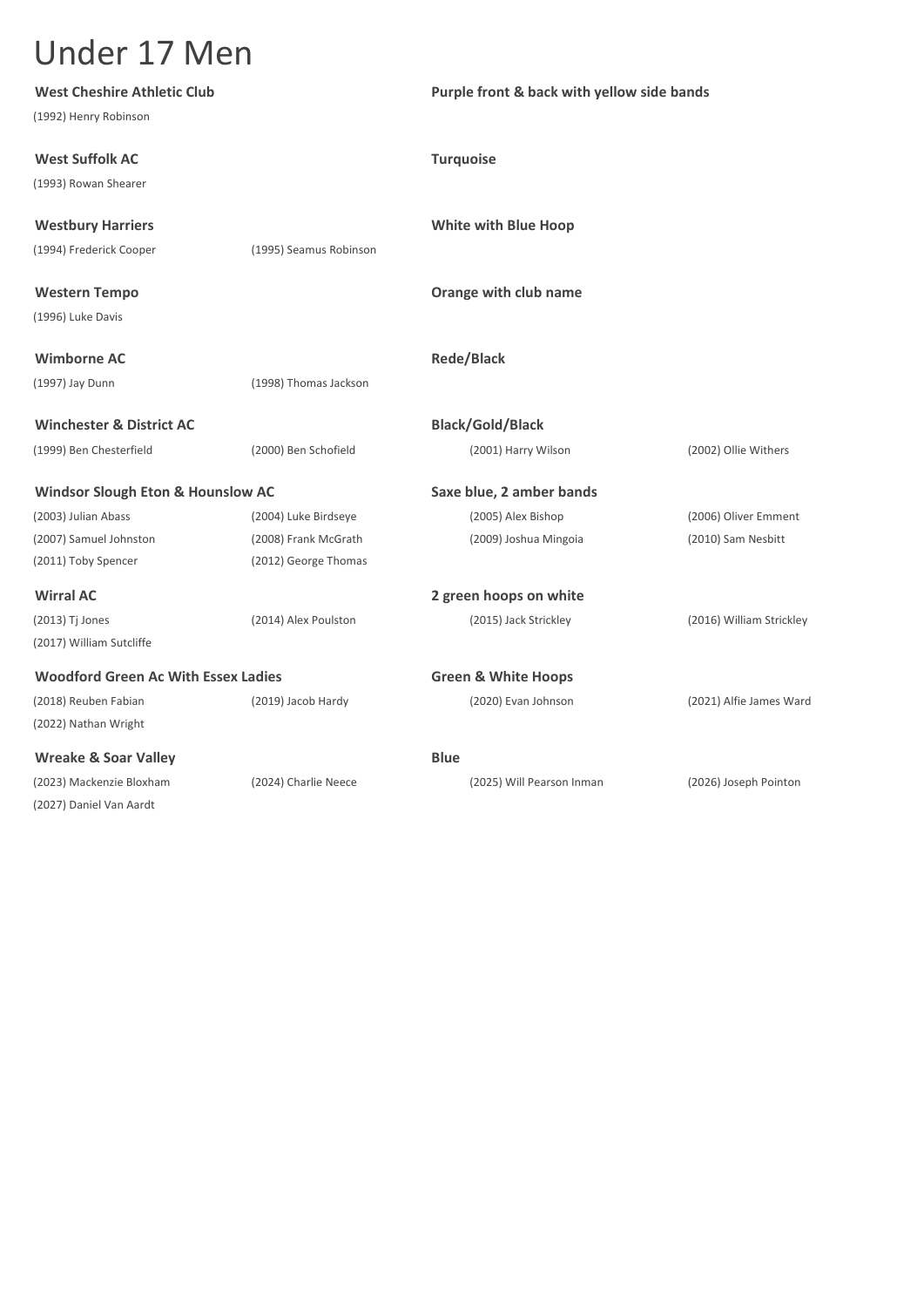(1) Olivia Martin **Aldershot Farnham & District Red, green & white**

(5) Jessica Wilton

**Avon Valley Runners Yellow/Green** (6) Freya Buglass

**Barnet & District AC Red/Royal Blue** 

(11) Isobel Calabritto (12) Chloe Trew

(13) India Farrant (14) Elisa Hill (15) Isabelle Law (16) Sienna Richardson

(17) Imogen Chesterton

**Belgrave Harriers Claret & Gold** (18) Lucy Jodrell (19) Georgiana Nason (20) Palmer Newson

**Bexley Ac Orange** (21) Mollie Bishop

(22) Jennifer Critchley

(23) Katie Francis

(24) Isabel Holt (25) Abigail Stratton

(30) Imogen Hadley (31) Cameron Kelly-Gordon (32) Sophie Lee (33) Isabella Louth (34) Olivia Magee-Brown (35) Lara Mannes (36) Gabriella Martin (37) Lily Meers (38) Kate Price (39) Amarisa Sibley (40) Fleur Todd-Warmoth (41) Olivia Wauters (42) Liberty Whyte (43) Amelie Willars

(44) Hannah Bowyer

(45) Neve East

**Abingdon AC Yellow/maroon & black side panels**

(2) Jessica Hayward (3) Alysha Mead (4) Lucy Roberts

**Ashford AC Gold with verrtical black stripe**

(10) Eleanor Stevens (7) Charlotte Harris (8) Florence Humphrey (9) Emma McCluskey

**Basildon Ac Yellow with vertical blue pinstripes**

**Basingstoke & Mid Hants AC Amber 7 Red, 2 Vertical Black Stripes**

**Bedford & County AC Blue, white side trim** 

**Bicester AC RED/ YELLOW**

**Birtley AC Royal blue/yellow side panels Birtley AC Royal blue/yellow side panels** 

**Blackburn Harriers & AC Royal blue/white stripe** 

### **Blackheath & Bromley Harriers AC black with maroon and light blue hoops**

(26) Alexia Araujo (27) Hannah Clark (28) Carys Firth (29) Cara Gould

**Blackhill Bounders Black, 2 yellow diagonals**

**Bournemouth Ac Yellow, royal blue vertical stripe on left**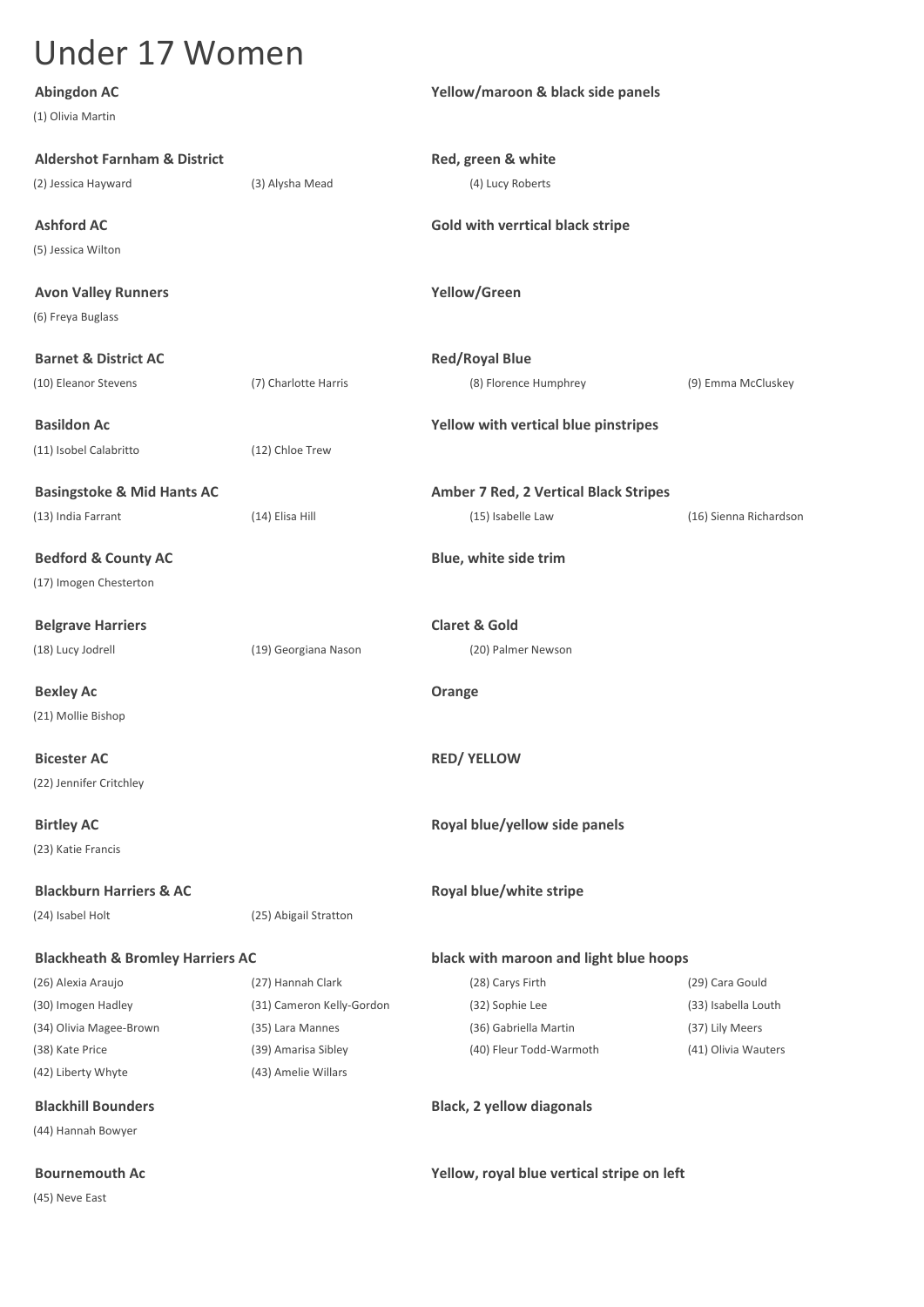| <b>Bracknell AC</b>                                    |                        | <b>Blue/Gold</b>                       |                        |
|--------------------------------------------------------|------------------------|----------------------------------------|------------------------|
| (46) Milly Cronin                                      | (47) Manisha Dave      | (48) Katie Flockhart                   | (49) Maddie Hill       |
| <b>Brighton &amp; Hove AC</b>                          |                        | <b>Red/Black</b>                       |                        |
| (50) Allanah Clayton                                   | (51) Eadie Yelling     |                                        |                        |
| <b>Bristol and West AC</b>                             |                        | White/Red                              |                        |
| (52) Sophi Hayes-Hoyle                                 | (53) Amelia Honor      | (54) Megan Hornung                     |                        |
| <b>Bromsgrove and Redditch</b><br>(55) Lauren Coates   |                        | Red, 2 blue diagonals                  |                        |
| <b>Burton AC</b>                                       |                        | <b>Black, blue side panels</b>         |                        |
| (56) Paige Barker                                      | (57) Cara McCarney     | (58) Megan Smith                       | (59) Maisie Trueman    |
|                                                        |                        |                                        |                        |
| <b>Bury Athletic Club</b><br>(60) Freya Potts          |                        | <b>Black/White quarters</b>            |                        |
| <b>Camberley &amp; District Ac</b>                     |                        | <b>Yellow &amp; Green</b>              |                        |
| (61) Madeline Clifford                                 | (62) Natasha Griffiths | (63) Amelia Smith                      |                        |
| <b>Cambridge &amp; Coleridge AC</b>                    |                        | <b>White/Blue</b>                      |                        |
| (64) Charlotte Bridger                                 | (65) Innes Dunlop      | (66) Ellie Loosley                     | (67) Isabel Mansley    |
| (68) Emily Talbot                                      | (69) Rebecca West      | (70) Lily Wittich                      |                        |
| <b>Cambridge Harriers</b>                              |                        | <b>Light Blue, black trimming</b>      |                        |
| (71) Eva Armitage-Woods                                | (72) Evie Ravenscroft  | (73) Inez Rice                         | (74) Isabella Richards |
| <b>Central Park Athletics</b>                          |                        | Red                                    |                        |
| (75) Lauren Bowen                                      | (76) Millie Clisby     |                                        |                        |
| <b>Charnwood A C</b>                                   |                        | Green, yellow side panels              |                        |
| (77) Sophie Dunbobbin                                  | (78) Amelie McCann     | (79) Gracie-rose Walters               |                        |
| <b>Chelmsford Ac</b>                                   |                        | Green & Gold                           |                        |
| (80) Kiera-jayne Atkinson                              | (81) Sophie Cottam     | (82) Molly Drane                       | (83) Kizzie Leadbitter |
| (84) Sophie McCallum                                   | (85) Larna Morgan      | (86) Holly Watson                      |                        |
| <b>Cheltenham and County Harriers</b><br>(87) Kiya Dee |                        | White with 2 black hoops               |                        |
| <b>Chichester Runners &amp; AC</b>                     |                        | <b>White and Green</b>                 |                        |
| (88) Tamsin Anelay                                     | (89) Gemma Appleton    | (90) Cerys Dickinson                   | (91) Marcie Faggetter  |
| (92) Isabelle Isitt                                    | (93) Amy Peters        |                                        |                        |
| <b>Chiltern Harriers AC</b>                            |                        | Green/ white/ black                    |                        |
| (100) Maddie Hughes                                    | (101) Eleanor Shield   | (94) Hannah Ashby                      | (95) Alice Brown       |
| (96) Charlotte Docwra                                  | (97) Olivia Edwards    | (98) Abbie Henderson                   | (99) Holly Henderson   |
| <b>Chorley Athletic and Triathlon Club</b>             |                        | <b>Black, white and red</b>            |                        |
| (102) Maisie Burns                                     | (103) Gabrielle Hodson |                                        |                        |
| <b>City Of Norwich AC</b>                              |                        | <b>Vertical Red &amp; Gold Stripes</b> |                        |
| (104) Hannah Colby                                     | (105) Georgia Pegg     | (106) Eleanor Phillips                 | (107) Memphis Symonds  |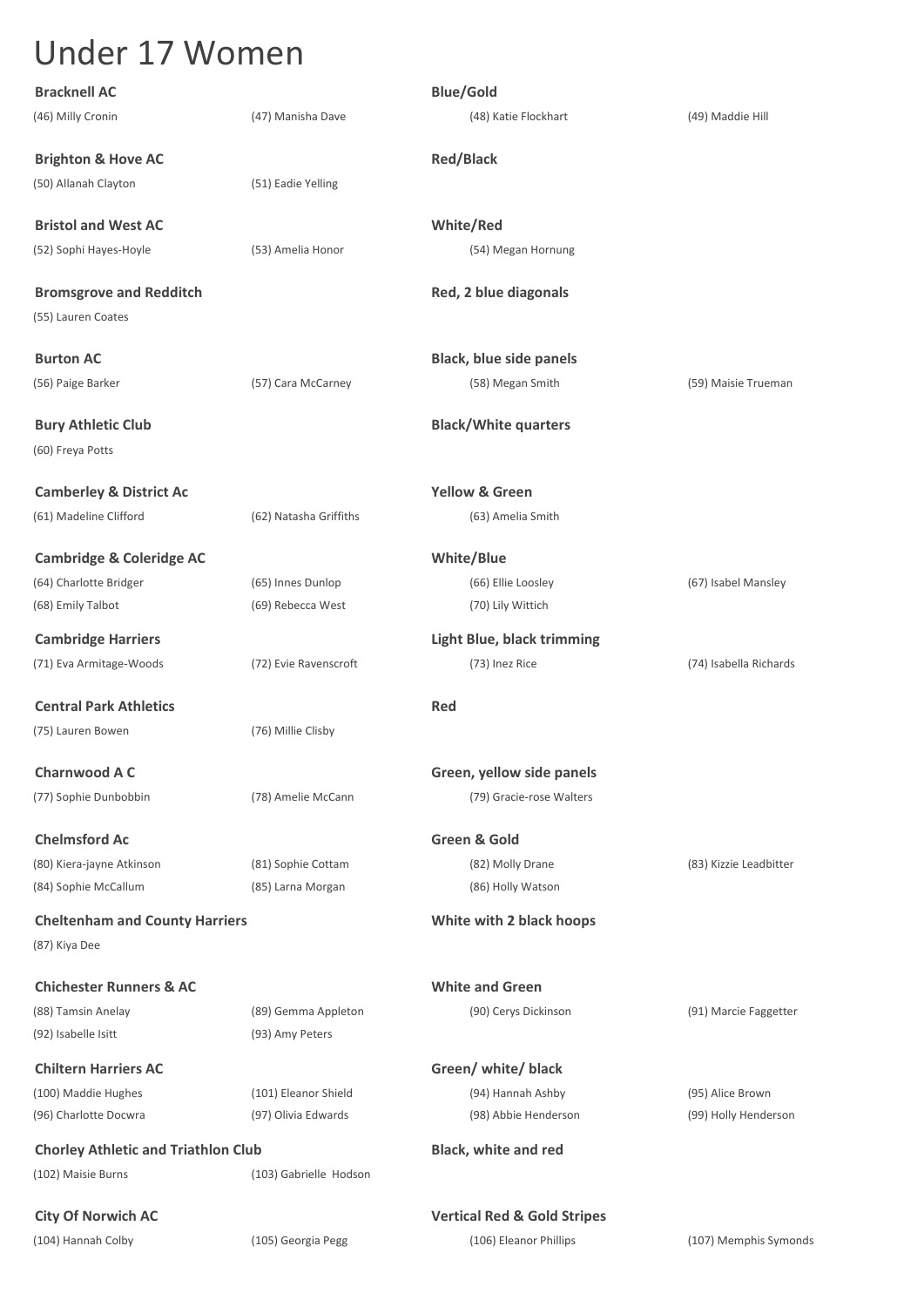| <b>City Of Portsmouth AC</b>                              |                           | white/blue chest band and red side panels |                    |  |
|-----------------------------------------------------------|---------------------------|-------------------------------------------|--------------------|--|
| (108) Emily Dunkley                                       | (109) Emily Fuller        | (110) Elena Muelas                        | (111) Lila North   |  |
| <b>City of Sheffield and Dearne AC</b>                    |                           | <b>Blue/Green</b>                         |                    |  |
| (112) Rebecca Evans                                       |                           |                                           |                    |  |
| <b>Colchester Harriers AC</b>                             |                           | <b>Green with White Club Logo</b>         |                    |  |
| (113) Lizzie Wellsted                                     |                           |                                           |                    |  |
| <b>Corby AC</b>                                           |                           | sky blue with 2 red bands                 |                    |  |
| (114) Ashleigh Walters                                    |                           |                                           |                    |  |
| <b>Coventry Godiva Harriers</b>                           |                           | <b>Mens Red with Yellow Bands</b>         |                    |  |
| (115) Emma Jackson                                        |                           |                                           |                    |  |
| <b>Crawley Ac</b>                                         |                           | <b>Black / Gold</b>                       |                    |  |
| (116) Amelia Cox                                          | (117) Yasmin Kashdan      | (118) Kayleigh Oldfield                   | (119) Neve Powell  |  |
| (120) Tallulah Sullivan                                   | (121) Charlotte Wormley   | (122) Lauren Wormley                      |                    |  |
| <b>Croydon Harriers</b>                                   |                           | <b>White with Two Navy Hoops</b>          |                    |  |
| (123) Millicent Figueira                                  | (124) Holly Perks         | (125) Katherina Warren                    |                    |  |
| <b>Dacorum &amp; Tring AC</b>                             |                           | Green/Purple                              |                    |  |
| (126) Jemima Byers                                        | (127) Florence Crowley    | (128) Indie Frost                         | (129) Grace Milnes |  |
| (130) Beth Moody                                          |                           |                                           |                    |  |
| Darlington H & AC                                         |                           |                                           |                    |  |
| (131) Marissa Boon                                        | (132) Macy Kelly          | (133) Mia Wetherill                       |                    |  |
| <b>Dartford Harriers AC</b>                               |                           | Light blue, dark blue hoops               |                    |  |
| (134) Abbe Clarke                                         | (135) Jasmine Crossley    | (136) Emily Francis                       |                    |  |
| <b>Derby Athletic Club</b>                                |                           | White/Green/Red                           |                    |  |
| (137) Sarah Bourne                                        | (138) Annabelle Ita       | (139) Imogen Morland                      |                    |  |
| <b>Dorking &amp; Mole Valley AC</b><br>(140) Elise Hollis |                           | <b>Burgundy and light blue</b>            |                    |  |
| <b>Ealing Southall &amp; Middlesex AC</b>                 |                           | <b>Green With Amber Diagonal</b>          |                    |  |
| (141) Anna Dussaillant                                    | (142) Catherine Gallagher | (143) Lucy Henson                         |                    |  |
| <b>East Cheshire Harriers &amp; Tameside Ac</b>           |                           | Green + gold                              |                    |  |
| (144) Emilia Platt                                        |                           |                                           |                    |  |
| <b>Eastbourne Rovers AC</b>                               |                           | <b>White, Blue/Maroon/Blue Hoops</b>      |                    |  |
| (145) Ellie McLean                                        |                           |                                           |                    |  |
| <b>Eden Runners</b>                                       |                           | <b>Green and Blue</b>                     |                    |  |
| (146) Gemma O'Dowd                                        |                           |                                           |                    |  |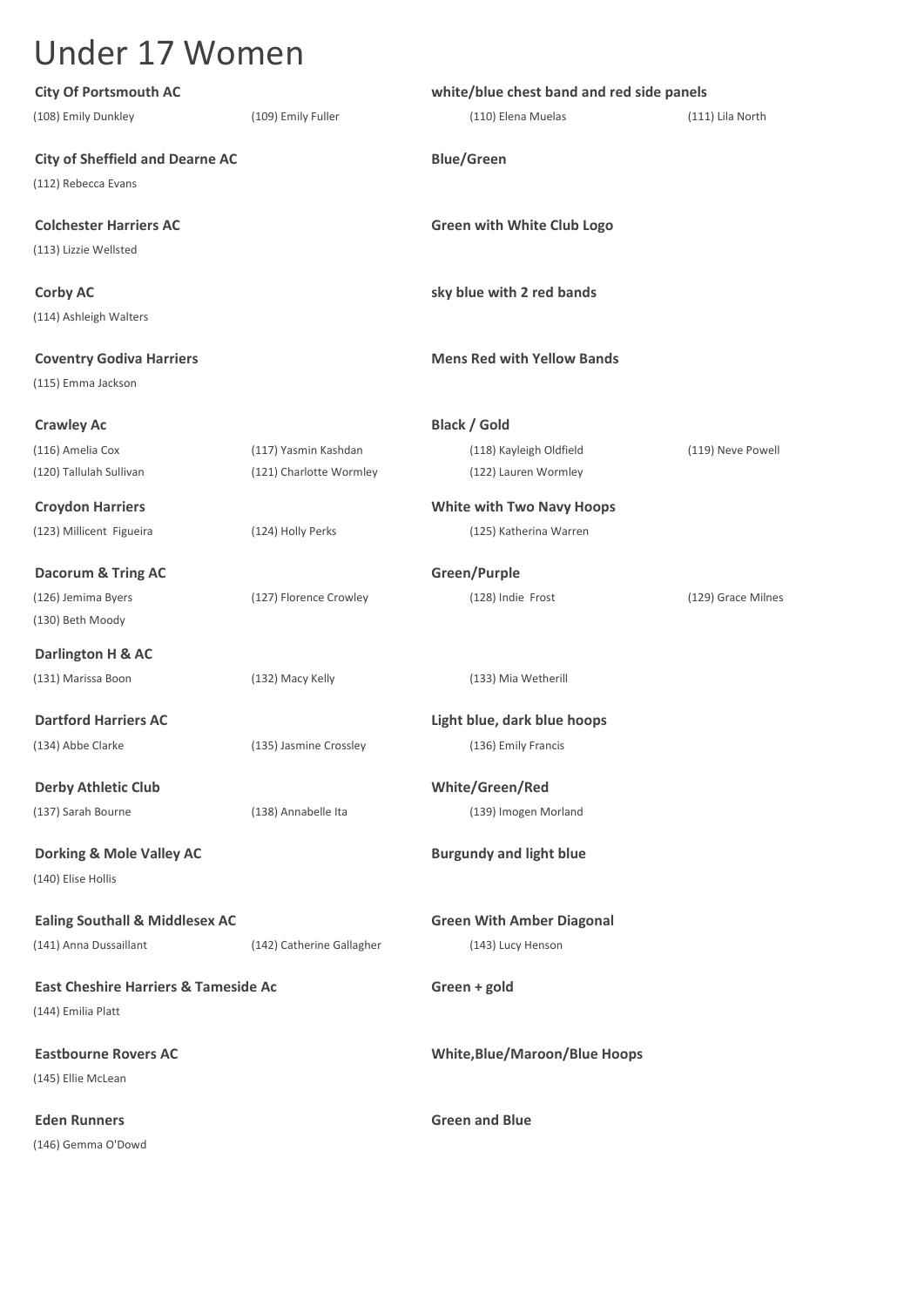| <b>Epsom &amp; Ewell Harriers</b>   |                          | <b>Yellow &amp; Red</b>                                |                        |
|-------------------------------------|--------------------------|--------------------------------------------------------|------------------------|
| (147) Anna Bloomfield               | (148) Iris Brown         | (149) Gabriella Ceccherini                             | (150) Sophie Desmond   |
| (151) Grace Fordham                 | (152) Sophie Glencross   | (153) Matilda Laidlaw                                  | (154) Sophie Lomas     |
| (155) Lily Smith                    | (156) Abigail Stafford   | (157) Riona Stockley                                   | (158) Brooke Taylor    |
| (159) Minette Watkins               | (160) Georgina Winder    |                                                        |                        |
| <b>Exeter Harriers</b>              |                          | <b>White &amp; Maroon</b>                              |                        |
| (161) Scarlett Livingstone          |                          |                                                        |                        |
| <b>Gateshead Harriers &amp; AC</b>  |                          | White, red band                                        |                        |
| (162) Jessica Milburn               |                          |                                                        |                        |
| <b>Gosforth Harriers &amp; Ac</b>   |                          | <b>Green &amp; White Hoops</b>                         |                        |
| (163) Kate Annie Rickerby           |                          |                                                        |                        |
| <b>Grantham Ac</b>                  |                          | Red with yellow & black panel                          |                        |
| (164) Charlie Blair                 | (165) Abigail Davis      | (166) Lucy McKee                                       | (167) Sophie Timms     |
|                                     |                          |                                                        |                        |
| <b>Guildford &amp; Godalming AC</b> |                          | Green, black trim (women) Green black side panel (men) |                        |
| (168) Jemima Bowen                  | (169) Poppy Martin       | (170) Katie Sakaria                                    | (171) Georgia Strode   |
| <b>Halesowen ACC</b>                |                          | Old Gold with Brown & White hoops                      |                        |
| (172) Amelia Hartshorn              |                          |                                                        |                        |
| <b>Harrow AC</b>                    |                          | <b>Black vest</b>                                      |                        |
| (173) Sofia Latham                  |                          |                                                        |                        |
| <b>Hastings AC</b>                  |                          | <b>Royal Blue and Red</b>                              |                        |
| (174) Kaitlin Oreilly               |                          |                                                        |                        |
| <b>Havering AC</b>                  |                          | <b>Royal Blue &amp; Yellow</b>                         |                        |
| (175) Madeline Barker               |                          |                                                        |                        |
| <b>Hercules Wimbledon AC</b>        |                          | <b>Gold with Red Diagonal Sash Back &amp; Front</b>    |                        |
| (176) Eloise Davies                 | (177) Abbie Grey         | (178) Charlotte Lam                                    | (179) Anya Montgomerie |
| (180) Millie Thorpe                 | (181) Lulu Weisz         |                                                        |                        |
| <b>Herne Hill Harriers</b>          |                          | <b>Red and black hoops</b>                             |                        |
| (182) Jemima Anson                  | (183) Phoebe Bowen       | (184) Hebe Hunter                                      | (185) Madison Ogilvie  |
| <b>Herts Phoenix Ac</b>             |                          | <b>Red</b>                                             |                        |
| (186) Grace Mason                   |                          |                                                        |                        |
| <b>Highgate Harriers</b>            |                          | <b>Black and White Hoops</b>                           |                        |
| (187) Julia Alonso-Gautrais         | (188) Kate Driscoll      | (189) Lal Ergun                                        | (190) Selin Ergun      |
| (191) Jess Parry                    | (192) Lauren Russell     |                                                        |                        |
| <b>Holland Sports AC</b>            |                          | Royal blue with white horizontal band                  |                        |
| (193) Millie Henson                 | (194) Erin Taylor-Benson |                                                        |                        |
| <b>Invicta East Kent AC</b>         |                          | Red                                                    |                        |
| (195) Amy-jayne Goodhand            | (196) Eliza Mills        | (197) Teigan Sullivan                                  |                        |
|                                     |                          |                                                        |                        |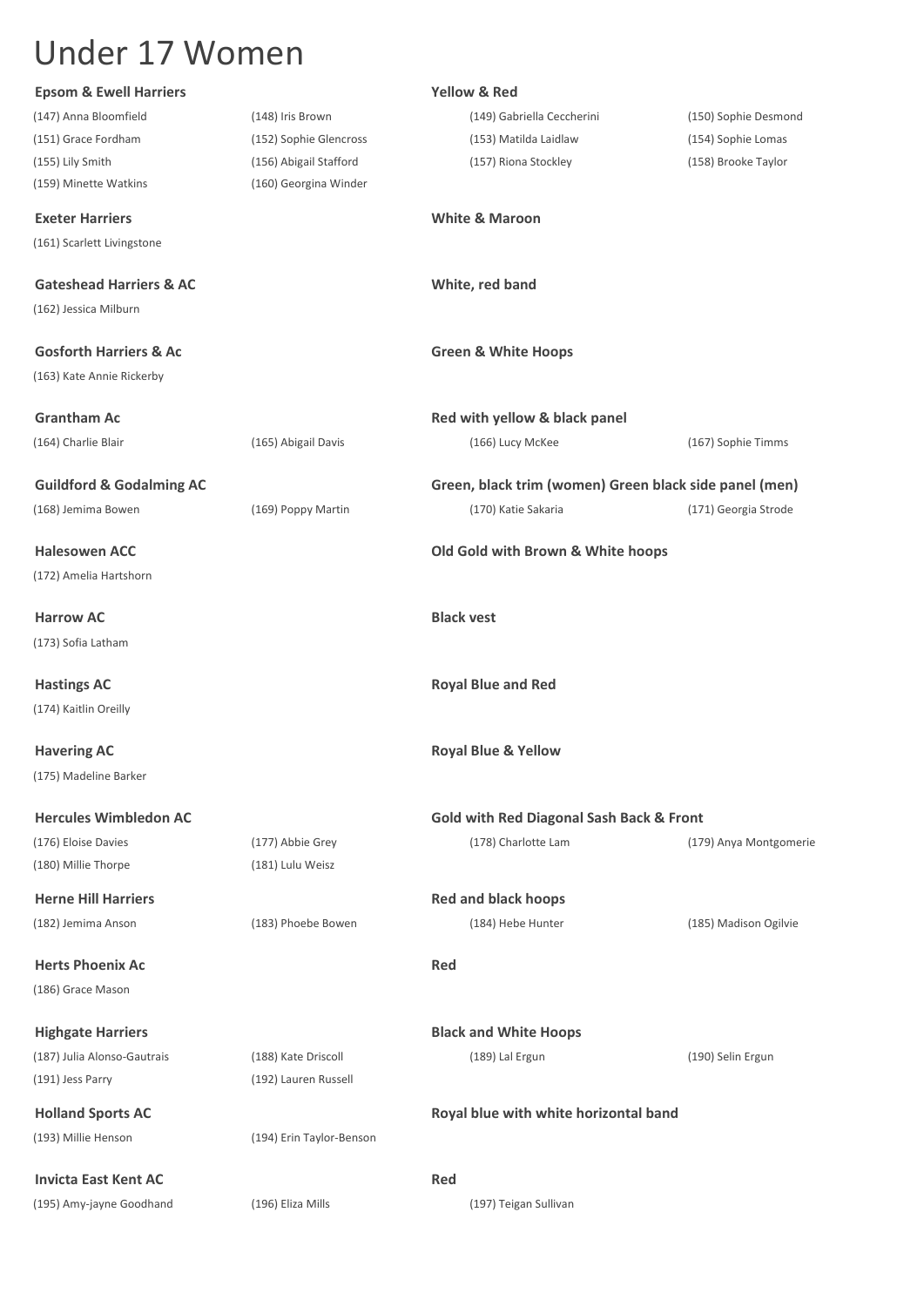| <b>Ipswich Harriers</b>                 |                       | Dark Blue/Light Blue                   |                     |
|-----------------------------------------|-----------------------|----------------------------------------|---------------------|
| (198) Lauren Squirrell                  |                       |                                        |                     |
| Ipswich Jaffa RC                        |                       | <b>Orange &amp; Black</b>              |                     |
| (199) Madeline Lansdown                 |                       |                                        |                     |
|                                         |                       |                                        |                     |
| <b>Kendal Amateur Athletic Club</b>     |                       | <b>Green with Red Trim</b>             |                     |
| (200) Sarah Smith                       |                       |                                        |                     |
| <b>Kettering Town Harriers</b>          |                       | Red/White                              |                     |
| (201) Julia Buzuk                       | (202) Demi Locker     | (203) Elsie Robinson                   |                     |
| <b>Leighton Buzzard Athletic Club</b>   |                       | purple/yellow                          |                     |
| (204) Julia Bell                        |                       |                                        |                     |
|                                         |                       |                                        |                     |
| <b>Leven Valley AC</b>                  |                       | <b>Blue &amp; Black</b>                |                     |
| (205) Jess Bailey                       |                       |                                        |                     |
| <b>Lewes AC</b>                         |                       | <b>Red with Gold hoop</b>              |                     |
| (206) Harriet Dray                      | (207) Lucy Meyer      |                                        |                     |
|                                         |                       |                                        |                     |
| <b>Lincoln Wellington Athletic Club</b> |                       | White/black, red hoops                 |                     |
| (208) India Barwell                     |                       |                                        |                     |
| <b>Liverpool Harriers &amp; AC</b>      |                       | <b>Gold with Blue Liverbird Badge</b>  |                     |
| (209) Harriett Bain                     | (210) Emma Gittens    | (211) Ella McMutrie                    |                     |
| <b>London Heathside</b>                 |                       | <b>Blue, Red and Gold</b>              |                     |
| (212) Maia Hampton Phillips             | (213) Clara Leustean  | (214) Anna Pritchard                   | (215) Tess Walker   |
| (216) Fabienne Weston                   |                       |                                        |                     |
| <b>Longwood Harriers AC</b>             |                       | Blue, 3 white hoops                    |                     |
| (217) Holly Brewster                    |                       |                                        |                     |
|                                         |                       |                                        |                     |
| <b>Luton Athletic Club</b>              |                       | White/Black/Yellow/Blue                |                     |
| (218) Holly Lathwell                    |                       |                                        |                     |
| <b>Matlock Athletic Club</b>            |                       | <b>Light Blue/Navy/White</b>           |                     |
| (219) Amelia Corke                      |                       |                                        |                     |
| <b>Medway And Maidstone Ac</b>          |                       | Red with Black horizontal stripe (NEW) |                     |
| (220) Lily Crossley                     | (221) Ciara Harrop    | (222) Ingrid Linn                      | (223) Anna Palmer   |
| (224) Abigail Royden                    | (225) Lola Sutton     | (226) Ella Webb                        | (227) Annabel Young |
| <b>Medway Tri</b>                       |                       | <b>Blue</b>                            |                     |
| (228) Hannah Mitchell                   |                       |                                        |                     |
|                                         |                       |                                        |                     |
| <b>Newbury AC</b>                       |                       | Royal Blue/White/Red/White             |                     |
| (229) Sophie Bhatt                      |                       |                                        |                     |
| <b>Newcastle Staffs Ac</b>              |                       | Red/White/Blue                         |                     |
| (230) Libby Mae Andrzejewski            | (231) Lucy Brownsword | (232) Sienna Phillips                  |                     |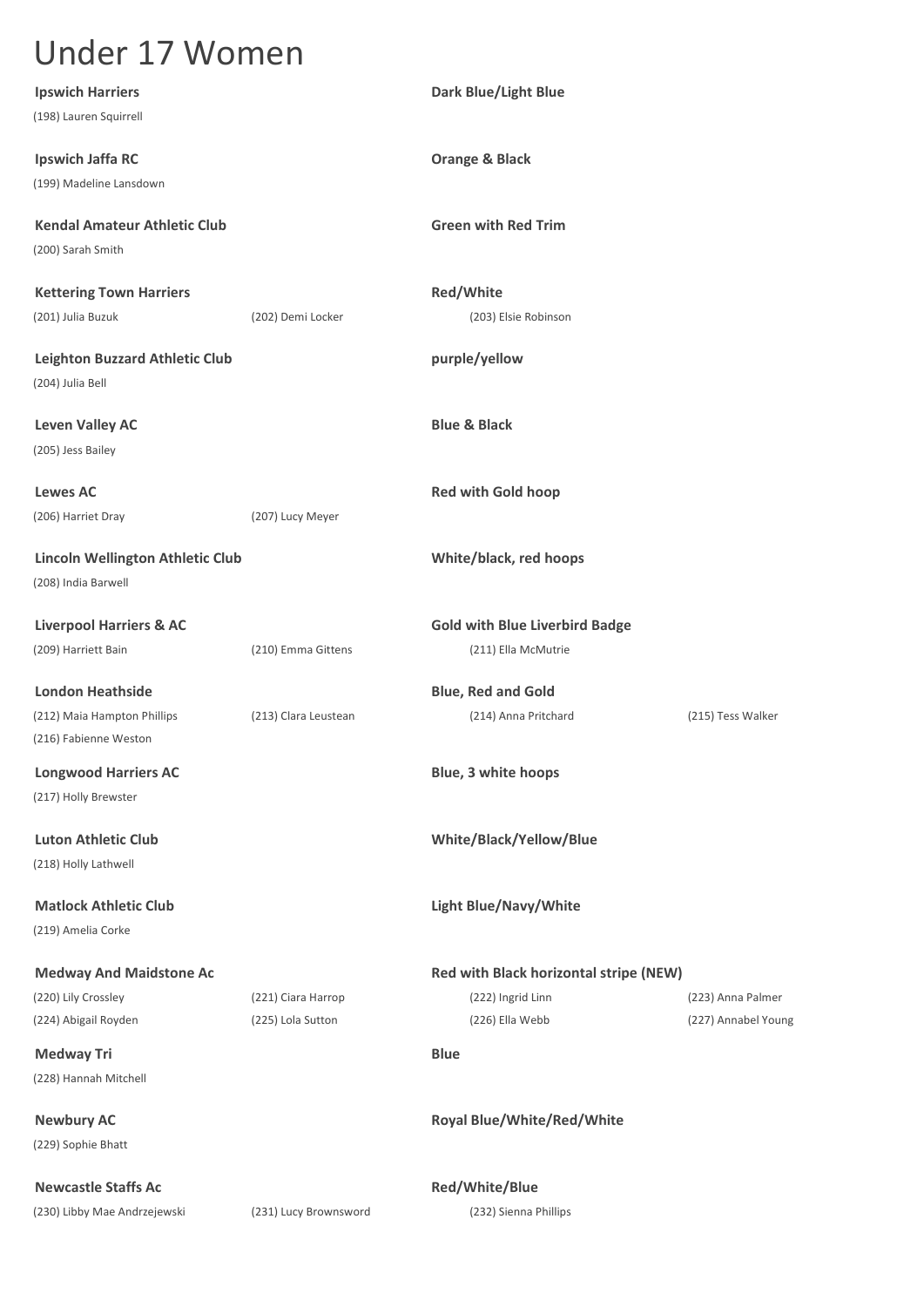| <b>Newquay &amp; Par AC</b>                  |                                   | <b>Burgundy/White</b>                   |                         |
|----------------------------------------------|-----------------------------------|-----------------------------------------|-------------------------|
| (233) Caitlin Keaney                         | (234) Kerrie Shanley              |                                         |                         |
| <b>North Norfolk Harriers Athletics Club</b> |                                   | <b>Blue and Yellow</b>                  |                         |
| (235) Abbi McCallum                          | (236) Hattie Reynolds             |                                         |                         |
| <b>North Somerset AC</b>                     |                                   | Navy & White                            |                         |
| (237) Mary Hemmings                          | (238) Hanna Wilson                |                                         |                         |
| <b>Northampton AC</b>                        |                                   | Green, Black & Yellow                   |                         |
| (239) Caitlin Reeves                         | (240) Cara Roberts                | (241) Sophie Wood                       |                         |
| <b>Norwich Road Runners</b>                  |                                   | Black, red & white                      |                         |
| (242) Sophie-Marie Broomfield                | (243) Eleanor Chapman             |                                         |                         |
| <b>Notts AC</b>                              |                                   | Green, gold, white                      |                         |
| (244) Rosie Challender                       | (245) Holly Hipkiss               | (246) Daisy Walker                      |                         |
| <b>Nuneaton Harriers</b>                     |                                   | <b>Red/Blue</b>                         |                         |
| (247) Hebe Chadwick                          |                                   |                                         |                         |
| <b>Orion Harriers</b>                        |                                   | White                                   |                         |
| (248) Pandora Baker                          | (249) Sophie Foot                 | (250) Verity Garcia                     | (251) Imogen Smith      |
| <b>Peterborough &amp; Nene Valley AC</b>     |                                   | blue and white                          |                         |
| (252) Elizabeth Eames                        | (253) Charlotte (lottie) Hemmings | (254) Niamh Rushton                     | (255) Olivia Walker     |
| <b>Poole Runners</b>                         |                                   | Dark Blue & Light Blue                  |                         |
| (256) Emily Trent                            | (257) Kate Wilkinson              |                                         |                         |
| <b>Reading AC</b>                            |                                   | <b>Red/Blue</b>                         |                         |
| (258) Lola Batt                              | (259) Evie Elson                  | (260) Lydia Godfrey                     | (261) Holly Haldane     |
| (262) Poppy Winters                          |                                   |                                         |                         |
| <b>Retford AC</b>                            |                                   | Red/Blue/White                          |                         |
| (263) Elizabeth Thornton                     |                                   |                                         |                         |
| <b>Rotherham Harriers and AC</b>             |                                   | <b>Black &amp; White</b>                |                         |
| (264) Anna Maddocks                          | (265) Evie Thomson                | (266) Amelia Topliss                    | (267) Marci Leigh Walsh |
| (268) Bobbie Waugh                           |                                   |                                         |                         |
| <b>Royal Sutton Coldfield Athletics Club</b> |                                   | Royal Blue with white vertical stripe   |                         |
| (269) Sian Duval                             | (270) Bethan Homer                | (271) Martha Wood                       |                         |
| <b>Rugby &amp; Northampton Ac</b>            |                                   | Sky blue & black                        |                         |
| (272) Madeleine Jacks                        |                                   |                                         |                         |
| <b>Rushcliffe Ac</b>                         |                                   | <b>Royal Blue &amp; White</b>           |                         |
| (273) Eva Duffy-Smith                        | (274) Megan Mellor                |                                         |                         |
| <b>Saint Edmund Pacers</b>                   |                                   | <b>Red with White &amp; Black Hoops</b> |                         |
| (275) Lila Battell                           | (276) Amber Bradnam               | (277) Freya Death                       | (278) Hannah Gargett    |
| (279) Molly Howell                           | (280) Faith Keighley              | (281) Eva Marshall                      | (282) Florence West     |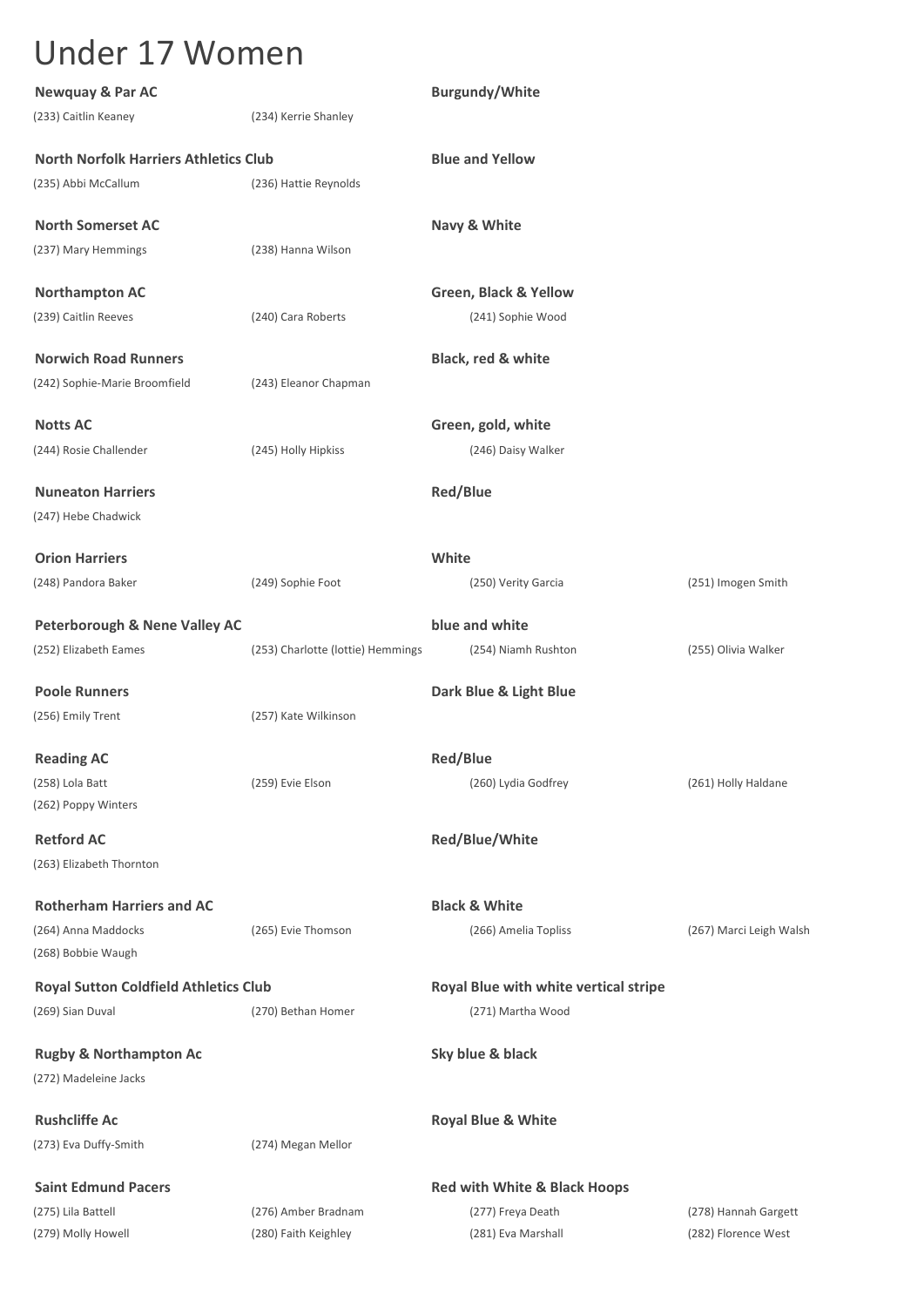| <b>Sale Harriers Manchester</b>    |                      | Green/ 1red band & 2 white bands              |                         |  |
|------------------------------------|----------------------|-----------------------------------------------|-------------------------|--|
| (283) Isabelle Burke               | (284) Akira Edgson   | (285) Elizabeth Hill                          | (286) Isabella Kerrison |  |
| (287) Jasmine Reed                 | (288) Olivia Russell | (289) Carmen Safranauskas                     | (290) Katie Stringer    |  |
| (291) Olesia Winder                |                      |                                               |                         |  |
| <b>Salford Harriers &amp; Ac</b>   |                      | Red/diagonal white stripe                     |                         |  |
| (292) Sophia Bratt                 | (293) Greta Brooks   | (294) Matilda Byrnes                          | (295) Nicola Mason      |  |
| <b>Shaftesbury Barnet Harriers</b> |                      | Black and whit vertical stripes with red trim |                         |  |
| (296) Luisa Staab                  | (297) Ruby Vinton    |                                               |                         |  |
| <b>Shrewsbury AC</b>               |                      | <b>Royal Blue, Gold Vertical Stripe</b>       |                         |  |
| (298) Iris Downes                  |                      |                                               |                         |  |
| <b>South London Harriers</b>       |                      | <b>White/Maroon</b>                           |                         |  |
| (299) Emily King                   | (300) Sophia Lorke   | (301) Louise Maignan                          |                         |  |
| <b>Southampton Athletic Club</b>   |                      | Red & white stripes                           |                         |  |
| (302) Annie Mann                   |                      |                                               |                         |  |
| <b>Southend On Sea Ac</b>          |                      | Red/Black/White                               |                         |  |
| (303) Isabelle Carlin              | (304) Amelia Jones   | (305) Eliza Sole                              | (306) Evie Winston      |  |
| <b>Sphinx AC</b>                   |                      | Royal blue, gold band                         |                         |  |
| (307) Phoebe Tully                 |                      |                                               |                         |  |
| <b>St Albans Striders</b>          |                      | Yellow & blue                                 |                         |  |
| (308) Antonia Jubb                 | (309) Sarah McGrath  | (310) Hannah Read                             | (311) Lily Tse          |  |
| <b>St Helens Sutton AC</b>         |                      | Red/Black/White                               |                         |  |
| (312) Taylor Massey                |                      |                                               |                         |  |
| <b>St Mary's Richmond AC</b>       |                      |                                               |                         |  |
| (313) Lily O'Neill                 |                      |                                               |                         |  |
| <b>Stratford Upon Avon AC</b>      |                      | Yello/Black                                   |                         |  |
| (314) Olivia Robinson              |                      |                                               |                         |  |
| <b>Stroud &amp; District AC</b>    |                      | Green, red & blue band                        |                         |  |
| (315) Gaia Bowerman                | (316) Beth Collins   | (317) Amber Sumpter                           |                         |  |
| <b>Swindon Harriers</b>            |                      | <b>Black and White</b>                        |                         |  |
| (318) Naryani Costa Jafrate        |                      |                                               |                         |  |
| <b>Taunton AC</b>                  |                      | <b>White with Blue and Green Hoops</b>        |                         |  |
| (319) Romane Prud'Homme            |                      |                                               |                         |  |
| <b>Team Synergy</b>                |                      | Red w/ Black                                  |                         |  |
| (320) Amy Davis                    | (321) Rosie Tavender |                                               |                         |  |
| <b>Telford AC</b>                  |                      | Yellow with red and blue side panals          |                         |  |
| (322) Maggie Preece                | (323) Sophie Tatton  |                                               |                         |  |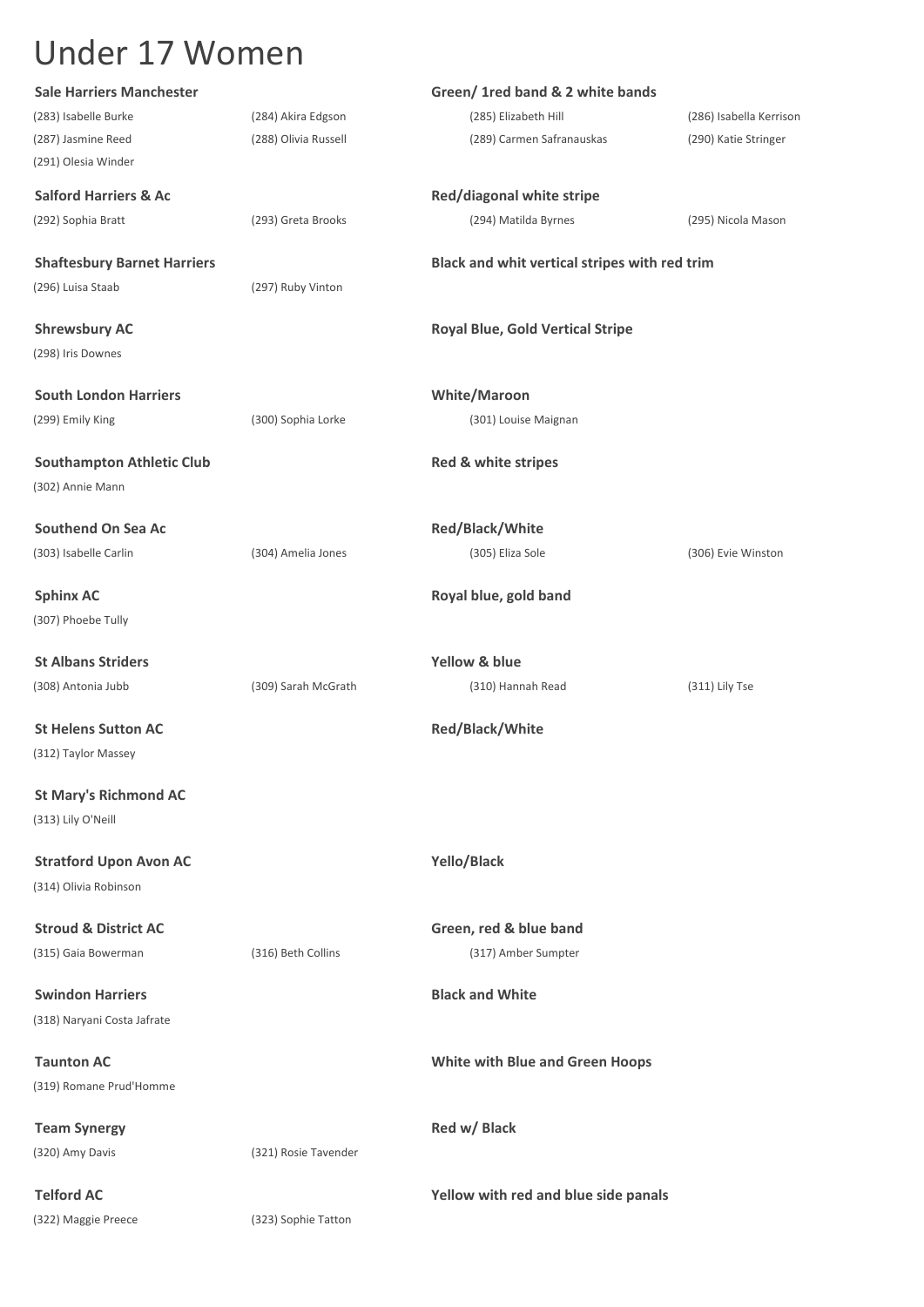| <b>Thames Valley Harriers</b>                      |                               | <b>Black with Light blue</b>               |                      |
|----------------------------------------------------|-------------------------------|--------------------------------------------|----------------------|
| (324) Charlotte Edge                               | (325) Zenia Gordon            |                                            |                      |
| <b>Thanet Roadrunners AC</b>                       |                               | <b>Sky Blue with Royal Blue Band</b>       |                      |
| (326) Lucy Hulm                                    | (327) Madison Morters         | (328) Isobel Tyler                         |                      |
| <b>Thurrock Harriers</b>                           |                               | <b>Blue and white</b>                      |                      |
| (329) Jayne Elvin                                  |                               |                                            |                      |
| <b>Tipton Harriers</b>                             |                               | <b>Green &amp; white hoops</b>             |                      |
| (330) Jade Charlton                                | (331) Rosa Shadforth-Groucutt | (332) Jessie Walker                        |                      |
| <b>Tonbridge Ac</b>                                |                               | <b>White/Navy</b>                          |                      |
| (333) Ella Ayden                                   | (334) Amelia Beeston          | (335) Annabelle Hales                      | (336) Lydia Hawker   |
| (337) Aimee Holdstock                              | (338) Sophie Slack            |                                            |                      |
| <b>Trafford Athletic Club</b>                      |                               | white, blue/yellow diagonal                |                      |
| (339) Cleo Bentall                                 | (340) Freya Griffiths         |                                            |                      |
| <b>Tyne Bridge Harriers</b>                        |                               | <b>White/Black</b>                         |                      |
| (341) Hope Moir                                    |                               |                                            |                      |
| Vale Royal Ac                                      |                               | <b>Blue</b>                                |                      |
| (342) Isobel Ashcroft                              | (343) Ellie Bushill           | (344) Grace Roberts                        | (345) Molly Roberts  |
| (346) Hope Smith                                   | (347) Holly Weedall           |                                            |                      |
| <b>Victoria Park Harriers and Tower Hamlets AC</b> |                               | White, blue & green diagonals              |                      |
| (348) Amina James                                  | (349) Elizabeth Noon          |                                            |                      |
| <b>Warrington A C</b>                              |                               | Red                                        |                      |
| (350) Orla Gregory                                 | (351) Molly Wormald           |                                            |                      |
| <b>Watford Harriers</b>                            |                               | black&white                                |                      |
| (352) Rebecca Hodges                               |                               |                                            |                      |
| <b>Wells City Harriers</b>                         |                               | White, blue, yellow                        |                      |
| (353) Hannah Blundy                                |                               |                                            |                      |
| <b>West Cheshire Athletic Club</b>                 |                               | Purple front & back with yellow side bands |                      |
| (354) Jodi Bemand                                  | (355) Carys Roberts           |                                            |                      |
| <b>West Suffolk AC</b>                             |                               | <b>Turquoise</b>                           |                      |
| (356) Sophie Allen                                 |                               |                                            |                      |
| Wigan & District H & AC                            |                               | <b>Black with red diagonal stripe</b>      |                      |
| (357) Emily Edwards                                |                               |                                            |                      |
| <b>Wimborne AC</b>                                 |                               | <b>Rede/Black</b>                          |                      |
| (358) Iris Courtney                                | (359) Birdie Payne            |                                            |                      |
| <b>Windsor Slough Eton &amp; Hounslow AC</b>       |                               | Saxe blue, 2 amber bands                   |                      |
| (360) Rachel Clutterbuck                           | (361) Charlotte Dewar         | (362) Jessica Hatch                        | (363) Tamara Hibbins |
| (364) Keshni Manek                                 | (365) Jemima Ridley           | (366) Freya Ruffels                        | (367) Kiki Webb      |
| (368) Hannah Woolley                               |                               |                                            |                      |